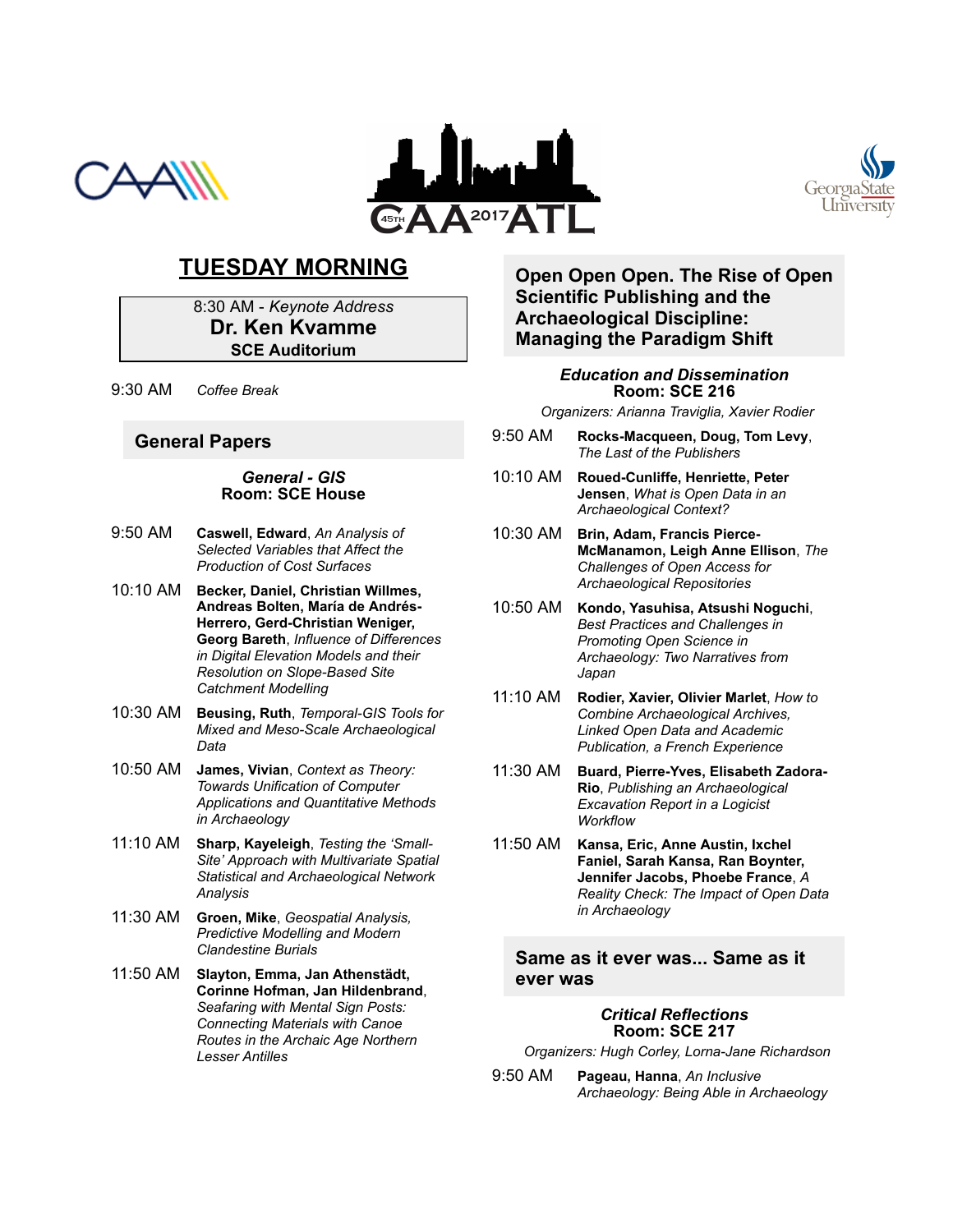- 10:10 AM **Foreman, Penelope**, *"Well, actually...": The Othering of Women in the Computing and Programming Communities and Its Effects on Digital Archaeology*
- 10:30 AM **Ni Chiobhain Enqvist, Delia**, *Whose (Maritime) Archaeology is It Anyway?*
- 10:50 AM **Hassett, Brenna, Suzanne Pilaar Birch, Victoria Herridge, Rebecca Wragg Sykes**, *TrowelBlazers: Raising Horizons for a Diverse Digital Archaeology*
- 11:10 AM **Corley, Hugh**, *Privilege and Digital Archaeology*
- 11:30 AM **Richardson, LornaJane**, *Digital Archaeology and Digital Inequalities: A View from a Sociology Department*
- 11:50 AM *Discussion*

## **Urbanism at the Micro, Meso and Macro Scales: Advances in Computational and Quantitative Methods to Study Cities and their Built Environments**

#### *GIS*

#### **Room: SCE Auditorium**

*Organizers: Eleftheria Paliou, Adrian Chase*

- 9:50 AM **Cabaniss, Andrew**, *Diversity from the Bottom Up: Modeling Cities as Communities of Diverse Households*
- 10:10 AM **Cesaretti, Rudolf**, *ReEvaluating Settlement Population Estimation: An* **Analogue-Based Method for Modeling** *Patterned Variation in Population Density*
- 10:30 AM **Levine, Evan, Daniel Plekhov**, *Patterns of Urbanism in Bactria: Reevaluating a Paradigm Through Remote Sensing*
- 10:50 AM **Hermitt, Elijah, Erika Maxson, Kirk French, Damien Marken, Derek Shaffer, Timothy Murtha**, *Hydrologic Design in Three Maya Cities: Using Regional Topographic Data, Hydrologic Analysis in GIS and Archaeology for a Comparative Analysis of Palenque, Tikal, and El Peru*
- 11:10 AM **Baumanova, Monika, Ladislav Smejda, Heinz Ruther**, *The Streets of Timbuktu Old Town. Moving Goods, People and Ideas on the Coast of the Sahara*
- 11:30 AM **Shpuza, Ermal**, *The Effect of Gridiron Street Pattern on the Urban Growth of Adriatic and Ionian Coastal Cities 1800 2010*
- 11:50 AM **Crawford, Katherine**, *Unravelling Urban Religious Landscapes: Modelling Processions at Ostia*
- 12:10 PM **Klassen, Sarah, Jonathan Weed, Damian Evans**, *Discerning the Urban Morphology of Angkor Using a Semi-Supervised Algorithm for Manifold Learning*

### **The Creation of Big Data Labs for Archaeology, Heritage, and Global Initiatives**

#### *Broader View Digital Archaeology and the Humanities* **Room: SCW 460/462**

*Organizers: Thomas Levy, Michael Decker*

- 9:50 AM **Decker, Michael, Thomas Levy, Maurizio Forte, Ethan Watrall**, *Introduction*
- 10:00 AM **Decker, Michael**, *CVAST: The USF Center for Virtualization and Applied Spatial Technologies*
- 10:20 AM **Levy, Thomas, Margie Burton**, *The UC San Diego Center for Cyber-Archaeology and Sustainability*
- 10:40 AM **Forte, Maurizio**, *The Dig@Lab at Duke University*
- 11:00 AM **Watrall, Ethan**, *MATRIX: The Center for Digital Humanities & Social Sciences*
- 11:20 AM **Tanasi, Davide**, *Learning Through Objects: 3D Digital Imaging, 3D Printing and Haptic Technology for Public Outreach in Archaeology*
- 11:40 AM **Colobran, Miquel, Juan Antonio Barcelo, Igor Bogdanovic**, *Reusing Archeological Information to Improve Modeling and Research: An Interoperability Data Schema*
- 12:00 PM **Watrall, Ethan**, *Mbira: A Platform to Build, Serve, and Manage Mobile Heritage Experiences*

## **NEH Roundtable on Advanced Challenges in Theory and Practice in 3D Modeling**

#### *3D Acquisition / Object Modeling* **Room: SCW 464**

- Organizers: Alyson Gill, Heather Richards-Rissetto, Lisa *Snyder*
- 9:50 AM **Carter, William**, *The Life of Attributes: Meta and Paradata as 3D Point and Object DNA for Heritage Providence*
- 10:10 AM **Clinton, Miriam**, *A Workflow to Integrate 3D Data Acquisition with Traditional Artifact Study? Lessons from Mouliana*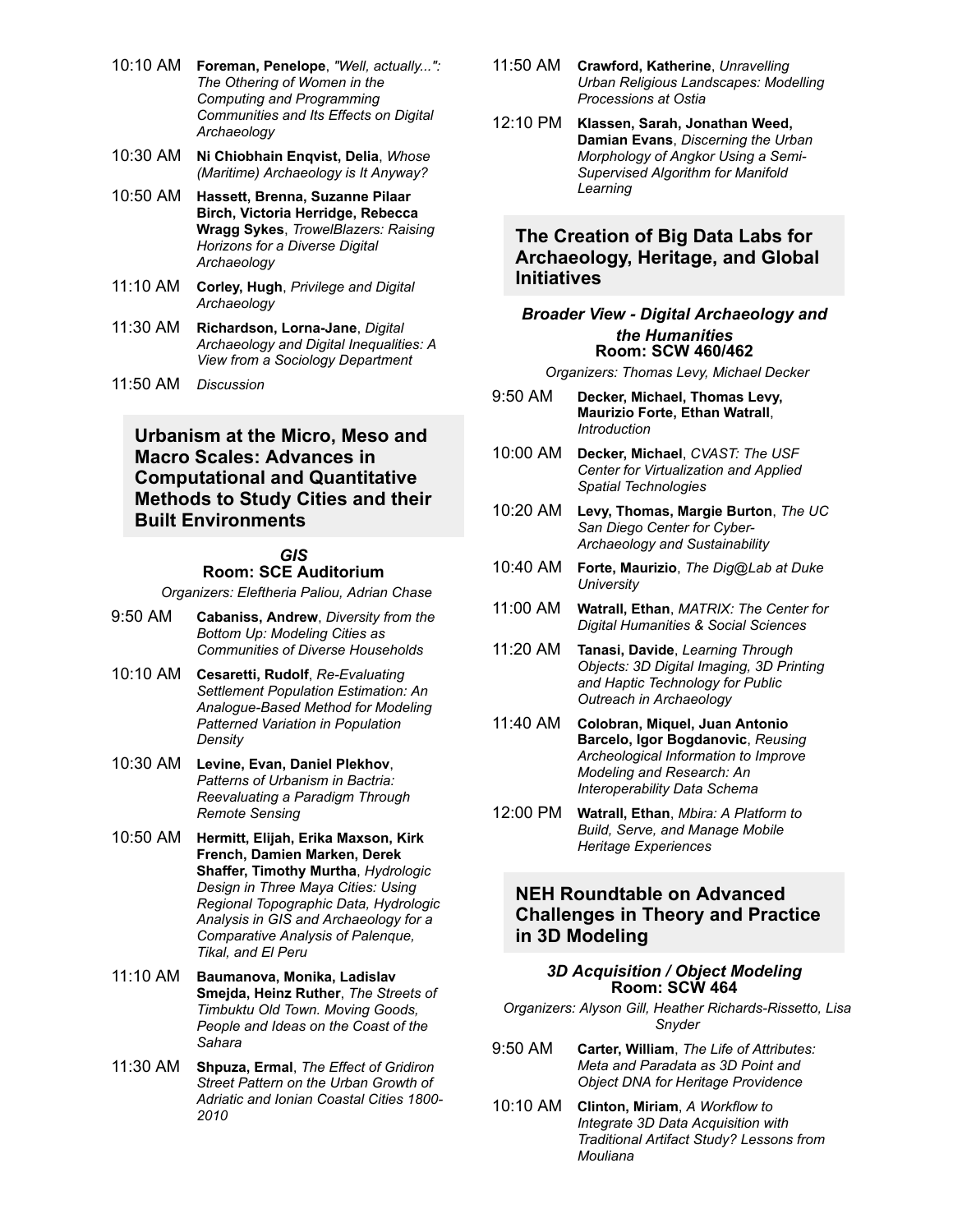- 10:30 AM **Ulguim, Priscilla**, *3D Digital Models and Bioarchaeology: Challenges and Proposals for Practice*
- 10:50 AM **Massari, Lauren, William Rourk, Shayne Brandon, Jama Coartney, Worthy Martin, Chip German**, *Challenges in Processing, Delivering, and Archiving Large Amounts of 3D Data*
- 11:10 AM **Mudge, Mark**, *Computational Photography, Scientific Imaging, and the Preservation of 3D Digital Representations*
- 11:30 AM Richards-Rissetto, Heather, **Challenges of Peer-Review: Where** *Does 3D Archaeological Scholarship Fall under the Umbrella of Digital Humanities Scholarship?*
- 11:50 AM **Richards-Rissetto, Heather, Alyson Gill**, *Roundtable*

### **Rip – Model – Learn: Towards the Total Model**

#### *Broader View Digital Archaeology and the Humanities* **Room: SCW 466/468**

*Organizers: Carlo Bianchini, Alfonso Ippolito, Carlo Inglese, Luca Senatore*

9:50 AM **Luce, Fabio**, *Digital Surveying and Ideal Reconstruction for Total Hybrid Model: The Case of Fort Presanella in Val di Sole.*

- 10:10 AM **Filippucci, Marco, Fabio Bianconi, Federica Magi Meconi**, *Models and Parameterization of the Five Orders of Architecture*
- 10:30 AM **Eve, Stuart, Guy Hunt, Michael Johnson, Jessica Ogden, John Layt**, *10 Years of Online Archaeological Databases Revolution, Convolution, Evolution*
- 10:50 AM **Empler, Tommaso**, *3D Modeling to Reconstruct a Paleontological Site: Museum of Casal de' Pazzi in Rome*
- 11:10 AM **Senatore, Luca, Michela Cigola, Arturo Gallozzi**, *New Methodologies for Knowledge and Valorization: The Digital* **Survey Made by Remote-Controlled** *Mobile Platform: The Case Study of the Roman Casinum City*
- 11:30 AM **Caldarone, Adriana**, *3D Printing and Augmented Reality: Integration, Methods and Communication for Cultural Heritage.*
- 11:50 AM **Bercigli, Monica, Stefano Bertocci**, *Digital Documentation of Masada Fortress in Israel: Integrated Methodologies of Survey and Representation*
- 12:10 PM **Carnevali, Laura, Marco Carpiceci, Andrea Angelini**, *Problems Concerning Elaboration and Representation in Italian RockHewn Architecture*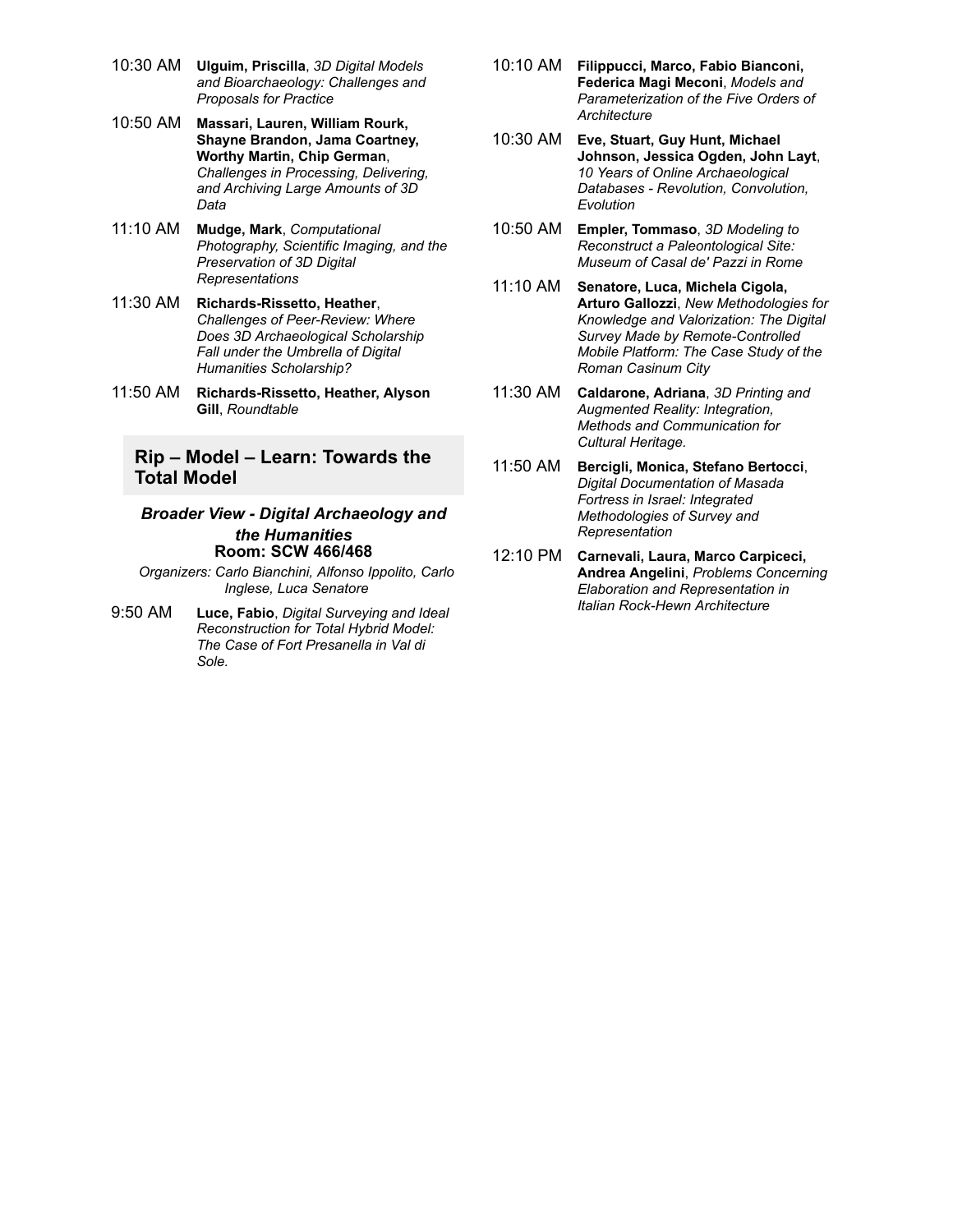# **TUESDAY AFTERNOON**

# **Digital Archaeology Where are We and How do We Fit In? / SIG Education and Outreach**

#### *Critical Reflections* **Room: SCE 216**

*Organizers: Paul Reilly, John Pouncett, Stephen Stead*

- 12:45 PM **Brin, Adam, Francis Pierce-McManamon, Leigh Anne Ellison**, *The Archaeological Data Lifecycle*
- 1:05 PM **Verhagen, Philip**, *Education, Training, and Outreach: A Call to Arms*

### **Archaeology In and Out of the Classroom: Digital Approaches to Archaeological Instruction**

#### *Education and Dissemination* **Room: SCE 216**

*Organizer: Jeffrey Emanuel*

- 2:00 PM **Gandolfi, Eleonora**, *Public Engagement in CompulsoryAge Education with MOOCs: A Case Study from the Italian and English Context*
- 2:20 PM **Rourk, Will, Andrew Johnston, Lauren Massari, Shayne Brandon, Arin Bennett, Jama Coartney, Worthy Martin**, *Cultural Heritage Data Synthesis for Architectural History Field Methods*
- 2:40 PM **GolubiewskiDavis, Kristina, Samantha Porter, Matt Edling, John Soderberg, Gilbert Tostevin**, *The Use and Reuse of 3D Scanned Lithic Refits*
- 3:00 PM **Galvin, Elizabeth, Jennifer Wexler**, *Virtual Viewing: Engaging Audiences with the African Rock Art Digital Collection at The British Museum*

### **Ground-penetrating Radar Advancements in the Americas**

#### *Geophysics/Remote Sensing* **Room: SCE 217**

*Organizer: Peter Leach*

- 2:00 PM **Morris, Isabel**, *Today's Surveys and Tomorrow's Inversions: GPR Attribute Analysis*
- 2:20 PM **Sturm, Jennie**, *Ground-Penetrating Radar in Chaco Canyon, New Mexico: 40 Years of Mapping Chaco's Buried Past*
- 2:40 PM **Lowry, Sarah, Shawn Patch**, *Mississippian Villages in East Tennessee: Geophysical Case Studies at Five Sites to Examine Community Layout and Land Use*
- 3:00 PM **Leach, Peter, Richard Boisvert**, *High-***Frequency GPR for Real-Time 'Digital** *Bisection' of Archaeological Features*

**Urbanism at the Micro, Meso and Macro Scales: Advances in Computational and Quantitative Methods to Study Cities and their Built Environments**

# *GIS*

### **Room: SCE Auditorium**

*Organizers: Eleftheria Paliou, Adrian Chase*

- 2:00 PM **Chase, Adrian**, *Erasing the Garden City: Interpolation of Architectural Volume from LiDAR Derived DEMs*
- 2:20 PM **Prufer, Keith, Amy Thompson**, *Processes of Urban Development Among the Ancient Maya of Uxbenká and Ix Kuku'il, Southern Belize*
- 2:40 PM **Hare, Timothy**, *Mapping and 3D Modeling at the Household, Neighborhood, and Regional Levels Using UAVs, Photogrammetry, and LiDAR*
- 3:00 PM **Forte, Maurizio, Nevio Danelon, David Johnston, Katherine McCusker, Everett Newton**, *Vulci3000 Project A Digital Challenge*
- 3:20 PM **Landeschi, Giacomo, Stefan Lindgren, Jesper Blid Kullberg, Henrik Gerding, Alcestis Papadimitriou, Jenny Wallensten, Nicolò Dell'Unto, Angeliki Kossiva**, *Integrated Digital Methods for Investigating a Hidden Cityscape: The Case of Ancient Hermion*
- 3:40 PM *Coffee Break*
- 4:00 PM **Kubicka, Anna**, *The Metrological Research of Machu Picchu Settlement: Application of a Cosine Quantogram Method for 3D Laser Data*
- 4:20 PM **Vadala, Jeffrey, Brian Denham**, *Virtual Reality as a Tool for Spatial Analysis at Cerro Maya, Belize (Cerros)*
- 4:40 PM **Goodwin, Graham, Heather Richards-Rissetto**, *Modeling Acoustics in Ancient Maya Cities: Moving Towards a Synesthetic Experience Using 3D Simulation*
- 5:00 PM **Hanus, Kasper**, *Understanding Urban* **Pattern of Silk Road Oasis-Cities Using** *Archival Aerial Images.*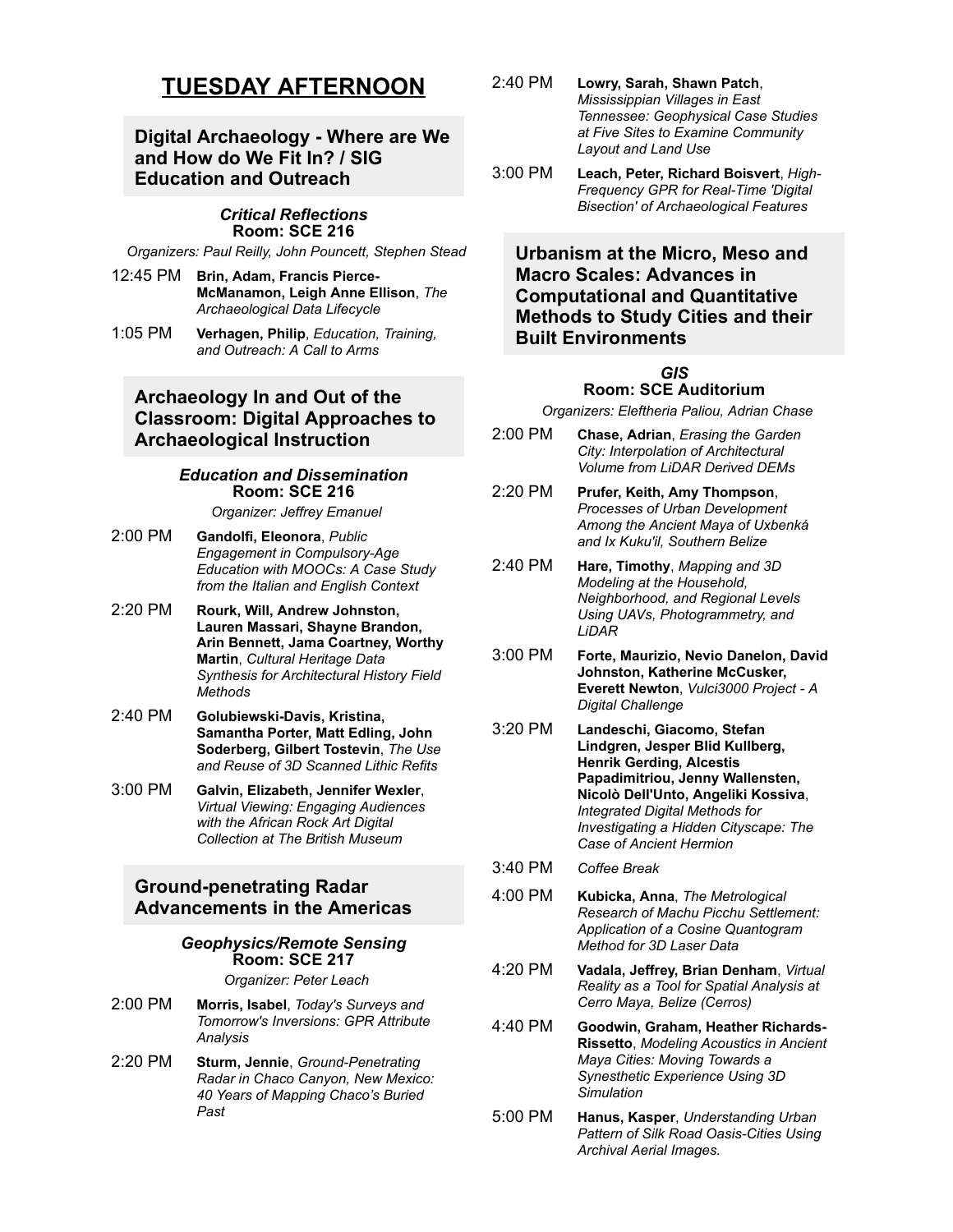## **The Creation of Big Data Labs for Archaeology, Heritage, and Global Initiatives**

#### *Broader View Digital Archaeology and the Humanities* **Room: SCW 460/462**

*Organizers: Thomas Levy, Michael Decker*

- 2:00 PM **Johnson, Andrew, Steve Savage, Tom Levy**, *The ASOR Cultural Heritage* **Initiative-TerraWatchers Collaborative: Crowd-Sourced Monitoring of At Risk** *Cultural Heritage Sites in the Middle East*
- 2:20 PM **Banaszek, Łukasz, Kamila Oleś**, *Making Use of the Publicly Available Spatial Data and Bringing the Past to the People: A Case Study of the Pomeranian Wall, Poland*
- 2:40 PM **McCusker, Katherine, Maurizio Forte, David Johnston, Everette Newton**, Adding the Aerial Multi-Spectral *Perspective: A Holistic View of Vulci through Multilayered Data Sets*
- 3:00 PM **Harrison, Laura**, *Mobilizing a Salvage Archaeology Dataset to Build a 3D Interpretive Visualization*
- 3:20 PM **Smitheram, Craig, George Pavilidis, Thomas Levy**, *The Center for Cyber-Archaeology and Sustainability (CCAS): Pedagogy and Student Engagement in* **At-Risk World Heritage Initiatives**
- 3:40 PM *Coffee Break*
- 4:00 PM **Lercari, Nicola, Jeffrey Weekley**, *Leveraging the UC Merced WAVE and Pacific Research Platform to Create At-Risk Global Cultural Heritage Networks*
- 4:20 PM **Frey, Jon**, *From Analog to Digital in Archaeological Archives*
- 4:40 PM **Spring, Adam**, *Solutions in Photogrammetric Selectivity: Optimizing High Fidelity Meshes from Casual PhotographyThe Trajan's Forum Project Examples*
- 5:00 PM **Forte, Maurizio, Nevio Danelon, Julia Liu**, *The Trajan's Forum Project: Dig@lab and the Framework of Big Data.*
- 5:20 PM **Liss, Brady, Matthew Howland, Thomas Levy**, *Running on Autopilot: Testing Google Earth Engine for the Automatic Identification of Archaeological Features in Satellite Imagery*

### **Methods, Tools, Disruption ... : From Information Delivery to Interaction**

### *Broader View Digital Archaeology and the Humanities* **Room: SCW 464**

*Organizer: Ian Johnson*

- 2:00 PM **Gunn, Scott**, *Archaeological Field Data Collection Using Ruggedized Android Tablets and Free and Open Source Software*
- 2:10 PM **Brennan, Matthew, Bernard Frischer**, *Photomodeling for Rapid Documentation and Survey of Complex Urban Spaces and Archaeology*
- 2:20 PM **Laugier, Elise, Jesse Casana**, *Cultural Heritage Monitoring Using Time-Sequenced Satellite Imagery: A Case Study from the Syrian Civil War*
- 2:30 PM **Casana, Jesse, Jackson Cothren**, *The CORONA Atlas Project: Orthorectification and Analysis of Declassified, Cold WarEra Satellite Imagery*
- 2:40 PM **Meyer, Dominique, Eric Lo, Thomas Wypych, Dominique Rissolo, Falko Kuester**, *From Air to Model A Workflow for Automated UAV Surveying, Data Transmission and Rapid Cloud Distributed Photogrammetry Processing*
- 2:50 PM **Tolle, Karsten, David Wigg-Wolf**, *Improving Data Quality by Rules – A Numismatic example*
- 3:00 PM *Discussion*

### **Rip – Model – Learn: Towards the Total Model**

#### *Broader View Digital Archaeology and the Humanities* **Room: SCW 466/468**

*Organizers: Carlo Bianchini, Alfonso Ippolito, Carlo Inglese, Luca Senatore*

- 2:00 PM **Mancini, Matteo Flavio, Leonardo Baglioni**, *Integrated Surveying Techniques for Analysis of Archaeological Artifact*
- 2:20 PM **Gallozzi, Arturo, Leonardo Paris, Wissam Wahbeh**, *3D Models and Interactive Comunication for Archaeology: The Nymphaeum Ponari in Cassino*
- 2:40 PM **Carpiceci, Marco, Carlo Inglese, Andrea Angelini**, *Survey, Representation, Analysis and Cataloguing of the Rock-Hewn Architecture in Cappadocia*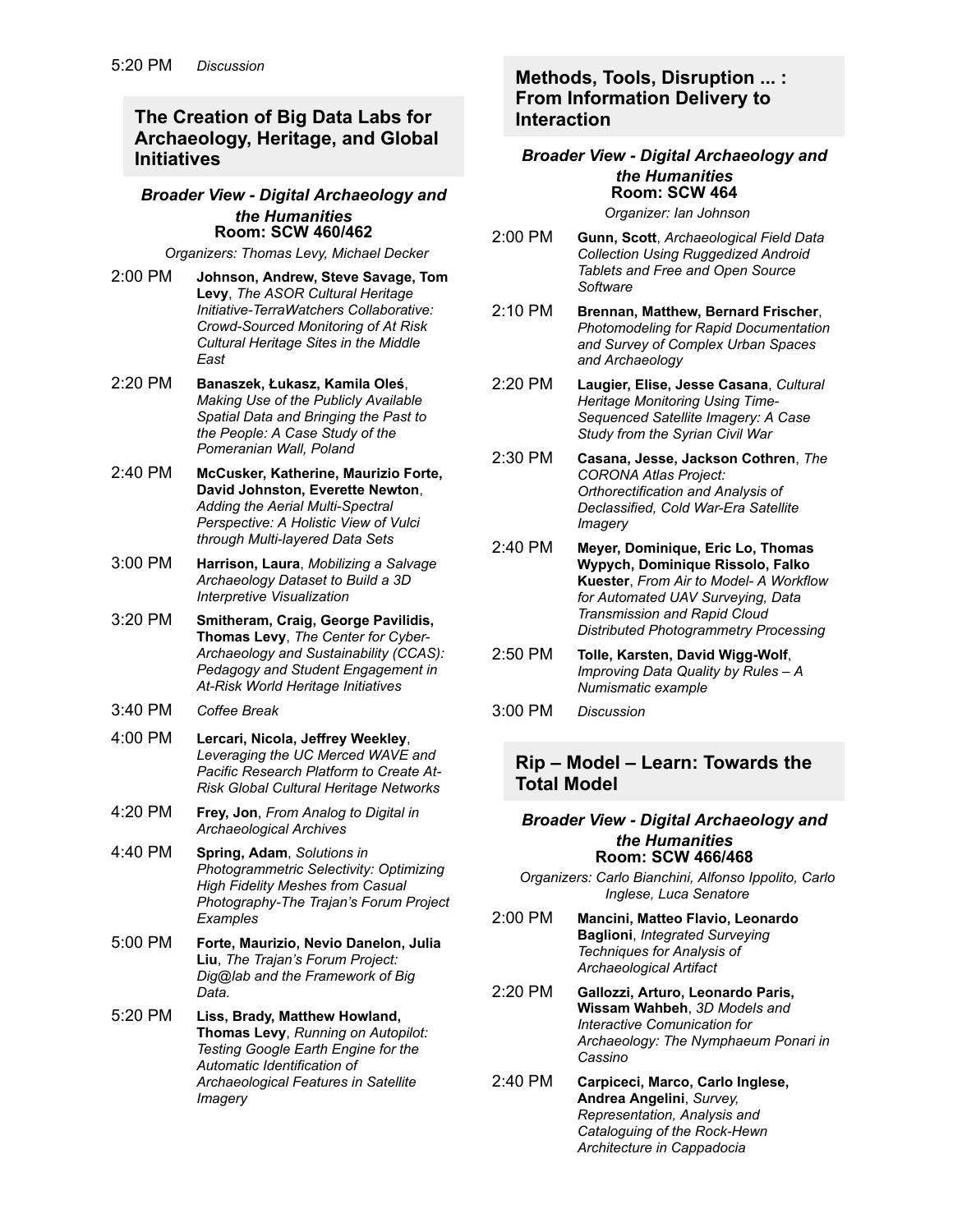- 3:00 PM **Chiavoni, Emanuela, Daniela Esposito**, *The Archaeological Park of the Porto of Traian: Knowledge, Preservation and Fruition*
- 3:20 PM **Piumatti, Paolo, Rosa Tamborrino**, *3D Digital Modelling and Digital Urban History: A Methodology for Studying the Processes of Transformation of Nubian Temples and Landscape in the Site of Lake Nasser.*
- 3:40 PM *Coffee Break*
- 4:00 PM **Pirinu, Andrea**, *Graphic Analysis of Historic Documents, Architectural Survey, Applied Geophysics in Support of Archaeological Investigation: The Urban Wall of Cagliari (Sardinia, Italy)*
- 4:20 PM **Attenni, Martina, Alfonso Ippolito**, *Representing Intangible Heritage: Questions About Method*
- 4:40 PM **Inglese, Carlo, Carlo Bianchini, Alfonso Ippolito, Martina Attenni, Valeria Caniglia**, *Tradition and Innovation: From Worksite Plans to Digital Models*
- 5:00 PM **Porfiri, Francesca, Carlo Bianchini**, *The Microcosm of Tiberius's Cave in Sperlonga: Analysis, Investigation and Digital Reconstruction of the Ancient "Sculpture's Theatre"*
- 5:20 PM **Bianchini, Carlo, Alessandro Viscogliosi, giorgia potestà, Gaia Lisa Tacchi**, *Tradition and Hi-Tech in the Construction of a Total Model: The Complex of Pietrabbondante*

**The Technology Lag: A Panel Discussion Regarding the Use of the Computing Technologies Toolkit For Cultural Resource Compliance Projects**

#### *Critical Reflections* **Room: SCE 216**

*Organizers: Brian Seymour, Michael Scafuri, Sarah Kessick, Timothy Dodson*

4:00 PM **Seymour, Brian**, *Introduction / Roundtable*

# **Non Invasive Methods to Assess Above and Underground Spatial Pattern**

#### *Geophysics/Remote Sensing* **Room: SCE 217**

*Organizers: Michael Märker, Christian Sommer*

- 4:00 PM **Märker, Michael, Ivano Rellini, Luigi Mucerino, Volker Hochschild**, *Assessment of Subsurface Neolithic/ Palaeolithic Sites in the Southern Gargano Area, Apulia, Italy*
- 4:20 PM **Stavilă, Andrei**, *Bronze Age Tell or Not? Research Methods for Revealing the Internal Habitation Pattern of Alioş – "Valea Alioşu" Site, Timiş County, Romania*
- 4:40 PM **Pihokker, Matthew**, *Determining Spatial Relationships between Domestic Sites and Cemeteries of the Central Peloponnese*
- 5:00 PM **Hegyi, Alexandru, Petru Urdea**, *2D and 3D Electrical Resistivity Tomography Imaging of Archaeological Structures Case Studies from Romania*

## **Geographic Relations in Databases on Cultural Heritage**

#### *Networks/Modeling* **Room: SCW 464**

*Organizers: Michael Märker, Volker Hochschild, Espen Uleberg, Mieko Matsumoto*

- 4:00 PM **Perucchetti, Laura, Peter Bray, Mark Pollard**, *The Use of GIS to Understand the Circulation of Metal in the Prehistoric Alps.*
- 4:20 PM **Uleberg, Espen, Mieko Matsumoto**, *Display matters? Enhanced Visualization for Unique Aspects of Norwegian Stone Age Site Distribution*
- 4:40 PM **Willmes, Christian, Daniel Becker, Yasa Yener, Olaf Bubenzer, Georg Bareth**, *Open Science*, e-Science and *Geospatial Data Management to Support Research in Archaeology*
- 5:00 PM **Märker, Michael, Volker Hochschild, Christian Sommer**, *How to Integrate and Illustrate Aspects of Landscape Evolution and Human Evolution*
- 5:20 PM *Discussion*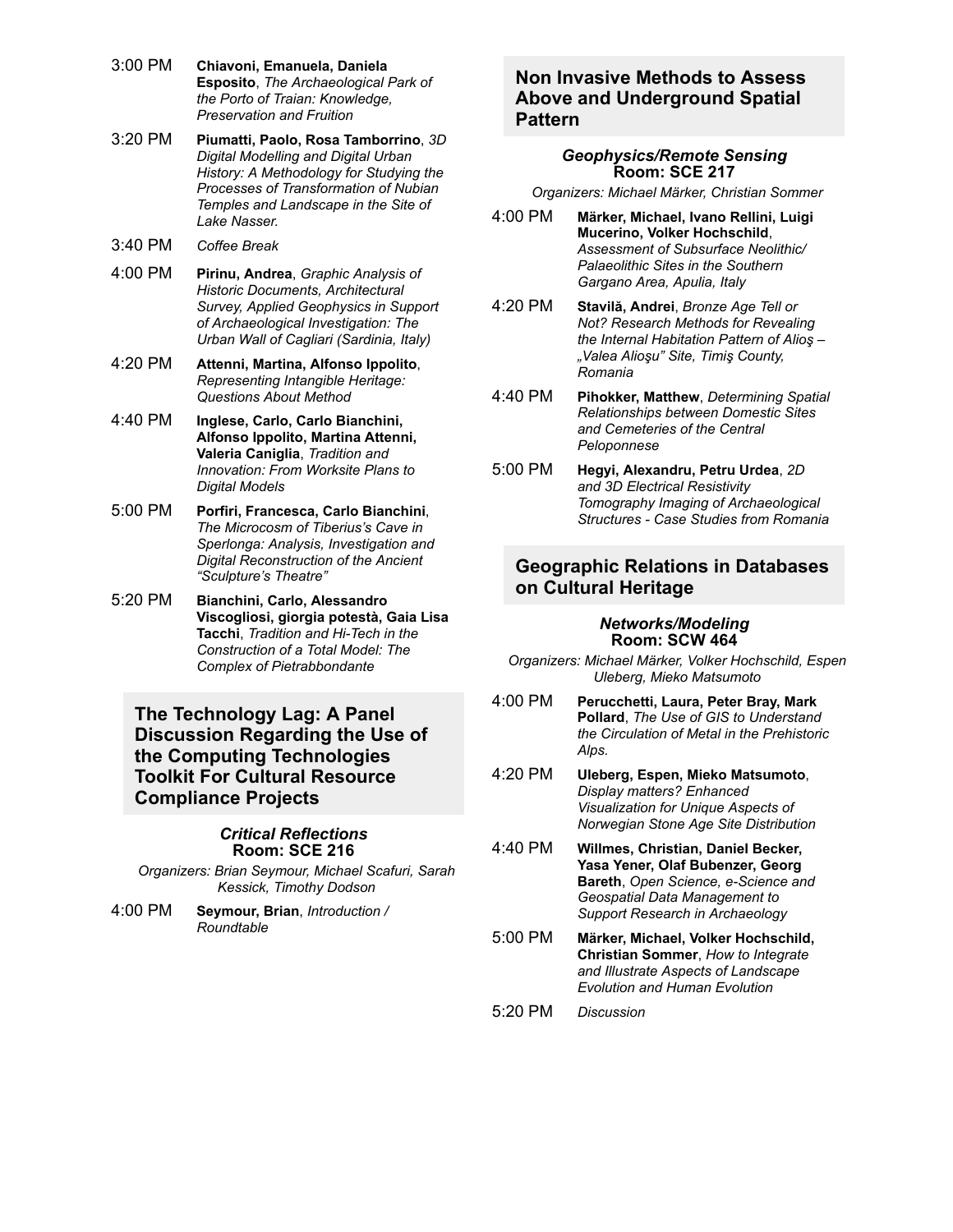# **TUESDAY EVENING**

#### **Poster Sessions:** *5:40 PM 7:30 PM* **Room: SCE House**

# **Posters from The Creation of Big Data Labs for Archaeology, Heritage, and Global Initiatives**

**Elliott Smith, Rosemary, Carolyn Breeze, Taylor Harman, Arkin Gupta, Franklin Reece, Margie Burton, Thomas Levy**, **ArchaeoSTOR: A User-Friendly** *Archaeological Database*

**Lu, Qin-Qin, Zhengyao Jin, Scientific** *Database and the Big Data Approach for the Bronze Age of China*

**Du Vernay, Jeffrey**, *3D Mapping and Visualizing the Galerie de Paléontologie et d'Anatomie Comparée at the Muséum National d'Histoire Naturelle, Paris*

**McLeod, James**, *Three-Dimensional Documentation and Examination of a Medieval Period Cistern at Alarcos in the CastillaLa Mancha Region of Spain*

**Howland, Matthew**, *Developing a Standardized Workflow for Digital Preservation and Analysis of Archaeological Ceramics*

**Banaszek, Łukasz, Kamila Oleś**, *Data Hub for Early Medieval Architecture? Crossing the Borders of an Unfriendly Tradition*

### **General Posters**

**Bergervoet, Michael**, *Geospatial and Ethnographic Analysis of the Red Wing Stone Cairns*

**Brenningmeyer, Todd**, *Documenting Ephemeral Settlements of Modern Greece*

**Canela Grácia, Joan, Núria Otero Herraiz**, *Cultural Heritage preservation through Open Data and GIS: A methodological proposal for Northeastern Iberian Peninsula.*

**Dennis, L. Meghan**, *Reclaiming "Ethics" in a* **Post-GamerGate World: Participatory** *Standards and the Establishment of an Ethical Framework of Practice in Archaeogaming*

**Harper, Charlie, Jeremy Vause**, *Batten Down the Hatches! Digitizing and Displaying Finds from the Spanish Plate Fleet Wrecks*

**Holmes, Rachael, Ashely Green**, *Accounting for Environmental Factors: Approaches to enhancing horizontal resolution and interpretability in geophysical surveys*

**Jones, Steven, Eileen Ernenwein**, *Towards A More Efficient Approach To Grave Detection: Experiments Using Microtopography, Ground Penetrating Radar, Magnetometry, And Electromagnetic Induction*

**Lockhart, Jami, Timothy Mulvihill, Jeffrey Mitchem**, *A Multiscale Geospatial Analysis of a Protohistoric Mississippian Landscape.*

**Menzer, Jeremy, Jay Franklin**, *Geophysical Survey of Mississippian Mound Sites on the Upper Cumberland Plateau, Tennessee*

**Muccigrosso, John**, *Creating a Database of Roman Temples*

**Nicu, Ionut Cristi**, *Cultural heritage landscape vulnerability using analytical hierarchy process and geographic information systems. An approach to historical maps*

**Sea, Claiborne, Eileen Ernenwein**,

*Landscape Scale Geophysical Survey of the SingerHieronymus Site Complex in Scott County, Kentucky: Determining the Development of Village Infrastructure Using NonInvasive Techniques*

**Smith, Tyler, Greg Lewis, Allison Mueller**, *3D Scanning and Printing Ancient Greek Vases: From Deep Storage to Rapid Prototyping*

**Smith, Karen, Jun Zhou, Haoshou Yu, Song Wang, Colin Wilder**, *SnowVision 1.0: Toward the automatic matching of stamped pottery sherds to carved wooden paddle designs*

**Tankersley, William**, *An Approach to Digital Data Collection for Cultural Resource Management*

**Traviglia, Arianna**, *Automating detection of landscape patterning: a similarity-based approach*

**Velandria, Yoly**, *Pre-Hispanic agricultural technologies and water control systems in northwestern Venezuela*

**Whitmore, Deidre**, *Seeking Context: Archaeological Practices Surrounding the Reuse of Spatial Information*

**Wright, Holly, Gabriele Gattiglia, Michael Remmy**, *Archaeological Automatic Interpretation and Documentation of cEramics (ArchAIDE)*

**Yang, Yunyun**, *A Study of the Cultural Development and Landscape Distribution of the Majiayao Culture in Gansu and Qinghai Provinces in China*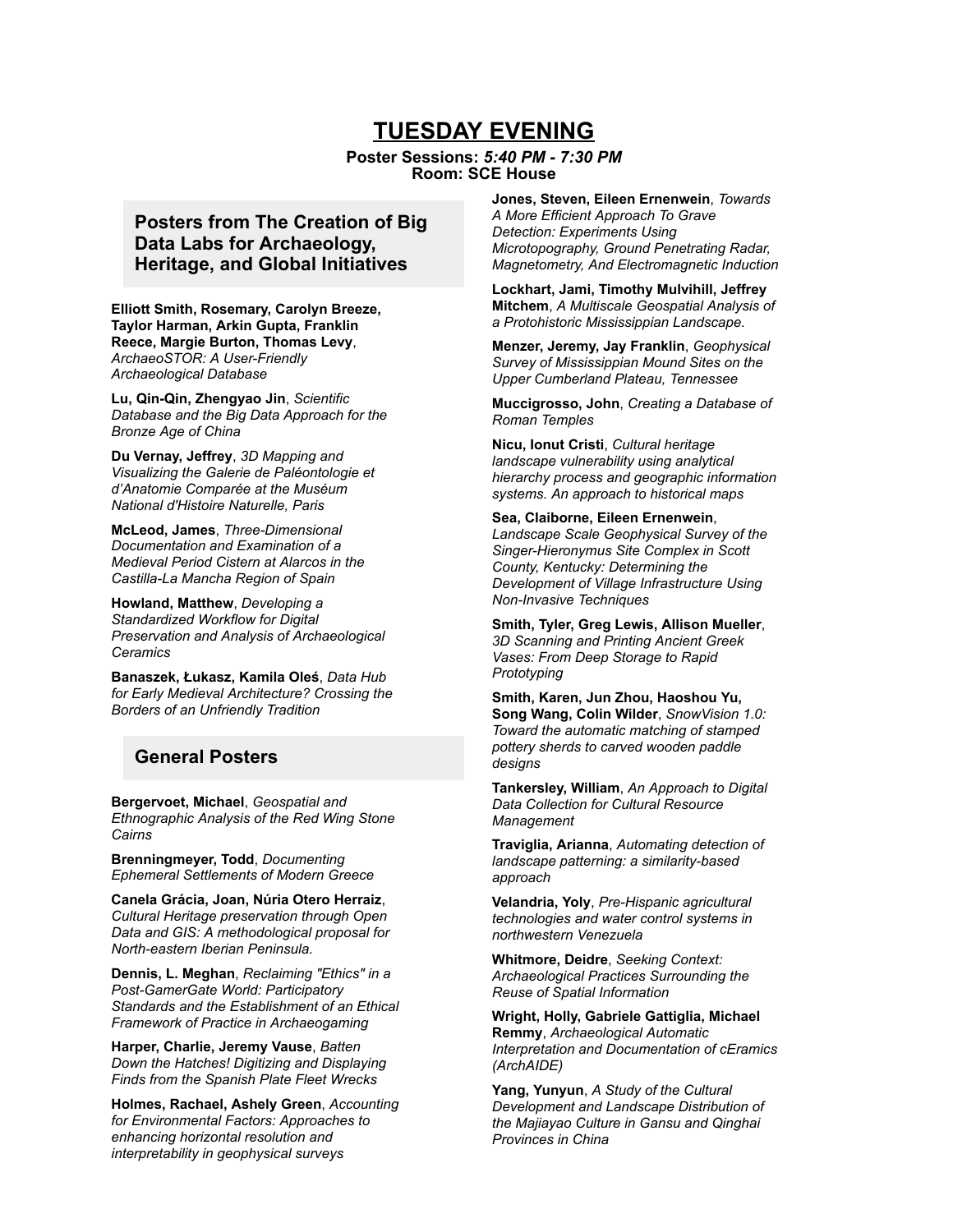





# **WEDNESDAY MORNING**

**Mechanics, Mods and Mashups: Games of the Past for the Future Designed by Archaeologists**

#### *Education and Dissemination* **Room: SCE 216**

*Organizers: Erik Champion, Michael Nitsche*

- 8:30 AM **Booker, Emily**, *"I Don't Want to Set the World on Fire": Ruin Interactions and Attitudes in Fallout 4*
- 9:00 AM **Bryant, Robert, Sandra Blakely, Joanna Mundy, Cole Furrh**, *Sailing with the Gods: Argonauts and Samothracians in an Ancient Sea*
- 9:30 AM **Eve, Stuart**, *How Waterloo was Won*
- 10:00 AM **Linde, Lennart**, *Blur the Lines Games as Tools for Archaeological Research*
- 10:30 AM *Coffee Break*
- 10:50 AM **UnderbergGoode, Natalie**, *Arpilleras and Ayni: Roleplaying Reciprocity*
- 11:20 AM **Hiriart, Juan**, *Designing and Using Game Environments as Historical Learning Contexts*
- 11:50 AM *Discussion*

# **Automation is Here to Stay! The Hitch-hiker's Guide to Automated Object Detection and Image Processing in Remote Sensing**

#### *Geophysics/Remote Sensing* **Room: SCE 217**

*Organizers: Arianna Traviglia, Dave Cowley*

- 8:30 AM **Cowley, Dave, Arianna Traviglia**, *Hitching the Right Ride? Concepts and Issues for Developing Automated Object Detection and Image Processing in Remote Sensing Archaeology*
- 8:50 AM **Kramer, Iris**, *Creating a Future for Automation by Targeting Models to their* End-Users
- 9:10 AM **Zambanini, Sebastian, Simon Brenner, Robert Sablatnig**, *Adapting to the Problem at Hand: Image Registration and Object Detection for Automatic WW2 Aerial Photograph Processing*
- 9:30 AM **Green, Ashely, Paul Cheetham, Timothy Darvill**, *Information Systems and Ad Hoc Workflow Models as Viable Applications to Improve the Preexcavation Detection of Characteristic Human Interments*
- 9:50 AM **Ramel, JeanYves, Clément Laplaige, Xavier Rodier, Shuo Bai**, *Extraction of Linear Structures from LIDAR Images Using a Machine Learning Approach*
- 10:30 AM *Coffee Break*
- 10:50 AM *Discussion*

### **General - Data Management and Textual Analysis**

#### *General* **Room: SCE 218**

- 8:30 AM **Bischoff, Robert**, *Moving Forward with Digital Databases: Current Opinions and Potential Solutions*
- 8:50 AM **Schroer, Carla, Mark Mudge**, *Digital Lab Notebook Creation for Computational Photography*
- 9:10 AM **Casey, Christian**, *Digital Demotic: Opportunities and Challenges*
- 10:30 AM *Coffee Break*
- 10:50 AM **Gad, Moataz, Yasmin Mohamed**, *Treatment of Lime Stone Colored with Egyptian Blue Pigment Using Different Techniques of Documentation*
- 11:10 AM **Bray, Peter, Mark Pollard**, *The Characterisation Hypothesis for Scientific Metallurgy: Classes of Structure in Chemical Datasets and their Visualisation*
- 11:30 AM **Sonnemann, Till, Jason Laffoon, Termeh Shafie**, *Enhancing Archaeological Material Provenance Studies by Manipulating Isoscapes*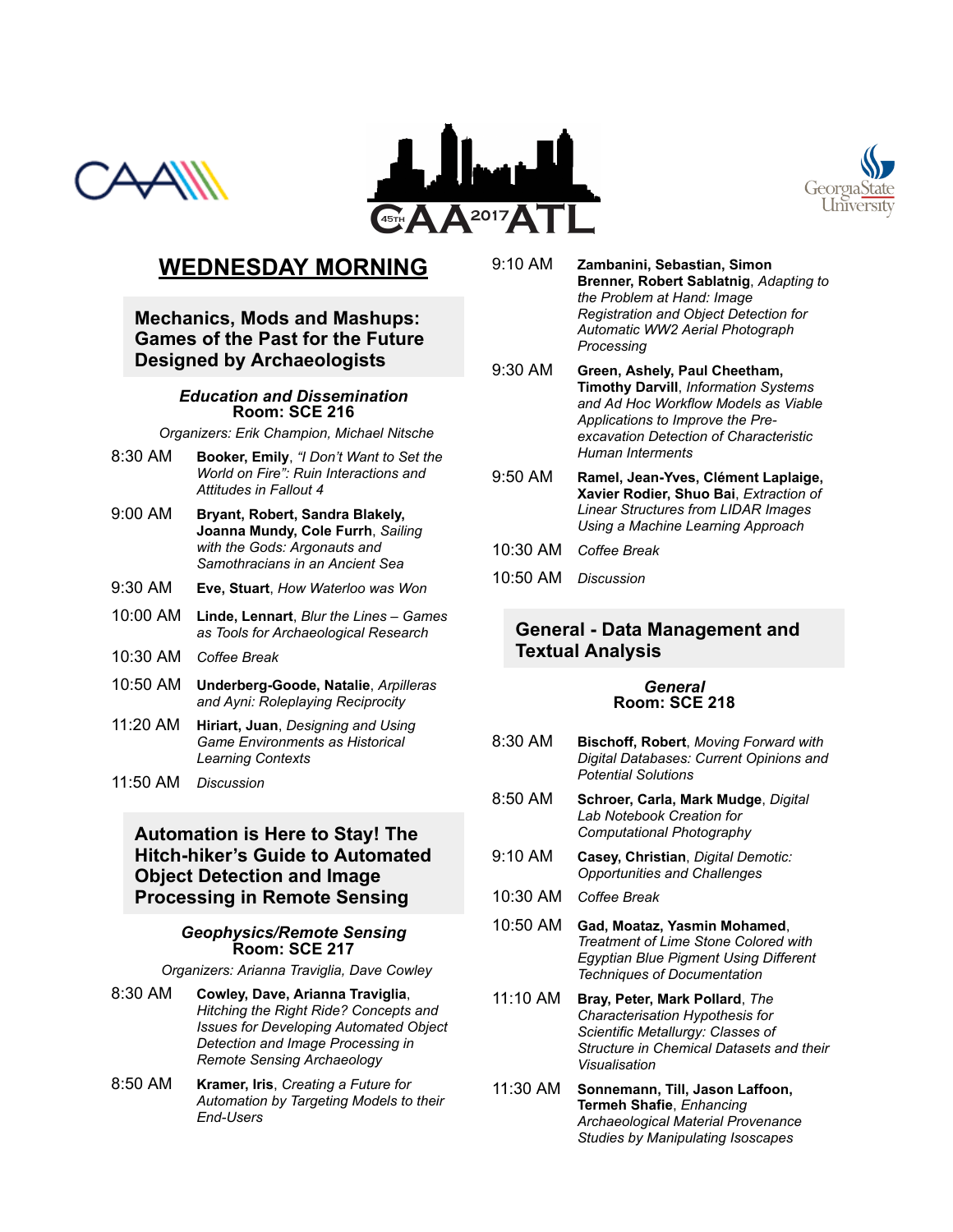11:50 AM **Foreman, Penelope**, *The Colour Out of Space: Digital Media as Mouthpieces for Material Agency*

**From Physical to Digital, From Interactive to Immersive: Uses of Three–Dimensional Representation, Mixed Reality, and More in the Sharing and Exploration of Archaeological Data**

> *VR* **Room: SCE Auditorium**

*Organizer: Jeffrey Emanuel*

- 8:30 AM **Vurpillot, Damien**, *Making Virtual Reality Real: What Can We Learn by Bringing Together Virtual Reality and Visual Attention Analysis?*
- 8:50 AM **Bremer, Thomas, Sebastian Plesch, Kay Kohlmeyer, Susanne Brandhorst,** Arie Kai-Browne, Timo Falke, VR:TA -*A Virtual Reality Toolset for Archaeologists*
- 9:10 AM **Hollis, Luke**, *MorgantinaVR: Cityscale* **Handheld AR and Cross-Platform VR for** *Visualizing Georeferenced Datasets as a Part of a Microservices Software Architecture*
- 9:30 AM **Burns, Bryan, Jordan Tynes**, *Excavation Progress and Artifact Manipulations in a Virtual Environment*
- 9:50 AM **Kamash, Zena**, *Digital Digestion: Roman Food and Digital Objects at Corinium Museum*
- 10:10 AM **Wescoat, Bonna, Arya Basu**, *On the Dynamics of Interactive Exploration over Animation as Methods of Experiential Simulation in the Sanctuary of the Great Gods on Samothrace*
- 10:30 AM *Coffee Break*
- 10:50 AM **Rudov, Ivan**, *Combined Method of 3D Model of Archaeological Objects Optimization for a Mobile App.*
- 11:10 AM **Löwenborg, Daniel, John Ljungkvist, Daniel Westergren, Sebastian Wiberg, Staffan Hagberg**, *Augmented History – A Virtual "Window to the Past"*
- 11:30 AM Gonzalez-Perez, Cesar, Martin **PereiraFariña, Chris Reed**, *Toward an Argument Evaluation System on Cultural Heritage Based on Anchoring Inference Theory*
- 11:50 AM *Discussion*

# **Women in CAA**

#### *Critical Reflections* **Room: SCW 460/462**

*Organizers: Katie Simon, Sara Gale, Lisa Fischer*

| Simon, Katie, Introduction | 8:30 AM |  |  |
|----------------------------|---------|--|--|
|----------------------------|---------|--|--|

- 8:40 AM **Ernenwein, Eileen**, *Implicit Gender Bias? What's That?*
- 8:50 AM **Rocks-Macqueen, Doug**, *Is Equality Enough?*
- 9:00 AM **Wendrich, Willeke**, *Bringing out the Best: Mentoring Women in Digital Archaeology*
- 9:10 AM **Wallrodt, John**, *Increasing Academic Approaches to CAA*
- 9:20 AM *Discussion*
- 9:50 AM **Fredrick, David**, *Collision Detection: Reflections on Gender from Game Space to Other Spaces*
- 10:00 AM **Gonzalez-Tennant, Edward**, *Cyberfeminist Perspectives on the Future of Digital Archaeology*
- 10:10 AM *Discussion*
- 10:30 AM *Coffee Break*
- 10:50 AM **Sturm, Jennie**, *Women in Business in the CAA fields*
- 11:00 AM **Lowry, Sarah**, *Technical Women in Cultural Resource Management: Amplifying the Importance of Non-Traditional Skill Sets in Modern Archaeology*
- 11:10 AM **Simon, Katie**, *That Was Not OK. Now What?*
- 11:20 AM *Discussion*
- 11:40 AM **Gale, Sara**, *How to Maintain an A-Game!: The Importance of Continued Education for Women in Technical Fields*
- 11:50 AM **Fischer, Lisa**, *A "Digital Divide": Working to Close the Gender Gap*
- 12:00 PM *Discussion*
- 12:25 PM **Fischer, Lisa**, *Closing Remarks*

### **Data, Theory, Methods, and Models. Approaching Anthropology and Archaeology through Computational Modeling**

#### *Networks/Modeling* **Room: SCW 464**

*Organizers: Stefani Crabtree, Iza Romanowska, undefined undefined, Philip Verhagen*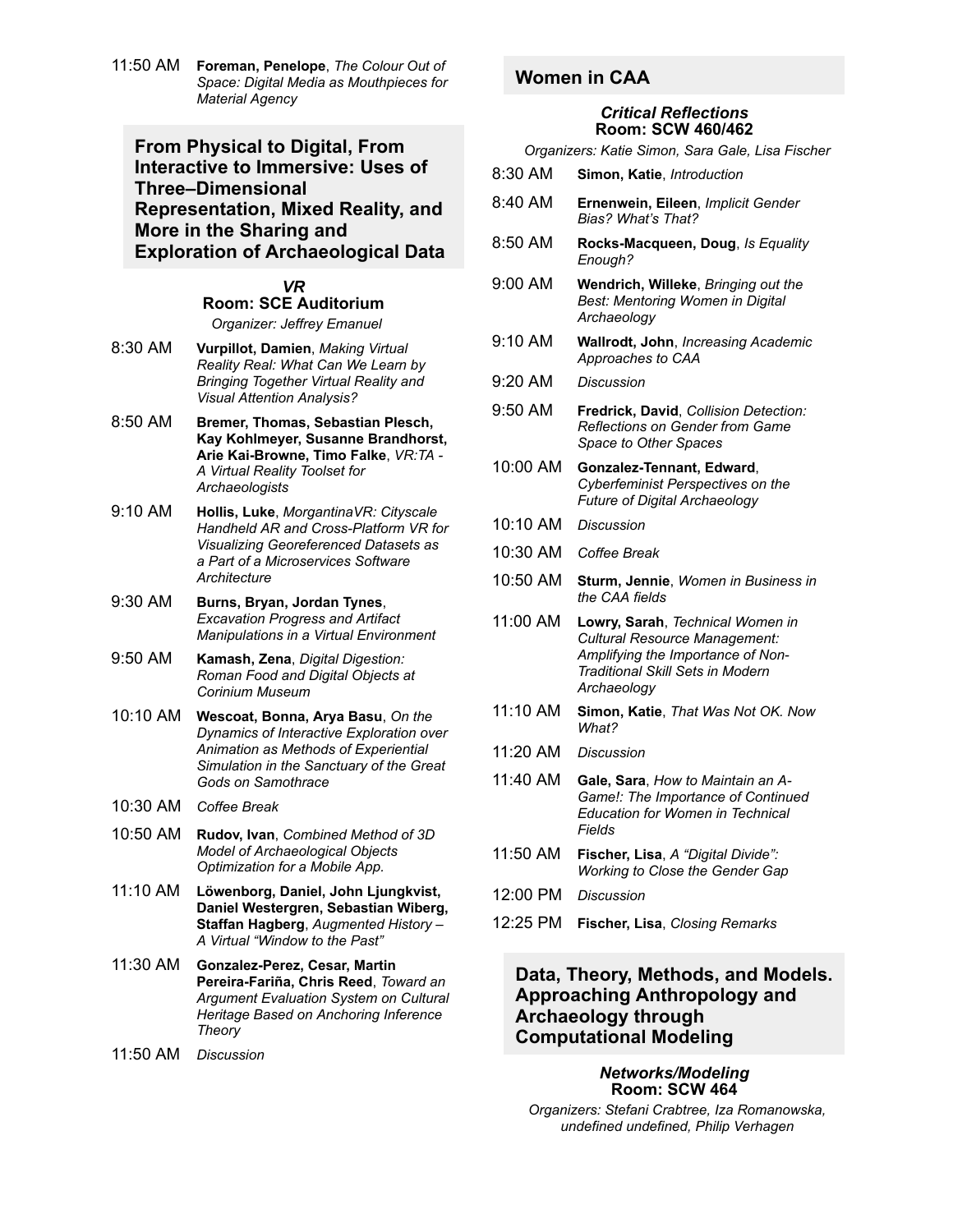- 8:30 AM **Crabtree, Stefani**, *An Introduction to Modeling*
- 8:50 AM **Allison, James**, *Agent-Based Modelling of the Relationships Among Kinship, Residence, and Exchange*
- 9:10 AM **Weaverdyck, Eli**, *Military Markets in Moesia Inferior: Using Location Analysis and Comparative Modelling to Identify Market Places on Rome's Lower Danubian Frontier*
- 9:30 AM **Coto-Sarmiento, Maria, Simon Carrignon, Xavier Rubio-Campillo, José Remesal**, *Identifying Social Learning Mechanisms in the Amphorae Production within Roman Empire*
- 9:50 AM **van Havre, Grégoire**, *The Dynamics of Brazilian Rock Art Landscape: An* **Agent-based Modelling Approach to** *Theories*
- 10:10 AM **Riris, Phil**, *Experiments in Modelling Environmental Impact: A Case Study of* **Post-Contact Piaroa (Wothuha) Land** *Use Patterns*
- 10:30 AM *Coffee Break*
- 10:50 AM **Kruse, Kristin**, *Spatial Pressure on Alpine Settlements? An Equation Based Case Study in the Silvretta Massif (Switzerland, Canton of Grisons)*
- 11:10 AM **Reynolds, Adam, Paul Hooper, Stefani Crabtree, Julia Clark**, *Optimizing Long Run Energy Harvesting Strategies in Central Asian Nomadic Pastoralists*
- 11:30 AM **Romanowska, Iza**, *Hominin Dispersal, Environmental Change and the Evolution of Behavioural Plasticity*
- 11:50 AM **Hölzchen, Ericson, Christine Hertler**, **Modeling Resource-Driven Out of Africa** *Hypotheses – Potential and Challenges*
- 12:10 PM **Davies, Benjamin, Simon Holdaway**, *Making Sense of the Surface: Using Spatial Simulation to Understand Stone Artifact Scatters*
- 12:30 PM **Barceló, Juan**, *When All Agents Die: Analyzing the Possible Failures of* Agent-Based Models.

# **3D Digitization of Sculpture**

#### *3D Acquisition / Object Modeling* **Room: SCW 466/468**

*Organizers: Bernard Frischer, Gabriele Guidi*

- 8:30 AM **Frischer, Bernard**, *Digitizing Sculpture: Where We've Been, Where We're Going*
- 8:50 AM **Vassallo, Valentina, Nicolò Dell'Unto, Sorin Hermon**, *A Quantitative Approach Using 3D Models for a Typo-Technological and Manufacturing Study of Terracotta Statuettes: The Case Study of the Ayia Irini (Cyprus) Small Figurines*
- 9:10 AM **Brennan, Matthew**, *The Prado Muses Rethinking the Unity of a Statue Group with the Help of 3D Models*
- 9:30 AM **Kubicka, Anna, Aleksandra Brzozowska**, *3D Models of Architecture Remains in Archaeological Context: Visualisation as a Tool in Interdisciplinary Research of Polish Archaeological Mission in Kato Paphos on Cyprus.*
- 9:50 AM **Varner, Eric**, *Digitizing Ancient Sculpture at the Michael C. Carlos Museum, Emory University*
- 10:10 AM **Guidi, Gabriele, Umair Malik**, *Best Practices and Metrological Issues in Massive 3D Digitization of Sculptures*
- 10:30 AM *Coffee Break*
- 10:50 AM **Koutsoudis, Anestis, Georgios-Alexis Ioannakis, Christodoulos Chamzas**, *Incorporating Texture in the Retrieval Process of 3D Models* **Exploiting Spatial-Consistency of** *Texture Maps*
- 11:10 AM **Christiaisen, Leif**, *Seymour: Imagebased Rendering Solution for Highresolution, Browserbased 3D Graphics*
- 11:30 AM **Burns, Bryan, Jordan Tynes**, *3D Models for Curatorial Dialogue and Undergraduate Education*
- 11:50 AM Sherman, William, High-Throughput **Computing for Large-Scale Digitization**
- 12:10 PM *Discussion*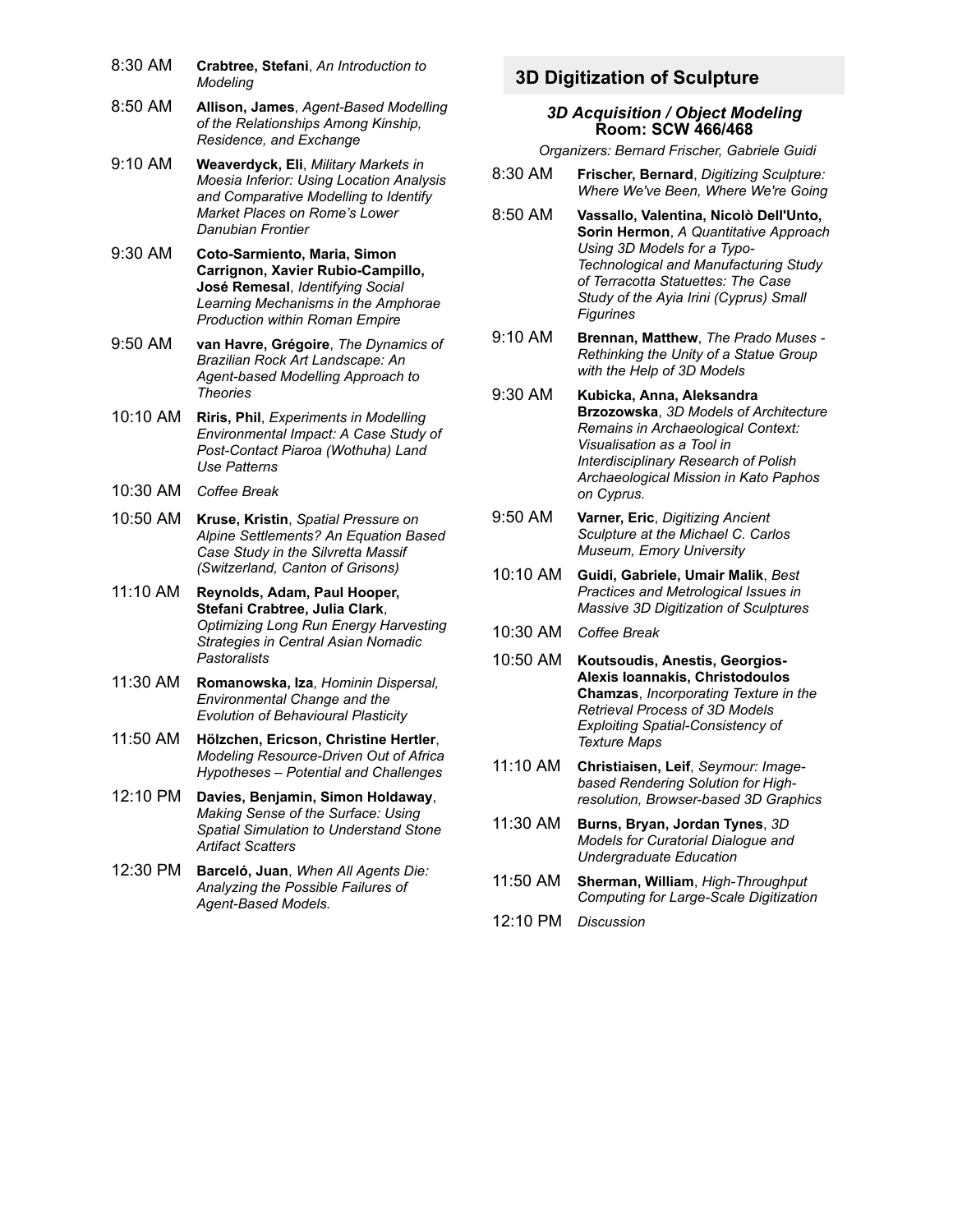# **WEDNESDAY AFTERNOON**

# **Computer Applications in Archaeological Pedagogy: Best Practices for Teaching and Learning**

#### *Education and Dissemination* **Room: SCE 216**

**Organizers: Anna Agbe-Davies, Julia Chyla** 

- 2:00 PM **Watrall, Ethan**, *Building Scholars and Communities of Practice in Digital Heritage and Archaeology*
- 2:20 PM **Bollwerk, Elizabeth, Lynsey Bates, Leslie Cooper, Jillian Galle**, *Lessons Learned from Teaching and Training with the Digital Archaeological Archive of Comparative Slavery (DAACS)*
- 2:40 PM **Lockyear, Kris**, *Flippin' R*
- 3:00 PM **MartinRodilla, Patricia, Cesar GonzalezPerez**, *Educational Experiences in Archaeological Information Modelling with the Mind Maps and Object-Oriented Paradigms*
- 3:20 PM **Lambers, Karsten, Fulco Scherjon, Iza Romanowska**, *A Small Private Online Course on 'Modelling and Simulation in Archaeology' at Leiden University*
- 3:40 PM *Coffee Break*
- 4:00 PM **McMichael, A.L., Jon Frey, Tommy Truong, Eric Martin**, *Augmenting Art History: AR in the Survey Classroom*
- 4:20 PM **Pikov, Nikita**, *Augmented Reality (AR) and Digital Photogrammetry as a Way of Preserving and Popularization of Archeological Collections*
- 4:40 PM **Freeman, Mark, Jeanne Moe**, *Project Archaeology: Assessing Paper and Digital Approaches to Online Learning*
- 5:00 PM *Discussion*

# **Differing Perspectives: The Wide World of Geophysical Prospection**

#### *Geophysics/Remote Sensing* **Room: SCE 217**

*Organizers: Christine Markussen, Petra Schneidhofer*

- 2:00 PM **Kalayci, Tuna, Meropi Manataki, Apostolos Sarris**, *The More the Merrier? Two Conflicting Stances on MultiArray Sensors*
- 2:20 PM **Casana, Jesse, Austin Hill, Elise Laugier**, *Advancing Methodologies for Archaeological Aerial Thermography*
- 2:40 PM **De Smedt, Philippe**, *The Interpretive Potential of Geophysical Landscape Archaeology: An Electromagnetic Perspective.*
- 3:00 PM **Herrmann, Jason**, *What to do with Ambiguous Anomalies?*
- 3:20 PM **Ernenwein, Eileen, Jeremy Menzer**, *3D Ground Truth: Integrating Above Ground Photogrammetry, Ground Penetrating Radar, and Subsurface Laser Scans of a Medieval Tunnel, Mourjou, France*
- 3:40 PM *Coffee Break*
- 4:00 PM **Cooper, Lorna**, *Relocating a Forgotten Asian Market Garden in Historic Perth (18331936): Using GIS to Integrate and Interrogate Excavated, Archival and Geophysical Information*
- 4:20 PM **Cannon, Cayla, Eileen Ernenwein, Jay Franklin**, *In Search of the People Who Lived Here Before: From Historic to Prehistoric Significance at a Tennessee State Historic Site*
- 4:40 PM **Miszk, Łukasz, Martina Seifert, Nikola** Babucic, Ewdoksia Papuci-Władyka, *Old or New? Human Impact and the Mapping of Ancient Nea Paphos*
- 5:00 PM **Grap, Rachel, Eileen Ernenwein**, *Big Geophysics with Small Tools: Looking for the Big Picture One Step at a Time at Tel Shimron*
- 5:20 PM *Discussion*

# **General 3D Modeling**

#### *General* **Room: SCE 218**

- 2:00 PM **Johnson, Adam**, *Shifting Stones and Data Points: Using Terrestrial Laser Scanning to Assess Damage to Monumental Architecture in Hawai`i*
- 2:20 PM **Guidi, Gabriele, Laura Micoli, Sara Gonizzi Barsanti**, *Diachronic 3D Reconstruction of Historical Sites in Urban Context*
- 2:40 PM **Cennamo, Gerardo Maria**, *The Giusso Castle and the Foundation Area of Sicignano degli Alburni (SA): Survey and 3D Modeling for Social and Territorial Valorization Strategies*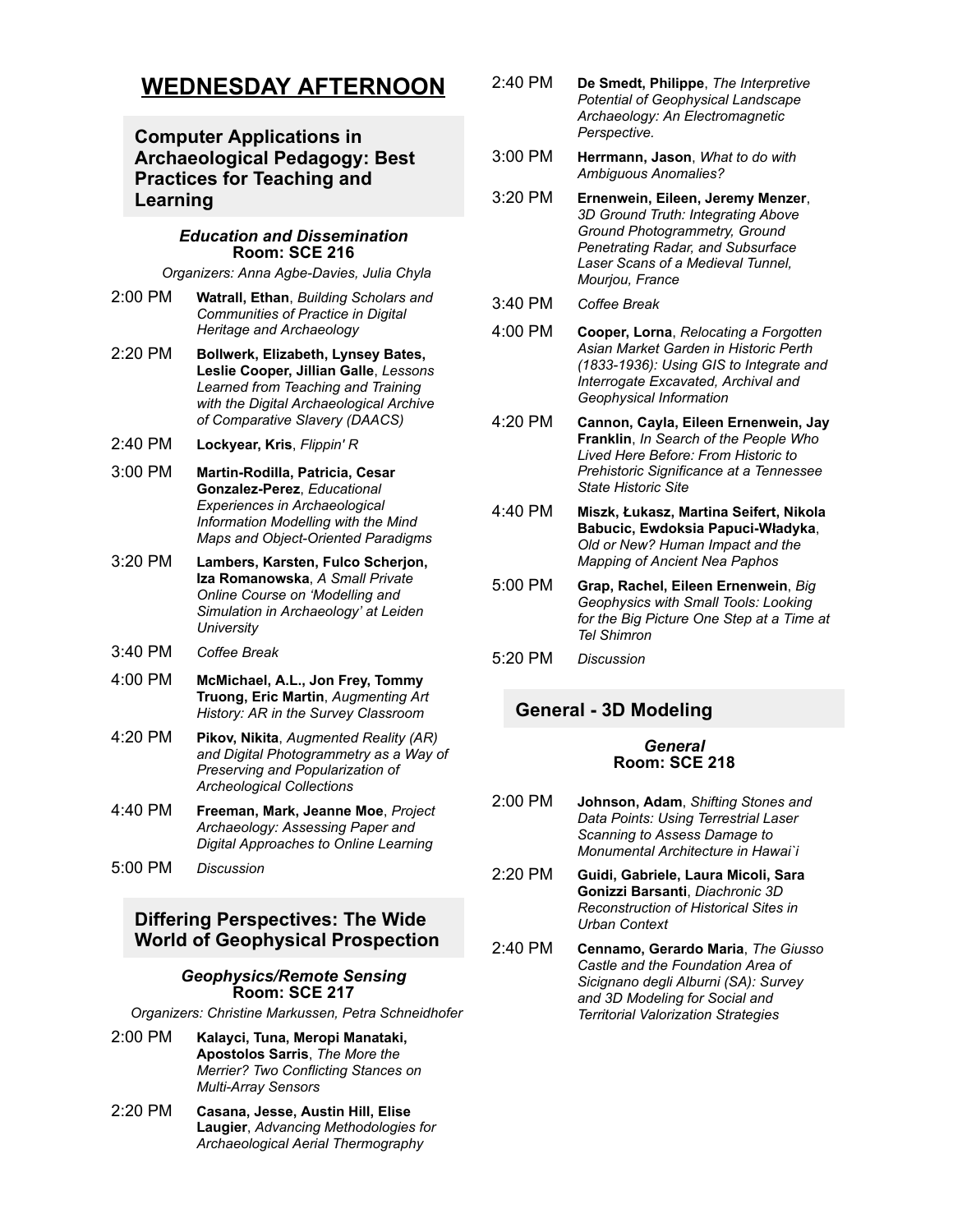## **Visualization as Analysis in Archaeology**

#### *Broader View Digital Archaeology and the Humanities* **Room: SCW 460/462**

*Organizers: Neha Gupta, Michael Carter*

- 2:00 PM **Dallas, Costis**, *Curation at the Sensor's Gaze: Connecting Representation and Performance in Archaeological Visualization*
- 2:05 PM **Gupta, Neha, Rodolphe Devillers**, *Geographic Visualisation as Knowledge Generation in Archaeology*
- 2:10 PM **Huggett, Jeremy**, *Continuous Interactivity in Archaeological Visualisation*
- 2:15 PM **Carter, William**, *Making and Meaning-Making in Virtual Archaeology*
- 2:20 PM **Higginbottom, Gail, Vincent Mom**, *Place: The Physical Embodiment of Collective Information*
- 2:25 PM **Denham, Brian**, *Applied Technological Approaches in Heritage and Heritage Management: The Black Butte River Mapping Project*
- 2:30 PM **Kansa, Eric, Neha Gupta**, *Visualizing and Navigating Chronology in Large Digital Collections*
- 2:35 PM **Triplett, Edward, Emma Buckingham**, **Recontextualizing Decades-Old** *Excavation Materials through 3D Visualization*
- 2:40 PM **Kubicka, Anna, Aleksandra BrzozowskaJawornicka**, *3D Models of Architecture Remains in Archaeological Context: Visualization as a Tool in Interdisciplinary Research of Polish Archaeological Mission in Kato Paphos on Cyprus.*
- 2:45 PM **Kotoula, Eleni, David Robinson, Matthew Baker, Clare Bedford, Devlin Gandy, David Wheatley, James Miles, Jennifer Perry**, *The Gordian Knot Project: An Integrated Approach for Rock Art Visualization*
- 2:50 PM **Pattee, Aaron**, *Analyzing the Medieval Landscape of the Pfalz—Castles in the Area of Kaiserslautern*
- 2:55 PM **Pattee, Aaron, Effie Athanassopoulos, Kami Ahrens, Cole Juckette**, *Campus Archaeology and 3D Modeling: An Archaeological Collection of Historic Artifacts from the University of NebraskaLincoln*
- 3:00 PM **Juckette, Cole, Effie Athanassopoulos, Aaron Pattee, Kami Ahrens**, *Campus Archaeology and Digital Mapping: Urban Space and Commerce in Lincoln Nebraska, 1870 1920s.*
- 3:05 PM **Kulhanek, Karin, Andreas Pastoors**, *Tracking in 3D*
- 3:10 PM *Discussion*
- 3:40 PM *Coffee Break*
- 4:00 PM **Kulhanek, Karin, Andreas Pastoors**, *Roundtable*

### **The Ups and Downs of Archaeological Simulation**

#### *Networks/Modeling* **Room: SCW 464**

*Organizers: Iza Romanowska, Juan Barceló*

- 2:00 PM **RocksMacqueen, Doug**, *The Long Road Ahead for Simulations in Archaeology*
- 2:20 PM **Linde, Lennart**, *Think Different! Why "Model Thinking" Shaped the Archaeological Thought Beyond the Hype on ABM*
- 2:40 PM *Discussion*

### **Quality Assurance and Quality Control in Image-Based Modeling**

#### *3D Acquisition / Object Modeling* **Room: SCW 466/468**

*Organizers: Adam Spring, George Bevan*

- 2:00 PM **Sherman, William**, *Introduction*
- 2:20 PM **Bryan, Paul**, *Structure-from-Motion (SfM) – A Reliable Survey Tool for Archaeology or an Unreliable Black-Box?*
- 2:40 PM **Bevan, George, Jason Birch**, *Some Considerations on SemiGlobal* **Matching for High-Accuracy Heritage** *Recording Applications*
- 3:00 PM **Seguin, Maxime**, *Training with Free and* **Open-Source Photogrammetric** *Softwares: One of the Answers to Rectify the Situation?*
- 3:20 PM **Bevan, George, Jones Kristen**, *An Analytical Stereoplotting Workflow for Archaeological Excavation: Reviving a* 20th-Century Photogrammetric *Technique for the 21st.*
- 3:40 PM *Coffee Break*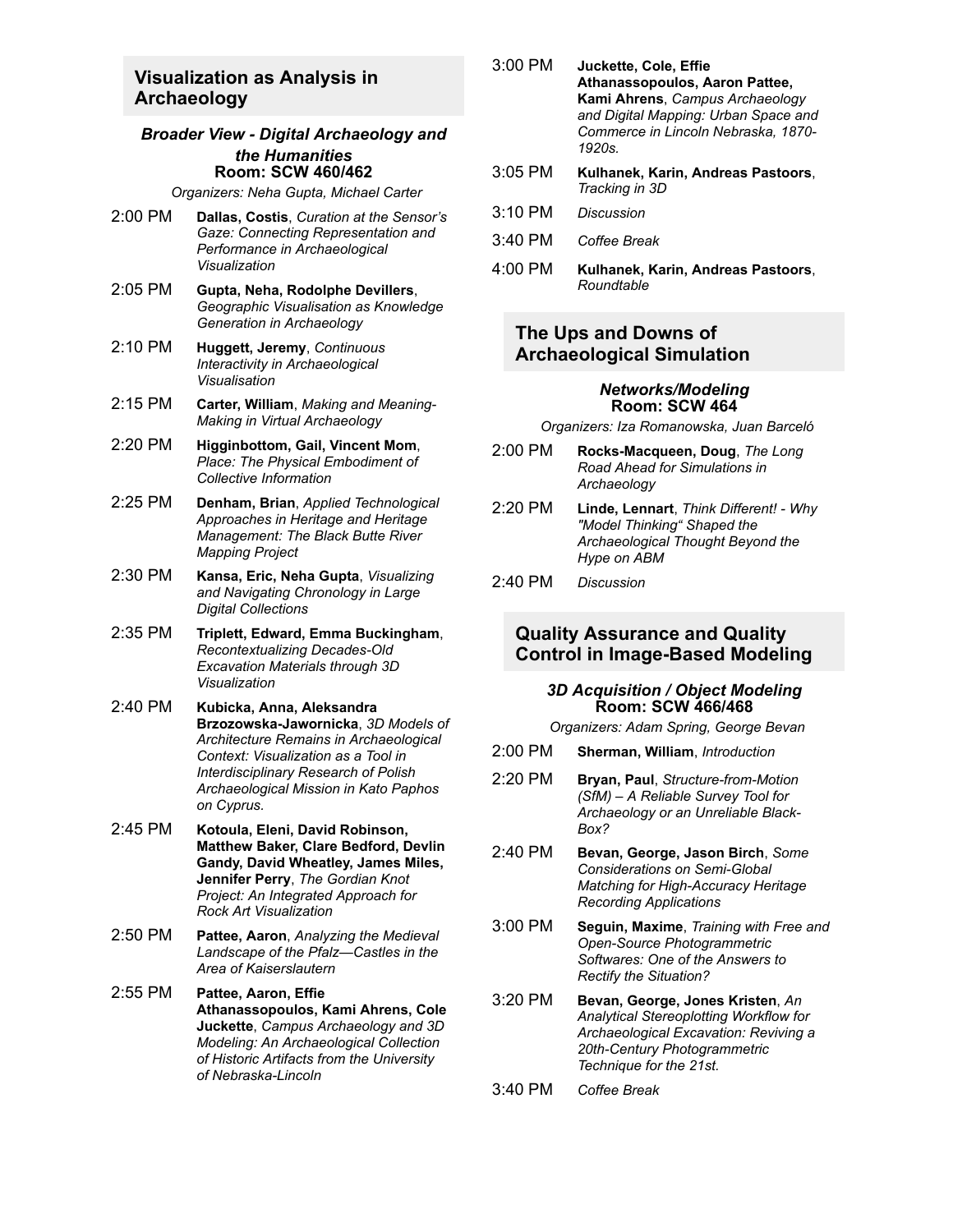- 4:00 PM **Meyer, Dominique, Danielle Mercure, Eric Lo, Jamie Hodgkins, Dominique Rissolo, Falko Kuester**, *Evaluating Photogrammetric Reconstructions of Faunal and Lithic Artifacts Compared to Traditional Microscopic Observation, Structured Light Imaging, Laser Scanning, Magnetic Resonance Imaging and Computerized Tomography Scanning*
- 4:20 PM **Kleinkemper, Larry**, *The Key to Creating a GREAT Model from Laser Scanning and Photogrammetry*
- 4:40 PM **Liu, Julia, Adam Spring**, *From Scan to Sculpture: Ensuring Quality Control in Digital Restoration.*
- 5:00 PM **Peters, Caradoc**, *Using Inscribed Stone Surfaces To Examine Low Cost 3D imaging*

### **Decolonising Digital Archaeology**

#### *Critical Reflections* **Room: SCE 218**

*Organizers: Andrew Dufton, Jessica Ogden*

- 4:00 PM **Sheldrick, Nichole**, *Accessing Archaeology: Creating an OpenAccess Heritage Database for the Endangered Archaeology in the Middle East & North Africa (EAMENA) Project*
- 4:20 PM **Huntsman, Theresa, Eric Kansa**, *Context and Community: Accountable, Open Presentation of Digital Archaeology*
- 4:40 PM **Kamash, Zena**, *'Postcard to Palmyra': Exploring Visitor Responses to the Replica of the Triumphal Arch from Palmyra in Trafalgar Square, London*
- 5:00 PM **Bianchini, Carlo, Mohammed El Khalili, Nizar Al Adarbeh, Alekos Diacodimitri**, *Survey, 2D and 3D Modelling of the Roman Nymphaeum in Amman: a Multilateral, Cooperative Research Experience*
- 5:20 PM **Heitman, Carrie**, *Decolonizing an Archive of Archives?*

### **Path Modelling and the Materiality of Movement**

#### *GIS* **Room: SCE Auditorium**

*Organizers: Philip Verhagen, Laure Nuninger, Axel Posluschny*

- 4:00 PM **Caswell, Edward, Michelle DeGruchy, James Edwards**, *Walking Across Beach Sand is Hard and Other Discoveries: First Results of Assessing the Time Cost of Moving through Various Terrains*
- 4:20 PM **Kalayci, Tuna**, *The Volume of Ancient Movement: A Satellite Remote Sensing Approach*
- 4:40 PM **Field, Sean**, *Least Cost Path Modelling: Computing Functional Correlations in Chacoan Road Systems*
- 5:00 PM **Rothenberg, Miriam**, *Do All Roads Really Lead to Rome? Modelling Mobility in the Ager Veientanus and the Sangro Valley, Italy*
- 5:20 PM *Discussion*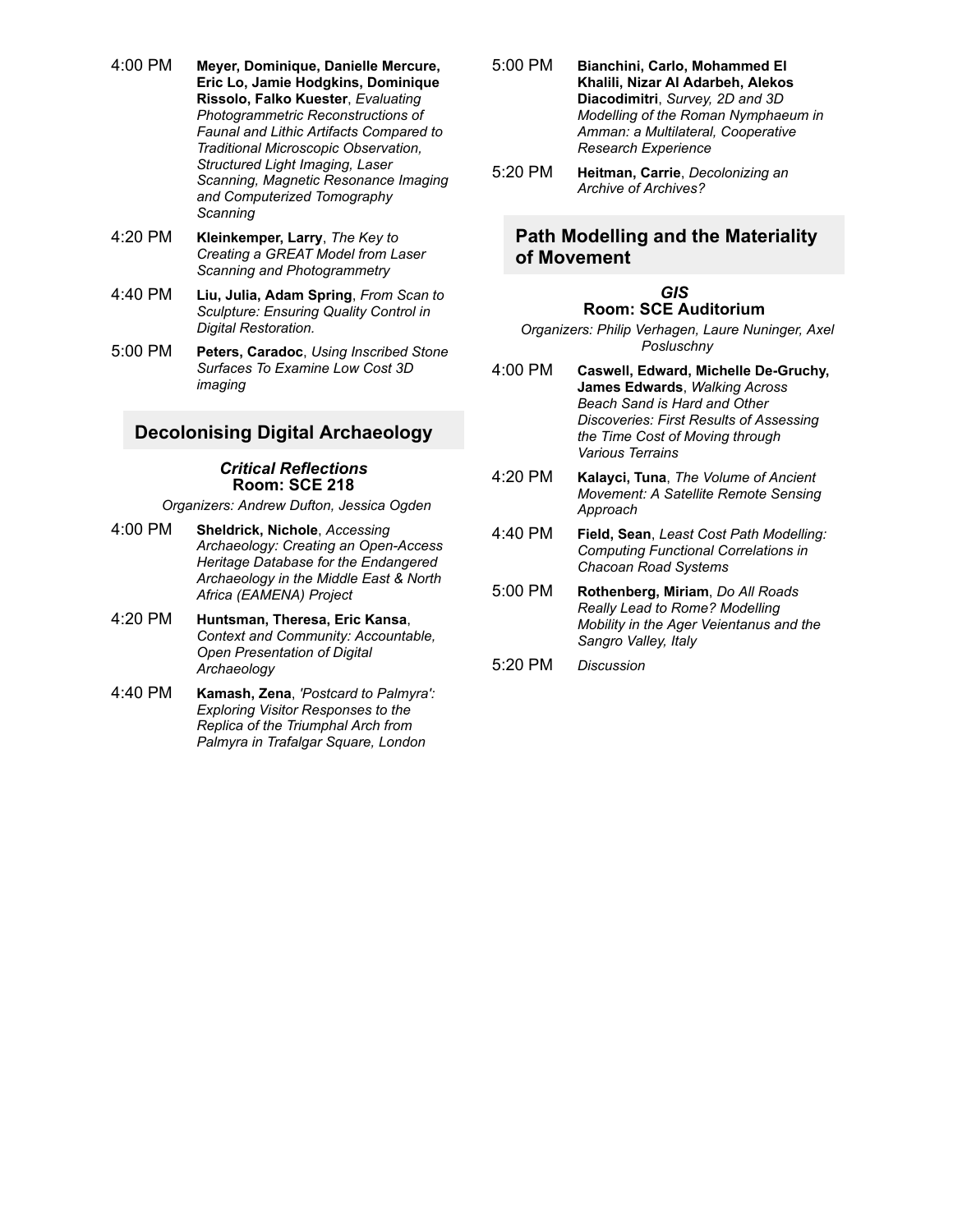





# **THURSDAY MORNING**

**Web-based Infrastructure as a Collaborative Framework across Archaeological Fieldwork, Lab Work, and Analysis**

#### *Collaborative Data Management* **Room: SCE 216**

**Organizers: Fabrizio Galeazzi, Heather Richards-Rissetto** 

- 8:30 AM **Johnson, Ian**, *Building Web-Based Integration from Data Model through Tablet Data Collection to Analysis*
- 8:50 AM **Jensen, Peter**, *Semantically Enhanced* 3D: Introducing a Web-Based Platform *for Spatial Integration of Excavation Documentation*
- 9:10 AM **Cuy, Sebastian, Jan Wieners, Daniel de Oliveira**, *iDAI.Field 2.0 A Modern & Open Framework for Field Recording*
- 9:30 AM **Landeschi, Giacomo, Danilo Marco Campanaro, Nicolò Dell'Unto**, *A 3D WebAided Resource for Pompeian Studies (3D WARPS)*
- 9:50 AM **Zerbini, Andrea**, *Building a Heritage Management Platform for Endangered Archaeology in the Middle East and North Africa*
- 10:10 AM **Lang, Matthias, Michael Derntl**, *Spacialist – A Virtual Research Environment for the Spatial Humanities*
- 10:30 AM *Coffee Break*
- 10:50 AM **Pouncett, John, Chris Green, Chris Gosden, Mark Pollard**, *A Tale of Two* **Projects: The Role of Web-GIS in** *Collaborative Research*
- 11:10 AM **Karenowska, Alexy**, *What do Web-Based Platforms Mean for the Ambitions of Archaeology?*
- 11:30 AM **Wright, Holly**, *One Size does not Fit All: Reflections on Online Research Infrastructures*
- 11:50 AM **Opitz, Rachel**, *Publishers and Archives as Fieldwork Collaborators*
- 12:10 PM *Discussion*

# **3DVR Caveats and Accomplishments**

# *VR* **Room: SCE 217**

*Organizer: Willeke Wendrich*

- 8:30 AM **Wendrich, Willeke**, *3DVR Caveats and Accomplishments Introduction*
- 8:50 AM **Elgewely, Eiman**, *Evaluation and Enhancement of the Virtual Experience: The Case Study of the "Reviving Karanis in 3D" Project*
- 9:10 AM **Mezzano, Michela, Noemi Mafrici**, *Saving the Nubian Temples: The Study of the History through Digital Tools*
- 9:30 AM **Champion, Erik**, *PublicVR and its Relevance to 3DVR and Virtual Heritage*
- 9:50 AM **Payne, Angie, Vance Green, Fred Limp**, *History Erased and History Recovered: (Re)Creating the Rohwer Japanese Interment Camp*
- 10:10 AM **Wolter, Thomas**, *Photogrammetric Feature Documentation and Cave Modelling*
- 10:30 AM *Coffee Break*
- 10:50 AM **Vurpillot, Damien**, *Exploring Massive Point Clouds: How to Make the Most Out of Available Digital Material*
- 11:10 AM **Kuester, Falko, Vid Petrovic**, *Giga-Point Rendering for 3D VR*
- 11:30 AM **Follett, Forrest, Kyle Urquhart**, *A 3D Visualization of Ceramic Materials form Gabii, Italy*
- 11:50 AM *Discussion*

### **Mobile GIS and Field Survey Current Possibilities, Future Needs**

#### *GIS* **Room: SCE Auditorium**

*Organizers: Nazarij Buławka, Julia Chyla*

8:30 AM **Knoop, Peter**, *Best Practices for Mobile GIS and Information Technology in the Field*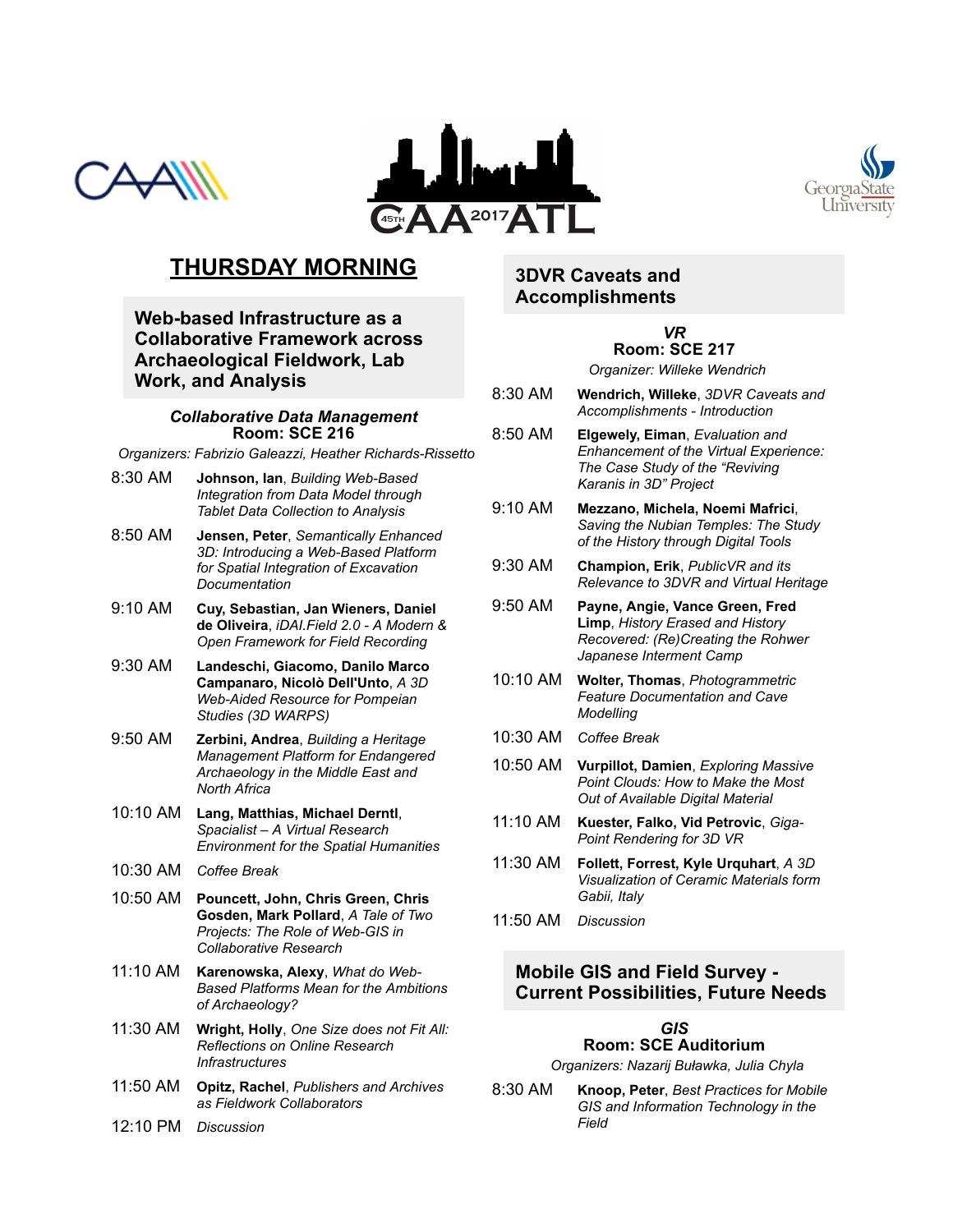- 8:50 AM **Hill, Austin**, *Low Cost, High Accuracy Drone Survey Methods*
- 9:10 AM **Chyla, Julia, Miłosz Giersz, Wiesław Więckowski, Patrycja PrządkaGiersz, Roberto Pimentel-Nita**, One Step *Further beyond Field Survey*
- 9:30 AM **Miszk, Łukasz, Wojciech Ostrowski, Weronika Winiarska**, *Urban sprawl vs. Archaeological Site: A View from Paphos.*
- 9:50 AM **Pethen, Hannah**, *Accessing the Inaccessible: Detailed 'Off-Site' Archaeological Survey using Satellite Imagery and GIS at the Hatnub Travertine Quarries, Egypt*
- 10:10 AM **Buławka, Nazarij**, *Ancient Landscapes* and Present-day Agriculture – On the *Example of Tejen River (Turkmenistan)*

#### **Everything wrong with…**

#### *Critical Reflections* **Room: SCW 460/462**

*Organizers: Doug RocksMacqueen, Stefani Crabtree, Philip Riris*

- 8:30 AM **Dennis, L. Meghan**, *Ethics? Ethics? Anyone?*
- 8:40 AM **Crabtree, Stefani**, *Communicating Archaeological Research to the Press and the Public*
- 8:50 AM **RocksMacqueen, Doug**, *F\*ck Public Archaeology*
- 9:00 AM **Huggett, Jeremy**, *Everything Wrong With … Digital Archaeology*
- 9:10 AM **Gruber, Ethan**, *Challenges in Analysing Sensitive or Uncertain Data in a Semantic Web Environment*
- 9:20 AM **Graham, Shawn**, *Everything Wrong with Bots: On Algorithmic Madness*
- 9:30 AM **Riris, Phil**, *"Twitter is Actually Stupid" @fart*
- 9:40 AM **Layt, John**, *Open Source: You're Doing it all Wrong*
- 9:50 AM *Discussion*
- 10:30 AM *Coffee Break*
- 10:50 AM **Newhard, James**, *Turning the Ship without Rocking the Boat: Establishing Archaeological GIS within an Undergraduate Experience*
- 11:00 AM **Brughmans, Tom**, *Everything Wrong with Exploratory Network Analysis of Archaeological Similarity Networks*
- 11:10 AM **Walthew, Jessica**, *The Aura as Metadata, The Aura of Metadata*
- 11:20 AM **Opitz, Rachel**, *How We Measure Shape*
- 11:30 AM **Johnson, Phyllis**, *How Can Something so Small Cost so Much? Cost and TimeEfficiency in Microartifact Analysis*
- 11:40 AM **Eriksen, Kristin**, *3Dmodels in Archaeology*
- 11:50 AM **Romanowska, Iza**, *Everything Wrong with Archaeological Models*
- 12:00 PM **Cooper, Catriona**, *Everything Wrong with Acoustical Modelling*
- 12:10 PM *Discussion*

### **Archaeological Networks: Uncertainty, Missing Data, and Statistical Inference**

#### *Networks/Modeling* **Room: SCW 464**

*Organizers: Tom Brughmans, Matt Peeples*

- 8:30 AM **Blair, Elliot**, *Social Networks of Mission Santa Catalina de Guale: Comparing and Contrasting Unimodal and Bimodal Approaches*
- 8:50 AM **Upton, Andrew**, *Frontier Networks: Cultural Transmission and Multiple Relations at the Intersection of Mississippian and Oneota Worlds*
- 9:10 AM **Munson, Jessica, Viviana Amati, Habiba Habiba, Jonathan Scholnick, Matthew Looper, Yuriy Polyukhovych, Martha Macri**, *Diffusion Networks and the Transmission of Dynastic Rituals in Classic Maya Society*
- 9:30 AM **Golitko, Mark**, *Historical Contingency in Network Data: Examples from Museum Collections Research*
- 9:50 AM **van Havre, Grégoire**, *Networks as a Theoretical Framework for Rock Art Studies in Northeast Brazil*
- 10:10 AM **Johnson, Kent**, *Social Network Analysis of Ancient Families: Exploring the Effects of Known Unknowns using Phenotypic Data from Documented Collections of Human Skeletal Remains*
- 10:30 AM *Coffee Break*
- 10:50 AM **Crabtree, Stefani**, *Analyzing Trophic Networks among the Ancestral Pueblo*
- 11:10 AM **Groenhuijzen, Mark, Philip Verhagen**, *Continuity and Discontinuity in Transport Networks of the Dutch Limes Zone*
- 11:30 AM **Prignano, Luce, Sergi Lozano, Ignacio Morer, Francesca Fulminante**, *Comparing Network Models for the Evolution of Terrestrial Connections in Central Italy (950─500 BC ca)*
- 11:50 AM **Brandes, Ulrik, Tom Brughmans**, *New Methods for Visibility Networks in Landscape Archaeology*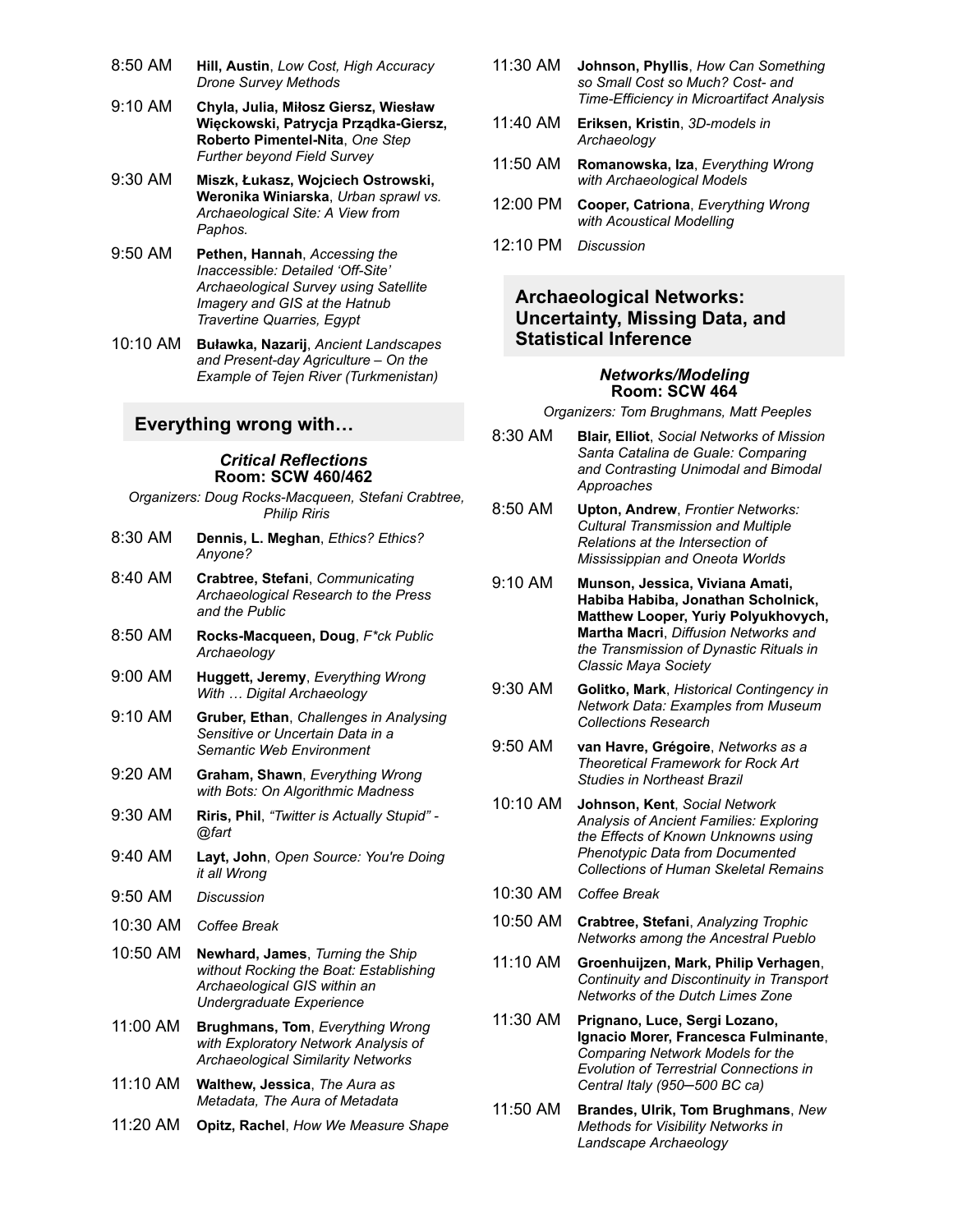# **Close Range 3D Data Acquisition, Processing, Querying and Presentation in Cultural Heritage**

#### *3D Acquisition / Object Modeling* **Room: SCW 466/468**

*Organizers: Dirk RiekeZapp, Vera Moitinho de Almeida, Diego Jiménez-Badillo* 

- 8:30 AM **Kampel, Martin, Juraj Sarkisjan**, *Feasibility Study of Consumer Electronic Scanning Devices for Pottery Documentation*
- 8:50 AM **Filippucci, Marco, Fabio Bianconi, Sofia Catalucci, Gianluca Rossi**, *Drawing, Survey, Measure to Analyzing the Reliability of Photomodelling for Cultural Heritage*
- 9:10 AM **Kristensen, Steinar, Magne Samdal**, *One Stone, Two Men, Three Methods: Different Methods – Different Data? Rockart Analysis Testing RTI, Photogrammetry and Laserscan*
- 9:30 AM **Krohn, Anna, Miriam Clinton, Ian Roy**, *One Size Does Not Fit All: A Comparison of 3D Data Capture*
- 9:50 AM **Noble, Tommy, Neffra Matthews**, *Good Photogrammetry, Good Data, Good Science*
- 10:10 AM *Discussion*
- 10:30 AM *Coffee Break*
- 10:50 AM **Rossi, Maria Laura, Carlo Inglese, Antonio Pizzo, Leonardo Paris**, *Geometry as Matrix of Construction of Roman Stone Bridges. The Augustus Bridge in Narni.*
- 11:10 AM **Scafuri, Michael**, *The Integration of Multiple 3D Documentation Methodologies in the Modeling and Analysis of an American Civil War Submarine.*
- 11:30 AM **Mudge, Mark, Carla Schroer**, *Challenges and Insights from the Photogrammetric Capture of a Large-Scale Diego Rivera Fresco*
- 11:50 AM **Johnson, Tyler**, *3D User Interfaces at the Nexus of Technical Processing and Creative Design in Digital Archaeology*
- 12:10 PM Kai-Browne, Arie, Thomas Bremer, **Kay Kohlmeyer, Julia Gonnella, Sebastian Plesch, Susanne Brandhorst**, *Contextualizing Cultural Heritage – The Cupola of the Torres de las Damas in the Alhambra*

### **Contributions to Settlement Theory? Archaeological Location Analysis and Modelling**

*GIS* **Room: SCE Auditorium** *Organizer: Kenneth Kvamme*

- 10:50 AM **Smith, Karl**, *Locations in Experience: Visibility, Seafaring, and the Placement of Pembrokeshire's Iron Age Coastal Promontory Forts*
- 11:10 AM **Negre, Joan**, *A Geographically Based Ripley's Function to Assess Settlement Patterning*
- 11:30 AM **Zipser, Jan**, *Possible Strategy of Land Use by the Przeworsk Culture People in* **Widawa Basin (South-Western Poland)** *and the Probable Settlement Processes*
- 11:50 AM **Micle, Dorel**, *Landscape and Economics: A GIS Location Analysis of Middle Age Water Mills from Banat Region (Romania)*
- 12:10 PM *Discussion*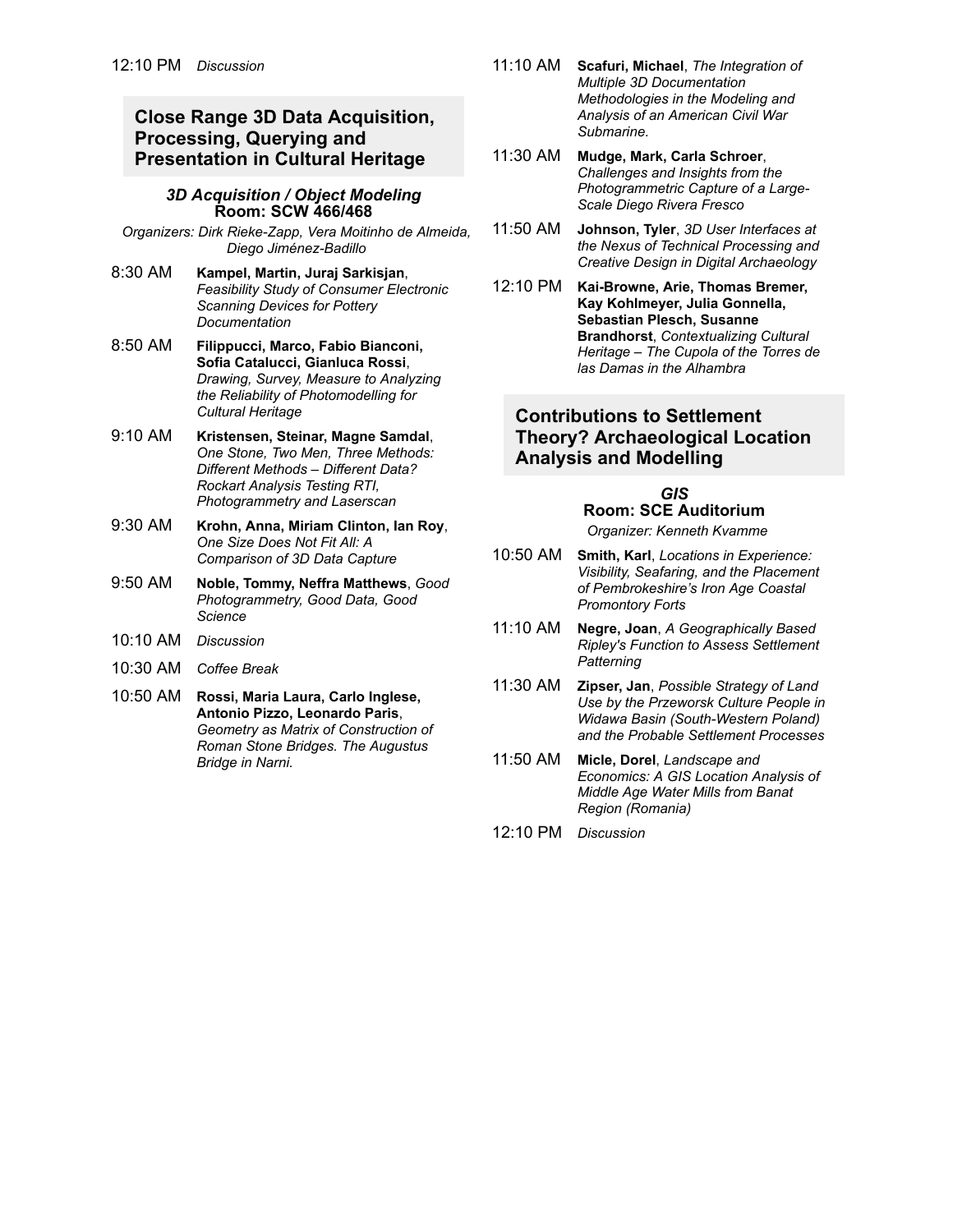# **THURSDAY AFTERNOON**

**Corpus of Analysis in the Research on Ancient Eastern Mediterranean and Western Asia: Encoding, Information Collection, Digital Collaboration, and Investigating Strategies**

#### *Collaborative Data Management* **Room: SCE 216**

*Organizers: Vanessa Juloux, Alessandro di Ludovico*

- 2:00 PM **Di Ludovico, Alessandro**, *Data Description and Integrated Study of Ancient Near Eastern Works of Art: The Potential of Cylinder Seals*
- 2:20 PM **Ramazzotti, Marco**, *Landscape Archaeology and Artificial Intelligence: The Neural Hypersurface of the Mesopotamian Urban Revolution*
- 2:40 PM **Prosser, Miller**, *Digital Philology in the Ras Shamra Tablet Inventory Project: Text Curation through Computational Intelligence*
- 3:00 PM **Eraslan, Doğu**, *Epigraphic Interoperability in/of Encoded Ancient Texts: Some Principals and Deliverables at the Current State of our Encoding Schemes Based on an Encoding of Quadrilingual Vase of Darius I and Some Prospects for the Future*
- 3:20 PM **PagéPerron, Émilie, Terhi Nurmikko-Fuller, Vanessa Juloux**, *Enhancing Collaboration between Digital Assyriology Projects Through Open Access Practices*

### **3D Technologies Applied to Music and Sound**

#### *VR* **Room: SCE 217**

*Organizers: Bernard Frischer, Jared Katz*

- 2:00 PM **Till, Rupert**, *Integrating Accurate Interactive Acoustics, Music and Soundscapes into Interactive 3D Models of Archaeological Sites and Landscapes*
- 2:20 PM **Kolar, Miriam, José Cruzado Coronel**, *Auralizing Ancient Spaces: Sonic Re-Presentation from Architectural Models, InSitu Measurements, and Experimental Analogues*
- 2:40 PM **Katz, Jared**, *3D Maya Music: Use of 3D Models for the Creation of Typologies and for Public Outreach*
- 3:00 PM **Puglisi, Julia**, *Acoustics of the South Theatre at Hadrian's Villa: A Preliminary* **Study using I-Simpa**
- 3:20 PM **Kimber, Andres**, *Sound and Vision of Cupmarked Stones in Rebala Heritage Reserve, Estonia*
- 3:40 PM *Coffee Break*
- 4:00 PM **Koller, Jared**, *Multi-Sensory Landscape Analysis of Spanish Mission Building Practices in the Philippines*
- 4:20 PM **Cooper, Catriona**, *Listening to the Commons: Acoustically Modelling the Pre1834 House of Commons, Westminster*
- 4:40 PM *Discussion*

# **Contributions to Settlement Theory? Archaeological Location Analysis and Modelling**

# *GIS* **Room: SCE Auditorium**

- *Organizer: Kenneth Kvamme*
- 2:00 PM **Tsonev, Tsoni**, *Complexity of Mesolithic Settlements in Northeastern Bulgaria*
- 2:20 PM **Higginbottom, Gail, Roger Clay**, *Human Scale and its Impact on Location Modelling*
- 2:40 PM **Whitley, Thomas**, *Blurring the Lines Between Prediction and Interpretation: Some Thoughts on the Contributions of Energetics, Mobility, and 3D Models to Settlement Theory.*
- 3:00 PM **Shaffer, Derek, Timothy Murtha, Charles Golden, Bruce Cook, Elijah Hermitt**, *Sites, Landscapes, and LiDAR in the Maya Lowlands: Leveraging High Resolution Regional LiDAR for Improved Predictive Models.*
- 3:20 PM **Hobbs, Elizabeth, Michael Bergervoet**, *Designing Locational Models to Test Settlement Theory*
- 4:00 PM *Discussion*
- 4:20 PM **Verhagen, Philip, Antonin Nüsslein, Laure Nuninger**, *To Boldly Go Where No One Has Gone Before: Integrating* Socio-cultural, Environmental and *Temporal Factors in Site Location Analysis and Predictive Modelling*
- 4:40 PM **Kvamme, Kenneth**, *The Dimensions of Settlement Choice*
- 5:00 PM **Cuthbertson, Patrick**, *A Landscape-Based Approach Assessing Hominin Occupation and Dispersal in Lower-Middle Pleistocene Central Asia*
- 5:20 PM *Discussion*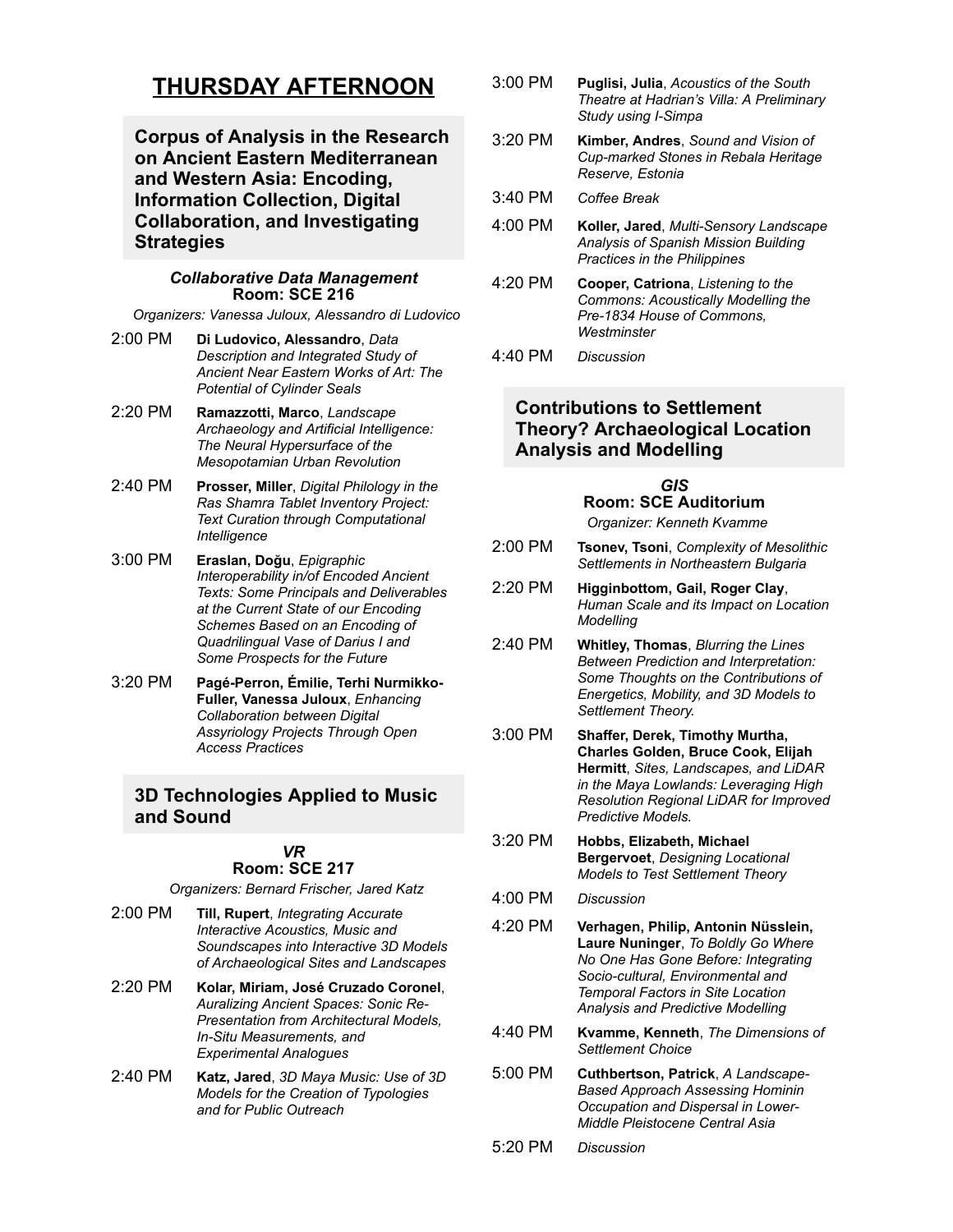### **Structural Analysis for Cultural Heritage**

#### *3D Acquisition / Object Modeling* **Room: SCW 460/462**

- *Organizers: Falko Kuester, Michael Hess, Dominique Rissolo*
- 2:00 PM **Ippolito, Alfonso, Carlo Inglese, Martina Attenni, Valeria Caniglia**, *Quantity vs Quality: Advantages and Disadvantages of Imaged Based Modelling*
- 2:20 PM **Guidi, Gabriele, Sara Gonizzi Barsanti**, *A Novel Pipeline for the Structural Analysis of 3D Digitized Cultural Heritage*
- 2:40 PM **Napolitano, Rebecca, Tim Michiels, Branko Glisic**, *Digital Workflow for Structural Analysis of Discontinuous Media*
- 3:00 PM **Hess, Michael**, *Non-Destructive Techniques for the Structural Health Assessment of Historic Buildings*
- 3:20 PM **Wittich, Christine, Tara Hutchinson**, *Seismic Response of Geologic and Heritage Structures: Geometry Acquisition, Numerical Modeling, and Probabilistic Interpretation*
- 3:40 PM *Coffee Break*
- 4:00 PM **Wood, Richard, M. Ebrahim Mohammadi**, *Lidar Damage Evaluation of Historic Temple after the 2015 Gorkha Earthquake*
- 4:20 PM **Schubert, Lutz, Keith Jeffery**, *Interpreting Shell Middens through Physics Simulation*
- 4:40 PM **Miles, James**, *The Potential of Structural Analysis in Archaeological Simulation and Interpretation: A Case Study of Medieval Winchester Cathedral Close*
- 5:00 PM **Gil, Ana**, *A Methodology for Architectural Heritage's Digital Reconstructions: Lisbon Religious Houses as Case Study*
- 5:20 PM **Meyer, Dominique, Gianmarco Guerra, Eric Lo, Michael Hess, Davide Forcellini, Falko Kuester**, *Comparing Measured Frequency Responses of the Third Tower of San Marino to Simulation Derived Frequency Responses from a Photogrammetry and LIDAR Acquired 3D Model*
- 5:40 PM **Rissolo, Dominique, Michael Hess, Jose Huchim Herrera, Eric Lo, Vid Petrovic, Dominique Meyer, Falko Kuester, Fabio Amador**, *Preliminary Structural Assessment of a Unique Maya Building Platform at Oxkintok, Yucatan*

# **Archaeological Networks: Uncertainty, Missing Data, and Statistical Inference**

#### *Networks/Modeling* **Room: SCW 464**

*Organizers: Tom Brughmans, Matt Peeples*

- 2:00 PM **Rivals, Cécile**, *The Modeling of Urban Spatial Dynamics in Long Time Spans*
- 2:20 PM **Habiba, Habiba, Viviana Amati, Jessica Munson, Jonathan Scholnick, Yuriy Polyukhovych, Matthew Looper, Martha Macri**, *Inferring Influence Networks of Grapheme Innovation in Classic Maya Hieroglyphic Writing*
- 2:40 PM **Gjesfjeld, Erik**, *Centrality Measurements and their Application to Archaeological Data*
- 3:00 PM **Peeples, Matthew, John Roberts**, *Bootstrap Methods for Assessing Variability in Archaeological Networks*
- 3:20 PM **Cardinal, James**, *Unscrambling the* **Egg: Quantitative, Assemblage-Based** *Component Consociation Methods for Densely Mixed or Disturbed Contexts*
- 3:40 PM *Coffee Break*
- 4:00 PM **CollinsElliott, Stephen**, *Accounting for Sample Size: Measuring Cultural Distinction through Monte Carlo Approximations of Hellinger Distances*
- 4:20 PM **Gauthier, Nicolas**, *Assessing the Impact of Parametric Uncertainty in a* **Simple Model of a Social-Ecological** *Network*
- 4:40 PM **GravelMiguel, Claudine**, *Using an ABM to Evaluate the Impact of Missing Links on our Interpretation of Social Networks*
- 5:00 PM *Discussion*

### **Close Range 3D Data Acquisition, Processing, Querying and Presentation in Cultural Heritage**

#### *3D Acquisition / Object Modeling* **Room: SCW 466/468**

- *Organizers: Dirk RiekeZapp, Vera Moitinho de Almeida, Diego Jiménez-Badillo*
- 2:00 PM **RiekeZapp, Dirk**, *Quantitative Analysis Based on 3D data Examples*
- 2:20 PM **Pakhunov, Alexander, Ekaterina Devlet, Alexander Popov**, *How Can We Trace Translocated Boulders with Petroglyphs at the Riverbank?*
- 2:40 PM **McKee, Arlo**, *A Glimpse at Site Formation Processes from 3D Laser Scanning Ceramic Sherds in East Texas*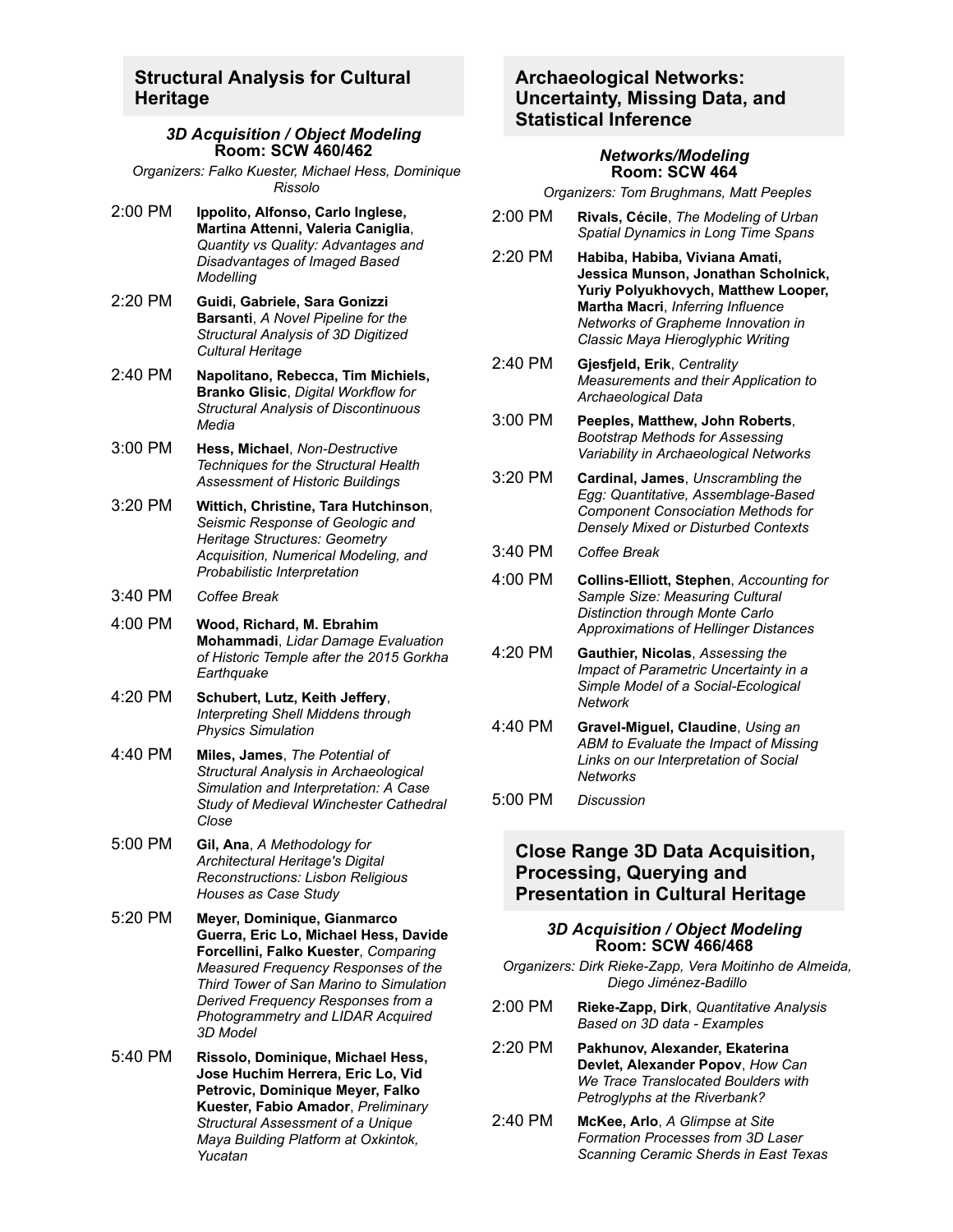- 3:00 PM **Porter, Samantha, Morgan Roussel, Marie Soressi**, *A Comparative Analysis of Châtelperronian and Protoaurignacian Blade Core Technology Using Data Derived from 3D Models*
- 3:20 PM **Murray, Michael**, *Practical Applications of Underwater Laser Scanning in Maritime Archaeology Compared to* **Micro-Bathymetry Sonar and** *Photogrammetry*
- 3:40 PM *Coffee Break*
- 4:00 PM **JiménezBadillo, Diego, Salvador Ruíz-Correa, Mario Canul-Ku, Rogelio Hasimoto-Beltrán**, *Application of a 3D Morphing Technique to Analyze the Style of Archaeological Models*
- 4:20 PM **Hanes, Laurence, Tim Collins, Sandra Woolley**, *Classifying the Surfaces of Virtual Cuneiform Tablet Fragments*
- 4:40 PM **Mara, Hubert**, *Revealing Degraded Script in High Resolution 3D Measurement Data with GigaMesh*
- 5:00 PM *Discussion*

# **Exploring the Symbiotic Relationships of Archaeology and Spatial Humanities**

*Broader View Digital Archaeology and the Humanities* **Room: SCE 216**

**Organizers: Armin Volkmann, Heather Richards-Rissetto** 

- 4:00 PM **Athanassopoulos, Effie, Kim Shelton**, *Archaeological Practice and 3D Modeling: A Medieval Ceramic Assemblage from Nemea, Greece*
- 4:20 PM **Isaksen, Leif, Rainer Simon, Elton Barker, Valeria Vitale, Rebecca Kahn**, *Supporting Community Annotation with Recogito 2*
- 4:40 PM **Rabinowitz, Adam, Ryan Shaw, Patrick Golden, Elijah Fleming, Lorraine Haricombe**, *In Search of Common Ground: Time, Tradition, and Temporal Reconciliation in PeriodO2*
- 5:00 PM **Schmidle, Wolfgang, Sebastian Cuy, Nathalie Kallas, Florian Thiery, Jan Wieners**, *Analyzing Reasons for Different Datings of Periods using the ChronOntology Time Gazetteer*
- 5:20 PM **Kondo, Yasuhisa, Akira Saito, Nozomi Mizota, Tomoko Koyama**, *Synergistic Collaboration between Data Visualization Experts and Historians in Developing a Geodatabase of Forced Resettlement in the Colonial Andes*
- 5:40 PM *Discussion*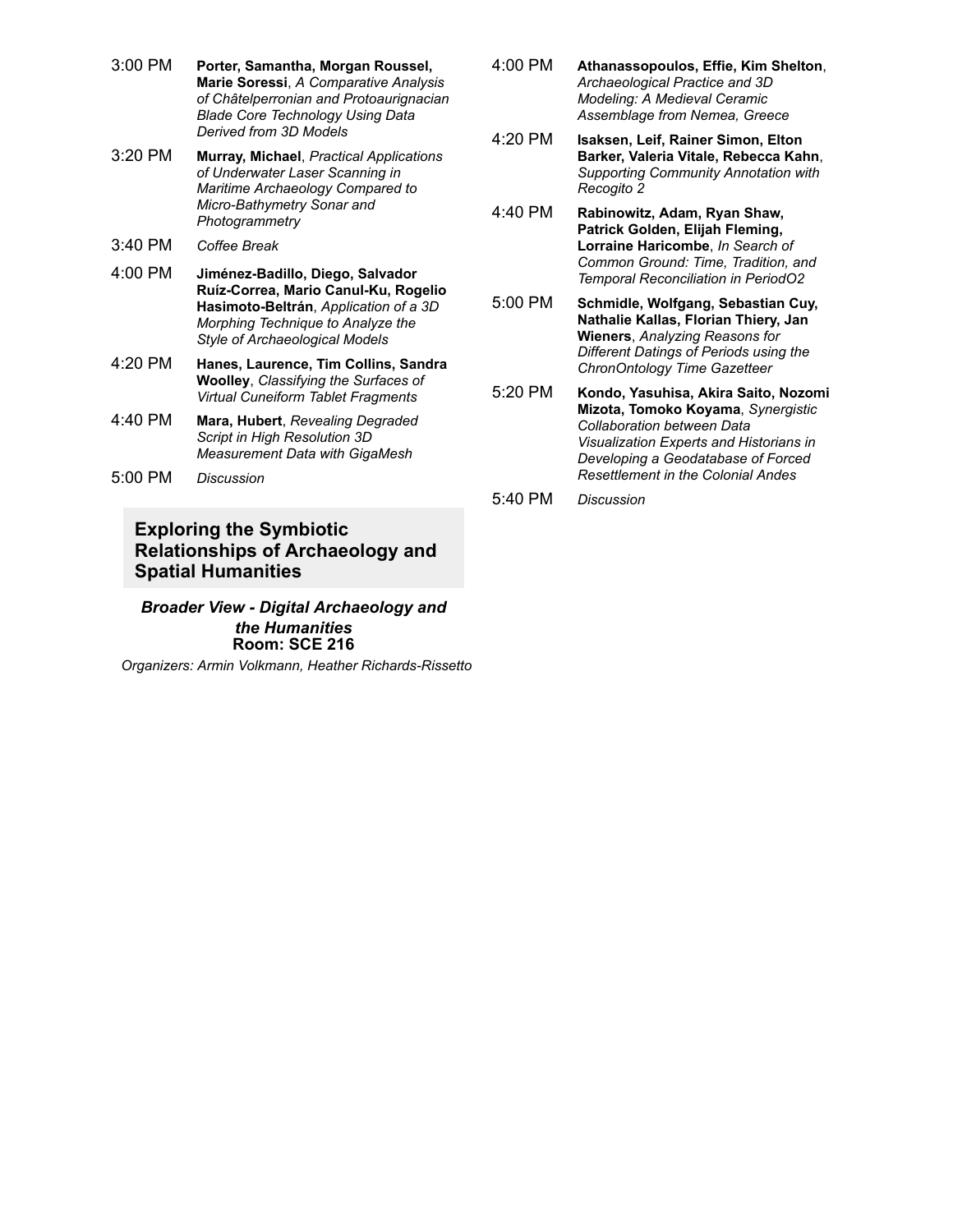





# Agent-Based Modelling of the Relationships Among Kinship, Residence, and Exchange

**Allison, James** (Brigham Young University)

In the North American Southwest, archaeological research has documented ceramic exchange networks in which the abundance of imported pottery generally declines with distance from the source zone, but households in consumer communities have greatly varying amounts of imported pottery. This paper uses agent-based modelling and insights from ethnographic studies to try to understand the processes responsible for these distributions. Exchange theory and ethnographic data suggest that kinship relations are important in forming exchange networks and that rules about kinship obligations and patterns of post-marriage residence, as well as the size and spacing of settlements, influence the distribution of exchanged goods. The agent-based model used here tracks kinship ties among agents (representing individuals) who give birth, marry, coreside with spouses, and exchange things in a virtual landscape filled with small settlements of up to a few hundred individuals. Exchange of goods in the model preferentially follows kin lines. The results suggest that the differential distribution of goods among spatially proximate households seen in the archaeological cases could result from a smallworld network that forms as some individuals move to join spouses in far-off settlements, giving relatives in their home settlement preferential access to exchange goods originating in distant places.

# **Archaeological Practice and 3D Modeling: A Medieval Ceramic Assemblage from Nemea, Greece**

**Athanassopoulos, Effie** (University Of Nebraska-Lincoln) **Kim Shelton** (University Of California, Berkeley)

This presentation reports on the ongoing experimentation with 3D modeling methods and their application to diverse archaeological collections. As 3D modeling methods continue to improve, they offer an attractive alternative for artifact documentation, analysis and sharing of data. Here we present a case study, a collection of 3D models of medieval ceramics from the excavations of the Sanctuary of Zeus at Nemea, Greece. This growing digital collection can illustrate the advantages, potential and challenges presented by the incorporation of 3D technology into archaeological practice. 3D technology can facilitate documentation, interpretation, and publication of archaeological datasets. The 3D modeling process produces accurate, digital reproductions of the ceramic artifacts that can be used for a variety of typological, functional and other kinds of analyses. Furthermore the models can be stored in a digital library to facilitate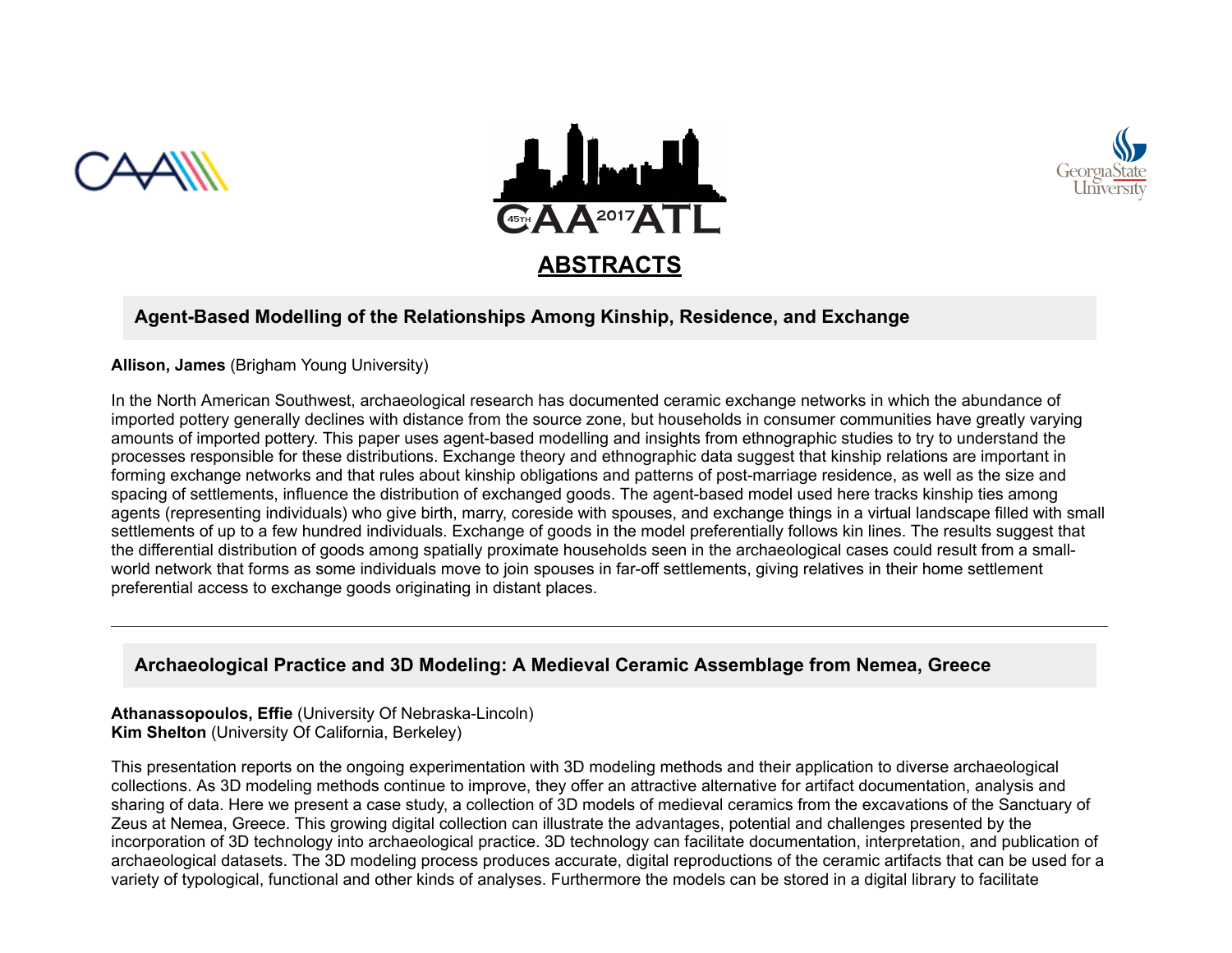preservation and sharing. The models form the core of a valuable research tool that makes available a significant body of archaeological materials. Thus, 3D modeling methods are generating novel kinds of datasets and are altering wellestablished archaeological practices relying on 2D documentation. However, the longevity of these datasets remains uncertain, as storage space requirements, support of current digital infrastructure, and long-term data accessibility and preservation are matters that do not have standardized solutions, rather require extensive dialogue and collaboration. Thus, as digital experimentation becomes part of archaeological practice, and 3D modeling methods are widely adopted, more effort needs to be invested in disseminating, and preserving these increasingly large archaeological datasets.

# **Representing Intangible Heritage: Questions About Method**

#### **Attenni, Martina** (Sapienza Università Di Roma) **Alfonso Ippolito** (Sapienza Università Di Roma)

The relation between text and image is an interesting field of enquiry little explored so far. A lot of archaeological heritage is based on descriptions of objects and places while communicating information is more and more linked to the construction of 3D/2D models enhanced by the development of ICT. The construction of such models is especially complicated when the elements no longer exist while their documentation is solely of the descriptive type completely devoid of any images or drawings. The main focus rest on how the 2D/3D representation of an archaeological artifact ought to correspond to what is described as well as try to find out to what extent all words used insert the fruit of interpretation and interaction between different profiles. The object of analysis is the Etruscan Sanctuary at Pyrgi, today almost completely disappeared, and the transition from the documentation constituted by 2D/1D models towards cataloguing structured for semantic categories of 3D/2D/1D models. It allow archiving all information and makes for their objectification because it determines the identity of complex objects which can be subject to critical assessments. Digital models allow communicating heterogeneous information, which include documentation of the current state and a reconstruction of things lost. Digital modalities for communicating archaeological heritage are beset with various problems related to the transparency of the criteria applied for cataloguing and the scientific validity of the processes followed for the construction of models, based also on data capture and data processing from surveying and survey operation.

# **Making Use of the Publicly Available Spatial Data and Bringing the Past to the People: A Case Study of the Pomeranian Wall, Poland**

**Banaszek, Łukasz** (Center For Virtualization And Applied Spatial Technologies, University Of South Florida Institute Of Prehistory, Adam Mickiewicz University In Poznań (Poland))

**Kamila Oleś** (Center For Virtualization And Applied Spatial Technologies, University Of South Florida Department Of Archaeology, Charles University In Prague, Czechia)

In many countries airborne lidar data have been gathered extensively for many purposes and these datasets have been made available at a minimal cost or for free. Hence, the data regarding the location of archaeological heritage have been made easily accessible. This is true even in the countries which used to protect such information, mainly due to a perceived threat from metal detectorists. In the case of Poland, such hobbyist groups did not hesitate and reacted to the accessibility of the data much more quickly than the heritage agencies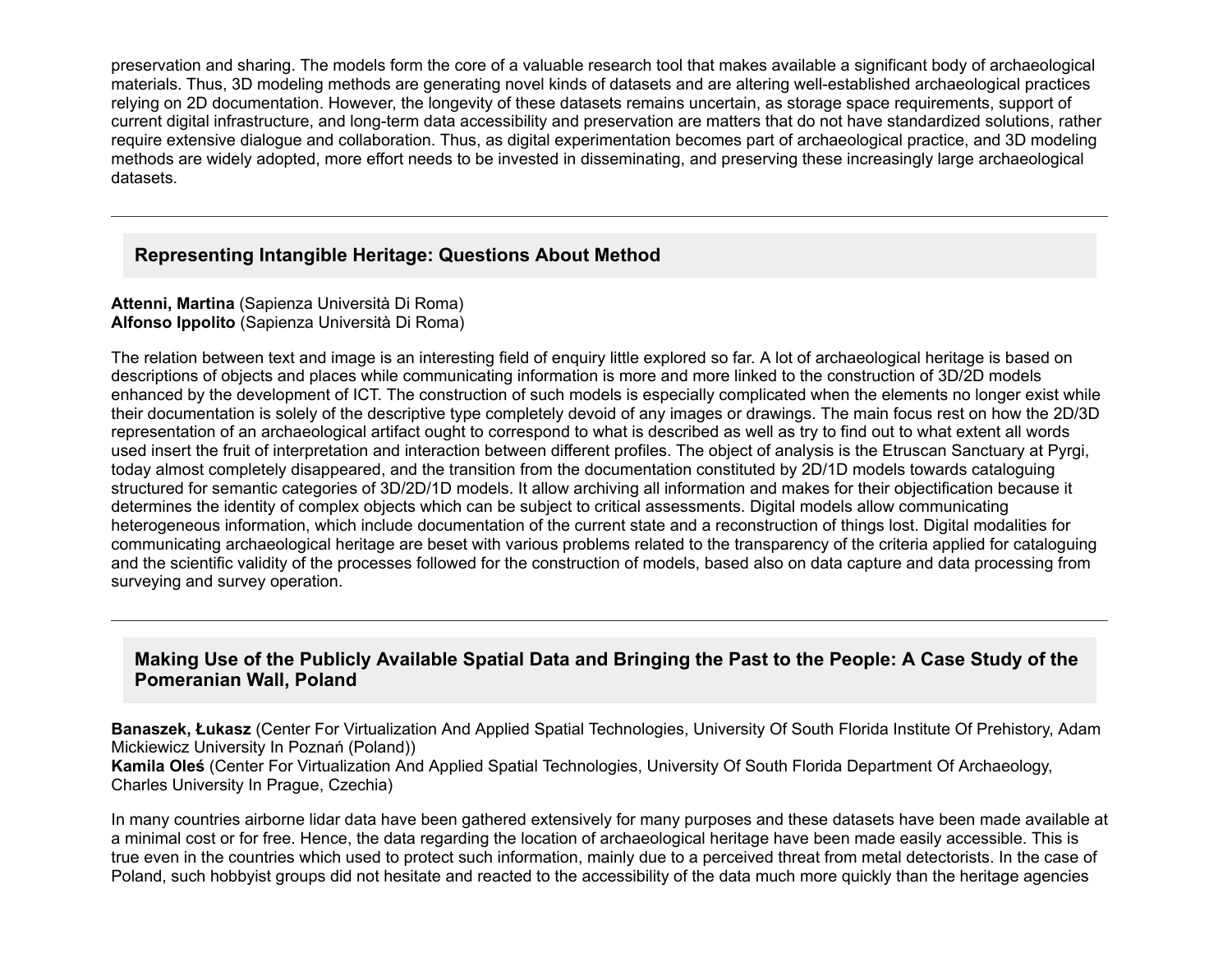themselves. As a result, on the one hand, numerous discoveries have been made by non-archaeologists. On the other hand, the vast heritage which has not been yet registered and thus remains unprotected (at least according to the law) is exposed to destruction. A citizen science project aiming to make the best use of the energy of hobbyists interested in the detection of World War II fortifications based on the interpretation of lidar derivatives was proposed. The goal of this paper is to present the structure and potential of the project.

# **Data Hub for Early Medieval Architecture? Crossing the Borders of an Unfriendly Tradition**

**Banaszek, Łukasz** (Center For Virtualization And Applied Spatial Technologies, University Of South Florida. Institute Of Prehistory, Adam Mickiewicz University In Poznań)

**Kamila Oleś** (Center For Virtualization And Applied Spatial Technologies, University Of South Florida. Department Of Archaeology, Charles University In Prague)

Architecture historian's toolbox comprises of various stylistic and comparative analyses. On that basis, the origins, function, and chronology of studied object is being determined. Thus, the similarities between objects located in distant lands may be identified, and the processes of transposition and reception of peculiar architectural stylistics may be investigated. As a result, spreading of particular ideas may be studied. However, such approach is affected by the accessibility of selected buildings and documentation. Collecting the iconographic sources (i.e. archival section and detail drawings, and photographs) is time consuming and biased due to various limitations. Therefore, the research on transition of architectural style across historic and contemporary borders is challenging. Spreading of Christianity and state formation in Early Medieval Central Europe is studied by various researchers, including architecture historians. The development of peculiar forms (e.g. basilica, aula regia) and the use of distinctive building materials caused that these processes may be tackled from the perspective of stylistic and comparative analyses. However, the fragmentation of Central Europe makes such approach biased due to different research traditions. Therefore, a need for unified and accessible database emerges. The aim of this poster is to present initial results showing the potential of the application of spatial technologies in studying architectural remains. Undoubtedly, a data hub comprising the digital information about Early Medieval architecture would be much appreciated to investigate such extensive and complex phenomena. Here, we encourage to create one.

# **When All Agents Die: Analyzing the Possible Failures of Agent-Based Models.**

### **Barceló, Juan** (Universitat Autonoma De Barcelona)

When running many times a simulated social scenario, we find often situations in which all agents die, even although the simulated population appears to grow in the first steps. Is this a signal that something is wrong in the computer model or its implementation? We analyze this issue in our computer model of cooperation and cultural diversity among Hunter-gatherers in prehistory. We have calculated more than 11000 possible parameter combinations, taking into account the growth and decay of the population and the availability of resources in the environment. When the initial population is too scarce or too big for the local availability of resources, initial population begins to decrease until it disappears. This can be a very trivial test for the Malthus condition, but we have discovered that there are other important correlations affecting social and political relationships between agents, that should be explored. The paper presents a complete sensitivity analysis of the main parameters of a cooperation model, using machine learning tools to explore some apparent dead ends in the original model, relating those simulated results with ethnoarchaeological data from Patagonia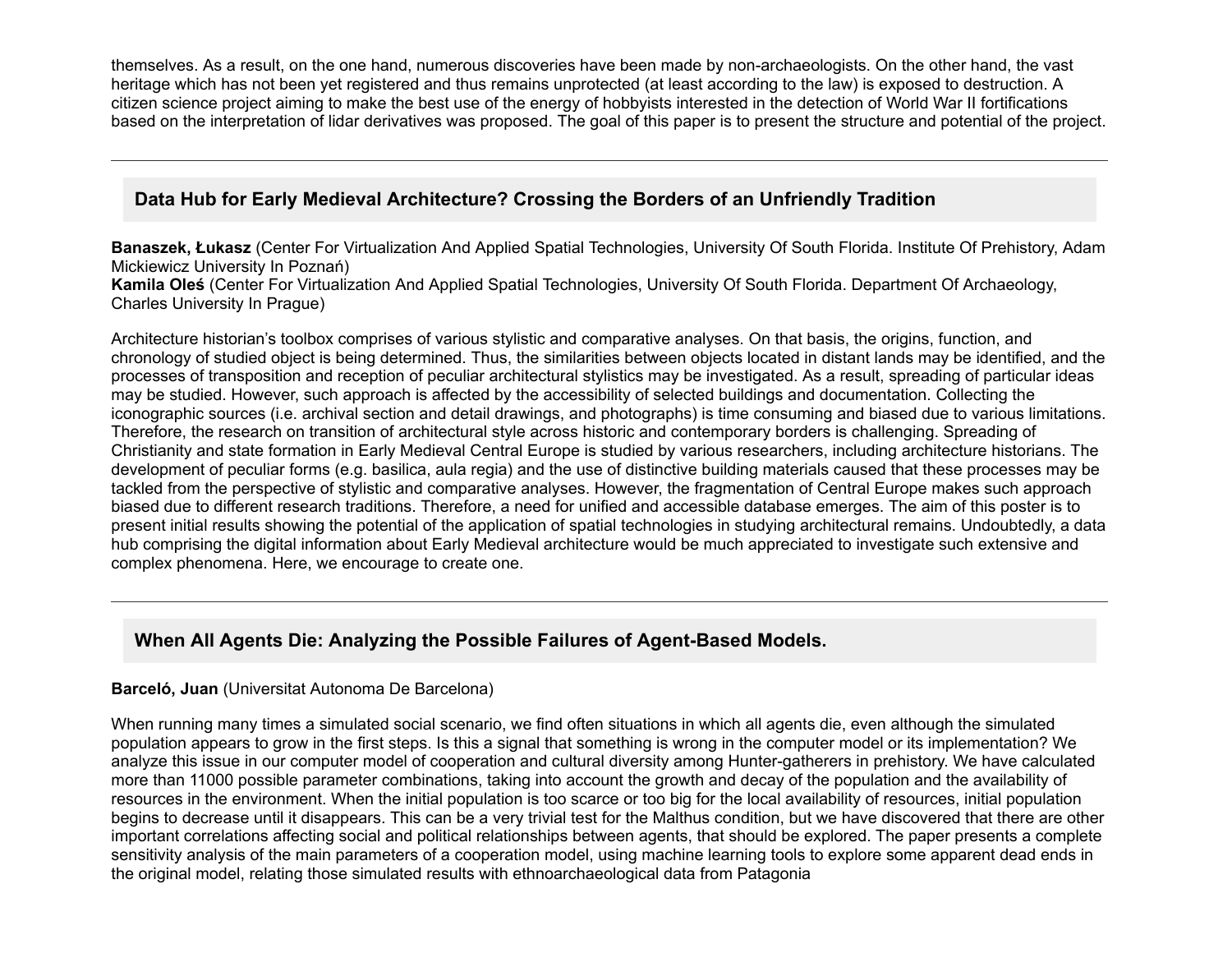# **The Streets of Timbuktu Old Town. Moving Goods, People and Ideas on the Coast of the Sahara**

**Baumanova, Monika** (University Of Basel, Switzerland; University Of Uppsala, Sweden) **Ladislav Smejda** (Czech University Of Life Sciences Prague) **Heinz Ruther** (The Zamani Project University Of Cape Town)

Timbuktu is a historic city on the edge of the Sahara that was famous as a major trade centre, ecological crossroads and intellectual focal point of Muslim West Africa at least since the 14th century AD. These characteristics that defined its urban life all took place through interaction and public encounters, which can be characterised in space, and so in many ways Timbuktu was its streets. Limited information can today be recovered through excavation about the past of the town given the difficult environmental and political circumstances. Our paper aims to contribute to how the characteristics for which the town was famous could have been distributed in space. Towns of trade and learning are always major meeting points. Using GIS, satellite photos and spatial integration analysis we examine under what spatial terms these encounters of people, goods, traditions and ideas could have taken place and determined the configuration of the city. We investigate the spatial layout of the Old Town to learn about the ways it mediated interaction of residents and travellers and how it fitted in the overall picture of African pre-modern urbanism.

# **Influence of Differences in Digital Elevation Models and their Resolution on Slope-Based Site Catchment Modelling**

**Becker, Daniel** (Institute Of Geography, University Of Cologne, Albertus-Magnus-Platz, 50923 Cologne, Germany) **Christian Willmes** (Institute Of Geography, University Of Cologne, Albertus-Magnus-Platz, 50923 Cologne, Germany) **Andreas Bolten** (Institute Of Geography, University Of Cologne, Albertus-Magnus-Platz, 50923 Cologne, Germany) **María De AndrésHerrero** (Neanderthal Museum, Talstraße 300, 40822 Mettmann, Germany) **GerdChristian Weniger** (Neanderthal Museum, Talstraße 300, 40822 Mettmann, Germany) **Georg Bareth** (Institute Of Geography, University Of Cologne, Albertus-Magnus-Platz, 50923 Cologne, Germany)

Digital elevation models (DEMs) are essential input data for slope-based modeling methods, such as site catchment modeling. Slope works as the main input variable for these cost distance modeling (CDM) approaches and is derived from such DEMs. Therefore, it is of key importance to know about the implications that a decision for a specific DEM has on the results of the modeling process. Nevertheless, this topic is often neglected in this kind of studies. We show which quality components of a DEM are the most critical in this context and we present methods (qualitative methods, descriptive statistics and geostatistics) and exemplary CDM results (site catchments) in a selected area on the Iberian Peninsula to evaluate the differences in the data. The inspected DEMs include ASTER GDEM2, SRTM at 3 and 1 arc-second resolution, the EU-DEM and a 5m high resolution DEM from the Spanish National Geographic Institute. The presented approaches and results should be generally applicable if a decision for a specific DEM has to be made in the context of CDM.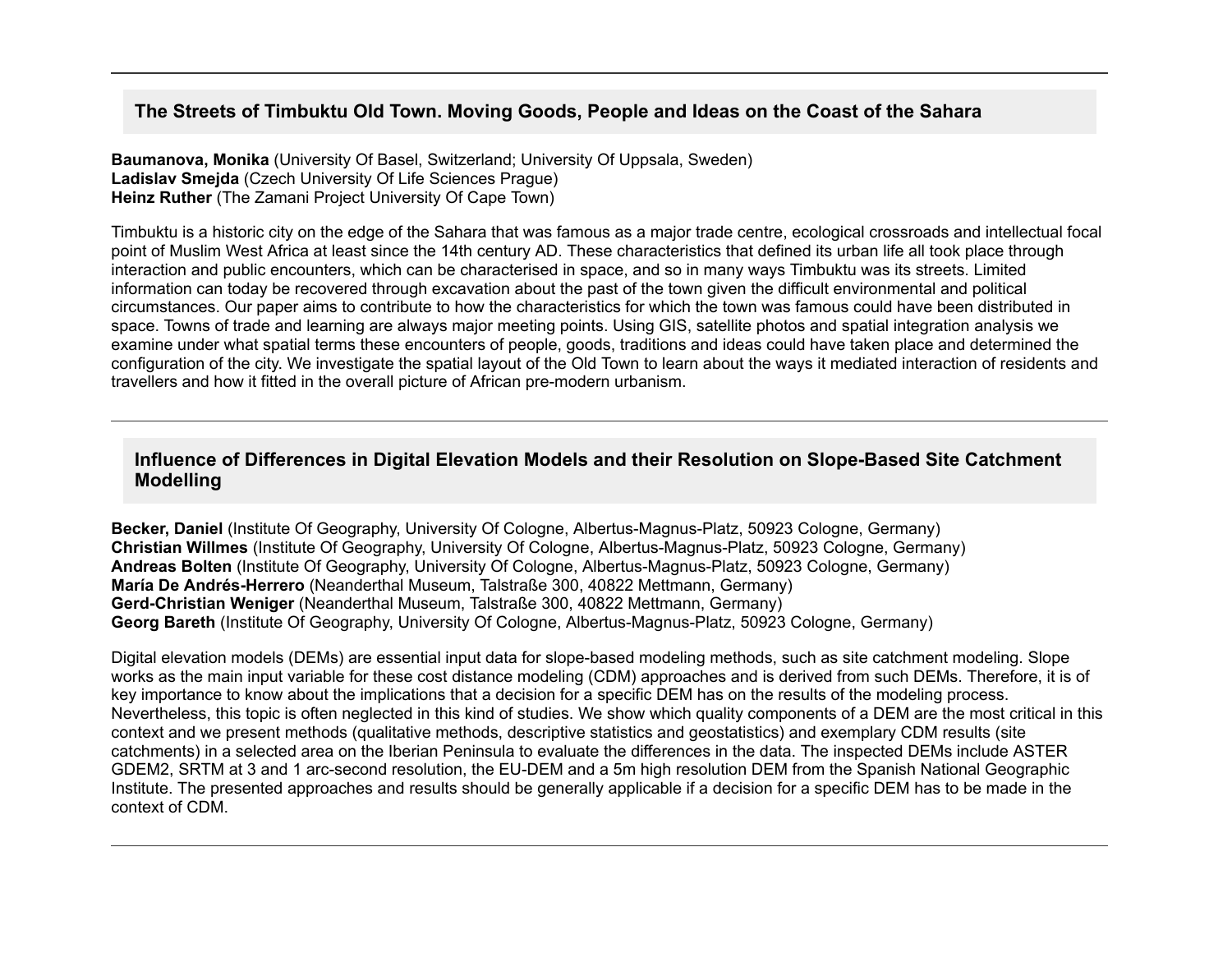# **Digital Documentation of Masada Fortress in Israel: Integrated Methodologies of Survey and Representation**

#### **Bercigli, Monica** (Università Degli Studi Di Firenze, DIDA-Dipartimento Di Architettura) **Stefano Bertocci** (Università Degli Studi Di Firenze, DIDA-Dipartimento Di Architettura)

The communication and representation strategies are changed a lot during last years because of sociological, economic and cultural changes of society. The connection between architectural work and individual has evolved in step with the technological development and the digitization of information, and also because of this relationship there were significant advances regarding the arrangements for the dissemination of knowledge about the heritage and the possibility to conserve the documentation and essentially of the "memory". Today, the public wants to feel part of this process and the use of specialized software allows the creation of new storage systems and data management, and provides unusual keys of reading of the information. This paper describes the interaction between complex sets of data acquired with 3D Laser scanner and camera and its dissemination through virtual representation systems. The experimental research conducted on the case study of Masada fortress in Israel, explains how the "migration" of data of reality in a virtual environment depends strongly on the structure of an efficient procedural process and the proper use of available technologies. Digital tools today allow to create customized and openended knowledge systems which the user can interface with the elements of the space around him and have an interactive approach and more conscious about the archaeological heritage.

## **Geospatial and Ethnographic Analysis of the Red Wing Stone Cairns**

### **Bergervoet, Michael** (University Of Kansas, Minnesota Department Of Transportation)

A unique form of stone cairn found near Red Wing, Minnesota, USA, remains an enigma to researchers and indigenous peoples alike to this day. Once built upon high, untimbered hilltops and in close spatial association, these sites were unfortunately destroyed since their initial Euro-American discovery. Dakota people, the Native residents of the region, refer to these monuments as "hekti", a "lodge of time and space" and recognize them as places "where holy works were done" but do not claim authorship.This research implements a combination of GIS and viewshed modeling, exploratory bi-variate analysis, archaeological data from proximal habitation sites, historical documentation, ethnographic accounts, and direct dialogue with descendant Native authorities possessing both archaeological & traditional knowledge as a means to elucidate these structures, the surrounding cultural landscape as well as the physical/environmental and socio-temporal context in which they were built. The cairn sites are statistically linked with recorded Red Wing Oneota sites both visually and spatially. Thus, quantitative analyses provide an impetus to ethnographically examine these monuments courtesy of Red Wing Oneota descendants in regards to cairn site placement, materials used, and cosmological worldview(s).It is contended the stone cairns of Red Wing are components of a ritual landscape constructed ca. AD 1350 - 1400, of Chiwere-Siouan origin and possibly an initial expression of Ioway ethnicity and tribalism.

### **Temporal-GIS Tools for Mixed and Meso-Scale Archaeological Data**

**Beusing, Ruth** (Römisch Germanische Kommission Des Deutschen Archäologischen Kommission)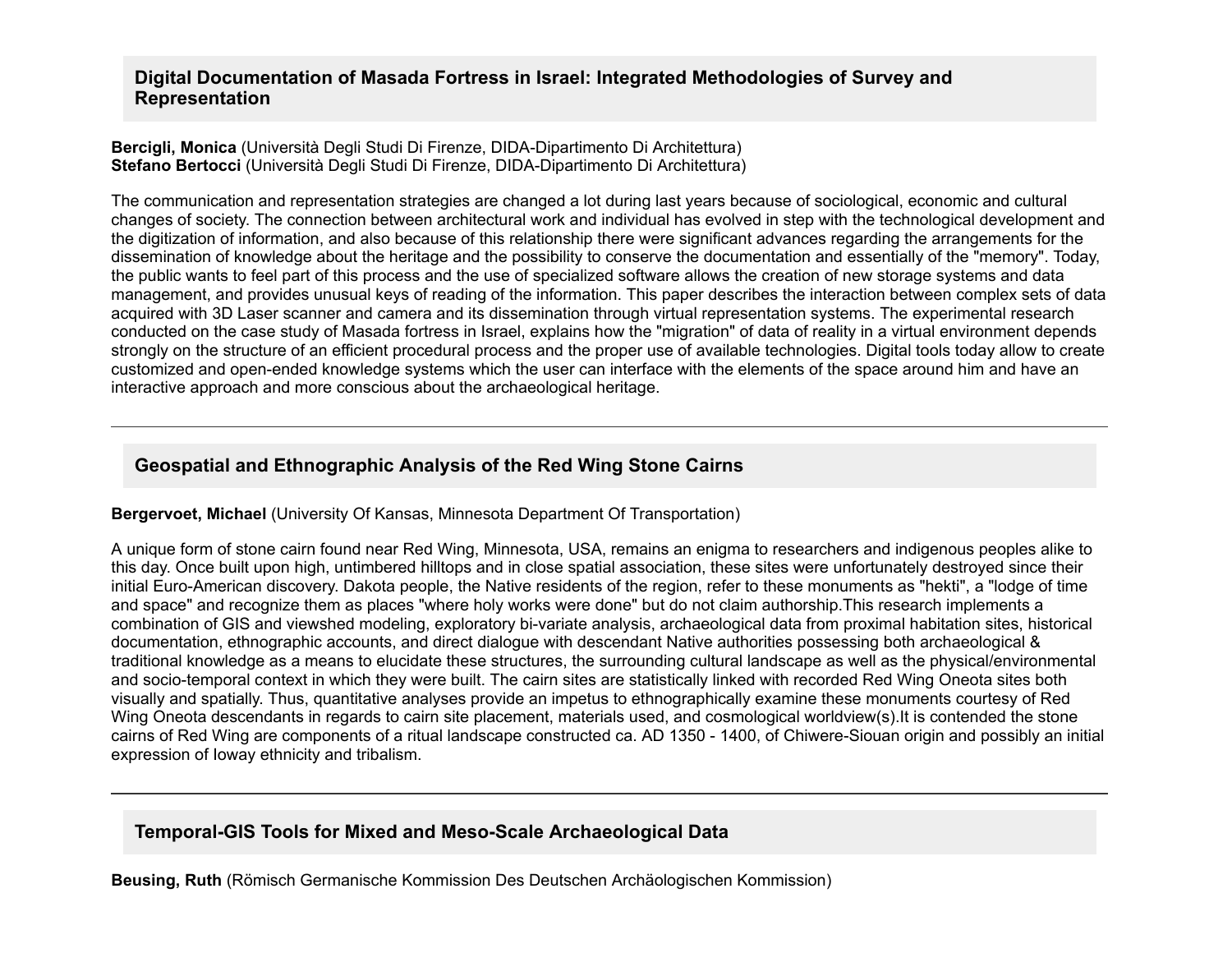Starting new research projects ideally require research on data collection from different sources and with variant penetration range. Different case studies collecting diachronic data have been processed with different sets of temporal GIS tools. Temporal GIS tools usually cannot be readily used in archaeology since the presence of uncertainty on both the temporal and the spatial scales, especially in cases of mixed databases mentioned above, have to be taken care off. Typically, the temporal information arises from chronometric dating methods, such as radiocarbon dating, dendrochronology or other natural scientific variable dating methods (e.g. phytolith, liquid pitch etc.), which produce estimated rather than exactly known dates. Dating based on typo-chronology, coin circulation or site-based relative chronologies raise not more but similar difficulties. Moreover, spatio-temporal analyses face the whole impact of paleo-spatial uncertainties in past landscapes, which have to be considered not only in on-site-analyses but also have an impact on meso-scale analyses. This means that in order to reliably make inferences on either or both of the space and time scales, carefully devised models are needed, that take account of the uncertainty and provide probabilistic solutions to the questions posed. Deterministic approaches as well as stochastic models have been applied by researchers working on such problems, e.g. to represent the spread of populations across landscapes without formally fitting them to different available data or to represent changes in space and time. The presented examples try to be aware of known problems and limitations but uses an empirical-probalistic approach.

# An Analytical Stereoplotting Workflow for Archaeological Excavation: Reviving a 20th-Century **Photogrammetric Technique for the 21st.**

**Bevan, George** (Dept. Of Geography And Planning, Queen's University) **Jones Kristen** (Queen's University)

Photogrammetry has rapidly become a standard documentation technique in archaeological excavation over the last decade. While offering great benefits, including low-cost, field-portability, and photo-realistic textures, the outputs of dense-stereo matching, either a point-cloud or a mesh, are themselves not yet accepted as final deliverables for archaeological reports. Publication still requires 2D drawings, and with good reason; drawing itself constitutes an intense period of study and reflection on the excavation and should not be quickly discarded in favour of new methods. We propose a combined analog and digital approach to archaeological recording using photogrammetry, and illustrate its application during the 2016 season of excavation at Stobi in the Republic of Macedonia. Rather than drawing from cross-sections of point-clouds, the technique in common use today, we show instead that Analytical Stereoplotting, a method that can be traced back over 100-years to its first uses in the making of topographic maps from stereo pairs of aerial photos, combines the best of manual drawing with photogrammetry. With the advent of inexpensive stereo-display hardware, we show that drawing directly onto oriented digital stereo pairs using 3D glasses offers a more natural and accurate way to create archaeological plans that is closer to manual drawing. As will be shown, however, Analytical Stereoplotting does not work well with the short-baseline and highoverlap "Structure-from-Motion" imagery commonly collected today.

# **Some Considerations on Semi-Global Matching for High-Accuracy Heritage Recording Applications**

**Bevan, George** (Dept. Of Geography And Planning, Queen's University) **Jason Birch** (ADAM Technologies)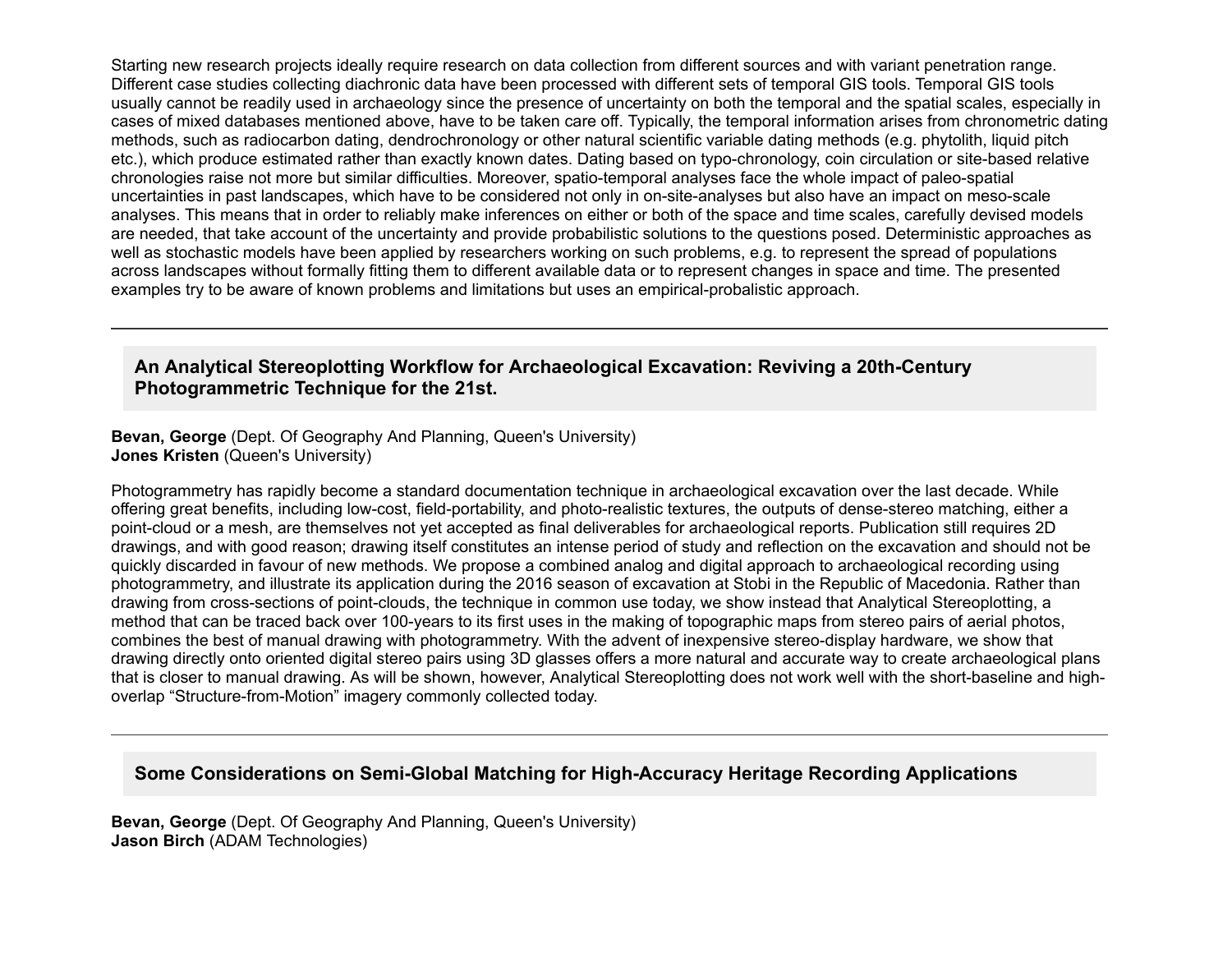Semi-Global Matching (SGM), an algorithm for dense stereo matching first published by in 2005, has been widely adopted by archaeologists, whether intentionally or not, through an implementation in the popular Agisoft Photoscan package. SGM offers considerable advantages in so-called "Structure from Motion" (SfM) photogrammetry, where large numbers of images are taken, often with short baselines, poor quality or adverse look-angles, and little or no prior effort is made to ensure proper network design. SGM, when compared with the older technique of Least-Squares Matching (LSM), can generate matching points on surfaces angled away from the camera, and on surfaces with very little texture,. This means that, when meshed, visually pleasing surfaces, especially when textured, can be generated from large unstructured image-sets taken by operators with little or no knowledge of the underlying principles of photogrammetry. Despite these considerable advantages, there remain serious, unresolved drawbacks that need to be recognized by all users of SGM, especially those in heritage and archaeology, especially when compared with LSM. Many of these problems stem from the fact that SGM is not inherently capable of sup-pixel matching, is prone to high-levels of noise, and is computational very demanding. These issues are usually concealed from the end-user by image-resampling, and local smoothing during dense matching and meshing. Photogrammetry users would do well to ask whether their application demands the (relatively) smaller number of accurate points generated quickly by LSM, or the large number of inaccurate points generated by SGM over much longer compute-times.

# **Survey, 2D and 3D Modelling of the Roman Nymphaeum in Amman: a Multilateral, Cooperative Research Experience**

**Bianchini, Carlo** (Sapienza Università Di Roma) **Mohammed El Khalili** (Hashemite University – Queen Rania Faculty For Heritage And Tourism) **Nizar Al Adarbeh** (American Center For Oriental Research) **Alekos Diacodimitri** (Sapienza Università Di Roma)

The Roman Nymphaeum is certainly one of the most relevant monuments of present Amman and, in the Ancient Philadelphia, an outstanding example of this particular roman structure devoted to the cult of the Naiads, the Fresh-Water Nymphs. Presently "besieged" by contemporary Arabic city, the Nimphaeum (as well as other roman remains nearby like the Theatre, the Odeon, the Forum) has been put under protection and inserted in a program aiming at preserving, restoring and eventually valorizing its relevant remains. Right in this context has found its place the joint activity we are going to show in this paper carried out by an international team made of Jordanian and Italian researchers. The relevance of this experience, quite apart from the application of the usual 3D capturing technologies, must be found in two different but complementary aspects: • the innovative use of the point cloud as base for orthophotos aiming at pushing the resolution of these images to the limit of the cloud itself. In this framework "giga orthophotos" have been produced and widely used especially for the 2D models' construction. • the cooperative workflow between the team in Jordan (responsible for most of the capturing campaign) and the italian team that has mainly worked on the modelling phase (2D , 3D) But beyond these "usual" achievemnets, the project has directly addressed the issue concerning the impact of such initiatives not only in terms of capacity building but also of public social awereness raising thanks to specific dissemination/communication activities.

# **Tradition and Hi-Tech in the Construction of a Total Model: The Complex of Pietrabbondante**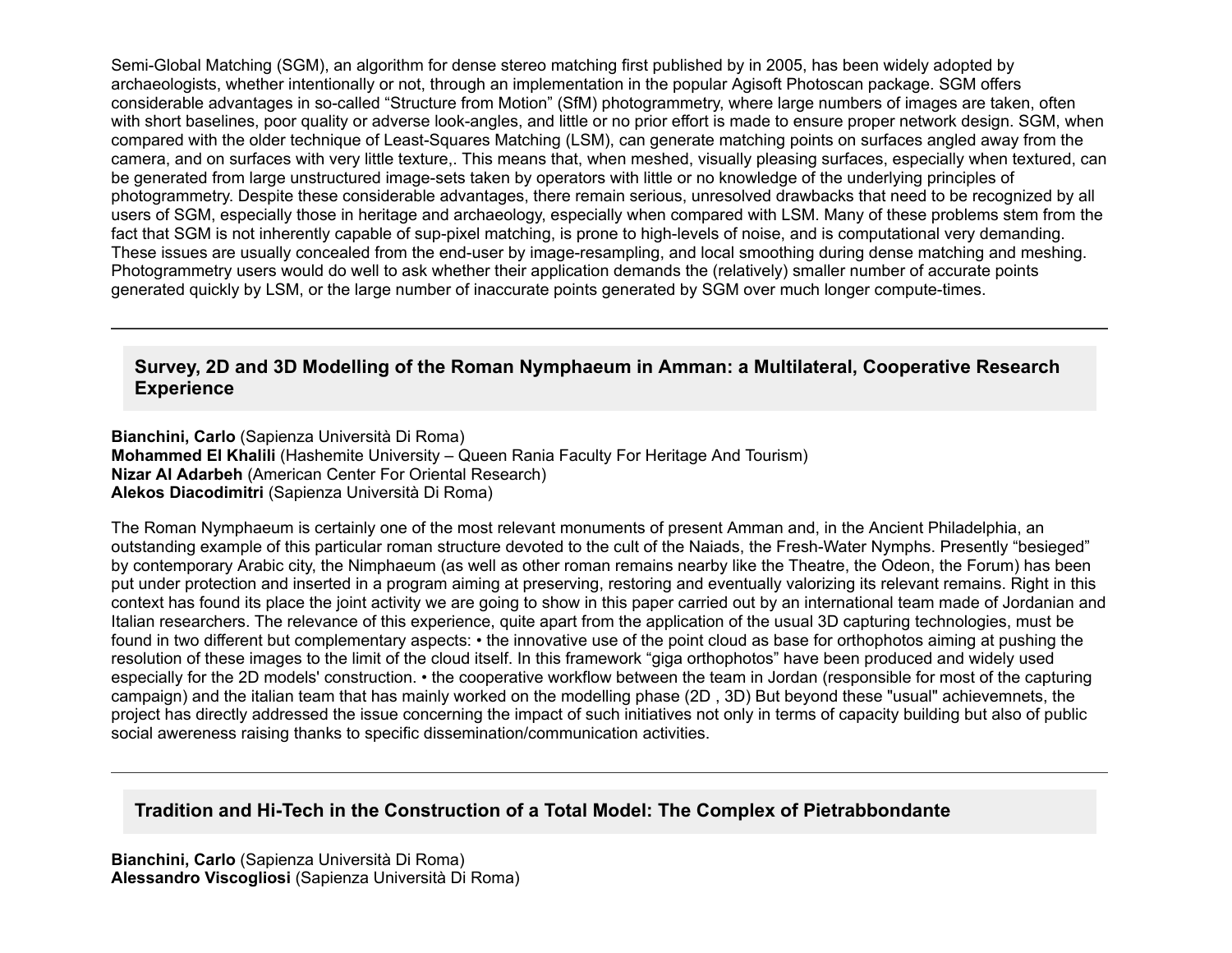#### **Giorgia Potestà** (Sapienza Università Di Roma) **Gaia Lisa Tacchi** (Sapienza Università Di Roma)

Archaeology has largely profited of the technological innovations introduced by the so-called digital revolution. The core of this completely new way of collecting, storing and interpreting information is certainly the digital model. It can be simply regarded as the "container" of this information but, conversely, also the "portal" for its exploration and eventually extraction and production of content. In this framework, models are becoming increasingly wide and complex, showing a clear tendency towards completeness that, even if unreachable, still appear quite a shared perspective among researchers. Multidisciplinarity, contamination of skills, multisided approach are actually the "meta-requirements" of this challenge that we will try to discuss presenting our work on the archaeological site of Pietrabbondante (Italy), an important italic site marked by the complex theatre-temple that together constitute a peculiar structure. Most of the archaeological material derives from XX century excavations and only a limited part of the original complex has survived (part of the theatre and the temple basement) and almost no trace of the temple's original design and decorations. The study has then aimed at applying a "total modelling" approach (3D/2D/1D) to the site by: • documenting and normalizing information obtained from previous excavation/study campaigns; • acquiring with 3D capturing technologies the present structures (3D scanning, SfM) • collecting as much as possible of the available sources about the complex also with reference to similar structures; • building a 2D and 3D basic geometric models • providing, finally, a 2D and 3D model of the most probable reconstruction hypothesis.

# **Moving Forward with Digital Databases: Current Opinions and Potential Solutions**

### **Bischoff, Robert** (Brigham Young University)

The use of online databases to distribute primary archaeological data has increased in the U.S., but progress is still limited. Funding and data standardization are the primary obstacles. Examples of progress include requirements by the National Science Foundation (NSF) and the National Endowment for the Humanities (NEH) to include data management plans as part of grant applications. The appropriateness of the data management plan is decided by archaeologists during the review process. The U.S. based Open Context and the Digital Archaeological Record (tDAR) are both referenced by the NSF and NEH, but data is not required to be made accessible online. I conducted a survey of professional archaeologists in several states in the western United States asking whether they used online databases and their opinions on topics related to online databases. In this paper, I present the results of the survey, review literature regarding the use of online databases, and present potential ways to increase the use of online databases to disseminate archaeological data. Almost all survey respondents believe data should be shared publicly, but only half use online databases and fewer are willing to use funds to make data available online. The majority of surveyed archaeologists also support data standards. Data standards would increase data integration, but would need to be limited and flexible in order to incorporate various research designs and regional differences.

## **Social Networks of Mission Santa Catalina de Guale: Comparing and Contrasting Unimodal and Bimodal Approaches**

**Blair, Elliot** (University Of Alabama)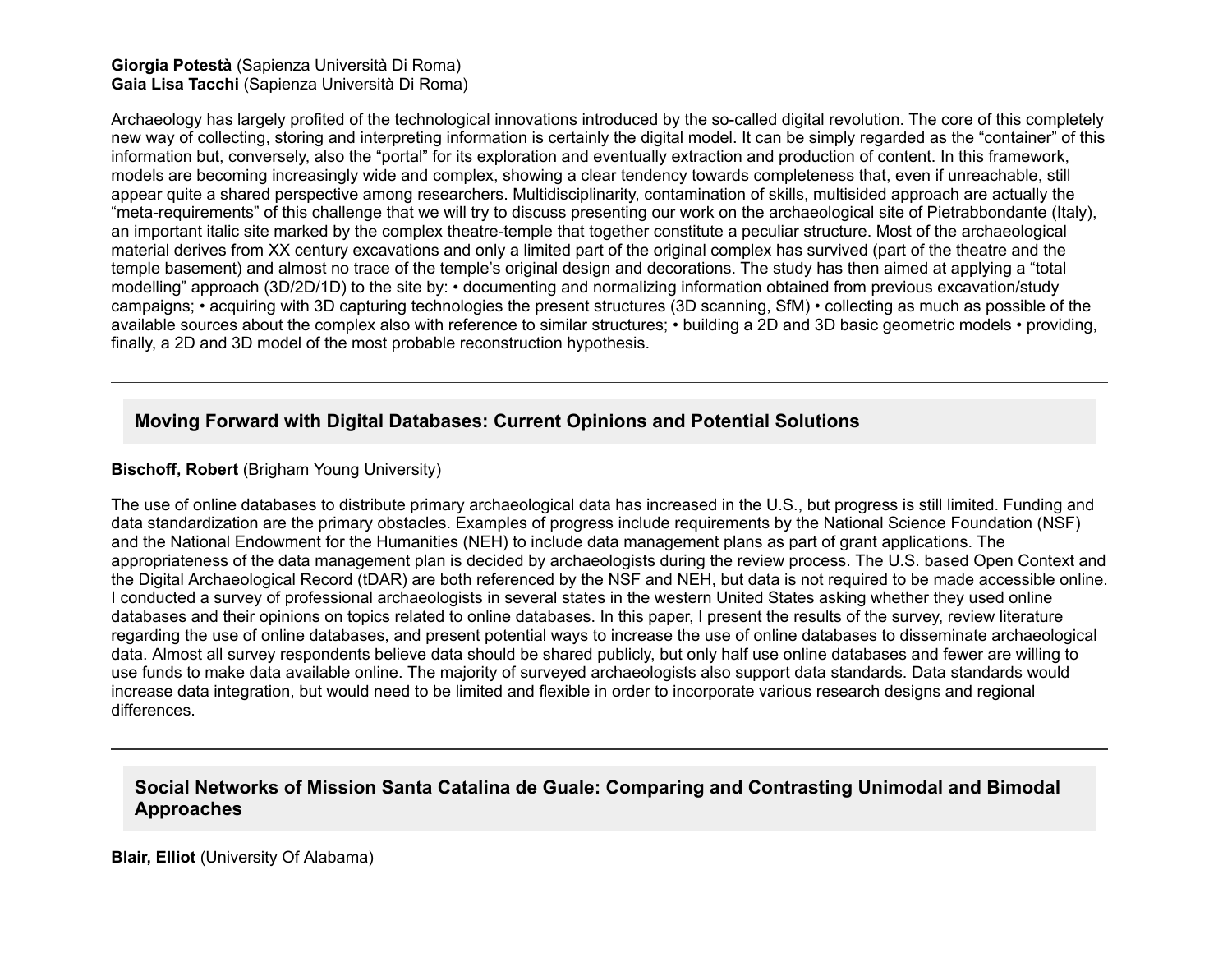Social networks are metaphorically and formally powerful tools in exploring past socio-material relationships. Formal approaches using social network analysis (SNA) are complicated by practical and structural considerations that affect how the model is constructed. In this paper I present a series of social network visualizations looking at connections between individuals and glass trade beads circulating within Mission Santa Catalina de Guale, a 17th century Spanish mission located on St. Catherines Island, Georgia. The networks presented were constructed using mortuary data and glass compositional analyses on objects recovered from burial contexts at Mission Santa Catalina. Here, I discuss the methods used to construct these models, and more specifically, I compare and contrast the unimodal and bimodal social networks of the Santa Catalina cemetery, focusing specifically on the ontological strengths and computational weaknesses of the bipartite model.

# **Lessons Learned from Teaching and Training with the Digital Archaeological Archive of Comparative Slavery (DAACS)**

**Bollwerk, Elizabeth** (Thomas Jefferson Foundation, Inc. Digital Archaeological Archive Of Comparative Slavery) **Lynsey Bates** (Thomas Jefferson Foundation, Inc. Digital Archaeological Archive Of Comparative Slavery) **Leslie Cooper** (Thomas Jefferson Foundation, Inc. Digital Archaeological Archive Of Comparative Slavery) **Jillian Galle** (Thomas Jefferson Foundation, Inc. Digital Archaeological Archive Of Comparative Slavery)

The Digital Archaeological Archive of Comparative Slavery (DAACS) is a Web-based initiative designed to foster inter-site, comparative archaeological research on slavery throughout the Chesapeake, the Carolinas, and the Caribbean. Our goal is to help scholars from different disciplines use archaeological data to advance our historical understanding of the slavebased societies that evolved in the Atlantic World during the colonial and ante-bellum periods. In addition to providing training on historical material culture, an important part of DAACS's mission is to increase digital and data literacy among our community of users. DAACS has sought to engage this challenge in three ways: 1) by clearly explicating the rationale and goals of our data entry protocols and PostgreSQL database to our users 2) by conducting workshops that help scholars and students engage with digital data and learn more about the process of creating standardized and reproducible open data and 3) by providing hands-on material culture training to ensure accurate and reliable artifact identifications and data generation. This talk describes these efforts and discusses four critical lessons that have significance beyond this project.

# **"I Don't Want to Set the World on Fire": Ruin Interactions and Attitudes in Fallout 4**

### **Booker, Emily** (Brown University)

Video games are a popular form of media, with over 155 million gamers in America today, and they thus serve as a unique way to analyze how pop-culture can influence public perceptions of the past. The player's ability to move through, interact with, and have an effect on virtual environments creates intimate, complicated relationships with virtual materials, including artifacts and ruins, that can have realworld effects. Although aspects of archaeology are often included in video games, the discipline is not always portrayed as scholars would like. However, as problematic as games like Tomb Raider or Uncharted might be, they are quickly becoming a key way in which the public learns about and interacts with archaeology. This paper will explore the ways the popular 2015 game Fallout 4 shapes ruined landscapes ('ruinscapes') for specific thematic purposes that ultimately influence player interactions with ruins in both the virtual and real worlds. To do this, I will create a walkthrough exploring the ruinscapes of Fallout 4 and consider how the game's strong themes of anticapitalism and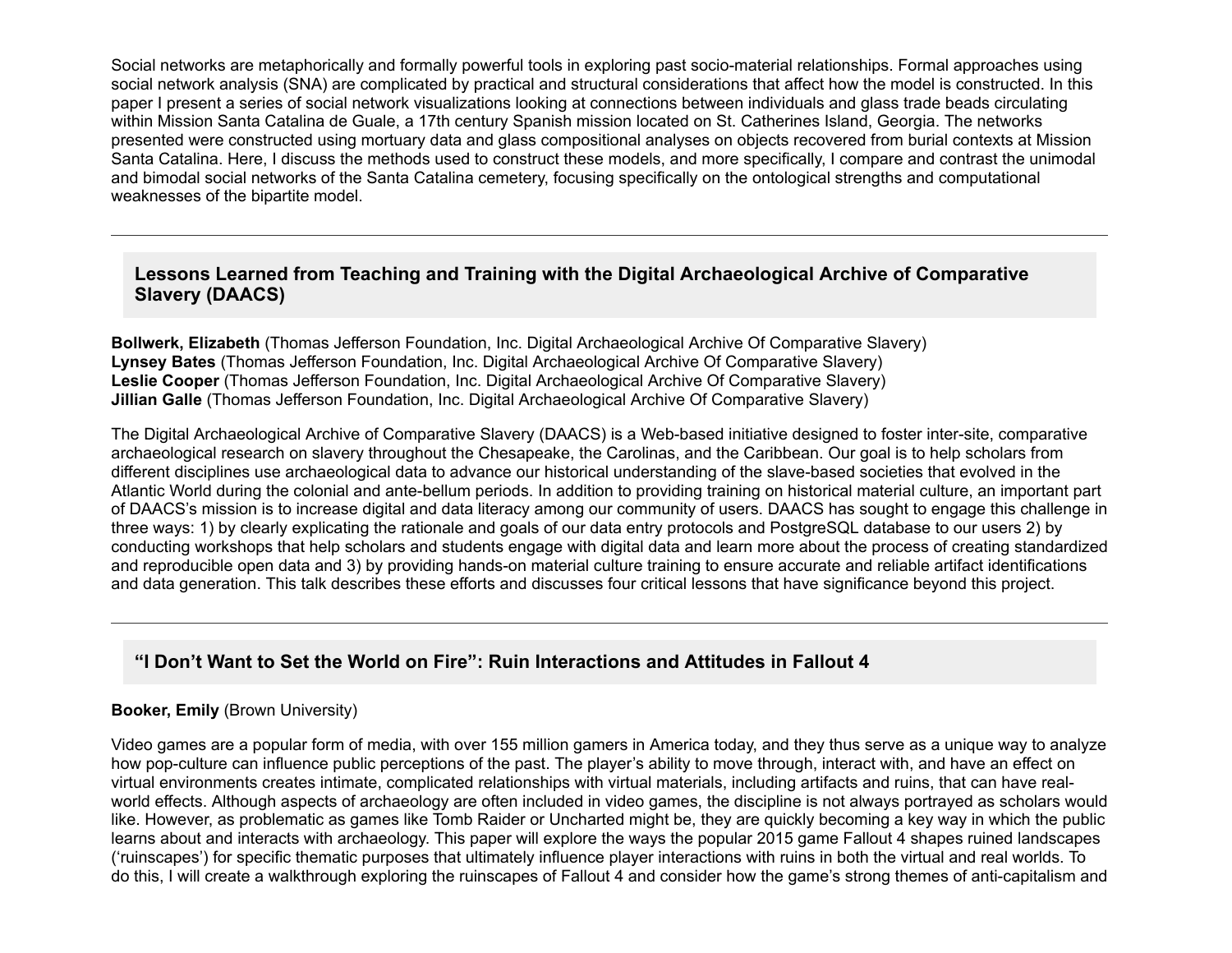relative morality can create biases and preconceptions of Mid-Century Modern ruins. Games like Fallout 4 are extremely popular and consumed by millions of gamers worldwide. Video game analysis is an essential element to understanding current public perceptions of ruins and, more generally, archaeology. By considering the representation of virtual ruinscapes and how their thematic underpinnings can affect popular attitudes towards ruins, archaeologists can become better equipped to engage with public audiences.

# **New Methods for Visibility Networks in Landscape Archaeology**

### **Brandes, Ulrik** (University Of Konstanz) **Tom Brughmans** (University Of Konstanz)

The representation and study of visual properties as network data is largely restricted to studies in cognitive science, architecture, geography and archaeology. Different network science methods are used in these disciplines to study and represent a very diverse range of phenomena. Despite this strong diversity of topics, only a very small range of network science techniques has been used to study the properties of visibility networks, scholars' assumptions about how lines-of-sight affect human behaviour and the impact of uncertainty. In this paper we argue that a number of the hypotheses landscape archaeologists formulate about how lines-of-sight could have affected past human behaviour can be appropriately studied through visibility networks, and we present network science techniques for representing such hypotheses. After a multi-disciplinary review of visibility network studies, we present new network data representations as well as propose configurations that can be used to represent and study dependence assumptions in landscape archaeology. A range of network science methods will be proposed to study the properties of these networks, to identify the frequency of configurations in observed networks, and to compare observed networks with models representing different assumptions of visibility network creation. Particular emphasis will be placed on probabilistic approaches to assessing the impact of uncertainty in the visibility network. These methods will be illustrated through a brief case study of intervisibility networks of long barrows in Cranborne Chase (Tilley 1994).

# **The Characterisation Hypothesis for Scientific Metallurgy: Classes of Structure in Chemical Datasets and their Visualisation**

### **Bray, Peter** (School Of Archaeology, University Of Oxford) **Mark Pollard** (School Of Archaeology, University Of Oxford)

It is striking to compare typologies of metal object form with typologies of metal object chemistry. Typo-chronologists are happy recognising that forms are a loose proxy for date, with many other social and technological processes conflating to produce a shape. While many authors who discuss chemical composition would not recognise "typology" as describing their work. Instead there is a strong assumption that the structures found in chemical datasets are 'true' in some sense, and map simply to geological and technological datasets. This paper will discuss initial efforts to move away from these "provenance and technology" statistical approaches. We have proposed a set of more open classification, characterisation and visualisation approaches for the chemistry of early metals, which allow the identification of overlapping processes of use, re-use, mixing, recycling, design, and accident. Of course, this approach is also not 'true' but finds different emphases in the same data. This paper will discuss the range of options that are now available to archaeometallurgists after 150 years of research. Can using other archaeological datasets help explain why we get different results using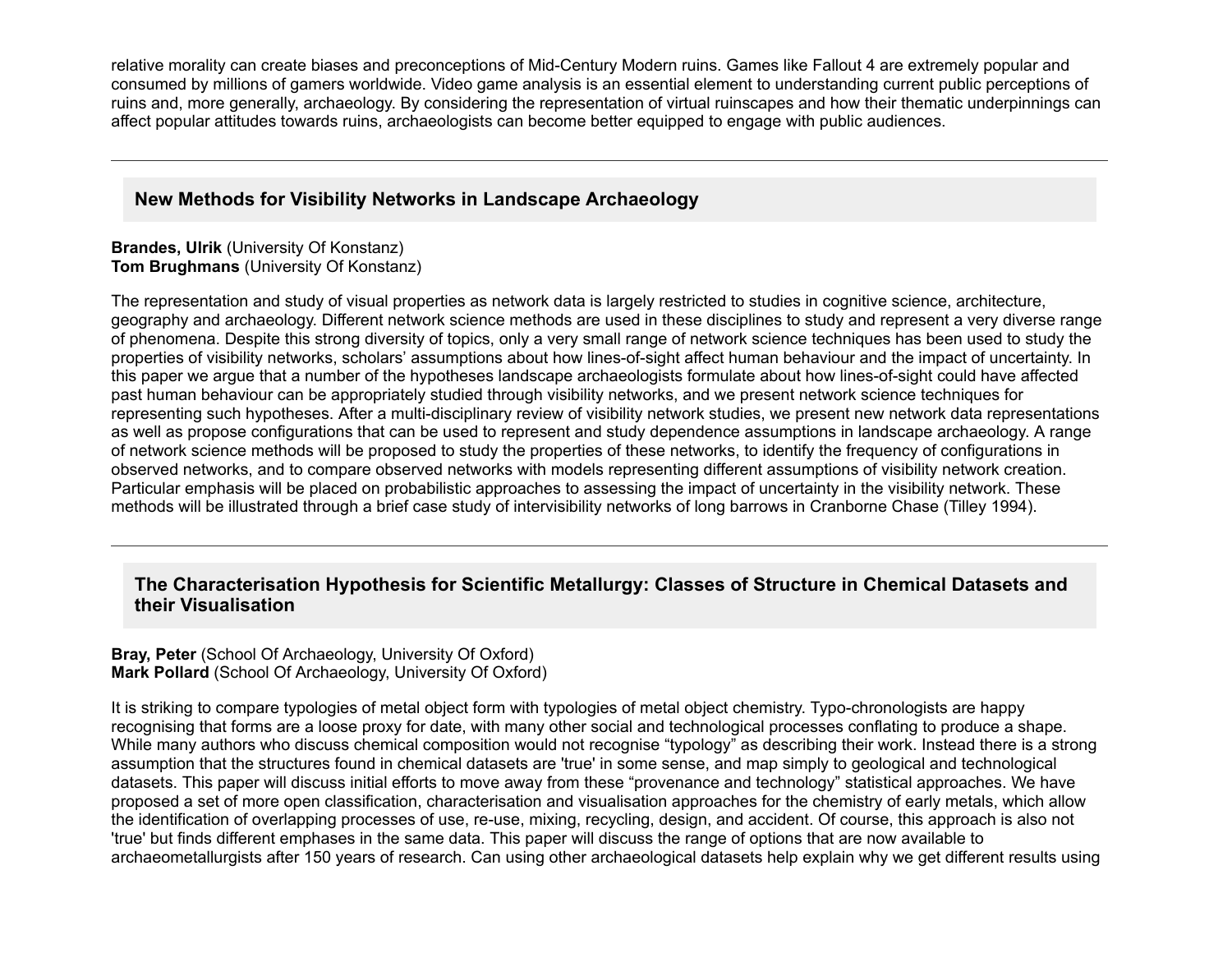different mathematical approaches? And what are effective and reasonable ways of visualising and communicating these different options?

# **VR:TA A Virtual Reality Toolset for Archaeologists**

**Bremer, Thomas** (Professor Of Game Design VR Studio Department Of Culture & Design HTW Berlin University Of Applied Sciences) **Sebastian Plesch** (VR Studio Department Of Culture & Design HTW Berlin University Of Applied Sciences)

**Kay Kohlmeyer** (Professor Of Archaeology Landscape Archaeology Department Of Culture & Design HTW Berlin University Of Applied Sciences)

**Susanne Brandhorst** (Professor Of Conceptual Design VR Studio Department Of Culture & Design HTW Berlin - University Of Applied Sciences)

**Arie Kai-Browne** (Landscape Archaeology Department Of Culture & Design HTW Berlin - University Of Applied Sciences) **Timo Falke** (VR Studio Department Of Culture & Design HTW Berlin - University Of Applied Sciences)

The Virtual Reality Toolset for Archaeologists (VR:TA) is a collection of packages to support better exploration and examination of archaeological assets in interactive Virtual Environments (VE) based on small- and large-scale 3D-scan data. With these packages, we aim to take advantage of new opportunities offered by VR technology to allow scientific research not easily achieved with traditional media. This paper gives an overview of the VR:TA and describes two packages of our toolset in detail: the measurement tool and the sky tool. We show that for high-complexity 3D-scan assets, our measurement tool in combination with the usage of 6-DoF controllers in VR can create a substantial benefit when creating detailed measurements at multiple scales. The sky tool provides the ability to interactively adjust the time of day using real time global illumination. Also, it allows to adjust the night sky with correct constellations of stars and planets based on star catalogue data at userdefined dates and locations. Apart from these two packages, we introduce a 3D user interface for locomotion and navigation within archaeological VEs. The VR:TA was already evaluated using both a 3D-scan of the Temple of the Storm God in Aleppo and a 3D-scan of an excavated skeleton.

# **The Prado Muses Rethinking the Unity of a Statue Group with the Help of 3D Models**

### **Brennan, Matthew** (Indiana University School Of Informatics And Computing)

This paper examines a group of eight Ancient Roman sculptures in the Prado Museum. According to the museum, the sculptures were found at Hadrian's Villa and represent a nearly complete sculptural cycle. Some scholars have used literary sources to cast doubt on the claim that the eight statues belong to the same sculptural cycle from a single ancient context. Using the 16th century drawings of Maarten van Heemskerck, as well as 3D models of the sculpture in the Prado, this paper demonstrates that a fundamental assumption made by the Prado Museum in their attribution of the eight marble sculptures to a single ancient group is, in fact, incorrect. This paper also demonstrates the power of 3D models when used alongside traditional methods of art historical analysis, and the potential in 3D models of aiding new insights. No longer must the art historian study the piece of art in person: they can now use an accurate simulacrum to the same ends, without the barriers of travel costs, institutional permissions, or technical limitations.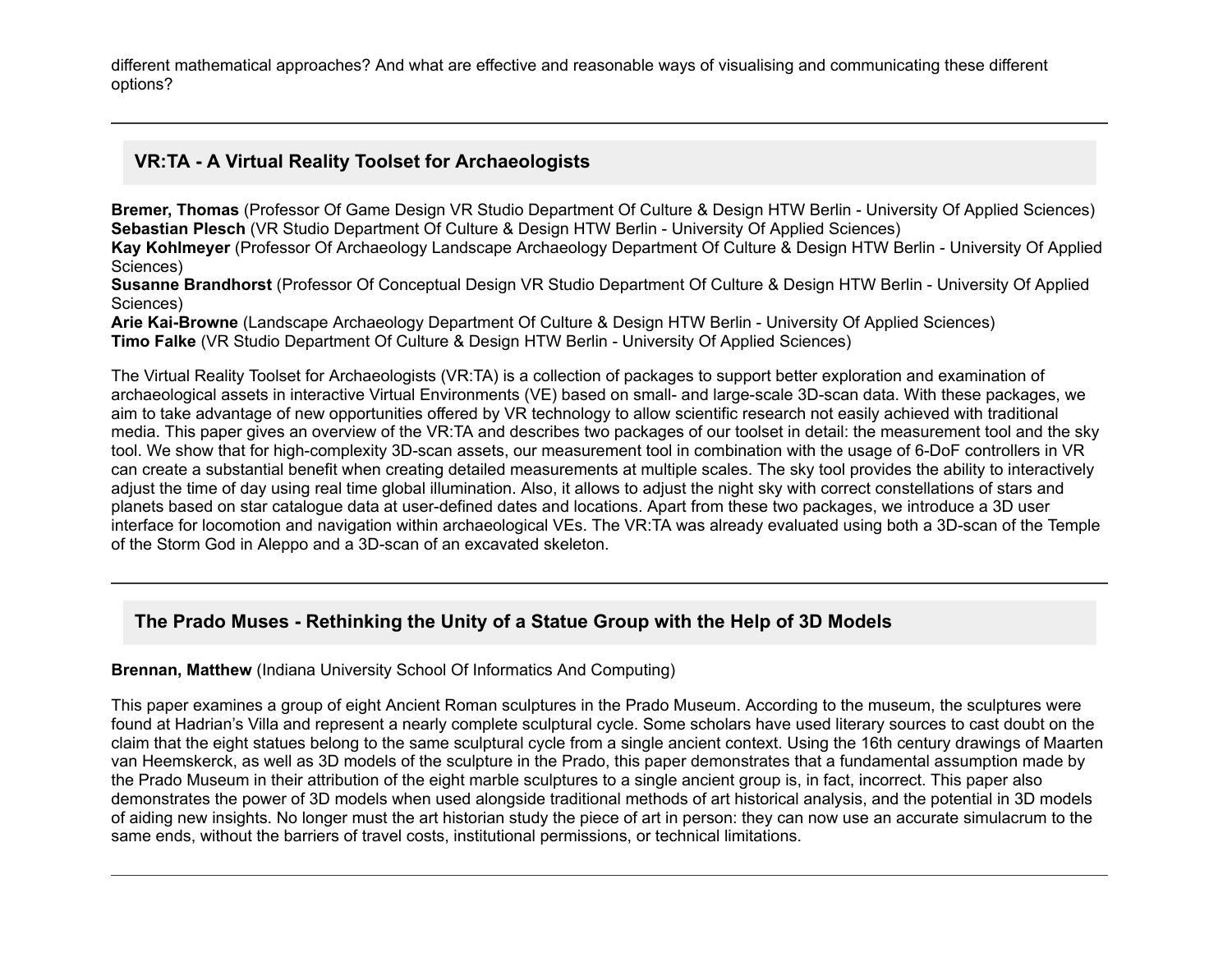# **Photomodeling for Rapid Documentation and Survey of Complex Urban Spaces and Archaeology**

**Brennan, Matthew** (Indiana University School Of Informatics And Computing) **Bernard Frischer** (Indiana University School Of Informatics And Computing)

Photogrammetry, or Photo-modeling, has long been used for aerial survey of landscapes, and, more recently, for the digitization of small artifacts such as archaeological trenches, sculpture, and buildings. Highly accurate, large-scale survey of urban environments, however, has remained the domain of traditional survey methods using laser scanners and total stations, likely due to the complexity of the environments, need for geo-referencing, and centimeter-accuracy. This paper uses as a case-study the photogrammetrical documentation of a complex urban environment, including exteriors, interiors on multiple levels, and an archaeological site to demonstrate photomodeling's suitability for the rapid and accurate survey of complicated environments. Carried out over the course of one working day in the summer of 2016 as part of Bernard Frischer's "Meridian of Augustus" project, the survey resulted in a highly accurate 3D visualization of an urban street, the interiors of multiple structures and courtvards, basements and associated sub-basements, as well as a preserved archaeological trench, all linked together into a single 3D model that can be viewed on the web. The survey was conducted by a single photographer using terrestrial hand-held photogrammetry and consumer-level photographic equipment. The resulting accuracy of the model, based on preliminary calculations is at most, a pixel size of 2mm and a pixel resolution of 0.5 pixel per mm. A more detailed discussion of pixel accuracy and the overall accuracy of the resultant model will be included in the final paper. This case study shows the effectiveness of photo-modeling not only in the documentation of complex environments, but also in their visualization and dissemination.

# **Documenting Ephemeral Settlements of Modern Greece**

### **Brenningmeyer, Todd** (Maryville University Of Saint Louis, USA)

The Deserted Villages Project is a multidisciplinary study of the ephemeral settlements of Modern Greece. The short lived nature of these settlements presents opportunities to explore and document evidence of site formation, expansion, decline, and transition using a variety of methodologies in three case studies. In the mountains of Phocis, villages founded in the mid-19th century and burned by the Germans during the Second World War are documented through traditional and GPS survey, UAV based aerial photography, and the collection of oral histories. Terrestrial photographs and video complement the architectural survey with higher resolution. The terrestrial and aerial images, processed photogrammetrically to produce 3D models of buildings and topography, are integrated into the project's web GIS through Sketchfab and Leaflet. In Thrace, the project documented the abandoned Cold War settlement connected to the Voice of America radio station near the town of Kavala. In central and northern Greece, satellite imagery is used to track the repurposing of modern sites for the relocation of Syrian refugees. These temporary camps, situated in abandoned industrial complexes and military bases, present another instance of site reuse and settlement formation whose final expression remains unknown. This presentation discusses the methods used in the documentation of settlements from the 19th century to the present.

### **The Archaeological Data Lifecycle**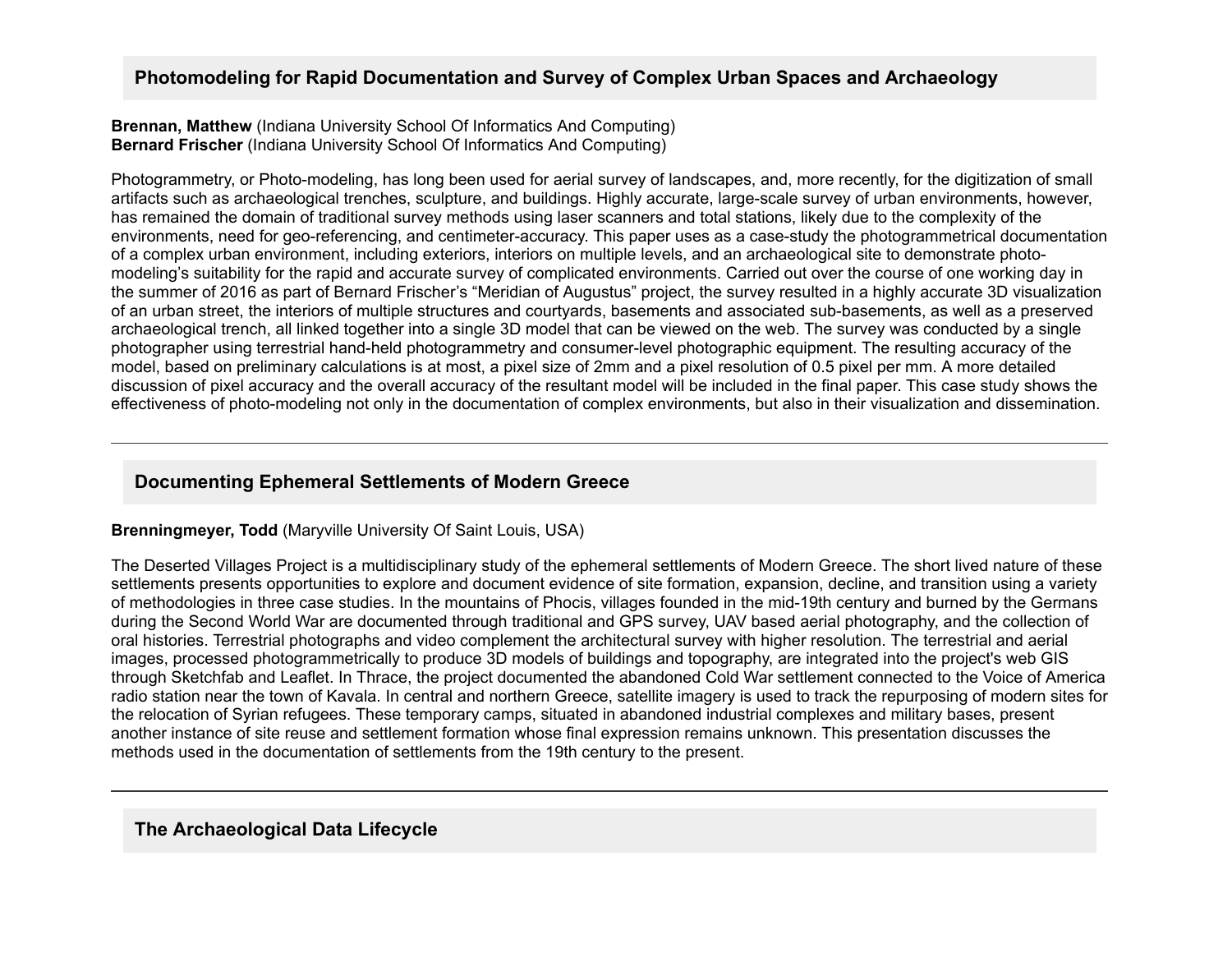#### **Brin, Adam** (Arizona State University) **Francis Pierce-McManamon** (Arizona State University) **Leigh Anne Ellison** (Arizona State University)

Archaeologists have long understood the importance of preserving artifacts from survey and excavation contexts so that future researchers could re-examine these data. Sadly, this practice has not extended to digital data. At a time when other fields (e.g., astronomy, bio-medicine, climatology, etc.) are adopting policies and mandates to connect accessible digital data files with published works (e.g., arXiv, Dryad), archaeologists have been slow to see the benefits of preserving the full archaeological record, digital as well as physical. Our concept for the discipline of archaeology adapts a Data Lifecycle model, common in data management and digital repository arenas, to map the landscape of digital archaeological data and practice. We focus on the steps within three stages in the data lifecycle, which also are key aspects of the practice of archaeology – the Research Process, the Publication Process, and the Curation Process. We highlight seven phases, or kinds of activities involved in these processes: Create, Publish, Preserve, Curate, Discover, Access, and Use. Framing the overall research process into these seven phases allows us to identify gaps in the creation and care of digital data, which suggest needs or opportunities for the discipline to improve.

# **The Challenges of Open Access for Archaeological Repositories**

**Brin, Adam** (Arizona State University) **Francis Pierce-McManamon** (Arizona State University) **Leigh Anne Ellison** (Arizona State University)

Our six years of operating a digital repository for archaeology has led us to grapple with a number of challenges in providing open and accessible data. The Digital Archaeological Record (tDAR) generally operates as an open access repository, complete openness is not fully realized because the community, including academic, CRM, and government archaeologists has not fully embraced access without restrictions. A range of challenges to openness remains. US laws strictly limit the sharing of site location and other sensitive information (ARPA) to protect sites from looting. Other challenges are fundamentally social. Researchers may consider their data unworthy or unready for distribution or publication because of less than ideal data quality or documentation, or because they intend to publish more on it. Open data can also pose challenges to researchers who attempt to use it too. It may not be adequately documented, or may reside in formats that are difficult to use, e.g. RDF and JSON (as compared to CSV). To be effective openness, requires both a high level of discoverability and models of citation that appropriately credit the data producers. tDAR was designed with the goal of addressing many of these issues, improving discovery, documentation, citation, translating data in proprietary formats into open formats, and providing tools for users to query and interact with data. Furthermore, by providing frameworks and tools to address the legal and other concerns related to data, we seek to provide an environment in which data can live, thus increasing the likelihood of sharing.

# **Everything Wrong with Exploratory Network Analysis of Archaeological Similarity Networks**

**Brughmans, Tom** (University Of Konstanz)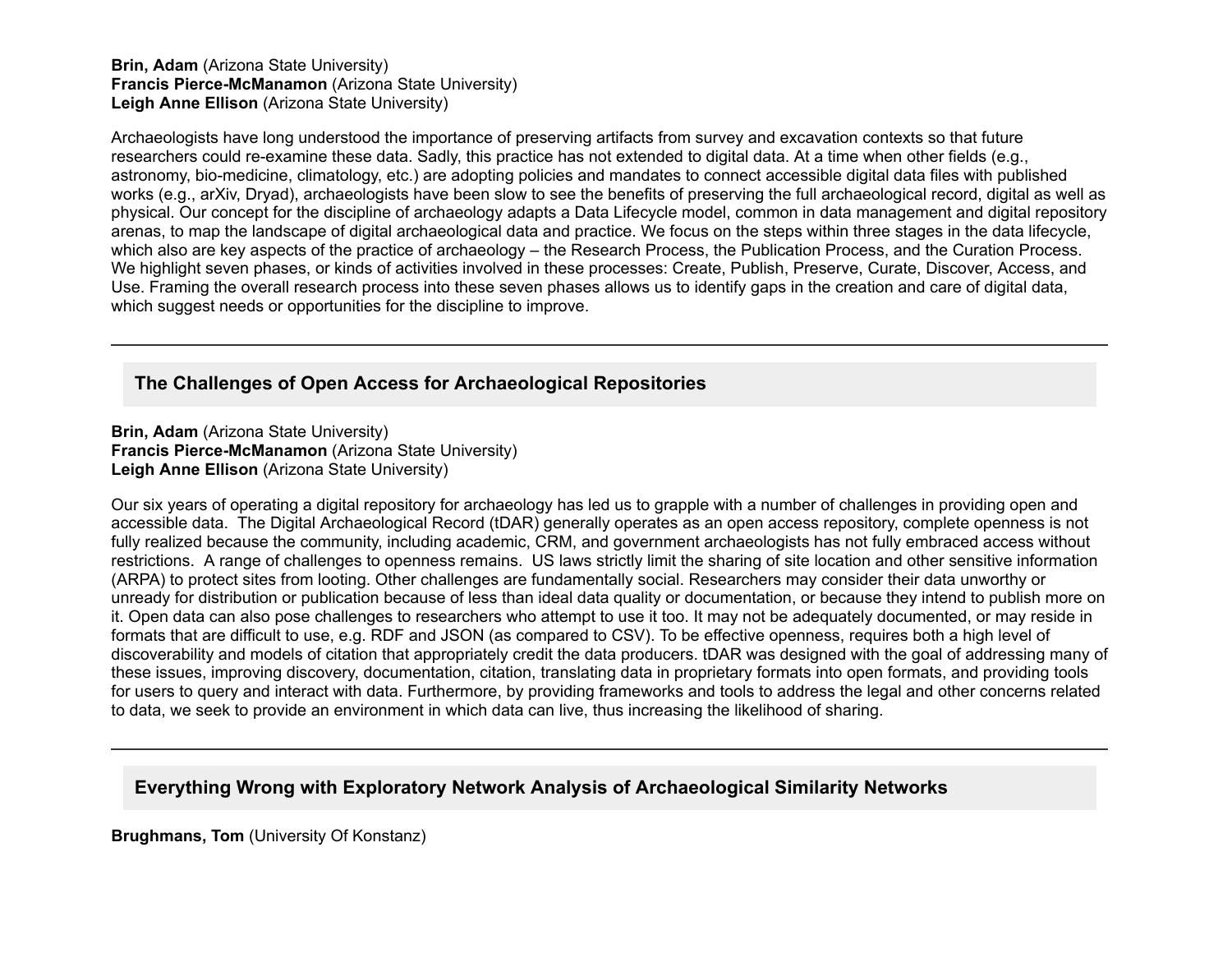The most common use of network data in archaeology represents sites as nodes and similarities between site assemblages as edges. Such archaeological similarity networks are commonly explored statistically and visually. But what determines the usefulness of such exploratory approaches? When does a network representation of similarities of site assemblages allow archaeologists to do things they could not have done through other methods? In this paper I will provide examples of my own uninformative use of this approach, how it did not lead to new insights and can be considered in retrospect an unnecessary investment of my time. However, I will argue that this approach still has great potential in archaeology if archaeologists link their theories more explicitly to network data representations. The formal representation of theorised relationships in archaeological similarity networks will enable the archaeologist to better identify those particular exploratory network analysis techniques that have the potential to lead to new insights.

# Structure-from-Motion (SfM) – A Reliable Survey Tool for Archaeology or an Unreliable Black-Box?

## **Bryan, Paul** (Geospatial Imaging Team, Historic England)

A look at SketchFab or other online platforms for publishing and sharing 3D data reveals an array of 3D models relating to archaeology. These are increasingly generated using Structure-from-Motion, a survey tool that combines multi-image, convergent and multi-view stereo approaches, due principally to its affordability and accessibility into photogrammetry based workflows. This typically results in 3D content that's interactive and visually appealing but beneath the textured cloak how accurate is the derived data beneath and can it be relied upon for other archaeological applications beyond on-line viewing? This paper will consider the increasing application of SfM across all scales of archaeology and report on projects undertaken by Historic England using SfM, laser scanning and combinations of the two. However as the quality of any photogrammetrically derived output is almost wholly dependent on the quality of the inputs, it will consider the effect sensor size, image resolution, camera configuration, depth of field and control can all have on the SfM process and reliability of results. It will also reference published metric survey standards from Historic England that now include SfM techniques and new technical guidance on multi-image photogrammetry, due in April 2017, that's intended as a quide to the basics of applying photogrammetry across archaeological applications.

# **Sailing with the Gods: Argonauts and Samothracians in an Ancient Sea**

**Bryant, Robert** (Emory) **Sandra Blakely** (Emory University) **Joanna Mundy** (Emory University) **Cole Furrh** (Emory University)

The goal of the Samothracian sailing simulation is to recreate the ancient social networks of Greece through the lens of the maritime infrastructure as a video game. How did maritime trade affect the societies of the Mediterranean and their interaction? By reconstructing the physical landscape of the ancient Mediterranean in the Unity3D game engine, we can study the behavioral patterns and decision making of contemporary human beings as players when placed under the same stressors and variables as their ancient Greek mariner counterparts. With this data we hope to bolster the existing social network analysis of the area with quantitative human behavior. This data is gleaned by tracking all player interactions of sailing and trading through the simulated environment to search for patterns that help explain ancient analogs. The game also serves as a ludic and pedagogical experience for the players through attached myth and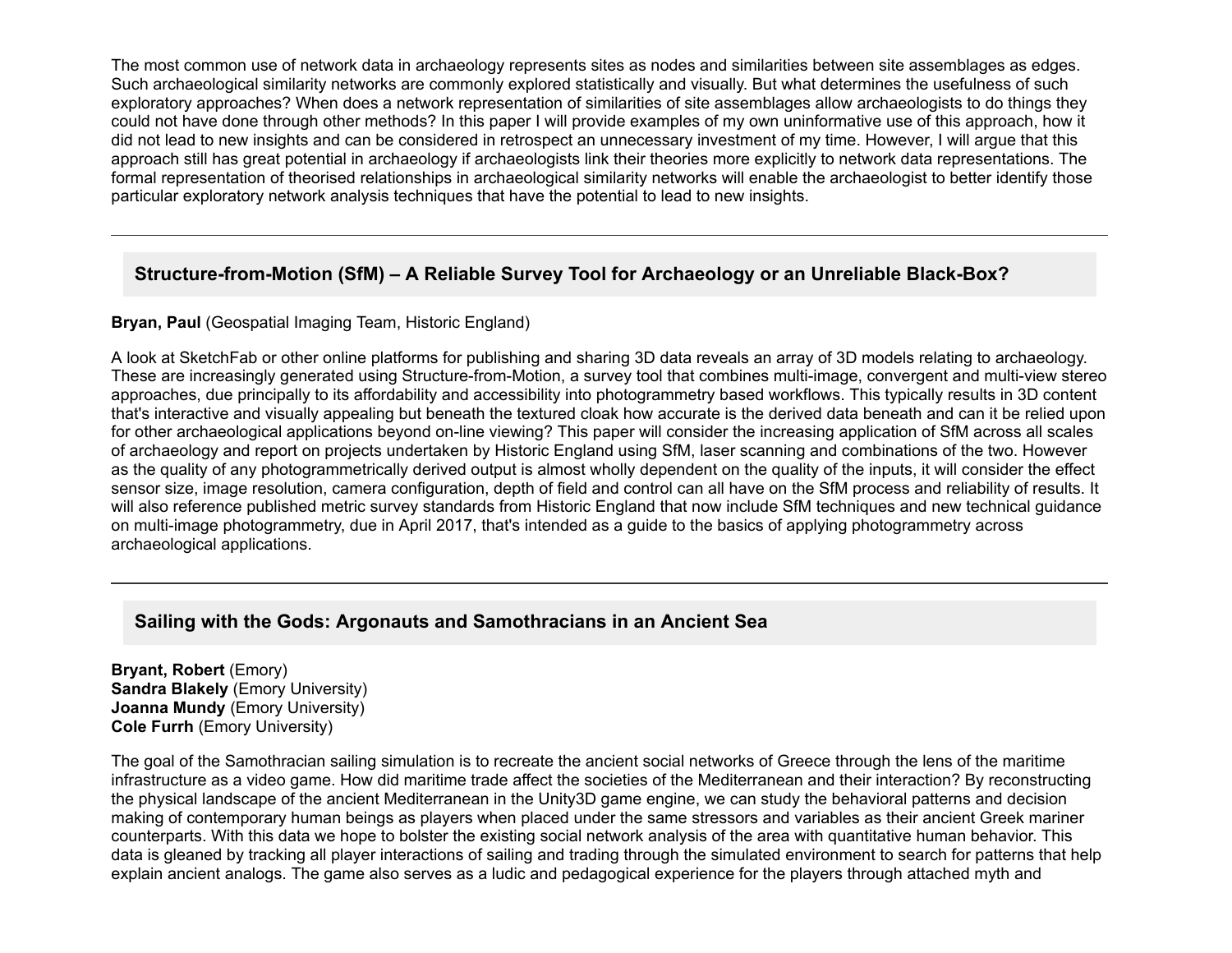literature that act as the narrative for the world. Currently, we have a working and very functional prototype already tested in a classroom of 60+ students. By the time of this conference, the prototype will be finished with plans for expansion. https://scholarblogs.emory.edu/samothraciannetworks/the-game/play-the-game/

# **Publishing an Archaeological Excavation Report in a Logicist Workflow**

### **Buard, Pierre-Yves** (MRSH, USR3486) **Elisabeth Zadora-Rio ()**

The logicist programme, which was initiated in the 1970's by J.C. Gardin, aims: first, to clarify the reasoning processes in the field of archeology; second, to explore new forms of publication, in order to get over the growing imbalance between the flood of publications and our capacities of assimilation. The logicist programme brings out the cognitive structure of archaeological constructs, which establish a bridge between empirical facts, or descriptive propositions, at one end of the argumentation, and interpretative propositions at the other end. This condensation process opens the way for alternative forms of publication, designed to speed up the assimilation of the chain of inference and the consultation of the database on which it stands. In this paper we propose a new publishing workflow respecting the principles of the logicist programme. We show how texts are encoded using XML markup in accordance of TEI recommendations. We explain how the relations between propositions are markup as hypertexts references with simple qualification. Next, we describe how to extract the overall organization of the interpretation process from the XML tree as RDF triple by extrapolating from relations links. We also show how to produce an overview diagram representing the interpretative process. Our experiments on the digital publication of the Rigny excavation show that our workflow can provide different levels of access to the content, allowing both speed-reading and in-depth consultation.

# Ancient Landscapes and Present-day Agriculture – On the Example of Tejen River (Turkmenistan)

**Buławka, Nazarij** (Institute Of Archaeology, University Of Warsaw Krakowskie Przedmieście 26/28 00-927 Warszawa (Poland))

This paper concerns the recent approach and issues in the studies of oases watered by Tejen, which is the third largest river in Turkmenistan. The territory includes the Serakhs oasis and Tejen alluvial fan. The archaeological research conducted in delta of Tejen River since the 1950s has revealed the existence of settlements dated to Aeneolithic-Early Bronze Age, but the knowledge of other periods is still fragmentary. The better recognised part, Serakhs oasis, has been studied by a Polish team for more than 20 years. The intensive field survey campaigns revealed here more than 150 sites of different periods. The implementation of mobile and desktop GIS has made it possible to address different questions concerning the settlement pattern of the areas. The collected satellite imagery, digital elevation data, topographic maps and the vector data allow us to study the irrigation, as well as the ancient and recent occupation, of the areas in more detail.

# **3D Models for Curatorial Dialogue and Undergraduate Education**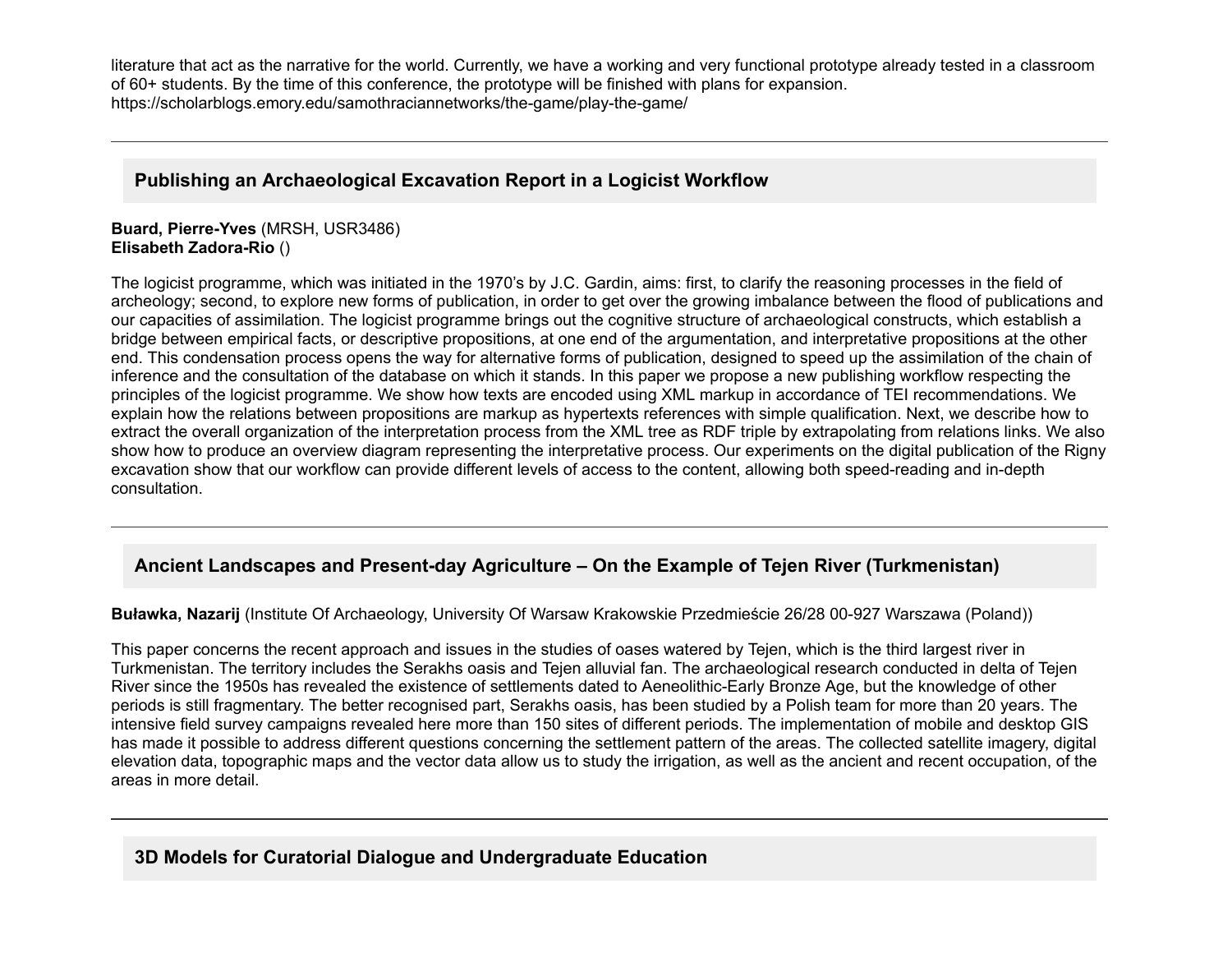### **Burns, Bryan** (Wellesley College) **Jordan Tynes** (Wellesley College)

3D models of Greek and Roman marble sculpture at the Davis Museum of Art at Wellesley College have enabled new dialogues between curators, faculty, and students about the best approaches to the treatment and exhibition of challenging works. High quality, scale models created with a Artec Spider handheld scanner are easily manipulated and distributed, to enable viewers' consideration of a sculpture's fine details and varied condition. We have found student engagement to thrive through this increased accessibility and control over individual works, especially as a supplement to direct autopsy. The freedom to consider works from numerous angles is critical for fragmentary pieces, such as a marble head disassociated from the body that originally anchored its position, and has greatly informed our discussion of optimal position for display. Using a model in conjunction with x-ray imagery of a heavily restored portrait, we can also simulate the appearance of the face after the removal of its modern restorations. Students have also put the Wellesley artifacts in communication with relevant works in other holdings, thanks to the increasing availability of similar models of ancient sculpture. A further opportunity to engage student work has been created by placing the models in an augmented reality HoloLens application. This device allows viewers to position numerous virtual models within a real physical space, thus curating their own exhibition of artifacts that can be shared with others.

# **Excavation Progress and Artifact Manipulations in a Virtual Environment**

**Burns, Bryan** (Wellesley College) **Jordan Tynes** (Wellesley College)

We are currently exploring new possibilities for presentation and analysis of the ongoing excavation at ancient Eleon in Boeotia (Central Greece) by positioning 3D models in the Unity game engine and experiencing them through the HTC Vive VR platform. Work focused on a group of Early Mycenaean tombs (ca. 1600 BCE) was recorded with drone imagery that enabled the creation of photogrammetric models using Pix4D software. This daily record traced the progress of excavation, enabling analysis of the built environment as recovered at various points of work. The HTC Vive headset allows viewers to experience the excavation area as a physical space of individual tombs within a larger architectural complex. Within this environment, users can also manipulate 3D models of artifacts set in the place of their discovery. Other models, created with various scanning technologies, are reconstructed for the game engine and can be "used" as tools in their original context (e.g., simulated liquid within fragmentary, but virtually restored vessels).

# **Diversity from the Bottom Up: Modeling Cities as Communities of Diverse Households**

**Cabaniss, Andrew** (Interdepartmental Program In Classical Art And Archaeology)

Community diversity defines urbanism. As a city's population grows in number, the community grows more diverse economically, socially, and behaviorally. Computational approaches to ancient cities must consider diversity an intrinsic part of community structure and account for how it changes through time in order to model longer term dynamics at the community and regional levels. By investigating households as entities of production and consumption responsible for embedding their activities in particular settings, community heterogeneity can be inferred from the material remains of houses. Computational techniques help infer how sampling and partial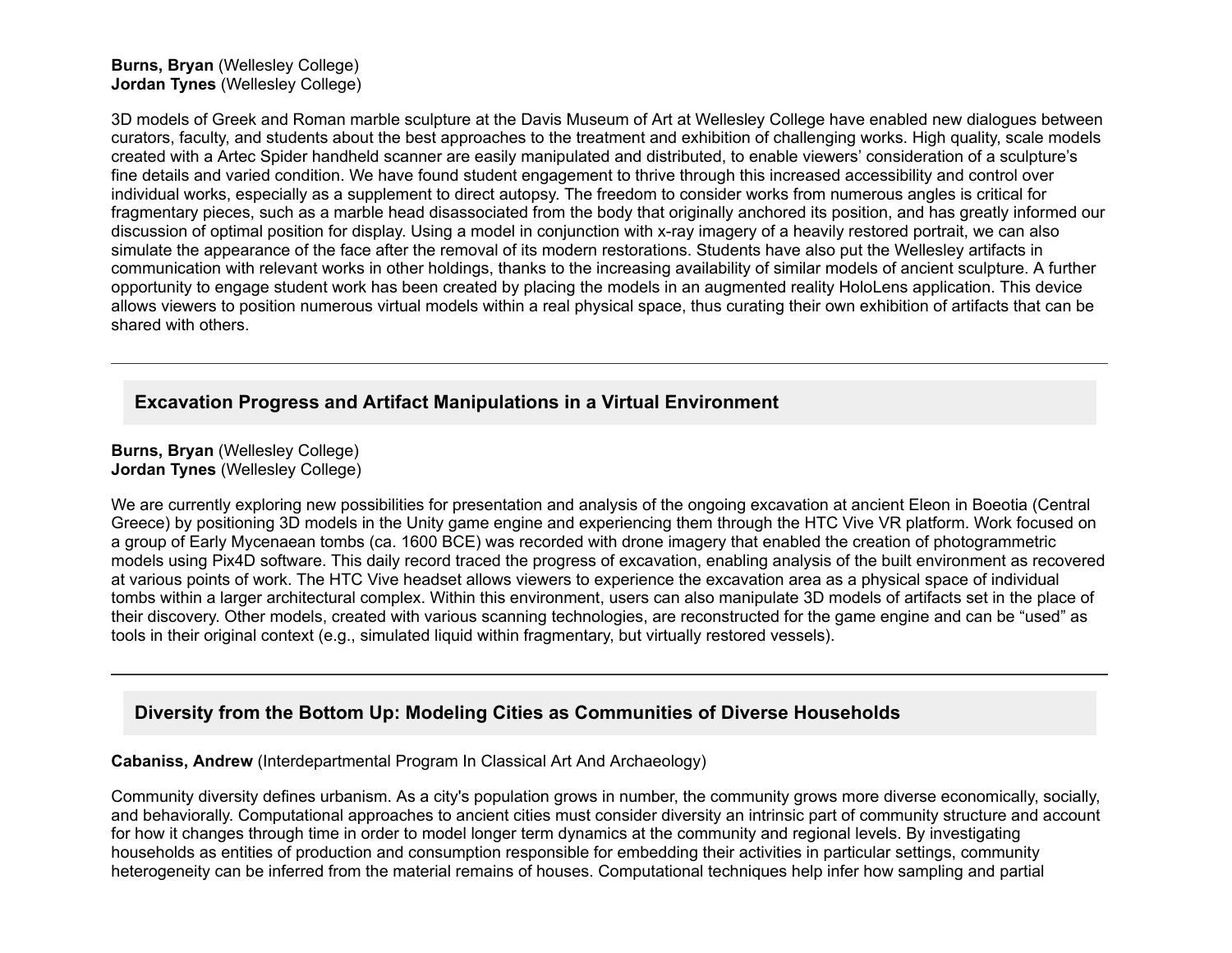evidence affect the appearance of variation in archaeological material, and can improve the inference of urban characteristics and dynamics. In this paper, the polis of Metaponto is examined in order to understand household behavioral diversity as it changes through time and as successive waves of expansion and contraction alter the composition of the city and countryside. Information-theoretic inference techniques and multidimensional clustering are used to estimate measures of behavioral diversity and model changes through time, enabling the behaviors of individual households to be linked into the regional dynamics visible from the extensive survey data.

# **3D Printing and Augmented Reality: Integration, Methods and Communication for Cultural Heritage.**

**Caldarone, Adriana** (Department Of History, Representation And Restoration In Architecture, Sapienza University Of Rome)

In the last years there has been a revolution in the use of cultural heritage: the user looks for exciting experiences and a "contact" with the site. So, we have to propose innovative means of communication and learning to meet these changing needs, both in research and in terms of documentation. The field of archeology provides new ideas for research in this field: the three-dimensional reconstruction of historical buildings involves the ludic sector, and it is also effective for the diffusion of the historical sites. The paper aims to promote a methodology that begins from the reconstruction of documentary and archaeological sources, it shapes a three dimensional model and prints a real prototype. Physical quality of the printed object can be perceived better and offers both a visual and a tactile approach; from this point of view it is possible to go through all the attractions related to the content of the work. The possibility of integrating the physical object with augmented reality systems (ARtag), appears to be today the innovative field of research of this methodology. Also, this system makes possible an immersive perception of the site. Disclosure moves from the bidimensional area into the three-dimensional reality of space that surrounds the "observer".

# **Cultural Heritage preservation through Open Data and GIS: A methodological proposal for Northeastern Iberian Peninsula.**

**Canela Grácia, Joan** (Catalan Institute Of Classical Archaeology) **Núria Otero Herraiz** (Catalan Institute Of Classical Archaeology)

Preservation of Cultural Heritage is one of the most important challenges faced by professionals who charged with its care. The great diversity of Cultural Heritage - it ranges from historical paths to major archaeological sites - makes developing strategic plans for Cultural Heritage preservation a complex issue. GIS software makes managing and mapping Cultural Heritage Big Data an easy task. In the Spanish case the government institutions provide LIDAR data open access, which are a useful resource in order to generate local scale Digital Terrain Models with a high definition. Our methodological proposal focuses on the North Eastern Iberian Peninsula. With the aim of planning preservation strategies in order to protect different kinds of catalan Cultural Heritage goods, which will be used as study cases, we will generate high definition DTM. Performing GIS routines -such as terrain erosion or flow accumulation- we should be able to obtain risk maps in order to prioritize preservation works going one step ahead and avoiding irreparable damages.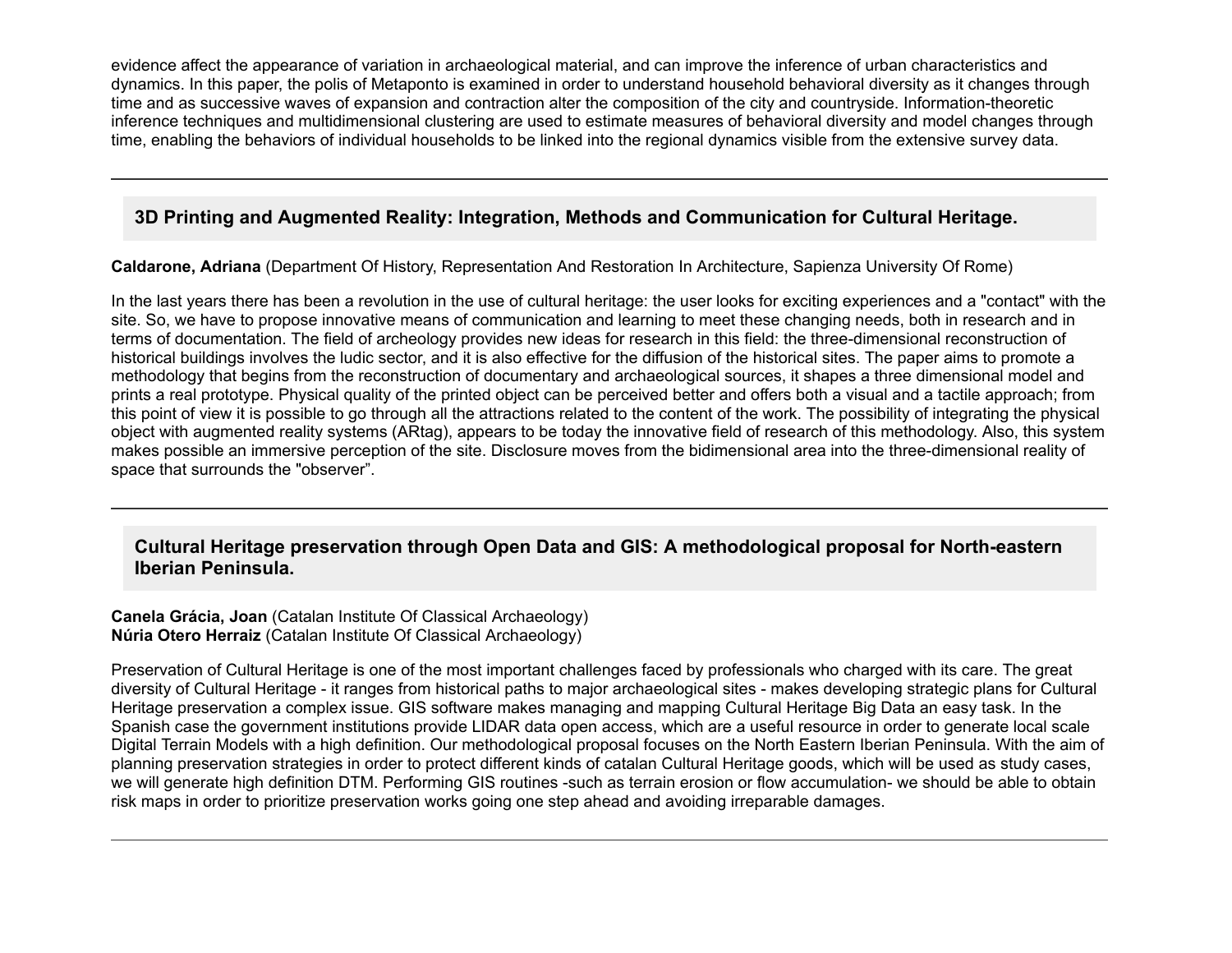### **In Search of the People Who Lived Here Before: From Historic to Prehistoric Significance at a Tennessee State Historic Site**

**Cannon, Cayla** (East Tennessee State University) **Eileen Ernenwein** (East Tennessee State University) **Jay Franklin** (East Tennessee State University)

Carter Mansion is a State Historic site where Tennessee's oldest frame house, built in the 1770s, still stands. Tourists who visit the site learn about Tennessee's history, but little about who lived there prehistorically. We know from surface artifacts and decades-old excavations that the site also holds a prehistoric component, which may be vital for understanding Native American settlement and coalescence in the region. Our research in the broader region suggests that there may be a significant piece of Cherokee history here; more evidence is needed. Thus, we set out to examine the site with funding from the Tennessee Historic Commission. Our goals were to use geophysics and targeted test excavations to (1) evaluate an existing map of the historic structures that have since been lost and determine their level of preservation, (2) search for evidence of prehistoric occupation, particularly houses and associated features of habitation, (3) locate unmarked prehistoric and historic graves, and (4) to determine a suitable location for the repatriation of previously excavated human remains. This required careful survey of the property in 10 x 10 m squares in order to navigate around the mansion and other landscape features. Ground-penetrating radar proved to be especially useful, allowing us to differentiate between prehistoric and historic occupations and identify burials.

## **Unscrambling the Egg: Quantitative, Assemblage-Based Component Consociation Methods for Densely Mixed or Disturbed Contexts**

### **Cardinal, James** (New York State Museum)

Stratigraphic mixing is a common scenario, whether in densely layered multi-occupation sites or site contexts that have undergone significant post-depositional disturbance. These scenarios are especially common for later historical sites and for cultural resource management contexts. The obfuscated assemblage content of mixed components frequently reflects multiple subsets of temporal sequences and/or areas of activity, rendering the assignment of component consociations for interpretation of chronology and site integrity difficult. This paper presents a set of methods, in part derived from gene co-expression network analyses, to discern diagnostic artifact subsets within the mixed assemblages and thereby infer pre-taphonomic consociations and contexts. These methods allow not only a quantitative evaluation of stratigraphic integrity, but also automate the assignment of component consociations for further spatial analyses.

## **Problems Concerning Elaboration and Representation in Italian Rock-Hewn Architecture**

**Carnevali, Laura** (Sapienza University Of Rome. Department Of History, Representation And Restoration Of Architecture.) **Marco Carpiceci** (Sapienza University Of Rome. Department Of History, Representation And Restoration Of Architecture.) **Andrea Angelini** (National Research Council Of Italy. Institute For The Technologies Applied To Cultural Heritage)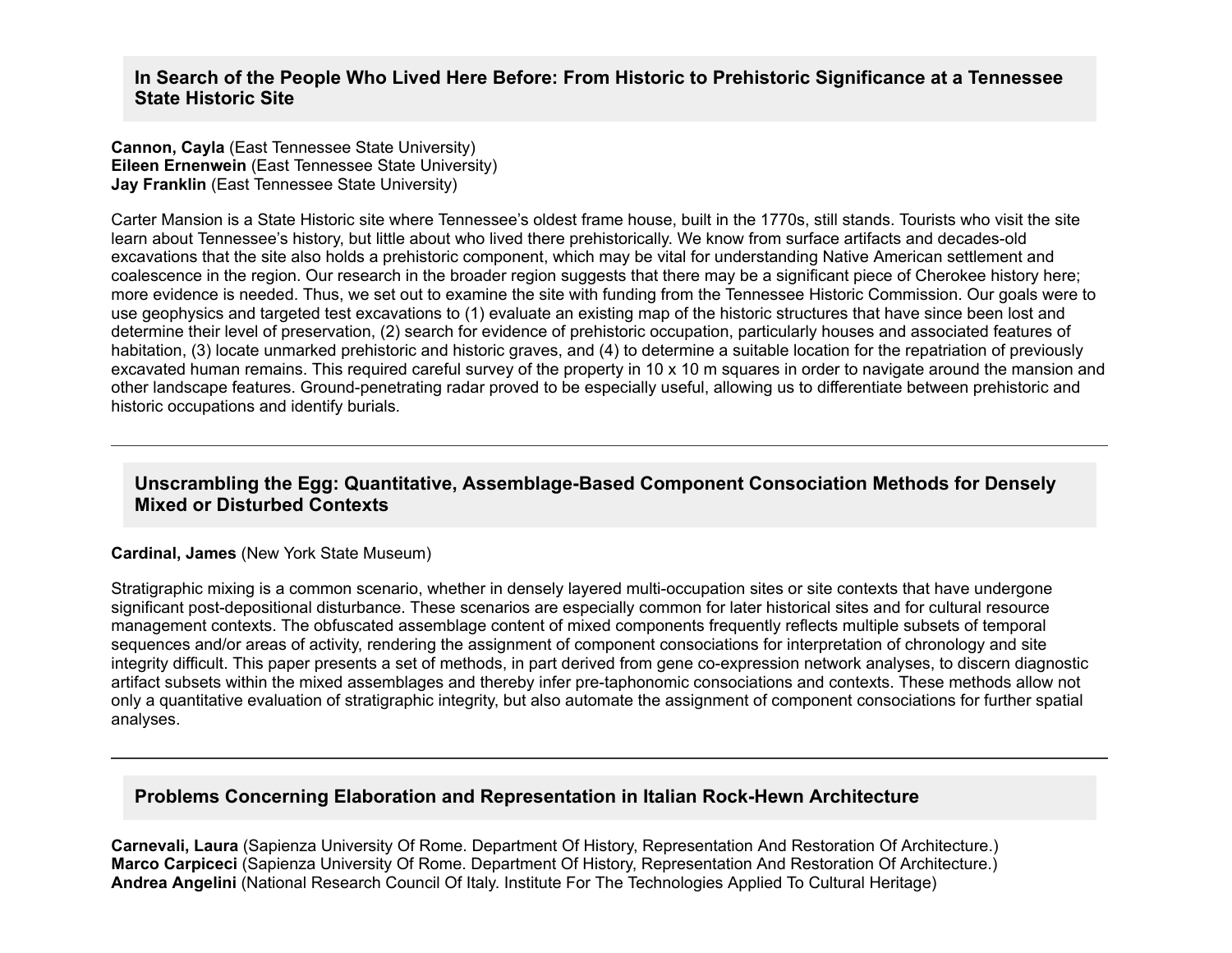Rock-hewn architecture represents the compromise between the rules governing the architecture of the built and those involving the sculpture. Aim of the research was the classification and the survey of some case studies of the Italian rock-hewn architecture, performed with the range-data system by the research unit of the University of Rome Sapienza (DSDRA). Unlike Cappadocia, the Italian rock-hewn architecture differs in two important features: most of the case studies are not completely excavated and often they re-use existing natural cavities, subsequently anthropized. The second aspect is represented by addition of constructive elements within natural cavities. The detailed analysis of the research has been carried out on the Benedictine Monastery of Subiaco in Rome. The presence of built structures together with those excavated suggested a different methodological approach concerning the elaboration step of the survey pipeline. The excavated parts, that presented a non-geometric morphology, were drawn with the same system of the "contour lines" (equidistant flat polylines) used in Cappadocia project. The constructed parts were elaborated generating a suitable geometrical model from which edges, outlines and apparent outlines of the surfaces were detected, like in the traditional approach of the architectural representation. The coexistence of these two different way of representation allowed to describe exhaustively the Italian architectural complexity. The results (plans, fronts and sections) shows the traditional architectural semiotics, defined by sections, edges and apparent outlines, and the proposed procedure characterized by the equidistant flat polylines.

## Survey, Representation, Analysis and Cataloguing of the Rock-Hewn Architecture in Cappadocia

**Carpiceci, Marco** (Sapienza University Of Rome)

**Carlo Inglese** (Sapienza University Of Rome Department Of History, Drawing And Restoration Of Architecture) **Andrea Angelini** (National Research Council Of Italy. Institute For The Technologies Applied To Cultural Heritage)

Since 2013, under the national project PRIN 2010, the research unit of the University of Rome Sapienza performed the survey of the rockhewn architecture in Cappadocia. The main activity was focused on the churches and the monasteries of two important archaeological areas; the Open Air Museum in Göreme and the village of Sahinefendi. The research concerned the acquisitions on the field, the problems of data processing and their cataloguing and management. According to the typological, formal, geometrical and decorative characteristics of the rock-hewn architecture the aim of the research was the elaboration of a large amount of range-data but also their analysis and classification. Several acquisitions were performed with range-data system (laser scanner) on different types of structures such as cave churches, monasteries and other monuments. The complex morphology and the geometry of the rock-hewn architecture suggested an innovative methodology of representation, based on the principles of the Cartography. In fact this is able to provide the depth in bi-dimensional representations. For that reason the research group proposed the development of the plans, fronts and sections through the use of "contour lines" at a specific equidistance. This innovative representation satisfies the metric rigor of the data avoiding interpretative processes that alter the morphological characteristics of the subject. For instance, the use of different colors for the plans allows to display simultaneously more distribution levels, thus highlighting the vertical connections.

# **The Life of Attributes: Meta and Paradata as 3D Point and Object DNA for Heritage Providence**

#### **Carter, William** (Ryerson University)

With the proliferation of Heritage based 3D objects in both digital and 3D printed form, object providence is quickly becoming a critical issue with regards to heritage professionals "duty of care" in an Open Access and consumer-cum-producer Internet enabled world. As the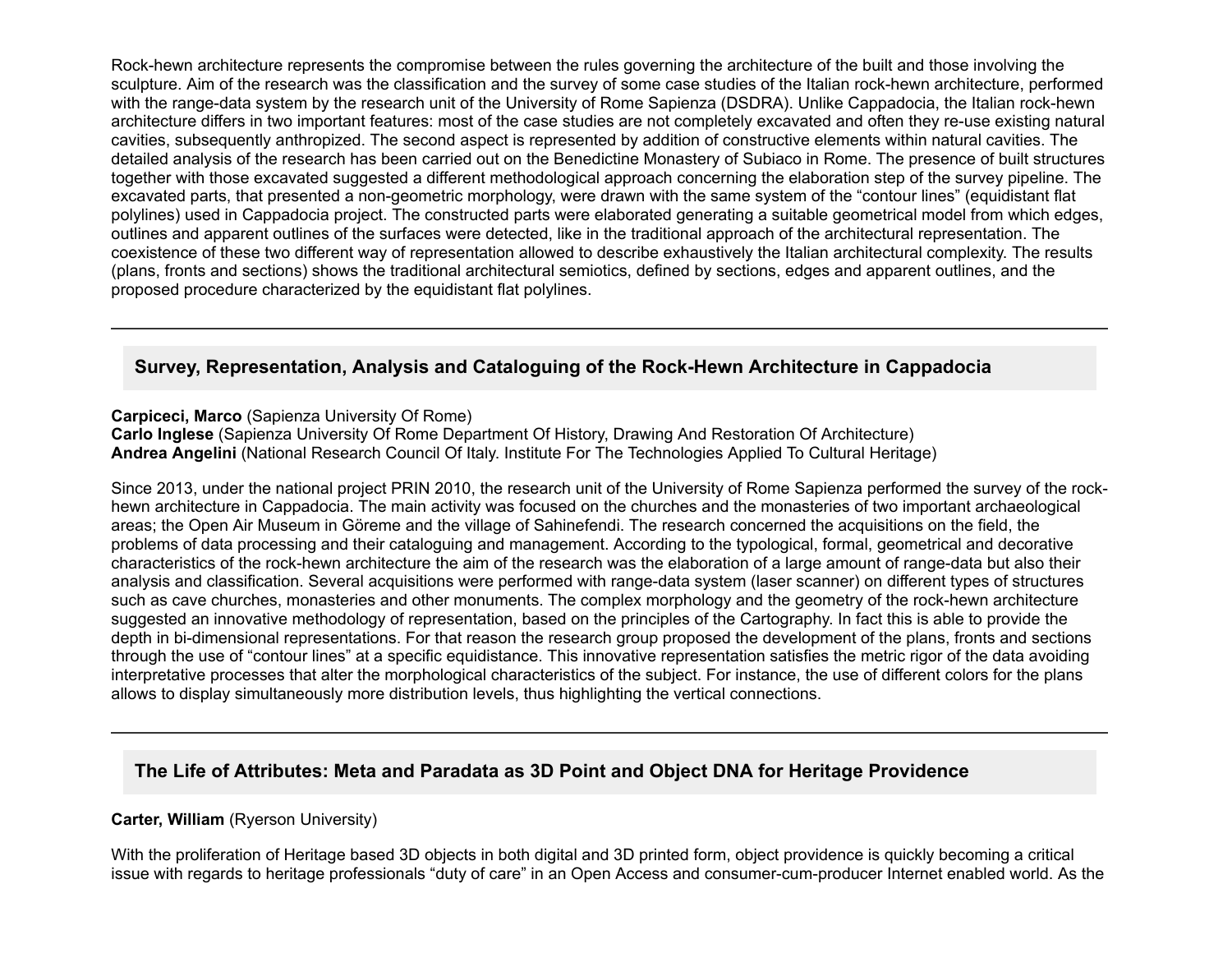fetishization of technology emboldens professionals and non-professionals alike, Heritage assets both digital and physical have come under increasing threat of appropriation, temporal, cultural and historical ambiguity as well as politicization. This paper discusses the novel application and use of 3D point attributes as a means to embed author/creator identifiers such as ORCID into the DNA of 3D model points and polygonal regions. Using actor network theory, can we manipulate point attributes and networks to store not only meta but paradata alongside authorship identifiers the same way that textures, colours and light properties are shared procedurally when 3D objects are built in virtual space. Additionally, we discuss the potential deployment of Blockchain and CheckSum methodologies to enable accurate object providence while still allowing public and professional dissemination through Open Access platforms.

# **Making and Meaning-Making in Virtual Archaeology**

### **Carter, William** (Ryerson University)

Ingold uses the metaphor of wayfaring to describe the process of making and manipulating the material, and the material in turn manipulating the maker (2011). In this process of making, and as makers who make course corrections at wayfaring points, the decisions made embody elements of power, agency and authority which draws into question the authenticity of the representative virtual form created. Here artisans, or craft persons, are defined as makers who deploy their accumulated knowledge through reflexive application to the physical, material and materiality of the making process. As such, as a virtual artisan wayfarer, archaeologists embody and assert a technical, creative and archaeological "expertise." This creates a unique perspective to archaeological meaning-making that requires archaeologists to be reflexive of the power, agency and implicit authority naturally embed in the process of making within virtual space. Thus as wayfaring artists, archaeologists need to transparently negotiate the process between virtual builder, viewer and archaeologist, in order to reveal the "continuous correcting" that occurs as decisions are made virtually through making and meaning-making within virtual archaeology. Ultimately, the aim is to enhance understandings of archaeological meaning-making and knowledge construction as applied to and revealed by virtual visualization and the physical interaction of the material record.

# **Advancing Methodologies for Archaeological Aerial Thermography**

**Casana, Jesse** (Dartmouth) **Austin Hill** (Dartmouth) **Elise Laugier** (Dartmouth)

Experiments dating back to the 1970s show that a wide range of archaeological features, including subsurface architecture, earthworks, pathways, and artifact concentrations may be visible in an aerial thermal image if it is acquired at an optimal time in diurnal cycle and under favorable ground conditions. In many cases, aerial thermography can rival other geophysical datasets in terms of feature visibility while being acquired at a fraction of the time and cost, yet technological hurdles have largely prevented it from being deployed in most field settings. However, recent research has begun to take advantage of lightweight, uncooled thermal cameras, increasingly sophisticated drones, and powerful photogrammetry software—a set of technological developments that are collectively revolutionizing archaeologists' ability to deploy aerial thermography. Utilizing data collected in surveys of archaeological sites in North America and the Middle East, this paper presents new methods for acquisition and processing of aerial thermal imagery, highlighting both opportunities and challenges. Because we use a radiometric camera system that collects raw thermal imagery at very high spectral resolution, results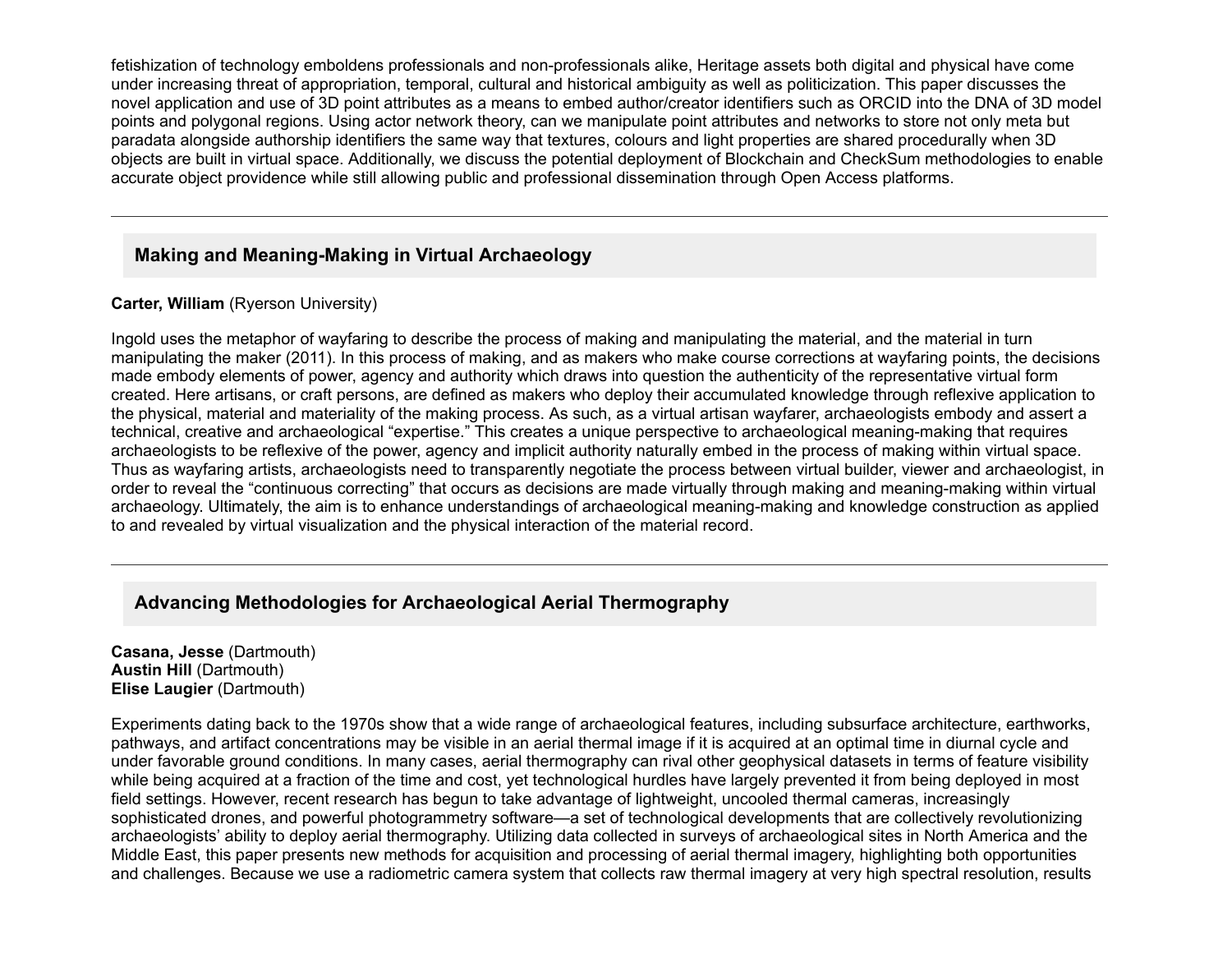offer many possibilities for quantitative, raster-based methods to filter out noise, improve feature recognition, and perform archaeological feature discrimination. Our findings reveal a great deal regarding the varied archaeological sites investigated by this project, and offer researchers a powerful but underutilized method to explore the archaeological record in a way that is rapid, inexpensive, and nondestructive.

# **The CORONA Atlas Project: Orthorectification and Analysis of Declassified, Cold WarEra Satellite Imagery**

#### **Casana, Jesse** (Department Of Anthropology Dartmouth College) **Jackson Cothren** (University Of Arkansas Center For Advanced Spatial Technologies)

Since its declassification in 1996, CORONA imagery acquired from 1960-1972 as part of the United States' first intelligence satellite program has proven to be a powerful resource for archaeological research in many parts of the world. Because it provides high-resolution, stereo views of the entire globe from a half-century ago, CORONA preserves a picture of archaeological sites and landscapes that have often been destroyed or obscured by urban expansion, agricultural intensification, and reservoir construction. Despite its demonstrated value, challenges involved in orthorectification of the unusual cross-path panoramic cameras employed by CORONA satellites have long presented an obstacle to more widespread use of the imagery by archaeologists and other researchers. The CORONA Atlas Project, funded by the NEH and the ACLS, is producing an open-access digital atlas of corrected CORONA imagery, and has also developed an online tool called Sunspot that enables researchers to spatially correct their own imagery with relative ease. This paper presents an update on the status of the expanding global CORONA Atlas Project and an introduction to the Sunspot system, as well as highlighting a series of upcoming workshops and other online resources for CORONA-based archaeological research.

# **Digital Demotic: Opportunities and Challenges**

### **Casey, Christian** (Brown University)

One of the biggest hurdles to the future of language studies in Egyptology is the difficulty of encoding Egyptian texts. However, ongoing work on Unicode support for Egyptian hieroglyphs promises to eliminate that format's shortcomings and offer a quasi-universal standard for Egyptian. The study of Demotic texts faces an even bigger problem: no encoding exists whatsoever. It may seem obvious to suggest a Unicode encoding for Demotic to complement the latest developments in the encoding of Egyptian, but this is easier said than done. Despite its similarity and deep relationship to the Hieroglyphic and Hieratic scripts, Demotic presents many unique challenges to anyone attempting to codify it. As a result, an encoding of Demotic must gracefully navigate many serious pitfalls, such as the need to be useful to those who specialize in the study of palaeography and the evolution of writing, while serving primarily to represent the script in standardized manner so that data can be organized and searched. This paper offers tools for encoding Demotic texts, which depend on multiple computational methods working in concert. The process of collecting original manuscript data and the algorithms that make this possible will be described in detail. Also, several methods for inputting Demotic text and identifying Demotic signs will be discussed in the hope that input from the scholarly community will identify the best solutions to this complex problem. Upon completion, all materials from this project along with software for digitizing Demotic texts will be made available online.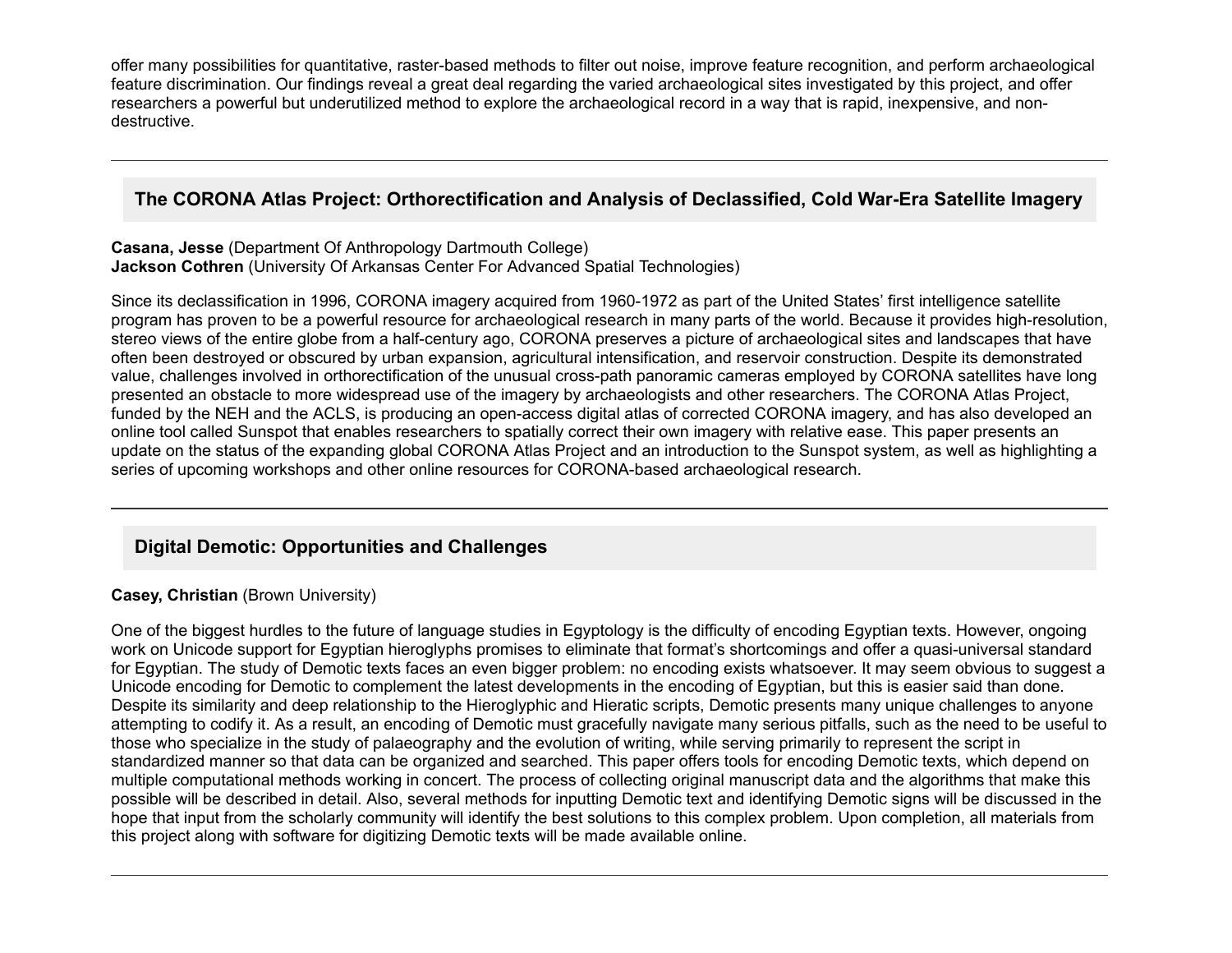## **Walking Across Beach Sand is Hard and Other Discoveries: First Results of Assessing the Time Cost of Moving through Various Terrains**

**Caswell, Edward** (Archaeology Department, Durham University)

**Michelle De-Gruchy** (Durham University)

**James Edwards** (Department Of Mathematical Sciences, Durham University And Department Of Mathematical Sciences, University Of Bath)

This paper presents wholly new friction co-efficient data for six terrain types found in Britain and the means by which this was recorded. These data measure the cost of human travel in terms of time for ten participants that covered a range of ages, sexes, heights and fitness levels, the first study to do so. Few studies have calculated the relative difficulty of walking across different types of terrain (e.g., grass, asphalt, loose sand, and so on). Nonetheless, we show that these relative values, called terrain coefficients, are integral, alongside slope, for generating computer models of human movement, whether for emergency planning, development, archaeology, the impact of ecological change on migratory patterns or any other purposes. Additionally, the few studies conducted evaluate this relative difficulty through metabolic rate measured through oxygen consumption, or through the use of heartrate monitors. This paper demonstrates that these values are only appropriate for energy-based models (e.g. easiest routes), because it is unlikely that the relationship between metabolic rate and velocity is linear even when terrain is held constant. Rather, our work (returning to four terrains from these earlier studies and adding three additional terrains) has found the effects of terrain to be smaller with statistical significance occurring on an entirely different scale from previous studies. Therefore, these terrain coefficients should only be used for time-based models (e.g., fastest routes).

# **An Analysis of Selected Variables that Affect the Production of Cost Surfaces**

### **Caswell, Edward** (Archaeology Department, Durham University)

This paper will demonstrate the variability in catchment areas that are produced through changing selected variables within the tools available to produce cost surfaces in ArcGIS and QGIS across ten case study zones in Britain. It will demonstrate a computationally efficient way of creating reciprocal cost catchments for large areas. There are numerous computer packages that allow the creation of cost surfaces and least cost paths at the "push of a button" (ArcGIS, QGIS which uses GRASS for its spatial analysis and Idrisi). However, this is often to the detriment of hiding the technicalities of the program's method, which may not always be ideal for the purpose intended. Only a few papers exist which are dedicated to assessing the effects of varying any of the modifiable parameters available to each program (Gietl et al 2008, Magyari-Sáska, et al 2012, Herzog 2014), however, these studies focus only on a limited selection of variables. As such, there are few quides in selecting an appropriate methodology, despite frequent mentions that pre-prepared systems should not be overly relied on. This paper aims to address this issue by building on those works that do exist through research that has been systematically exploring the differences in cost surfaces produced when varying the following parameters: • GIS package (ArcGIS and QGIS). • The resolution of the Digital Elevation Model. • Cost components (slope and terrain). • Algorithms simulating human movement.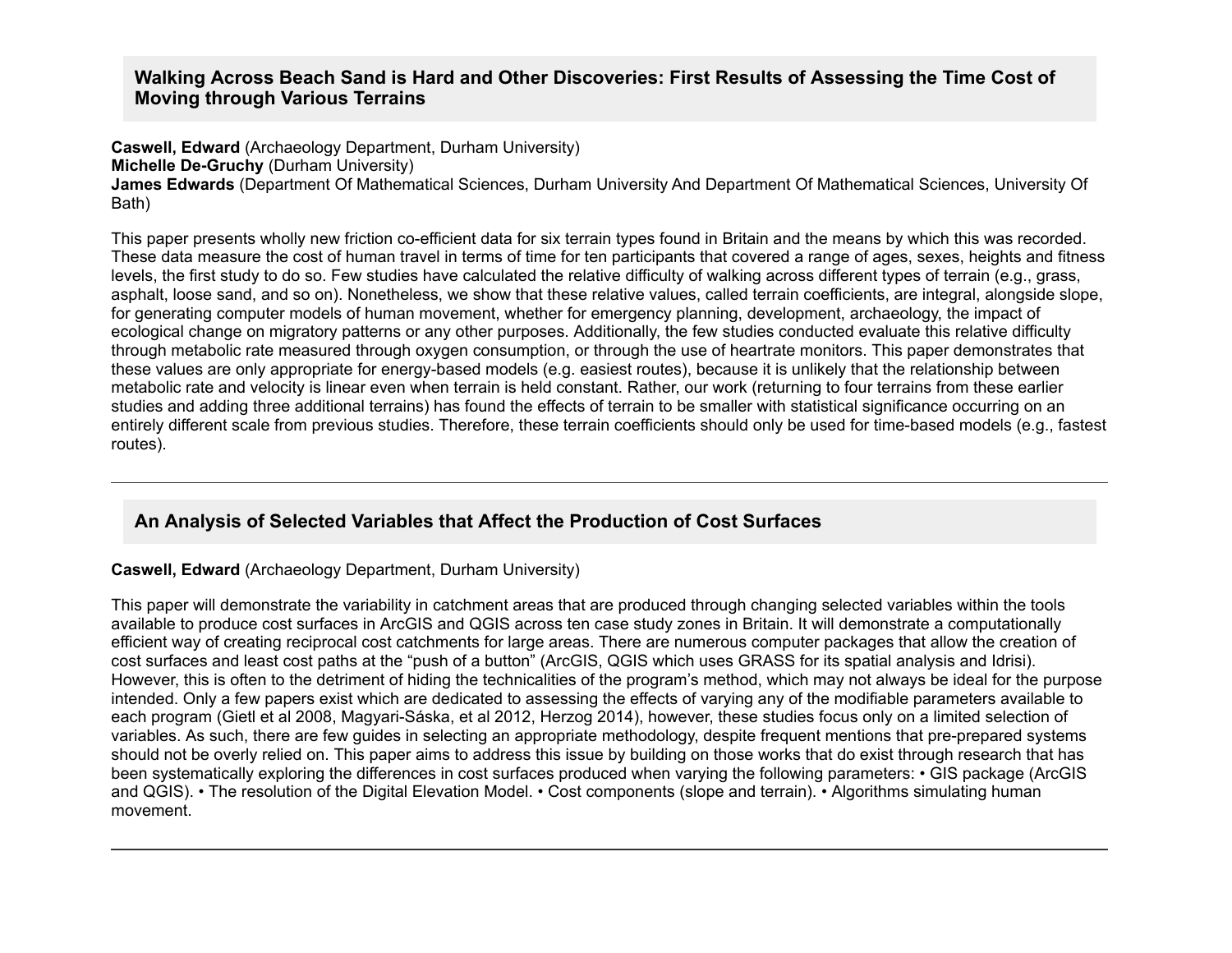## **The Giusso Castle and the Foundation Area of Sicignano degli Alburni (SA): Survey and 3D Modeling for Social and Territorial Valorization Strategies**

#### **Cennamo, Gerardo Maria** (Università Telematica Internazionale UNINETTUNO)

This paper, part of a larger research program of the Faculty of Engineering in the International Telematic University UNINETTUNO, aims to document, through the survey as main instrument, a path of knowledge about the fortified architecture known as Castello Giusso and its surrounding area, with the ruins of the church of San Matteo Apostolo ed Evangelista. The site is the primitive nucleus of the town, developed in the Middle Ages under the castle and the patronal church as long as existed. The first step has been the survey: the Giusso castle is a vast and articulated architectural complex. For the morphological conditions, advanced technologies were used and therefore the decision to operate with the laser scanning to acquire the measurement of the surfaces. A laser scanner able to acquire reliable data even at various distances was used, creating computer scans of considerable weight. The processing of data (still in progress) has the main aim to create different 3D models: the survey model is essential to obtain a thorough knowledge of the architectural heritage; the stratigraphic model is useful to define the development of the castle in the different age; the virtual reconstruction of the site at the date of the XIX century offers us the vision of the original morphology with the Church of San Matteo Apostolo ed Evangelista. The castle and the archaeological area around it is an important resource to a sustainable development of the whole town.

## **Re-Evaluating Settlement Population Estimation: An Analogue-Based Method for Modeling Patterned Variation in Population Density**

### **Cesaretti, Rudolf** (Arizona State University, School Of Human Evolution And Social Change)

Population estimation is an intrinsic component of regional settlement pattern analysis because demography provides a basis for inferences about social organization. Most archaeologists employ either 'raw' proxies (e.g. site area) or constant (i.e. "average") population density figures to model site populations. Both of these methods assume that population is directly proportional to archaeological proxies, such that population density is constant. Like settlement patterns themselves, the theoretical basis of archaeological population estimation is ultimately rooted in our understanding of modern and historical analogues. However, closer inspection of these analogues reveals that directly proportional relationships do not characterize regional settlement demography. Instead, population density varies systematically with settlement size and type, in-turn exhibiting regionally-specific density trends and patterns of variability. This finding highlights the pressing need for new population estimation methods that can model variable density patterns based on theoretical expectations, but are also sufficiently flexible incorporate empirical patterns in the archaeological data. To address this problem, a regression-based method is proposed that models the population of archaeological sites from the statistical relationships among a controlled ethno-archaeological analogue case. This method is then evaluated in a case study on the Late Aztec Basin of Mexico, which showcases its versatility as well as its ability to allow empirical patterns in the survey data to emerge.

## **PublicVR and its Relevance to 3DVR and Virtual Heritage**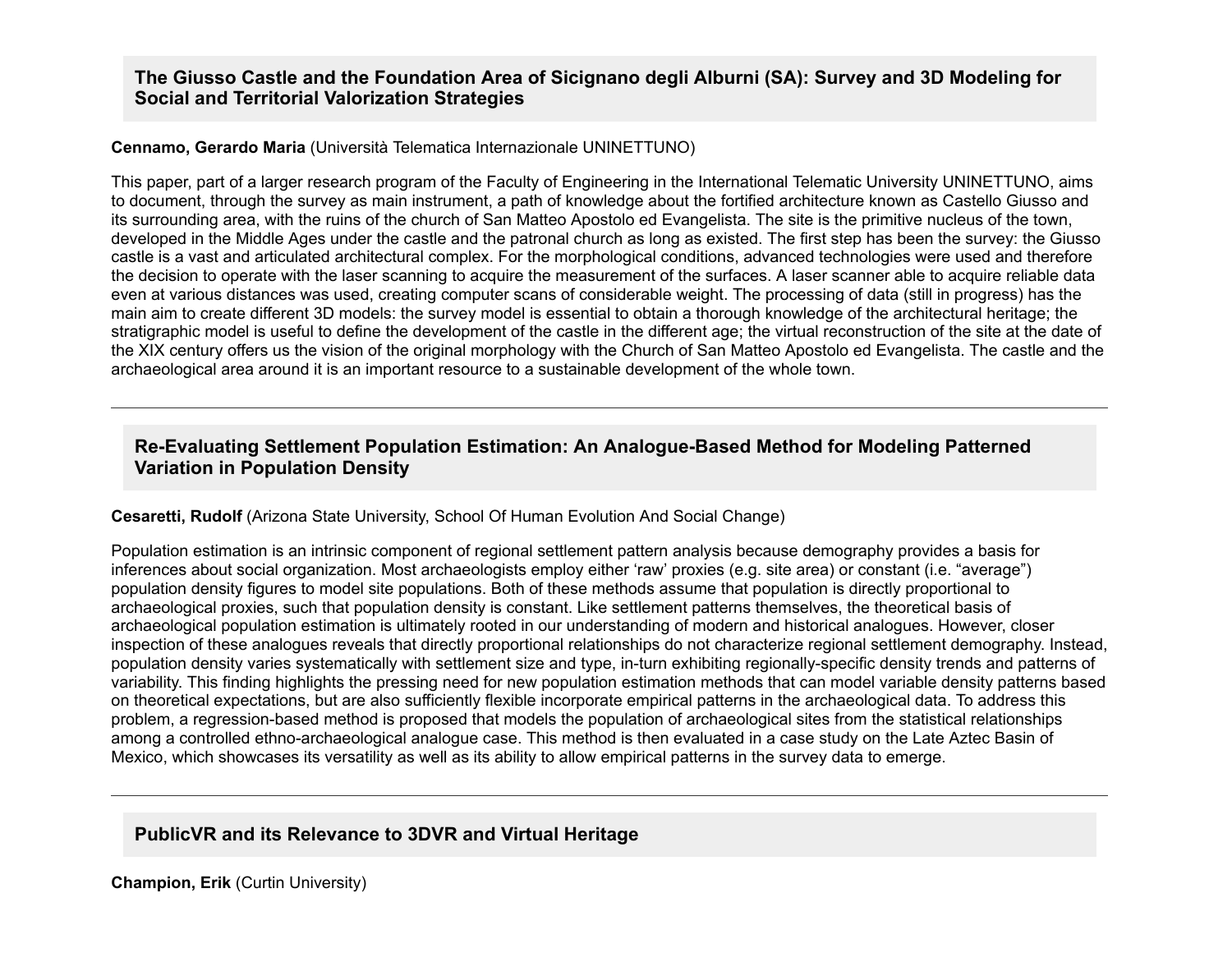This paper will explore the design and use of four of the six PublicVR models (Gates of Horus, Egyptian Oracle, Virtual Egypt Temple, Pompeii) which are available on the http://publicVR.org website. The site is managed by Dr Jeffrey Jacobson, based on his research and consultancy projects, featuring Unreal Tournament and Unity. The presentation will review not only how Dr Jacobson has used and designed them for archaeology, education and heritage purposes, but how the models could be used for other projects, and how these projects can be viewed in light of the general advances and restrictions of other well-known virtual heritage projects. References Gillam, Robyn Adams, and Jeffrey Jacobson, eds. 2015. The Egyptian Oracle Project: ancient ceremony in augmented reality. London: Bloomsbury. Note: The presenter has written publications with Dr Jeffrey Jacobson and has been on the PublicVR advisory board but was not involved directly in the creation of these projects.

# **Erasing the Garden City: Interpolation of Architectural Volume from LiDAR Derived DEMs**

### **Chase, Adrian** (School Of Human Evolution And Social Change, Arizona State University)

LiDAR data collection has greatly advanced survey research in Maya archaeology. LiDAR has facilitated the digitization of muliple archaeological feature types in GIS databases. Digitizing features in GIS platforms automatically provides area and perimeter measurements; however, volume requires additional calculation. This research describes a method for volumetric analysis of digitized features using the vectorized features and the LiDAR-derived DEM. In essence, the archaeological features are digitally removed from the landscape, then an interpolation algorithm allows for reconstruction of an unmodified landscape in their place. This anlaysis compares several interpolation methods with archaeological feature types to determine the best interpolation method for identifying feature types at the Late Classic period Maya city of Caracol in modern Belize. The method facilitates quick processing of the garden city features of Caracol: the storage capacity of residential reservoirs, the modficiation of hillslopes for agricultural terraced fields, and the aggregate volume of architecture required to create the plazuela groups of residential housemounds. Each of these three features factor into the residential cityscape of ancient Caracol. Volume helps compare inequality within household construction, availability of water for use in the dry season, and the amount of labor required to create the vast system of agricultural terraces. This GIS algorithm allows for fast and automated volume measurement of each digitized feature by reconstructing an unmodified landscape and contasting that with the LiDARderived DEM to facilitate additional research.

# **The Archaeological Park of the Porto of Traian: Knowledge, Preservation and Fruition**

**Chiavoni, Emanuela** (Universita' Sapienza Di Roma) **Daniela Esposito** (Department Of History, Drawing And Restauration Of Architecture)

The archaeological park of Porto is an area particularly rich naturalistically. It has long been a number of research projects by leading Italian and foreign archeology universities focused on the development of a European model of enhancement of cultural heritage. After the construction of the Port of Claudius in 64 AD, it was built a new harbor basin by the Emperor Trajan in Rome for the increase in supply needs and the new port, hexagonal, was connected with a new river channel Tiber to facilitate the transfer of goods in Rome. Currently the coast is about three kilometers from the old plant, which is located in a strategic position with respect to Fiumicino Airport. Northeast archaeological area, situated in the commercial heart of the old city, between the hexagonal basin and the route of the output channel, there is the early Christian basilica founded in the fifth century. Most of the eastern sector is occupied by a large space that once again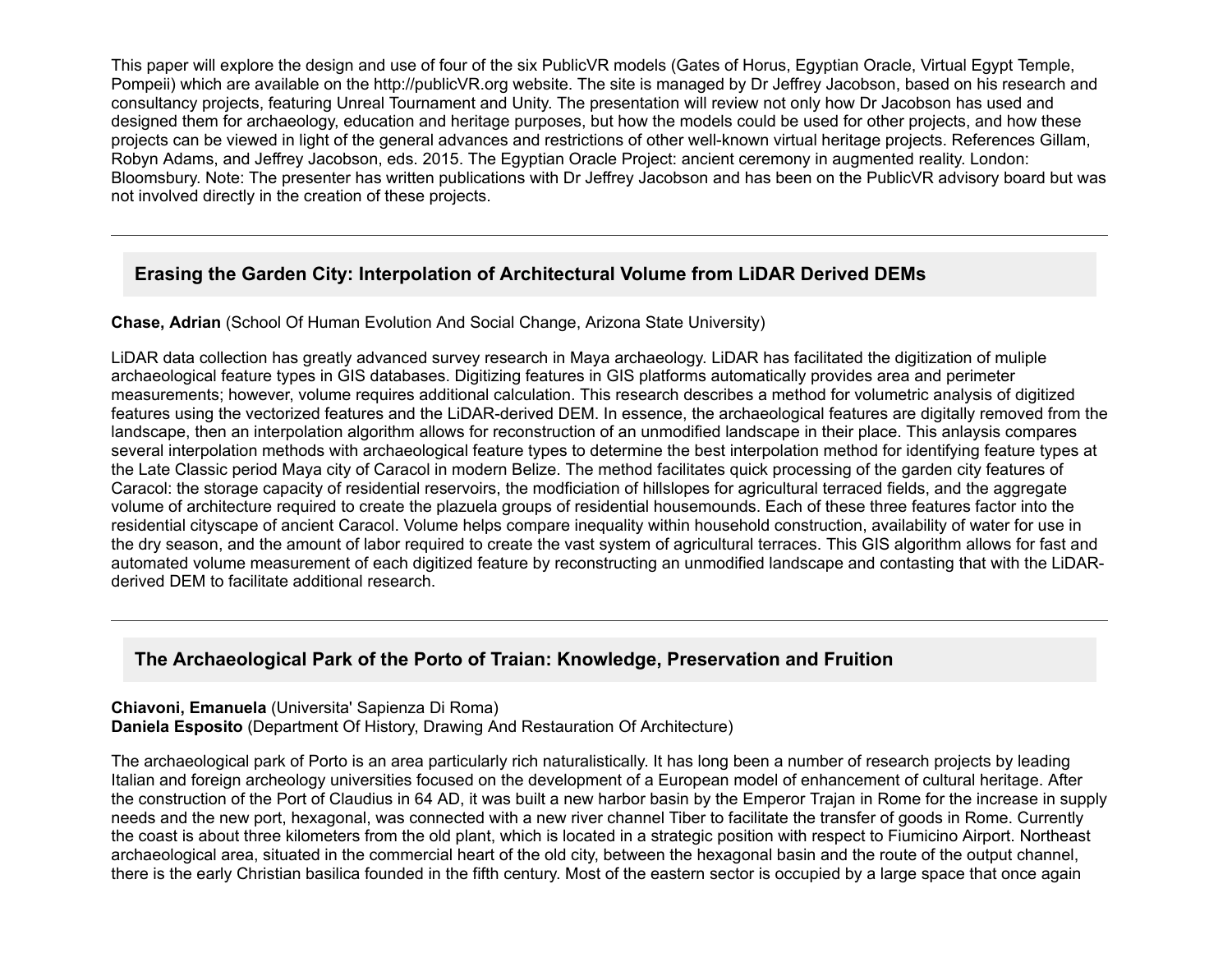the bulk of the large entrance channel to the Port and the remains of the great Trajan warehouses. This archaeological site is a treasure of unique value to be explored in an interdisciplinary way with new sophisticated tools and analysis technologies and important for the knowledge, conservation and enjoyment. All new digital survey techniques in fact allow you to acquire heterogeneous data, material and immaterial for the construction of models that lead to storing large amounts of information to disclose the complexity of the archaeological areas.

# **Seymour: Image-based Rendering Solution for High-resolution, Browser-based 3D Graphics**

**Christiaisen, Leif** (PhD Student At Indiana University)

WebGL allows for interactive, 3D graphics to be deployed in modern web browsers but the complexity of the 3D models displayed is still limited by bandwidth and client side processing power. Image-based rendering and multi-resolution streaming have both been presented as solutions to overcome these limitations. Each method has distinct advantages and disadvantages to be considered. In this paper we present Seymour, a new browser based 3D model viewer targeted at users within the cultural heritage community. Seymour is a clientserver architecture utilizing image-based rendering. The user interacts with a low resolution model, rotating, translating, zooming etc. On mouseup events a request is sent to the server for a corresponding rendering of the high resolution model. This rendering is then overlaid on the WebGL canvas. The design considerations and architecture of Seymour are fully enumerated and its security demonstrated.

# **One Step Further beyond Field Survey**

**Chyla, Julia** (Antiquity Of Southeastern Europe Research Centre University Of Warsaw) **Miłosz Giersz** (Institute Of Archaeology, University Of Warsaw) **Wiesław Więckowski** (Institute Of Archaeology, University Of Warsaw) **Patrycia Prządka-Giersz** (Faculty Of Artes Liberales, Univeristy Of Warsaw) **Roberto Pimentel-Nita** (Antiquity Of Southeastern Europe Research Centre University Of Warsaw)

Geographical Information Systems (GIS), satellite images and remote sensing techniques have given archaeologists a wide range of possibilities in non-destructive site recognition. Furthermore, they play key roles in interpreting and analyzing spatial organization of human behavior in the past landscape. However, data gathering should not be the sole purpose of archaeological research. Nondestructive field survey was conducted in Huarmey Valley, Peru with the use of mobile GIS. This paper presents use this research as an example of the preparation, gathering and analysis of different kinds of field data. The reinterpretation of the distribution of archaeological sites from the Middle Horizon, based on the results of complex field survey, was an initial step towards developing regional scale patterns. In conjunction, analysis of satellite images and archive photos helped to trace the changes and destruction of sites. This paper stresses the importance of digital data collection with mobile GIS, but also more, how to use them for a certain purpose – for research, planning of future excavations and the protection of the most at risk sites.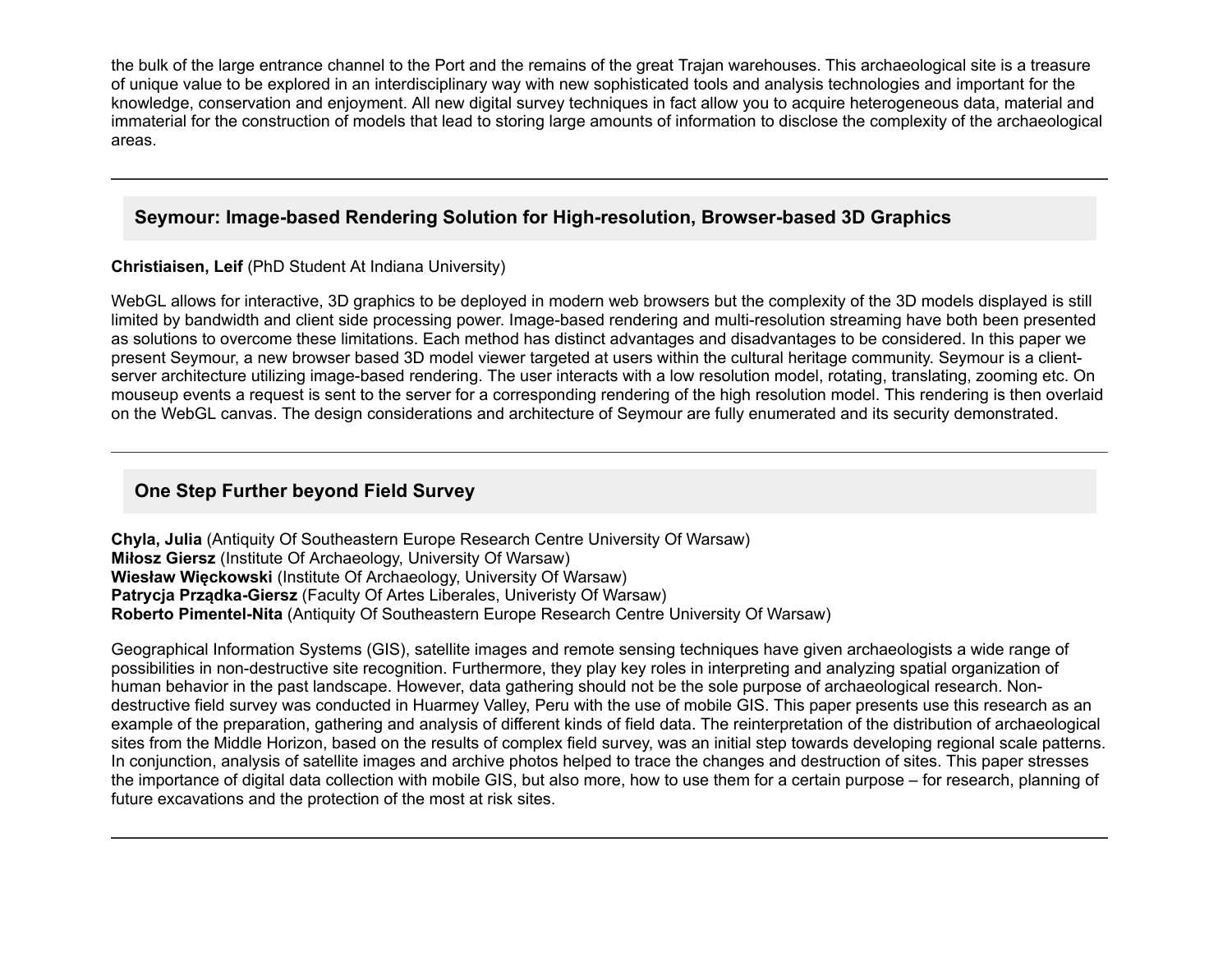## **A Workflow to Integrate 3D Data Acquisition with Traditional Artifact Study? Lessons from Mouliana**

#### **Clinton, Miriam** (Rhodes College)

As many scholars working in 3D technology can attest, the archaeological community does not always know how to use 3D models. Often, models are reduced to mere static illustrations, and their capabilities as powerful scientific tools are ignored or relegated to a methodological publication. 3D models, however, have the power to inspire and inform academic debate. Especially in highly traditional fields, though, these capabilities must be presented in a format that is acceptable to both conventional and digital scholars, making for potentially disjointed publications. In summer 2016, the Mouliana Project undertook a new study of artifacts excavated in 1904 and never fully published, with the express goal of giving these important artifacts a scientific review using the latest technology. I supervised the team as we captured 3D data using three different technologies, including LiDAR, photogrammetry, and structured light scanning, while simultaneously completing traditional measurements and creating publication-quality 2D photographs and drawings. Some of this work was redundant, but it was performed to prove the reliability of the 3D technology in a field that does not yet trust it. I present the lessons learned from the 2016 Mouliana Project, offer a suggestion for a workflow for future projects integrating these methodologies, and invite discussions on how best to contextualize the narrative of 3D for a more traditional archaeological audience.

## **Accounting for Sample Size: Measuring Cultural Distinction through Monte Carlo Approximations of Hellinger Distances**

#### **Collins-Elliott, Stephen** (University Of Tennessee, Knoxville)

Since Pierre Bourdieu's implementation of correspondence analysis, cultural distinctions can and have been predicated upon quantitative measures of multivariate data. As indicators of specific past practices, archaeological assemblages of finds can accordingly be compared through categorical distributions of different classes of objects. The issue of sampling size, however, continues to be raised as a way to question the validity of results obtained from quantitative comparisons of archaeological information. In this paper, I offer a way to incorporate information about the size of the sample in obtaining Hellinger distances between categorical distributions, by modelling the acquisition of archaeological finds as an urn problem involving a Bayesian categorical-Dirichlet hierarchy. Monte Carlo methods are then used to obtain values of the measure of cultural differentiation with a credible interval. This method is illustrated using a case study involving ceramic assemblages from Roman Italy (ca. 200 BCE – 20 CE), addressing the issue of cultural change in regional foodways throughout the period of political and social turmoil of the Late Republic.

### **Reusing Archeological Information to Improve Modeling and Research: An Interoperability Data Schema**

**Colobran, Miquel** (Universitat Autònoma De Barcelona) **Juan Antonio Barcelo** (Universitat Autònoma De Barcelona) **Igor Bogdanovic** (Universitat Autònoma De Barcelona)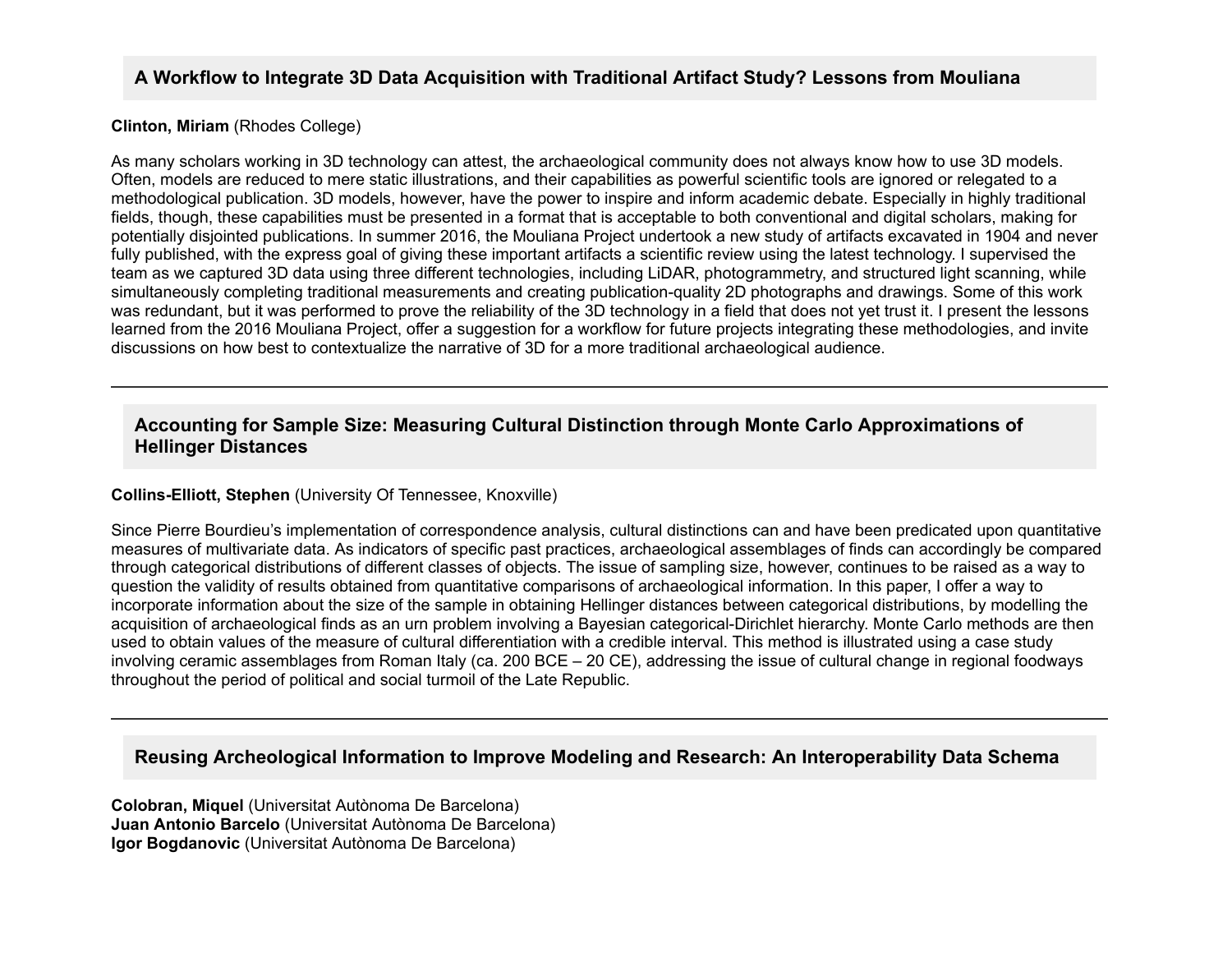Currently, archaeological information is stored in digital formats such as excel files, word documents or small and isolated databases. Therefore, there is no way to share information easily. There are no interchangeability platforms, standards and any exchange results in a complicated, if possible, post processing of the information to join two datasets. Computer Science has always had the same big issue of information interchangeability. The problems rely on the interchange format and its structure. The milestone is based on achieving a simple method that permits the reusability of data in any system. A solution consists in a simple text file format with a small known language (tags) and structure. That's how the World Wide Web works. WWW uses the html standard as a data language definition and structure and puts all together inside a flat file. Html, indeed, is the flagship of this model but a more general exists; XML. XML is a software and hardware independent tool for storing and transporting data. As archaeologists we can build and agree our own data structure for data interchange in XML suitable to import/export data from our systems in order to improve information reusability and increase our horizons in research with better data quality and new research questions that could be made with a lot of information in everyone's hand.

## **Everything Wrong with Acoustical Modelling**

**Cooper, Catriona** (Allen Archaeology Limited University Of Southampton)

The use of acoustic modelling and the engagement with question of multisensory experience related to studies of the past is beginning to take off. This presentation aims to ask questions about both the methodology used and the theoretical implications of studies of this kind. I am to present for 5 minutes, but may stretch to 7.

## Listening to the Commons: Acoustically Modelling the Pre-1834 House of Commons, Westminster

#### **Cooper, Catriona** (Allen Archaeology Limited University Of Southampton)

The Virtual St Stephen's project began by creating three dimensional models of St Stephen's Chapel, the first permanent meeting place of the House of Commons. Visualisation, as part of this project, has been used as an interpretative methodology by bringing together research from a wide variety of sources to create a way of engaging with this destroyed space which has been at the centre of British political life for over 700 years. The resulting models not only provide a way of engaging with the destroyed spaces, but can allow a wide variety of data and sources to be brought together and rigorously critiqued. These engagements, however beautiful and impressive, are visual; ocularcentric. In this presentation we discuss the possibilities of moving forward from a visual interpretation of the pre1834 House of Commons to exploring the potential for creating soundscapes of the same space. Using acoustic technology and the results of the Virtual St Stephen's Project we discuss how the same information has potential to access different experiences and understandings of a space and how it can be applied. In addition, computer based auralisation - the aural equivalent of computer visualisation - enables us to listen to how a space influences the perception of any sound heard within it, and helps to build a more complete multi-sensory representation of a historic environment.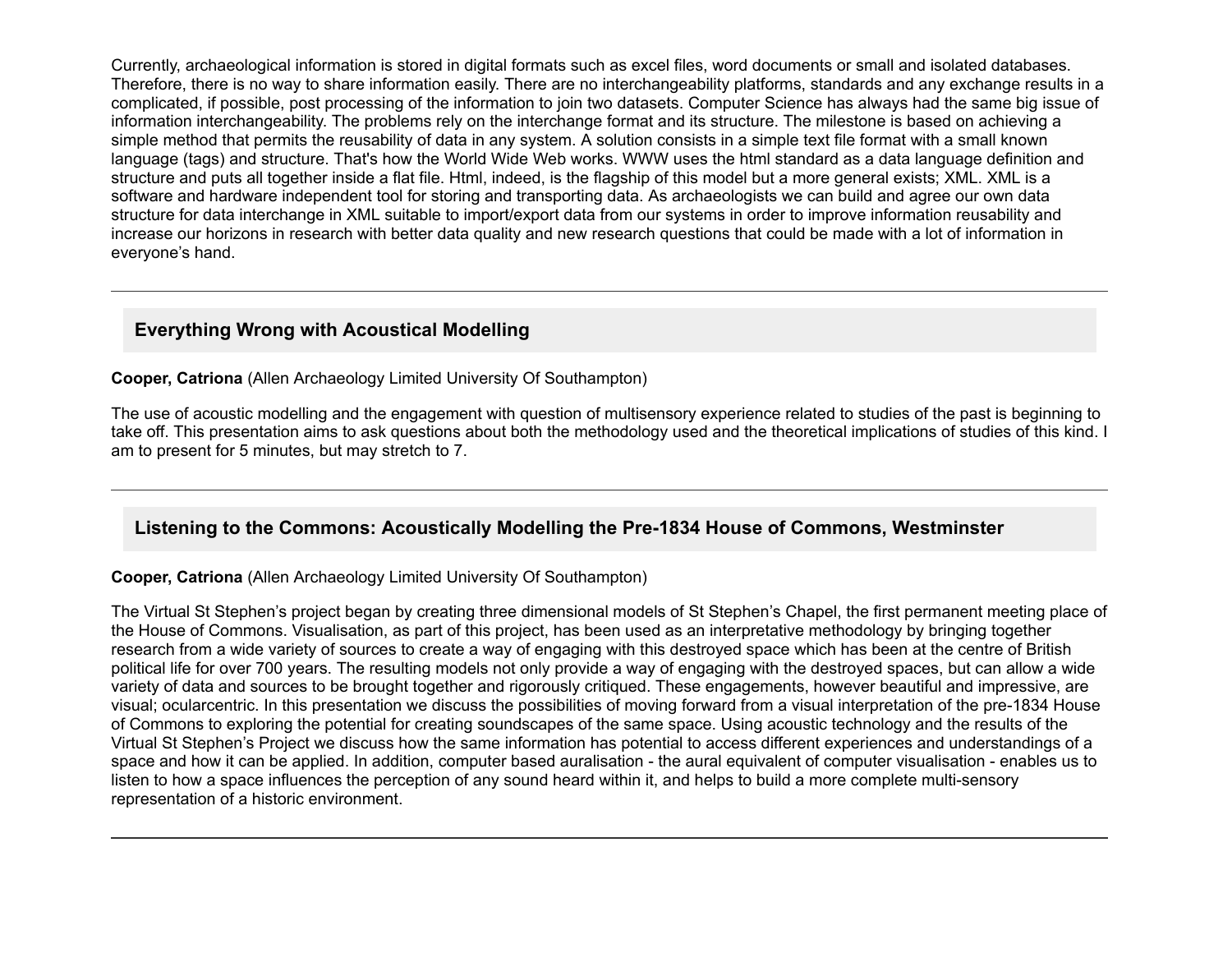## Relocating a Forgotten Asian Market Garden in Historic Perth (1833-1936): Using GIS to Integrate and **Interrogate Excavated, Archival and Geophysical Information**

#### **Cooper, Lorna** (University Of Western Australia)

This project approaches archaeological prospecting by creating a geospatial framework in which to situate archaeological (excavation and the geophysical) and archival (texts, photographs, maps) data relating to a little-known Asian market garden dating from the nineteenth and early twentieth centuries in Dalkeith, Western Australia. The Swan River settlement (1829-1905 CE) is hypothesized to have been more multi-cultural than historic and archival sources have tended to portray. The market gardens were a notable feature of this time, but the identity and contribution of subaltern contributors has been under-emphasized. My approach helps situate this neglected history, which contributed more to the economic and social character of the area than has been hitherto acknowledged. I have investigated the significant physical changes to the landscape in and around the market gardens and associated Swan River shoreline. I used a combination of geospatial techniques (including georeferencing archival material) and geophysical tools (ground penetrating radar, conductivity and magnetometry) to build a spatial framework, allied to qualitative examination of multiple sources of evidence. This allowed me to interrogate the dominance in the written histories of the initial European settlers in the market gardens and demonstrate the presence of an under-represented Asian market garden history. On a practical level, this spatial modelling provides a method for geospatially referencing diverse data sources, facilitating future research and heritage management.

### **Privilege and Digital Archaeology**

#### **Corley, Hugh** (Historic England)

Inherent in any privilege is the disadvantage of others. My privilege, or the unearned advantages of being white, middle-class, western and male like the majority of my colleagues, is the result of factors that I do not control. The many ways I choose to use this privilege are my choice. This paper will consider the impact of privilege within archaeology. How do advantage and disadvantage impact our research, the questions we ask, the success of our projects, how we engage with the public and maintain relevance in a changing world?

## **Identifying Social Learning Mechanisms in the Amphorae Production within Roman Empire**

**Coto-Sarmiento, Maria** (Barcelona Supercomputing Center) **Simon Carrignon** (Barcelona Supercomputing Center) **Xavier Rubio-Campillo** (University Of Edinburgh) **José Remesal** (University Of Barcelona (CEIPAC))

The aim of this study is to analyse social learning patterns within amphorae production among workshops in the Roman Empire. Cultural evolution is applied to our study to understand the implication that this production might have on the evolution of social learning of potters. In particular, we can detect some differences in the making techniques processes through time and space that might explain this dynamic of change. However, different debates revolve around how individuals or groups acquired and transmitted techniques skills. Our case of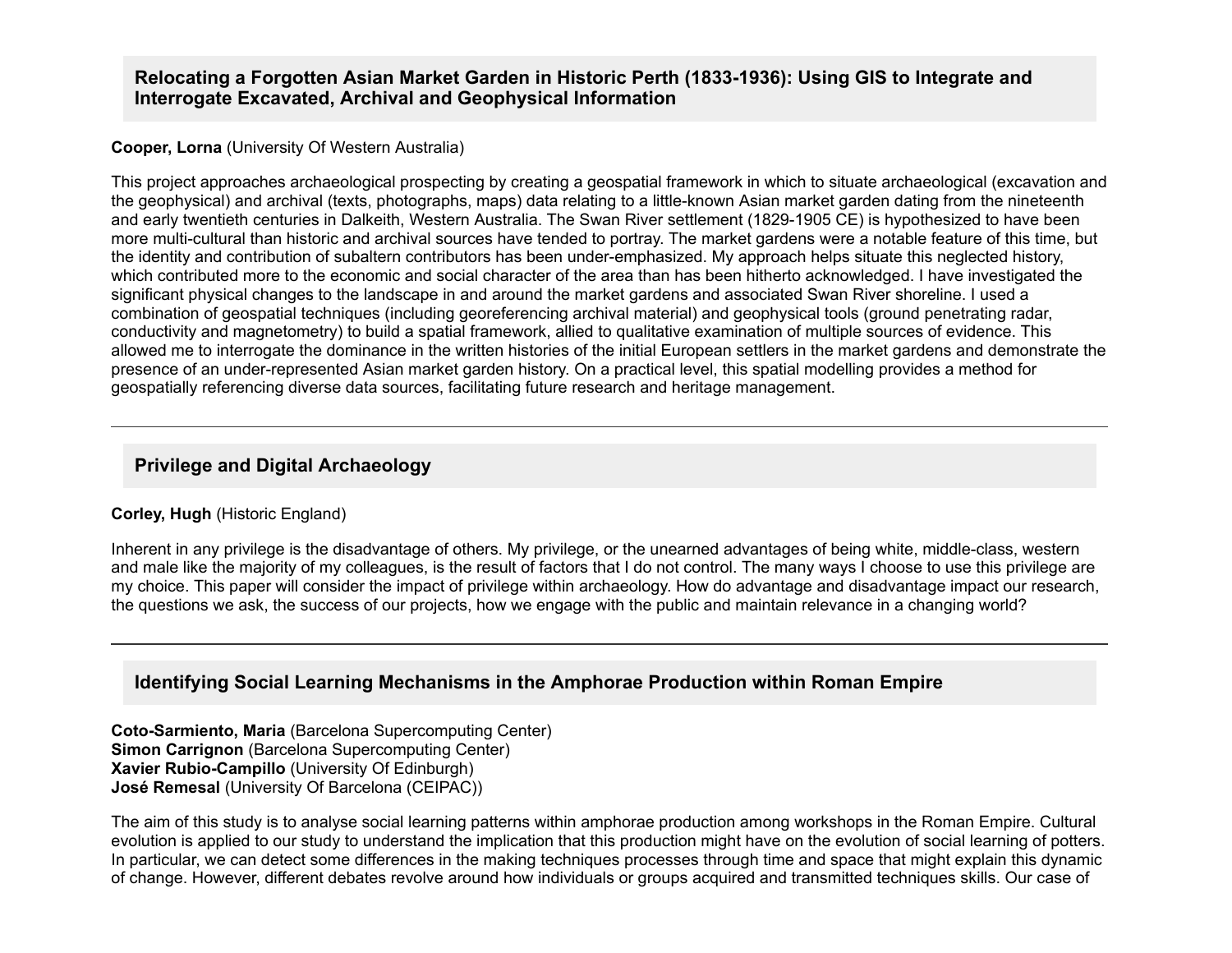study has been focused on the evolution of the production of olive oil amphorae found in Baetica province from 1st to 3rd century AD. We propose an Agent Based Model using concepts borrowed from studies on cultural evolution to compare different processes of transmission and accumulation in different contexts. To do so the model implements a simple mechanism of pottery production and different social learning processes under different geospatial and cultural constraints. We then use Approximate Bayesian Computation to select among different combinations of parameters of our model the most suitable to reproduce the variation observed in the real data. This analysis provides an useful baseline for the exploration of the social learning processes related with amphorae production in the Roman Empire. We believe that the framework presented here can be used in a diversity of scenarios to better understand the links between social learning and archaeological evidence.

## **Hitching the Right Ride? Concepts and Issues for Developing Automated Object Detection and Image Processing in Remote Sensing Archaeology**

**Cowley, Dave** (Historic Environment Scotland) **Arianna Traviglia** (University Ca' Foscari Of Venice)

Recognizing that the development of automated object detection and image processing for remote sensing archaeology has tended to borrow heavily from applications in other disciplines, this paper discusses some of the issues that may arise. These include the challenges of cross-disciplinary working, with its need for explicit terms of reference and terminology to ensure common purpose and effective communication of concepts. In this area of inter-disciplinary working there is also a need to explore the interfaces between traditional ways of doing things – observer-directed survey, observer-driven aerial photo and remote sensing data interpretation – and the potential of automated processing and object detection. Here the explicitness of archaeological understandings of objects and their component parts is absolutely fundamental, and an area where automated approaches present a direct challenge to archaeologists to unambiguously define how they see what they see. Such processes are key to choosing the most productive trajectories for development, built on a shared and clear understanding of founding principles and therefore of what outputs mean in 'real world' terms. With this approach in mind, the paper aims to introduce the session 'Automation is here to stay!' and contextualise current developments in the field of object detection in archaeological remote sensing, providing the basis for further discussion and illustrating trialled approaches.

# **Analyzing Trophic Networks among the Ancestral Pueblo**

**Crabtree, Stefani** (Washington State University And Université De Franche-Comté)

This paper uses the novel approach of trophic network modeling (food webs) to understand how Ancestral Pueblo people connected themselves into a greater environmental web. I examine key prey species in archaeological assemblages, arguing that changing species composition would have had cascading effects on the environment. This, coupled with natural climatic fluctuations and anthropogenic environmental change increasingly made the Four Corners area of the U.S. Southwest less productive for farming and wild-game procurement. I combine a diachronic examination of multiple archaeological assemblages with a database of every modern non-invasive species and their feeding links in a 4,600 square kilometer area of southwestern Colorado. Common network analyses are employed to examine how humans placed themselves in foodwebs, and how this changed through time. This study is not without its assumptions. I augment the piecemeal data of multiple midden assemblages with data from the modern four-corners region. This assumes that past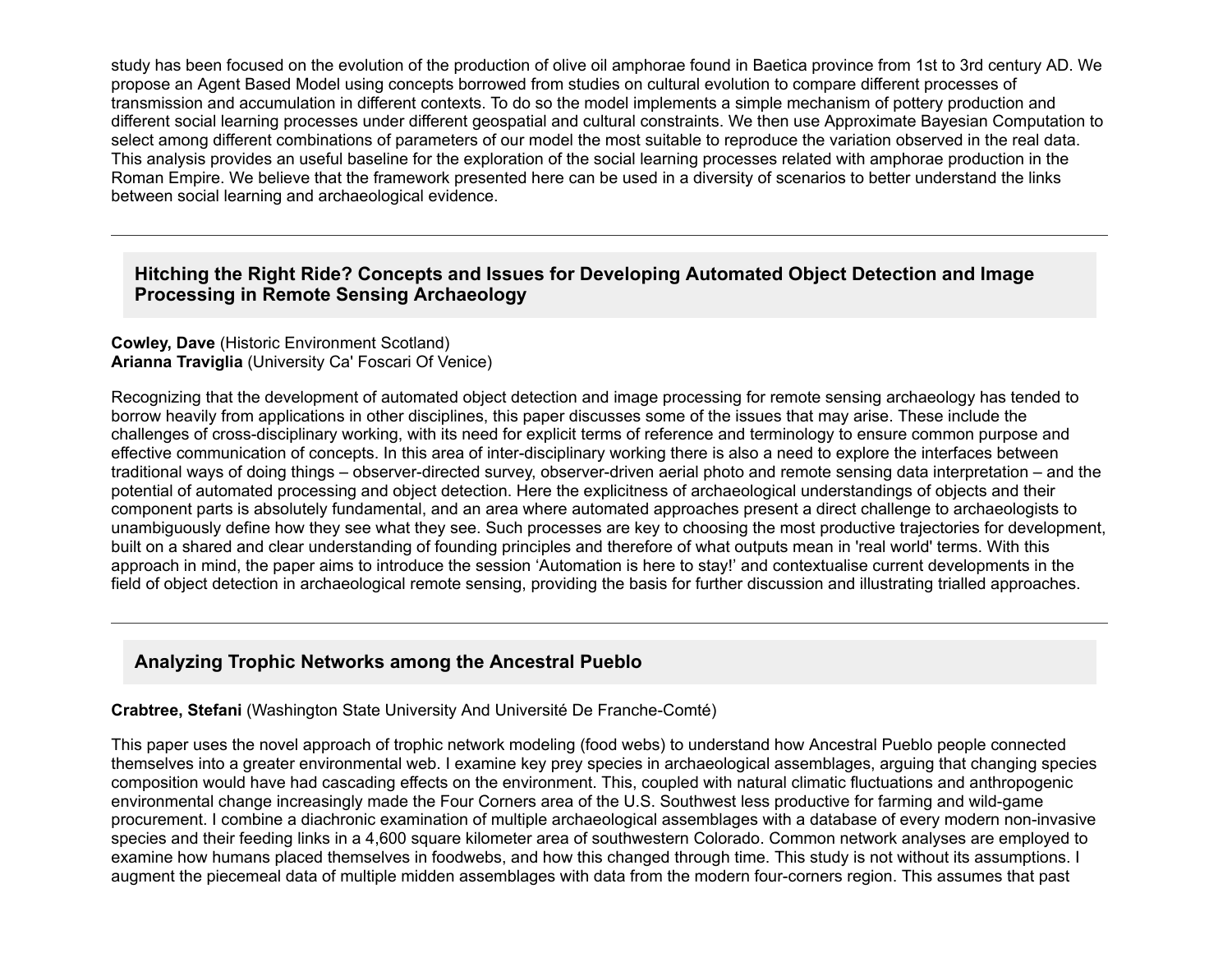species and modern species are the same. I explore why these data were substituted. This study is built upon research already completed within my dissertation, but has added in at least 8 additional sites to the data, allowing for more nuanced analyses of common network properties. The data from the four-corners will be compared to datasets compiled in other regions, including the Martu of Australia and the Tlingit of the Northwest Coast, showcasing the comparative abilities of food web analyses.

# **An Introduction to Modeling**

**Crabtree, Stefani** (Washington State University And Université De Franche-Comté)

In this paper I introduce the original research papers that follow within our session, allowing for a cohesive format for our session.

# **Communicating Archaeological Research to the Press and the Public**

**Crabtree, Stefani** (Washington State University And Université De Franche-Comté)

Archaeology as a field is interesting to everyone. How many times have you been on an airplane, told your seatmate you're an archaeologist, and they want to talk to you for hours about your job? Computational archaeology also holds the possibility of relaying incredibly important findings to the public... Yet we are awful at talking to the press. This topic will force us to consider how to boil down our details to talk to a nonspecialist, how to advocate for ourselves to approach the press, and why it matters to communicate our results to the public at large.

# **Unravelling Urban Religious Landscapes: Modelling Processions at Ostia**

## **Crawford, Katherine** (University Of Southampton)

Roman religion pervaded the ancient city in terms of its temples, statues, inscriptions, and rituals, all of which helped to construct an urban religious landscape. This landscape, in part, was shaped by the ritual activity of processions that effectively connected religious and urban spaces across the ancient city. The ways in which we can study processions is complicated by their lack of documentation within the archaeological record coupled with fragmented literary and epigraphic accounts. The nuances of how a procession traversed a city's streets and it urban impact are not easily discerned based on existing sources of information. This paper considers Ostia, Rome's ancient port, as a case study to question the ways in which computer modelling can help inform our interpretations of urban processional routes. The application of network and visibility analysis presents one method to study the movement patterns of processions as a dynamic event that engaged both a city's inhabitants and the built environment. Moving beyond trying to reconstruct specific routes, possible variables that affected processional movement are applied within the study to question how religion was disseminated across Ostia's cityscape. The ways in which these models help inform our interpretation of religious landscapes and their challenges will be addressed.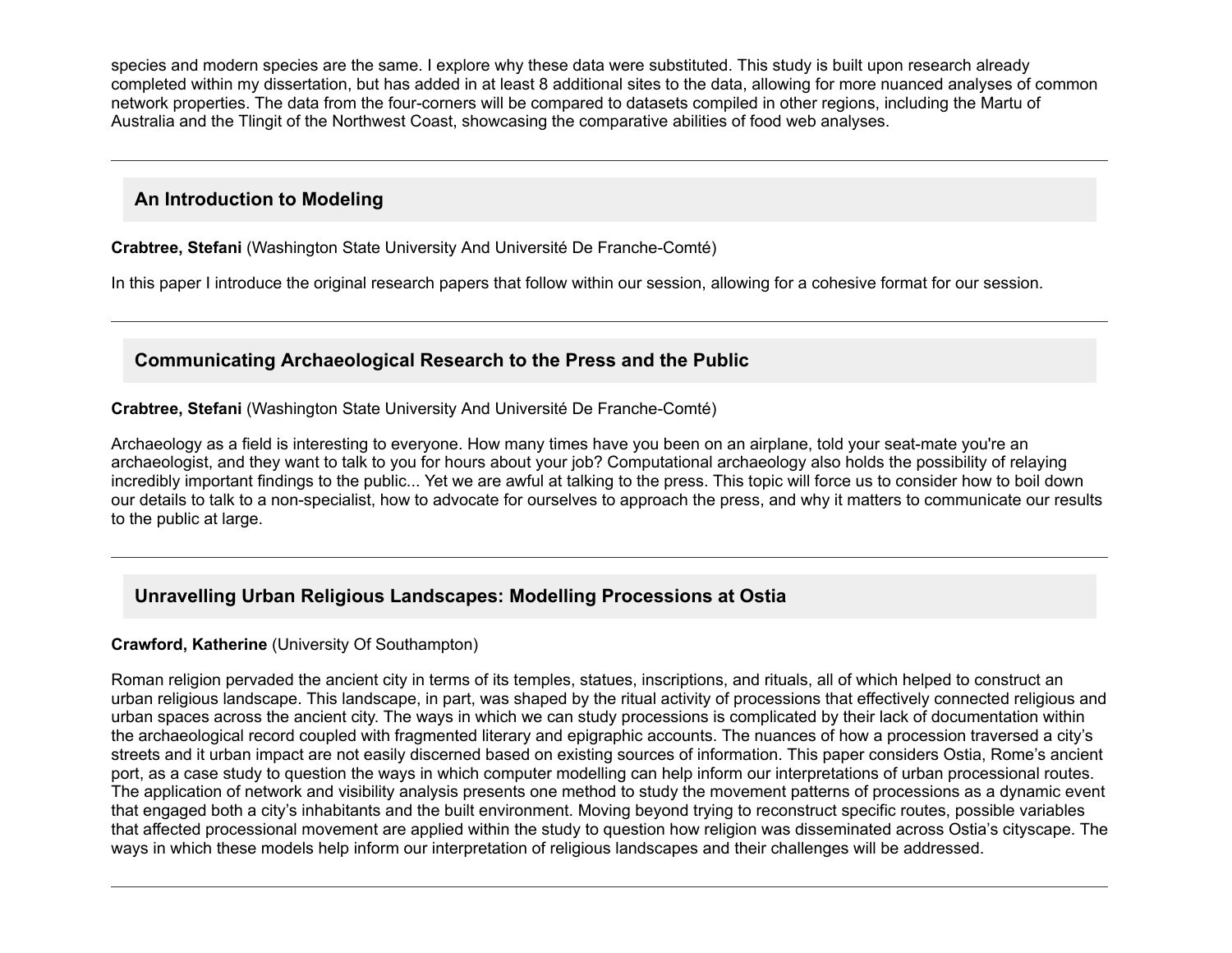### A Landscape-Based Approach Assessing Hominin Occupation and Dispersal in Lower-Middle Pleistocene **Central Asia**

#### **Cuthbertson, Patrick** (University Of Oxford)

The current study addresses issues of hominin occupation and dispersal in Central Asia with a novel landscape-based approach. The study region contains few Lower-Middle Pleistocene dated sites, and the majority of sites identified as Lower Palaeolithic are surface sites. This provides numerous challenges for assessing the position of Central Asia in discussions of Pleistocene hominin dispersal within Asia. Building on Burg's (2013) concept of 'total paleo-landscapes', this study maps the distribution of a variety of resources and resource-proxies across the study region, such as raw material outcrops, groundwater potential, and the palaeohydrology of the Caspian and Aral seas. In mapping and discussing these resources in combination, and in relation to known sites, this study aims to overcome the limitations of the dataset to provide a framework for understanding the archaeology of the study region in relation to its broader landscape. Results from these analyses are already demonstrating a strong relationship between Central Asian sites and raw material sources, but are also revealing a more complex picture that includes other resources, such as drinkable water. These results provide an important source of information for an area that tends to be neglected in wider discussions of Asian Pleistocene dispersal, but has enormous research potential. This study also aims to provide a scaffold for further research in the area. Burg, M.B., 2013. Reconstructing "total" paleo-landscapes for archaeological investigation: an example from the central Netherlands. Journal of Archaeological Science, 40(5), pp.2308-2320.

## **iDAI.Field 2.0 A Modern & Open Framework for Field Recording**

**Cuy, Sebastian** (German Archaeological Institute) **Jan Wieners** (University Of Cologne) **Daniel De Oliveira** (German Archaeological Institute)

Accompanying and supporting an excavation practically by collecting and persisting excavation data is – concerning the vast diversity of the research subject matter – a challenge which the German Archaeological Institute faces with its software application "iDAI.field". Developed since 2005 as a modular database system, "iDAI.field 1" supported the excavation work in over 35 projects with varying research methods but quickly showed its limits: By grounding its interface, storage and retrieval mechanisms on a proprietary solution, the initial version of iDAI.field isn't able to respond to growing challenges and increased archaeological needs in documenting excavations. In this paper, we present "iDAI field 2", an ongoing effort to develop a non-proprietary software which enables archaeologists to extensively document their field work. "iDAI.field 2" is based on a highly configurable data model and provides a geographical information system as its main interface to locate and describe excavation artefacts in a comfortable and contemporary way. The application already supports offline editing and serversyncing functionality and aims to establish different data entry and curation workflows by implementing peertopeer syncing. Based on standard web-technology it can be run on most modern desktop and mobile platforms and will be available for anyone interested under an open source licence.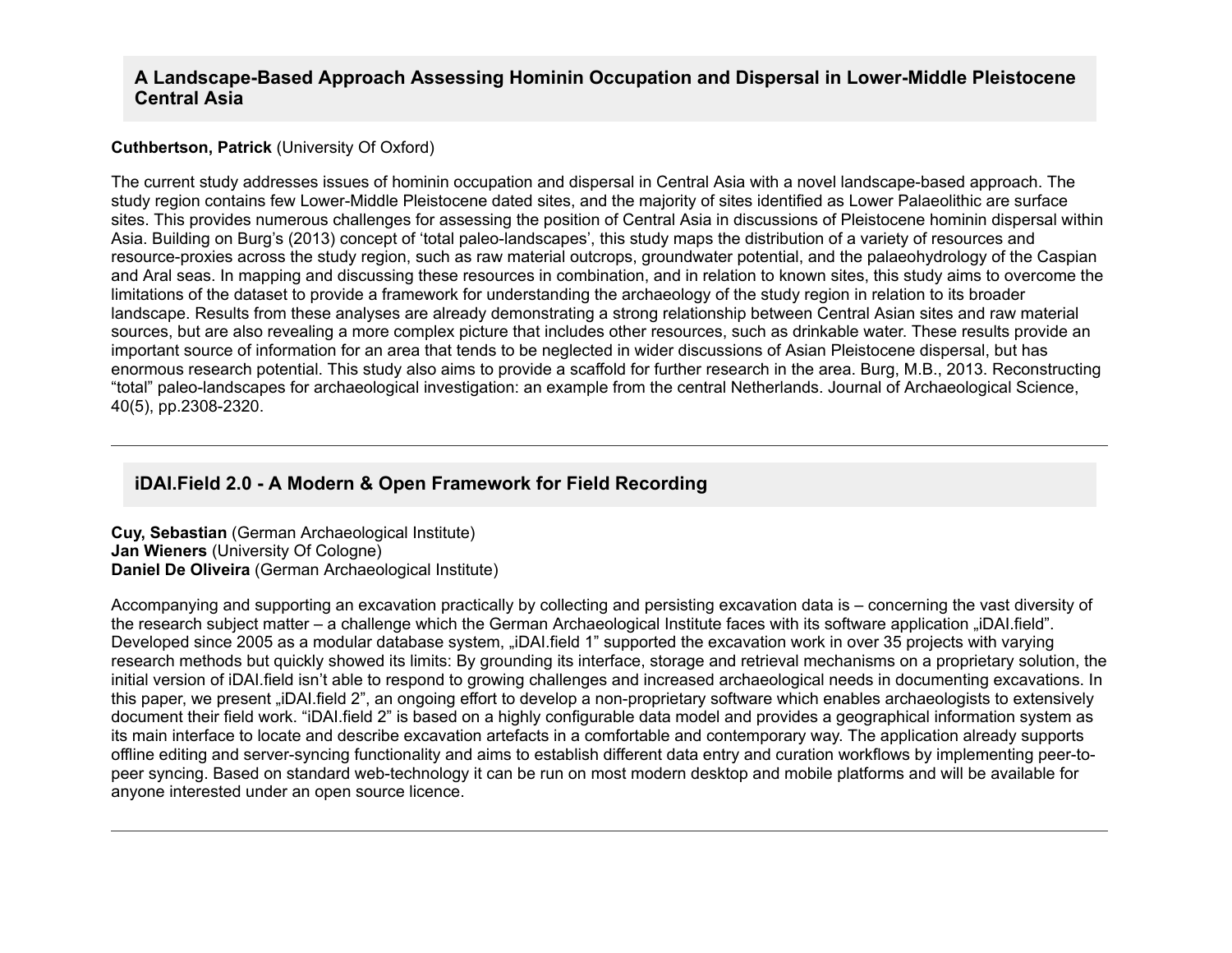### **Curation at the Sensor's Gaze: Connecting Representation and Performance in Archaeological Visualization**

**Dallas, Costis** (Faculty Of Information, University Of Toronto & Digital Curation Unit-IMIS, Athena R.C)

Archaeological visualization covers a wider span than the photorealistic 3D representation of archaeological sites and landscapes: it encompasses data-enriched maps and plans, diagrammatic models of artefact types, seriations, typologies and stratigraphic sequences, and a diversity of graphic conceptual models of sociocultural phenomena revealed through archaeological investigation. Visualization has been from the outset – as early as Winckelmann, Worsaae and Thomsen – an objectual epistemic practice not an act of display. Viewed as information objects, archaeological visualizations connect different layers of the interpetation ladder, from captured traits of sense data to middle-range theories, and act as boundary objects between compilations and explanations, J.-C. Gardin's two kinds of archaeological constructs. The emergence of pervasive digital curation practice in archaeology is manifested in the increasing colonization of archaeological work by ubiquitous mobile devices, global networked infrastructures, and an expanded digital sensorium for capturing the archaeological record. Its advent brings about new forms of archaeological visualization and marginalizes others. But, given the interactive potential of digital objects, and the rising overlap between data collection and interpretation in digital archaeological work, it also calls for a turn from conceiving archaeological visualizations and associated (meta-, para-)data as 'actuarial records' of what the sensor saw to understanding them as 'epistemic contracts' for scholarly knowledge and cultural meaning-making. I will outline this theorization and assess its implications on the construction of data models and metadata schemas for archaeological visualization, as well as on their affordances for research, scholarly communication and public interpretation.

# **Making Sense of the Surface: Using Spatial Simulation to Understand Stone Artifact Scatters**

**Davies, Benjamin** (The University Of Auckland) **Simon Holdaway** (The University Of Auckland)

Stone artifacts are often used in archaeological interpretations of past human mobility. Proxies that directly reflect movement require an understanding of how their emergent patterning over time relates to movements in the past. This study uses spatial simulation to explore how different combinations of reduction, selection, transport, and discard of lithic artifacts generate patterning in the geometric attributes of surface scatters of stone artifacts, with the aim of developing expectations about human movement and surface record formation. In the simulation, computational agents manufacture simplified versions of cores and flakes, while correlated random walks are used to model different degrees of movement tortuosity between discard events, generating simulated assemblages. Drawing on a case study from arid Australia for comparison, outcomes are assessed using the Cortex Ratio, a geometric proxy used to demonstrate movement at the assemblage level. Results of the initial exploration show that redundancy in movement between discards reduces variability in Cortex Ratios among assemblages, while mean assemblage values can be attributed the relative proportion of artifacts carried into the population versus those carried out. These results suggest that the availability of raw material is a potentially crucial factor in determining what kinds of movement is visible in surface scatters, and these findings are being used to guide future fieldwork.

**The Interpretive Potential of Geophysical Landscape Archaeology: An Electromagnetic Perspective.**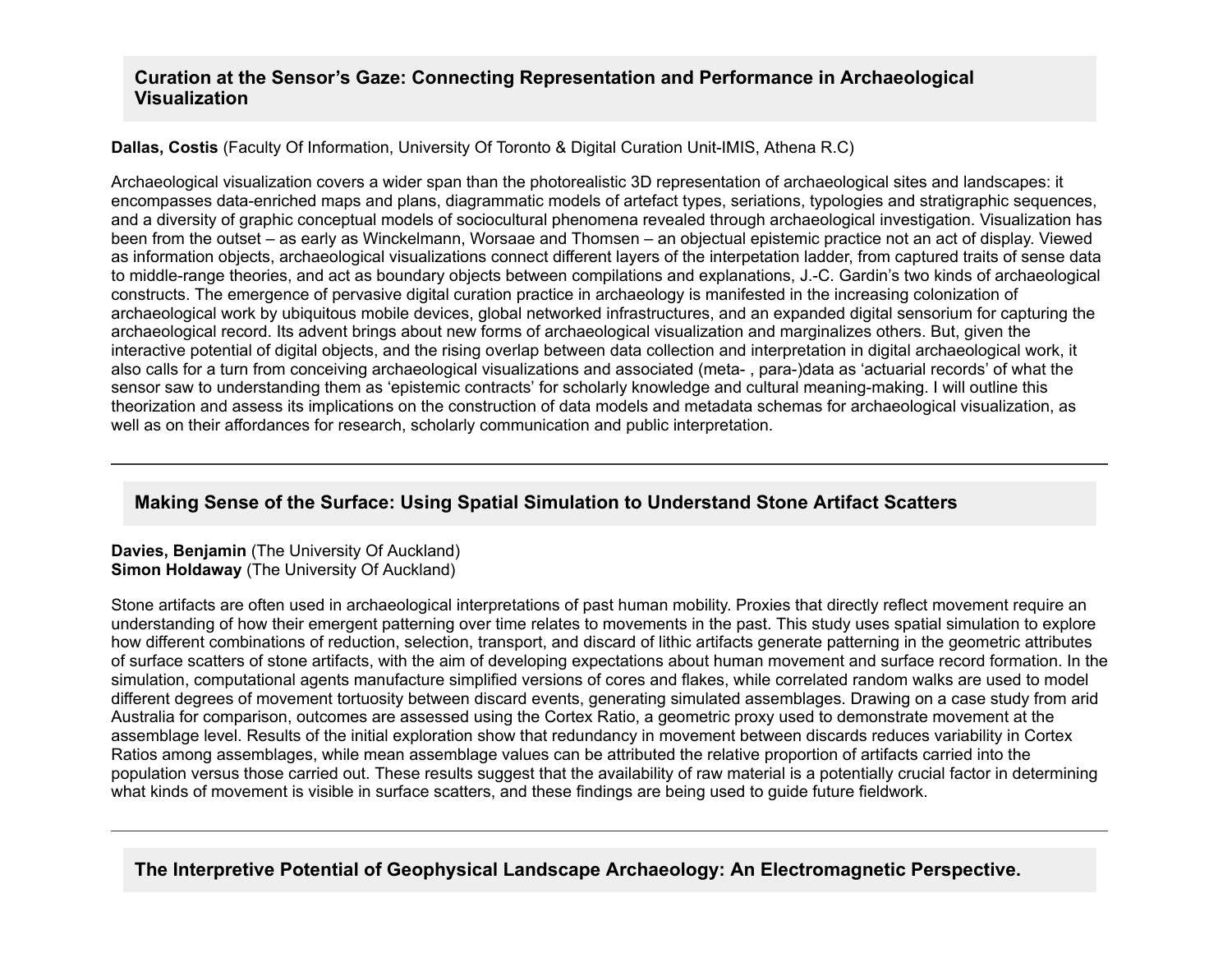### **De Smedt, Philippe** (Department Of Soil Management Ghent University)

Geophysical prospection methods are coming of age as a standard part of the archeological toolkit. Archaeologists, especially in Europe, are more reliant on geophysical data in both developer-led and research archaeology. More recently, archaeological geophysics is bridging the gap between site and landscape through mobile survey strategies. This upscaling renders unprecedented insight into buried archaeological landscapes, but also highlights a number of methodological difficulties inherent to geophysical prospecting. Issues related to the intrinsic natural and anthropogenic palimpsest that determine the observed geophysical responses need to be considered before and after prospecting, and each applied geophysical method has its own interpretive potential and limitation. In this presentation, the interpretive framework that can be provided by geophysical landscape archaeology will be addressed. Starting point will be both small and large scale electromagnetic induction datasets that, through their multi parameter potential (i.e. by recording electrical and magnetic soil properties), offer a good basis to evaluate the level of archaeologically relevant information that can be deduced from geophysical survey results. Through addressing different case studies, the potential and pitfalls of such data are addressed. Finally, it is explored how landscape scale geophysical prospection is shaping the interpretive archaeological framework for future generations

# **CVAST: The USF Center for Virtualization and Applied Spatial Technologies**

**Decker, Michael** (University Of South Florida Center For Virtualization And Applied Spatial Technologies)

The University of South Florida Center for Virtualization and Applied Spatial Technologies (CVAST) is a multidisciplinary research and teaching unit dedicated to digital technologies in the humanities, social sciences, and natural sciences. Its mission is to document, preserve, and protect the world's cultural and natural heritage through the use of digital visualization, geospatial technologies, informatics and 3D virtualization. Central to this mission is the democratization of science and the facilitation of scientific research, collaboration, and education by delivering digital data and heritage resources to the global community. With field projects in Spain and Italy, and museum projects in Paris, Tampa, London, and the Arctic, we are creating online content for a digital research infrastructure. Here our global academic partnerships are reviewed, our recent research projects are highlighted, and our long-term goals for data preservation and distribution are presented.

## **Introduction**

**Decker, Michael** (University Of South Florida Center For Virtualization And Applied Spatial Technologies) **Thomas Levy** (Center For Cyber-Archaeology Qualcomm Institute And Department Of Anthropology University Of California, San Diego) **Maurizio Forte** (Duke University, Dept. Of Classical Studies, Art, Art History And Visual Studies) **Ethan Watrall** (Department Of Anthropology MATRIX: The Center For Digital Humanities & Social Sciences Michigan State University)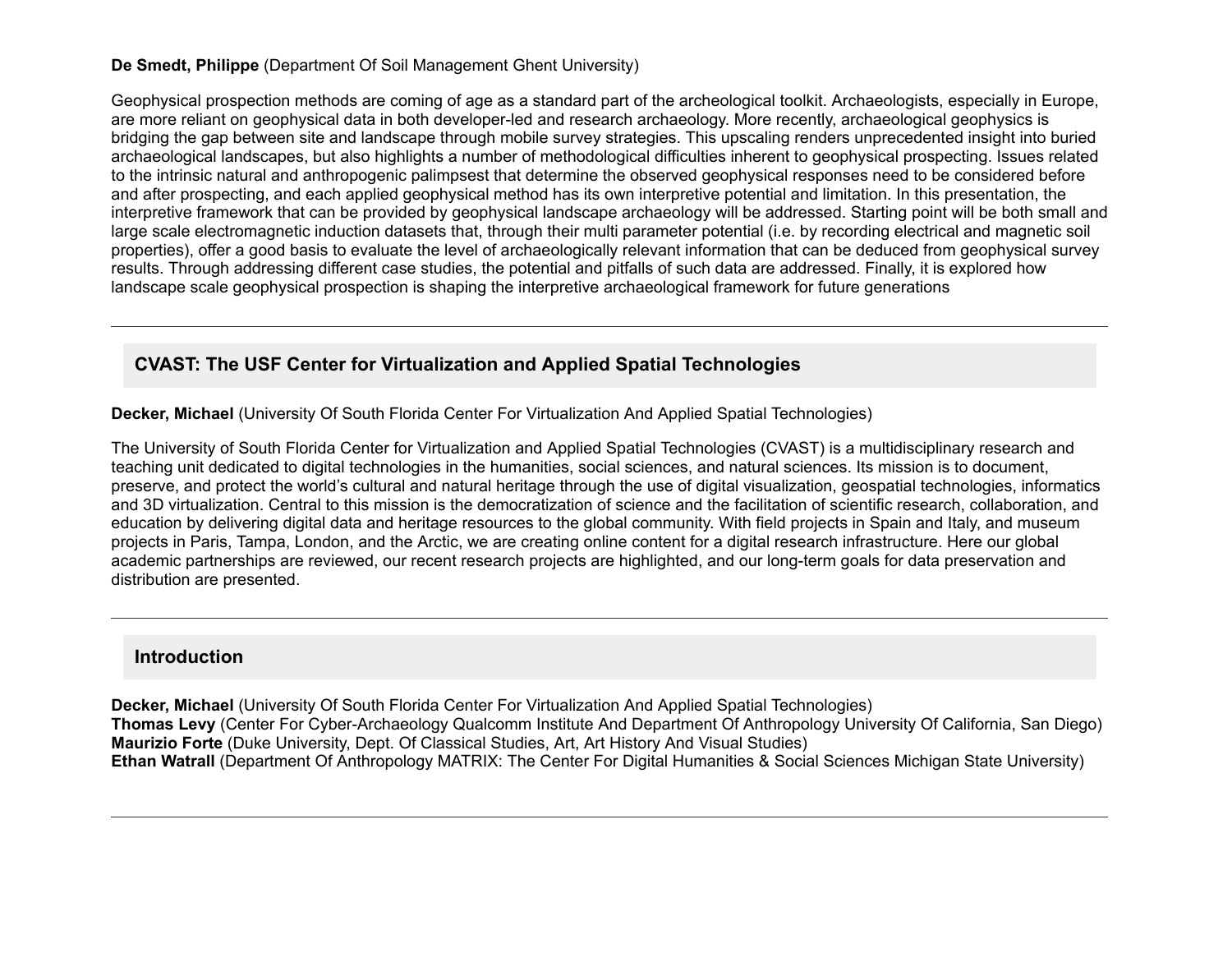### **Applied Technological Approaches in Heritage and Heritage Management: The Black Butte River Mapping Project**

#### **Denham, Brian** (Sonoma State University)

This research presents the framework of applied technological approaches and highlights the ability of technology to provide solutions to contemporary problems in heritage based research and heritage management. I present the Black Butte River Mapping Project as a case study in mapping in the Mendocino National Forest, in northern California. I will provide a critique of cultural heritage mapping in the project area, and discuss how theoretical perspectives in anthropology have been visually represented in earlier mapping endeavors. These visually represented theoretical perspectives have continued to affect both visual and textual interpretations of sites within the Black Butte River watershed under a prehistoric/historic dichotomy. Thus, visual interpretations have acted as a catalyst in separating time and space into arbitrary categories, successfully inhibiting interpretations of Native American cultural heritage within the historic era.

## **Ethics? Ethics? Anyone?**

#### **Dennis, L. Meghan** (University Of York)

Though (many of) the major professional societies of the archaeological community have determined general standards of acceptable ethical behavior, those standards have not been translated into practical guidelines or implementable policies for digital archaeology. This has left a void in our pursuit of best practices as digital archaeologists, allowing the discipline to grow without critical examinations of the ethical ramifications of our methodological, theoretical, and technological choices.

## Reclaiming "Ethics" in a Post-GamerGate World: Participatory Standards and the Establishment of an **Ethical Framework of Practice in Archaeogaming**

#### **Dennis, L. Meghan** (University Of York)

Within archaeological fieldwork, there exists an established canon of ethical practice in securing access, obtaining informed consent, and guaranteeing participant confidentiality. This set of norms does not easily transfer into ethical practice within virtual spaces, presenting researchers with new issues of appropriateness to consider. In light of current challenges to researching in game spaces, including the GamerGate movement, it is important to ensure that ethical frameworks for research exist to protect data sources from within marginalized groups. This poster seeks to establish such a framework for research that works within the particular complexities of virtual spaces and interactions with virtual communities.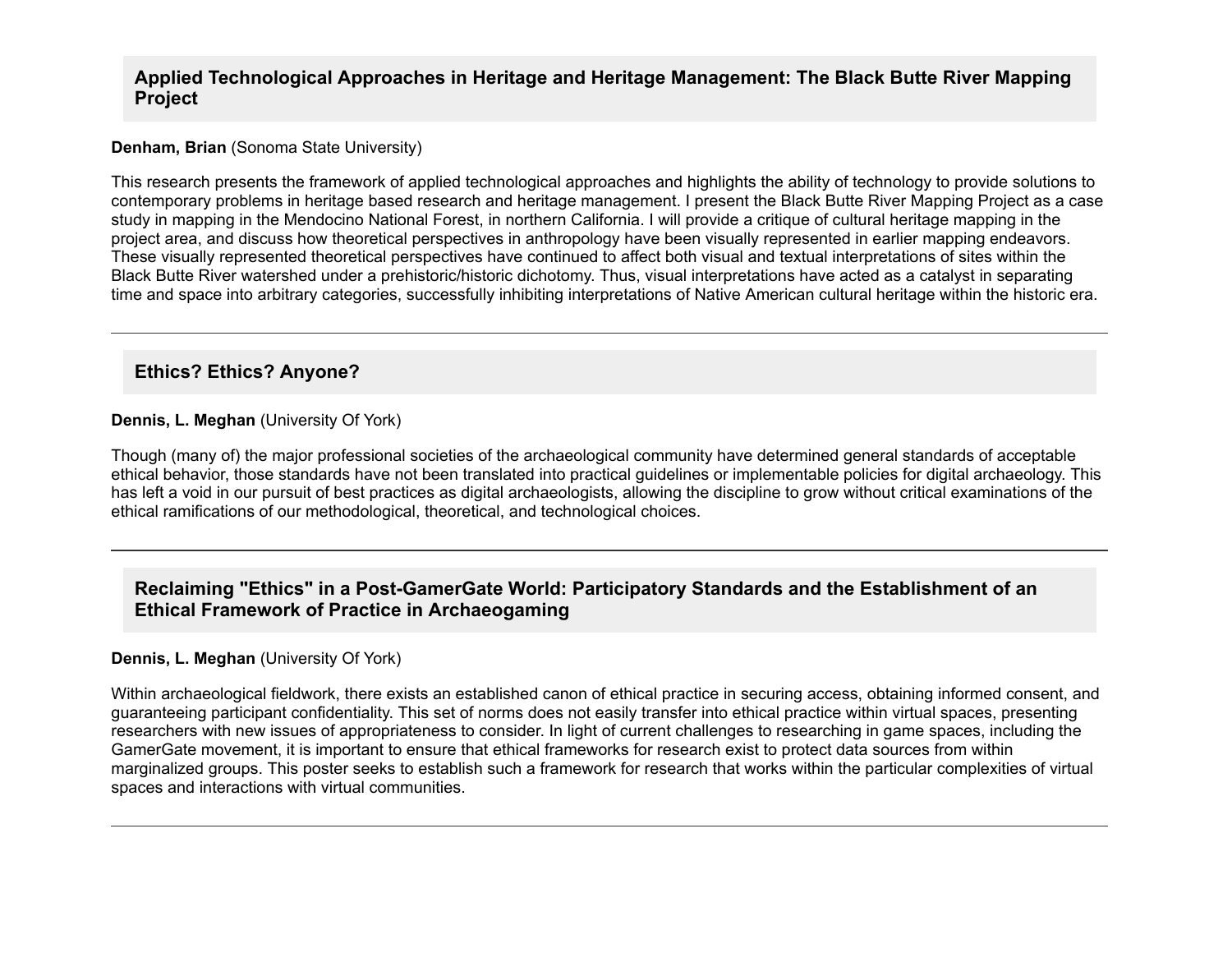### **Data Description and Integrated Study of Ancient Near Eastern Works of Art: The Potential of Cylinder Seals**

#### **Di Ludovico, Alessandro** (Sapienza Università Di Roma)

The problem of documenting and systematically describing the material witnesses of the artistic cultures of the Ancient Near East is especially urgent, considering the increasing endangerment of the heritage in Wester Asiatic regions. As shown in experiments carried out in the 1960s and the 1970s, there are many factors, which make the task a very challenging one (if not almost impossible) even if one focuses exclusively on specific fields.Despite of this, some sub-categories of Western Asiatic artistic products could be represented and described in open archives in a formal way that would be sufficient for the largest part of the investigations and needs of scholars. The core of this contribution is a wide discussion about the exemplary potential of cylinder seals in this field. Textual encodings, on one hand, and different kinds of presence/absence ones, on the other hand, can be used, as will be shown here, to develop descriptions, classifications, interpretations, and comparisons concerning the representations depicted on cylinder seals. The use of such encodings on specific glyptic categories, like "presentation scenes", will serve as a concrete example, through experiments in statistical analyses (correspondence analyses and hierarchical classification), and Artificial Neural Networks (SOM, Auto-CM). In these experiments, encoding strategies were preliminary to the data processing, but they have also been the starting point for the systematic description and representation of both the basic data (the artifacts) and the outcomes from quantitative investigations on them.

## **3D Mapping and Visualizing the Galerie de Paléontologie et d'Anatomie Comparée at the Muséum National d'Histoire Naturelle, Paris**

#### **Du Vernay, Jeffrey** (University Of South Florida -- Center For Virtualization And Applied Spatial Technologies (CVAST))

In early 2016 CVAST partnered with the Muséum national d'histoire naturelle, Paris to 3D document the Galerie de paléontologie et d'anatomie comparée with the objective of creating highly accurate and detailed 3D visual representations and maps of the gallery floors and their hundreds of mounted skeletal specimens. To these ends, CVAST captured imagery for photogrammetry model generation and simultaneously utilized two FARO Focus3D X330 terrestrial laser scanners to collect the 3D coordinate data needed to meet these objectives. The complex museum floorplans and the presence of glass and other highly reflective surfaces associated with many of the museum exhibits posed challenges to the 3D documentation effort. This poster details the 3D data collection and processing workflow developed and executed for this project and discusses some of the various challenges that were presented and the ways they were addressed. Additionally, the poster showcases the various 3D-derived products that were created from the collected gallery data, including gallery maps, floorplans, and cross-sections, point cloud animations, point cloud and 3D model representations of individual gallery skeletal specimens and exhibit cabinets, and associated metadata. Authors: Jeffrey P. Du Vernay (jduverna@usf.edu), Bart McLeod (jbmcleod@usf.edu), Michelle Assaad (massaad@mail.usf.edu), Kaitlyn Kingsland (kkingsland@mail.usf.edu), Aurelia Lareau (aurelia@lureau.eu)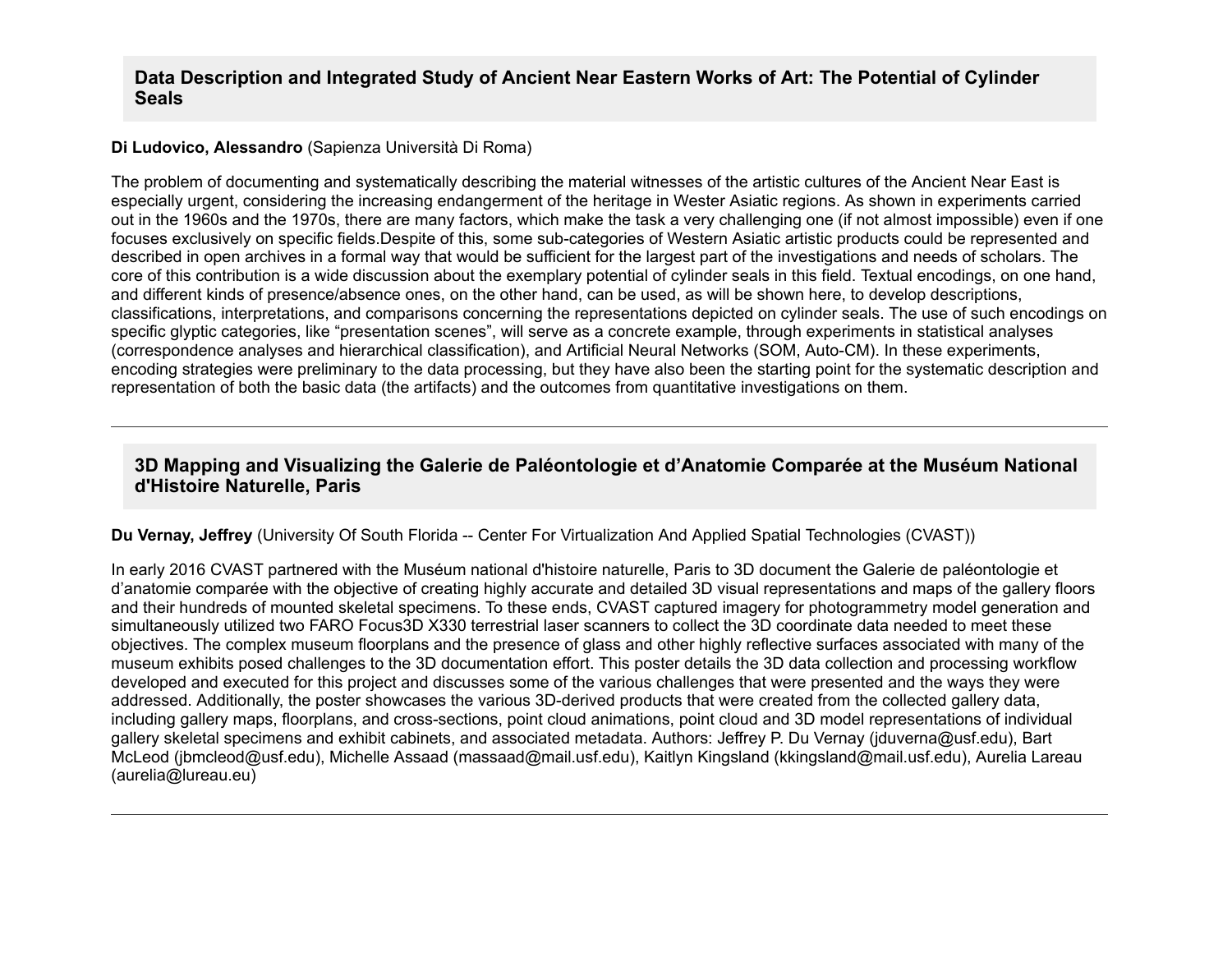### **Evaluation and Enhancement of the Virtual Experience: The Case Study of the "Reviving Karanis in 3D" Project**

#### **Elgewely, Eiman** (Faculty Of Fine Arts , Alexandria University, Alexandria, Egypt.)

The core objective of the "Reviving Karanis in 3D" project, which started in 2013, was reflecting on the spirit of the place and time of the ancient Greco-Roman town of Karanis as a model of coexistence and interference between Egyptian, Greek, and Roman arts and cultures. Positive results were achieved by the project due to utilizing state-of-the-art digital visualization tools and incorporating various sources of information accumulated through decades of research in an integrated virtual 3D model thanks to the open-source culture, especially in light of working with a minimal research budget. Enabling the project for evaluation by random users drew attention to some drawbacks that are currently being developed to achieve a more successful virtual experience, which is the main focus of this paper. Computer games have become part of the culture of our time, leading to a high level of user expectations from the virtual environments regarding realism, immersion, and interaction. Among the issues discussed here are the contrast in the degree of photorealism between the "hand-made" 3D modeled architectural environments and the photogrammetric 3D models of archaeological finds, the missing connection between the built structures and the urban and environmental surroundings, the inconsistency between the data from the old archaeological recording and the recent digital surveys and 3D documentations, and the absence of the representation of nontangible elements that help to engage more senses such as hearing and smelling.

## ArchaeoSTOR: A User-Friendly Archaeological Database

**Elliott Smith, Rosemary** (Center For Cyber-Archaeology And Sustainability, University Of California San Diego) **Carolyn Breeze** (Center For Cyber-Archaeology And Sustainability, University Of California San Diego) **Taylor Harman** (Center For Cyber-Archaeology And Sustainability, University Of California San Diego) **Arkin Gupta** (UC San Diego) **Franklin Reece** (UC San Diego) **Margie Burton** (UC San Diego) **Thomas Levy** (Center For Cyber-Archaeology And Sustainability, University Of California San Diego)

Cultural heritage sites around the world are under threat; it is vital that these sites, their history, and their artifacts be preserved for future generations. In this paper we describe a newly developed digital curation tool: ArchaeoSTOR. ArchaeoSTOR is a web-based database for the storage of cultural heritage data. Designed as a research tool, ArchaeoSTOR allows for the secure storage and analysis of artifact metadata, location data, photographs, and even point cloud data. First developed in 2013, recent enhancements of ArchaeoSTOR funded by the University of California (UC) Office of the President's Research Catalyst Award have focused on improving the usability of the application, aiming to make it streamlined for efficient use in research. This database has the capability to function in the field as an independent server, making it a versatile tool for data collection in remote areas. Further, as ArchaeoSTOR is being developed for use by multiple UC campuses and their unique projects , it is an exploration into the adaptability of SQL databases to archaeology—a discipline in which standardization in documentation methods has remained elusive.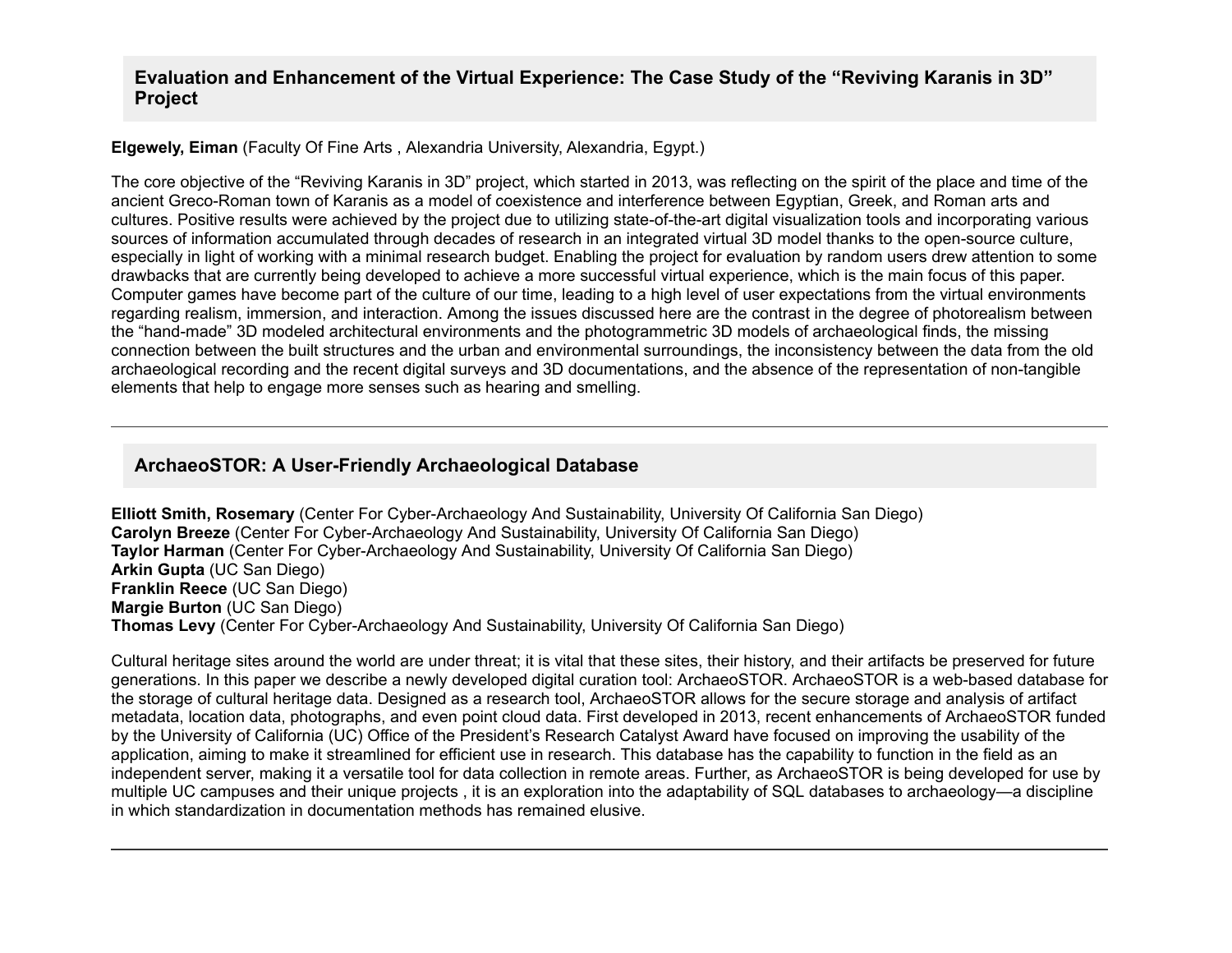## **3D Modeling to Reconstruct a Paleontological Site: Museum of Casal de' Pazzi in Rome**

**Empler, Tommaso** (Sapienza University Of Rome, Department Of History, Representation And Restoration In Architecture)

Today, 3D modeling allows to perform sophisticated reconstructions in the field of Paleontology: until not long ago, these could only be obtained by means of traditional techniques and drawings made by hand. An interesting methodological application was employed for the Museum of Casal de' Pazzi in Rome; 3D modeling enabled to reconstruct, starting from the discovery of some bones, a copy of the "ancient elephant ", "Uro" and "Neanderthal"'s man. Modelling is performed with the help of scientific data and with the expertise of Paleontology and Anthropology experts and teachers. 3D models are completed with the "sculptured surfaces" technique; in addition to allow an improved image of the shape and appearance of animals that lived there, models are subsequently used for multimedia and interactive communication, describing the history of the place on which the Museum is located.

**Epigraphic Interoperability in/of Encoded Ancient Texts: Some Principals and Deliverables at the Current State of our Encoding Schemes Based on an Encoding of Quadrilingual Vase of Darius I and Some Prospects for the Future**

**Eraslan, Doğu** (École Pratique Des Hautes Études)

The current panaroma of encoding schemes for ancient languages being rather diverse, we begin by emphasizing the problems arousing from this diversity for ancient historians working on multilingual documents. The principal problem is the incapacity to incorporate the same level of interpretation represented by the encoding regarding the physical document. Though in theory encoding schemes represent the text by using the most elementary unit as their starting point, most of the time their most elementary unit doesn't correspond to the same entity in the physical document. From a purely philological standpoint this may not be considered as an issue, but from an epigraphic standpoint this creates a serious obstacle for handling the multilingual documents or multilingual corpora in a unified way in the long run. What are our options then to ensure this interoperability ? A unified encoding grammar for ancient languages, i.e. Epidoc or something based on it. What are the current deliverables provided by the use of Epidoc on multilingual documents? Capturing syntaxical influences of languages on each other, unified prosopography for important persona, unified data structure for facilitating theme based research. What are some of the prospects to ensure epigraphic interoperability? Instead of trying to encode the "text/word/letter/sign" we should concentrate on trying to encode the "line", the elementary measurable unit of that which is participating to the constitution of a geometric interpretable entity.

## **3D-models in Archaeology**

#### **Eriksen, Kristin** (NTNU University Museum)

I want to discuss everything that is wrong with the use of 3D-models during and after archaeological excavations. 3D-models just for fun, or why are we making them?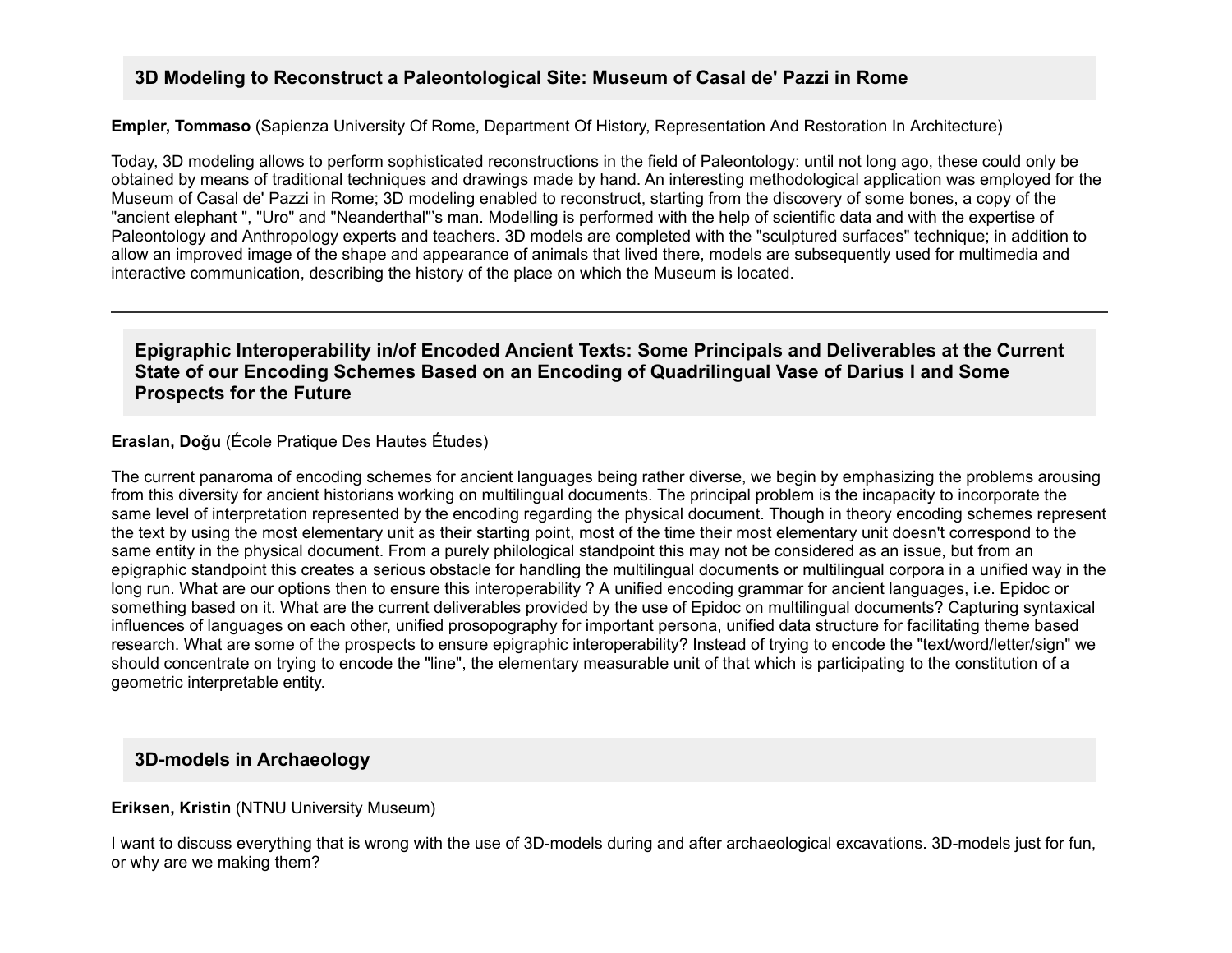## **3D Ground Truth: Integrating Above Ground Photogrammetry, Ground Penetrating Radar, and Subsurface Laser Scans of a Medieval Tunnel, Mourjou, France**

#### **Ernenwein, Eileen** (East Tennessee State University) **Jeremy Menzer** (University Of Arkansas)

The term "ground truth" is often used in geophysics to imply that excavating an "anomaly" will reveal the ultimate truth about what produced it. What is actually found is often less satisfying than anticipated. The Chestnut House site in the Cantal region of France provided an opportunity to truly ground truth GPR data. Two medieval tunnels were discovered there in 1998. Both tunnels are largely inaccessible due to modern collapse, but one can still be partially accessed from the surface. Ground penetrating radar and electromagnetic induction were used to more precisely map and identify the extent of the tunnel system. Photogrammetry was used to map surface relief, which was used to topographically correct the GPR data. In addition, a portion of one tunnel that is still accessible was scanned with a Leica C10 laser scanner. The topographically corrected GPR data were compared to the tunnel scan to evaluate how it was detected, or not, by GPR. Additional unknown tunnels in the survey area were also discovered.

## **Implicit Gender Bias? What's That?**

### **Ernenwein, Eileen** (East Tennessee State University)

According to the Gender Bias Learning Project (genderbiasbingo.com), there are four patterns of gender bias: (1) "Prove it again!," in which women holding historically male jobs must prove their competence over and over again, whereas men are presumed to be competent simply by their title; (2) The "maternal wall," a belief that mothers are less committed to their job and should take on a motherly, service-oriented role in the workplace; (3) "gender wars", where women who conform to gender stereotypes are pitted against women who fill traditional male roles and thus break that mold, and (4) the "double bind," where women have to between being liked and being respected, but can rarely be both. Gender bias persists among women and men in American culture. It has been suggested that gender imbalance is in the process of working itself out because more women than men are getting college and graduate degrees, but this will not automatically solve the problem because women are just as likely as men to be gender biased. The problem is cultural, and the solution is education and outreach. Implicit (unintentional) gender bias is pervasive among students, faculty, and professionals in the sciences and more broadly, but awareness and repeated reminders go a long way.

# **10 Years of Online Archaeological Databases Revolution, Convolution, Evolution**

**Eve, Stuart** (L - P : Archaeology) **Guy Hunt** (L - P : Archaeology) **Michael Johnson** (L - P : Archaeology) **Jessica Ogden** (L - P : Archaeology) **John Layt** (L - P : Archaeology)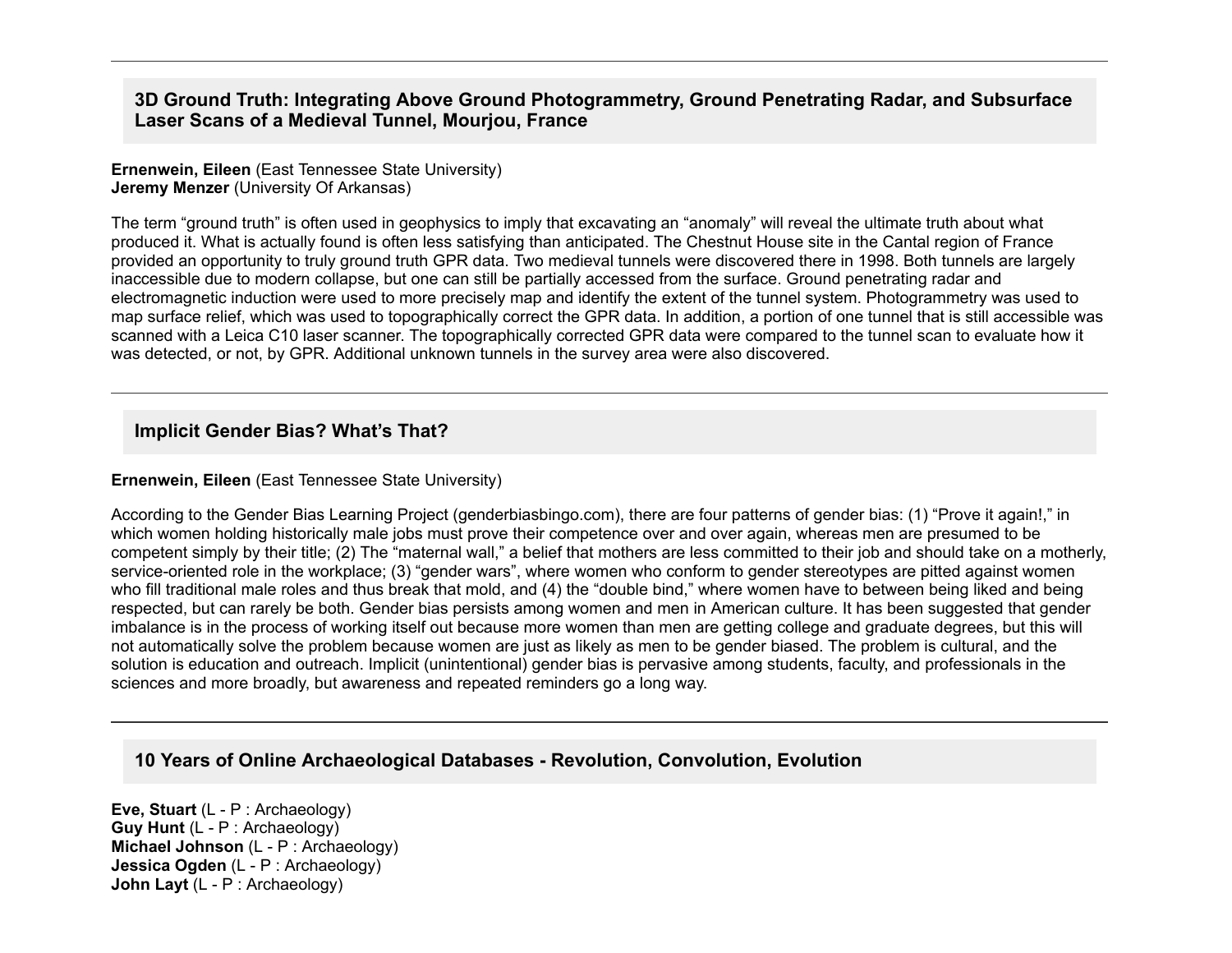#### 10 years ago at CAA in Berlin we introduced the Archaeological Recording Kit

(http://proceedings.caaconference.org/paper/09\_eve\_hunt\_caa2007/). When we first started work on ARK the Web was a very different place. Our revolutionary ideas for our new system envisioned an openness and transparency that would adapt to archaeologists needs and become a community platform, in many ways this has been a great success. Over the years as ARK has continually developed to keep up with web technologies that constantly come and go, the back- and front-ends have in some cases become convoluted and overcomplicated with necessary short-cuts and code forks to make a 2006 code-base work on the 2017 web. The same story is true for many online archaeological projects over the past decade. We have now begun work on ARKv2 - our attempt to completely re-factor the ARK database onto a modern framework with the aim of drastically improving database performance, ease of maintenance, the introduction of an API allowing development of tools external to ARK on multiple platforms. We give an overview of how this process has been managed to maintain both the core ARK premise alongside the necessity for a radically more rigorous and agile database implementation. We compare ARK to to other long-running archaeological databases and track the revolutions, convolutions and evolutions and how the lessons learned can be used to change and improve digital archaeological recording.

### **How Waterloo was Won**

#### **Eve, Stuart** (L - P : Archaeology)

The Battle of Waterloo (1815) as well as being the turning point in a huge European struggle has been the subject of a number of computer games. These range from the innovative turn-based mechanics of Mirrorsoft's Amiga game - Waterloo (1989) to the sophisticated and highly graphically appealing Napoleon:Total War with a vast number in between. However, none of these games allow for a detailed examination of the individual parts of the highly complex battle, mostly focusing on the wider strategy of the day. The charity Waterloo Uncovered is currently excavating at the battlefield in Belgium and uncovering new information every year about the minute details of the day of the battle. Our current focus is the struggle for Hougoumont Farm and we are discovering how the micro-topography, architectural structures and even the types of plants in the gardens would have affected the soldiers and how they moved and fought on the day. We would like to see how a gaming engine and game mechanics could be used to investigate this charting the fall of musketballs (and comparing them with the recovered remains), simulating the visual and physical impact of hedges and ditches, and even modelling the build-up of dead bodies on the field and how they would have affected movement, morale and the will to continue the fight.

# **Least Cost Path Modelling: Computing Functional Correlations in Chacoan Road Systems**

#### **Field, Sean** (University Of Nebraska-Lincoln (MA Student))

The road systems that connect Great Houses throughout the larger Chacoan landscape (U.S. Southwest) have been postulated as both phenomenological and functional pathways. Pathway modelling, specifically Least Cost Path Analysis (LCPA) is employed here to assess functional components of roadways throughout the Chacoan landscape. Two methods are employed to identify ancient roads: 1) modern high resolution imagery supplied by a NASA DEVELOPER project and 2) photogrammetric models generated from high altitude aerial imagery taken in the 1990s by pilot Jacob Smith III. These imaging sources are also employed to create higher resolution DEM's to increase accuracy for the modelling procedures. LCPA's are applied on multiple scales, comparing short segment near distance travel between proximal Great Houses, and long distance travel between Chaco proper and the peripheral communities. Discrepancies between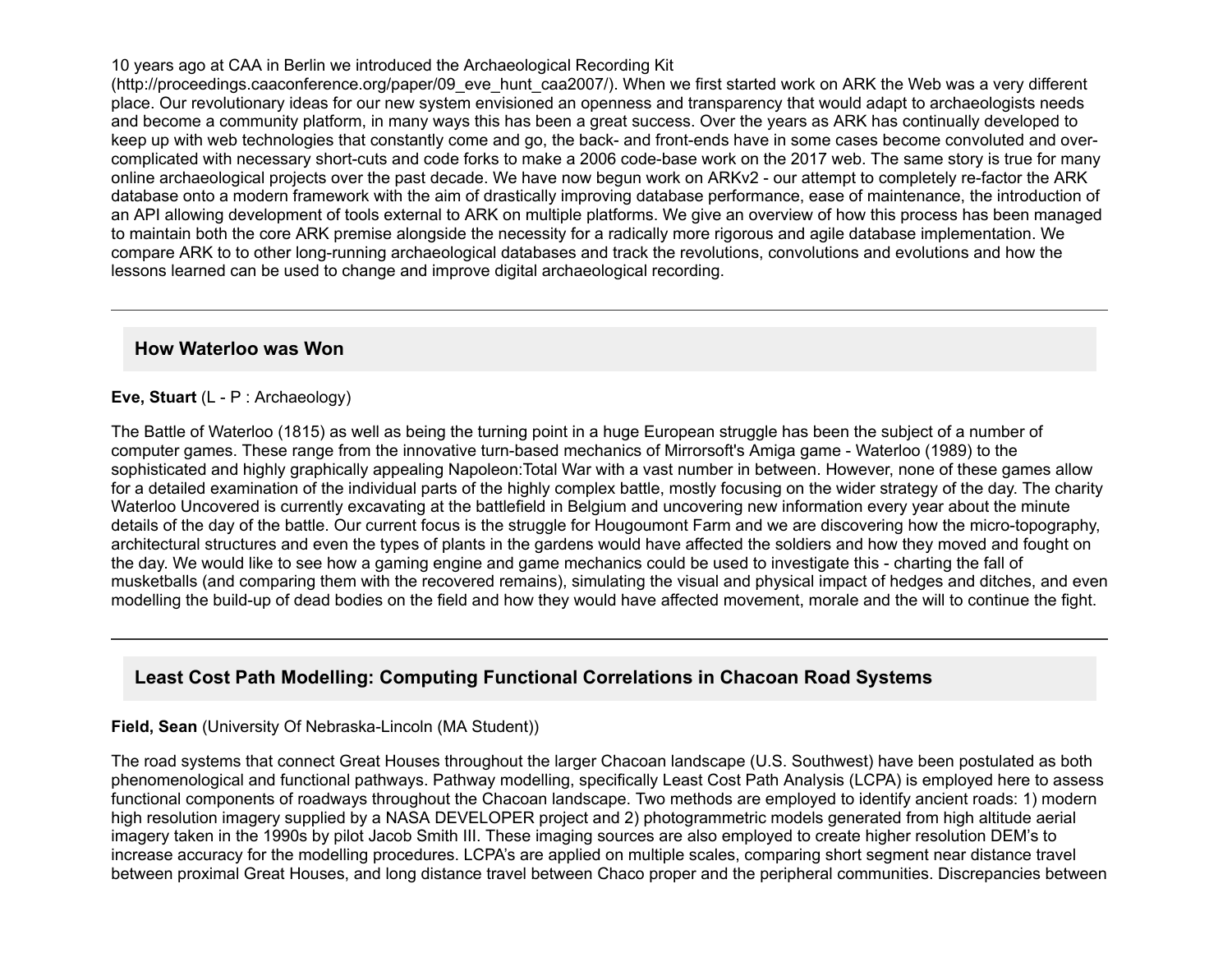these modelled paths and the actual road locations, as well as their contribution to our understanding of functional facilitation of the roadways, are examined. Further, I will discuss and analyze the benefits of re-writing Tobler's algorithms to model the portage of roofing timbers to better represent ancient human movement practices in the Chaco region. The archaeological (or anthropological) significance of these results are considered in relation to theoretical issues in modelling efficient human movement, and the applicability (or lack thereof) of computationally representing actions that may not have been primary considerations to past populations.

## **Drawing, Survey, Measure to Analyzing the Reliability of Photomodelling for Cultural Heritage**

**Filippucci, Marco** (University Of Study Of Perugia) **Fabio Bianconi** (University Of Study Of Perugia) **Sofia Catalucci** (University Of Study Of Perugia) **Gianluca Rossi** (University Of Study Of Perugia)

Many measurements techniques have been proposed and used for the "digitalization of things": laser scanner, high resolution camera, depth cam, thermal-cam, structured light 3D scanner, hyper-spectral sensor, multi-spectral cam, ... Since the adoption of the European Agenda for Culture in 2007, heritage has been a priority for the Council's work plans for culture, and cooperation at European level has advanced through the Open Method of Coordination. Political interest at EU level has steadily grown cultural and heritage stakeholders recently highlighted in the Declaration on a New Narrative for Europe: "Europe as a political body needs to recognise the value of cultural heritage". Photomodelling is one of the contemporary frontiers of research applied to the conservation and promotion of cultural heritage, an extremely economical technique for the expeditious restitution of reality, which leads to the creation of three-dimensional models starting from the simple acquisition of photographs. Aim of the research is to understand the full potential offered by these instruments, analysing the reliability of each software, with particular attention to freeware ones, and results. An analytical comparison between photomodelling and laser scanner, tested in the relief of the "Doccione di fontana" of Galleria Nazionale dell'Umbria, guarantees a first measure of the reliability of instruments. The comparison of the models is explained using two different criteria, a spatial one and a surface one, comparing the reference mesh and extrapolating the data relating to the distribution of deviations between elements that compose models.

# **Models and Parameterization of the Five Orders of Architecture**

**Filippucci, Marco** (University Of Study Of Perugia) **Fabio Bianconi** (University Of Study Of Perugia) **Federica Magi Meconi** ()

The architectural orders have always occupied a key role in architectural doctrine. During the Renaissance, after the rediscovery of the Vitruvian text, all of the most famous architects gave their own interpretation about the Orders composition and proportion. By a careful analysis of some of main Orders treaties, in particular the works of Vitruvius, Alberti, Vignola and Palladio, it was necessary to determine a unified interpretation of the Orders genesis and to create a digital single model that could be declinable in various versions. By the most advanced digital techniques it was possible to generate a representative algorithms like a basic structure that could be modified using different parameters. Therefore, the Classical Order can be analysed studying the geometry and the measure, then the symmetry in the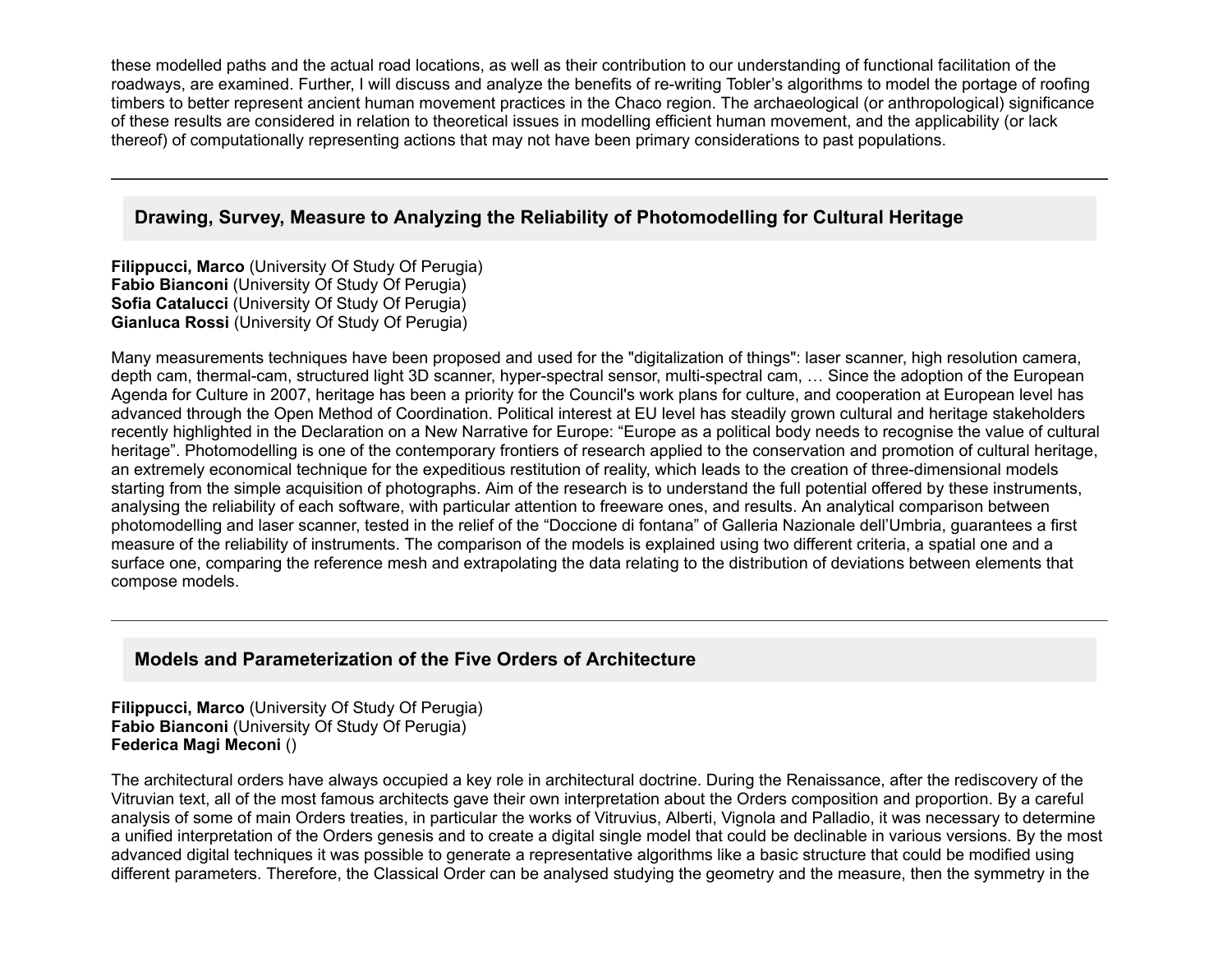classical meaning of proportion relations. The results achieved are related to the relief and knowledge scope, they are also important for the direct comparison between authors. The algorithms may also support accurate representations and interpretation of the actual artifacts form, useful to hypothesize the author's style by a comparing with the classical manuals and, in case of restoration, to operate in a consistent way. The applications of the results are many and open to the field of virtual reconstructions that could be very useful for the archaeological study: indeed the theme could be extended to the constructional and architectural rules of classical offices, to create probable digital versions of classic building from the remains.

# **A "Digital Divide": Working to Close the Gender Gap**

**Fischer, Lisa** (Jamestown Rediscovery Foundation)

CAA has always been a very welcoming organization as is demonstrated by its commitment to encouraging participation among students and young scholars. Yet a majority of the leadership roles, at least over the past decade and likely longer than that, have been occupied by men. As a woman who has been on the CAA steering committee in both the role as a conference organizer and as a chair of a national chapter, I do not believe this gender gap reflects an active attempt to exclude women from leadership positions within the organization. Instead it is indicative of fewer women being available or volunteering for consideration. This position paper will seek to examine some of the reasons why women are less likely than their male colleagues to take on these roles. It will also discuss ways to encourage more women not only to join the organization, but to be more actively involved in CAA at both the national and international levels.

# **A 3D Visualization of Ceramic Materials form Gabii, Italy**

**Follett, Forrest** (University Of Arkansas) **Kyle Urquhart** (University Of Arkansas)

Embodied visualization of archaeological data is a topic of interest that has been growing significantly in recent years. Most of the work in this area, however, seems to center around an emphasis on reconstruction or cultural preservation. This paper presents findings of a pilot project that seeks to use these virtual environments to display quantitative data in a way that can aid interpretation. Using the Unity game engine, we combine photogrammetric models of contexts across the site, as well as linking a geodatabase of finds data. Using Unity's particle system module, we are able to visually represent artifact distributions across the site, such that the photomodels provide a visual frame of reference. Analogous to the heat map used for 2D visualization of distribution data, the particle system has a distinct advantage of being able to display multiple classes or datasets simultaneously which is a result of its use of particles rather than 2d color gradients. This method, when combined with more common methods of architectural reconstruction, can offer evidence for interpretations of use areas across the site.

# **The Colour Out of Space: Digital Media as Mouthpieces for Material Agency**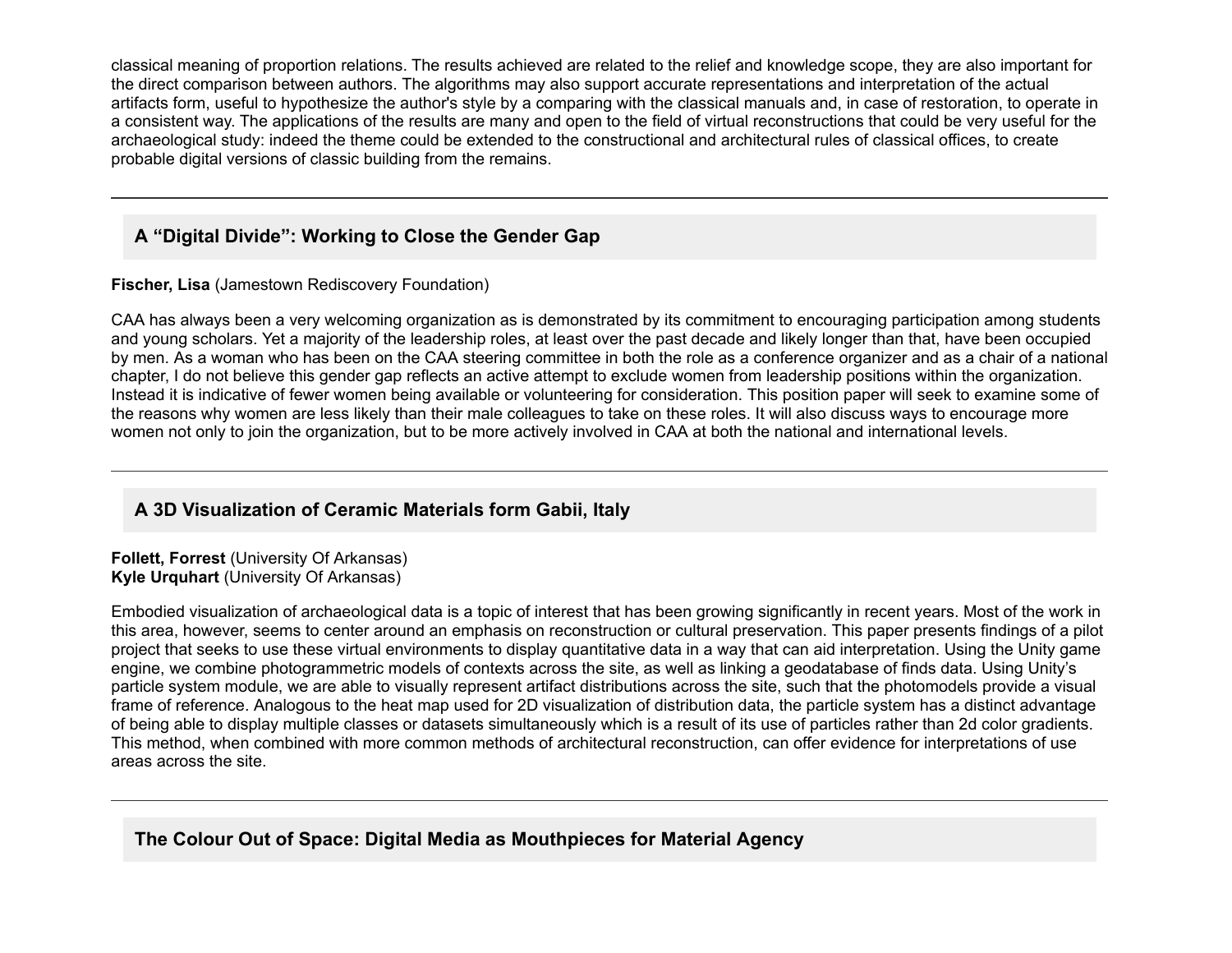#### **Foreman, Penelope** (Bournemouth University)

Colour is a fundamental human experience – though not a universally constant one. There are, after all, individuals who are colour-blind to various degrees, or even those that see extra colours. However, there is something about the perception and categorisation of colour that is near uniform across humanity, as evidenced by Berlin and Kay's Basic Color Terms (Berlin and Kay, 1969) and studies into the key mechanisms of colour vision (Hurvich and Jameson, 1957; Jameson 2010). Deeper still, it seems to be the case that specific colours reappear in human art, iconography, ritual and folklore as a leitmotif running through our cultural evolution; that is, the colours red, white, and black (Turner 1967, Gage 1999, Petru 2006, Hemming 2012). Evidence for this significant triad, as well as other colours showing repeated and deliberate selection, is to be gathered an analysed. The main aim of this research is to survey a wide sample of Neolithic monuments across Atlantic Europe, and see if there are any commonalities, significant patterns, and demonstrable signs of specific colour selection that may hint at colour being an important part of Neolithic cosmology – regionally, locally, or culturally. Recording these colours using a digital tool rather than the human eye achieves two things: namely, to compensate for the fallibility of the human visual cortex, and to provide a vector for the material properties to speak without being interpreted by a human intermediary. This paper shall discuss the main methodology and the theoretical concerns it highlights.

## **"Well, actually...": The Othering of Women in the Computing and Programming Communities and Its Effects on Digital Archaeology**

#### **Foreman, Penelope** (Bournemouth University)

Despite the preponderance of women programmers during the early advances of computer technology, the current demographic for those involved in the field is notably male-orientated. Not only does this lead to the known issues of all male conference panels, a higher percentage of male senior academics in the field, and the associated higher rate of pay for such technical roles, it also has a deleterious effect on the way women are treated by "the digital community". Those seeking advice or support online are often subject to hostility, sexist or even degrading remarks, and constant questioning of their "worthiness" to be part of the community by self-appointed gatekeepers. Thus, the cycle of lack of female engagement continues. This paper presents a case study of the experiences of several women in digital archaeology, and gives constructive direction as to how those involved in the field can work towards making changes that will make the environment more open and inclusive, and in turn, ensure that digital archaeology does not lose promising practitioners that could benefit future developments and advances in the field.

### **Vulci3000 Project A Digital Challenge**

**Forte, Maurizio** (Duke University, Dept. Of Classical Studies, Art, Art History And Visual Studies) **Nevio Danelon** (Duke University) **David Johnston** (Duke University, Nicholas School) **Katherine McCusker** (Duke University, Dept/ Of Art, Art History And Visual Studies) **Everett Newton** ()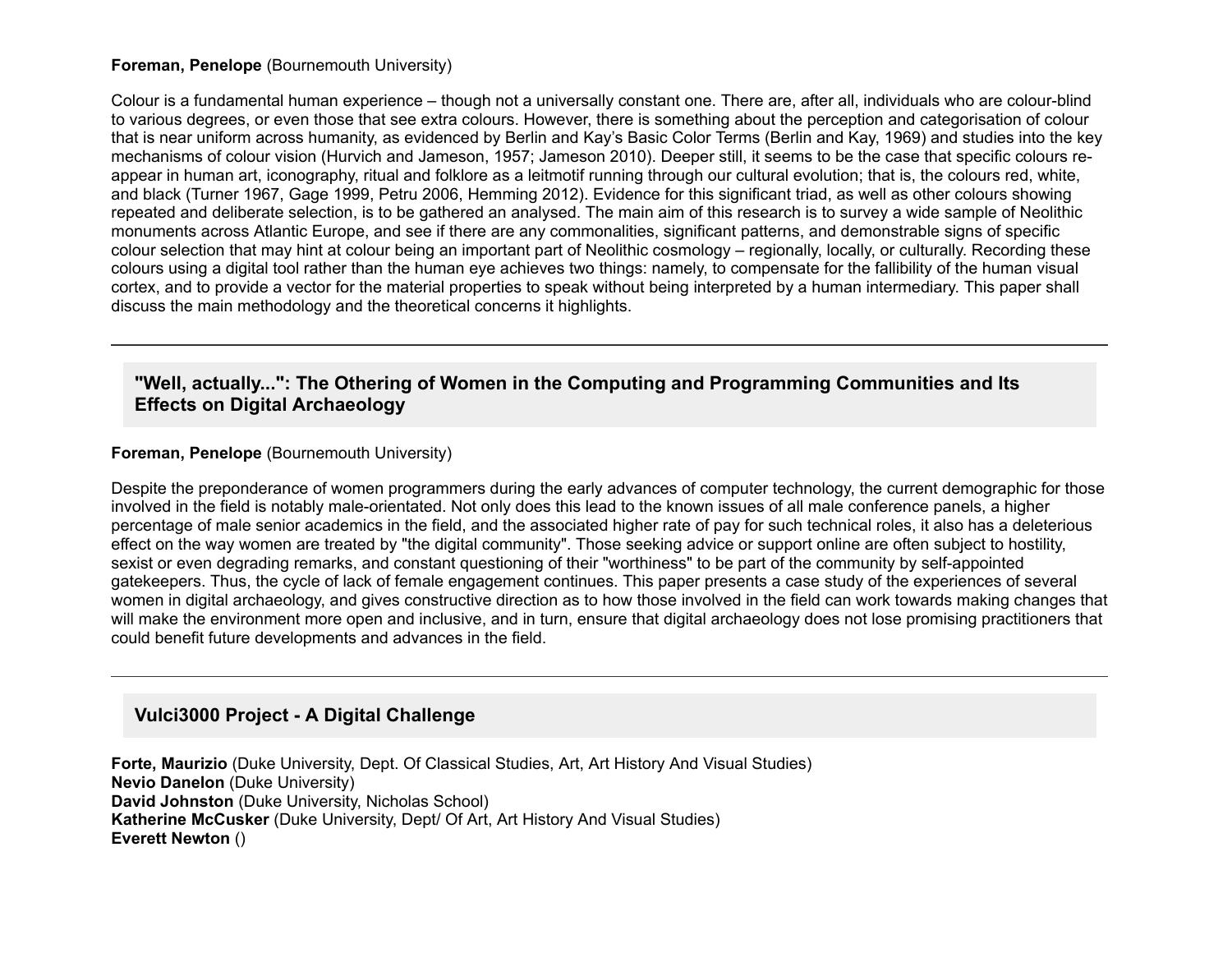The interpretation of Etruscan cities and pre-roman urbanism is very much related to the concept of City-State and its organization, which is reflected in the spatial organization, in architectural transformations and in socialpolitical changes. The Vulci3000 Project, directed by Duke University, started in 2014 with the goal to investigate the Etruscan and Roman city of Vulci (Viterbo, Italy) since its early development to the final transformation into a Roman city. The project is a multidisciplinary example of digital integrated technologies: 3D photogrammetry, GPR, drone remote sensing, virtual reality, web GIS and 3D repository. At macro-scale level, the research is focused on the archaeological landscape, at micro-scale on the archaeological excavation of the Western Forum. The superimposition of Etruscan and Roman buildings in a public space can give new insights about the urban transformation and the conceptualization of social and political city-models.

# **The Dig@Lab at Duke University**

**Forte, Maurizio** (Duke University, Dept. Of Classical Studies, Art, Art History And Visual Studies)

The future of human knowledge will be mostly digital. A transition from the linear growth of human knowledge to the exponential growth of human knowledge has taken place. According to researchers dealing with this information, vastly more complex software, shareability, and virtual multisensorial environments are needed. The world is moving rapidly towards ubiquitous connectivity that will further change how and where people associate, gather, share and consume media. In archaeology and in the field of the digital humanities we produce hundreds of times the amount of data we were able to generate just a few years ago. This jump in volume became possible through the use of digital integrated technologies such as 3D laser scanners, remote sensing systems, image modeling, virtual reality, and immersive systems. Research labs, universities, and research centers record and interpret large quantities of data in different formats and sizes. Much of these data involve 3D analysis and scientific visualization of complex models whose use and interpretation depend on human interaction and processing (hardware and software). Open data formats and conversion tools are becoming more widespread. The quality of the hardware and software, in tandem, deeply influence the user's experience, feedback, interpretation and digital knowledge/transmission. Unfortunately most digital data have little or no circulation and almost no public access outside the digital labs that produced and stored them. For example, data digitally born in a university lab frequently remains in that lab with little or no circulation or public access. This is very disappointing if we estimate the large investment of human and financial resources for data production and management. On the contrary, the dissemination of this kind of information is essential for the future of human knowledge but also for increasing the chance to be studied worldwide. The Dig@Lab is one of the IT leaders of the CMAS initiative at Duke (Computational Media, Art and Science), at the intersection of digital humanities, digital archaeology, cyber-archaeology and new media. The main goal is to create a digital infrastructure for big data, after the standardization of the digital workflow, from the field to the server. Currently spatial data are optimized for Geonode, an open source web-GIS platform, while 3D models are implemented for Dig@iT (based on Unity 3D), a software running on Oculus Rift and immersive CAVEs (DiVE, Duke Immersive Virtual Environment). A pilot project of 3D repository will use web-GL applications.

# **The Trajan's Forum Project: Dig@lab and the Framework of Big Data.**

**Forte, Maurizio** (Duke University) **Nevio Danelon** (Duke University) **Julia Liu** (Duke University)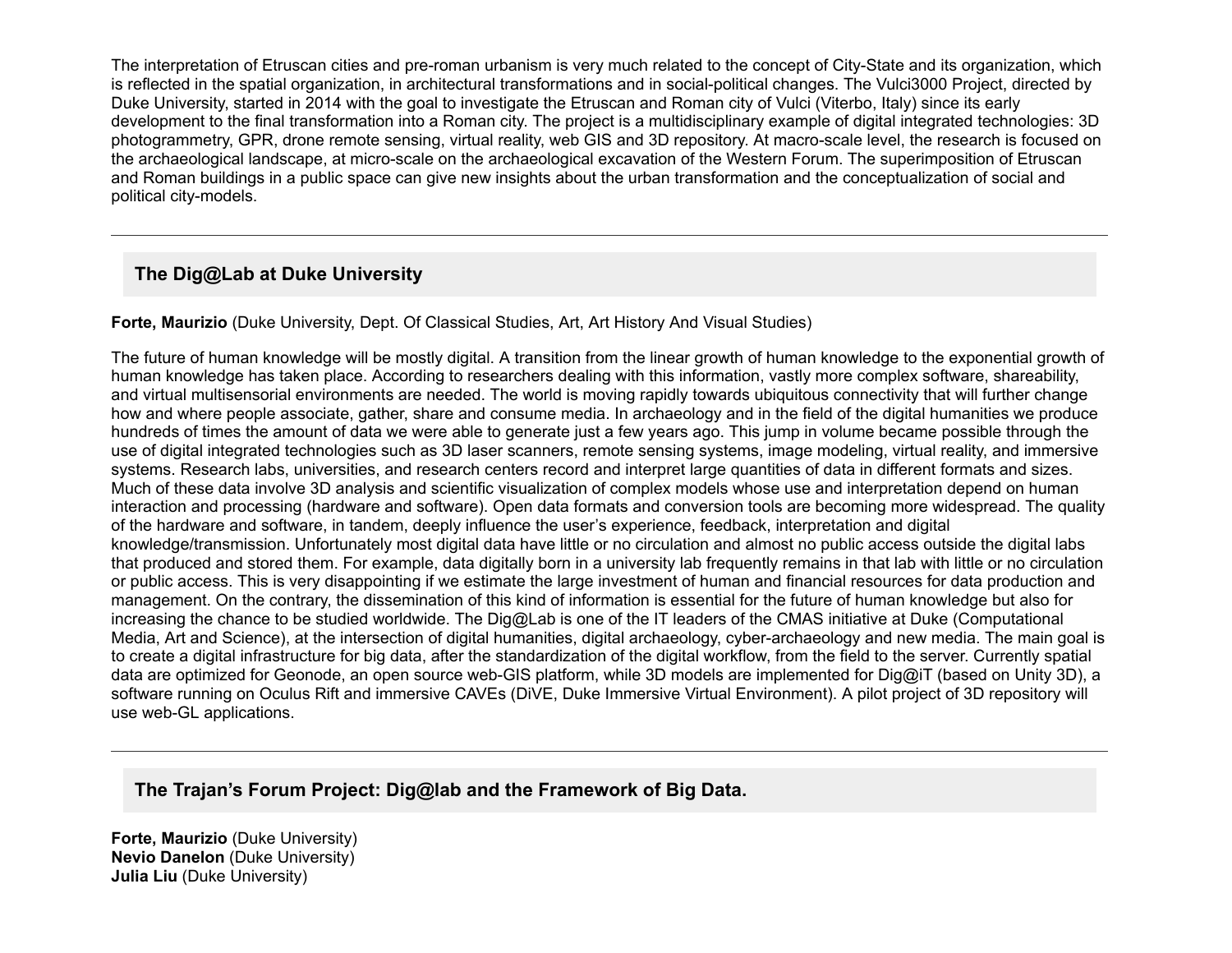Big Data labs like Duke University's Dig@lab provide unique cross junctions for interdisciplinary research and design. The Trajan Forum project is an expansive and extensive investigation into archeological fragments from Trajan's Forum in Rome to reconstruct and assemble a multimedia multi-platform public exhibit. Our case study focuses on the digital recontextualization of potentially 40,000 architectural fragments, which are remainders from the Basilica Ulpia of Trajan's Forum. This talk will explore considerations within the design process, from the collection and collation of information, to the analysis and synthesis thereof, to the final design and dissemination process. When considering big data, we must cast our net beyond quantitative parameters to include the rhizomatic web of hyperdimensional qualifications. For example, metadata allows for organization of objects with multiple taxonomies; temporal, spatial, emotional, iconographic and many more attributes. Our talk considers methodological approaches for organizing a panoply of threads. Our approach covers multiple strata of holographic topologies, haptic exploration, and immersive narrative design. At each step, we take micro and macro scale dissemination into consideration to produce both individualized and collective experiences. Our methodological approach and narrative presentation augments and contextualizes ancient artifacts to bring them into the digital era.

## **Collision Detection: Reflections on Gender from Game Space to Other Spaces**

#### **Fredrick, David** (University Of Arkansas)

Over the past two decades, 3D technologies have transformed how archaeologists capture and interpret data for the scholarly community and the public. This transformation has been accompanied by persistent concerns about the scientific validity of 3D representations, concerns closely linked to their rhetorical power to immerse and persuade. At their core, these concerns involve 1) democratized access: as the barriers to its creation drop, how to police the resulting explosion of sophisticated 3D content? and 2) modality of representation: unlike a still render or a video, a real-time walkthrough invites game-style interaction, raising the specter of the archaeological site as video game. Democratized access and embodied, game-like modalities challenge the ideal, both phallo- and ocular-centric, of what Susan Bordo has called "the view from nowhere," the detached, apparently objective appraisal of evidence by a bodiless researcher. As Bordo emphasizes, this view is grounded in culturally specific, gendered assumptions about just who gets to transcend their body to attain this rarified perspective. At the same time, the Cartesian coordinate system of a game engine carries its own culturally specific, gendered baggage, which is not evaded by simply adding colliders and a first-person camera. As game engines become more widespread in archaeological practice, the onus is on archaeological teams to challenge the given of 3D game engine space to better explore the other spaces of past cultures, a practice that will hopefully redraw the limits of "scientific validity" in our own 21st-century discipline.

## **Project Archaeology: Assessing Paper and Digital Approaches to Online Learning**

#### **Freeman, Mark** (University Of Tennessee) **Jeanne Moe** (Bureau Of Land Management)

Project Archaeology is a comprehensive national archaeology education program, jointly sponsored by the Bureau of Land Management and Montana State University, which uses archaeological inquiry to foster understanding of past and present cultures; improve social studies and science education; and enhance citizenship education to help preserve our archaeological legacy. To date it has reached more than 15,000 educators with curriculum guides, activity guides, and professional development. These educators reach an estimated 300,000 learners each year in classrooms and informal settings. Since 2003 the Investigating Shelter units teacherled and designed for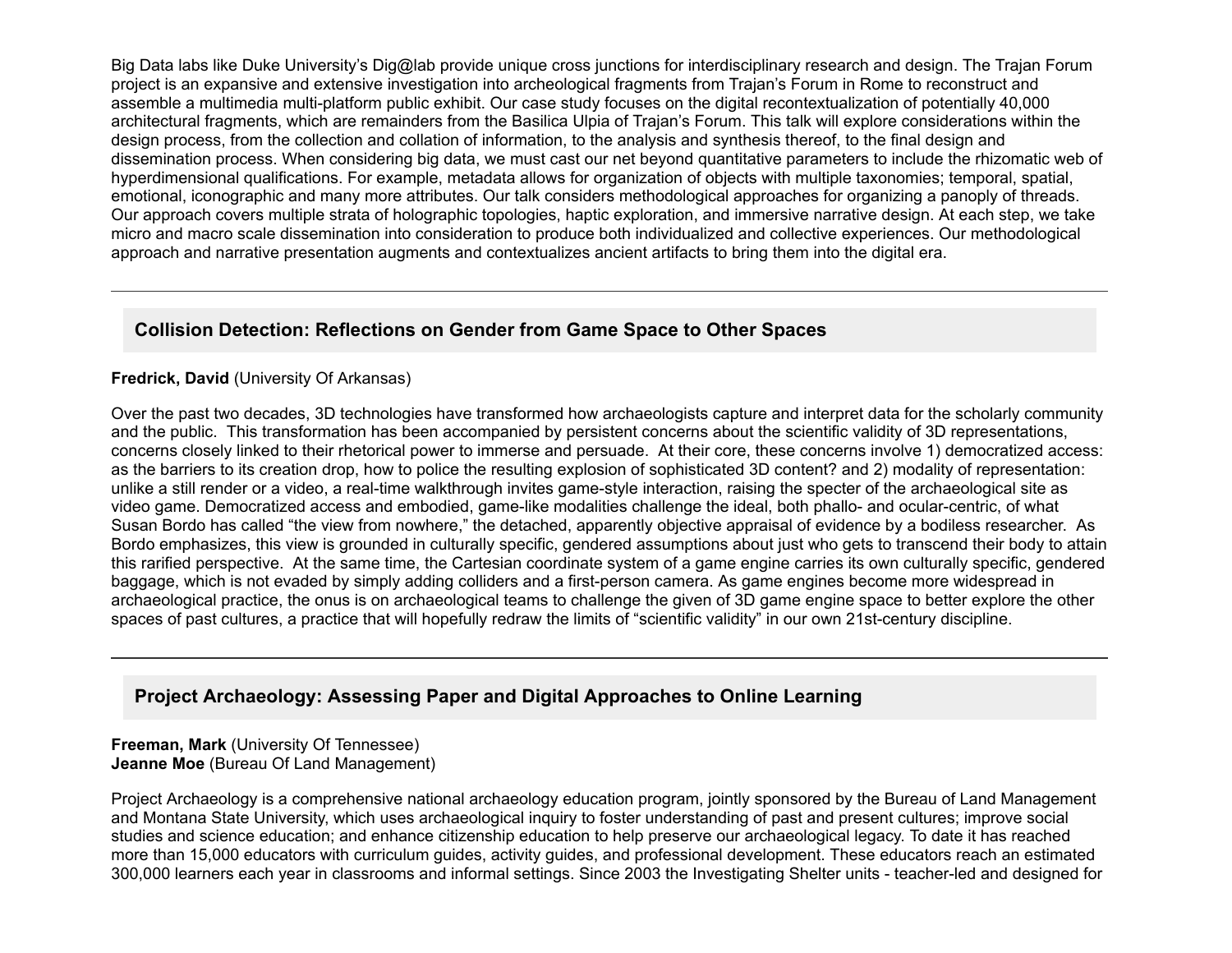upper elementary to middle school students - have been available both as online and printed materials. The units present both archaeological practice and discoveries through different types of shelter – a Tipi, a slave cabin, and an Earthlodge. The online version allowed for the addition of interactive elements and media, potentially supporting different learning styles. Based on classroom research, and situated in a broader literature, this paper will discuss the comparative strengths and weaknesses of the digital component as models for teaching archaeology and digital literacy, and consider plans for future assessment.

# **From Analog to Digital in Archaeological Archives**

**Frey, Jon** (Michigan State University)

Over the past few decades, the increased affordability of digital hardware combined with innovative software solutions have vastly simplified the task of analyzing, storing and sharing newly acquired archaeological data. At the same time, this digital revolution has left many archaeological projects with long histories but short budgets at a disadvantage as they search for the best way to "go digital" without losing the vast stores of analog legacy data in their archaeological repositories. Thus, in conjunction with Michigan State University's MATRIX Center for Digital Humanities and Social Sciences, archaeologists at the Ohio State University Excavations at Isthmia have developed the Archaeological Resource Cataloging System (ARCS). This open source software solution, which is based upon the KORA Digital Repository and Publishing Platform, allows archaeologists to organize and share digitized copies of field journals, photographs, and other forms of traditional documentation in a format that respects the unique nature of these legacy materials. Moreover, through the use its ARCSCore metadata schema, ARCS enables researchers to make these documents "machine searchable" without resorting to simple transcriptions of content into raw text. In this way, ARCS bridges the gap between the analog past and digital future of archaeological recording systems.

# **Digitizing Sculpture: Where We've Been, Where We're Going**

## **Frischer, Bernard** (Indiana University)

This paper will give an overview of the history of 3D digitization of works of sculpture from the 1990s until today. The case will be made that developments since 2011 such as robust photogrammetric software for data capture and modeling as well as WebGL for data visualization online have caused a sea change. After two decades of intermittent experimentation, digitization of 3D objects such as works of sculpture has reached the take-off point. The future bodes well for seeing large online catalogues of sculpture with interactive 3D models accompanied by appropriate metadata and paradata. As state models become routine, restoration models will become more and more important. New opportunities in the next five years will lie in the development of AR and VR applications exploiting 3D state and restoration models of sculpture.

# **Treatment of Lime Stone Colored with Egyptian Blue Pigment Using Different Techniques of Documentation**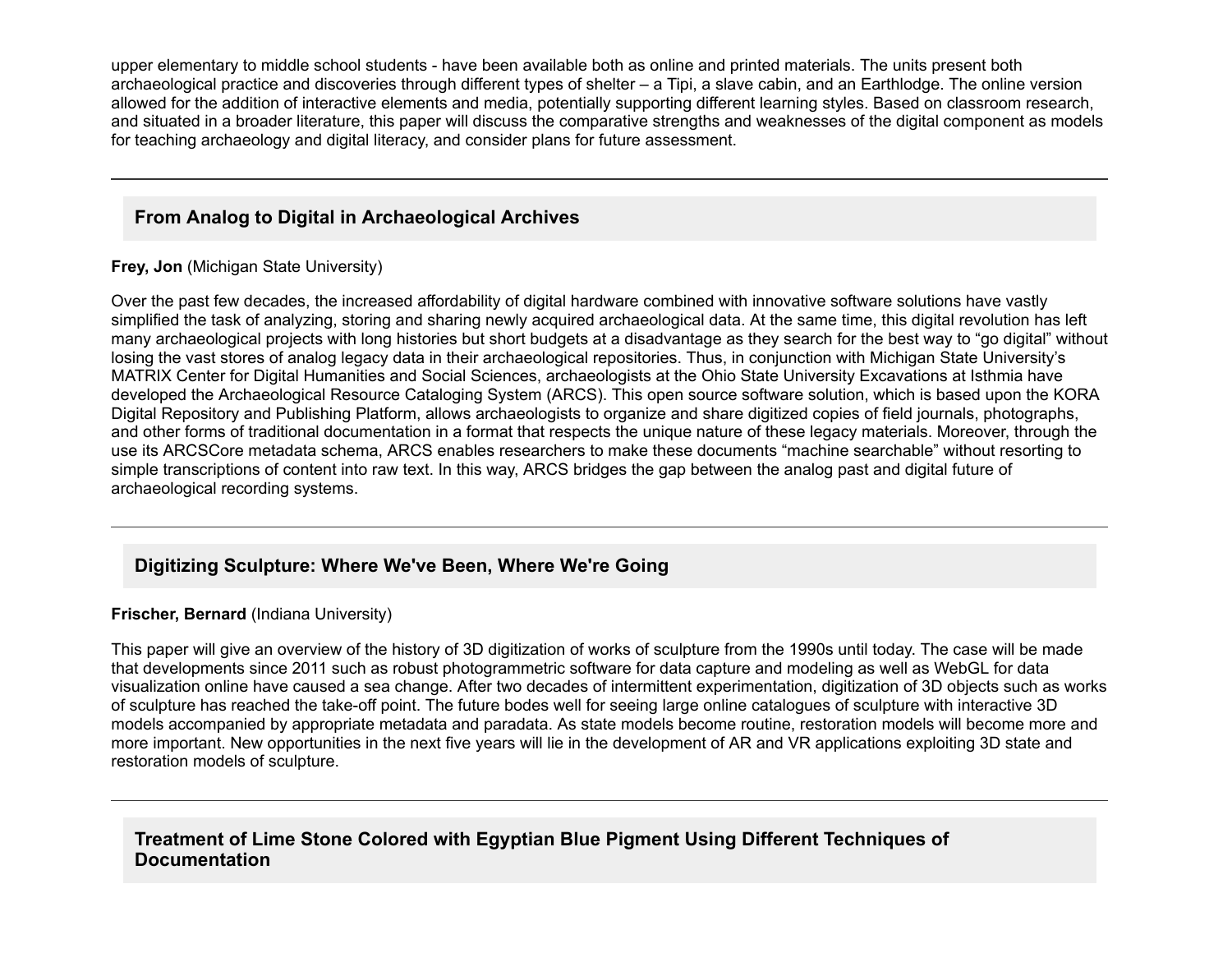#### **Gad, Moataz** (Documentation Specialist Ministry Of Antiquities) **Yasmin Mohamed** (Conservator Specialist Ministry Of Antiquities)

Given the importance of Egyptian blue and rarity in ancient period, also its use in decoration and superficial inscriptions and exposed the stone peaces colored with Egyptian blue for along times to many of the deterioration phenomenon, To the extent that most of the blue color grain turn to green color, Therefore, it was necessary to study these phenomenon to develop the appropriate treatment plane, In trying to retrieve the Egyptian blue to the preliminary nature and treat the stone surface from degradations. Reflectance Transformation Imaging (RTI), the result is akin to looking at the real object—only better, because the lighting can be controlled and moved around the target with a precision not otherwise possible. Multispectral imaging: Ultra Violet (UV) Infra-Red (IR), Multispectral imaging is the procedure used to observe an object using selected ranges of wavelengths in the electromagnetic spectrum that include and extend beyond the capabilities of the human eye. HH X-Ray Florescence Spectrometry (XRF) Portable or hand-held X-ray fluorescence has been used intermittently in archaeological science on artifacts in museums. Elements are identified from their unique set of fluorescent Xray energies and composition can be deduced from their relative abundance in the XRF spectrum under the experimental condition. Also Stereo microscope investigation, SEM examination, biological wipes was undertaken to achieve the best treatments.

## **How to Maintain an AGame!: The Importance of Continued Education for Women in Technical Fields**

**Gale, Sara** (New South Associates, Inc.)

There is an overall lack of continuing education opportunities in technical fields that go beyond introducing archaeologists to the fundamentals of a method or approach. Developing technical skill sets is important for men and women, but for women, who still face challenges being viewed as technical experts, the importance of quality and in-depth training is elevated. This carries beyond the CAA fields to any specialty, area of focus, or even, management acumen. But the CAA, and similar conferences, may provide a unique opportunity as it brings together experts capable of providing advanced training or workshops. Where does the responsibility lie for providing advanced and in-depth continuing education opportunities? Should we target women or minorities when developing training, workshops, or classes? If we're all to be considered "Technical Experts" without hesitancy, then we need to maintain a focus on advanced continuing education and skills sharing.

## **3D Models and Interactive Comunication for Archaeology: The Nymphaeum Ponari in Cassino**

Gallozzi, Arturo (UNICLAM, University Of Cassino And South Latium - DART, Laboratorio Di Documentazione, Analisi, Rilievo Dell'Architettura E Del Territorio – DICeM, Dipartimento Di Ingegneria Civile E Meccanica- DICeM) **Leonardo Paris** (Sapienza University Of Rome; Department Of History, Representation And Restoration Of Architecture) **Wissam Wahbeh** (FHNW University Of Applied Sciences And Arts Northwestern Switzerland)

Not far from the archaeological core of Casinum was found in the half of '900, a nymphaeum dating from the second half of the first century B.C. The Nymphaeum Ponari is part of a Roman villa stilltoday completely buried. The excavations that have occurred overtime have gradually unearthed a well-preserved environmentconsists of a rectangular hall with niches, covered by a barrelvault. On the walls are visible pieces of original frescoes withgeometric shapes and a pseudo perspective cornice. In some areasthey are also evident some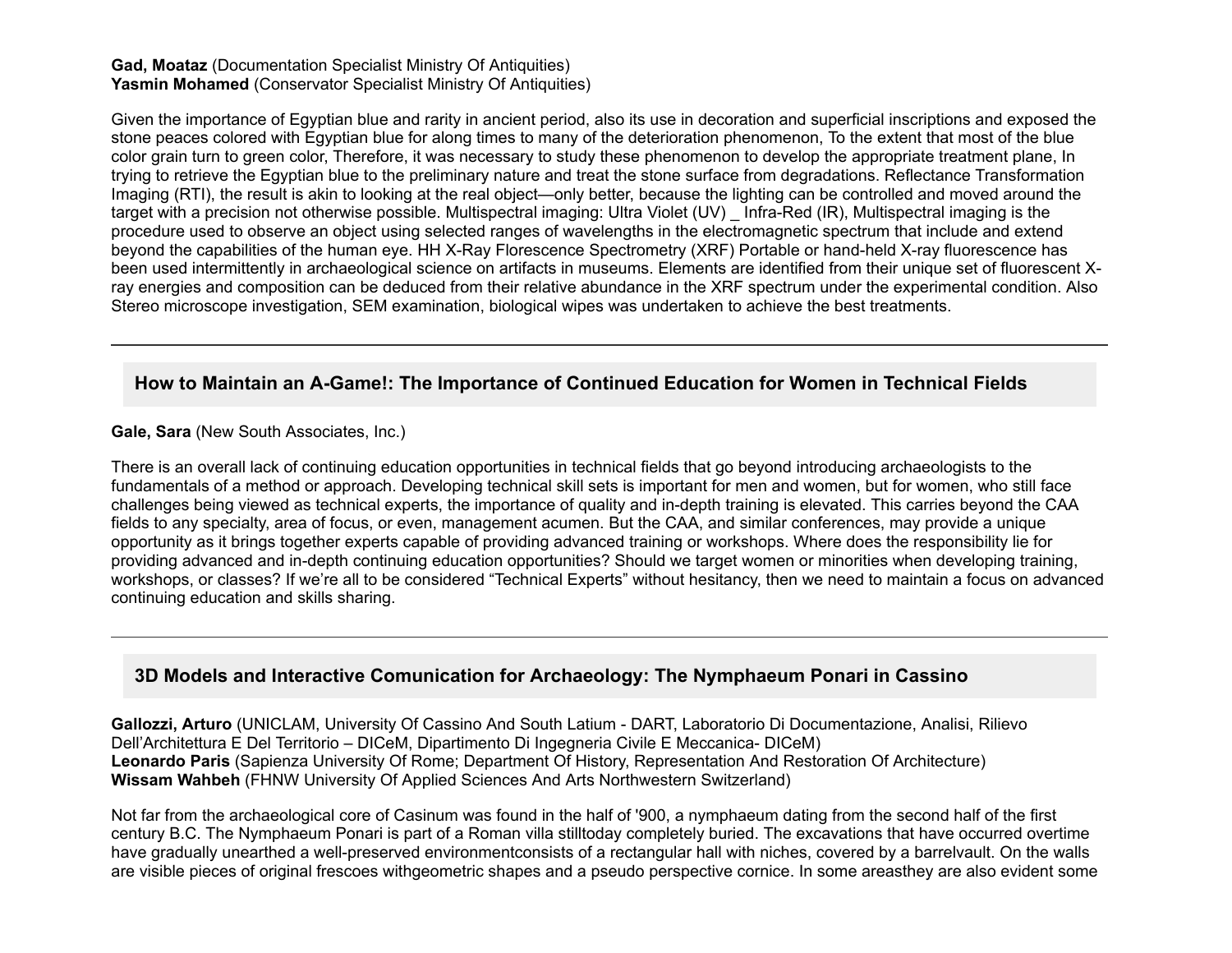plaster layers with traces of mosaictiles and other mixed techniques. In subsequent excavations it has been brought to light a courtyardwith a central water tank, also this one with well-preserved finish. The court was a filter between the Nymphaeum Ponari and the Roman villa, whose first newly found remains foreshadow the existence of a major domus. The metric data acquired in a recent digital survey have allowedthe development of new drawings, and then update ones madeduring previous excavations, and to realize some representative3D models of the place with a particular attention to the decorative study and coatings. This allowed us to also develop a virtual model reconstruction ofthe Nymphaeum and design an interactive communication system on site and off site linked to the nearby museum complex presentinto the archaeological site of Cassino in South Latium, Italy.

## **Virtual Viewing: Engaging Audiences with the African Rock Art Digital Collection at The British Museum**

#### **Galvin, Elizabeth** (The British Museum) **Jennifer Wexler** (The British Museum)

The African Rock Art Image Project (britishmuseum.org/africanrockart) launched at the British Museum in 2013 to document and disseminate c.25,000 digital images of rock art from throughout the continent. It is one of the first born-digital collections to be registered and accessioned as objects into the British Museum. Open access and expanding engagement with rock art is one of the project's key aims. As an entirely digital collection, this presented new opportunities and challenges for engaging audiences both online and in the Museum. One such example of this was a digital event held at The British Museum. By stitching together images (from the collection and from partners in Africa), and using inexpensive devises, such as standard smart phones and Google cardboard, visitors were able to take an interactive 360 tour of the famous rock art site, 'Game Pass', in South Africa. This site is often referred to as the Rosetta Stone of San/Bushman rock art as it lead to theories and interpretations of the rock art of one of the last communities to practice it in Africa. Borndigital objects are expanding and changing the way curators and museum professionals are able to inform and educate the general public in archaeology, as well as how the audience can interact with heritage.

## Public Engagement in Compulsory-Age Education with MOOCs: A Case Study from the Italian and English **Context**

#### **Gandolfi, Eleonora** (Archaeological Computing Research Group, University Of Southampton)

In the last couple of years, MOOCs have become prominent in the Higher Education market. Increasingly, Universities are offering a greater variety of courses to increase their attraction to prospective students and promote their research to the public. Specifically to the Heritage context, a few MOOCs have focused on making archaeological content accessible globally to a wider audience. In 2014, the University of Southampton and FutureLearn ran a MOOC on the archaeological work in progress at the Roman site of Portus. The course has engaged thousands of learners contributing with comments, ideas and questions, and build upon Portus Project's previous work to share the results of funded research via the BBC documentary Rome's Lost Empire and the website/blog. At the same time, the Italian government has developed a series of articles (Law n. 107, 13/7/15; "La Buona Scuola") and policies (eg. Strategic Plan by TDLab) to develop global citizens skills among new generations and develop Italian tourism. In this talk I will examine the opportunities for linking the course and its materials to Italian secondary education, and for building educational links between Italian and British children will be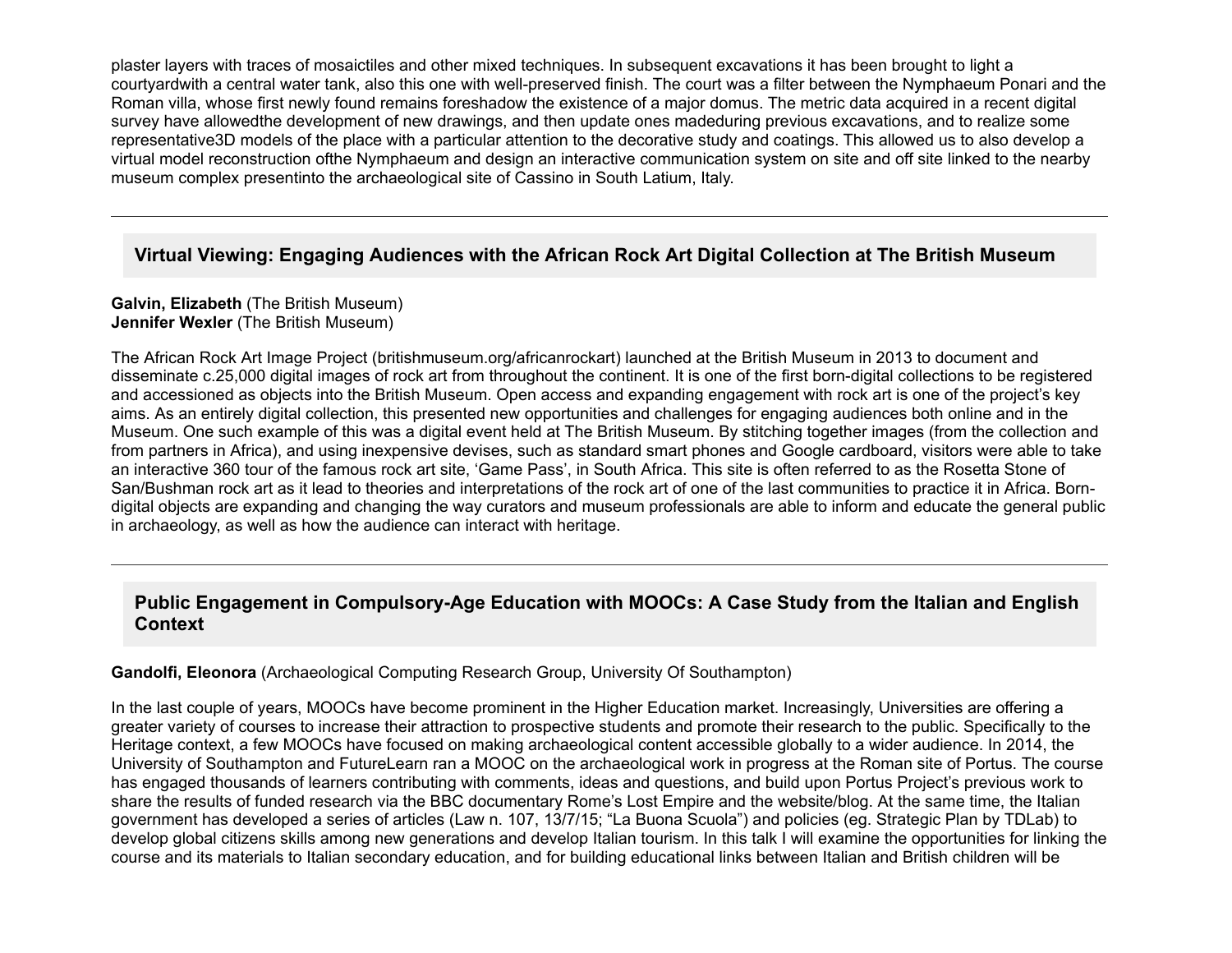examined. I will also consider the role that the course plays in building local, national and international communities around the site of Portus.

## Assessing the Impact of Parametric Uncertainty in a Simple Model of a Social-Ecological Network

### **Gauthier, Nicolas** (Arizona State University)

I present a simple mathematical model of a network of human settlements and natural ecosystems, adapted from urban studies, and assess the impact of parametric uncertainty on our understanding of the dynamics of archaeological networks. The model resembles the well-studied Lotka-Volterra predator-prey system, extended to include the nontrivial consumer-resource connectivity structures and nonlinear returns to scale that characterize real-world social-ecological networks. I explore how uncertainty in the parameters governing scaling and connectivity impact the behavior of the model, and how similar uncertainties impact our understanding of empirical socialecological networks derived from archaeological proxy records. I conclude by outlining how future empirical efforts can help to reduce these conceptual uncertainties and refine our thinking about past network dynamics.

## **A Methodology for Architectural Heritage's Digital Reconstructions: Lisbon Religious Houses as Case Study**

### **Gil, Ana** (CERIS, IST, Universidade De Lisboa)

Lisbon religious houses represent a vast architectural heritage that marked and still mark the city's image. Considering that there isn't a global perception of its importance, it is essential to study and disseminate the past and present-day reality to better preserve and protect it. It was prepared digital reconstructions, based on the London's Charter and the Principles of Seville, which are intended to enable the study, preservation and dissemination of architectural heritage. Such an approach required a broader study, going from the city scale to the building scale. Regarding the production of graphical data, it stands out by the development of three-dimensional models that evolve together with the research phase and the life of the building. So, it has been developed a cyclical methodology, with parametric and associative geometry - BIM models -, based on the development of digital models, allowing to at any time add information to the model. Recent advanced photogrammetry and laser scanner survey technics were used for model development, including analysis in some stages of the methodology. It is intended, with the present communication, to present and discuss the methodology used for digital architectural reconstructions, introducing the existent old convent spaces on extinction date in a digital form, and show how these models can be important in an interdisciplinary way.

# **Centrality Measurements and their Application to Archaeological Data**

**Gjesfjeld, Erik** (University Of California, Los Angeles)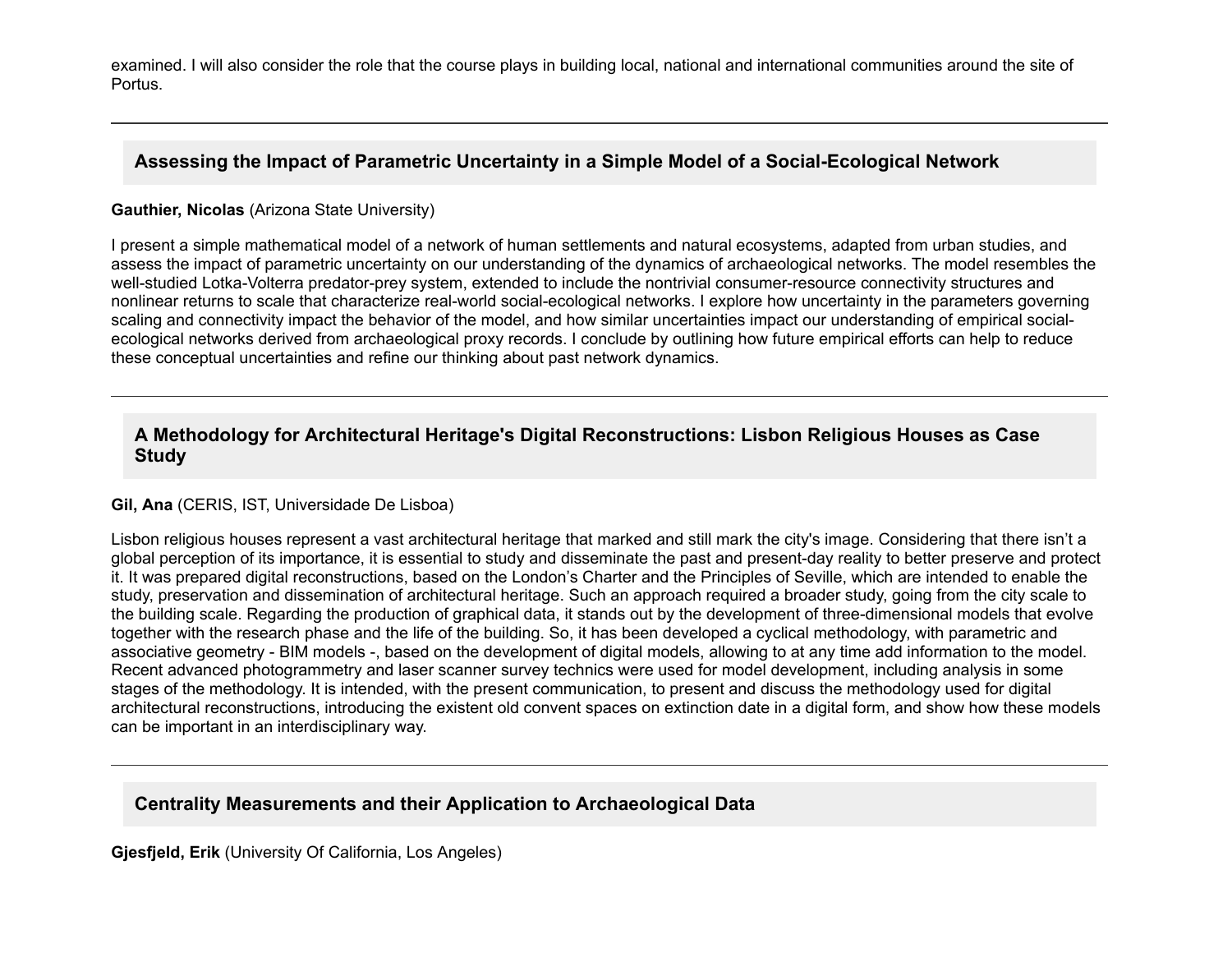The concepts and measurement of centrality is fundamental to nearly all applications of network analysis. Unfortunately, the use of centrality measures with archaeological data creates challenges in both the interpretation and reliability of centrality measurements. This research will present two previously published methods for evaluating the stability of centrality measures using bootstrap simulation and sensitivity analysis. Using these approaches, I will explore the variability of different centrality measures across a range of network types that differ in their size, density and degree of centralization.The goal of this research is to highlight network structures and centrality measures that might be strongly influenced by common limitations of archaeological data. This research also aims to investigate the potential of alternative centrality measurements, such as edge centrality, that might be useful in archaeological research.

# **Historical Contingency in Network Data: Examples from Museum Collections Research**

### **Golitko, Mark** (University Of Notre Dame)

Museum collections are rich repositories of archaeological and ethnographic data that can be utilized in network studies, however, these collections are palimpsests reflecting collector bias, changes in museum practice, and changing standards of data collection. This talk explores the missing data problem inherent in using legacy datasets via a study of bone daggers from New Guinea housed in several ethnological museums, and collected between about 1890 and 2000. This project seeks to examine how material cultural patterning relates to likely patterns of interaction as well as language distribution as a test of common archaeological assumptions about human biocultural diversity. I explore several aspects of missing data in this study, including historical biases in data collection and reporting, the impact of variable sample size across inferred networks, and the potentials for using spatial autocorrelation between datasets to impute missing values. It is argued that modelling is both a means of dealing with missing data and a way of making statistical and anthropological inferences from material cultural datasets, which are intrinsically incomplete representations of social process.

# **The Use and Reuse of 3D Scanned Lithic Refits**

**Golubiewski-Davis, Kristina** (Middlebury College) **Samantha Porter** (University Of Minnesota) **Matt Edling** (University Of Minnesota) **John Soderberg** (Ohio State University) **Gilbert Tostevin** (University Of Minnesota)

The study of stone tools requires an understanding of complex geometries. This can be difficult to comprehend from 2D representations, and actual archaeological sequences are hard to come by. To address this problem, in 2006 we 3D scanned four experimental refit sequences to use in our teaching. Here, we discuss how our use of these digital resources developed over the past decade in response to changes in technology and student feedback. Initially, these refits were presented as animations showing each flake being removed in sequence. Next, we created interactive flash movies, which gave students the ability to rotate individual flake models in time with the animation. These videos eventually suffered from problems with browser integration and were replaced with 3D PDFs. Our most recent project uses 3D prints fitted with magnets, which allow students to disassemble and reassemble the sequence. This aids the teaching of both lithic technology and lithic refitting. The 3d prints increase student engagement and have been well received during public outreach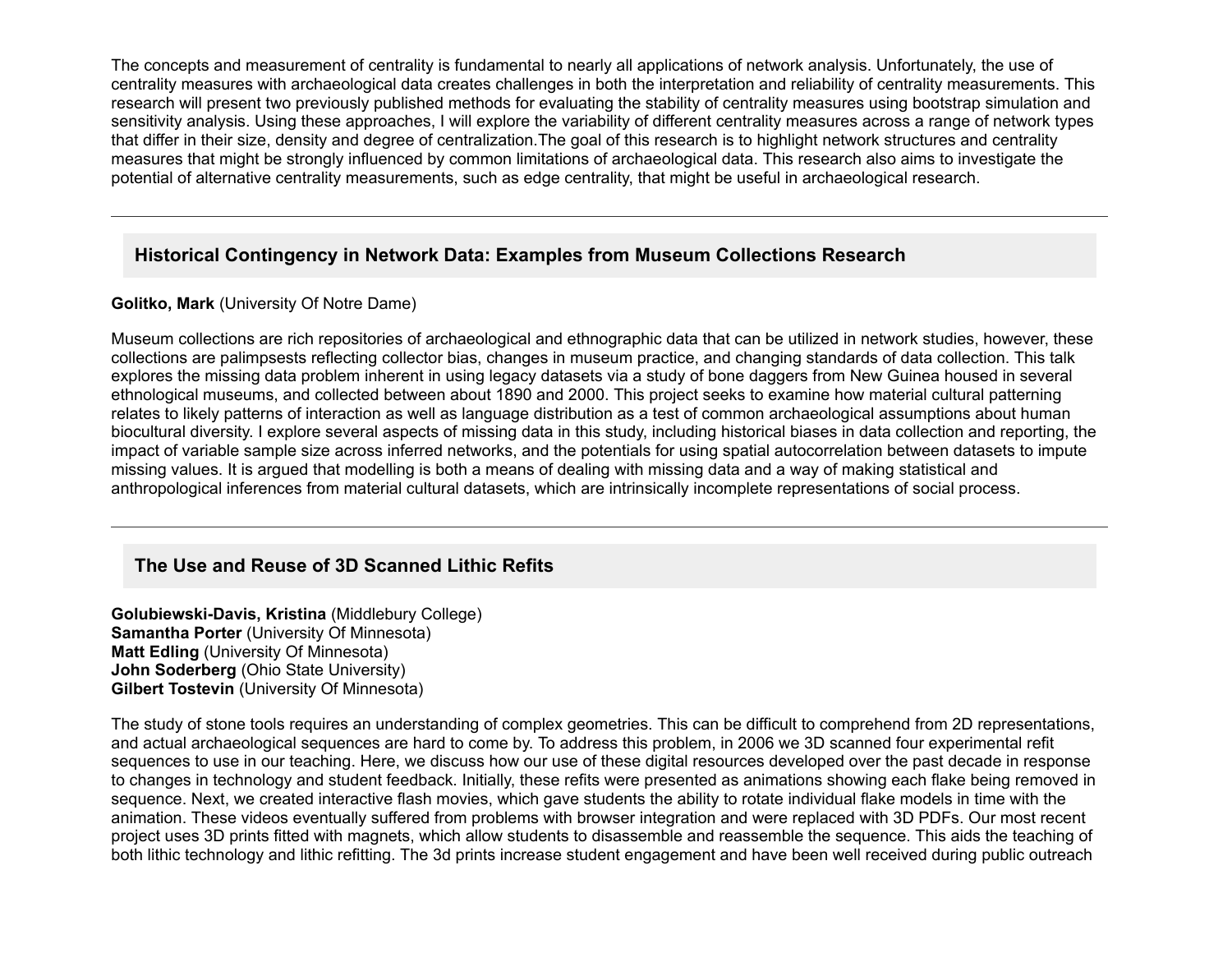events. Throughout the project, we integrated student feedback to improve the way we used new advances in 3D technologies to enrich the students' exposure to the artifactual past.

### **Toward an Argument Evaluation System on Cultural Heritage Based on Anchoring Inference Theory**

**GonzalezPerez, Cesar** (Institute Of Heritage Sciences (Incipit), Spanish National Research Council (CSIC)) **Martin PereiraFariña** (Department Of Philosophy And Anthropology University Of Santiago De Compostela) **Chris Reed** (Centre For Argument Technology University Of Dundee)

Research on cultural heritage works within a research framework different to the well-known hypothetic-deductive method. This means that the conclusions or claims resulting from research work must be supported by good and sound arguments rather than unquestionable proofs. To the best of our knowledge, the current methodological approaches to archaeology in particular, and cultural heritage in general, lack a well-defined framework for argument evaluation. In order to establish the foundations for this, we propose to use Inference Anchoring Theory (IAT). This is a conceptual tool to annotate and represent arguments in the form of graphs, which allow us to connect dialogical structures or texts with argumentative ones, as well as the entities in the world that the discourse refers to. AIT is supported by computational tools, such as OVA (http://ova.arg-tech.org/), and can be combined with Argumentation Schemes theory, which provide us solid grounds for an argument evaluation system. In this paper we describe an initial proposal for an AIT-based framework combined with the CHARM reference model (www.charminfo.org) for the evaluation of archaeological arguments and their linking to the entities it refers to, and illustrate it with some examples taken from archaeological reports and published papers.

# **Cyberfeminist Perspectives on the Future of Digital Archaeology**

### **Gonzalez-Tennant, Edward (University Of Florida)**

This paper draws on Cyberfeminist ideas to examine the future of digital archaeology, particularly as it pertains to difference and equity in the make-up of its practitioners. In feminist technoscience, feminist technologies are those which are good for the oppressed. Many techniques being explored by digital archaeologists are such technologies. A central question cyberfeminists ask of such technologies is their value in challenging entrenched systems of domination and hierarchy. After a brief review of how hierarchical thinking is embedded in some familiar technologies, I examine the possibilities digital technologies hold for creating experiences and narratives which challenge dichotomous and hierarchical views of the past. New technologies allow us to interact with past landscapes, inhabit the bodies of others, and explore the surface of new worlds. Will these technologies support hierarchical tendencies, or can we affect a new paradigm? Digital archaeology can help shape the use of these technologies as they relate to heritage, community, and identity. In order to realize this goal, our discipline needs to resist the devaluing of women's contribution to digital archaeology. I end the paper with a frank discussion of how our discipline can avoid maligning technological methodologists. This includes drawing inspiration from potentially surprising places, including the intersection of video games and popular culture.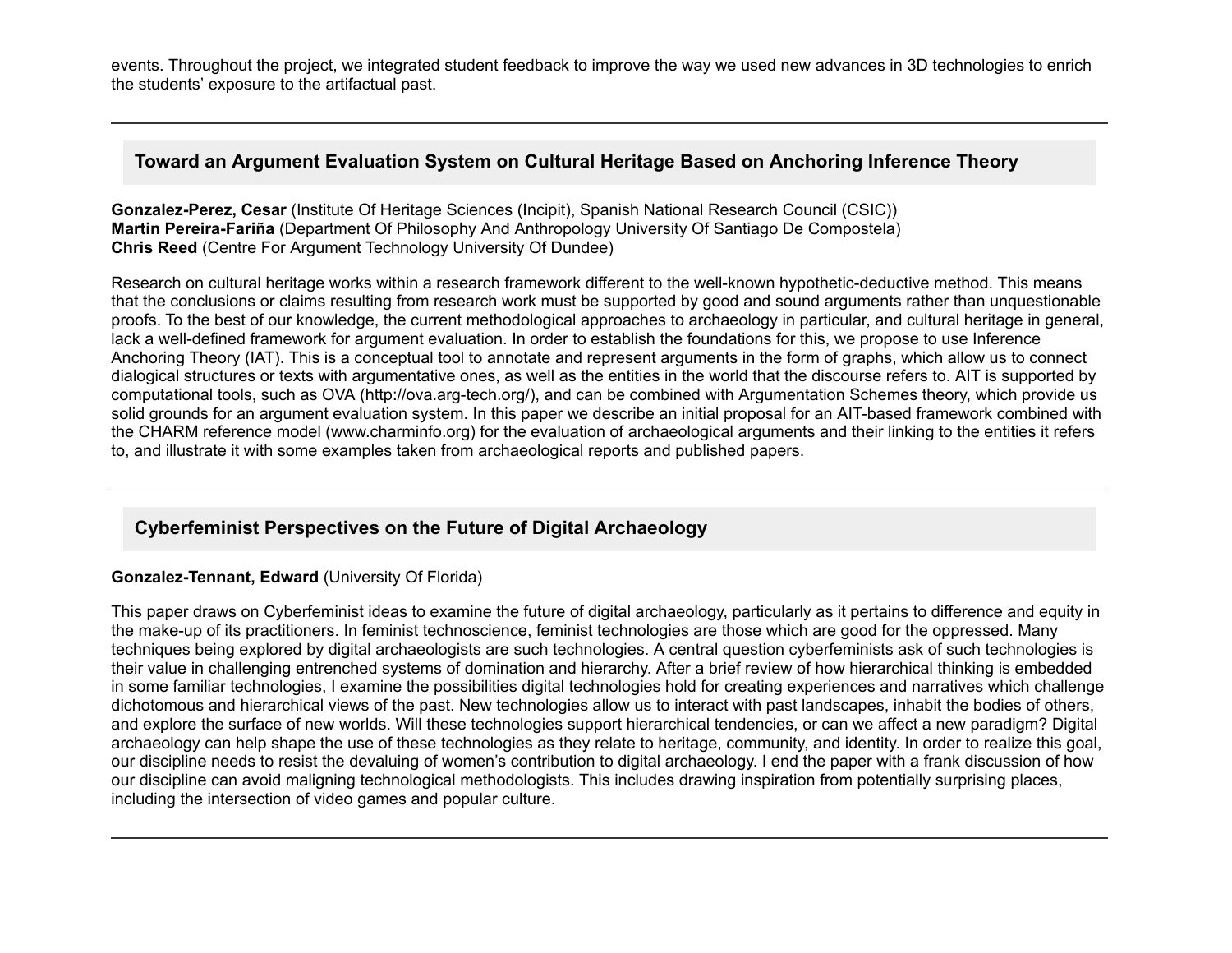### **Modeling Acoustics in Ancient Maya Cities: Moving Towards a Synesthetic Experience Using 3D Simulation**

#### **Goodwin, Graham** (University Of Nebraska-Lincoln) **Heather Richards-Rissetto** (University Of Nebraska-Lincoln)

Urban landscapes are often designed to intentionally invoke synesthetic experiences. Among the ancient Maya, the senses—sight, sound, taste, touch, and smell—worked in concert to create ritually-charged atmospheres. Ancient Maya architecture served not only as backdrops for ritual events, but also shaped the experiences of participants and audience. Several archaeological analyses of urban dynamics have successfully employed 2D and 3D tools to develop computational methods that measure vision and movement within urban environments. Virtual reality (VR) environments are now enabling archaeologists to also measure the acoustics of ancient spaces. In this paper, we employ GIS, 3D modeling, and VR to measure reverberation of sound in the Acropolis at the ancient Maya city of Cópan. Together with archaeological, iconographic, and epigraphic data, acoustic measures help us to (1) identify potential locations of ritual performance and (2) determine the spatial placement of participants in these events. To move toward an understanding of the role synesthetic experience might have played in shaping interaction in ancient Maya cities, we employ proxemics as a bridging framework for computational analysis and humanistic perspective because it situates sound and sight in relation to embodied experience.

## **Everything Wrong with Bots: On Algorithmic Madness**

#### **Graham, Shawn** (Carleton University)

In 'Weapons of Math Destruction', Cathy O'Neil describes ways in which the unintended consequences of algorithms ruin lives, spoil society, and generally are not being paid attention to. In this presentation, I want to consider how some simple algorithms - Twitter Bots can both ruin and enrich digital public archaeology. And what happens when one's bots start talking to one another.

## **Big Geophysics with Small Tools: Looking for the Big Picture One Step at a Time at Tel Shimron**

#### **Grap, Rachel** (East Tennessee State University) **Eileen Ernenwein** (East Tennessee State University)

A tel is a mound site that has been occupied by multiple civilizations over time with each civilization building upon the remains of the previous civilization. It's common for archaeologists to dig in one location on the tel for decades, making it possible to document successively older occupations tens of meters below the surface. Choosing an excavation location is therefore a high stakes decision, because the entire project will unfold from there. Geophysical survey can improve this situation by (1) gaining a better understanding of the archaeological deposits in the uppermost strata, and (2) informing excavation area selection. The 15 hectare site had obstacles such as steep slopes, partial tree-cover, concrete slabs, and modern trash piles. Additionally, excavations were planned for summer 2017, leaving only one field season to conduct the survey. Use of large carts was ruled out because of the obstacles. Our solution was to train a group of students during the academic year by way of a one-week geophysics workshop, and then collect data on foot in the summer of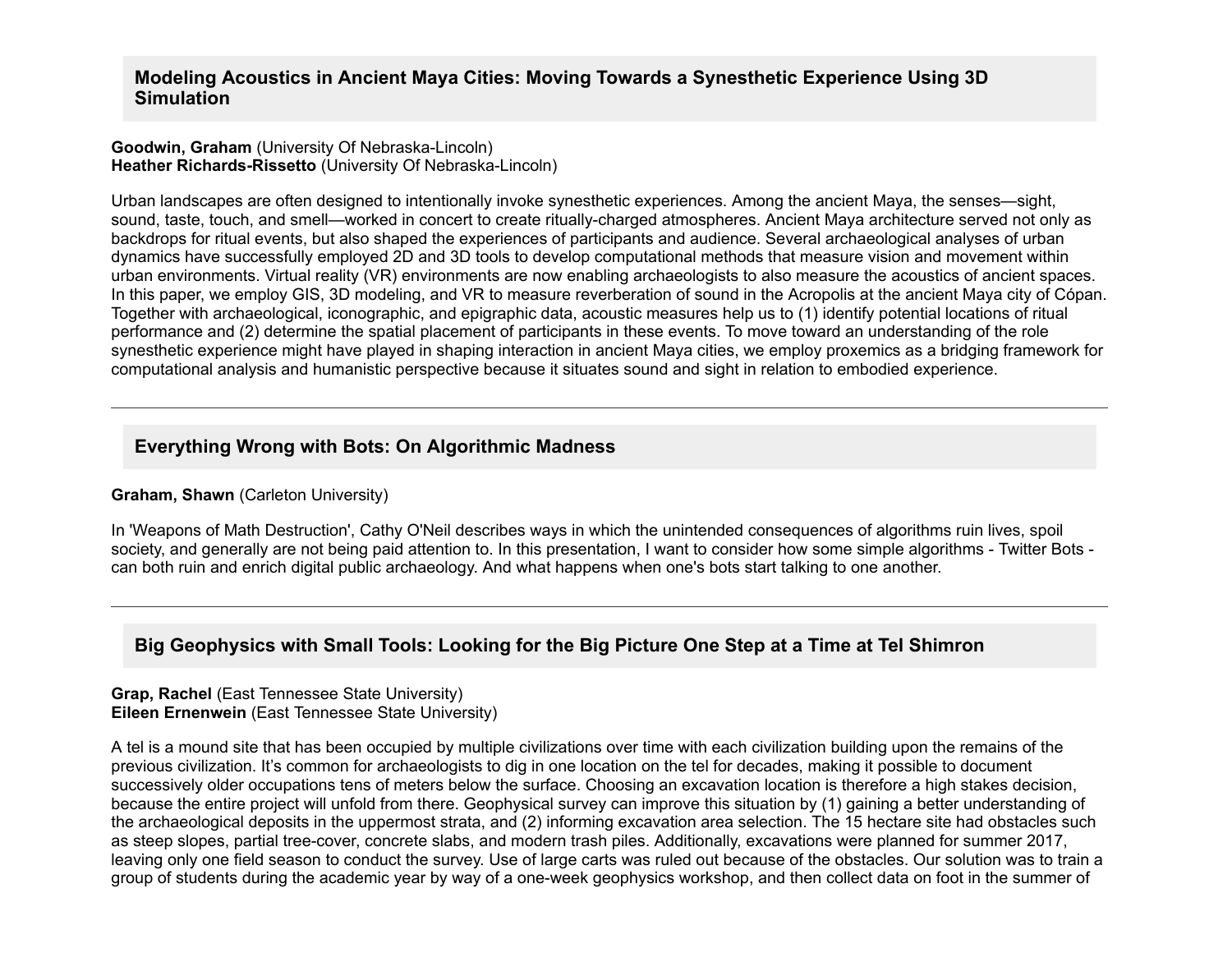2016. The team worked in shifts to collect six hectares of GPR and nine hectares of magnetometry data and process it in real time. This paper will include a summary of these results and a discussion of the pros and cons of this type of strategy.

## **Using an ABM to Evaluate the Impact of Missing Links on our Interpretation of Social Networks**

### **Gravel-Miguel, Claudine** (Arizona State University)

For this project, I use an agent-based model (ABM) to reproduce the social networks created between groups of Southwest European hunter-gatherers facing the Late Glacial climate changes. In the model, agents living in different sites interact with one another when in need of resources, and transmit some form of cultural knowledge that is recorded as numerical values. These values are then analyzed statistically to reproduce the networks created between sites from the bottom-up, as if they represented a perfect archaeological assemblage. Using an ABM has the advantage of providing a perfect rendition of the networks created, with all links documented. In this presentation, I demonstrate how going from a complete to an incomplete data record impacts our interpretations of the archaeological social networks. I use the numerical values outputted by the model to reconstruct the networks statistically, and show the impact of removing data on the results. I attempt to answer the questions "At which percentage of missing data do we start interpreting the results incorrectly?" and "How can we use this information to improve our interpretation of the incomplete archaeological record?"

## Information Systems and Ad Hoc Workflow Models as Viable Applications to Improve the Pre-excavation **Detection of Characteristic Human Interments**

**Green, Ashely** (Faculty Of Science And Technology, Bournemouth University, Poole, Dorset BH12 5BB) **Paul Cheetham** (Faculty Of Science And Technology, Bournemouth University, Poole, Dorset BH12 5BB) **Timothy Darvill** (Faculty Of Science And Technology, Bournemouth University, Poole, Dorset BH12 5BB)

The detection of large targets (e.g., field boundaries, agricultural systems, and settlements) by geophysical survey and remote sensing is relatively uncomplicated in comparison to detecting human interments. This research aims to produce an information system to automatically or semi-automatically detect signatures characteristic of archetypical human interments, thereby increasing the confidence of obtaining true positive and true negative results. By developing an ad hoc workflow model to determine the appropriate technical survey parameters while accounting for environmental factors, it is hoped to offer the highest probability of detecting burial(s) in a given survey with respect to environmental factors and the nature of the target. The information system will employ algorithms adapted from pattern recognition approaches for geological and seismic surveys, Hough Transforms, and additional linear feature extraction methods where applicable, and a key based on data collected from sample geophysical and remote sensing surveys of medieval and experimental interments in southwest England and Ireland and archived data. Results to date of this ongoing doctoral research project are to be presented, with the characterised 'signatures' being: amplitude, magnitude, and top- and side-view morphologies. By detecting human internments during the pre-excavation stage of an investigation, archaeologists are able to maximise the recovery potential of any human remains while also informing excavation and post-excavation strategies.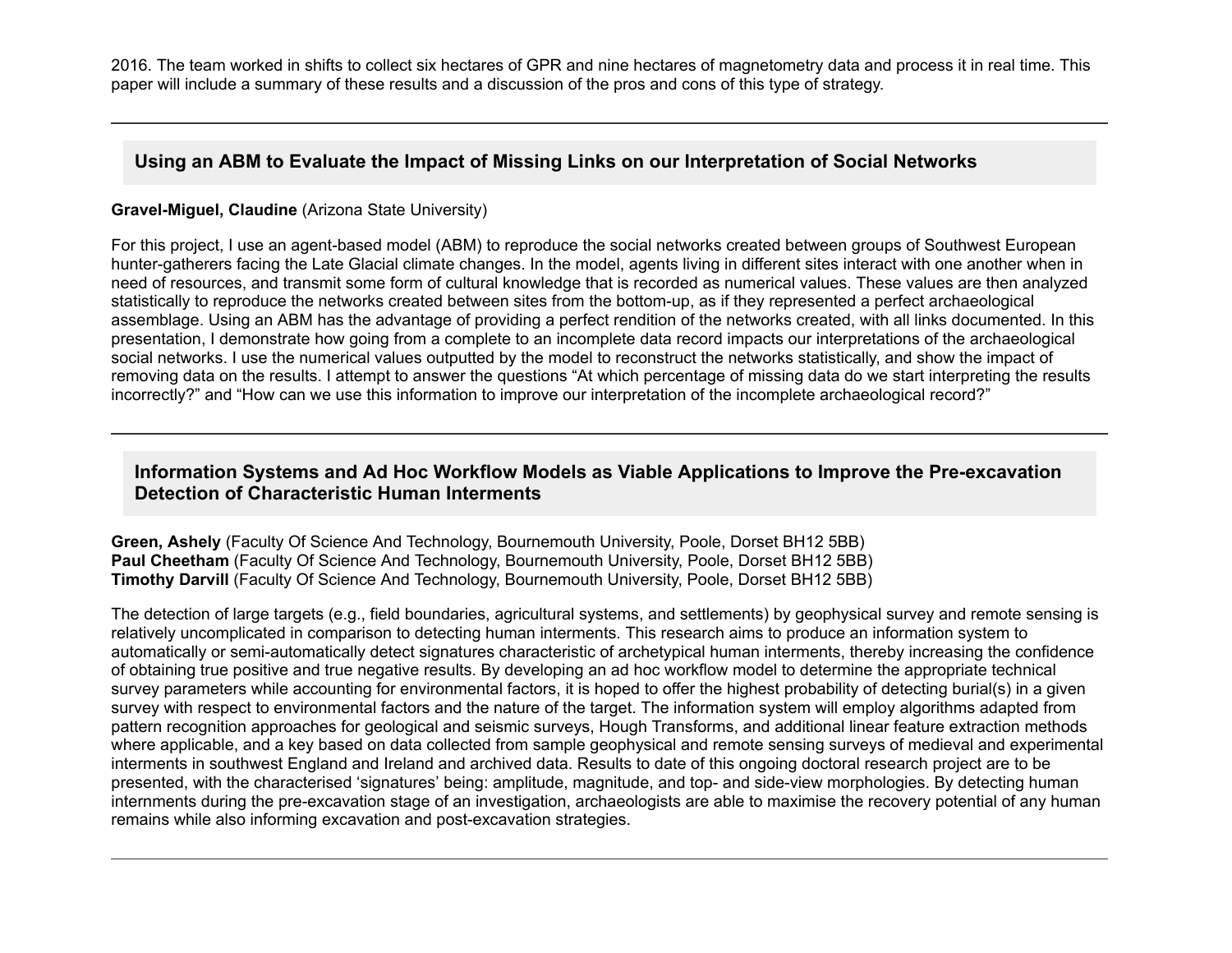## **Geospatial Analysis, Predictive Modelling and Modern Clandestine Burials**

#### **Groen, Mike** (Netherlands Forensic Institute)

The use of geospatial analysis and predictive modelling, with the aim of discovering new sites through the use of previously known patterns, is widely applied within archaeology. However, these methods are sparsely known, and hardly used, within the police and judicial contexts. This paper presents a pioneering study of modern clandestine burials in the Netherlands between the period 1960 and 2016. The dataset comes from known clandestine burial sites and integrates spatiotemporal patterns, offender and victim characteristics and Bayes' theorem to predict where, given a certain forensic scenario, an unknown clandestine burial site could be found. The study demonstrates that modern clandestine grave locations are patterned and quantifiable and that geospatial analysis and predictive modelling can be used to help locate missing and presumably clandestinely buried individuals.

### **Continuity and Discontinuity in Transport Networks of the Dutch Limes Zone**

**Groenhuijzen, Mark** (CLUE+ Research Institute For Culture, History And Heritage Faculty Of Humanities VU University Amsterdam) **Philip Verhagen** (CLUE+ Research Institute For Culture, History And Heritage Faculty Of Humanities VU University Amsterdam)

In this paper, we investigate continuity and change within transport networks in the Roman Dutch limes zone and the effects of chronological uncertainty on transport network analysis. Local supply of the Roman military garrisons in the Lower Rhine region between 12 BC and AD 270 gave rise to transport networks on an unprecedented scale. Yet, it remains largely unknown how goods were being moved from the local population to the military, largely owing to the lack of material evidence for transport. In previous research, we have applied least-cost path modelling and network analysis to construct networks of local transport and investigate the role of individual sites within these networks. However, this approach is inherently dependent on the quality of the archaeological datasets. One of the key issues is site chronology. Sites dated with various levels of detail or incorrect dating have the potential to drastically alter the outcome of analyses. We have developed a method to deal with chronological uncertainty in a more formalized and flexible way, by simulating the probability of the archaeological finds of a site belonging to a certain time period. We present the results of applying this method to investigate in greater detail continuity and discontinuity in transport networks, and how the analysis of transport networks and sites within those networks can be affected by chronological uncertainty.

### **Challenges in Analysing Sensitive or Uncertain Data in a Semantic Web Environment**

#### **Gruber, Ethan** (American Numismatic Society)

Over the last few years, more than 135,000 Greek and Roman coins have been aggregated into Nomisma.org following the principles of Linked Open Data. The majority of these coins have come from museum databases, but an increasing number are from archaeological or finds databases, such as the Portable Antiquities Scheme. The precise coordinates of finds are sensitive; the release of such information may encourage looting. As a result, findspot coordinates are published to the web on the level of the parish. While this is useful for the study of coin circulation and ancient trade on a broad scale, it prohibits more sophisticated analysis or visualisation on a local level, e. g.,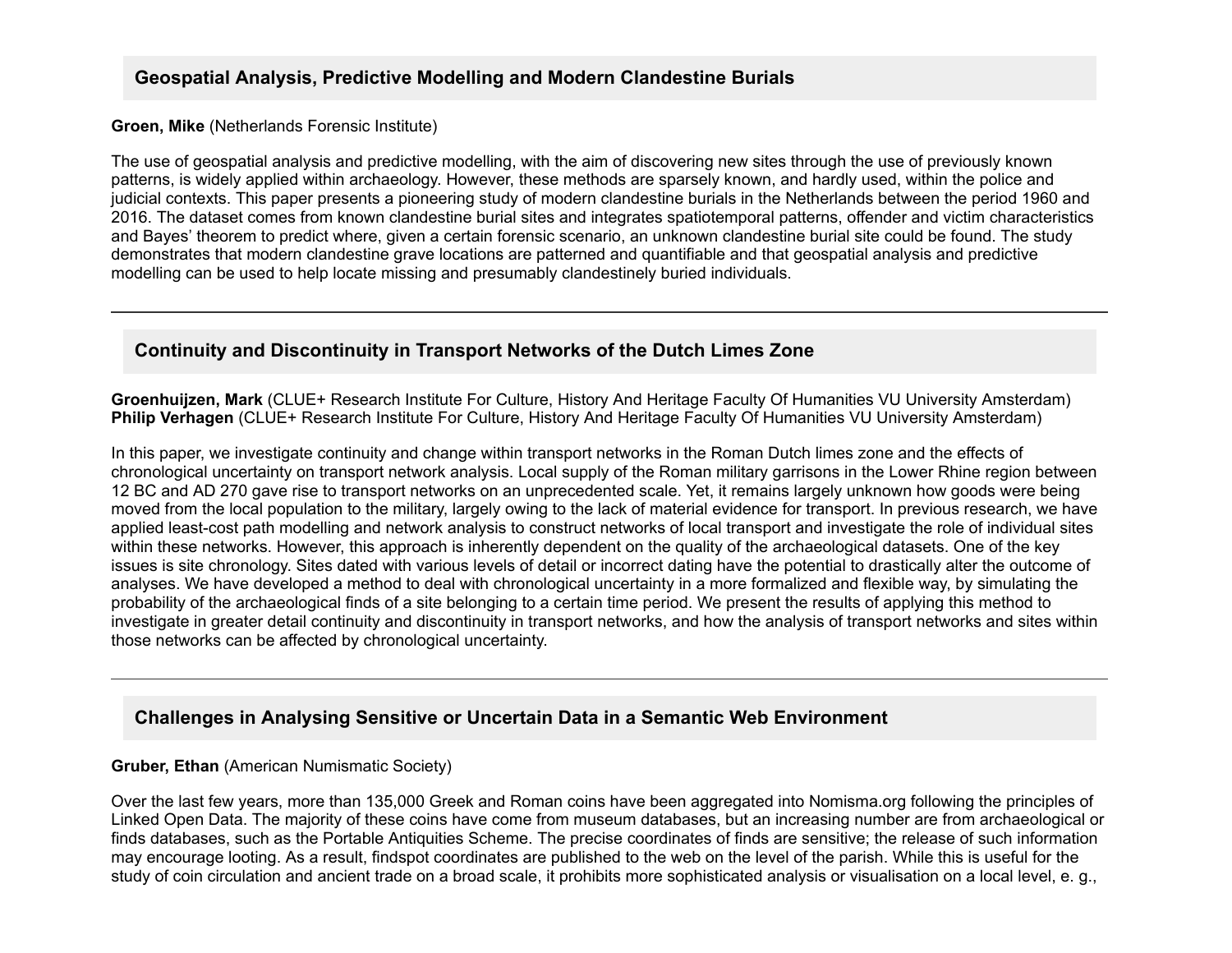to show the distribution of coinage found within a certain distance of a Roman road, a query that would be very useful for analysing patterns of population movement in periods of economic or social upheaval. This is one of a number of challenges that we face in building query and visualisation interfaces for numismatics: how can we make sensitive or uncertain data available to researchers (and the general public) through web-based tools on Nomisma.org without giving them direct access to precise coordinates? Or, at worst, how do we document the limitations in our own data and information systems in a way that makes it clear to researchers that there may be shortcomings in the accuracy of highly-localised geographic queries?

## **Best Practices and Metrological Issues in Massive 3D Digitization of Sculptures**

**Guidi, Gabriele** (Politecnico Di Milano) **Umair Malik** (Politecnico Di Milano)

In the past five years several initiatives for 3D digitization of archeological artifacts have been started in important museums worldwide. Between 2012 and 2015 the first massive digitization initiative was financed by the EU Commission through the project 3DICONS. The purpose of this project was to generate 3000 new 3D models of artifacts and structures of the European Heritage, to be published through the EUROPEANA portal. During the course of this project, some significant actions were completed, such as the digitization of the whole patrimony of the Archeological Museum of Milan (500+ models). On the basis of such experiences this year a new project was started by Indiana University, in cooperation with Politecnico di Milano and University of Florence, aiming at digitizing the entire patrimony of roman sculptures of the Uffizi Museum in Florence (Italy). The principal technique involved, in both 3DICONS and Uffizi projects, was automatic photogrammetry. The authors have experienced a variety of different issues in museums, ranging from working with the natural lighting conditions to the different ways for posing the camera on the scene. That involved specific technical choices for reducing the digitization time and costs, still maintaining a high coherence between the physical artifact and its digital counterpart, fundamental for making such models suitable for different purposes (virtual visits, technical documentation, 3D data bases). The paper discusses these issues and the related post-processing needs, in a framework where the purpose is massively digitizing complex artifacts in their original setting by minimizing impact on the museum.

# **A Novel Pipeline for the Structural Analysis of 3D Digitized Cultural Heritage**

**Guidi, Gabriele** (Politecnico Di Milano Milan, Italy) **Sara Gonizzi Barsanti** (Politecnico Di Milano Milan, Italy)

The use of Finite Elements Methods (FEM) for the mechanical analysis of ancient structures and artifacts has recently shown great potentialities. However, the typical workflow of such analysis involves the use of CAD models made by mathematic surfaces, representing the ideal shape of the object to be simulated. This might be appropriate when the physical element to be simulated is very close to its ideal drawing. But, for Cultural Heritage objects, often altered by the time passed since their original creation, the models are generated with 3D capturing methods producing high resolution meshes, often made by millions of polygons and for this reason not suitable to be directly processed with a FEM package. The focus of this paper is the study of the most accurate 3D representation of a real artifact/scenario in order to get a 3D surface suitable to be transformed in a volumetric 3D model as close as possible to the physical reality, minimizing in the same time the number of nodes defining its shape. The approach that is going to be experimented is based on a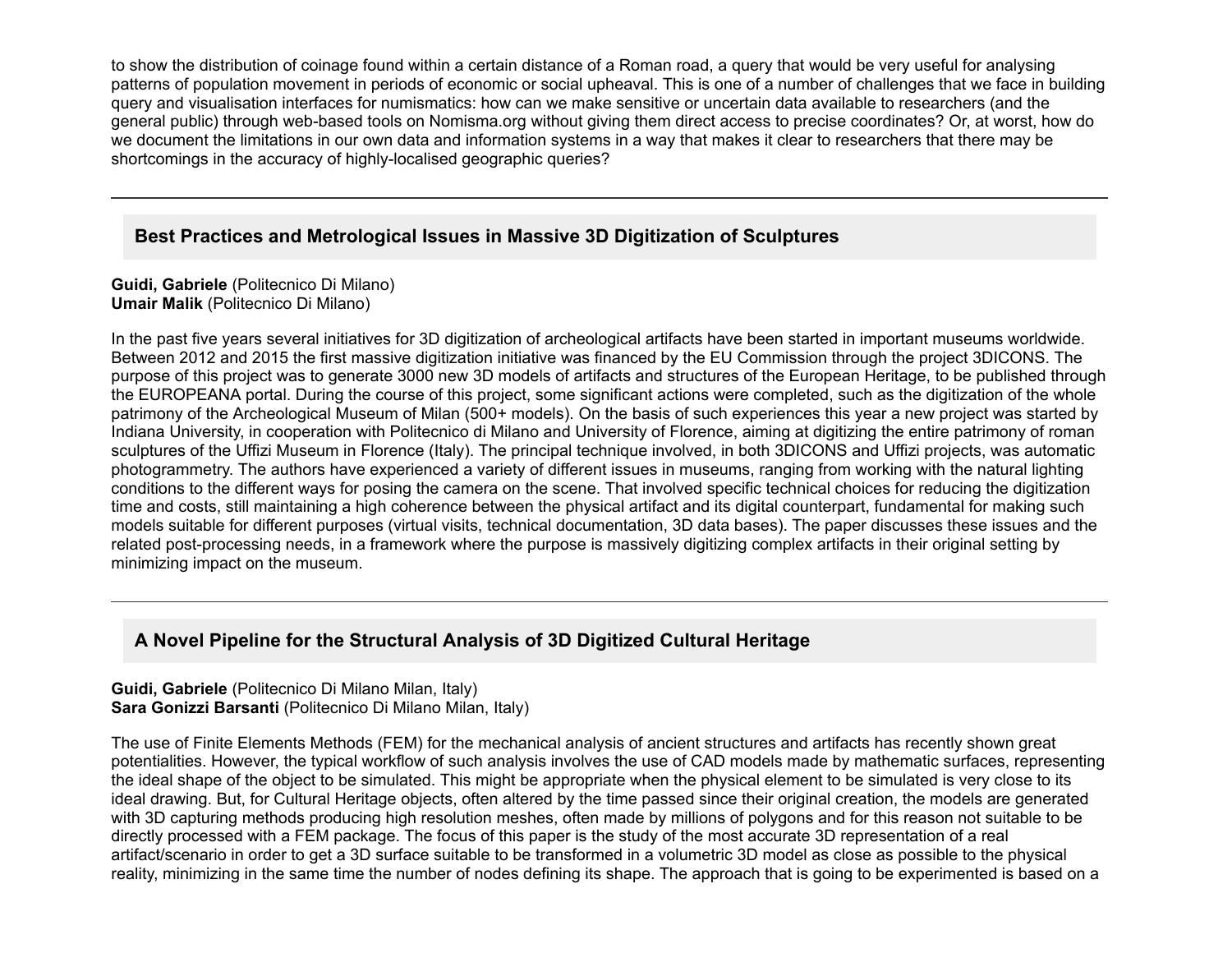wise use of retopology procedures, coupled with a transformation of a simplified and retopologized model to a mathematical model made by NURBS surfaces, as close as possible to the real shape, but suitable to be transformed in reasonably complex volumetric 3D models through standard FEM packages. Such approach will be demonstrated on the 3D model of the sculpture "Patroclo e Menelao" belonging to the Uffizi Museum in Florence.

## **Diachronic 3D Reconstruction of Historical Sites in Urban Context**

**Guidi, Gabriele** (Politecnico Di Milano) **Laura Micoli** (Politecnico Di Milano) **Sara Gonizzi Barsanti** (Politecnico Di Milano)

This paper presents a methodology for the three-dimensional diachronic reconstruction of a site in an urban context with the nearly total absence of remains to be surveyed, uncertainty of sources, difficulty to correlate documents and data to a three-dimensional representation. The case study is the Milan's Roman circus, built in the era when the city was the capital of the Western Roman Empire, under Maximian (284305 A.D.). Although the circus of Milan was one of the most important of the empire, today there are only few visible traces: a tower of the Carceres reused as a bell tower and some sections of the foundations hidden in buildings of private properties. Historical sources report the existence of the circus until Longobard's era, then, as happened to other monuments in Milan, the materials that formed it were used to build other buildings and the area was densely urbanized. Archaeological studies were conducted mostly at the beginning of the '900 and after World War II, when during the reconstruction of some buildings and public works it was possible to see the remains. Many questions are still open about the building's development elevation and its relation to the surrounding works: the imperial palace and the town fortification walls. This work shows how all sources (maps, drawings, archaeological reports, archaeological restrictions decrees, photographs, etc) has been integrated to hypothesize a reconstruction of the area by georeferencing such documents to that specific location of the city and by and interpreting them as a whole.

## **Archaeological Field Data Collection Using Ruggedized Android Tablets and Free and Open Source Software**

#### **Gunn, Scott** (University Of New Mexico Office Of Contract Archeology)

Open Data Kit (ODK) is a free and open source (FOSS) mobile data collection toolkit utilized by a wide range of users around the world. Using ruggedized Android tablets with ODK, archaeologists with the Office of Contract Archeology at the University of New Mexico recently spent 20 days in the Bandelier Wilderness documenting impacts to cultural resources from the 2011 Las Conchas fire. Data collected from the project were successfully incorporated into pre-existing spatial databases and used to populate state and federal PDF forms using Python and a variety of FOSS tools. Additionally, using ODK and the ODK Aggregate server, tabular and spatial data collected in the field can be uploaded remotely, providing project managers with the ability to monitor ongoing fieldwork projects while in the office. This presentation will provide details into this approach, including the setup of ODK forms, ODK Aggregate server, Bluetooth GPS pairing, the integration of field data into both FOSS and COTS spatial databases, and PDF form generation. We'll also examine the problems and pitfalls encountered with the approach and discuss possible solutions.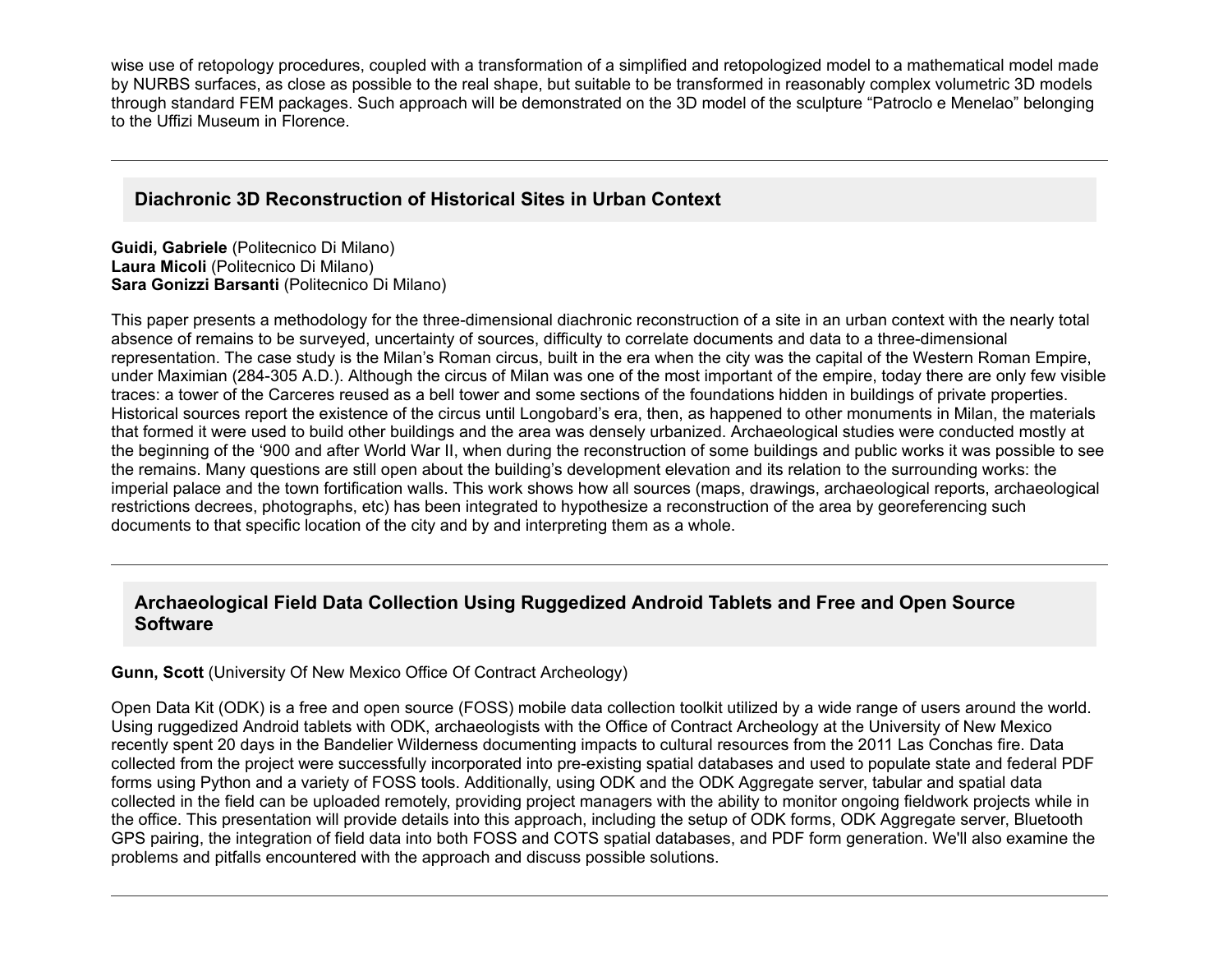## **Geographic Visualisation as Knowledge Generation in Archaeology**

**Gupta, Neha** (Memorial University Of Newfoundland) **Rodolphe Devillers** (Memorial University Of Newfoundland)

Geographic information systems (GIS) and other geovisualisation tools have been successfully used in archaeology to produce maps that can communicate archaeological information. The ability to use geographic visualisations to generate new knowledge however, has been largely neglected and offers immense perspectives for a field that deals with large amounts of complex data. We re-conceptualise maps in a representational model and argue that geographic visualization encourages the use of our cognitive abilities to process information and to generate new knowledge. In this context, we present MINA | Map Indian Archaeology (dngupta.github.io/mina.github.io), a Web-based platform built on the Leaflet library as a visualization tool that promotes data exploration and encourages questions about potentially unknown spatial patterns and relationships in Indian archaeology. The Leaflet libraries enable user interaction with archaeological data and facilitate meaningful graphical summaries of spatial information, which in turn, can promote new empirical research in archaeology. The web map supports knowledge discovery through data exploration, showing, for instance, a striking pattern and distribution of archaeological investigations throughout India during the 1950s. This simple prototype provides a proof of concept and shows that greater efforts in developing advanced visualisation tools appropriate for archaeological data can promote the generation of new knowledge in archaeology.

## **Inferring Influence Networks of Grapheme Innovation in Classic Maya Hieroglyphic Writing**

**Habiba, Habiba** (University Of Konstanz) **Viviana Amati** (University Of Konstanz) **Jessica Munson** (Lycoming College) **Jonathan Scholnick** (University Of California, Davis) **Yuriy Polyukhovych** (California State University, Chico) **Matthew Looper** (California State University, Chico) **Martha Macri** (UC Davis)

Classic Maya hieroglyphic writing is one of the best-documented and thoroughly deciphered scripts in prehispanic Mesoamerica, yet we still know remarkably little about how this writing system evolved. Specifically, when and how did novel graphemes – the discrete and most basic units of text – spread across the Maya region? A major challenge to inferring influence is that who—influences—whom network is largely an intangible and unobservable phenomenon. Moreover, the underlying network of interactions through which influence potentially propagates is, at best, partially observable in most cases. Taking into consideration these challenges, we devise a probabilistic framework for building networks of grapheme innovation using the observed dates of grapheme inscription and the geographic positions of archaeological sites. We use the Susceptible-Infected (SI) transmission model from mathematical epidemiology as the basis of our proposed method. The inferred influence networks of grapheme innovation are validated by comparing them with the sociopolitical ties documented in the written texts. These influence networks facilitate the identification of sites that stood out as innovators at various points during the Classic period. The proposed probabilistic model is applicable to a wide range of archaeological network inference problems and opens up further questions about co-evolution, replacements, and the discontinuation of graphemes through time.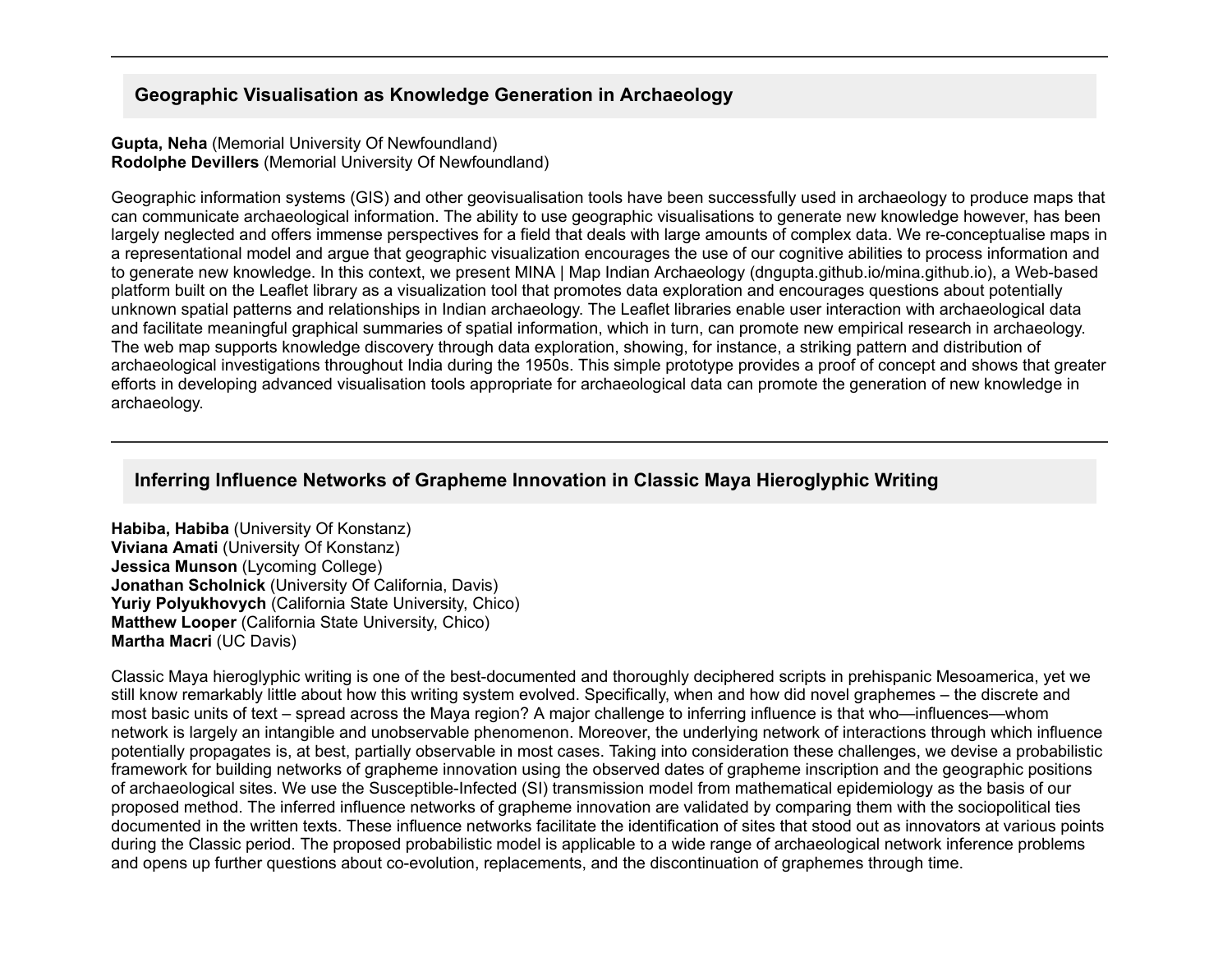## **Classifying the Surfaces of Virtual Cuneiform Tablet Fragments**

**Hanes, Laurence** (University Of Birmingham) **Tim Collins** (University Of Birmingham) **Sandra Woolley** (University Of Birmingham)

The reconstruction of fragmented cuneiform tablets has long been a challenging problem of historical significance. The large numbers of fragments as well as their geographical separation makes manual reconstruction intractable and motivates research into the reconstruction of 3D mesh representations of fragments in virtual environments. A key step in the automated reconstruction methodology is to identify the broken and intact surfaces on each fragment, as well as the cuneiform inscriptions. However, approaches in the literature are dependent upon high precision scans of fragments, which introduces a significant hardware and expertise cost. Here we present a methodology that is able to identify the different surfaces of fragment meshes captured with lower precision scanners, for which existing approaches fail. We develop a new method for identifying smooth intact surfaces based on global fragment convexity as well as local surface curvature. We identify written surfaces by detecting the periodic nature of cuneiform inscriptions. The surface identification results can then be easily used in either user-assisted or fully automated reconstruction environments. By reducing the hardware requirement for scanning fragments, our results will allow a greater number of fragments to be scanned and contribute to reconstruction efforts for a lower financial and time investment.

## **Understanding Urban Pattern of Silk Road OasisCities Using Archival Aerial Images.**

#### **Hanus, Kasper** (Adam Mickiewicz University In Poznań)

Researchers are devoting more and more attention to the archaeology of early cities. This interest is reflected in a growing number of publications on the topic. An attempt at creating a city, especially in relation to non-European cultures, has outgrown the framework set by the attributes listed by V. Gordon Childe. Most contemporary definitions of the phenomenon of the city are based on its demographic or functional features. The authors of this paper suggest an approach through the prism of landscape, where the cityscape can be understood as physical (material) space with all the human-made landscape modifications visible in the archaeological material, as well as social space, where particular landscape elements (including cityscape) have a meaning given to them by the bygone societies that inhabited that space. While the earlier research on early city forms in Asia focused mostly on "ticking off" points from the list of city features based on Eurocentric interpretation of the phenomenon of the city, the following article is an attempt at looking at the material and social aspects of the city with the consideration of the local urbanization processes which could have had a different course than in Europe and the Mediterranean. The research hypothesis put forward in this article assumes that although the urban centers which developed on the southern branch of the Silk Road in Tarim Basin (Xinjiang, western China) significantly differ in terms of morphology from the dense, compact cityscapes of Europe, from the functional point of view they functioned as cities in the landscape. In our view the urban centres we discuss are characterized by features of dispersed, agrarian-based urbanism, and we shall verify the correctness of our approach through an analysis of the features of low density urbanism, as suggested by Roland Fetcher. In my poster I would like to present how the archival aerial images, mostly Corona clichés, can provide data needed to understand the urban pattern of Silk Road Oasis-Cities.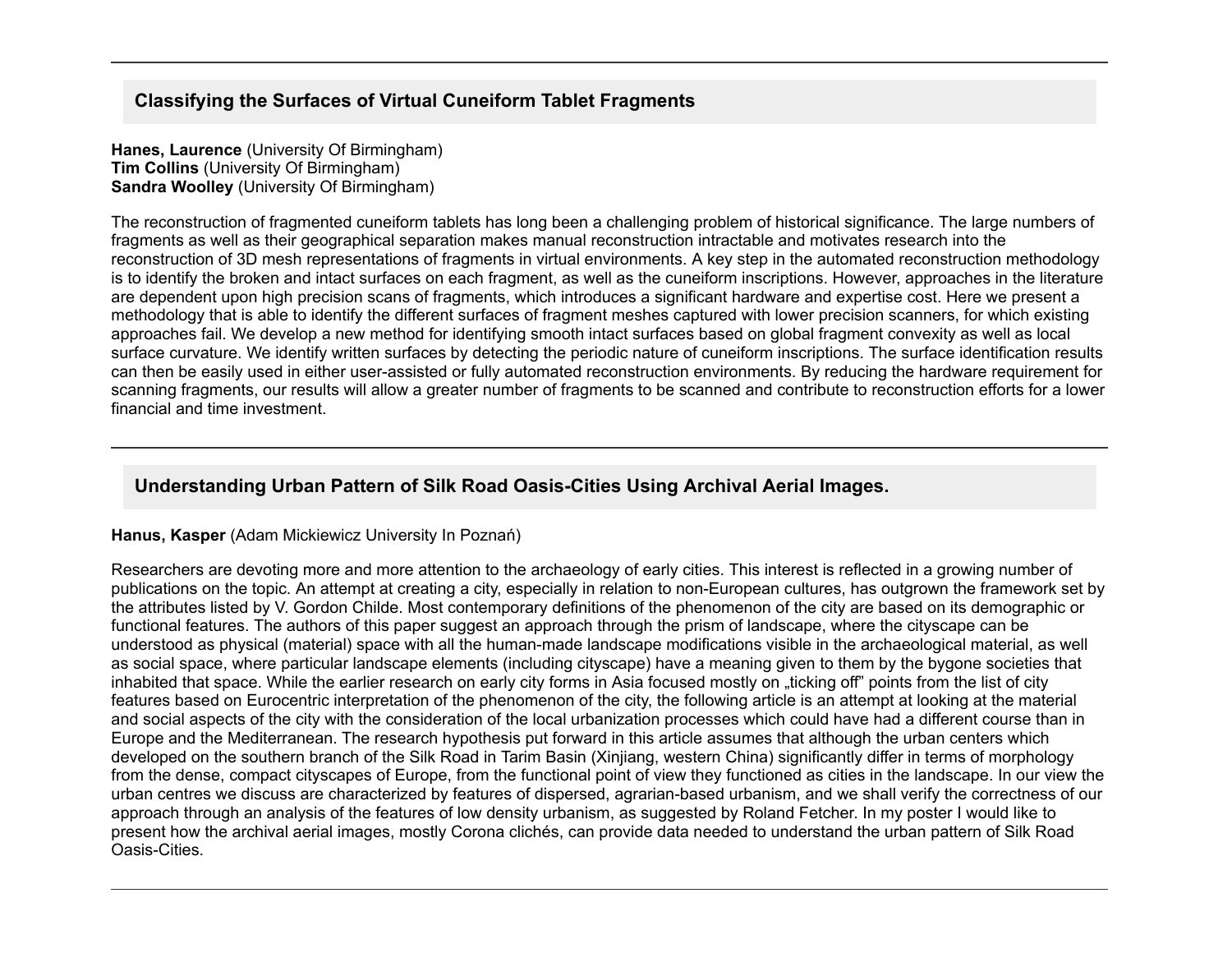### **Mapping and 3D Modeling at the Household, Neighborhood, and Regional Levels Using UAVs, Photogrammetry, and LiDAR**

**Hare, Timothy** (Sociology, Social Work, & Criminology Morehead State University)

Using unmanned aerial vehicles (UAVs/drones) to carry photographic equipment and photogrammetric processing of resulting data simplifies and accelerates mapping, 3D modeling, and environmental reconstruction. Construction and expansion of highways through Mayapán and the surrounding region are destroying valuable archaeological remains and environmental features. The 2016 field season targeted these areas for rapid recording and depended on UAV photography and photogrammetric processing for site and excavation photos as well as production of 3D modeling of archaeological remains and excavation units. In this presentation, I outline the technology used, the data processing workflow, and the resulting products including oblique photos, orthorectified aerial photo mosaics, digital elevation models, 3D models, and data layers for use in geographical information systems. I conclude with an example of implementing UAV-borne LiDAR and multispectral cameras into archaeological mapping and modeling of Maya house groups and urban neighborhoods.

# **Batten Down the Hatches! Digitizing and Displaying Finds from the Spanish Plate Fleet Wrecks**

**Harper, Charlie** (Florida Bureau Of Archaeological Research) **Jeremy Vause** (Florida Bureau Of Archaeological Research)

Between the 16th and 18th centuries, the Spanish Plate Fleet carried vast amounts of wealth and raw materials from the New World to Spain, but in 1715 and again in 1733, disaster struck when hurricanes smashed into the Fleet. As a result, the ships were run aground and sunk along the east coast of Florida and in the Florida Keys. The artifacts that continue to be recovered from these shipwrecks by present-day archaeologists and salvors provide an unmatched window into 18th century trade and life. Many of these artifacts are curated by the Florida Bureau of Archaeological Research.To publicize important finds from the Spanish Plate Fleet that are often overshadowed by the wrecks' alluring gold and silver treasures, the Florida Bureau of Archaeological Research has set out to create an online 3D museum of artifacts that speak to international trade and life aboard ship during the 18th century. This poster presents our experiences as we plunged headfirst into the world of 3D photogrammetry and online museum development. We highlight our successes and failures with photogrammetry techniques, model creation, general workflow, and 3D web technologies. In particular, we hope that this poster will provide a focal point to discuss with other participants the knowledge that we have gained and to learn about others' experiences with archaeological photogrammetry and public outreach.

## **Mobilizing a Salvage Archaeology Dataset to Build a 3D Interpretive Visualization**

#### **Harrison, Laura** (University Of South Florida)

Many discussions of digitization in archaeology foreground projects with substantial financial resources and highly trained technical specialists. While essential in driving methodological innovations that inform best practices in digital heritage, these high-end projects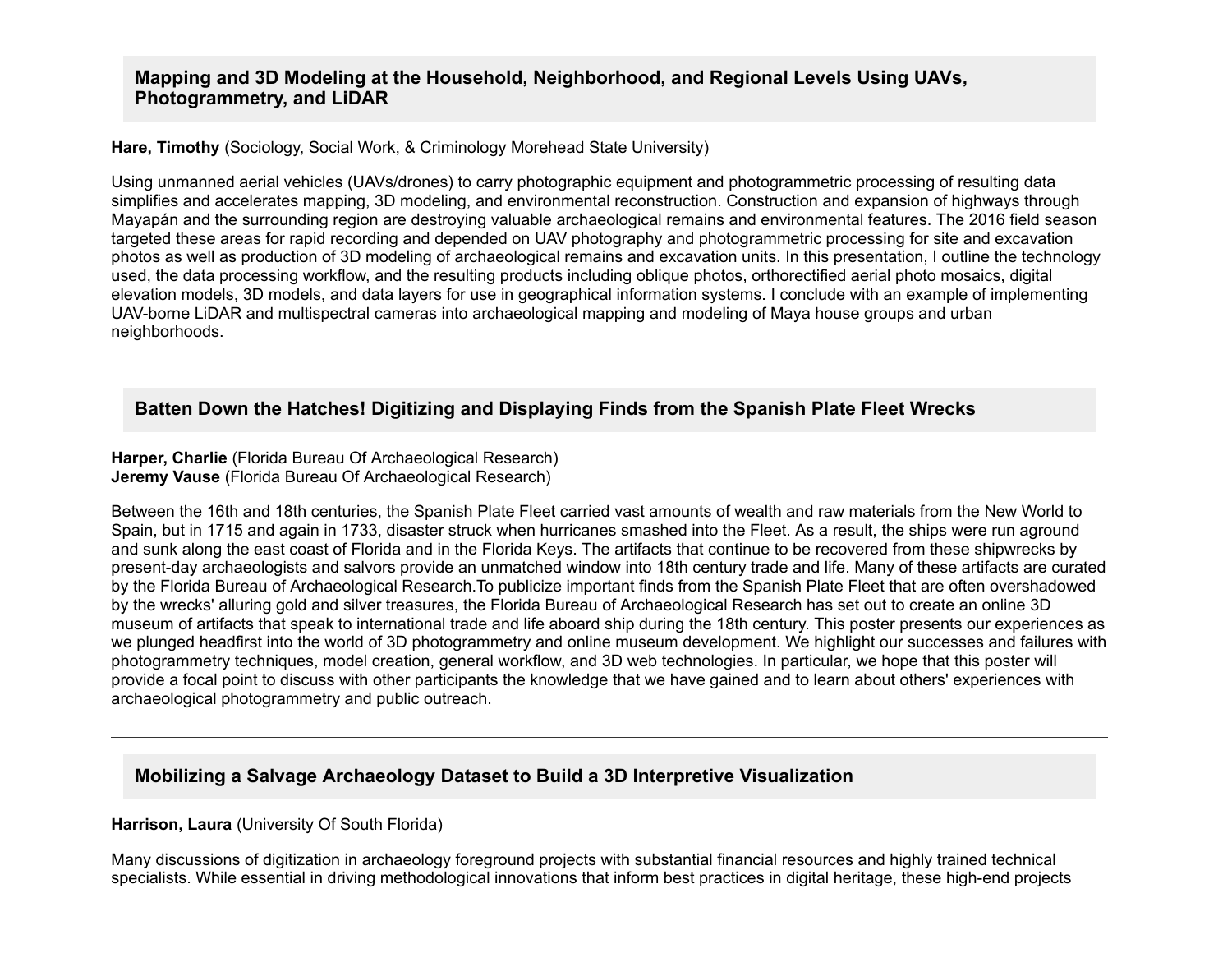offer few practical insights for archaeological projects lacking a predetermined digitization strategy. These constraints are particularly acute in salvage archaeology contexts, where substantial time and budgetary constraints are the norm rather than the exception. This paper presents a case study from the salvage excavation of Seyitömer Höyük, an Early Bronze Age urban settlement in Turkey, to demonstrate how to mobilize an extant archaeological dataset for the creation of a low-cost, data-rich 3D model by means of hand modeling. The result is a useful research tool that concisely synthesizes multiple classes of data in a coherent visual framework, and contributes to digital heritage objectives without taxing limited project resources.

### **TrowelBlazers: Raising Horizons for a Diverse Digital Archaeology**

**Hassett, Brenna** () **Suzanne Pilaar Birch (University Of Georgia) Victoria Herridge** (Natural History Museum, London) **Rebecca Wragg Sykes** (University Of Bordeaux)

Pith helmets, fedoras, and...bonnets? Although the persona of the archaeologist is often imagined as male, women have been active in the field and lab since the early 1800s and today make up a majority of students in the discipline. However, they often suffer from historical erasure or else are lauded as an intrepid individual in a man's world, and are less likely to hold positions of leadership in the field. Even less visible in the discipline, historically and today, are women of color, including local and indigenous women working in colonial settings. Three years ago, through the launch of TrowelBlazers, a blog and social media collective, we have been sharing women's stories in the fields of archaeology, geology and palaeontology. By far the most rewarding aspect has been the uncovering of robust research networks that existed amongst women in these fields throughout the 20th and even 19th centuries, as well as the growth and development of our own online community intersecting with public events, outreach, and academic research.

## **2D and 3D Electrical Resistivity Tomography Imaging of Archaeological Structures Case Studies from Romania**

#### **Hegyi, Alexandru** (West University Of Timisoara) **Petru Urdea** (West University Of Timisoara)

In the last decade electrical methods have been important for archaeologist because of their ability to detect the shape of the archaeological structure and, more important, the actual depth. Nevertheless, due to the slow process of data acquisition, the ERT method hasn't surpassed in importance other techniques like geomagnetic measurements (magnetometry). Even so, in the light of recent studies, ERT measurements provide a large amount of information about the site itself but, moreover, about the particular structures and soil pattern condition. Withal, depending of electrodes geometry settings, a series of geomorphological insides as lithology, water resources, soil markers and others can also light up important things for the research. The aim of this study is to present a few methodologies of using the ERT method in some various archaeological sites from Romania. The different way of data acquisition and the morphology of the sites allowed us to diversify the interpolation for a better 3D visualization. The presentation of the analogies between data and comparison with some archaeological excavation and drillings represent another purpose of our approach. In the end, as a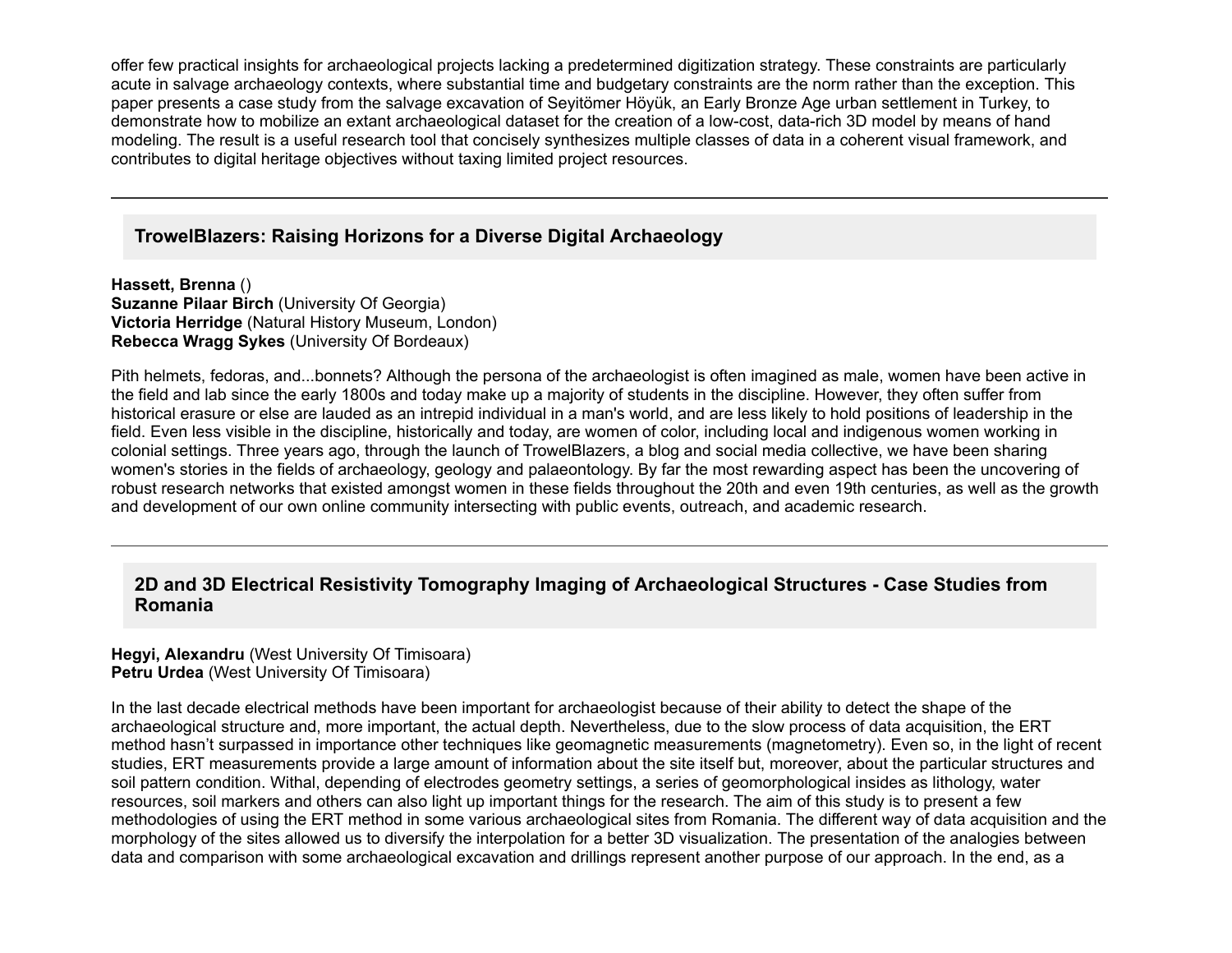personal remark, we consider this method to have an enormous potential for archaeology because of its versatile application – in addition to data representation which is often asked by archaeologist, the method can also be used for quantification analyses.

#### **Decolonizing an Archive of Archives?**

#### **Heitman, Carrie** (University Of Nebraska-Lincoln)

In the case of cultural heritage resources, the stakeholders invested in digital archival resources can be difficult to gauge and engage due to historical, economic, religious, political, ethical and legislative issues. Over the last 12 years, the Chaco Research Archive (CRA) has encountered (and continues to encounter) evolving ethical challenges as well as new opportunities to help work against the colonial context of legacy excavation data. In this paper, I present the CRA as a case study profiling these complexities: an archive of historic data on the cultural heritage of a Native American sacred ancestral site known today as "Chaco Canyon" (located in northwest New Mexico, U.S.). I discuss some of the mistakes we have made and our ongoing efforts to reconsider aspects of design and data reuse to help decolonize an archive of archives.

### **Hydrologic Design in Three Maya Cities: Using Regional Topographic Data, Hydrologic Analysis in GIS and Archaeology for a Comparative Analysis of Palenque, Tikal, and El Peru**

**Hermitt, Elijah** (The Pennsylvania State University) **Erika Maxson** (Bloomsburg University) **Kirk French** (The Pennsylvania State University) **Damien Marken** (Bloomsburg University) **Derek Shaffer** (The Pennsylvania State University) **Timothy Murtha** (The Pennsylvania State University)

Evidence for hydrologic design of ancient cities and presence of water management features are increasingly documented throughout the Maya lowlands. They are far from uniform in that the form, distribution and function of these systems vary regionally. Palenque in modernday Chiapas, Mexico, Tikal and El Peru in El Petén region of Guatemala offer three regional case studies of water adaptation, through hydrologic city design and management features. Palenque has a perennial excess of water that, in order to avoid flooding and to maximize plaza space, must be diverted to underground aqueducts. Conversely, Tikal boasts a network of bajos and reservoirs for the purpose of conveying and collecting water to sustain through an intense dry season. El Peru, on the other hand, exhibits characteristics of both. Utilizing the hydrology toolset in ArcGIS sinks in the terrain were filled and flow direction and accumulation were determined to document and describe the hydrological structure and form of the region surrounding these cities. The results are spatially compared to site and regional samples of archaeological settlement patterns. In this paper we not only detail how regional hydrology is expressed in the design and planning of these three cities, but also compare how global topographic data like ASTER and SRTM influence the hydrologic analysis.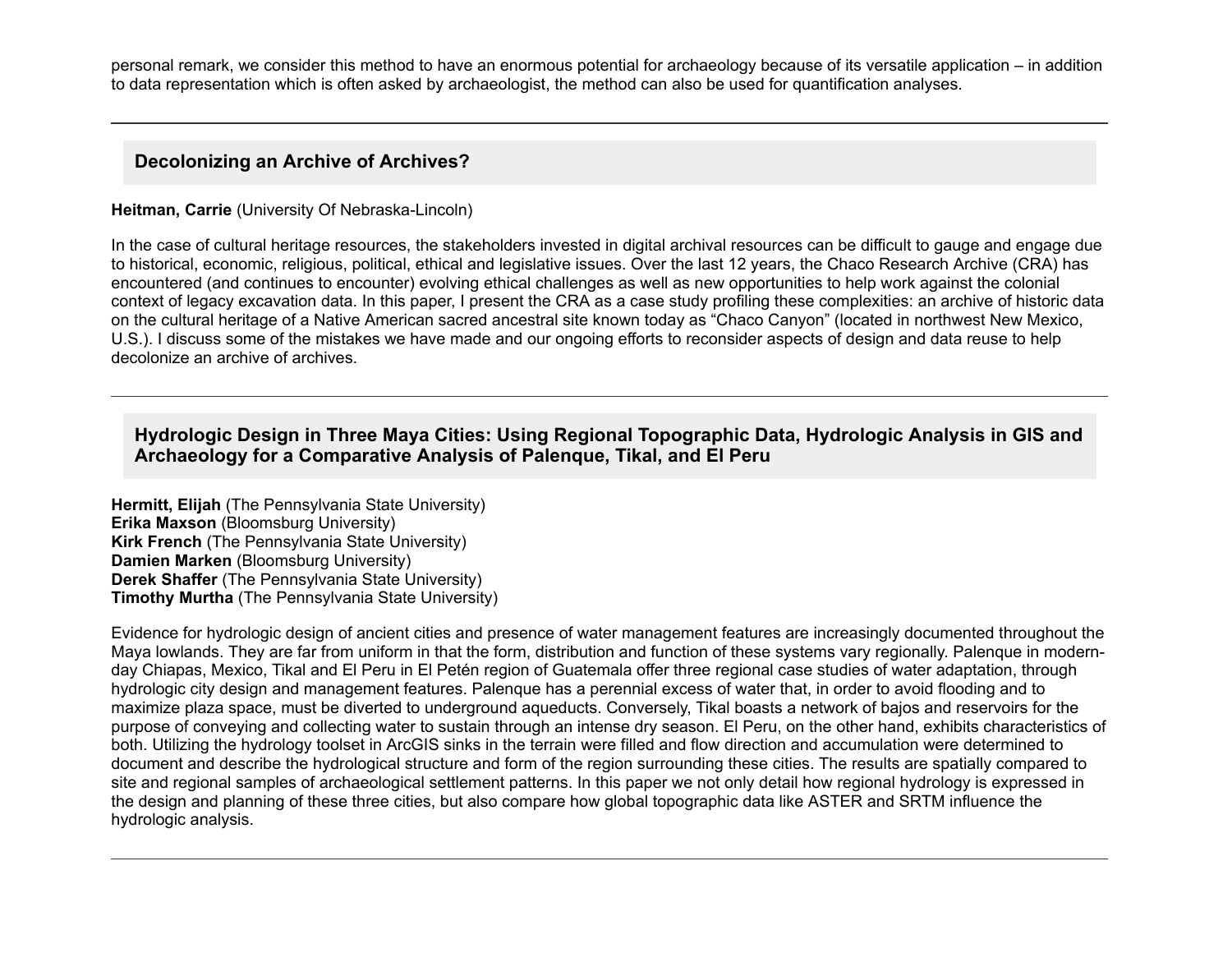#### **What to do with Ambiguous Anomalies?**

**Herrmann, Jason** (Institut Für Die Kulturen Des Alten Orients Eberhard Karls Universität Tübingen)

In the best-case scenario, data from archaeo-geophysical surveys are striking and clear, revealing traces of human activity preserved in the near subsurface in vivid color. Other times, ambiguous anomalies dominate the results or lurk in the background of otherwise compelling images. Several case studies from the US, Europe, and the Middle East will be discussed in order to explore how we present and publish these ambiguous anomalies. When should we err on the side of caution and emphasize uncertainty? When should we confidently forge ahead with tentative interpretations in the hope of developing testable hypotheses? What are the competing pressures in our discipline that push us toward one or another solution? Discussion from the audience and fellow speakers will be welcomed.

### **Non-Destructive Techniques for the Structural Health Assessment of Historic Buildings**

#### **Hess, Michael** (University Of California, San Diego)

The proliferation of digital techniques applied to the documentation of cultural heritage has generated an abundance of data sets which can enable meaningful quantitative analysis of the most culturally significant structures in the world. Presented here is an example of how the data generated through digital documentation can enable structural health assessment of historical structures. Until now, many of the heritage digitization efforts have served to provide visually stunning presentations or qualitative interpretations. This work explores the diagnostic value of terrestrial laser scanning for quantitative structural health assessment and demonstrates how important these assessments can be to life-cycle management of heritage structures. A case study at the Baptistery di San Giovanni in Florence, Italy was conducted, wherein multiple 2D and 3D non-destructive techniques were used to digitally document the monument in order to study its construction. Terrestrial laser scanning was used to measure trusted, accurate, high-resolution geometry throughout the structure. Portions of the data have been analyzed in order to quantify and visualize the effects of centuries of structural changes and aging. The laser scanning geometry can also be used to register thermal imaging, photogrammetry, and geo-radar data which aid in additional analysis beyond geometric calculations.

#### **Human Scale and its Impact on Location Modelling**

**Higginbottom, Gail** (Australian National University) **Roger Clay** (University Of Adelaide)

Traditional archaeological location modelling, whilst very informative about spatial patterns across a 2D spectrum, can be limited in its contribution to understanding human choice about location. On the other hand, projects combining statistical tests with models influenced by individual immersion techniques have a far better chance of understanding the choices people made in regards to place and confirming the likelihood of these apparent choices. Our work uses theoretical ideologies based on Husserl's notions of 'humans as the centre of their World'. Amongst other things, this has inspired the creation of an inhouse developed program that recreates contexts from an individual's field of view, a human scale. The program, Horizon, uses topographic, astronomic, and atmospheric data, along with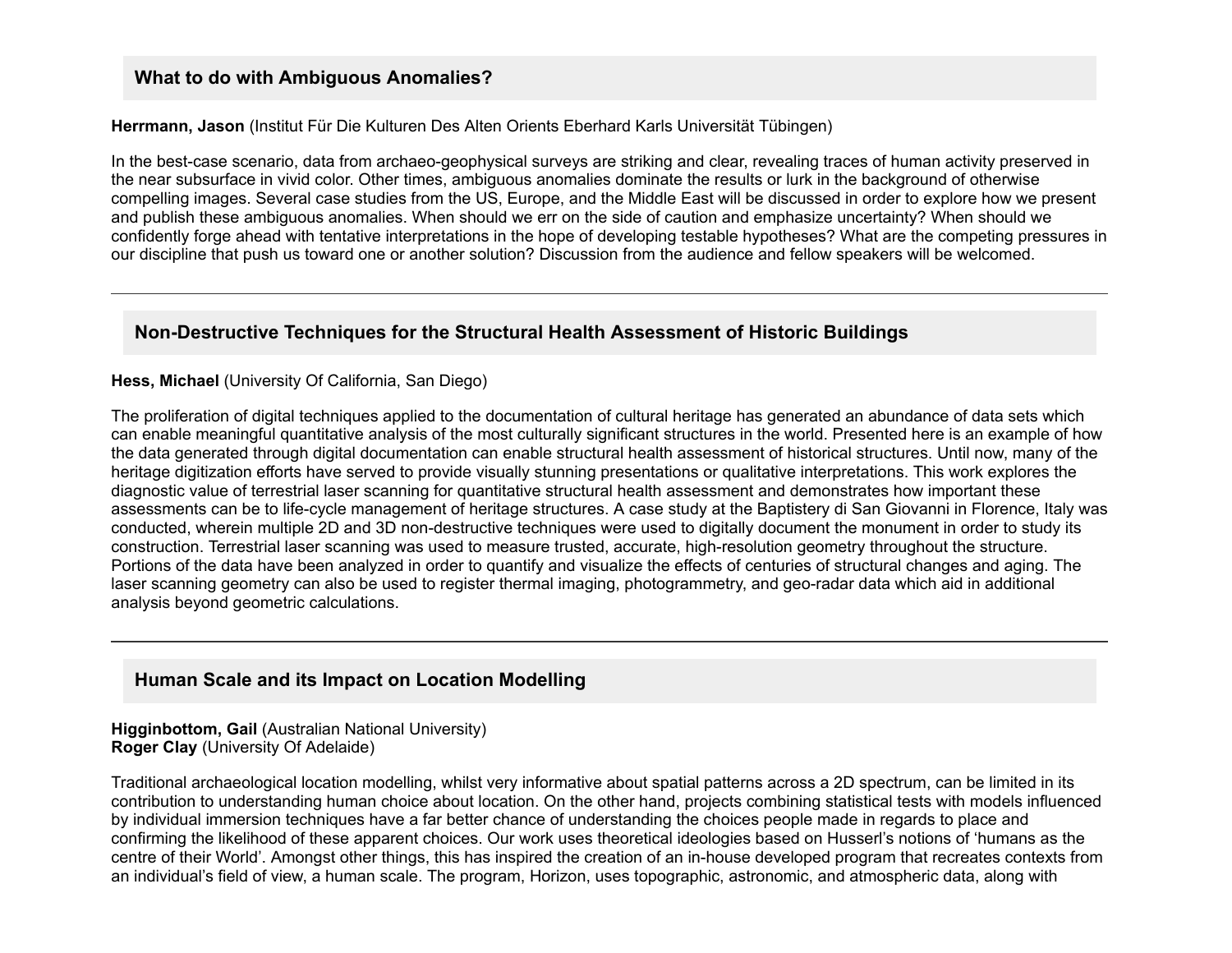information on human vision and 3D-rendering techniques, where a change in time and/or location accurately alters what can be seen astronomically and/or in terms of landscape, such as the shape of the horizon. Accessing the asci horizon data created by this program, for instance, allows it to be used in quantitative assessments about landscape choices through time within or across regions and can be used to test whether the locations or other aspects of the monuments were random or not. The creations of the 3D models at numerous sites allow for the comparison and seeking of possible land-sky-scape patterns in terms of detailed visible topography and astronomy that are often not apparent, even if we visit all these sites ourselves. New statistical tests along with test and new model outcomes will be presented.

## **Place: The Physical Embodiment of Collective Information**

#### **Higginbottom, Gail** (Australian National University) **Vincent Mom** (DPP Foundation)

Abstract We argue that many classic Landscape Archaeology studies still tend to use GIS tools to create a 'god's-eye' perspective, where the images they produce are views from above the landscape looking down, like 2D-maps or viewsheds. This 'god's-eye' perspective assumes all agents or individuals have complete spatial information and are situated in a global frame-of-reference. By contrast, this project is inspired by 'individual immersion models' and has a tool that recreates contexts from an individual's field of view (Higginbottom in press). It is, therefore, an investigative aid for examining archaeological problems about people (Herman 2008) rather than just "illustrating knowledge already gained once serious scientific investigations ha(ve) been concluded" (Forte 2008, 22). Specifically, this powerful tool allows us to visualise how the sky and landscape appeared together by people in the past, viewed from any chosen point in a real landscape. The tool, whilst not VR, uses topographic data and 3D-rendering techniques to create landscape views with visual depth. Using the actual program developed by Andrew G.K. Smith called Horizon as our slide, we will demonstrate land-sky-scapes seen as day and night views with the paths taken by celestial bodies across the visual field, demonstrating that the situating of monuments in prehistory encompasses a complex frame-of-reference for collective cultural knowledge. The night views have never been presented previously. We apply this approach to new case-study sites recently visited in Scotland on the isle of Mull and the mainland of Argyll.

# **Low Cost, High Accuracy Drone Survey Methods**

#### **Hill, Austin** (Dartmouth College)

In the last few years Unpiloted Aerial Vehicles (UAVs), or drones, have been widely adopted by archaeologists as an important tool for archaeological survey, excavation recording, and heritage site management. As technologies have improved and costs have plummeted, it has become possible to record increasingly large areas at high resolution. Now that drones are a common part of the archaeological toolkit, there is increasing interest in low cost ways to improve accuracy and survey efficiency in the field. This paper will present quantifiable results, comparing multiple data collection workflows, from local site tests in New Hampshire. This data demonstrates that using DIY (Do it yourself)-style drones and low cost PPK (Post Processed Kinematic) GPS tools for survey work can both improve georeferencing and decrease field time and equipment requirements. These will be critical improvements for archaeologists working with limited budgets or with limited access to sites for documenting damage.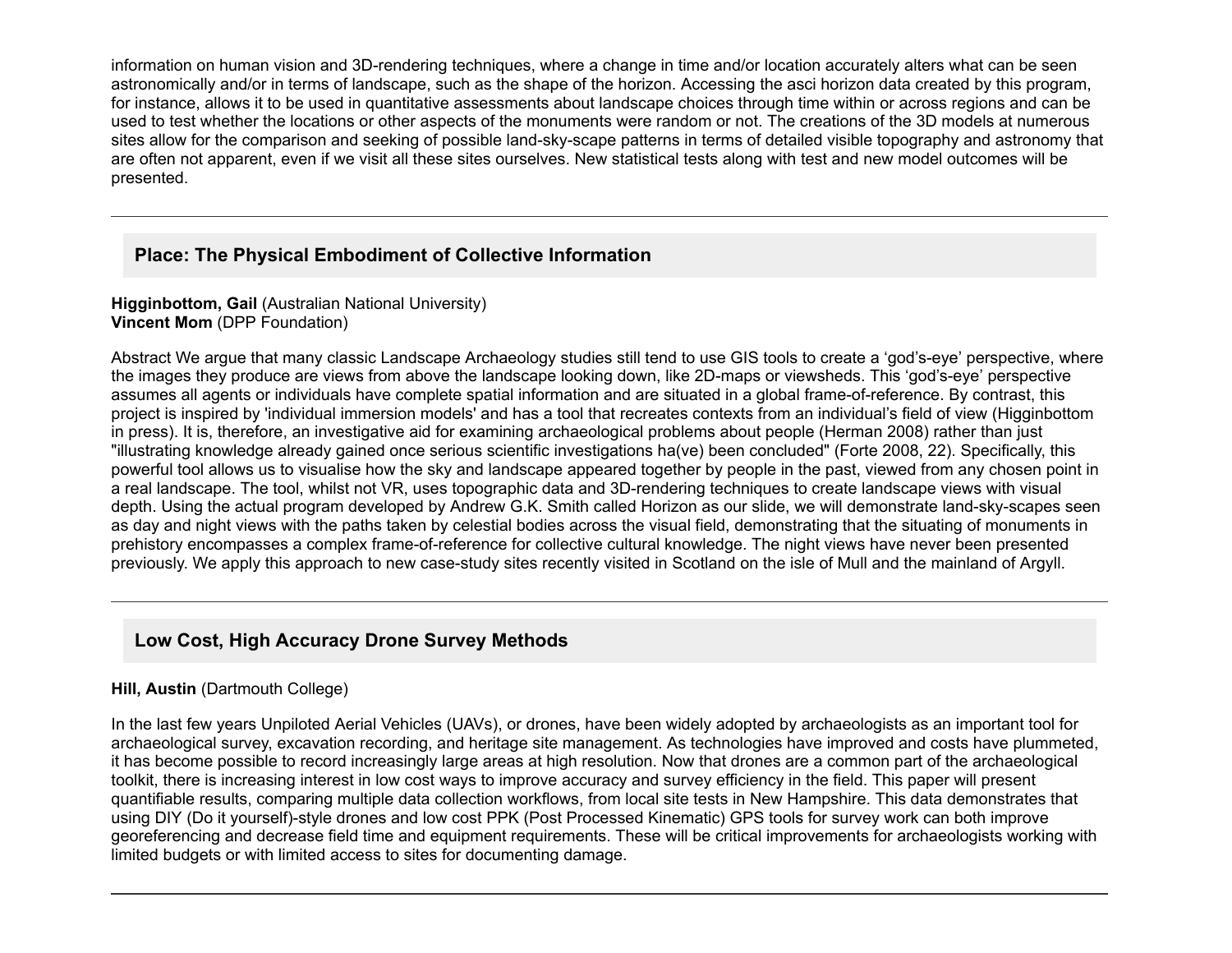## **Designing and Using Game Environments as Historical Learning Contexts**

#### **Hiriart, Juan** (University Of Salford School Of Arts And Media)

The virtual presentation of landscapes in games, thanks to the exponential increase of representational power of digital technologies, has been progressively challenging the capacity of gaming audiences to distinguish virtual environments from real-world referents. This spectacular growth, however, has not been mirrored by a comparable progress in the simulation of the natural and social processes from real environments. Although highly realistic, game landscapes in most commercial titles still remain as inert theatrical scenery, devoid of any capacity to reflect the effects of human life agency and the inextricable nature of social and natural processes. In this presentation, I would like to demonstrate a historical game prototype that I have been developing as part of a PhD research, with the purpose of investigating possible design solutions to the problem of creating game environments capable of transmitting the inherent complexity of historical landscapes. The game reconstructs Early Medieval Britain, focusing on the micro-histories of everyday life instead of more stereotypical forms of gameplay centred on the simulation of violent conflicts. Currently in its final version, the game has been iteratively produced in cycles of development and play-testing sessions with the participation of archaeologists, historians, and educators who have given valuable feedback about its design, direction, and potential use.

## **Designing Locational Models to Test Settlement Theory**

#### **Hobbs, Elizabeth** (Minnesota Department Of Transportation) **Michael Bergervoet** (Minnesota Department Of Transportation)

Archaeological locational modeling is premised on the assumption that archaeological site locations (the dependent variable) can be predicted by a suite of independent, mostly environmental, variables. Settlement theory informs which site populations and environmental variables we choose to model, but how do we design our models to best test that theory? Many publications in this field have focused on the selection of the appropriate statistical test for representing the relationship between sites and their environment. In this paper we examine the selection of both dependent and independent variables to best represent the prehistoric patterned behaviours we wish to understand. We draw examples from our experience developing models for the state of Minnesota (MnModel) 20 years ago and from the actions we have taken since then to improve those models and the insights they can provide about prehistoric settlement in Minnesota. In particular, we discuss the importance of how well independent variables depict aspects of the prehistoric landscape thought to be important for hunter-gatherer economies and the separation of economic from cultural constraints on site location.

### **MorgantinaVR: Cityscale Handheld AR and Cross-Platform VR for Visualizing Georeferenced Datasets as a Part of a Microservices Software Architecture**

**Hollis, Luke** (Archimedes Digital Classical Language ToolKit)

As the first wave of generally available virtual reality devices has emerged, Archimedes Digital has focused on cross platform VR/AR/MR applications to provide interpretive materials for archaeological sites as well as visualization tools for researchers. Working with the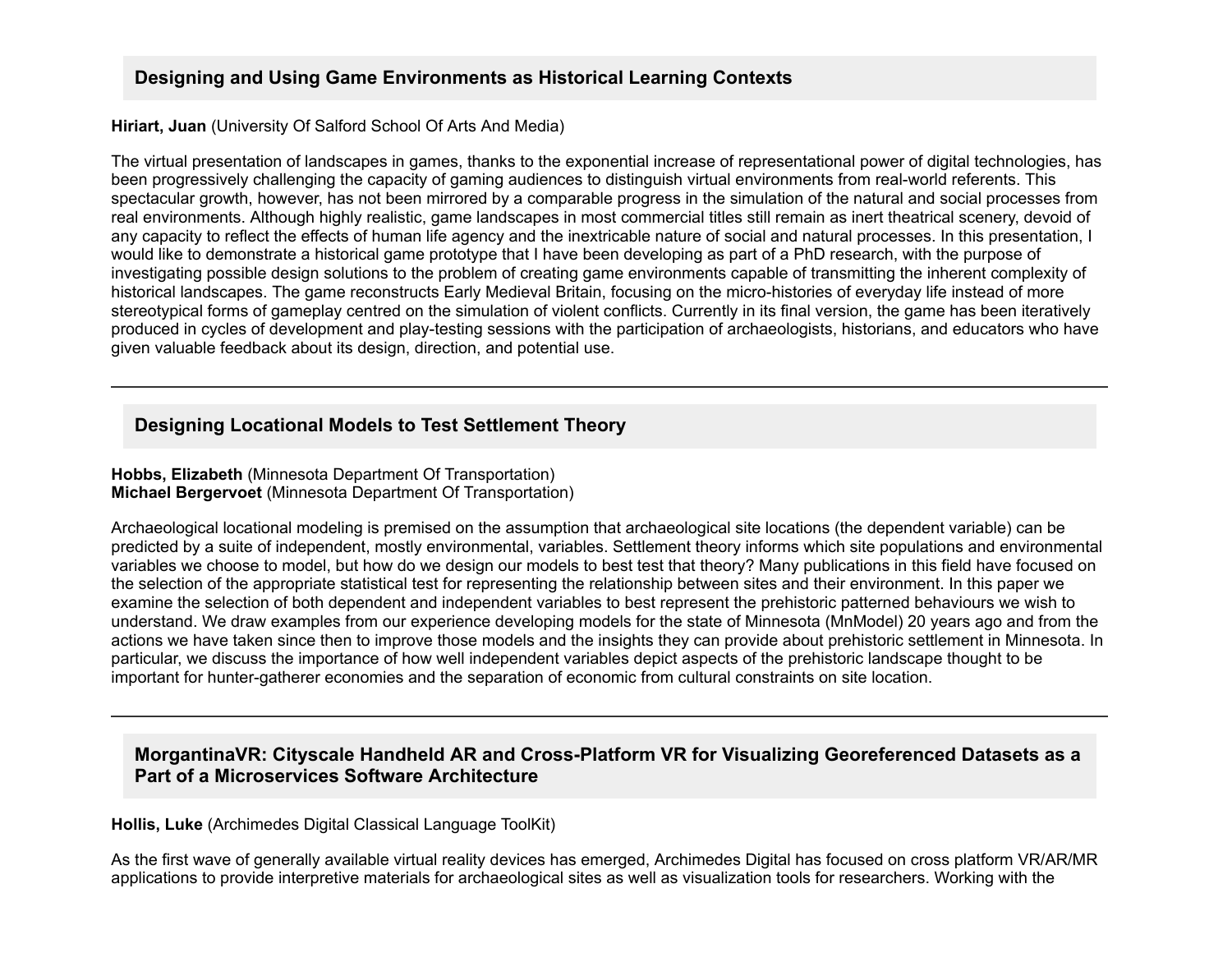Contrada Agnese Project at Morgantina (Sicily), our applications visualize historically-accurate architectural reconstructions and datasets alongside georeferenced photogrammetry to connect users to ancient greco-roman culture onsite and enable archaeological researchers to interpret excavation data. The georeferenced datasets may also be viewed in a web portal that offers 2d and 3d interfaces for visualizing the Contrada Agnese Project's data. While onsite at Morgantina, using a smartphone or Project Tango-enabled device, users can explore the monuments in the agora where currently only foundations of ancient structures are visible. The smartphone application uses the device GPS and compass for localization with about 1-6 meter accuracy, and the Project Tango tablets offer much finer spatial awareness and motion tracking through use of the Project Tango software's area description files. Users who aren't onsite at Morgantina can explore the agora reconstruction in VR with HTC Vive, GearVR, Hololens, and Google Cardboard to tour the agora throughout the course of the centuries of its growth and decline and explore buildings that have been backfilled or lost. Similarly in VR, site researchers are able to browse a day-by-day recreation of trench models and 3d rendering of the museum and geospatial teams datasets.

#### **Accounting for Environmental Factors: Approaches to enhancing horizontal resolution and interpretability in geophysical surveys**

**Holmes, Rachael** (Faculty Of Science And Technology, Bournemouth University) **Ashely Green** (Faculty Of Science And Technology, Bournemouth University)

Common hindrances in geophysical survey, whether small-scale or landscape, are modern rubbish, rubble, ferrous objects, groundwater, and/or high attenuation materials. Groundwater and high attenuation materials greatly reduce the maximum potential depth of investigation. In an attempt to overcome these obstacles, surveys were conducted at the Dominican Friary in Trim, Ireland, which aimed to refine standard survey protocols for achieving high-resolution data from single channel ground-penetrating radar (GPR) surveys of small areas (

### **Modeling Resource-Driven Out of Africa Hypotheses - Potential and Challenges**

**Hölzchen, Ericson** (Senckenberg Research Institute, ROCEEH, Senckenberganlage 25, 60325 Frankfurt Am Main, Germany ROCEEH, Heidelberg Academy Of Sciences, Karlstraße 4, 69117 Heidelberg, Germany) **Christine Hertler** (Senckenberg Research Institute, ROCEEH, Senckenberganlage 25, 60325 Frankfurt Am Main, Germany ROCEEH, Heidelberg Academy Of Sciences, Karlstraße 4, 69117 Heidelberg, Germany)

The earliest hominins originated in Africa and from there dispersed across Eurasia. At least two different hominin dispersals out of the African continent can be distinguished. We refer to "Out of Africa 1" as the dispersals of early hominins before modern humans and "Out of Africa 2" as the dispersal of modern humans. It is currently debated how intensive the interactions among different early hominin species were and where they took place. Knowing the past dispersal routes allows us to identify potential regions of interaction. However, the mechanisms of early hominin dispersal are not clarified. Among various factors, distribution and acquisition of resources are proposed as main drivers in early hominin dispersals. However, we do not know to what extent. Here, we used agent-based modeling to assess the impact of different resource types on early hominin dispersal patterns and to identify the capability and limitations of input data and modeling abstractions. The resources of various types are represented on a world map. The agents represent hominin groups who disperse by reproducing into neighboring patches, whereby patches with a higher amount of resources provide a higher chance of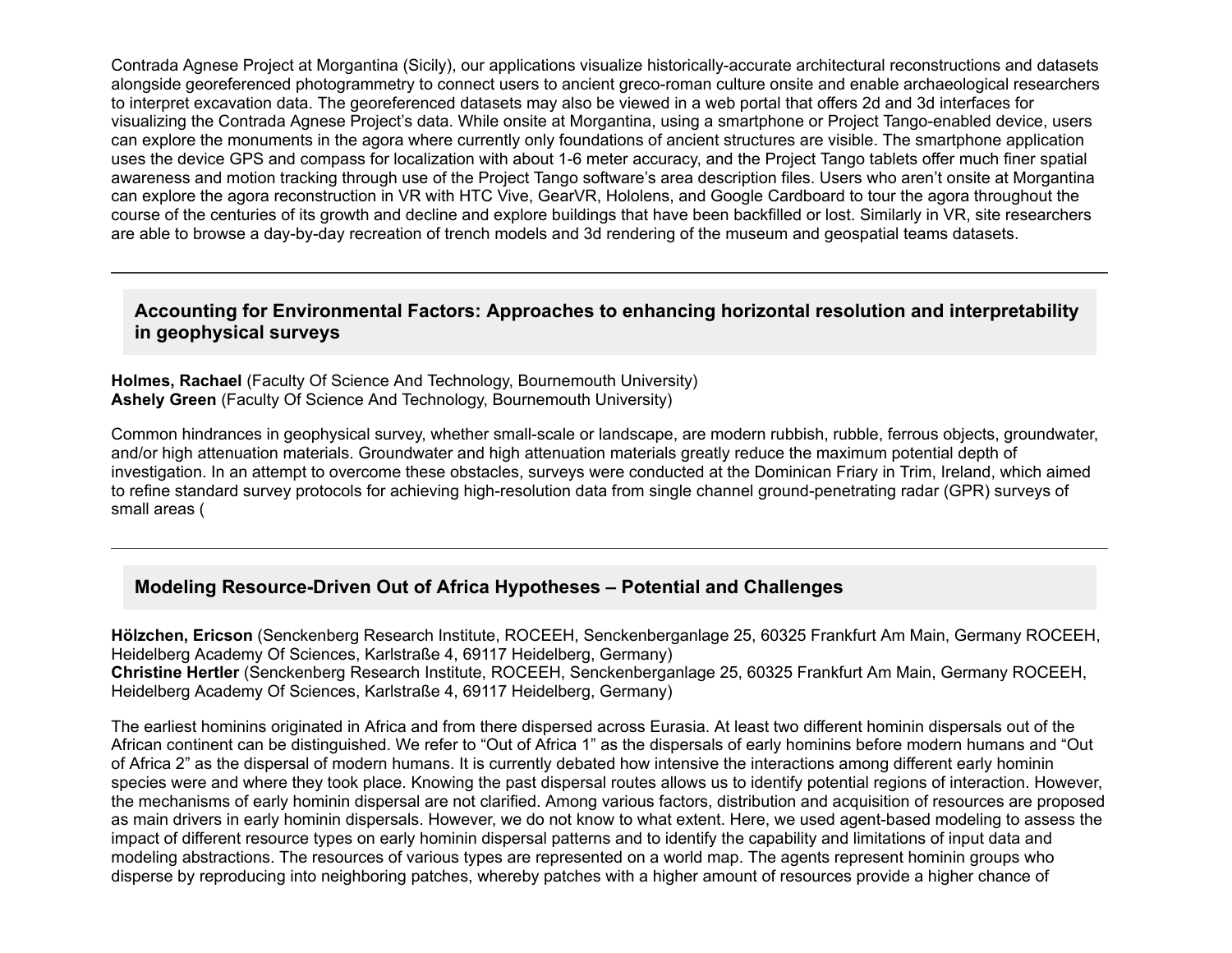survival. We compare dispersal patterns to quantify the impact of specific resource types on the dispersal. The results of the first runs of the model tests will be introduced and future challenges will be summarized.

### **Developing a Standardized Workflow for Digital Preservation and Analysis of Archaeological Ceramics**

**Howland, Matthew** (Department Of Anthropology University Of California San Diego)

The digital revolution in archaeology has opened up a new avenue of archaeological preservation: digital documentation and storage. Adding a digital record of excavated artifacts can preserve the original, excavated form of artifacts against both physical deterioration over time and destructive sampling of objects. A digital record of artifacts can also allow for techniques of digital shape/volume analysis not possible through analog methods. These advantages of digital recording and analysis are dependent on a consistent, quality data acquisition strategy to ensure comparability between different artifacts or even datasets. To that end, this poster describes the creation of a standardized Structure from Motion and morphological and typological analysis program applied to ceramics recovered by the Edom Lowlands Regional Archaeology Project, as well as the creation of a systematic digital database for the results of modeling and analysis. 3D modeling is done using Agisoft Photoscan, while form analysis is performed using the Pottery Informatics Database, developed by Dr. Neil Smith. This work is part of a larger ceramics study, the full extent of which is beyond the scope of this poster.

## **Continuous Interactivity in Archaeological Visualisation**

**Huggett, Jeremy** (Archaeology School Of Humanities University Of Glasgow)

Along with the growth in 3D environments, VR, AR, mixed reality, etc. has come a corresponding requirement for interactivity as an increasingly essential aspect of our visualisation. But what do we mean by interactivity? What are we actually interacting with? Should we be capturing and modelling our interactions? Is there such a thing as inappropriate interactivity? Can there be too much / too little interactivity? What do we learn from interactivity? Does an interactivity encapsulated within a 21st century technical environment have any real value for our understanding of the past? This provocation seeks to lay down a challenge for future visualisations in archaeology, based on approaches such as activity theory, the extended mind and related theories, which in combination offer the potential to apply a radically different perspective to the critique.

# **Everything Wrong With … Digital Archaeology**

#### **Huggett, Jeremy** (Archaeology School Of Humanities University Of Glasgow)

Despite the deliberate provocation in the title, there's a serious debate to be had: that we often forget about – even ignore – the digital in our pursuit of the archaeology. The implications of this are farreaching given the extent to which we are increasingly entangled in a digital world. The proposal here will be that we need to develop an archaeology of the digital that sits within Digital Archaeology. [Given the scope of the topic (!!) I'd lean towards the 10 minutes rather than 5 if at all possible ...]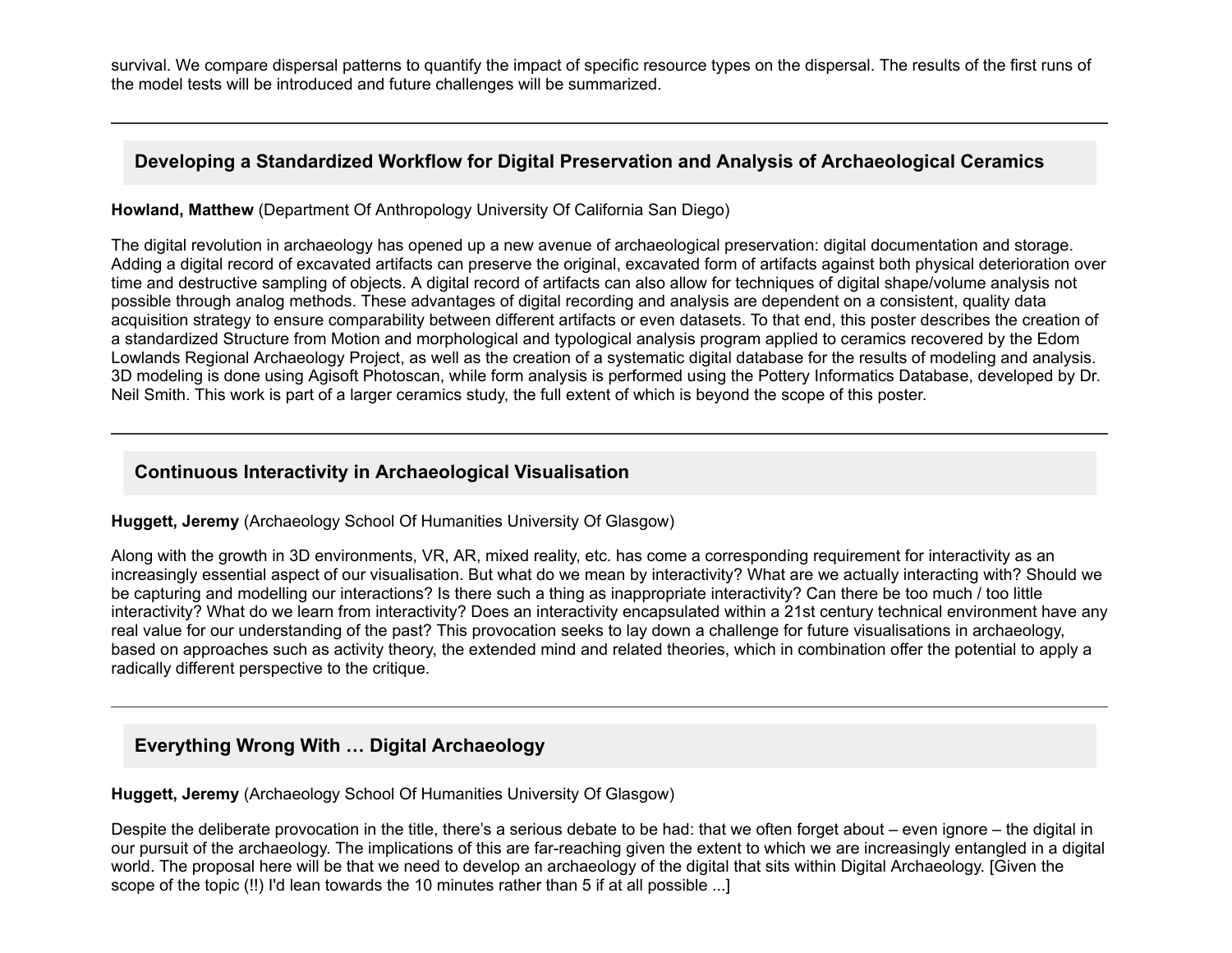## **Context and Community: Accountable, Open Presentation of Digital Archaeology**

**Huntsman, Theresa** (Sardis Expedition, Harvard Art Museums) **Eric Kansa** (Open Context)

In archaeology, context is everything. Context is multi-dimensional, simultaneously physical, social, cultural, and intellectual. Therefore, digital archaeological initiatives, especially those highlighting war and ideologically-motivated destruction of cultural heritage, must respectfully engage these different contextual dimensions. Unfortunately, several digital initiatives have failed to include any contextual engagement, and as a result the 24-hour news cycle has only fetishized ancient replicas and their technology. The high-profile reconstruction of the Palmyra arch represents a watershed moment for digital archaeology. Will digital archaeology offer effective, accurate, and respectful approaches to contextualizing the past? Or will the fetishizing of technology overshadow the tragic human dimension of the war and its effect on Syria's historical legacy? ISIS's destruction of monuments is just the tip of the iceberg, and the trauma inflicted on the Syrian people represents the gravest threat to Syria's cultural heritage. After all, people and communities, especially those that live in and around archaeological sites, are the key actors in stewardship; they have been entirely left out of the presentation of 3D models. This paper argues that digital archaeology can be done well with more accountability and attention to context via richer, open web presentation of information. We must work with a wider community to unite vast collections of digital data, along with cross references, so that collections can enrich and add context to each other. The key to make this work is the community aspect, enriching and expanding those communities across institutional, linguistic, and cultural boundaries.

#### **Tradition and Innovation: From Worksite Plans to Digital Models**

**Inglese, Carlo** ("Sapienza" University Of Rome) **Carlo Bianchini** ("Sapienza" University Of Rome) **Alfonso Ippolito** ("Sapienza" University Of Rome) **Martina Attenni** ("Sapienza" University Of Rome) **Valeria Caniglia** ("Sapienza" University Of Rome)

The study and analysis of archaeological elements often ranges from very big sites to small objects. This difference in size and type is also present during survey and representation. This idea sparked the proposed study of worksite plans representing the only firm link between historical architecture (designed, analysed and theorised) and its representation. The objective is to develop a new interpretation of worksite plans based on the enormous options provided by the merger of massive acquisition technologies and digital representation. When combined it is possible to build extremely detailed, ideal models with which to acquire extensive, in-depth knowledge (Descartes) of the studied object. The topic is part of the studies on the origins of architectural drawing based on the interdisciplinary union between architecture and archaeology. The objective is to critically interpret worksite plans in order to establish and classify a study method that can lead to an efficient cataloguing of geometric/formal, theoretical/ideal and metric/constructive issues. Based on these premises we examined the key relationship exists between the metric/formal construction of a two-dimensional drawing (plan) with a three-dimensional drawing (ideal model). The study is part of the now consolidated drawing/survey/design process which, based on objective/real drawings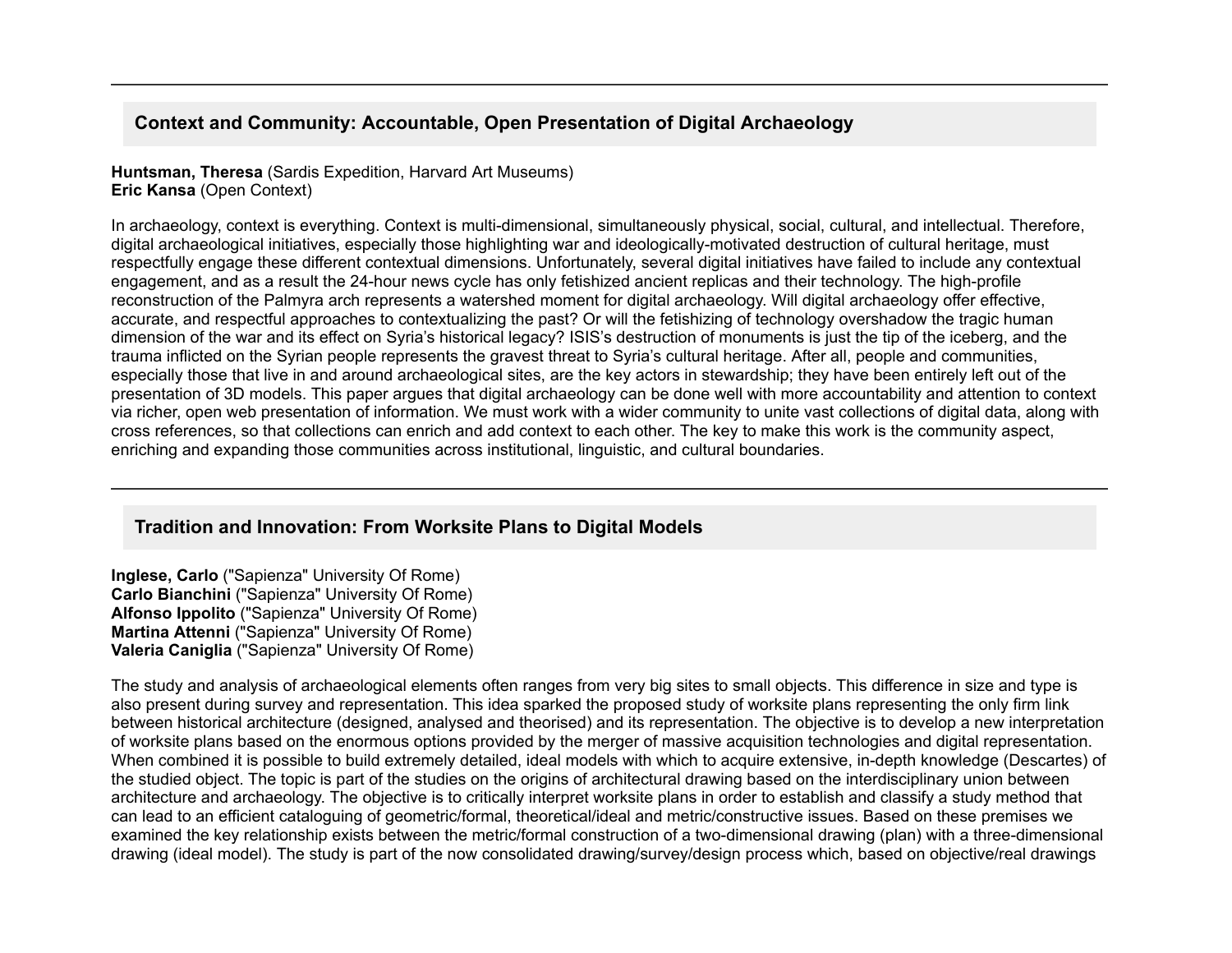leads to a three-dimensional/ideal model. Geometric/constructive tests alternate with tests between ideal models and real models as part of the debate on the relationship between sign and model and between what is real and what is virtual.

#### **Quantity vs Quality: Advantages and Disadvantages of Imaged Based Modelling**

**Ippolito, Alfonso** ("Sapienza" University Of Rome) **Carlo Inglese** ("Sapienza" University Of Rome) **Martina Attenni** ("Sapienza" University Of Rome) **Valeria Caniglia** ("Sapienza" University Of Rome)

In the last years, survey has changed radically thanks to progress in the field of 3D massive acquisition methods. A variety of data acquisition modes are increasingly easy to access and use to document Cultural Heritage. The scientific debate focuses on the control over data quality, in terms of metric accuracy, by comparing 3D image-based acquisition methods with consolidated methods. The term "digital building recording technologies" may infer collection of accurate and efficient dimensional data, but in actuality a building's size is often not the only focus for the knowledge, preservation or conservation. Collecting, interpreting and filing a large amount of information helps to define a system we can use to understand our Cultural Heritage. The system has to be based on scientific process used to achieve a dual objective: to document acquisition using a heterogeneous set of data and metadata to guarantee repeatability; to ensure data quality during data capture and processing of 2D and 3D models. These contain heterogeneous information that may be equally important in the context of preserving or conserving an Cultural Heritage. They include cultural resource data: dimension, information on construction, evidence of architectural modification; material characteristics, color; etc. The case of study, the Abbey of Santa Maria della Matina, focuses on the shift from quantitative data, acquired in a semi-automatic manner, to qualitative data, meticulously controlled as regards uncertainty. In this framework, all branches of the Science of Representation ensure metric, spatial and formal control of the built models.

### **Supporting Community Annotation with Recogito 2**

**Isaksen, Leif** (Lancaster University) **Rainer Simon** (AIT: Austrian Institute Of Technology) **Elton Barker** (The Open University) **Valeria Vitale** (Institute Of Classical Studies, School Of Advanced Study) **Rebecca Kahn** (Humboldt Institute For Internet And Society)

Recogito is a tool developed by the Pelagios Commons initiative in order to facilitate the semantic annotation of place references in texts, tables and imagery. Originally designed to annotate place references in early geographic documents, the tool has seen uptake by practitioners across the digital humanities, and these in turn began to highlight some of its limitations. These included: a single workspace for all registered users, leading to inflexible and centralised document management - support for only a narrow range of file formats - lack of integration with other mainstream DH technologies. Consequently Pelagios Commons has redeveloped Recogito from the ground up, in order to support a fully multi-tenanted online annotation platform that a) allows users to upload, annotate and share content with other members of the community, b) supports major standards including the Text Encoding Initiative (TEI) and the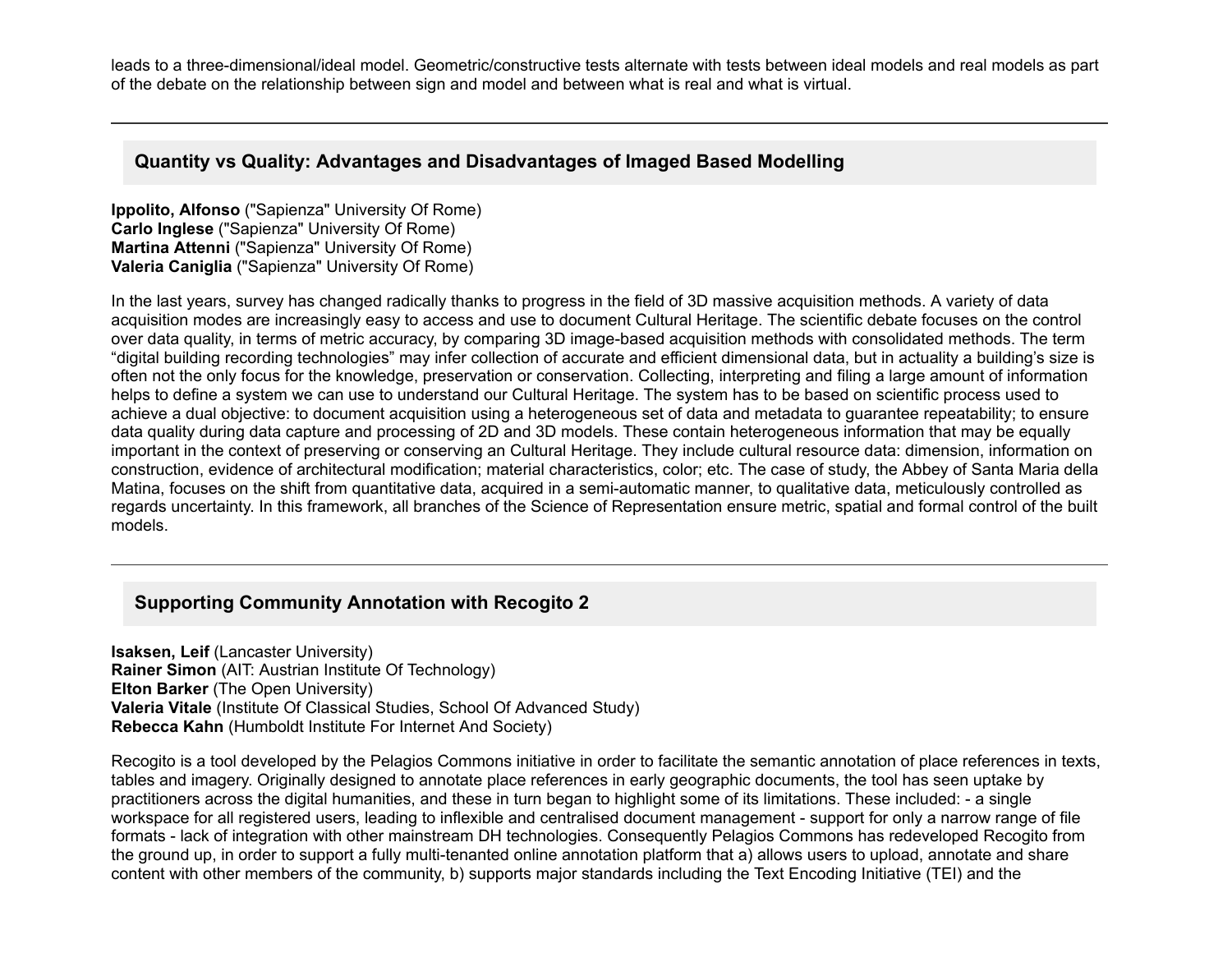International Image Interoperability Framework (IIIF), and c) offers a wider range of input and output formats so as to provide maximum flexibility across its stakeholder group. This presentation will describe the latest developments for Recogito, and situate them within a broader series of activities within Pelagios Commons intended to increase decentralisation while ensuring sustainability.

## **Context as Theory: Towards Unification of Computer Applications and Quantitative Methods in Archaeology**

**James, Vivian** (University At Albany, State University Of New York)

There are three problems in archaeology that a GIS-based solution can improve or resolve: archaeologically theorizing computer applications for archaeology; research detachment – geographically, linguistically, and physically; and curation alternatives. Context in archaeology is a theory of inclusion, which differs from context in computer science and other fields where context is a theory of exclusion (i.e., context is everything except whatever is being studied). Context is everything in archaeology – the research context (the conditions under which research is conducted), the geographical context, the archaeological context, the environmental context, the taphonomical context, the social context, the institutional context, the hermeneutical or interpretive context, the curation context – each of which is embedded and overlapping in multiple scales, constituting the dimensionality of archaeological research. Context as theory organizes this multidimensionality and is ontologically based in the site, subsite, feature(s), assemblage(s), artifact(s), and the detail(s) of the artifact – literally, everything! GIS layering and sequencing enable modeling and analysis of the multidimensionality of context. Database hyperlinks and multimedia within the GIS provide synergistic opportunity for alternative curation, (e.g., digital), and (re)connects detached research. A multidimensional perspective of context as theory crosscuts themes and archaeological settings to unify what only appears to be the fractured character of computer applications and quantitative methods in archaeology.

## **Semantically Enhanced 3D: Introducing a Web-Based Platform for Spatial Integration of Excavation Documentation**

#### **Jensen, Peter** (Aarhus University)

The promise and premise of 3D photogrammetric field recording is currently out of alignment with archaeological practice. The realityproximate, photorealistic, and geometrically accurate representation of excavation situations advanced by technologies such as Structure From Motion, has the potential to strengthen the post-excavation interpretation process, as it becomes increasingly easy to share the observed archaeology with other researchers. However, the spatial representation is paradoxically lacking in its ability to convey archaeological interpretation, as existing solutions usually only provide surface geometry and texture, and are limited to proprietary desktop solutions. The advent of HTML5 and WebGL means that JavaScript enabled browsers may interactively render and manipulate 3D content client-side. This paper demonstrates how a web-based 3D platform is able to facilitate the collaborative exchange of 3D excavation content almost instantaneously. The platform is based on a philosophy of integrating all spatial and attribute data into one common data model, effectively storing all geometry as Well Known Text in an Open Source Data Management System. Focusing particularly on how we may use custom algorithms to enhance the semantic value of 3D models by segmenting the geometry, the paper demonstrates a framework for interactive 3D models, which includes attributed classification correlated with traditional raster, vector and textual data. Rather than enforcing new standards for 3D content, the paper seeks to emphasize the focus on developing tools for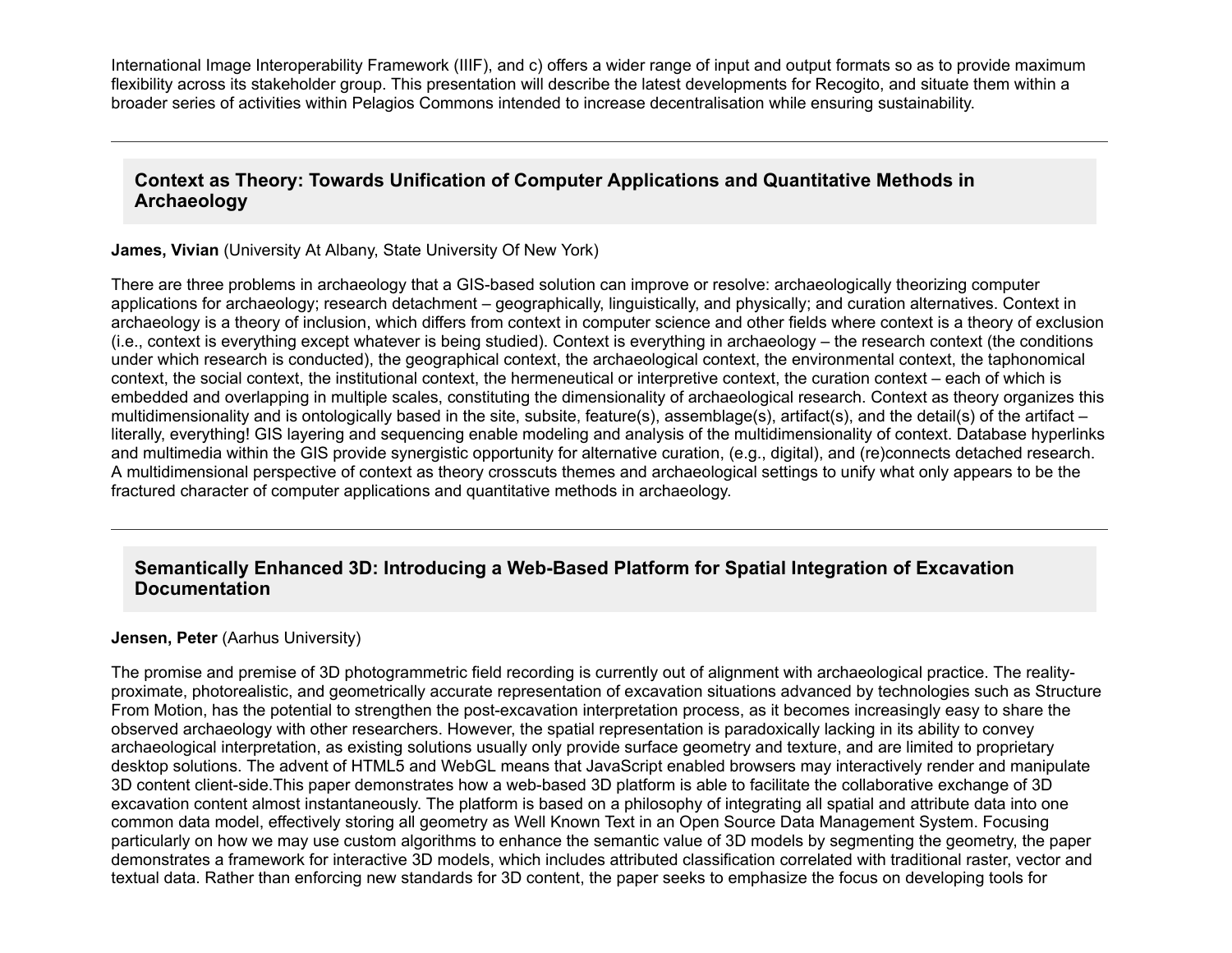analysis and management of 3D content as well as building infrastructures for the purpose of cross-disciplinary collaboration, research and knowledge exchange.

### **Application of a 3D Morphing Technique to Analyze the Style of Archaeological Models**

**Jiménez-Badillo, Diego** (INAH: National Institute Of Anthropology And History, Mexico) Salvador Ruíz-Correa (Center For Mobile Life Studies Insitituto Potosino De Investigación Científica Y Tecnológica) **Mario Canul-Ku** (Centro De Investigación En Matemáticas, A.C.) **Rogelio Hasimoto-Beltrán** (Centro De Investigación En Matemáticas, A.C.)

Thanks to recent advances in scanning technologies there has been an increase in the number of methods developed for digitizing archaeological artefacts. Many of the resulting 3D models are used for visualization or archiving purposes. Unfortunately, there are still few projects oriented to gain archaeological knowledge from point clouds and triangular meshes. In this paper we present some results of an ongoing project focused on analyzing the shape of artefacts, focusing specifically on a new method to analyze variations of styles in archaeological artefacts. Such method is based on a 3D morphing algorithm that analyzes two objects whose shapes represent the canonical extremes of a continuum, that is, two objects that belong probably to two different "styles" within a cultural tradition. The purpose of the algorithm is taking these two extreme shapes as input in order to extract several 3D virtual models whose shape or "style" lies in-between. This is useful in situations where archaeologists need to decide to which extreme a real artefact is closer or how far its shape is to each extreme. We apply the method to rank shape similarities in a collection of archaeological stone masks from Mexico. This includes masks belonging to several well-defined styles, but it also includes many others that cannot be positioned within a specific style because they share features of two or more canonic styles.

# **Building Web-Based Integration from Data Model through Tablet Data Collection to Analysis**

#### **Johnson, Ian** (University Of Sydney)

This paper addresses the theme of the session through a case study of the FAIMS Android data collection app and its integration with the Heurist web-based data modeling, management and analysis tool. The workflow encourages de-facto standardisation, without prescription, through Heurist's ability to publish and share elements of existing data models. These elements can be subsequently combined, extended and customised for a specific project. The resulting data model can be used to generate a FAIMS configuration, allowing field data collection with full spatial functions (including GPS, total station and georeferenced image integration) and seamless data synchronisation across multiple tablets. Heurist ingests FAIMS-generated field data, rich legacy spreadsheets and file-based resources, providing an integrated web-based data manager. It provides filtering, basic mapping, crosstabulation and network visualisation, and flexible output for external analysis, web publishing and archive packages. Heurist and FAIMS are Open Source and model-agnostic, and can be adapted, largely without programming, to many kinds of survey and excavation fieldwork, environmental monitoring and historical research. The session abstract asks whether a single all-encompassing platform is the best solution. We will argue that an integrated but highly customisable environment provides significant advantages over separate tools or a bespoke system, up to the point of preliminary analysis and visualisation (including summary statistics and mapping). More in-depth analysis should be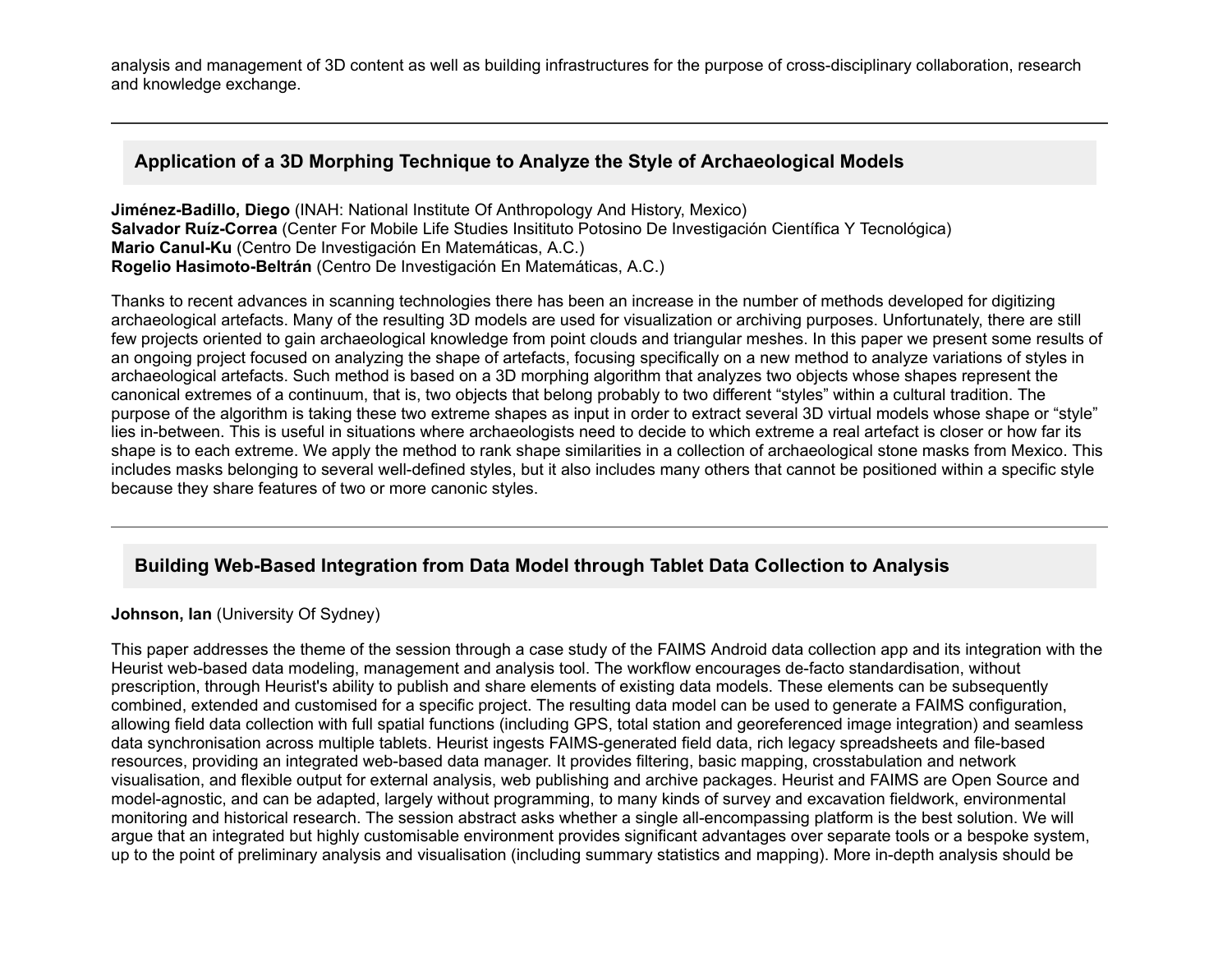delegated to appropriate tools, so an integrated environment should have the ability to filter and repackage data as required, in order to drive analysis tools and web publishing platforms.

### **Social Network Analysis of Ancient Families: Exploring the Effects of Known Unknowns using Phenotypic Data from Documented Collections of Human Skeletal Remains**

**Johnson, Kent** (School Of Human Evolution And Social Change Arizona State University)

Recent research suggests social network analysis of phenotypic data is a viable method for investigating genetic relatedness, population history, and population structure in archaeological skeletal samples. However, bioarchaeological applications of social network analysis face unique challenges inherent in phenotypic data drawn from human skeletal remains. This paper evaluates the effects of two known unknowns on the ability to identify biological family networks within cemetery samples using social network analysis of phenotypic data: unknown heritability estimates for the phenotypic traits analyzed and the lack of established criteria for differentiating biological relatives from non-relatives. Dental morphological and metric data were collected from dental casts taken from over 400 individuals from a single population of Gullah, an African American community from St. James Island in the Outer Banks of South Carolina, for which genealogical data are available. Two adjacency matrices are created using Gower's similarity coefficients: one based on phenotypic traits weighted by observed heritability estimates and one weighted using generic heritability estimates. The effects of using generic heritability estimates for phenotypic traits to create social networks are evaluated using network visualization, network and node measures, and network structure. Distributions of Gower's similarity coefficients are generated and used to identify informed breakpoints for differentiating close relatives from non-relatives when heritability is known and unknown.

### The ASOR Cultural Heritage Initiative-TerraWatchers Collaborative: Crowd-Sourced Monitoring of At Risk **Cultural Heritage Sites in the Middle East**

**Johnson, Andrew** (Center For Cyber-Archaeology And Sustainability, University Of California San Diego) **Steve Savage** (Center For Cyber-Archaeology And Sustainability, University Of California San Diego) **Tom Levy** (Center For Cyber-Archaeology And Sustainability, University Of California San Diego)

The Middle East is home to over 40,000 different archaeological sites dating from the Neolithic to modern times. With such a major concentration of sites, the Middle East provides archaeologists and historians with a record of thousands of years of history through its material culture and written texts. Today the countries of the Middle East are at war, and Islamist extremist groups such as ISIS, other militant groups, and civilians, as well as environmental processes, are putting these cultural heritage sites at risk of destruction. Partnering with the American Schools of Oriental Research (ASOR) and funded by a University of California (UC) Office of the President's Research Catalyst Award, UC San Diego started a research project in March 2016 to monitor at risk sites in the Holy Land using crowd-sourced observations of satellite imagery. Locations of 12,000 at-risk sites in Syria and Irag have been provided by ASOR and uploaded into a web-based application called TerraWatchers. TerraWatchers runs satellite imagery through Google Earth and Digital Globe. UC students were recruited to record observations of 14 different kinds of damage to these at-risk sites including looting, refugee camp impacts, explosive damage, and erosion. Results show that thousands of sites in the Middle East have incurred significant damage. Further, while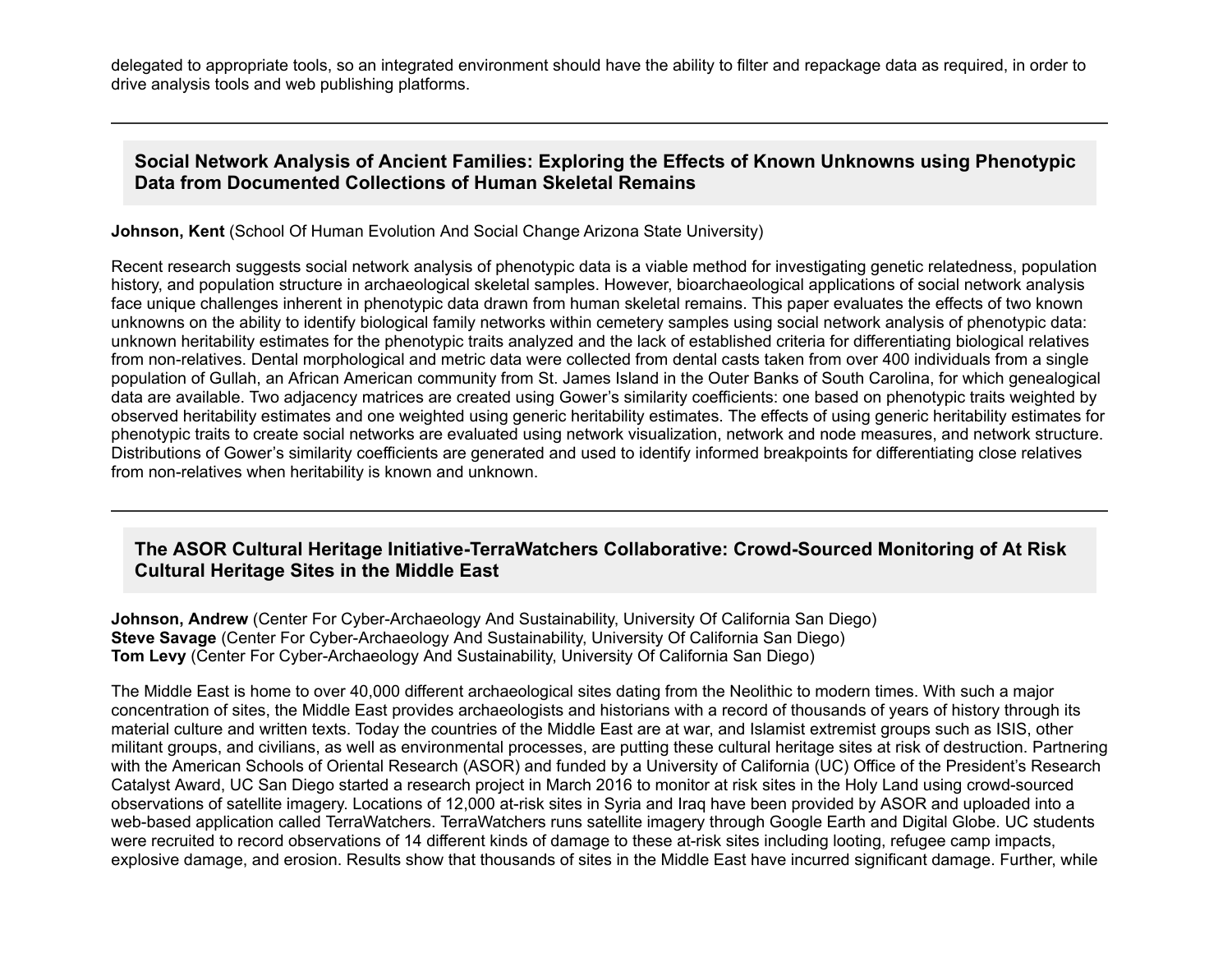crowd-sourcing is an extremely useful method for sifting through massive amounts of data quickly, proper training is required to ensure accurate observations.

### **Shifting Stones and Data Points: Using Terrestrial Laser Scanning to Assess Damage to Monumental Architecture in Hawai`i**

#### **Johnson, Adam** (Southern Methodist University)

The use of 3-D technologies in archaeological practice has grown significantly within the last decade. In this paper I present a case study of traditional temples (heiau) located within the boundaries of Pu`ukoholā Heiau National Historic Site on Hawai'i Island to address two questions raised by this trend: are there significant differences between volumetric data collected from TLS and other techniques? And, what impact can high-definition documentation have on determining labor estimates for ancient architecture? This paper highlights how total station and TLS techniques were applied to better understand the effects of natural disasters on monumental temple sites built from dryset basalt stone on the Big Island of Hawai`i. Major structural damaged occurred to two major temple sites (Pu`ukoholā and Mailekini Heiau) in 2006. Total station and terrestrial laser scanning (TLS) survey methods were employed to record damaged and repaired conditions and solid meshes created from post-processed data was used to quantify the scale of structural failure. Volume measurements derived from total station and TLS were statistically evaluated using paired T-tests to determine if there were significant differences in the volume measured by each technique. Volume was of particular interest since volume of stone is a common proxy for labor inputs in the construction of Hawaiian architecture. The results suggest that there are merits to a combination of survey techniques and that construction labor estimates can vary depending upon a number underlying assumptions.

### **3D User Interfaces at the Nexus of Technical Processing and Creative Design in Digital Archaeology**

#### **Johnson, Tyler** (University Of Michigan)

Structure-from motion-photogrammetry (SFM) represents a cost-effective way of acquiring 3D field data. SFM facilitates the creation of high resolution 3D models of archaeological features, complete with detailed textures and "georeferenced" positional data. While this method of documentation is efficient, no standard practice currently exists for packaging sets of models into a format which is publishable or useful for analysis and research. SFM has been an integral part of the Gabii Project's field documentation strategy for several seasons, and the excavation has committed to a program of publishing its field reports in a web-based format, featuring an interactive, game engine-based visualization of its SFM models. This paper provides an overview of the technical challenges our team has faced as we have developed this workflow. The solutions we have settled upon involve the retopology of SFM models (a process of transferring the weighty 3D resolution of meshes to a more manageable, texture-based format), their insertion into an interactive, game engine-based environment, and the design of a user interface for exploring the models in a contextualized, engaging virtual setting. I will make the case that in addition to technical processing, creative interface design is a key aspect of analysing and publishing 3D field data, outlining some of the challenges we have faced in attempting to design an archaeological user experience for a web-based publication.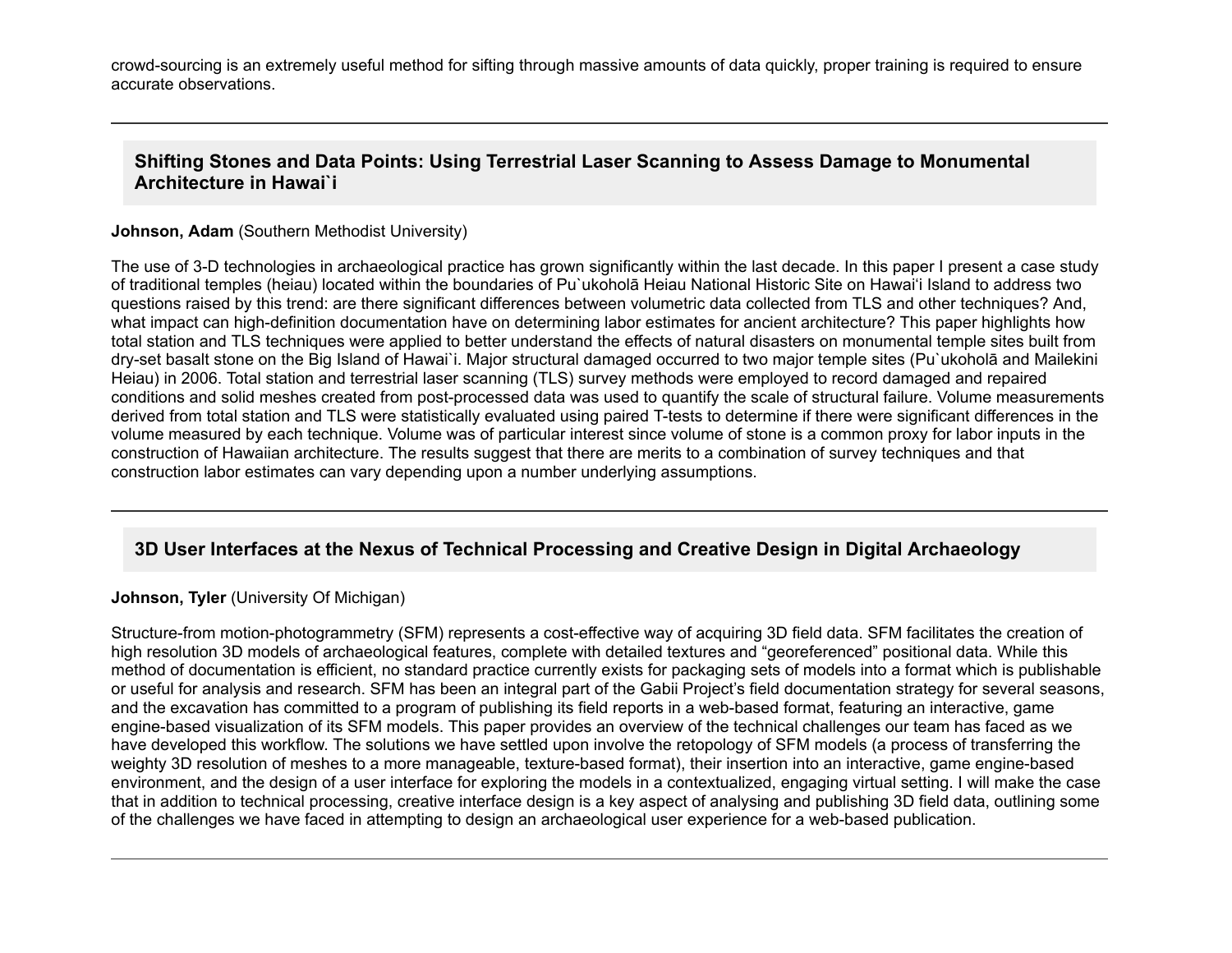### How Can Something so Small Cost so Much? Cost- and Time-Efficiency in Microartifact Analysis

#### **Johnson, Phyllis** (Vanderbilt University Department Of Anthropology)

Microartifacts (measuring less than 1/4inch) can provide robust and complementary information to that of macroartifacts by discerning site integrity, spatial organization, lithic reduction strategies, and site formation processes. As beneficial as microartifact analysis can be to archaeologists, the time commitment and resulting costs of these analyses make them impractical for most projects. As such, I suggest an experimental machine-learning methodology for reducing the time and costs required to complete these analyses.

#### **Towards A More Efficient Approach To Grave Detection: Experiments Using Microtopography, Ground Penetrating Radar, Magnetometry, And Electromagnetic Induction**

#### **Jones, Steven** (East Tennessee State University) **Eileen Ernenwein** (East Tennessee State University)

Locating unmarked graves in historic cemeteries has become an (increasingly) common request of archaeological services. Over time, grave markers can become lost or destroyed by vandalism, poor maintenance practices, or natural decay. Archaeological study, cemetery restoration, cemetery expansion, and encroaching development are some of the reasons driving these requests. Geophysical surveys can play an important role in locating unmarked burials, but the challenges are many. Burial contents may have decayed too much to produce a signature, soil strata complexities may prevent detection of grave shafts, overgrown vegetation and other obstructions may prevent data collection, and soil attenuation may limit radar profile depth. In addition, individual graves are relatively small and typically require a high density of data collection. The level of detail required for cemetery surveys increases costs in collection time, data processing, and interpretation when compared to standard archaeological surveys. Experiments were conducted at historic cemeteries in East Tennessee to evaluate data collection methods with the goal of increasing the efficiency of grave detection.

## Campus Archaeology and Digital Mapping: Urban Space and Commerce in Lincoln Nebraska, 1870-1920s.

**Juckette, Cole** (University Of Nebraska Lincoln (UNL)) **Effie Athanassopoulos** (University Of Nebraska Lincoln) **Aaron Pattee** (Heidelberg University) **Kami Ahrens** (University Of Nebraska Lincoln)

This presentation showcases the application of GIS techniques to excavations on the University of Nebraska-Lincoln (UNL) campus. The project combines historic maps of Lincoln and 3D models of excavated artifacts, traces Lincoln's development at the turn of the 20th century as the university expanded into residential areas, and preserves a now 'invisible" portion of Lincoln's developmental history Throughout the past century, the majority of Lincoln's early buildings were demolished and its material culture lost. Excavations of these former areas were conducted in the 1990s and early 2000s, though the excavated artifacts were stored away and only recently rediscovered. The archaeological collections are diverse and in excellent condition, drawn mainly from former local residences, a cistern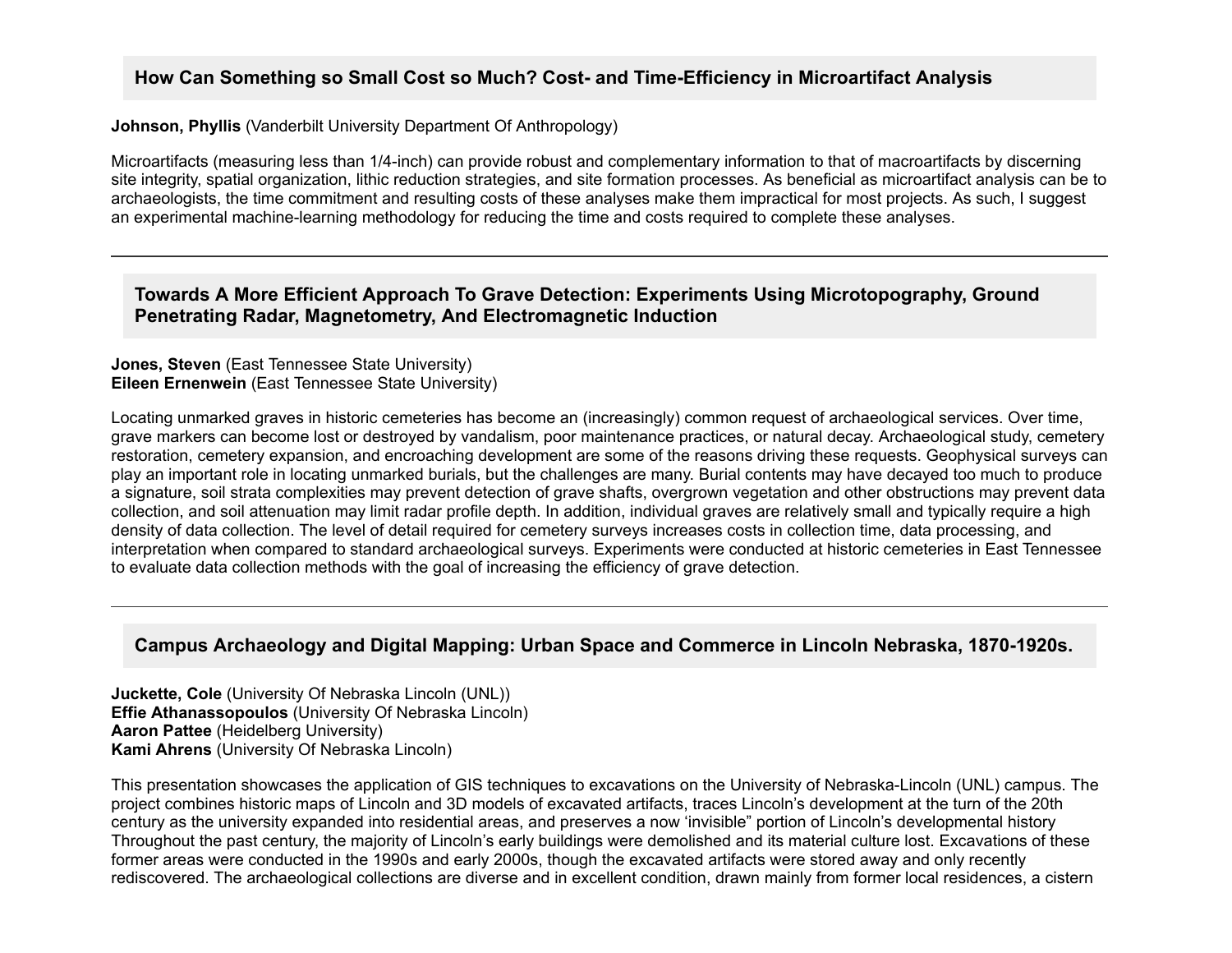located under the UNL student union, and a privy near the university theatre. They consist of glass bottles, ceramics, metal tools, and utensils. Using ESRI ArcMap, each map layer will represent new phases in land use, the initial growth of residential neighborhoods, and their subsequent contraction as the university expanded. The data on urban expansion and development will be determined by crossreferencing the historic Sanborn Insurance maps and bird's-eye drawings commissioned by the state. 3D photogrammetric models of artifacts excavated from the various sites will be geo-referenced to their respective locations within the maps, allowing researchers to visualize their positions, manufacture, and distribution in ArcScene. The maps will be essential in the development of a digital resource, integrating digitized primary sources, 2D images, and 3D models generated by the UNL Campus Archaeology project.

## **Contextualizing Cultural Heritage – The Cupola of the Torres de las Damas in the Alhambra**

**Kai-Browne, Arie** (University Of Applied Sciences Berlin) **Thomas Bremer** (University Of Applied Sciences Berlin) **Kay Kohlmeyer** (University Of Applied Sciences Berlin) **Julia Gonnella** (Museum For Islamic Art Berlin (SMB)) **Sebastian Plesch** (University Of Applied Sciences Berlin) **Susanne Brandhorst** (University Of Applied Sciences Berlin)

Nowadays, 3D scanning technology and image based modeling can be considered as established methods for the highly accurate documentation of cultural monuments. In many cases the technology is applied as a beneficial substitute for classic approaches of cultural heritage documentation, where the derivatives serve as basis for architectural research, restoration/ conservation, art history etc. Nonetheless 3D documentation can offer a much wider range of interesting applications to help enhance the understanding of our cultural heritage. In the past years, a team of researchers at the University of Applied Sciences Berlin has been using 3D technology for contextualizing cultural monuments and applying various methods for an immersive interaction with complex 3D-data. In the current case study, the cupola of the Torres de las Damas of the Palacio del Partal in the Alhambra, which was brought to the Museum for Islamic Arts Berlin in the beginning of the 20th century, has been documented using a 3D sensor-fused based approach. Additionally, the original tower room as well as the entire building was recorded. Through the use of VR as well as AR technology these highly accurate and detailed data-sets will enable laymen as well as researches to interactively view the re-contextualized architectural parts for the first time since its original removal.

## **The More the Merrier? Two Conflicting Stances on Multi-Array Sensors**

Kalayci, Tuna (Laboratory Of Geophysical - Satellite Remote Sensing & Archaeo-Environment Foundation For Research & Technology, Hellas (F.O.R.T.H.))

**Meropi Manataki** (Laboratory Of Geophysical - Satellite Remote Sensing & Archaeo-Environment Foundation For Research & Technology, Hellas (F.O.R.T.H.))

**Apostolos Sarris** (Laboratory Of Geophysical - Satellite Remote Sensing & Archaeo-Environment Foundation For Research & Technology, Hellas (F.O.R.T.H.))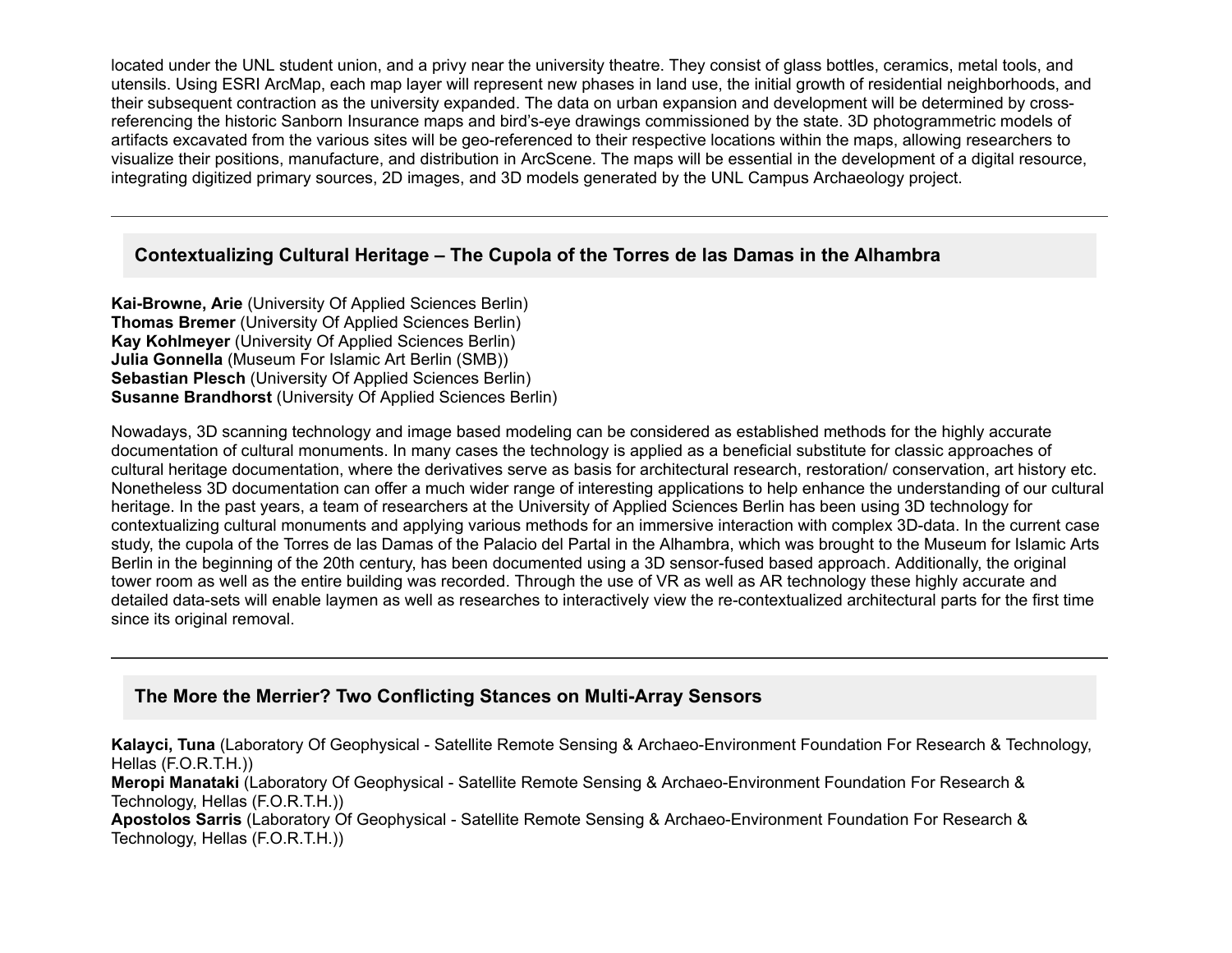This paper reveals two opposing experiences with two different multi-array systems within the Mediterranean context. A multi-array geomagnetic sensor has been successfully deployed in numerous field surveys and has revealed invaluable archaeological and paleogeographic information over extensive areas, both in land and marine environments. Thanks to the advancement of this instrumentation, it has been truly possible to conduct geomagnetic prospection following a landscape archaeology approach and to address research questions at multiple scales in tandem. An imaging radar array, however, proved to be inefficient in the same research context. Prospection mostly failed due to logistical reasons as well as high signal-to-noise ratio. Single sensor GPR revealed better results during data collection and processing. The imaging radar array performed better only in specific environments. Following some prime results from GPR and geomagnetic prospection we address issues like; cost and benefit analyses, emerging possibilities due to flexibility of multiple carrier setups, new processing techniques, and the impact of sensor designs on survey strategies. As a result, we welcome and favor the use of multi-array sensors in archaeology –with reservations.

## **The Volume of Ancient Movement: A Satellite Remote Sensing Approach**

Kalayci, Tuna (Laboratory Of Geophysical - Satellite Remote Sensing & Archaeo-Environment Foundation For Research & Technology, Hellas (F.O.R.T.H.) Institute For Mediterranean Studies (I.M.S.))

Ancient paths reflect the motivation behind movement. Therefore, they provide a glimpse of daily lives of individuals as well as embedded rules and societal norms. Despite their significance in the archaeological record, studies on ancient paths and roads remain static due to the nature of available data. In particular, scholars provide a layout of the movement, but fall short in explaining the traffic –as the prime agent of road making. This study focuses on Early Bronze Age roads network in Upper Mesopotamia. It has been shown that the movement embedded within production economies contributed to the formation of the network. In pursuit of this phenomenon, the study explores a typology of roads. It is hypothesized that variations in the ancient traffic differentially changed soil physical characteristics (e.g. soil compaction/moisture) so that past variation in traffic is still detectable on satellite data. As for the methodology, the road system is indecisively visible on CORONA imagery. Thanks to this historic satellite system, it is possible to map the road network in its entirety. Likewise, multispectral datasets (e.g. Landsat) reveals clues for the locations of past movement. In particular, time dependency of spectral visibility offers the potential for classifying roads under climatic stress; i.e. vegetation growth over ancient roads is intrinsically related to the character of deposition. Therefore, variations in vegetation health may be used as a classification schema. Finally, the impact of postdepositional processes are nullified by cross-comparing proxy remote sensing variables collected over the roads and from their immediate surroundings; under the assumption areas with close proximity had witnessed same surface processes. The results do not provide a direct estimation of ancient traffic (i.e. the number of moving agents). However, some inferences can be made in regards to which roads might have been used more frequently than others.

## **Digital Digestion: Roman Food and Digital Objects at Corinium Museum**

#### **Kamash, Zena** (Royal Holloway, University Of London)

This paper will present the results of the 'Digesting the Romans at Corinium Museum' project. The project has laserscanned and 3D printed a selection of objects from Corinium Museum's collections that relate to food; some of these objects have also had poems written about them by Dan Simpson as part of the same project (http://coriniummuseum.org/corinium-poetry/). These scans, prints and poems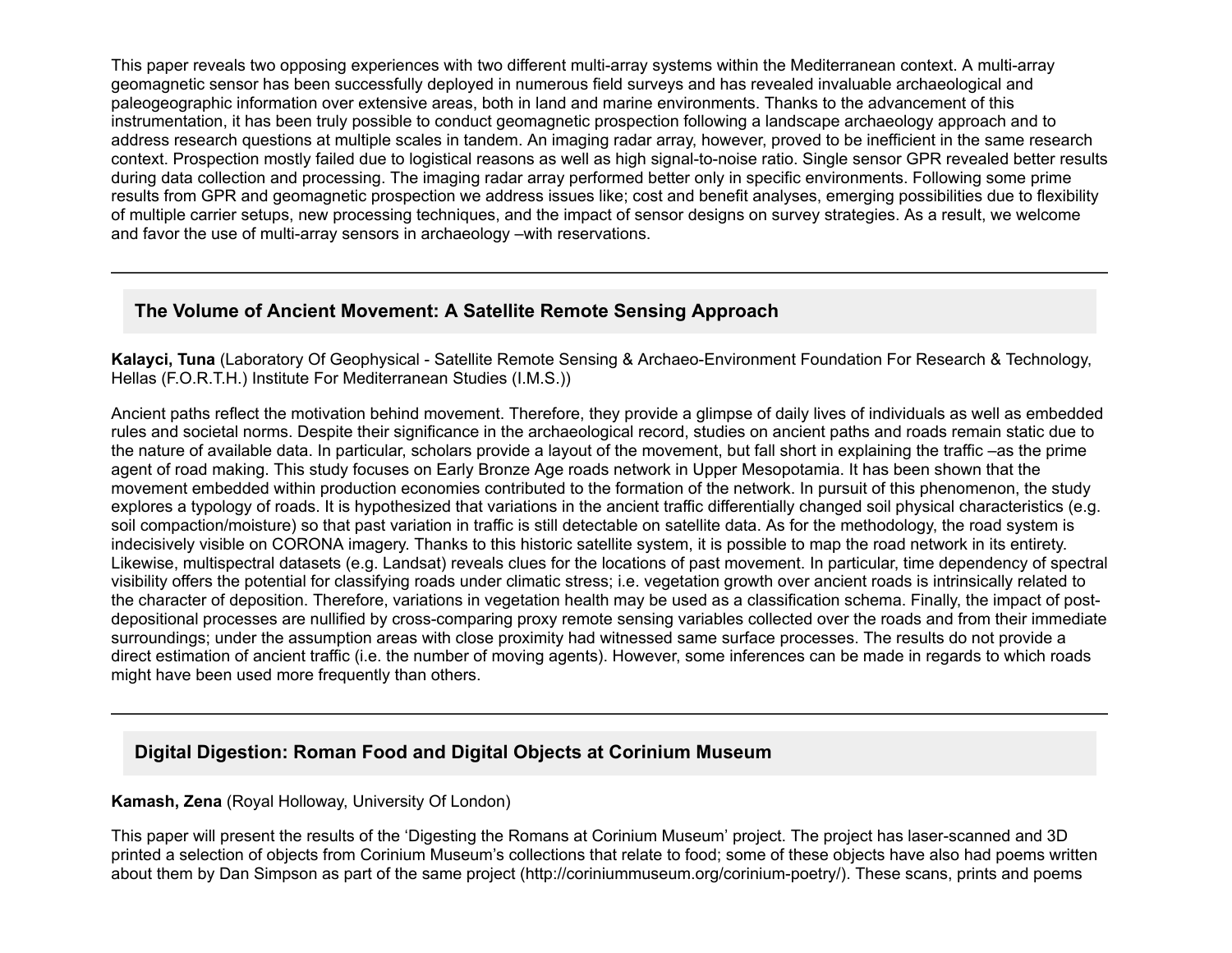were used in a series of focus groups with different user groups, in which we discussed the future of these technologies and approaches in museums, encouraging discussion and debate on a range of questions. As well as sharing the results of the focus groups in this paper, the scans, prints and poetry will be made available to the session participants, so that we can continue the discussion over key issues that have arisen in the focus groups, including: - do people feel that the 'real' objects, the 'digital' objects and the poems offer different experiences of the same object? - Do people feel that the laser-scans and the 3D prints are the same as the original object? Or do we now have two different objects? Would the provision of more digital 3D objects online and/or poetry encourage more people to come into a museum to see the 'real' objects?

### **'Postcard to Palmyra': Exploring Visitor Responses to the Replica of the Triumphal Arch from Palmyra in Trafalgar Square, London**

#### **Kamash, Zena** (Royal Holloway, University Of London)

This paper will present the results of analysis of responses gathered on postcards during a three-day event (19th-21st April 2016) in Trafalgar Square, London that saw the installation of a replica of part of the triumphal arch from the archaeological site of Palmyra, Syria. A team from the Department of Classics at Royal Holloway, University of London (who were not involved in the creation of the arch by the Institute of Digital Archaeology) invited visitors to write postcards on which they were able to share any memories of the site and any thoughts, hopes and fears for its future, including whether it should be reconstructed or not. Over 340 postcards were gathered and included responses from Syrians and Iraqis, as well as many other visitors to the installation. As such this collection represents an excellent opportunity to gain an understanding of how local communities and non-specialists felt about the arch and their thoughts and hopes about the future of Palmyra and archaeological sites in the Middle East more generally. The postcards provide us with a vital insight into various issues concerning colonialism, ethics and the politics surrounding the creation of the replica arch.

#### **Feasibility Study of Consumer Electronic Scanning Devices for Pottery Documentation**

#### **Kampel, Martin** (Vienna University Of Technology) **Juraj Sarkisjan** ()

In the recent years, 3D scanning has become an integral part of any archaeological documentation where the extraction and description of shape of certain findings is of importance. Besides software advancements for aligning views and generating virtual models, 3D scanning devices have gained a tremendous progress in various requirements like high geometric accuracy, capturing all details, photorealism, full automation, low cost, portability, flexibility in applications, and efficiency in model size. In this paper, we compare latest available scanning devices with the purpose of acquiring 3D data from archaeological findings. We want to acquire 3D representations of fractured objects like ceramics and other small findings. 3D scanning devices like the IPAD/Kinect structure are now part of consumer electronics. The usability of these devices has increased dramatically. And the prize has reached a range, that personal 3D scanners are feasible. We want to investigate whether these novel devices together with the attached reconstruction software fulfill archaeological requirements for proper documentation. We have a close look at the acquisition process, the registration and reconstruction task as well as the possibilities to scale up 3D modelling for large quantities of archaeological findings. All steps of the whole reconstruction pipeline are evaluated with calibrated as well archaeological objects.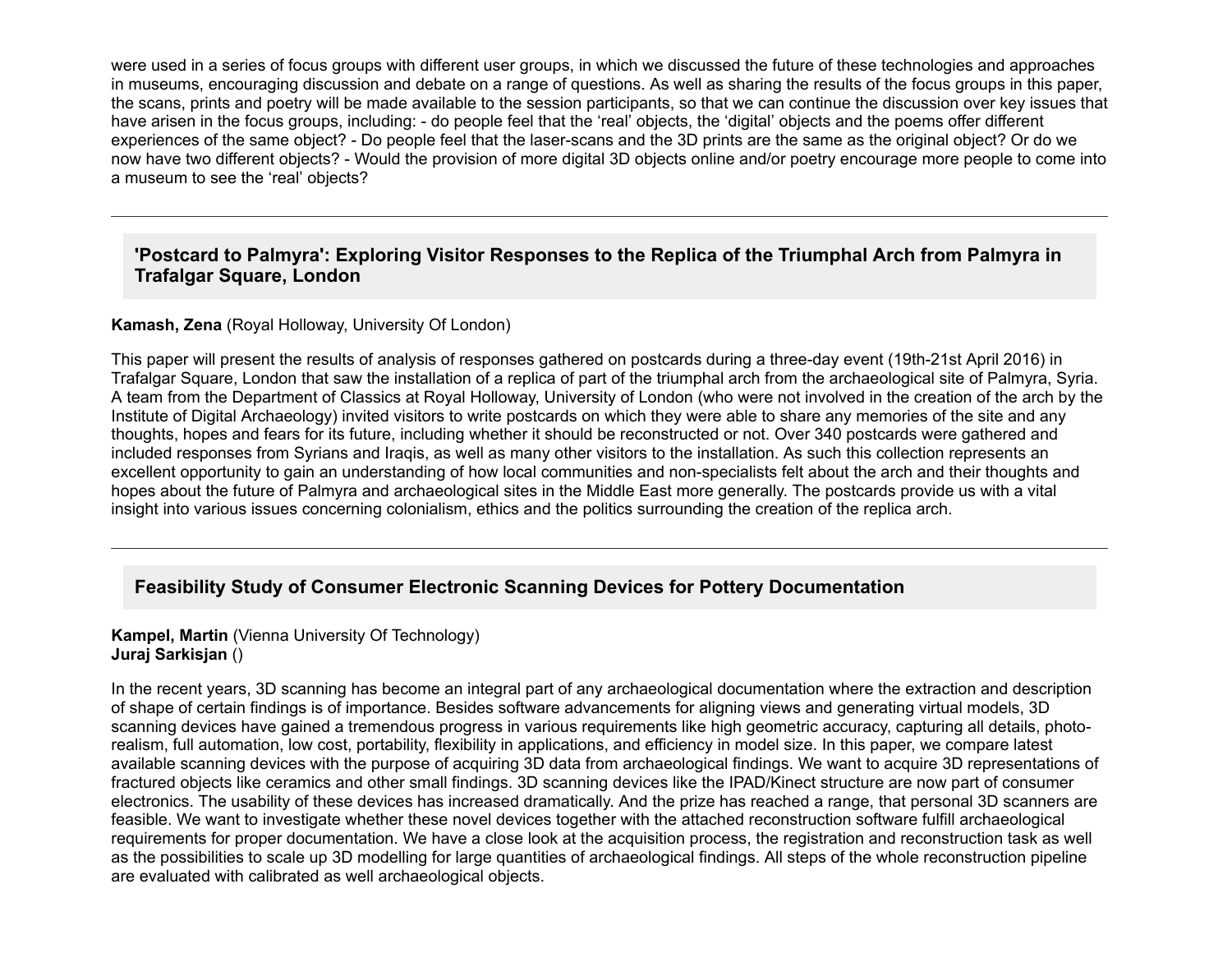## **A Reality Check: The Impact of Open Data in Archaeology**

**Kansa, Eric** (OpenContext.Org) **Anne Austin** (Stanford University) **Ixchel Faniel** (OCLC Research) **Sarah Kansa** (Open Context, Alexandria Archive Institute) **Ran Boynter** (Institute For Field Research) **Jennifer Jacobs** (Consulting Ethnographer, Alexandria Archive Institute) **Phoebe France** (University Of Hawaii)

This paper presents a recently launched study funded by the National Endowment for the Humanities (NEH) to investigate how to better align field data creation with future reuse and synthesis. Public policy governing research increasingly emphasizes the importance of research data management. Digital repositories now offer critically needed data archiving services. However, such repositories, though necessary, are not sufficient conditions for ensuring access to intelligible and useful data. The data now preserved in repositories still usually result from ad hoc, idiosyncratic, and error-prone collection practices. Teams working with such practices can face difficulties using even their own data. Furthermore, such practices can also compound the costs and difficulties of data reuse, impeding future data analysis, integration, and interpretation. Even in ideal circumstances when reusing archived data, researchers face methodological and sampling variability, different semantic models and levels of data-granularity, different formats, as well as scale and complexity challenges. Navigating these challenges requires consideration of data flows throughout each stage of the research lifecycle. In order to open new research opportunities for ourselves and future generations, intellectually and methodologically rigorous approaches toward data management must underpin each stage of archaeological research, from a project's initial planning to its conclusion. Will top-down bureaucratically mandated "data management plans" be sufficient to motivate improvements in practice? What else stands in the way of improving field practices so that data sharing and archiving makes meaningful contributions to knowledge?

## **Visualizing and Navigating Chronology in Large Digital Collections**

**Kansa, Eric** (OpenContext.Org) **Neha Gupta** (Memorial University Of Newfoundland)

Digital archaeological data are increasingly disseminated through data repositories and publishers. Archaeological data are scalar, ranging from individual objects to macro phenomena that span millennia and continents, which presents a key challenge for the discovery and visualization of relevant digital data. The nested (quad-tree) indexing strategy that is widely used for Web-based maps offers an efficient way to index and aggregate spatial data and enable faceted search applications. While fruitful, quad-tree indexing has not yet been adequately developed for chronological information. Chronological information in archaeology is often expressed as time spans, with early and late dates bracketing the duration (and uncertainty) of ancient events and processes. Early and late date estimates can be used to define a two-dimensional space that can be recursively represented in a quad-tree index. Using quad-tree indexing for both time and space metadata, we present a customized user-interface integrated in Open Context (https://opencontext.org) that can facilitate visualization of spatial and temporal components of archaeological data. We offer the underlying opensource code on GitHub (https://github.com/dngupta/datavis) to encourage further work on developing tools to visualize space and time in archaeology. Greater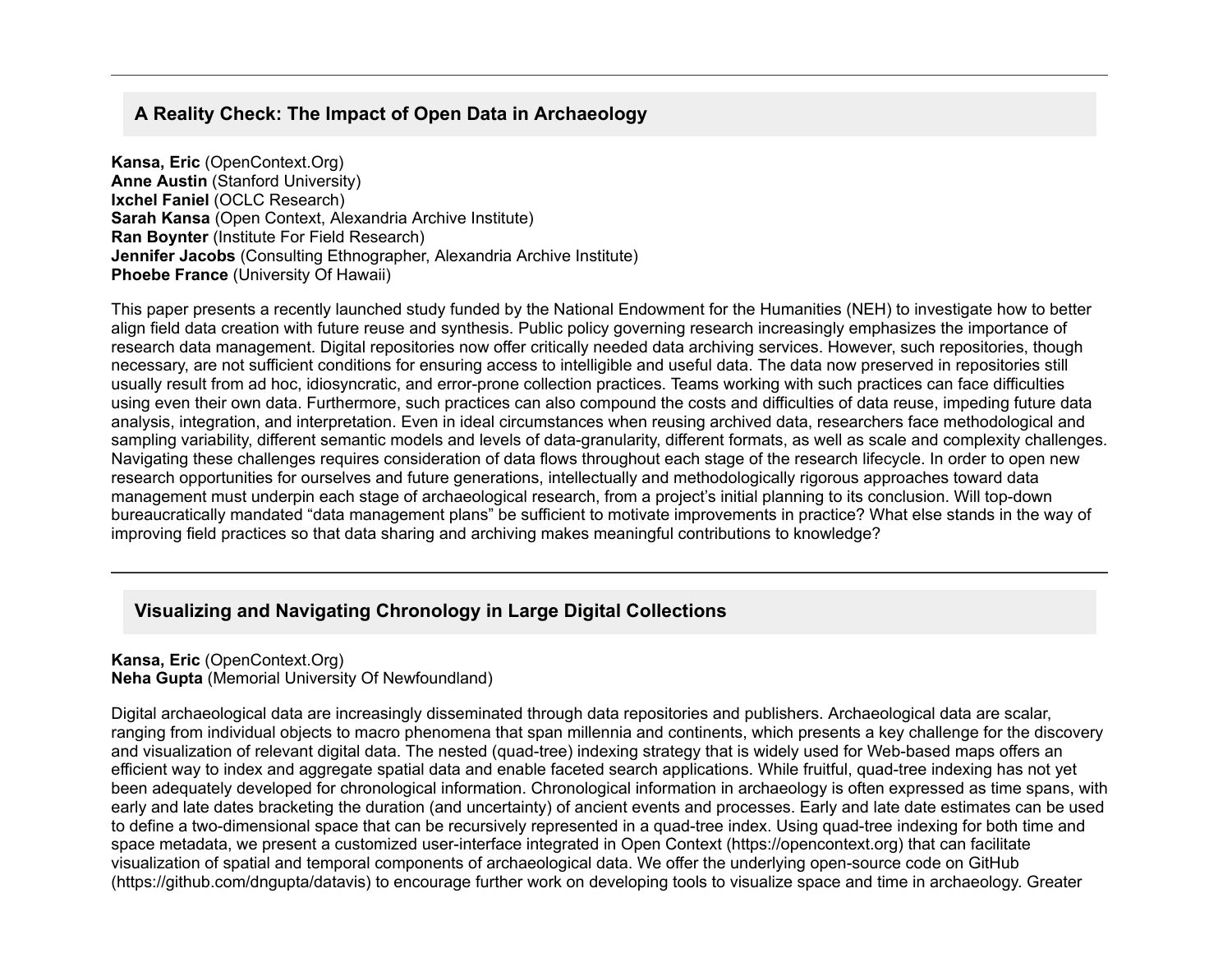efforts in developing visualization tools appropriate for archaeology can enable the discovery of unknown patterns and relationships in digital archaeological data.

## **What do Web-Based Platforms Mean for the Ambitions of Archaeology?**

**Karenowska, Alexy** (University Of Oxford Department Of Physics And Institute For Digital Archaeology)

There is consensus that web-based platforms are changing the face of archaeology. These changes come not only in the form of new tools which can contribute to tackling traditional archaeological problems like, for example, documentation and identification of archaeological finds, but also in the form of a profound expansion in the scope of the field. In short, we are seeing a rapid web-driven evolution in the kinds of activities that constitute archaeology. Against this background, there is much discussion about the specific enabling qualities of, for example, web-based collaborative tools in the context of traditional archaeological practices. So far, however, there is much less dialogue about the more general question of how the availability of such tools might impact on the goals of the activities themselves. In this talk, we consider how the opportunities offered by web-based platforms impact on the ambitions of modern archaeology. We shall make the observation that these ambitions necessarily serve, and indeed, emerge from, different constituencies academics, museums professionals, and members of the public, for example — and explore the extent to which the roles of these different groups are influenced by new web-driven interactions between them. We shall further put forward the idea that an important effect of the injection of web-based technologies into archaeology is a blurring of the boundaries between traditional roles and ask what this might mean for the future of the discipline.

## **3D Maya Music: Use of 3D Models for the Creation of Typologies and for Public Outreach**

#### **Katz, Jared** (University Of California, Riverside)

The largest challenge facing the study of ancient Maya music is the inaccessibility of the musical artifacts, which are housed in archaeological laboratories and museums around Mesoamerica and the U.S. To resolve this problem, I have been creating a database of musical instruments consisting of photographs, contextual information, audio recordings, and 3D models of the artifacts. The 3D models are particularly crucial for the establishment of typologies of instruments from across the Maya area, as they allow for side-by-side analyses of instruments that are housed in different institutions. This database will be placed online, thus allowing scholars and any interested people to study ancient Maya music. In addition to using the 3D models for academic endeavors, I have created and run an outreach program called the Maya Music Program that uses playable 3D printed replicas of ancient Maya instruments and Google Cardboards to teach people about ancient Maya culture. This program was extremely successful, as it allowed people to experience the past in a very tactile way. 3D printing has created new interactive ways of informing the public about archaeological research. Music was a crucial aspect of ancient Maya culture, and new 3D technologies allow for the subject to be studied more effectively. This talk will discuss how the use of 3D models of ancient Maya instruments is helping to expand the field by allowing for the creation of typologies of musical artifacts and by using playable 3D printed instruments to encourage more people to study ancient Maya culture.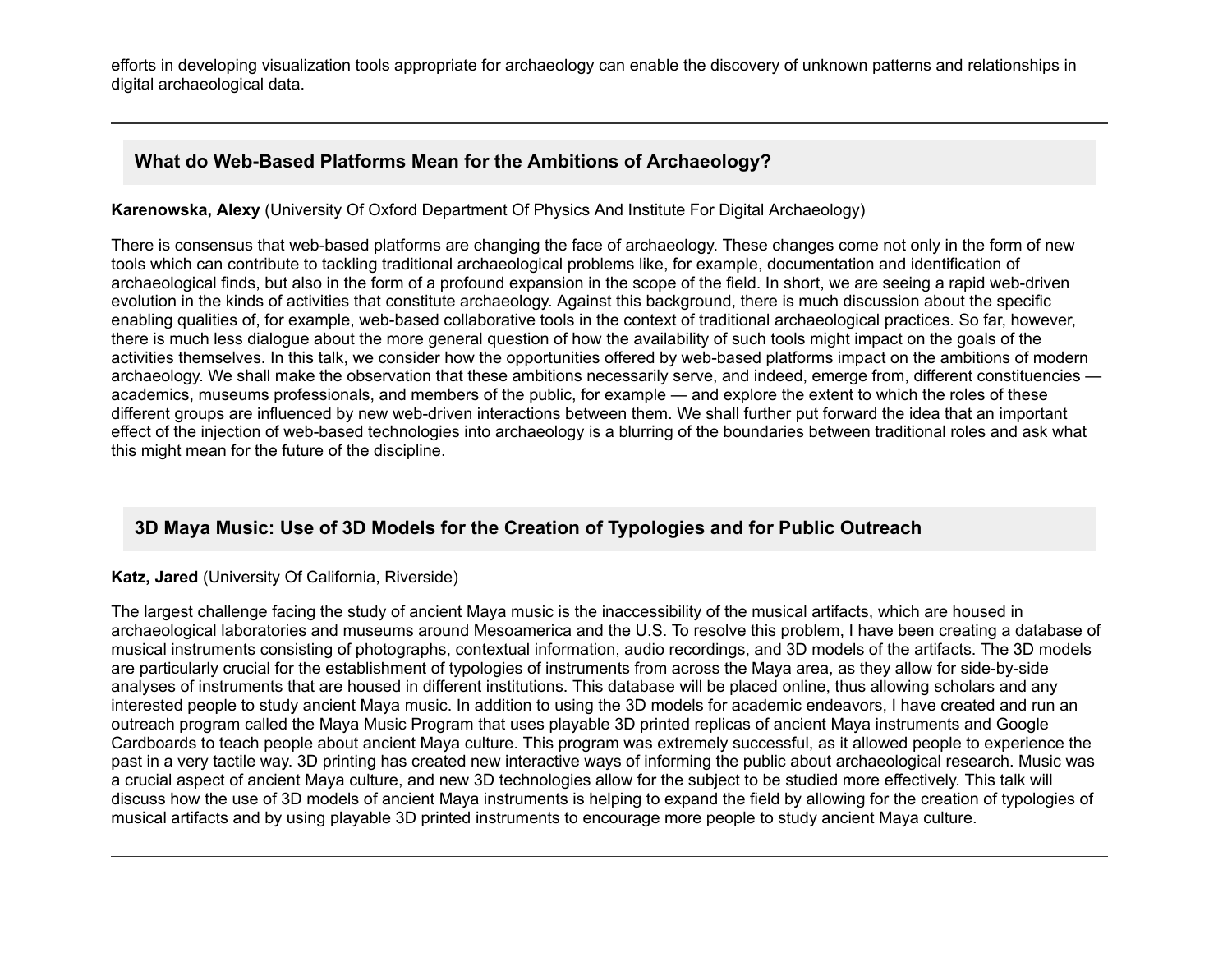### **Sound and Vision of Cup-marked Stones in Rebala Heritage Reserve, Estonia**

**Kimber, Andres** (Institute Of History And Archaeology, University Of Tartu, Estonia)

Perception and interpretation of archaeological sites by acknowledging their acoustic properties has become more and more popular. Although as abundant as cup-marked stones are in Estonia, their possible sonic significance has not been studied until recently. In this paper, intentionality and importance of sound of cup mark pecking is studied. For this, results from experiments are employed to visualize and analyze sound propagation of multiple cup-marked stones using GIS tools. Due to their nature and location in open fields no special effects, such as reverberation or echos, cannot be studied in any resultant manner. Therefore attention is directed at the quantity of cup marks and the relationship between other stones, stone graves, natural landscape and its visual properties. The intentional use of sound in prehistoric communities is oftentimes revealed as some form of pattern. In this respect, preliminary results suggest that sound might have been considered when choosing a stone to make cup marks on. In almost every case, pecking of a cup mark is hearable to at least one other cup-marked stone. In addition, stone graves are not in the range or just on the border areas of hearing the making of cup marks on cup-marked stones. It seems that sound might not be the primary factor explaining the location of cup-marked stones, but definitely one worth considering.

#### **Discerning the Urban Morphology of Angkor Using a Semi-Supervised Algorithm for Manifold Learning**

**Klassen, Sarah** (Arizona State University) **Jonathan Weed** (Massachusetts Institute Of Technology) **Damian Evans** (École Française D'Extrême-Orient (EFEO))

This paper discusses recent advances using computational and quantitative methods to understand the urban development of Angkor, Cambodia. Members of the Greater Angkor Project have been using aerial mapping and other remote sensing for decades to map the area surrounding Angkor Wat. This work was complemented by a light detection and ranging, or lidar, mission in 2012 that revealed an additional 19,000 features, that have since been digitized. However, the features are both too numerous and too difficult to date using traditional archaeological methods, which presents a serious impediment to diachronic analyses of urban morphology. In this paper, we combine this mapping work with several sets of disparate data to better understand the urban morphology of Angkor. We use a mathematical model to combine temples, reservoirs, and rice fields into plan units based on azimuths, alignments, proximity, and known historical relationships. These plan units are then placed in time by using a semi-supervised algorithm for manifold learning, which uses known date information from inscriptions for some units along with a similarity measure between plan units to infer dates for the remainder of the sites.

### **The Key to Creating a GREAT Model from Laser Scanning and Photogrammetry**

**Kleinkemper, Larry** (AIA)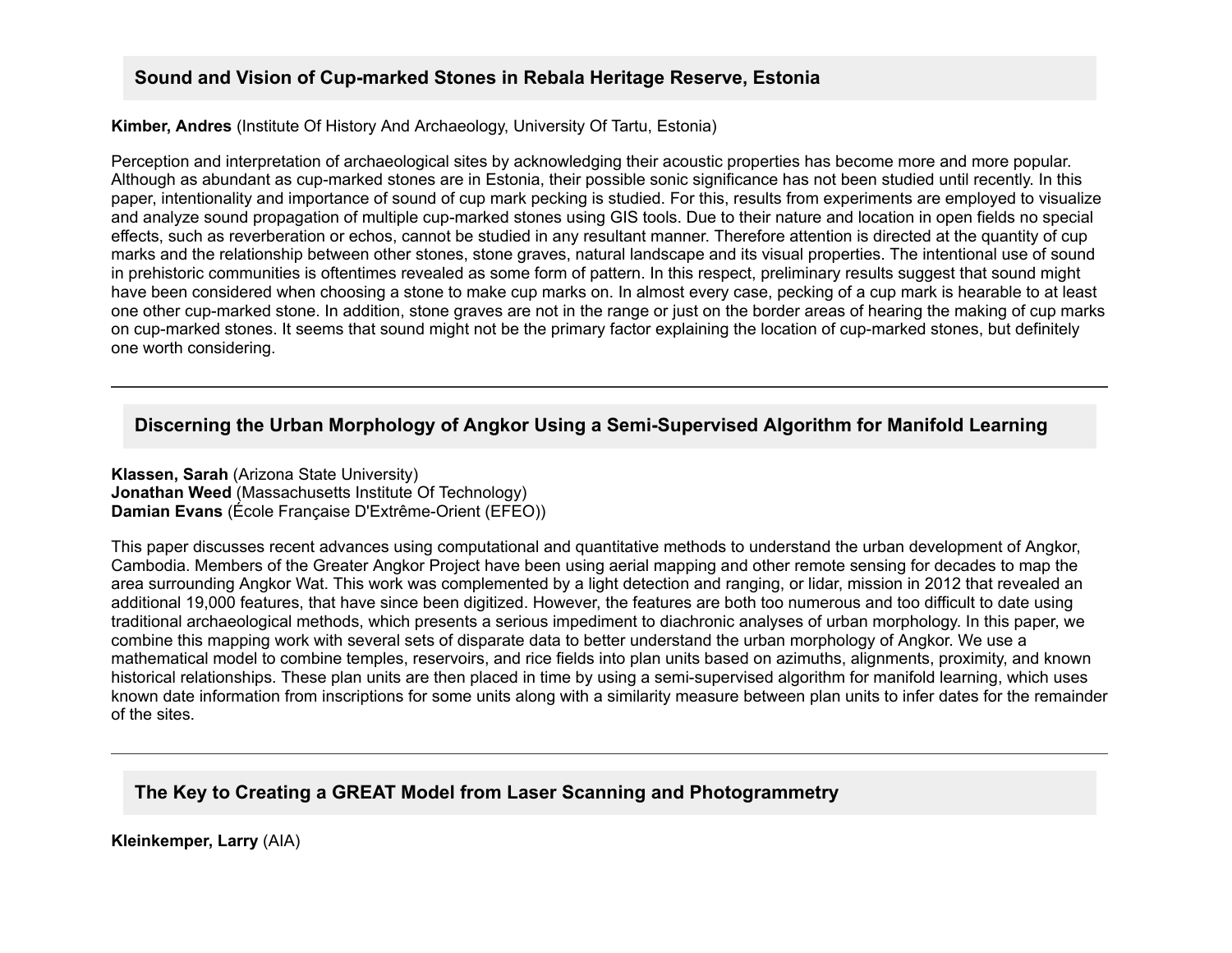You spent the budget on 3D Laser scanning your site, and bought the best camera for photogrammetry...now what? This talk goes through the best and worst practices for getting great reference data, and then what you can do with it. We will review key requirements for a technical model vs visualization model. We will touch on standards you should require when contracting out the service. We will explore a variety of uses for the data once translated into a computer model.

# **Best Practices for Mobile GIS and Information Technology in the Field**

#### **Knoop, Peter** (University Of Michigan)

The increasing availability and power of mobile information technology in the field is enabling new and innovative applications of GIS from archaeology to zoology. We present an overview of emerging best practices derived from field-based research and courses that leverage GIS, focusing on archaeology, and related examples from geology, environmental sciences, and ecology. There are several key factors to consider in developing a mobile GIS strategy: power, ergonomics, networking, and data management. For instance, can one rely on an electrical grid or onsite power generation, and are batteries required to transport power to where it is needed? Using a tablet at the office or home is a very different experience than holding one all-day in the field, so ergonomic considerations, such as hand-straps or shoulder harnesses, as well as durability, are important. Often fieldwork represents a significant investment of time and money, so a reliable backup strategy is a key part of the mobile GIS workflow, and designing one for a field site usually means dealing with a lack of Internet access. It is also important to remember that gathering and using data in the field is typically just the first step of working with information in GIS. Data schemas and workflows should be designed to help maximize productivity in the field, however, they also need to accommodate data-sharing and continued analysis at home. While information technology continues to evolve, these emerging best practices can provide guidance for successful application of GIS in field research and teaching.

## Auralizing Ancient Spaces: Sonic Re-Presentation from Architectural Models, In-Situ Measurements, and **Experimental Analogues**

**Kolar, Miriam** (Weatherhead Fellow, School For Advanced Research (SAR) & Five College Associate) **José Cruzado Coronel** ()

Sound is spatial and physical, whether heard or felt. Beyond sensory engagement of ancient sites, archaeoacoustical reconstructions of spatial sonic dynamics reveal environmental characteristics that influence human behavior. Archaeological auralization––the resounding of instruments and spaces from past life—is a reconstructive and re-presentational interpretive process that benefits from sitecontextualized analyses of data and careful analogical consideration, as well as adequately curated presentation to its audiences. For example, to reconstruct acoustics of the partially intact Circular Plaza at the Andean Formative ceremonial center at Chavín de Huántar, Perú, we have collected architectural and acoustical data from in-situ measurements, considered prior research, and incorporated comparative findings from experimental measurements and perceptual observations of an analogical extant structure. Because the computational platforms and technologies for sonic reproduction determine underlying parameters for these virtual re-presentations, we pose a framework for exploring how such work may be understood and interrogated by archaeological practitioners and public audiences.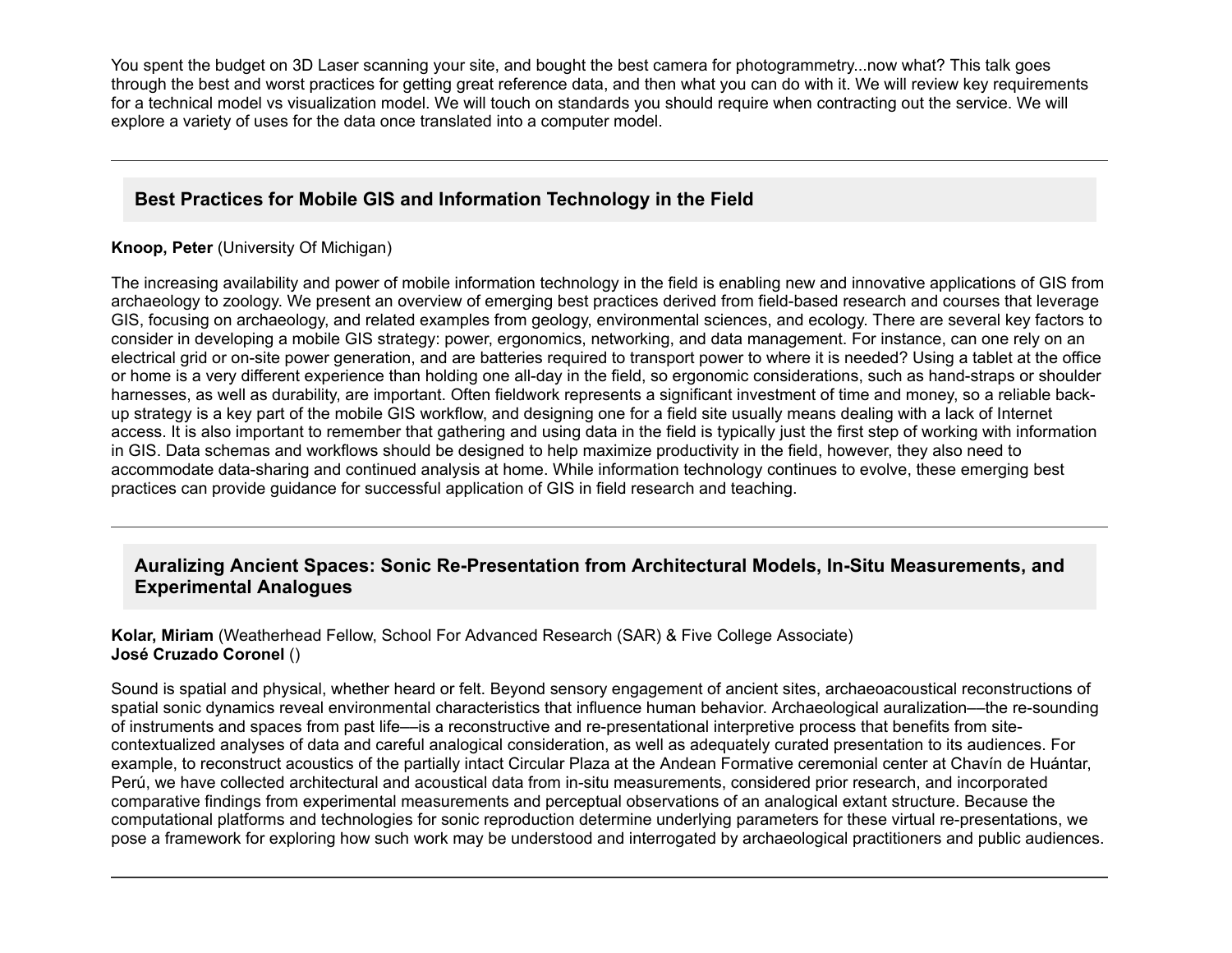## **Multi-Sensory Landscape Analysis of Spanish Mission Building Practices in the Philippines**

**Koller, Jared** (Department Of Archaeology, Boston University)

This paper explores the social and religious ramifications of Spanish settlement-building in the Philippines (1521-1898) by examining the relationship between visual and acoustic information in and around plaza complexes. By inviting acoustic information into archaeological analysis, I hypothesize that multi-sensorial investigations will lead to a fuller understanding of cultural and religious mixing practices in the Philippines during Spanish contact. I test this hypothesis by demonstrating how the geometry and materiality of plaza complexes expanded the audible range of church-bell ringing that emanated from poblaciones (Spanish Colonial towns), which interfered with indigenous musical performances and rituals that were important to local identity and social organization. Multiple visual and audio scenes are created through a combination of raytracing analysis and visual modelling that are based on survey and excavation data, environmental reconstructions, and acoustic measurements. The resultant scenes aim to address questions about the relationship of Spanish deforestation efforts in the Philippines to trajectories of audible information within a culturally-specific landscape and how that information is received by individuals who inhabit that space.

## **Synergistic Collaboration between Data Visualization Experts and Historians in Developing a Geodatabase of Forced Resettlement in the Colonial Andes**

**Kondo, Yasuhisa** (Research Institute For Humanity And Nature) **Akira Saito** (National Museum Of Ethnology) **Nozomi Mizota** (Doshisha University) **Tomoko Koyama** (Kwansei Gakuin University)

This paper reports on an ongoing synergistic collaboration between data visualisation experts and historians in developing a geodatabase of resettlement (reducción) in the colonial Andes (Peru and Bolivia) in order to understand the historical process and the implications of the resettlement of indigenous people in the Andean region after the general inspections of viceroy Francisco de Toledo between 1570 and 1575. As the first step, the database structure was carefully designed through a dialogue between database experts and historians, with Resource Description Framework (RDF) applied as an ontological framework. Then, historians compiled tables of 69 administrative units (corregimientos), 530 and more taxation units (repartimientos), and 870 and more settlements (reducciones) from taxation records (AGI, Lima 464). The Linked Open Gazetteer in the Andean Region (LOGAR; http://logarandes.org/), released from Vanderbilt University, USA, in September 2016 (Wernke and Mumford 2016) was consulted for the location of settlements, which was supplemented by the project team on a real-time basis by using a cloud-based GIS (ArcGIS Online). Further synergistic developments in digital humanities may occur when this geodatabase is published online as a linked open data.

## **Best Practices and Challenges in Promoting Open Science in Archaeology: Two Narratives from Japan**

**Kondo, Yasuhisa** (Research Institute For Humanity And Nature) **Atsushi Noguchi** (The University Of Tokyo)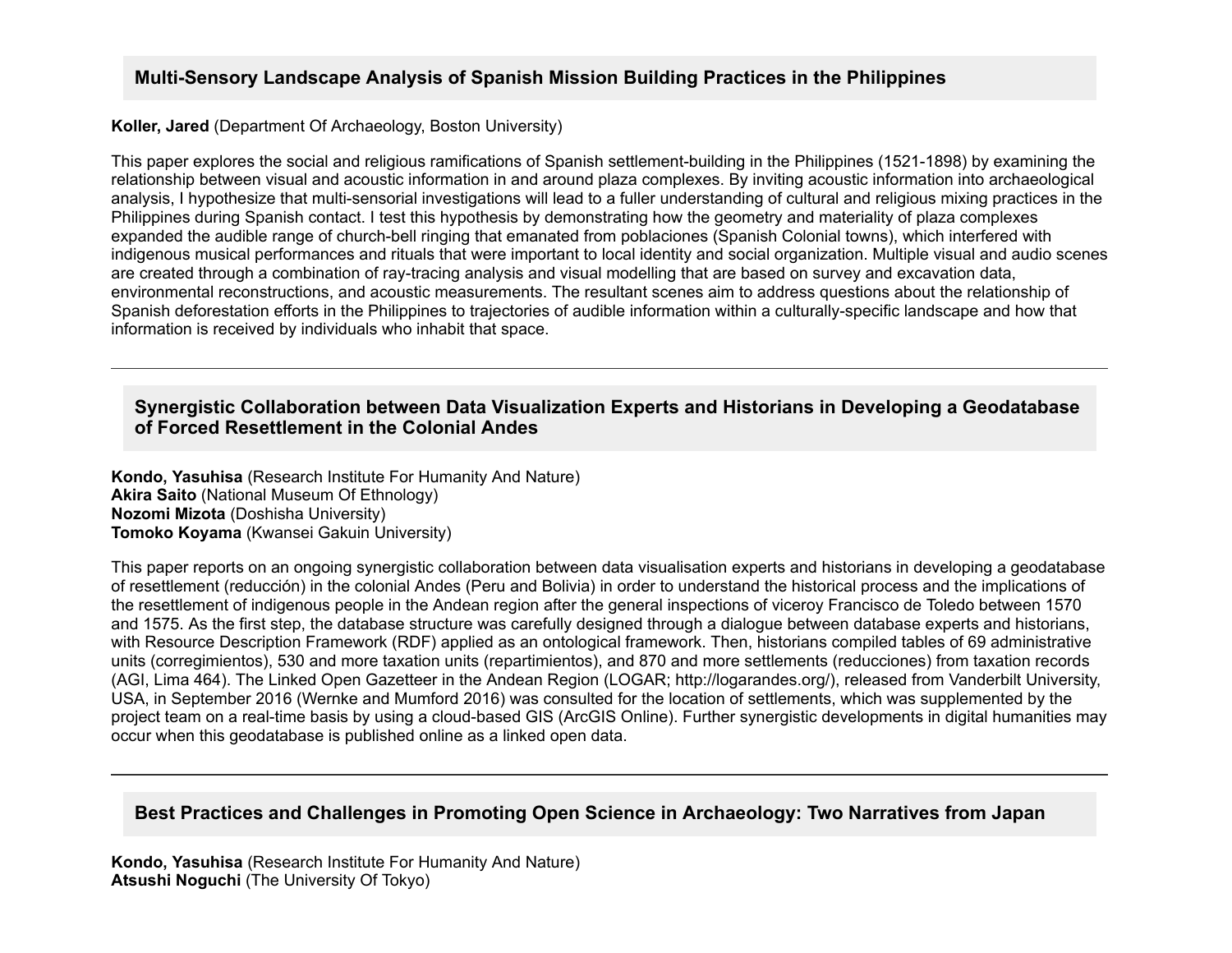Open science refers to efforts to make outputs from publicly funded research more widely accessible in digital format (OECD, 2015) and is expected to accelerate social innovation by recycling open research data and resources. In practise, open science can only be promoted by accumulating successful use cases. Two narratives from our ongoing challenges to promote open archaeological data in Japan are shared here with an international audience. The first best practice example deals with open archaeological data from the 'Palaeolithic Sites in the Japanese Islands' database. This database was published online in May 2016 by the Japanese Palaeolithic Research Association to promote wider use beyond the original community, and the first outreach meeting was held in November 2016 with the attendance of ecologists, chronologists, and data scientists other than archaeologists. The second example represented a challenge to open access archaeological data from the 'Replacement of Neanderthals by Modern Humans' project. In this case, a database of Pleistocene archaeological sites in the Old World (Neander DB) was not disclosed because team members were reluctant to release information prior to publication. Nevertheless, progress of open science may save this database, as it has been inherited by the PaleoAsia project and plans are afoot to publish it as open data online in five years.

### **The Gordian Knot Project: An Integrated Approach for Rock Art Visualization**

**Kotoula, Eleni** (University Of Central Lancashire) **David Robinson** (University Of Central Lancashire) **Matthew Baker** (University Of Strathclyde) **Clare Bedford** (University Of Central Lancashire) **Devlin Gandy** (University Of California, Berkeley) **David Wheatley** (University Of Southampton) **James Miles** (University Of Southampton / Archaeovision) **Jennifer Perry** (California State University, Channel Islands)

This presentation discusses the ongoing research for the analysis of Pleito cave pictographs in the Chumash site of San Emigdio, California, with a particular emphasis on the use of visualization techniques. It sets out the proposed methodology for investigating the painting sequence of multi-layered polychrome compositions. It presents the contribution of reflectance transformation imaging (RTI) in synergy with decorrelation stretch (DStretch) and multispectral imaging, as well as 3D digitization and virtual RTIs, towards the analysis of assemblages of paintings with complex biographies, low surface detail, large size and irregular shape in an overall complex geometry under restricted accessibility. • The enhanced perception of the surface morphology provided by RTI emphasizes the dominant paint features and the paint application characteristics. • The integrated RTI and image enhancement approach in the form of DStretch RTI is key for revealing not only fugitive or exfoliated paintings but also their texture. • MS and FCMS imaging assist in initial materials characterization, followed by the application of analytical techniques, such as XRF, FTIR and Raman Spectroscopy. • Virtual RTIs offer the opportunity to capture views of the pictographs, which would have been impossible following mainstream methodologies due to the geometric complexity of the cave.

### Incorporating Texture in the Retrieval Process of 3D Models Exploiting Spatial-Consistency of Texture **Maps**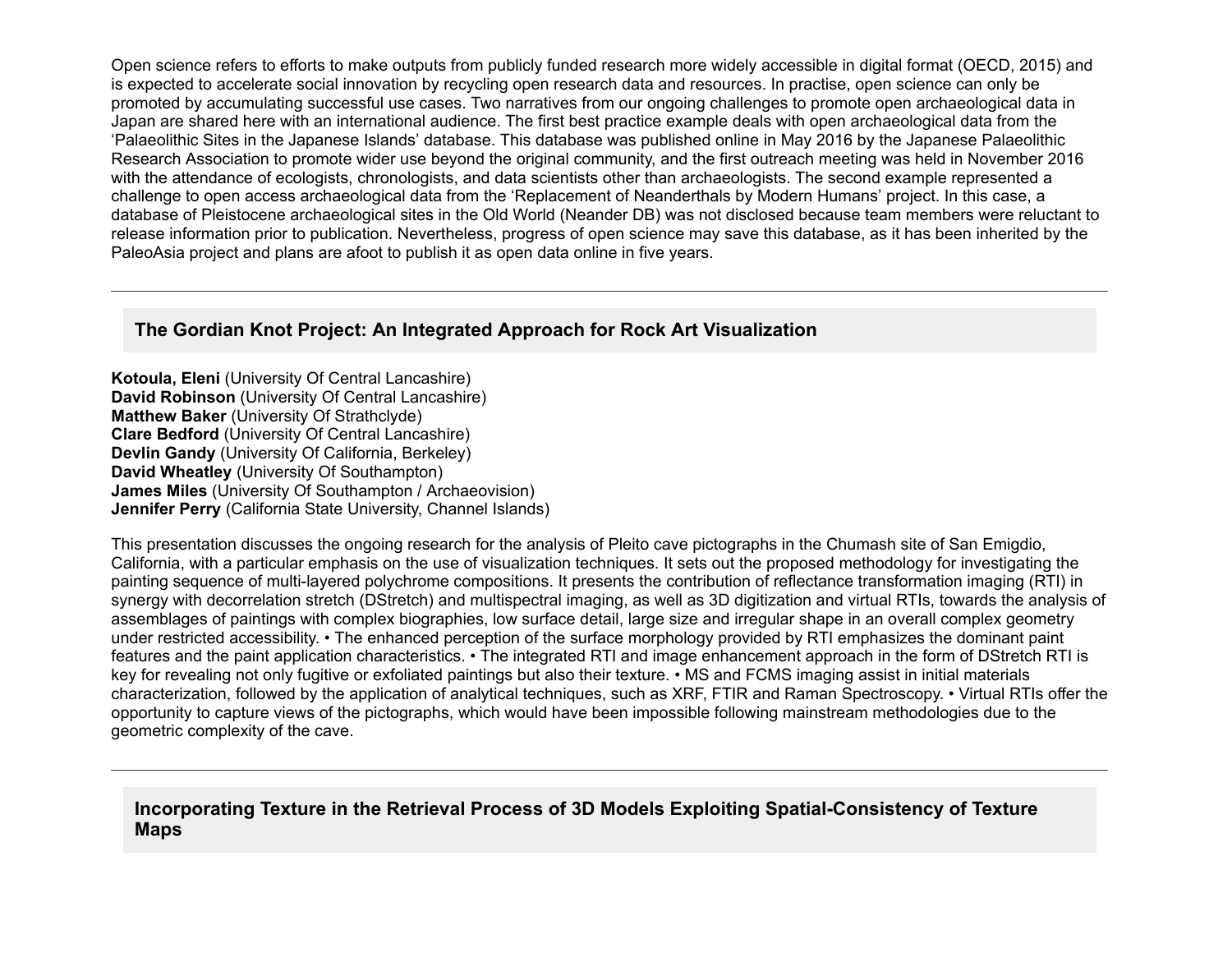#### **Koutsoudis, Anestis** (Athena Research And Innovation Centre)

Georgios- Alexis Ioannakis (Faculty Of Electrical And Computer Engineering, Democritus University Of Thrace, Xanthi 67100, Greece) **Christodoulos Chamzas** (Faculty Of Electrical And Computer Engineering, Democritus University Of Thrace, Xanthi 67100, Greece)

The aim of this work is to extend the way 3D content-based retrieval is usually being performed and hence proposes the utilisation of the texture information. To achieve this, it proposes the generation of a spatially-consistent UV map by exploiting computational geometry and planar mesh parameterisation. The 3D objects are parameterised onto a unit-square plane, independently of their genus, by implementing an iterative cutting procedure. The planar mesh is then associated with its texture coordinates and thus a spatial-consistent texture map is produced. Having the texture of a 3D object depicted on a completely 2-dimensional structure and without inconsistencies, enables us to exploit well-known algorithms derived from the image processing domain and apply them on the object's texture map. We attempt to exploit the texture information in order to detect similarities among 3D objects and objectively evaluate the retrieval performance of different types of 2D features in terms of robustness and relevance accuracy. We apply our methodology on a ground truth dataset that is composed by textured 3D replicas of ancient Greek vessels.

## **Creating a Future for Automation by Targeting Models to their End-Users**

**Kramer, Iris** (University Of Southampton)

Even though the discussion on automation has balanced towards the believers, the available methods that have been published over the years are yet to be generally adopted by researchers and national mapping projects. There are various possible reasons for this such as the required technical skills (and lack of practical guides) but also the accuracy and the transferability of a final model. As it is now a given that we are able to create successful models it seems fair to shift the focus from displaying possible applications towards discussing the creation of long term solutions for both academia and national mapping projects. This paper will focus on project planning that puts the emphasis on the end-user for creating durable models. In this approach the project should be very aware of the wishes of their end-user (e.g. academic or commercial) for whom they are creating the product. The initiators should be aware of the targeted accuracy but also of the requirements for the final product to be user-friendly. By considering these product requirements there is a standard to meet and the outcome of the model could be assessed accordingly. This approach will be exemplified with the design of a model for a national mapping agency that will eventually have to meet the requirements of the end-user in both accuracy (effectiveness to verify the results in the field) and in user-friendliness (updating the model with newly acquired site or remote sensing data).

#### **One Stone, Two Men, Three Methods: Different Methods – Different Data? Rockart Analysis Testing RTI, Photogrammetry and Laserscan**

#### **Kristensen, Steinar** (Museum Of Cultural History, University Of Oslo, Norway) **Magne Samdal** (Museum Of Cultural History, University Of Oslo, Norway)

Digital 3D-documentation of rock carvings has become an alternative to the traditional analogue 2D-documentation. The discovery of a stone with rock carvings in a burial mound in Vestfold, Norway gave the opportunity to compare three methods of 3D-documentation; Reflectance Transformation Imaging (RTI), photogrammetry and laser scanning. The stone was scanned in controlled conditions at the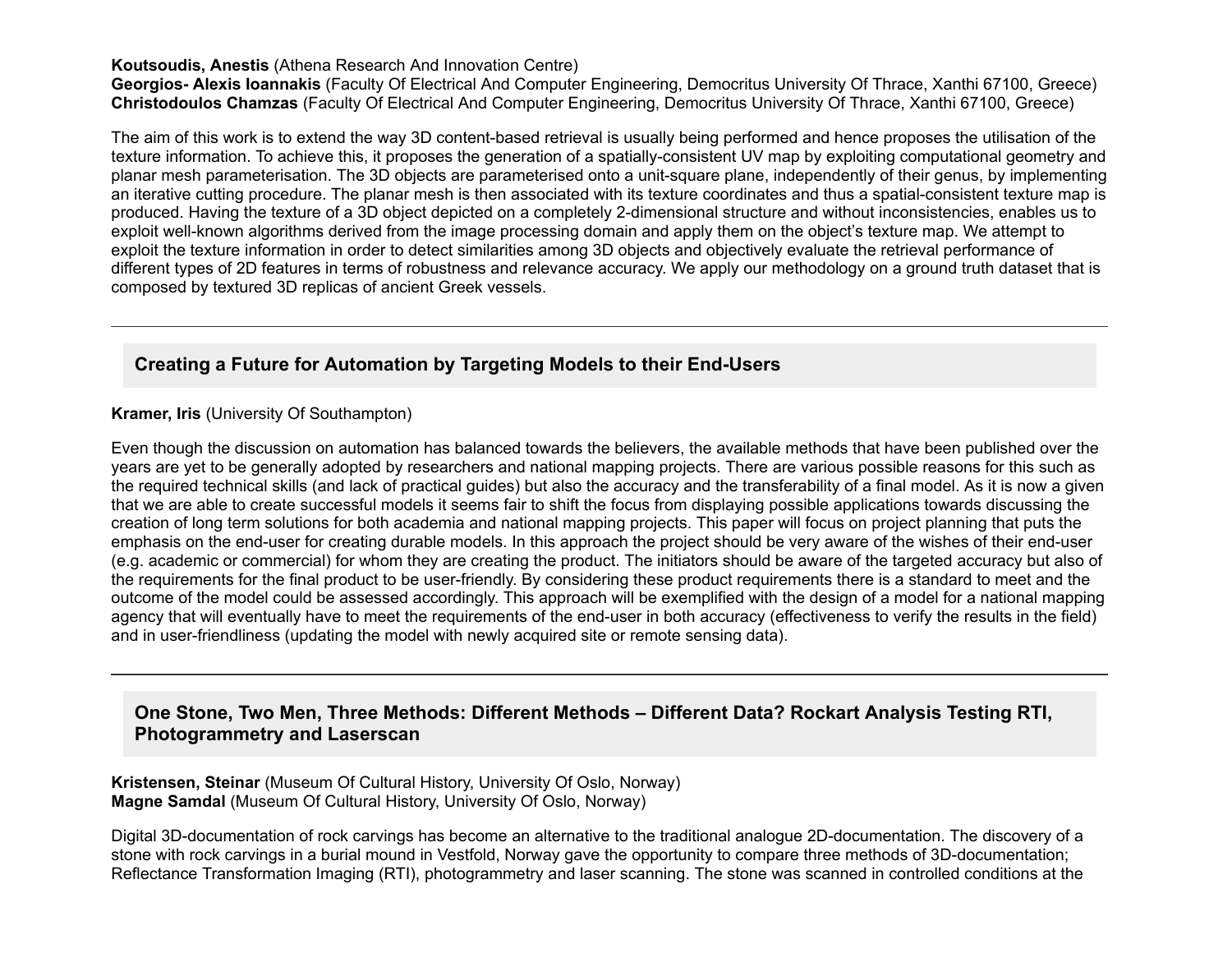museum, and the methods were compared with regards to time use and precision. One aspect of traditional rock carving documentation has been whether to do an interpretation of the rock carving directly in the field or to document as objectively as possible in the field. The successful 3D-documentation can give an exact digital version of the surface that can be studied and interpreted later. The documentation will be done for a certain purpose – it can be done to present the images to a museum audience, for research or for preservation. This paper presents the results of the comparative study and compares the methods in light of the purpose of the documentation.

### **One Size Does Not Fit All: A Comparison of 3D Data Capture**

**Krohn, Anna** (Brandeis University) **Miriam Clinton** (Rhodes College) **Ian Roy** (Brandeis University)

The technologies for capturing 3D data are rapidly developing and becoming increasingly accessible for non-technical users; we are at an opportune moment, therefore, to educate our fellow archaeologists on the responsible application of technology. As a new project focused on applying the best technology for each use case, the Mouliana Project had the luxury of testing three different methods of data collection on a set of less than 50 artifacts. Methods included LiDAR (DotProduct 8-SR), high-end photogrammetry (Nikon D800), and structured light scanning (Artec3D), all backed up by traditional methods of measurement and illustration. Although no workflow for the project was uniquely created inhouse, the application of existing workflows to this field and their combination is cutting edge and required new adaptation of techniques not originally designed for archaeological material. The application of multiple methodologies on our limited set of objects often revealed unexpected advantages and disadvantages of the technologies, in addition to confirming some expectations. This initial testing has informed our plans for future seasons, when we will expand our scope to include architectural features and landscapes. We present the results of our first season, comparing the benefits and drawbacks of the various technologies, our plans for future use, and potential applications for other projects.

## **Spatial Pressure on Alpine Settlements? An Equation Based Case Study in the Silvretta Massif (Switzerland, Canton of Grisons)**

#### **Kruse, Kristin** (Canton Grisons, Switzerland)

The Alpine Region has been populated from the beginning of the Bronze Age until today. Thereby a solid economic system with settlements in the valleys and seasonally used alpine pastures has developed. The theory states that the limited productive land around the settlements forced people to outsource their animal husbandry onto alpine pastures. Since 2007, the Swiss Research project "Rückwege" (way back) has been looking for the prehistoric origin of these economic systems. The latest contribution is a land use model considering two neighbouring settlements and an alpine pasture site from the Iron Age. Unfortunately, the sites don't allow conclusions regarding their original size – therefore, the site catchment was chosen as starting point for the model. An equation based subsistence model was developed and fed with variables from archaeological, physiological und agricultural research. By considering the spatial requirements of agriculture and animal husbandry, it became possible to estimate the boundaries of population and herd size for each settlement. Interestingly, our model doesn't show economic or ecological pressure. In both settlements, it would be possible to maintain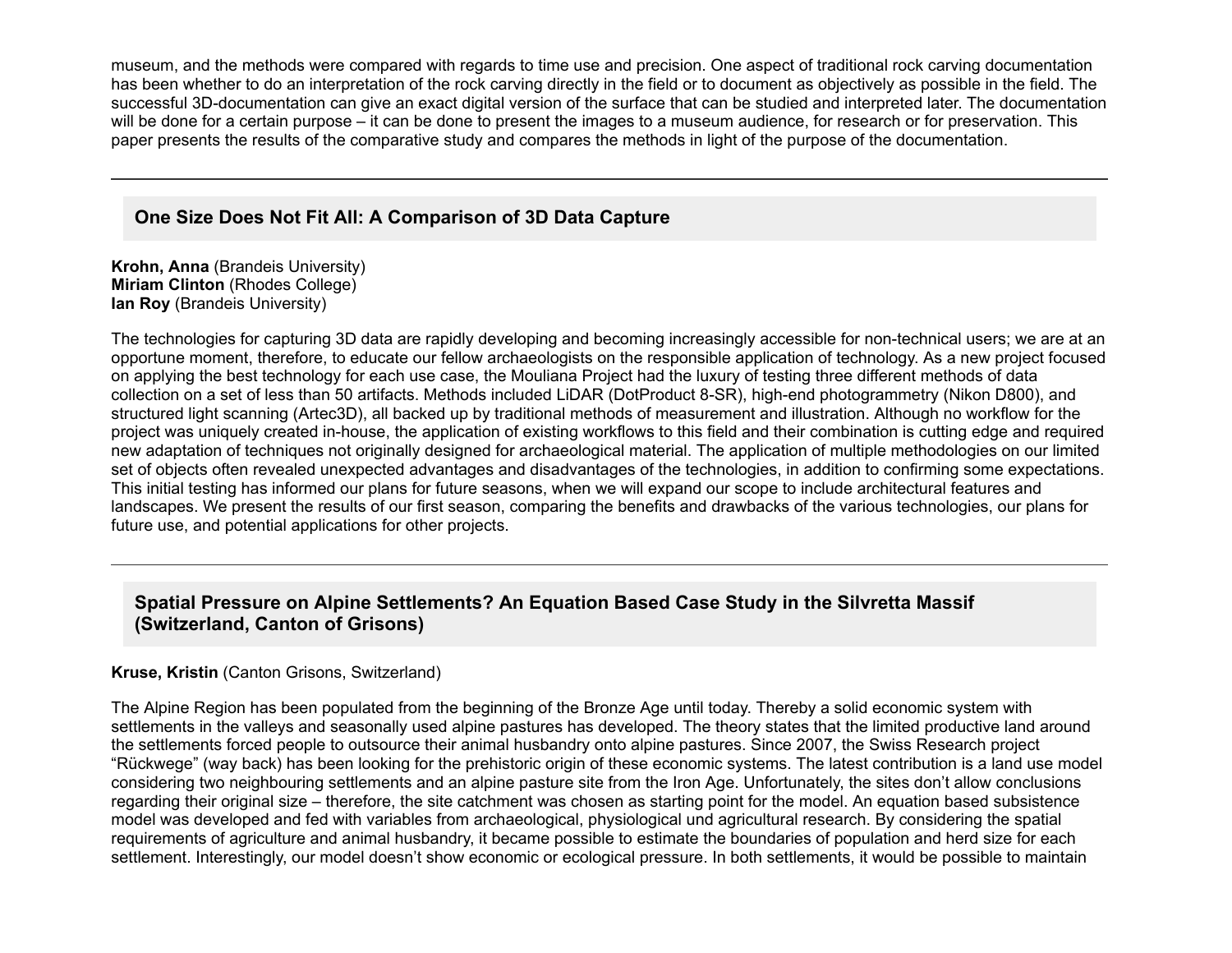agriculture and animal husbandry inside the site catchment for up to 200 people. This seems to indicated that alpine pasture was not done out of spatial pressure, but was a very deliberate choice.

#### **3D Models of Architecture Remains in Archaeological Context: Visualization as a Tool in Interdisciplinary Research of Polish Archaeological Mission in Kato Paphos on Cyprus.**

#### **Kubicka, Anna** (Wroclaw University Of Science And Technology) **Aleksandra Brzozowska-Jawornicka** (Wroclaw University Of Science And Technology)

The aim of the paper is to present the usage of different methods for obtaining 3D virtual models in order to document and better understand features of various kinds of data collected during excavations of the Polish Archaeological Mission of the University of Warsaw at Kato Paphos in Cyprus. During several recent seasons of excavations we tested a few methods of generating 3D spatial data, among others the image-based modelling and the structured light 3D scanner. As an interdisciplinary group of architects and archaeologists we used them for different kinds of objects: from relatively small pieces of architectural details and sculpture (e.g. fragments of columns, cornices, altars, etc.), through archaeological trenches to fragments of bigger structures and edifices. Most of the objects, independently of their size and scale, belonged to architectural remains. The comparison of methods and workflows with spatial data on the field helped us to find the best solution for multidisciplinary studies on the archaeological site of the Greek and Roman residential settlement in Kato Paphos. The cooperation of different specialists on our site, results in various methods of documentation. The creation of the 3D models allows us to coordinate their work and obtain the most complex yet very precise effects. In our presentation we would like to focus on the results of different aspects of the visualization usage. E.g. simultaneously to the archaeological exploration, 3D models of different layers and structures were created which allowed us to analyse and interpret the stratigraphy of different tranches combined together with the general plan of the site. Furthermore, the usage of the 3D models resulted from the need to document very specific pieces of the architectural detail. The so-called block-out or Nabatean capitals may serve as a good example for the application of this technique. Although they seem to be quite simple, their form is rather complex geometrically, which is very difficult to document by traditional methods.

### **3D Models of Architecture Remains in Archaeological Context: Visualisation as a Tool in Interdisciplinary Research of Polish Archaeological Mission in Kato Paphos on Cyprus.**

**Kubicka, Anna** (Wroclaw University Of Science And Technology) **Aleksandra Brzozowska** (Wroclaw University Of Science And Technology)

The aim of the paper is to present the usage of different methods for obtaining 3D virtual models in order to document and better understand features of various kinds of data collected during excavations of the Polish Archaeological Mission of the University of Warsaw at Kato Paphos in Cyprus. During several recent seasons of excavations we tested a few methods of generating 3D spatial data, among others the image-based modelling and the structured light 3D scanner. As an interdisciplinary group of architects and archaeologists we used them for different kinds of objects: from relatively small pieces of architectural details and sculpture (e.g. fragments of columns, cornices, altars, etc.), through archaeological trenches to fragments of bigger structures and edifices. Most of the objects, independently of their size and scale, belonged to architectural remains. The comparison of methods and workflows with spatial data on the field helped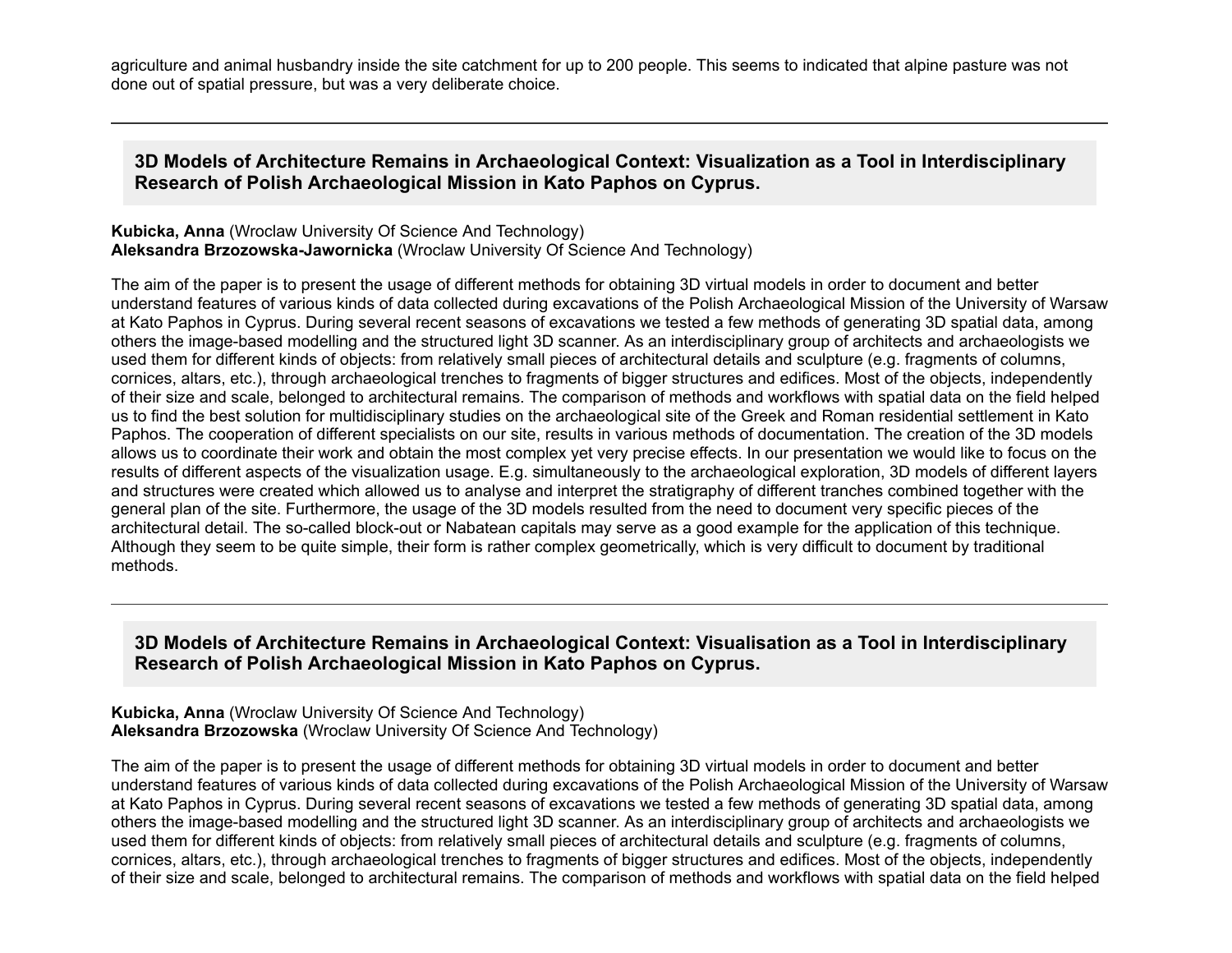us to find the best solution for multidisciplinary studies on the archaeological site of the Greek and Roman residential settlement in Kato Paphos.

### **The Metrological Research of Machu Picchu Settlement: Application of a Cosine Quantogram Method for 3D Laser Data**

**Kubicka, Anna** (Wroclaw University Of Science And Technology)

The purpose of the research is to look for a basic unit or units of measure (quantum), multiplication of which would help delineate the outline of Inca settlements : Machu Picchu. Anthropometric measurement system predominant in the Inca Empire limits the search area for quantum, nevertheless, it does not preordains its functioning. The questions and problems of research concerning the existence and usage of base unit or units of measure are formed on the foregoing assumptions pertaining to current phenomenon of outlining and measuring Inca urban planning. By making use of the statistic method developed by D.G Kendall: cosine quantogram when dealing with data acquired through 3D laser scanning we can answer the question: Did the Inca abided by the imperial measurement systems and construction rules in their urban planning or, quite the contrary, the ethnic diversity of people working on the Machu Picchu construction resulted in various metrological systems being used, which were based on the local traditions of those ethnic groups. The measurement data were collected from 3D point cloud gathered form terrestrial 3D laser scanning of Machu Picchu. The results of the study are based on dimensions between niches and windows which arranged interior of each building. Verification of the archived results was conducted with the Monte Carlo method in order to depict the phenomenon in statistical terms. Chosen method of collecting data was dictated trapezoidal shape of Inca building plan and elevation where general dimensions of buildings changed on different section's height. Small measurements such as every dressed stone in masonry wall also required a great number of measured points. Concerning these features of Inca masonry's and buildings construction 3D laser scanning method is much faster and is not so time consuming in comparison to tachometry methods e.g. Totalstation Cosine quantogram method developed by D.G Kendall in 1974 was wildly used by scholars (e.g. Jari Pakkanen 2001, Susan Margueritte Cox 2006, F. H. C. Marriott 1979, J. J. Coulton 1975) with a success to analyze architecture of ancient Greece and medieval urbanism. So far these method have not been applyed in Pre Columbian architecture where there is no written sources which confirmed existence of measurement standard. It seems that combination of Inca architecture theory and statistical methods implemented originally in computer environment for a purpose of these research gives an answer confirming the existence of measure system in Inca Empire.

## **Giga-Point Rendering for 3D VR**

**Kuester, Falko** (Center Of Interdisciplinary Science For Art, Architecture And Archaeology (CISA3) University Of California San Diego (UCSD))

**Vid Petrovic** (Center Of Interdisciplinary Science For Art, Architecture And Archaeology (CISA3) University Of California San Diego (UCSD))

The rapid adoption of diagnostic imaging as well as analytical diagnostics techniques is setting the foundation for the creation of ever more detailed digital surrogates, capturing site and artifact geometry at the surface, subsurface and volumetric level, in combination with material characteristics. While improved resolution and precision of exceedingly more complex surveys should increase the diagnostic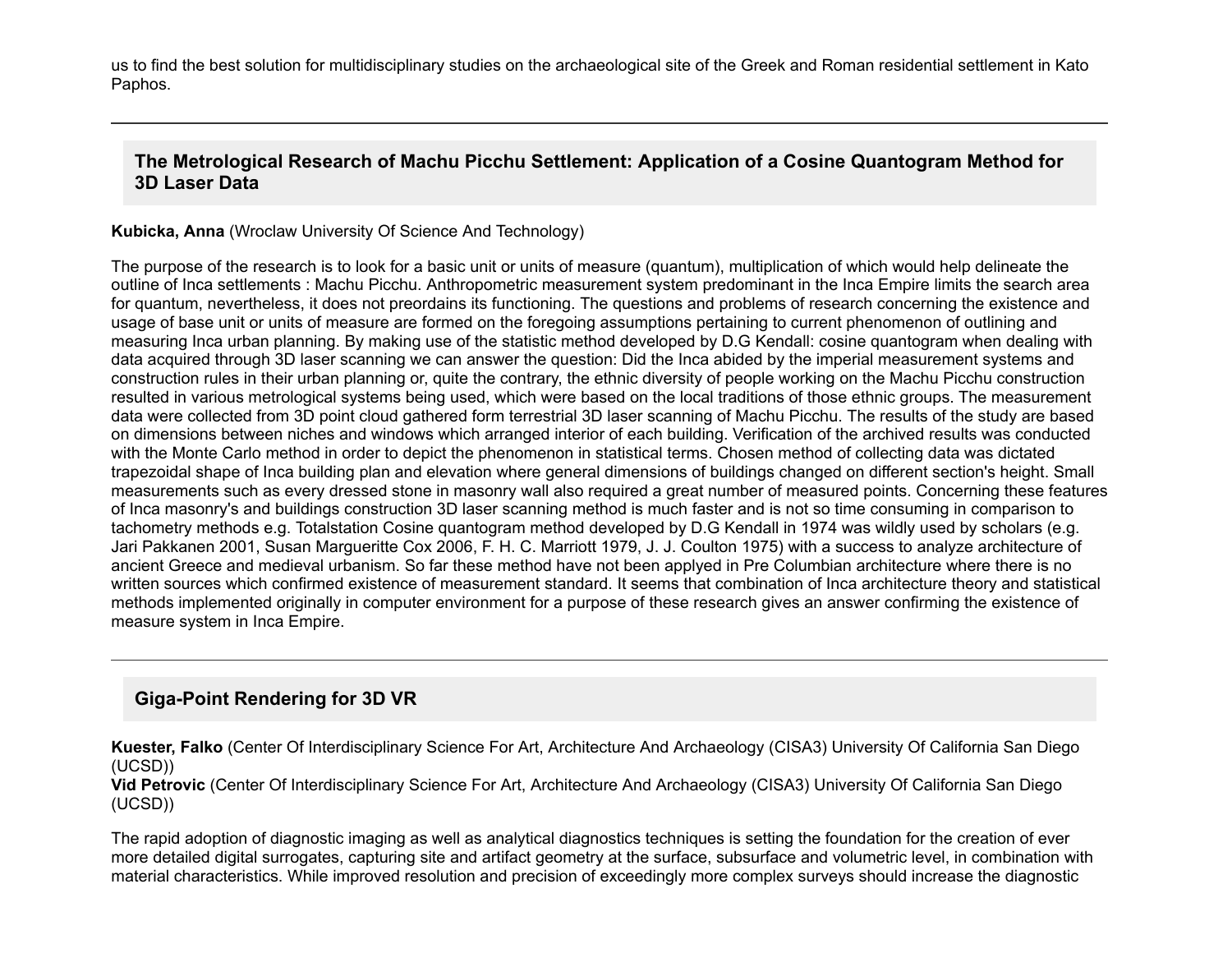value, the proverbial digital data avalanche, has created unique challenges for data visualization, analysis and diagnostics. This paper presents a visual analytics technique that enables the collaborative and fully interactive and immersive visualization, annotation and exploration of massive point-based data assets from field surveys that may bring together surface data assets being acquired via light detection and ranging, photography, photogrammetry, ground penetrating radar and X-ray fluorescence imaging.

# **Tracking in 3D**

#### **Kulhanek, Karin** (Friedrich-Alexander Universität, Erlangen)

**Andreas Pastoors** (Neanderthal Museum, Mettmann Andreas Pastoors Is One Of The Initiators Of The Project "Tracking In Caves". He Supervises My Master Thesis About The Pech Merle Scans That Were Taken Within This Study.)

Human hand- and footprints are rare momentary to find in archaeology, yet latter category got relatively little attention. While handprints can be interpreted as intentional remains especially in context of parietal art footprints are rather unwary, subconscious traces. These fragile impressions in soft clay can be found e.g. in Pech Merle, France, where they had been carefully examined by three Ju/'hoan San tracker within the project "Tracking in Caves". While former approach focused on morphometric acquisition of data, the specialized knowledge of reading various footprints could be directly applied during the project. Exceptional was the narrative topology of the tracker: In example of Pech Merle the known footprints could be extended to 18 impressions. But instead of documenting 18 single imprints it was possible to track five individuals out of the "dispersed" seeming assemblage, so that certain paths can be traced. As further personalization it was possible to draw inferences from imprints about body height, weight and gender. Based on 3D scans of the ground we can examine the tracks within the framework of the indigenous knowledge in a non intrusive way to understand this way of reading. Characteristic features of an individual path can be picked out and the indicators can be compared. One indicator could surely be the different size or shape of the feet; another may be the different pace of the individuals, which can be shown by the modeling of pressure contours of the imprints.

# **The Dimensions of Settlement Choice**

#### **Kvamme, Kenneth** (University Of Arkansas)

Revelation of the fundamental dimensions underlying settlement choices is necessary to a growth in understanding of human location behavior and the development of settlement theory. A non-traditional form of Principal Components Analysis that focuses on environmental properties that minimize variance in settlement location may offer a tool for accomplishing these goals. Results offer important theoretical implications because the dimensions revealed indicate elements of the social and physical environments important to location choices as revealed by the settlements themselves. A case study of rural farming settlements from historic Northwest Arkansas, USA, defines dimensions related to terrain form, the hydrologic system, soils, and the social network of roads, all of which may be mapped and visualized through GIS. If the mean on any respective dimension can be regarded as "most ideal" for settlement, then as one moves away from the mean places become less ideal. This idea can be expanded into a multivariate context by considering all dimensions simultaneously through Mahalanobis D2 and its chi-square transformation where the multidimensional mean represents an "ideal settlement space" and D2 can be viewed as a multidimensional z-score that quantifies deviations from the ideal. Besides offering (1) a view of key settlement dimensions and (2) location choices that "make sense" with respect to a (multivariate) normal model, this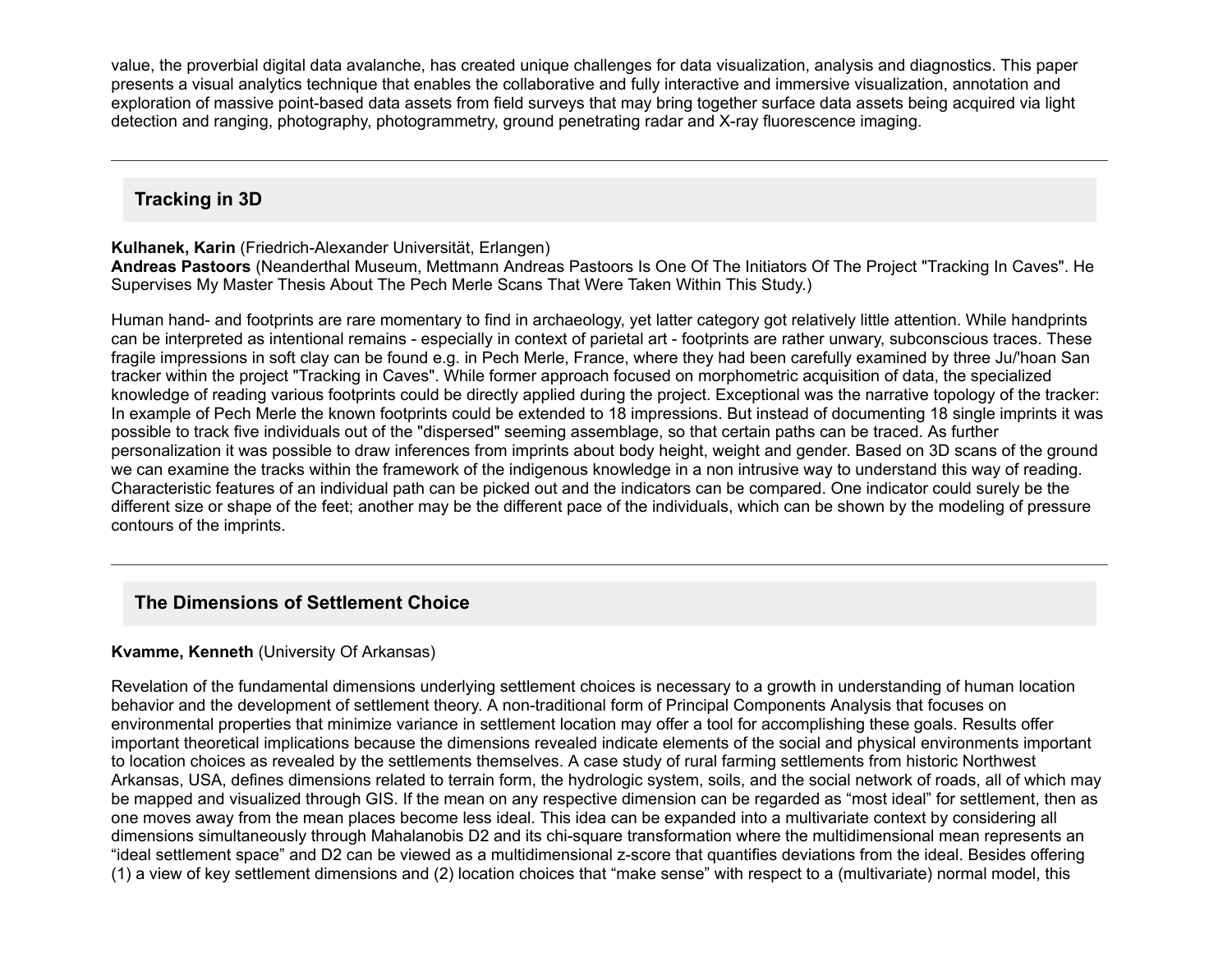methodology also yields a form of archaeological location model (ALM) that may be mapped regionally through GIS, permitting (3) ready visualization of settlement preferences.

## **A Small Private Online Course on 'Modelling and Simulation in Archaeology' at Leiden University**

**Lambers, Karsten** (Leiden University) **Fulco Scherion** (Leiden University) **Iza Romanowska** (University Of Southampton)

A Small Private Online Course on 'Modelling and Simulation in Archaeology' at Leiden University Fulco Scherjon1, Iza Romanowska2, Karsten Lambers1\* 1Leiden University, 2University of Southampton, \*Corresponding author, k.lambers@arch.leidenuniv.nl Keywords: Elearning, modelling, simulation This paper introduces a new online graduate course on 'Modelling and Simulation in Archaeology' at Leiden University. In September 2016, the Faculty of Archaeology at Leiden University launched the new MSc track 'Digital Archaeology' (60 ECTS) within the existing master's programme 'Archaeological Sciences'. As part of the core curriculum of this programme, the course 'Computational Methods in Archaeology' is intended to offer students in-depth training in one of the subfields of Digital Archaeology. 'Modelling and Simulation' was an obvious choice of subject for this course, given the increasing importance and potential of these techniques within archaeology. Supported by Leiden University's Learning Lab, we developed a new online format for this course: a Small Private Online Course (SPOC). Compared to Massive Open Online courses (MOOCs), SPOCs are developed for smaller and more dedicated target groups. E-learning is especially suited for our purpose, as it allows the course to be offered to graduate students of archaeology and related fields at both universities involved (Leiden and Southampton) and external participants. In addition, because of the practical nature of the course we make ample use of online resources for teaching. In this paper we will introduce the content and format of the course and share details on the construction and first experiences gained during the teaching of the course in spring 2017.

## **Integrated Digital Methods for Investigating a Hidden Cityscape: The Case of Ancient Hermion**

**Landeschi, Giacomo** (Lund University) **Stefan Lindgren** (Lund University) **Jesper Blid Kullberg** (Stockholm University) **Henrik Gerding** (Lund University) **Alcestis Papadimitriou** (Ephorate Of Antiquities Of Argolida) **Jenny Wallensten** (Swedish Institute At Athens) **Nicolò Dell'Unto** (Lund University) **Angeliki Kossiva** (Ephorate Of Antiquities Of Argolida)

Recent advances in digital technology dramatically affected the practice of landscape and site documentation. The combination of Imagebased 3D modelling techniques (IBM), Unmanned Aerial Vehicles (UAVs) and Geographical Information Systems (GIS) provided archaeologists with unprecedented opportunities that allowed improving the quality of data representation and analysis. In the course of a research project recently developed by Lund University in collaboration with the Swedish Institute in Athens and the Ephorate of Antiquities of Argolid (Greece), the ancient city of Hermion has been investigated with a combination of integrated methods. Different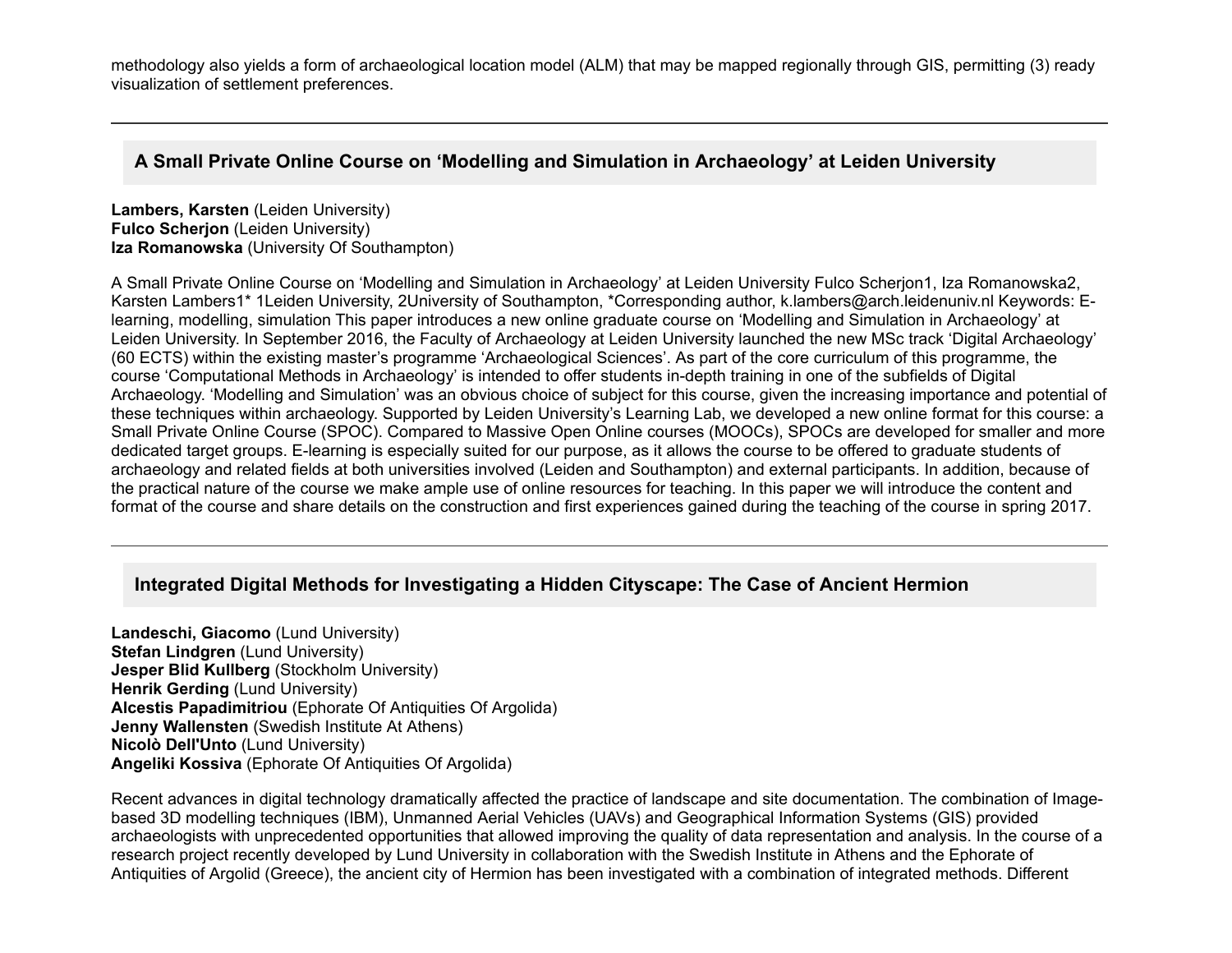acquisition techniques have been thus complemented in order to provide an entirely-3D representation which included the still visible archaeological features along with a high-resolution Digital Terrain Model (DTM) of the modern city. The whole dataset has been subsequently imported into a GIS platform where all the 3D models could be spatially related and more sophisticated analysis carried out. In particular, physical relationships between still visible archaeological features such as city walls, embankments, and temple foundations can be detected and mapped in a multi-scalar and multi-temporal perspective. This could significantly help archaeologists in answering questions about the multiple phases of inhabitation of Hermion, location and orientation of the main sacred buildings and the function connected to the different areas of the city. In this respect, the availability of an entirely-3D dataset is an essential prerequisite to perform any valuable analysis. As an example, the precise height of terrace walls, stone blocks and temple architectural elements can allow to better understand their reciprocal topographical relationship so as to determine different chronological phases of inhabitation. Additionally, the possibility to remove all the modern structures and leave only the original architectural remains within the virtual space might allow to simulate the visual prominence of buildings and structures in relation to the topographic settings of the landscape by taking into account of a line-of-sight approach in which entirely-3D elements can increase the accuracy of the reconstruction and consequently, the reliability of the modelling process. This could significantly contribute in increasing our understanding of the social significance of the ancient space of the city.

## **A 3D WebAided Resource for Pompeian Studies (3D WARPS)**

**Landeschi, Giacomo** (Lund University) **Danilo Marco Campanaro** (Lund University) **Nicolò Dell'Unto** (Lund University)

Danilo Marco Campanaro\*, Giacomo Landeschi\*, Nicoló Dell'Unto\* \*=Department of Archaeology and Ancient History, Lund University In the last decade the rise of Web Graphic Library (WebGL), a Java based Application Program Interface (API), with its potential to render interactive 3D web computer graphics without the need of any browser-plugin component, has rapidly change the picture of web-based applications promptly affecting a wide array of fields, from entertainment to education and research. The project "3D WARPS", exploiting the technology of 3DHOP (3D Heritage Online Presenter) an open-source software package for the creation of interactive Web presentations of high-resolution 3D models, aims at the creation of a 3D web-based research facility where a thorough mathematical replica of the actual state of an entire city-block of Pompeii is openly offered to scholars from every part of the world. Built in the framework of the Swedish Pompeii project, this platform allows users to easily navigate, by means of a reference map, between different high-resolution 3D colored models - each one aggregating two or more rooms as archaeologically meaningful units- and perform a wide range of relevant analytical tasks. The presented web-based 3D research platform is undergoing a constant process of development and amelioration and has already shown to be an invaluable tool to address specific questions connected with - otherwise arduous to tacklearchaeological and architectural issues, both off-site and an on-site

### **Spacialist – A Virtual Research Environment for the Spatial Humanities**

**Lang, Matthias** (EScience-Center, University Of Tübingen) **Michael Derntl** (EScience-Center, University Of Tübingen)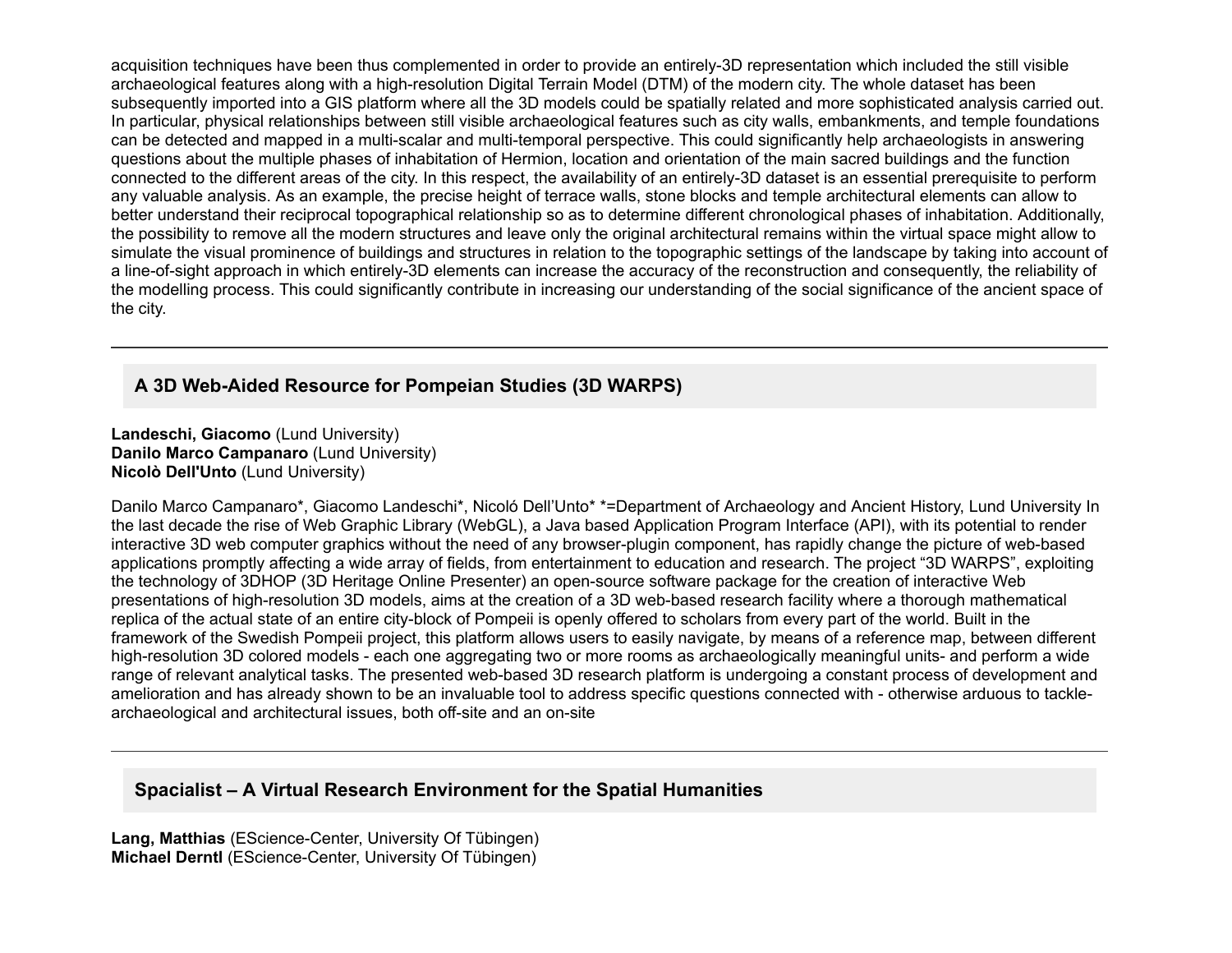Matthias Lang, Michael Derntl, Benjamin Glissmann, Vinzenz Rosenkranz, Karsten Schmidt, Dirk Seidensticker eScience-Center, University of Tübingen, Germany matthias.lang@uni-tuebingen.de Many archaeological research projects generate data and tools that are abandoned after the project funding ends. Moreover, research data handling and the deployed tools are often highly specific for single projects. This insustainable practice leads to solutions that are incompatible with other tools, projects and infrastructures, and they often do not rely on accepted standards. To close this gap, the project Spacialist was tasked to create a modular virtual research environment that offers an integrated, web-based user interface to record, browse, analyze, and visualize all spatial, graphical, textual and statistical data from archaeological or cultural heritage research projects. To address the highly heterogeneous requirements of such projects, Spacialist is developed as a software platform that is instantiated, customized and deployed for each research project. Spacialist uses project-specific controlled vocabularies (thesauri) based on the SKOS-XML standard, thus facilitating data analysis and interoperability with other projects and infrastructures. The development of Spacialist is driven by an interdisplinary team of software developers, geographers, ethnologists, archaeologists and librarians in collaboration with pilot projects in various areas like mediterranean archaeology and cultural herigtage preservation in the Sultanate of Oman and Japan. Spacialist is developed and released as open source software. To support the full research project lifecycle, the platform is integrated with our University's research data archive, which guarantees the long-term availability and reusability of project data.

#### **Cultural Heritage Monitoring Using Time-Sequenced Satellite Imagery: A Case Study from the Syrian Civil War**

#### **Laugier, Elise** (Dartmouth College) **Jesse Casana** (Dartmouth College)

As a collaborative effort with the U.S. Department of State, ASOR's Cultural Heritage Initiative (CHI) seeks to monitor and assess damage to archaeological and heritage sites across Middle Eastern conflict zones. As part of this larger effort, our research has sought to develop a comprehensive assessment protocol for monitoring looting and war-related damage via time-sequenced, high-resolution DigitalGlobe satellite imagery. Leveraging a database containing thousands of sites across Syria and Iraq, we have instituted a methodology to catalog cultural heritage assessments in a manner that facilitates spatial and temporal queries and efficiently generates reportable results. Having completed assessments at more than 5000 archaeological sites, results reveal previously unrecognized patterns in the timing, severity, and distribution of looting and other forms of damage. This presentation offers a summary of our database design, our approach to remote sensing-based damage assessments, and an overview of key findings to date.

## **Open Source: You're Doing it all Wrong**

#### **Layt, John** (L~P : Archaeology)

Open Source in Archaeology has largely failed. While many of us are consumers, there are few producers and fewer still collaborators. Too much effort and money is wasted reinventing wheels in bit-rotting projects that fail to advance the art or industry, largely due to parochial academic and commercial mind-sets. The speaker will share his experiences as a 15 year veteran of one of the worlds largest open source communities to try throw light on what we need to do to remedy our failure.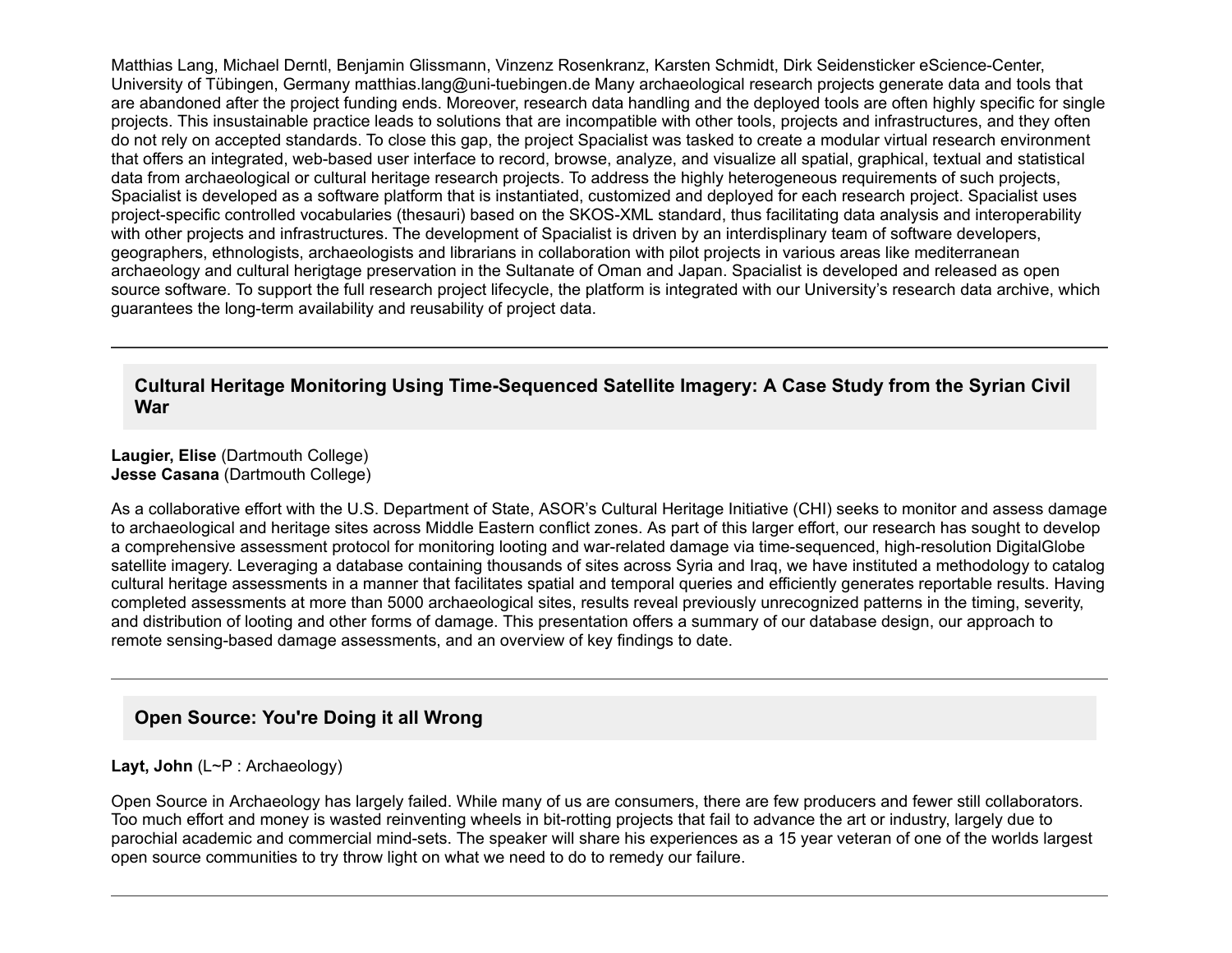# **High-Frequency GPR for Real-Time 'Digital Bisection' of Archaeological Features**

**Leach, Peter** (Geophysical Survey Systems, Inc.; University Of Connecticut Department Of Anthropology) **Richard Boisvert** (New Hampshire Division Of Historical Resources)

Ground-penetrating radar is an efficient means for non-invasive archaeological mapping. Archaeologists generally use low frequency antennas (200MHz—900MHz) across expansive project areas. Delineation of features is common, but resolving detailed internal characteristics is not. During excavation, interpretation of features is often complicated by their variable size and nature and similarities to naturally occurring disturbances. Traditional field methods often require manual (and destructive) bisection to distinguish natural from cultural origins. We therefore have been experimenting with high-frequency GPR data (2.0GHz—2.6GHz) across newly-exposed features. Our goal is to develop a means of "digital bisection" with GPR that will allow field workers to remotely characterize features prior to manual bisection and complete excavation. The benefits of a streamlined digital bisection method include: 1) the ability to differentiate between natural and cultural features and provide enhanced mission planning for feature investigation; 2) collection of a gridded GPR dataset that produces a digital archive of a feature, effectively 'preserving' it digitally. In this presentation we discuss recent high-frequency GPR experiments at multiple sites and across numerous types of features. We are beginning to refine the method, and are working to fine-tune real-time interpretations, identify ideal GPR frequencies, and establish best practices for grid spacing and data density.

# **Leveraging the UC Merced WAVE and Pacific Research Platform to Create At-Risk Global Cultural Heritage Networks**

#### **Lercari, Nicola** (University Of California Merced) **Jeffrey Weekley** (University Of California Merced)

The UC Merced Wide-Area Visualization Environment (WAVE) is a cutting-edge visualisation facility that was built in 2016 under a collaboration agreement between the University of California Merced and Qualcomm Institute at the University of California San Diego. The main purpose of this facility is for visualization of research-derived content, performance and collaboration, but it can also be used for outreach and education. The WAVE is an interactive virtual reality space made of twenty 4K 3D displays mounted in a half-pipe configuration, resulting in an array of 160 Mega pixels, the highest-resolution virtual environment of its kind in the world. The WAVE is part of the NSFfunded Pacific Research Platform (PRP), a "West Coast Big Data Freeway System" which links Caltech, NASA Ames Research Center and the NASA Research and Engineering Network (NREN), San Diego State University, San Diego Supercomputer Center, Stanford, the ten University of California campuses, USC, and the University of Washington over the CENIC and ESnet networks at speeds up to 100Gb/s. Leveraging the WAVE and PRP our team is taking part in the UC President's Research Catalyst grant titled "3D-Digital Preservation of At-Risk Global Cultural Heritage", led by Tom Levy at UCSD, with the goal to develop a multi-campus network of archaeological heritage data visualisation and interpretation facilities across California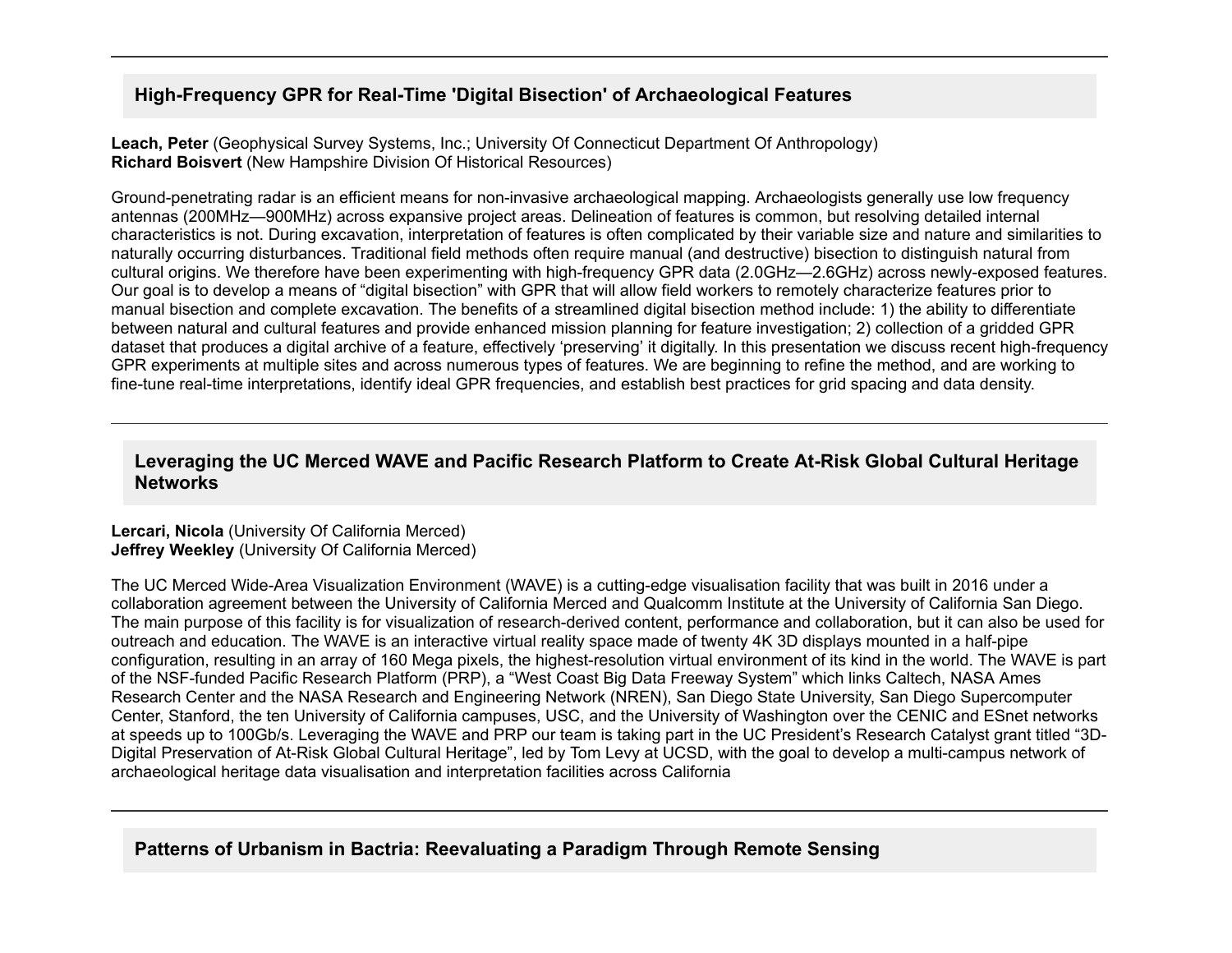#### **Levine, Evan** (Brown University, Joukowsky Institute For Archaeology And The Ancient World) **Daniel Plekhov** ()

Bactria, a region comprising parts of modern-day Uzbekistan, Afghanistan, and Tajikistan, has long been described—by ancient and modern scholars alike—as existing at the end of the proverbial world. Pronounced by Strabo as the land of a thousand cities, periods of political instability in the region over the last half-decade have prevented more rigorous archaeological investigation of Bactrian urban development. Drawing on a wide array of publicly available satellite imagery datasets, as well as data from the handful of published archaeological surveys in the region, we seek to address the question of urban development in this region from the 4th century BCE to the modern day. We then evaluate the spatial distribution of urban sites through time with respect to local and external factors. In so doing, we highlight the extent to which political, environmental, or topographic variables influenced the development of settlement in Bactria, and how these patterns of urban development change over time. Simultaneously, this study explores the potential of engaging with "big data" in an archaeological context, drawing from large-scale, publicly available datasets to conduct research on a regional scale. Finally, we hope to highlight the usefulness of this methodology for regional studies whose subjects span multiple contemporary countries or within whom fieldwork opportunities are limited.

# **The UC San Diego Center for Cyber-Archaeology and Sustainability**

Levy, Thomas (Center For Cyber-Archaeology Qualcomm Institute And Department Of Anthropology University Of California, San Diego) **Margie Burton** (Center For Cyber-Archaeology Qualcomm Institute And Department Of Anthropology University Of California, San Diego)

The UC San Diego Center for CyberArchaeology and Sustainability (CCAS) is a partnership of the Division of Social Sciences and the Qualcomm Institute at the University of California San Diego. Established in 2015, CCAS aims to explore new digital approaches to research, conservation and teaching for world cultural heritage through development of innovative data capture, curation, analysis, and dissemination including scientific visualization facilities. Student-oriented and research-focused, CCAS collaborates with organizations conducting cultural heritage research around the world to study the relationship between human behavior, material culture, and the environment along deep-time trajectories. CCAS currently includes 44 faculty, staff, researchers, and students from 13 campuses and other organizations. The foundational project for CCAS is "At-Risk World Heritage and the Digital Humanities", a \$1.06 million, two-year UC President's Research Catalyst Award from the University of California (UC) Office of the President to a consortium of archaeologists and information technologists on four UC campuses: UC San Diego, UCLA, UC Berkeley and UC Merced. Starting January 2016, the project team has taken steps toward: • Confronting the problem of 'Big Cultural Heritage Data' (BCHD), its movement and curation; • Melding state-of-the-art 3D scientific visualization with top-end immersive virtual reality (VR) platforms for museums and public places in addition to serving inexpensive personal VR devices; • Developing citizen-science crowdsourcing programs using a unique opportunity to access high-resolution satellite imagery from Digital Globe to monitor and model endangered archaeological sites and their environments; and • Providing unique learning opportunities to prepare UC students to use new information-technology tools to enhance their career paths.

**Think Different! Why "Model Thinking" Shaped the Archaeological Thought Beyond the Hype on ABM**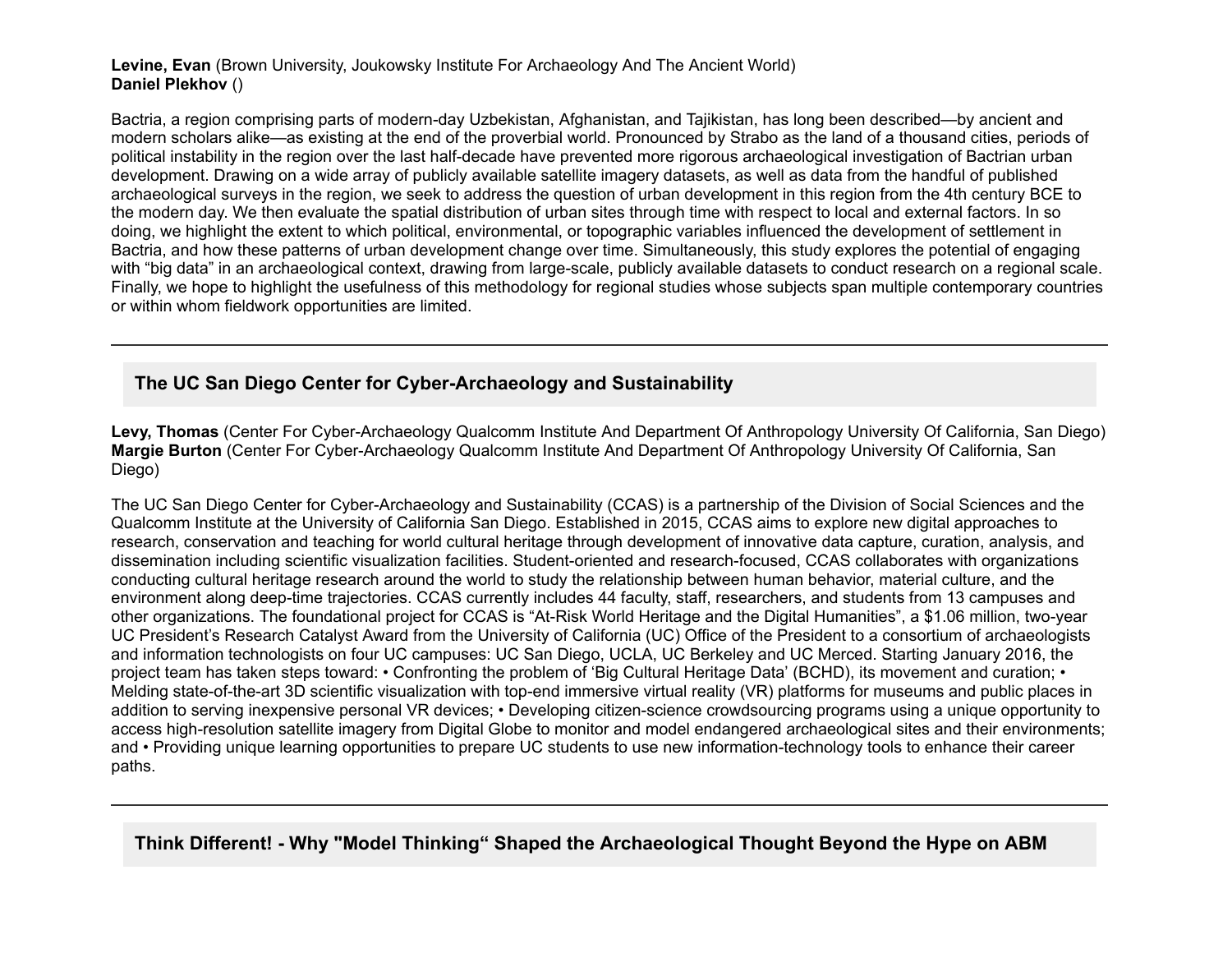#### **Linde, Lennart** (Goethe-Universität Frankfurt)

During their "hype phase" Agent Based Models (ABM) were perceived as an almost magical "wundertool" which is to be fed with research data and somehow comes up with an accurate picture of our past. ABMs had to inevitably fail these exaggerated expectations. I would argue that ABMs, despite the declining hype and leveled expectations, are still a widely misunderstood but concurrently heavy underestimated tool in the archaeological toolbox. This is owed, among other things, through their introduction of "model thinking" to archeology.In parts the often emotional critique voiced against ABMs seems almost surreal. Given the fact that a lot of our perceptions of the past are rather based on narratives than on research data. For instance the widespread term "elite" is rarely connected to falsifiable facts. The very core of ABMs is to make quantifiable statements by expressing a tightly defined ruleset. Yes, it is easy to criticize any of those rules. But that is exactly what makes "model thinking" such a powerful tool. Especially in contrast to purely narrative approaches to interpret the remains of our past. My contribution to the table would therefore plead for a better integration of ABMs in the various archeological curricula. In which emphasis is put to modeling as a way of archaeological thinking which not necessarily aims on its transfer into a computational system. I would love to take my views to your table for discussion, extension and refinement.

#### **Blur the Lines – Games as Tools for Archaeological Research**

**Linde, Lennart** (Goethe-Universität Frankfurt)

In the past decade, Agent Based Models (ABM's) have become a functional part of the archaeologist's toolbox. Many ABM's include elements of game theory in their ruleset, which is the foundation of a working model. The line between a purely scientific ABM and a video game from the simulation genre is already thin, but why not blur the line further and blend an ABM into a full-blown game experience? The use of games as tools of research is the next logical step. Instead of formalizing our theories in a ruleset for an ABM, we could design a game based on them. Where the player makes choices through gameplay and be monitored exploring various strategies! This talk will investigate the potential of the given approach, based on a fictive open-world game, set in the European Bronze Age. The players will have to manage resources and tackle the spatial organization of a village. They are also bound to make decisions on the social organization of their village. There is no direct interaction with the inhabitants of the game world as they act as agents. The collected datasets will be analyzed with emphasis on the correlation between certain forms of social organization and the rise of warfare, as well as on connections between wealth distribution and tensions within the tribe. Archaeogaming does not need to be limited to the research of games anymore; we can try to take a step forward and do research through games.

#### **Running on Autopilot: Testing Google Earth Engine for the Automatic Identification of Archaeological Features in Satellite Imagery**

**Liss, Brady** (University Of California, San Diego) **Matthew Howland** (University Of California, San Diego) **Thomas Levy** (University Of California, San Diego)

Google Earth Engine (GEE) is an in-development, cloud-based platform for analyzing satellite imagery with access to petabytes of data (Google Earth Engine Team 2015). Combining this massive database with the computing power of Google's cyber infrastructure facilitates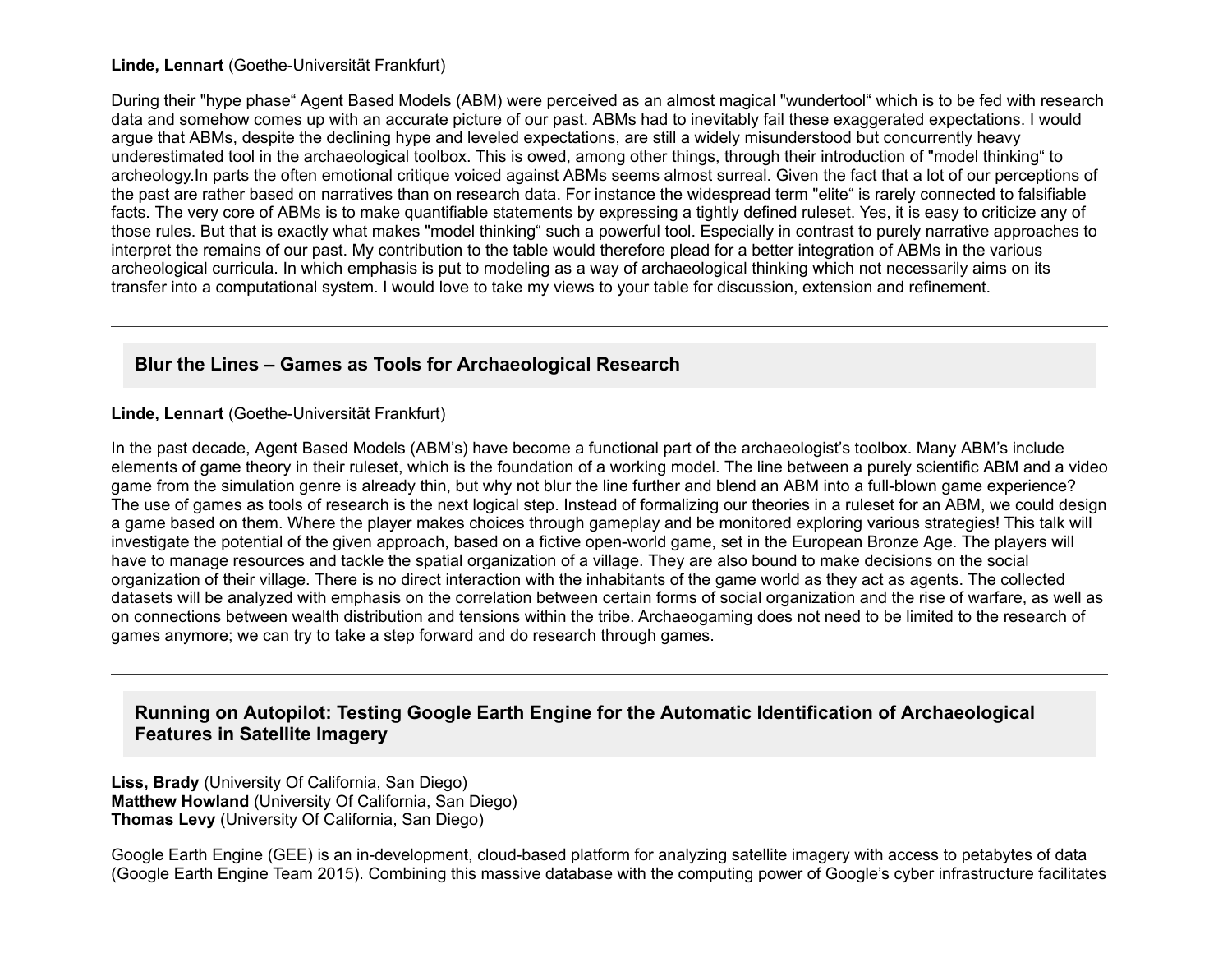quick and easy analysis of satellite imagery on any scale (including planetary). Moreover, GEE provides readily available tools to investigate and manipulate satellite imagery, but users are also free to create custom scripts particular to specific research questions. As such, GEE affords a unique opportunity for innovative methodologies involving satellite imagery. This paper evaluates the potential contribution of GEE in archaeological research. To do so, GEE was employed/tested for the rapid and automatic identification of particular archaeological features in the Faynan region of Southern Jordan. Specifically, GEE was used for supervised classification, a method of machine learning by which GEE can be trained to detect specific features in satellite imagery based on its unique spectral signature. In this case study, GEE was provided with known locations of ancient metallurgical waste (slag) mounds at a single archaeological site in the form of polygons, and in following, GEE quickly and automatically located additional slag mounds (by searching for pixels with similar spectral signatures) across an area of approximately 135 square kilometers. Through this case study, GEE proved to be a viable tool for archaeological research with significant potential to supplement traditional forms of archaeological survey.

# **From Scan to Sculpture: Ensuring Quality Control in Digital Restoration.**

#### **Liu, Julia** (Duke University) **Adam Spring** (Duke University)

Digital technologies have significantly improved workflows and reduced production time. This amelioration through automation is still in its' adolescence and we as practitioners must be on the lookout for common best practice techniques in order to navigate its' obstacles. In this talk, we will demonstrate an abridged walk-through of a digital restoration workflow for a fragment from a Dacian pillar on the facade of the Basilica Ulpia of Trajan's forum. The demonstration will be divided into two parts, pre-production and acquisition of digital scans and the production process of digital sculpting. We shall start with an initial scan offering tips and pointers towards best practices in lighting and scanner setup. Then we will walk through the process of preparing the mesh for digital sculpting by focusing on the capturing high fidelity surface detail. The production section consists of a walk-through for digital sculpting in Z-brush. From the organizational workflow of setting up simultaneous references along orthogonal views, to the preservation and masking of individual elements to the digital translation of an analogue art form. Our demonstration will conclude with a discussion of best practice techniques working across multiple subdivision levels to maintain quality assurance for higher fidelity detail, while allowing for ease of manipulation and speed in processing at lower subdivisions for large shapes and objects. Finally we will briefly discuss and demonstrate post-production output considerations in re-topology and decimation and open the floor for discussion to questions from the audience.

#### **Annual General Meeting**

**Lock, Gary** ()

**A Multiscale Geospatial Analysis of a Protohistoric Mississippian Landscape.**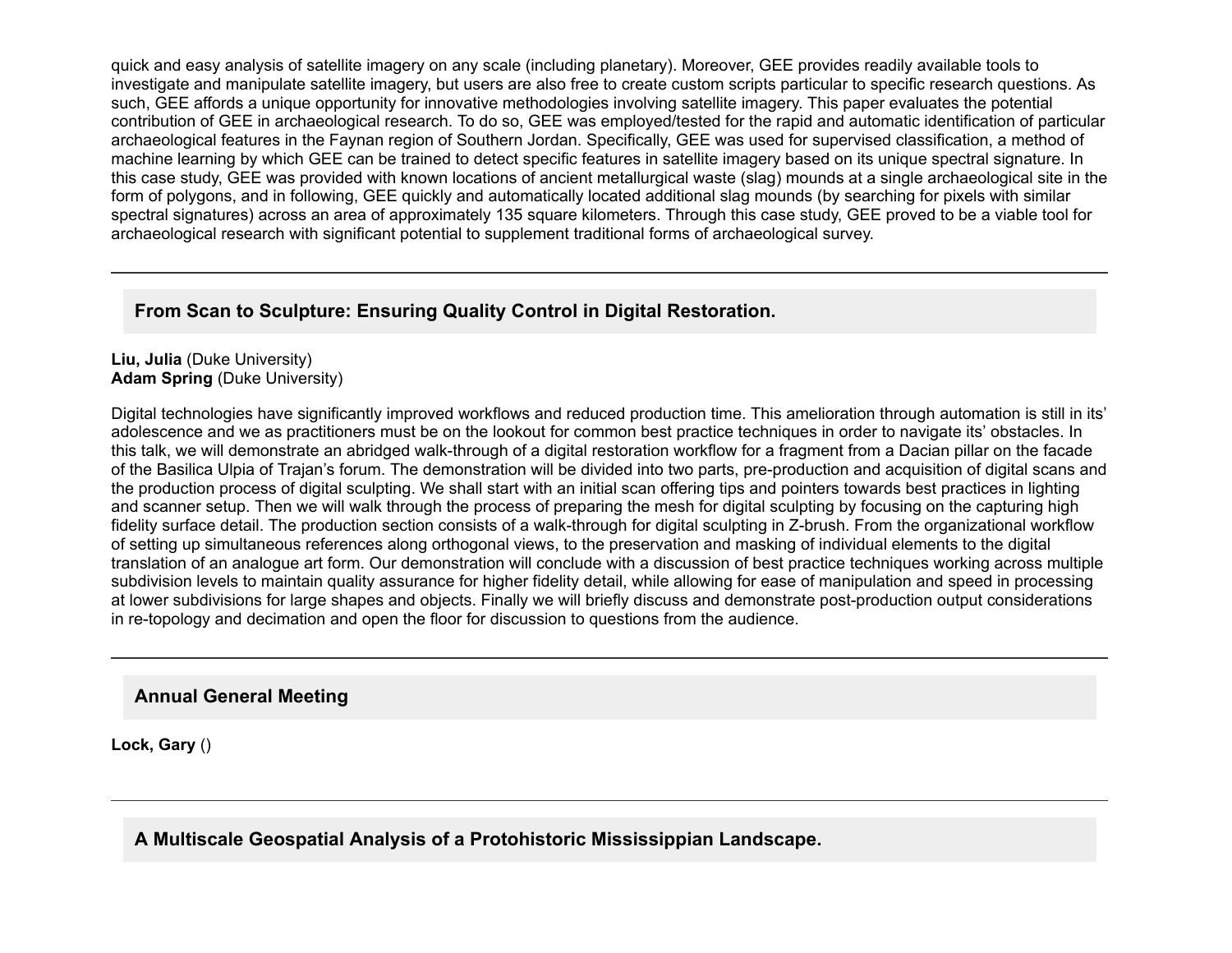**Lockhart, Jami** (Arkansas Archeological Survey University Of Arkansas) **Timothy Mulvihill** (Arkansas Archeological Survey) **Jeffrey Mitchem** (Arkansas Archeological Survey)

This research examines the multiscalar settlement patterns that distinguish a late prehistoric/protohistoric landscape in the Central Mississippi Valley. At the cultural landscape-scale, a statewide archeological site database is used within a GIS framework to examine the contemporaneous site distribution as it relates to the physical geography of the study area. At a finer resolution, geophysical remote sensing for a densely-populated late prehistoric/protohistoric village demonstrates the efficacy of a broad-coverage, site-encompassing methodology for the interpretation of intrasite organization and complexity. This work has identified approximately 50 coeval structures, earthworks, and other archeological features encompassed within a 4hectare site. Historic maps, aerial photography, digital elevation modeling, precision mapping, multisensor geophysics, targeted excavation, radiometric dating, diagnostic artifact analysis, and GIS-driven data integration are employed to interpret this dynamic cultural landscape located at the epicenter of initial Native American-European contact west of the Mississippi River.

#### **Flippin' R**

#### **Lockyear, Kris** (Institute Of Archaeology, UCL)

Many archaeologists dislike statistics at best, and at worst are frankly scared by them. The perception that one has to be "good at maths" in order to apply such methods is hard to shake. And yet, archaeology is a subject which generates large, complex data sets which require good sampling strategies and careful analysis to make the most of them. In reality, the ability to use appropriate software and construct basic code is arguably more important than a detailed understanding of the underlying maths. This paper describes the way in which the author teaches an undergraduate core course entitled Research and presentation skills. The course mixes "flipped" lectures, where recorded lectures are made available online and class time is used to answer questions about those lectures, with practical classes undertaking an analysis of a simulated cemetery data set using the R statistical software system.

#### **Augmented History – A Virtual "Window to the Past"**

**Löwenborg, Daniel** (Department Of Archaeology And Ancient History, Uppsala University) **John Ljungkvist** (Department Of Archaeology And Ancient History, Uppsala University) **Daniel Westergren** (Disir Productions) **Sebastian Wiberg** (Tinker) **Staffan Hagberg** (Tinker)

The old (Gamla) Uppsala was an important center during the Late Iron Age in Sweden, and the site is mentioned as a mythical royal place in historical sources. With increasing research and archaeological excavations in the area during later years, our factual knowledge has increased, and it is now possible to understand more about the royal manor at the site and how the landscape has been manipulated throughout history to transform the site. The archaeological research project has used different technologies to disseminate the results, though WebGIS applications and 3D models. With the project Augmented History, this is taken to a new level, where we have created an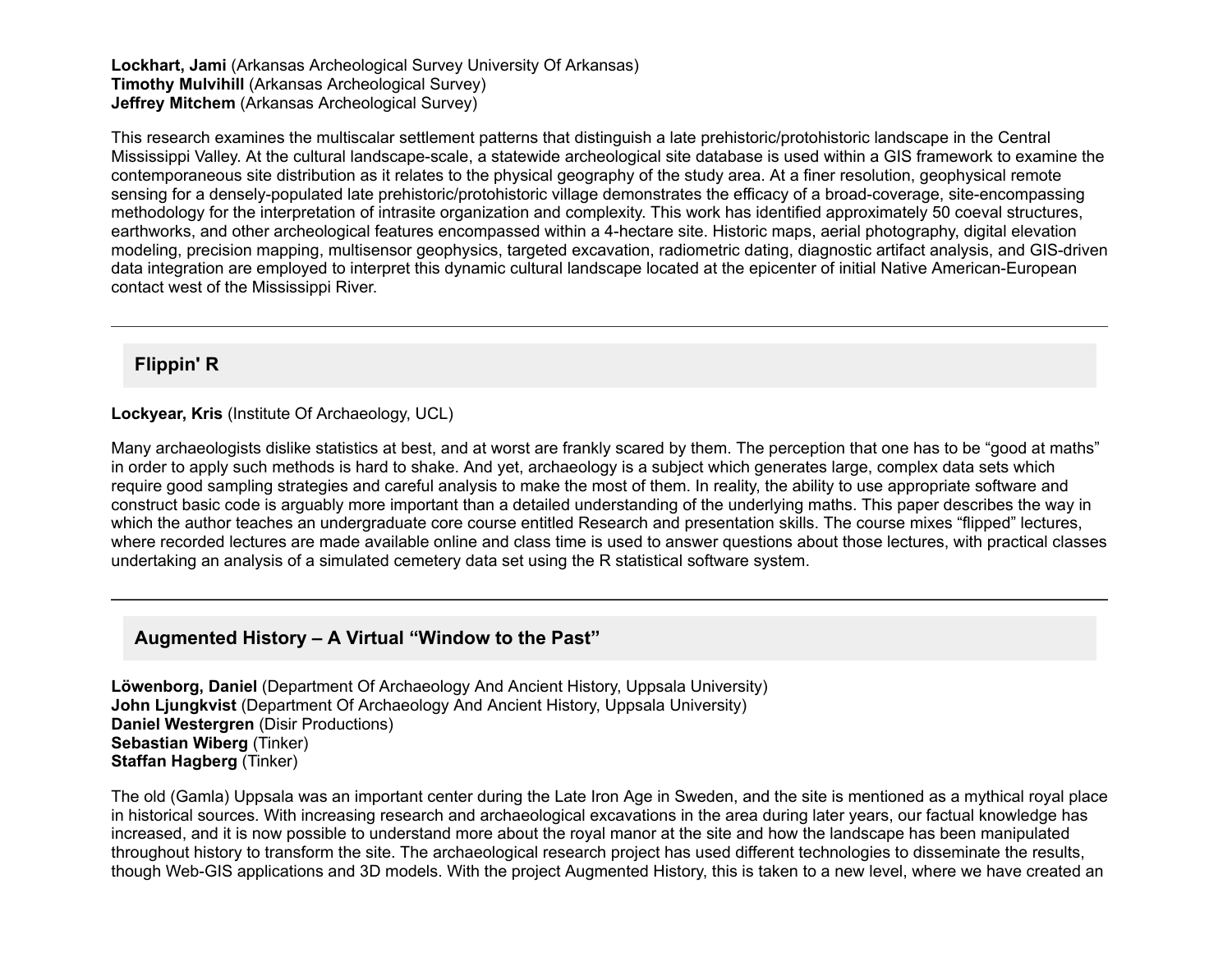iOS app that allows the user to freely explore the area through a detailed 3D reconstruction of what the site might have looked like in the mid 6th century, with building, graves and animated characters. Using the GPS of mobile devices for positioning, the user can move around in the landscape and in the virtual world simultaneously. This provides an immersive experience, that is complemented with interactive elements that combine game like interfaces with textual descriptions of artifacts and environments. Within the project we combine high quality 3D reconstructions with 3D scans of objects, buildings and environments to create compelling graphics. Interactive elements and storytelling based aspects are used to ensure that the needs and requirements of different user groups are met, and that the experience can be adjusted to different historical sites with different stories to tell.

### **Technical Women in Cultural Resource Management: Amplifying the Importance of Non-Traditional Skill Sets in Modern Archaeology**

#### **Lowry, Sarah** (New South Associates, Inc.)

Cultural resource management (CRM) archaeology is evolving and becoming more technical and computer based. Historically, CRM is male dominated and great value has been placed on traditional expressions of masculinity. As work continues to transition to a more technical sphere, this is an opportunity for women already working in this space to amplify our value and those around us whose skills may have been overlooked. We can show the value that technical based skills can bring to grow a new business environment. Technical and computer based skills figure heavily into the future of CRM archaeology and digital archaeology is a burgeoning field. As women in the field we can use the tools of amplification to draw attention to the growth of computer centered archaeology. This includes making sure that our voices and the voices of our peers are promoted and heard.

#### **Mississippian Villages in East Tennessee: Geophysical Case Studies at Five Sites to Examine Community Layout and Land Use**

**Lowry, Sarah** (New South Associates, Inc.) **Shawn Patch** (New South Associates, Inc.)

This paper compares five large-scale geophysical surveys collected along the Tennessee River and its tributaries in the southeastern United States. The results from this work represent a series of projects where ground penetrating radar (GPR) and magnetic gradiometer data collection were done on Mississippian village sites owned by the Tennessee Valley Authority (TVA) that had been excavated in some capacity during the early twentieth century. Present-day geophysical data collected at these sites and the early 20th century archaeological notes and reports were used to build a comparative data set of South Appalachian Mississippian sites where a specific interpretations about community layout and land use could be made, including village size, occupation density, and architectural variation.

#### **Scientific Database and the Big Data Approach for the Bronze Age of China**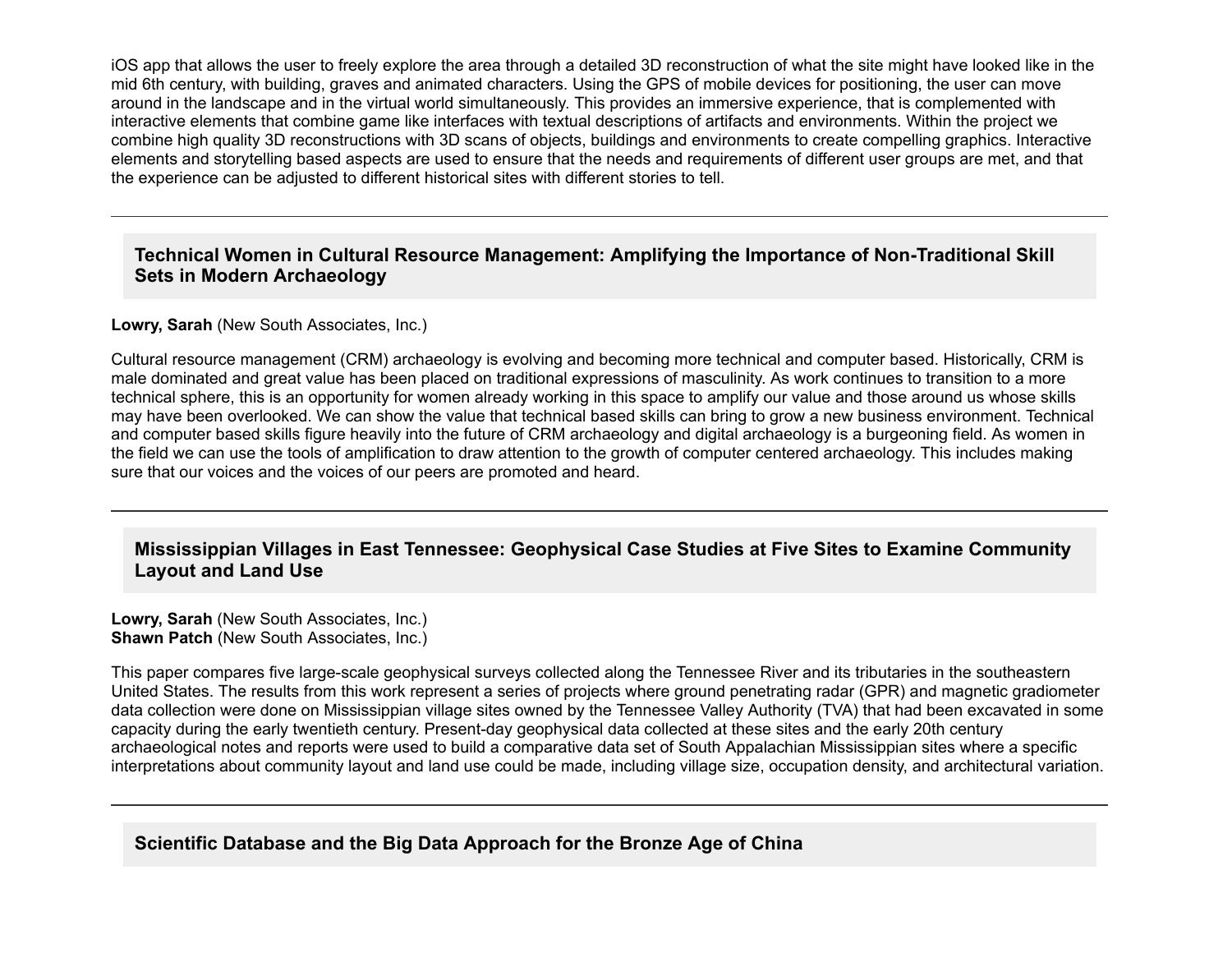#### **Lu, Qin-Qin** (University Of Science And Technology Of China) **Zhengyao Jin** (University Of Science And Technology Of China)

Chinese bronze is remarkable in its variety, scale and intricacy, yet Chinese Bronze Age still poses major and fascinating questions, including the origin and dispersion of technologies and materials. Archaeologists over the world have analyzed large amount of bronze artefacts. However, certain factors have hindered further interregional studies: discrepancies in the formats and precisions of these accumulated data, an academic gap between field archaeologists, archeometrists and geochemists, and the language barrier between Chinese and Western scholars. We propose to develop a comprehensive database for China's ancient bronze artefacts, for the remains from ancient mines and smelting works, and for relevant mineral deposits. This would require collecting and collating chemical, isotopic, chronological and GIS data for bronze artifacts, as well as geological and geochemical data for mineral deposits. To address the aforementioned challenges, we plan to extract data from published Chinese and Western literature and to take measurements to obtain new data when necessary, after which we will categorize, assess and verify the obtained data to ensure reliability. Drawing from our highly interdisciplinary experiences, efforts will be made to actively involve potential contributors and users as well as wider audience during the course of database development to bridge the gaps between different research communities. This database will be designed with expandability, efficiency and usability, and will facilitate international collaboration by acquiring data and sharing data both on a global scale. Combining available data with analytic tools, we will also carry out analysis on macro-scale topics such as provenance, cultural diffusion and technological evolution.

### **Digital Surveying and Ideal Reconstruction for Total Hybrid Model: The Case of Fort Presanella in Val di Sole.**

#### **Luce, Fabio** (Università Degli Studi Di Trento)

Describing the ruined architecture has always been a challenge both to the restitution issues of the existing forms in order to synthesize their visual appearance and to the ideal reconstruction aimed to show their geometry after the construction. These considerations are particularly suitable when you consider the several military architectures built in Trentino during the Great War: buildings with clearly defined shapes, heavily integrated into their landscape but profoundly transformed by the conflict or by abandonment. The research aims to describe the procedural steps used for the construction of a total 3D digital model that collects the informations from surveying operations and those deriving from the ideal reconstruction. The study-case of this research is the fort Presanella, a military structure built by the Austro-Hungarian Empire between 1908 and 1912, part of the defensive line of Val di Sole. In particular it will show the digital procedure result of the restitution of image-based survey data and it will explain the procedure followed for the construction of an overall 3D model that is the result of vectorization of design drawings made by the Austrian military engineering. The outcome of these procedures will be an integrated hybrid model designed to show the fort virtual reconstruction, considered as a testimony of past and present state, for an analytical-descriptive and tourist-informative purposes.

#### **Integrated Surveying Techniques for Analysis of Archaeological Artifact**

**Mancini, Matteo Flavio** (Roma Tre University, Department Of Architecture) **Leonardo Baglioni** (Sapienza University Of Rome, Department Of History, Representation And Restoration Of Architecture)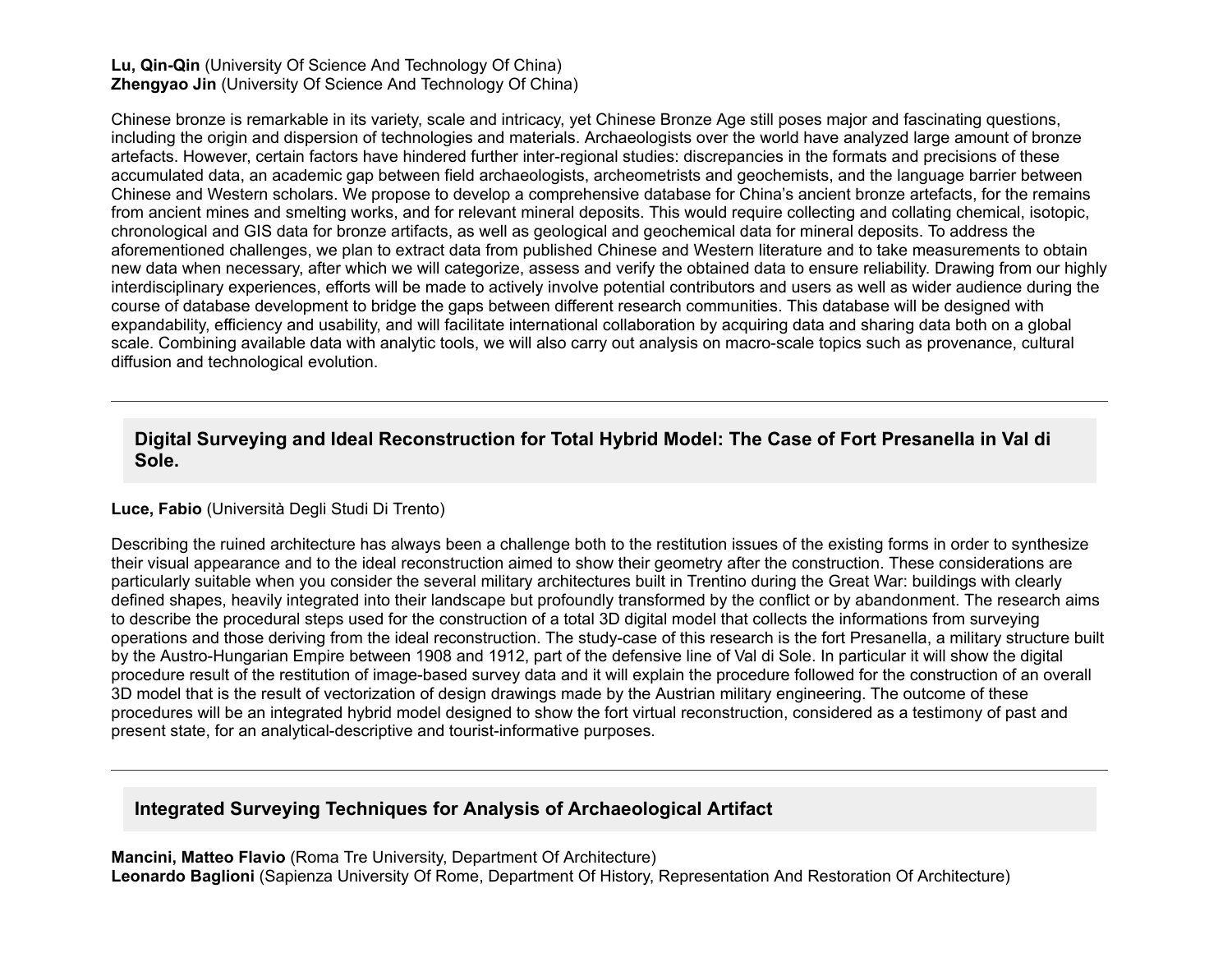The Conical Sundial preserved in the depository of the National Archaeological Museum of Naples presents an opportunity to highlight the experimental potentiality of integrated surveying techniques applied to archaeology. The sundial (about 2nd century BCE) is a marble sculpture with dedicatory inscriptions, reliefs and solar paths traced on the generatrixes of the conical surface which preserve red deposits of particular importance for the correct interpretation of the sundial itself. The survey was primarily aimed to create a cast copy of the original piece suitable for different aims, ranging from the documentation and dissemination to the opportunity of sharing data between scientists of different fields, also enabling the study of the sundial without having to act directly on the original. Therefore the survey had to ensure the accuracy of both morphological and chromatic data to achieve a correct interpretation of the geometrical operating principle of the sundial. In order to achieve these results the survey was performed by means of both short range laser acquisition and structure from motion techniques. The processing phase of the experimental data focused on highlighting the characteristics of the two acquisition techniques in order to obtain an accurate fusion between the two mentioned models.

# **Revealing Degraded Script in High Resolution 3D Measurement Data with GigaMesh**

#### Mara, Hubert (IWR, FCGL - Heidelberg University)

Motivated by the demand for analysis of damaged objects we are developing new methods for filtering triangular meshes provided by high resolution 3D-scanners. This work began with improving the readability of cuneiform tablets, which are one of the oldest and largest sources for human history used throughout four millenia before Christ. These tablets are made from clay and inscribed with a rectangular stylus leaving wedges shaped markings. Hence they are named after the Latin word cuneus. As these tablets are easily made with almost no cost, archaeologists have unearthed tremendous amounts of this wedge-shaped Script in 3D, which features the challenges known from the domain of handwritten documents. This lead to the development of filtering algorithms using Multi-Scale Integral Invariants (MSIIs), which are core methods in our Open Source based GigaMesh software framework. In a first step we compute high contrast visualizations of 3Dmodels of cuneiform tablets with these robust MSII filters allowing for a dramatically improved visibility of cuneiform characters. It was even possible to visualize small details like sealings and fingerprints left on the clay tablets. In a second step we compute and extract line tracings of the characters stored as Scalable Vector Graphics (SVGs) files. These files are processed using a word-spotting inspired approach to make digital drawings of tablets searchable. In general we can process all other types of objects with Script in 3D. Examples will be shown for weathered medieval tombstones made from sandstone and a lead plate buried with Gisela of Swabia.

#### **How to Integrate and Illustrate Aspects of Landscape Evolution and Human Evolution**

**Märker, Michael** (Deparment Of Geography, University Of Tübingen) **Volker Hochschild** (University Of Tübingen, Germany) **Christian Sommer** (University Of Tübingen)

The acceptance of a database related to early human expansion studies depend very much on the capabilities to explore and visualize the data and to results in a dynamic way. Thus, different levels of interaction must be provided with the system in order to fulfill the manifold user requests. In the recent past data base systems providing information on early humans and their environment are becoming more and more important and increase rapidly in number. The main aim of the Heidelberg Academy of Sciences and Humanities project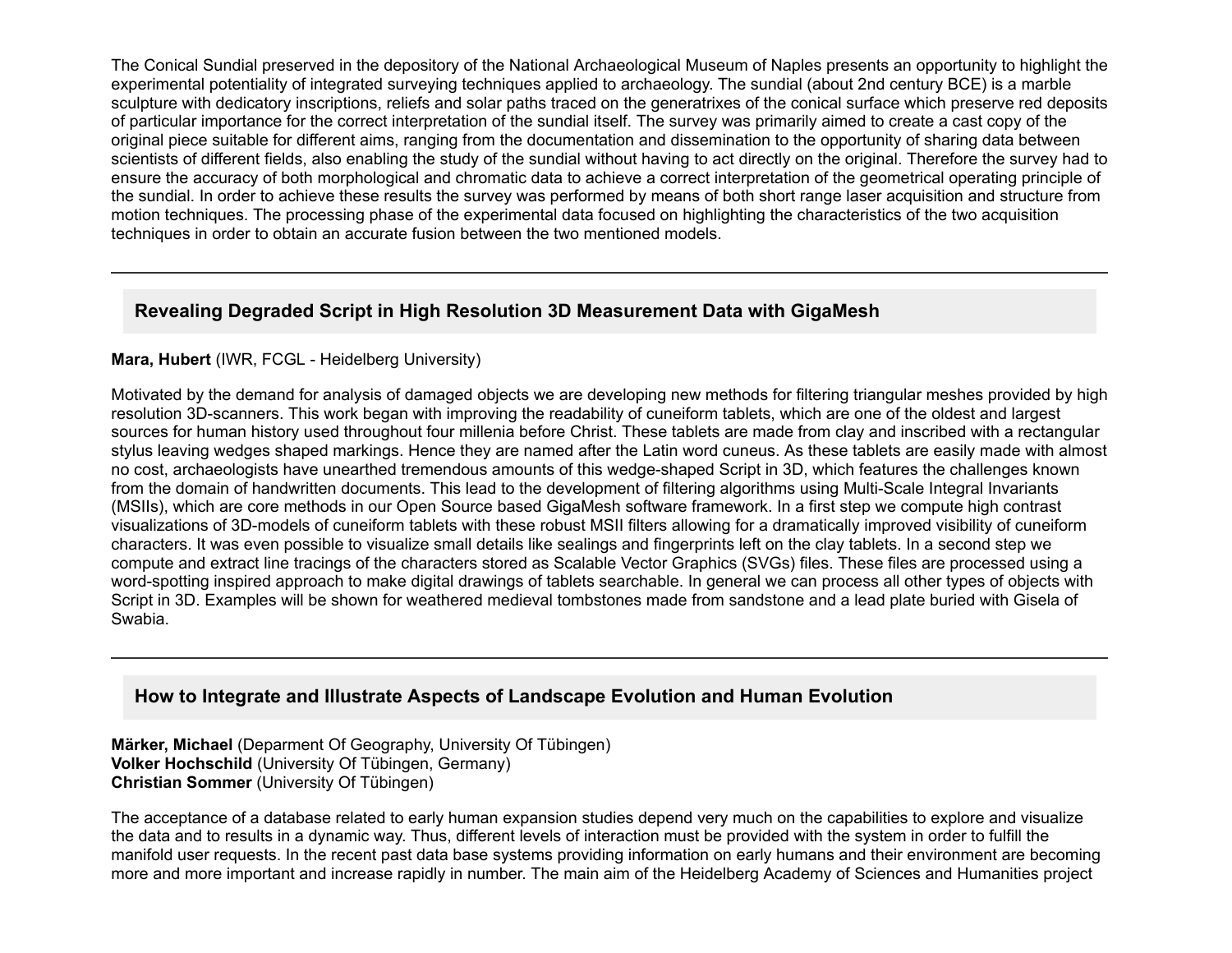entitled "The role of culture in early human expansions (ROCEEH)" is to assess the spreading "out of Africa" in a spatial, cultural and biological context. Implicitly we suppose as working hypothesis that the influence of changing environmental conditions decreased as the importance of cultural and technological innovations grew. The ROCEEH project deals with a variety of variables and formats from geology, geomorphology, palaeontology and archaeology in vector, raster as well as text formats. To achieve the general objectives a georelational spatial information system was developed and implemented. The system is called "The ROCEEH Out of Africa Database (ROAD)". In this paper we focus especially on the infrastructure to visualize landscape features like geomorphology and soils as well as their evolution together with palaeontological and archaeological data.

#### **Assessment of Subsurface Neolithic/ Palaeolithic Sites in the Southern Gargano Area, Apulia, Italy**

**Märker, Michael** (University Of Pavia, Italy) **Ivano Rellini** (University Of Genoa) **Luigi Mucerino** (University Of Genoa) **Volker Hochschild** (University Of Tübingen)

The stratigraphic reconstruction of cave's deposits combined with the study of the archaeological and biological contents provides an excellent record of the climatic changes that happened in the cave and its surroundings and also offers information about landscape evolution. Our study area is close to Manfredonia, Southern Gargano, Italy and characterized by important archaeological sites (i.e., Occhiopinto Cave). The aim of the study was to assess the spatial distribution of underground cavities. We used a parallel setting of transects in order to perform a 3D model of the underground structures. Therefore three different arrays were tested, Dipol-Dipol; Wenner and Schlumberger. The utilized electrode spacing for the surface transects was 2m. In order to calibrate and validate the analysis we made 2 core drillings yielding information on the stratigraphy and cavities in the underground. With the given value ranges and the respective electric resistivity arrays we were able to identify the location and depth of the major cavities in 3D for a ca. 25 ha test plot area.

#### **Educational Experiences in Archaeological Information Modelling with the Mind Maps and Object-Oriented Paradigms**

**Martin-Rodilla, Patricia** (Institute Of Heritage Sciences (Incipit) Spanish National Research Council (CSIC)) **Cesar GonzalezPerez** (Institute Of Heritage Sciences (Incipit) Spanish National Research Council (CSIC))

Information modelling in archaeology has produced important advances in ontologies or methodologies which have led to progress in archaeological information conceptualization, processing, integration and reuse. To perform these tasks, specific skills are required, including recognition of archaeological entities and their relationships. Despite the vital importance of information modelling skills in archaeology, we find that these aspects are undertreated in most university courses, either because there are no specific courses, or because existing ones are commonly instrumentalized towards specific software tools, lacking a comprehensive approach to teach information modelling skills regardless of information scope,capturing method, its final goal or the tools employed. In order to identify useful paradigms to be taught in archaeological information modelling postgraduate courses, we have conducted an empirical study within the yearly "Archaeological Information Modelling" course that we teach at the University of Santiago de Compostela. Students were asked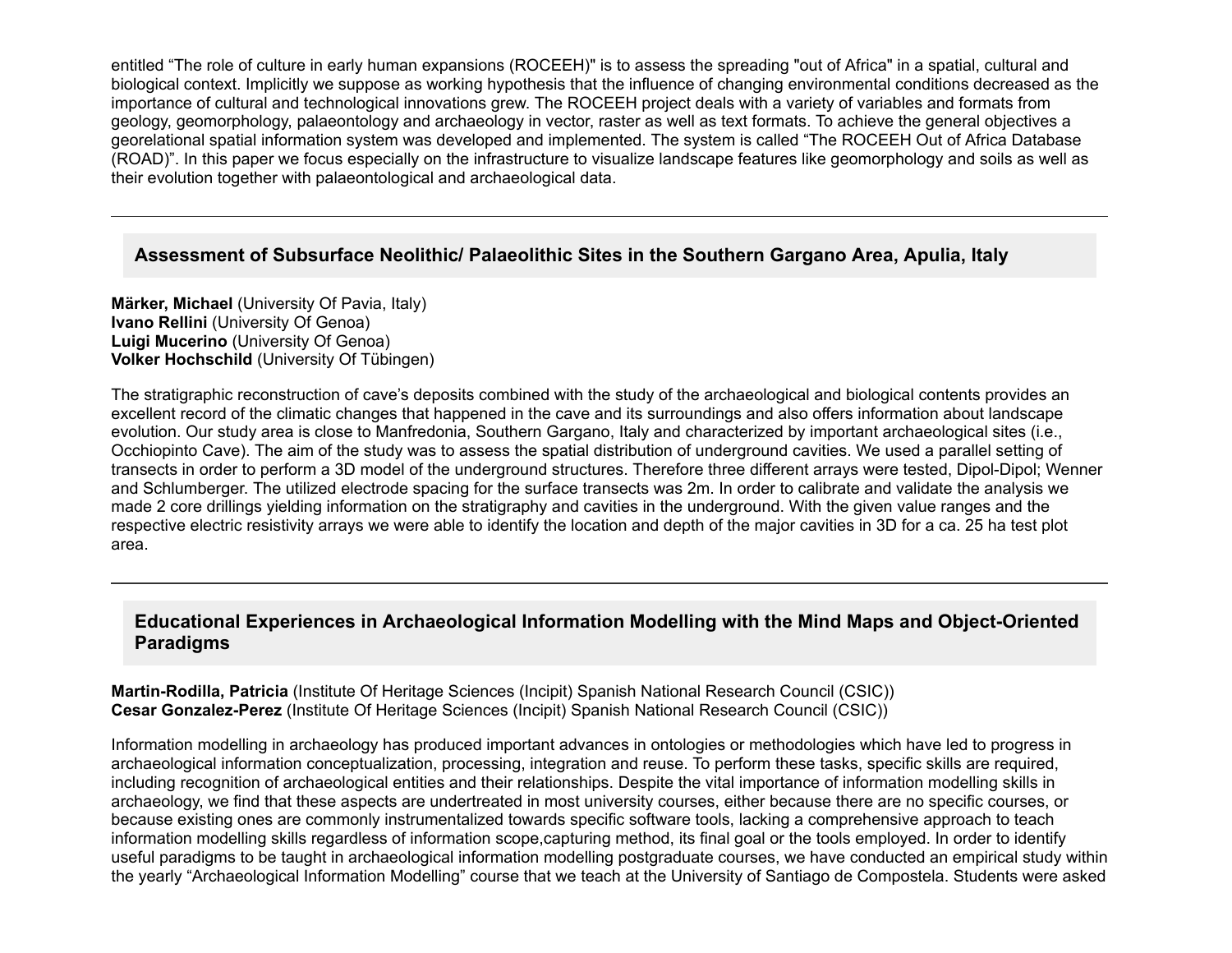to answer comprehension questions and create information models from two archaeological case studies, using one of two modelling paradigms (mind maps and object-orientation) for each case study. We analyzed intuitions and basic modelling skills, attempting to identify potential problems regarding the assimilation of the more structured paradigm (OO) versus the less structured one (mind maps). We present here the empirical study design as well as the quantitative and qualitative results obtained over two years. The results give us initial responses about students' intuitions in archaeological information modelling, the existing learning curve of both paradigms, and the need for such approaches in course plans for future archaeologists training.

#### **Challenges in Processing, Delivering, and Archiving Large Amounts of 3D Data**

**Massari, Lauren** (Institute For Advanced Technology In The Humanities, University Of Virginia) **William Rourk** (University Of Virginia Library) **Shayne Brandon** (Institute For Advanced Technology In The Humanities, University Of Virginia) **Jama Coartney** (University Of Virginia Library) **Worthy Martin** (Institute For Advanced Technology In The Humanities, University Of Virginia) **Chip German** (Academic Preservation Trust And University Of Virginia Library)

For the past two years, an interdisciplinary group at the University of Virginia has been gathering 3D data through laser scanning and photogrammetry to document the cultural heritage of the University and surrounding historic landmarks, both as a historical record and as a useful tool for architects, preservationists, students, and others. The group will discuss the challenges of processing large amounts of data into a usable format, the tools explored for delivering the resulting 3D content via the web, and the desire to archive the entire process in a way so that the data will be preserved and usable in the future. Network clustered processing of large datasets, particularly photogrammetric data collected by terrestrial and aerial methods, is necessary for ensuring the integrity of resolution of data necessary for scholarly use. Presentation strategies for 3D data include WebGL-based technologies and immersive visualization technologies such as virtual reality. Library asset archives such as Academic Preservation Trust (APTrust) and open data archive access in such forms as the UVA Library's Libra repository for data, which uses Dataverse, are being explored as platforms for preserving cultural heritage data. We are particularly interested in a discussion with other session participants about the feasibility of a cross-institutional 3D repository.

#### Adding the Aerial Multi-Spectral Perspective: A Holistic View of Vulci through Multi-layered Data Sets

**McCusker, Katherine** (Duke University, Art, Art History, And Visual Studies Dig@Lab) **Maurizio Forte** (Duke University, Classical Studies And Art, Art History And Visual Studies Dig@Lab) **David Johnston** (Duke University Duke Marine Lab Marine Robotics And Remote Sensing Facility) **Everette Newton** (Duke University Duke Marine Lab Marine Robotics And Remote Sensing Facility)

This paper presents the preliminary results of the multi-layered digital methodology of Vulci3000, an interdisciplinary archaeology project, with a focus on fine scale aerial remote sensing data, collected during the summer of 2016 at Vulci, Italy. The Vulci3000 project combines a variety of remote sensing and geospatial data, including ground penetrating radar, LiDAR, aerial photography, and 3D photogrammetry. The objective of this multi-layered approach is to offer a holistic analysis of the city and its process of urbanization through a fusion of large data sets. This presentation will focus on the first stage of this objective: the collection of broad to meso-scale digital archaeological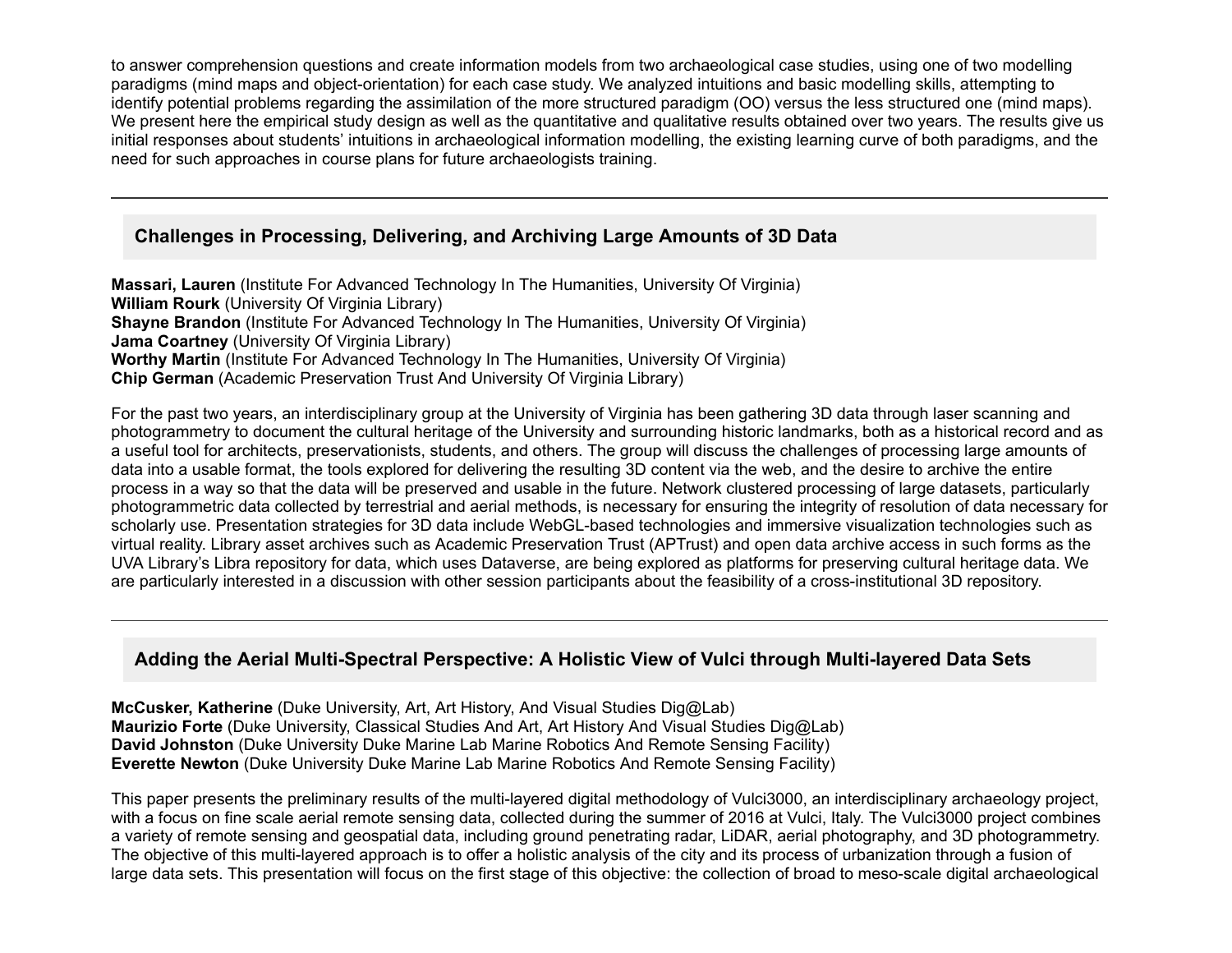data required and the infrastructure used to organize and analyze the data sets. In order to more effectively illustrate this process, this paper focuses on the collection of aerial photographs (RGB, red edge, and near infrared wavelength) through autonomous flights of an eBee drone. The initial results of our data fusion provides insights into the utility of drone-based remote sensing at Vulci, how remote sensing data sets can be most effectively combined in archaeological studies and the inherent challenges that occur when working with a multiplicity of data types.

# **A Glimpse at Site Formation Processes from 3D Laser Scanning Ceramic Sherds in East Texas**

#### **McKee, Arlo** (The University Of Texas At Dallas)

Excavations at the Murvaul Creek Site (41PN175), located in Panola County, Texas, recovered a Caddo ceramic assemblage that was contained within both colluvial deposits and a buried soil. Although the site is situated on the edge of a relatively flat sandy upland, the colluvial deposits on the site suggested that slope processes played a significant role in the burial and preservation of at least a portion of the assemblage. However, it was not readily apparent from the ceramic macroscopic analysis whether artifacts in the colluvium were redeposited through slope processes or whether they were moved through the profile through bioturbation. This presentation will focus on a 3D laser scanning study that was conducted to help identify the degree of micro-abrasion on sherd edges. Instead of scanning and presenting 3D data of whole sherds, the study focused on identifying the best methods, sample sizes, and required data resolution to identify very subtle abrasion. Through a combination of automated analysis in Matlab and R, as well as GIS analysis, the study ultimately proved to be a novel way to identify the portion of the collection that had been redeposited on the site rather than in primary context.

#### **Three-Dimensional Documentation and Examination of a Medieval Period Cistern at Alarcos in the Castilla-La Mancha Region of Spain**

**McLeod, James** (University Of South Florida Center For Virtualization And Applied Spatial Technologies)

Abstract: Traditional methods of survey are useful for providing spatial information about topography, archaeological landscapes, and site features, but often these methods fail to capture the detailed information that extends beyond general geometry leaving the documentation of detailed archaeological data to high – resolution photography techniques and hand sketches. Advances in laser scanner design and improvements in processing software are now making it possible to efficiently map and produce high-resolution data of complicated environments that would otherwise be difficult to document with traditional methods. In October 2016 the Center for Virtualization and Applied Spatial Technology at the University of South Florida (CVAST) conducted a 3D mapping project of the Castillo de Alarcos in the Castilla-La Mancha region of Spain. As part of this survey, a publically inaccessible semi-intact cistern with significant looter damage was documented using a Faro Focus3D x330 terrestrial laser scanner resulting in a highly-representative point cloud of the cistern. This poster reviews the methodology and challenges of laser scanning confined spaces and presents ways the laser scanner output data was used to produce high-resolution orthographic, color enhanced, and photo-realistic images that provide information about the construction and as-is condition of the cistern not possible with traditional documentation techniques. Authors: Bart Mcleod (jbmcleod@usf.edu), Jeffrey P. Du Vernay (jduverna@usf.edu), Aurelia Lureau (aurelia@lureau.eu), and Michelle Assaad (massaad@mail.usf.edu)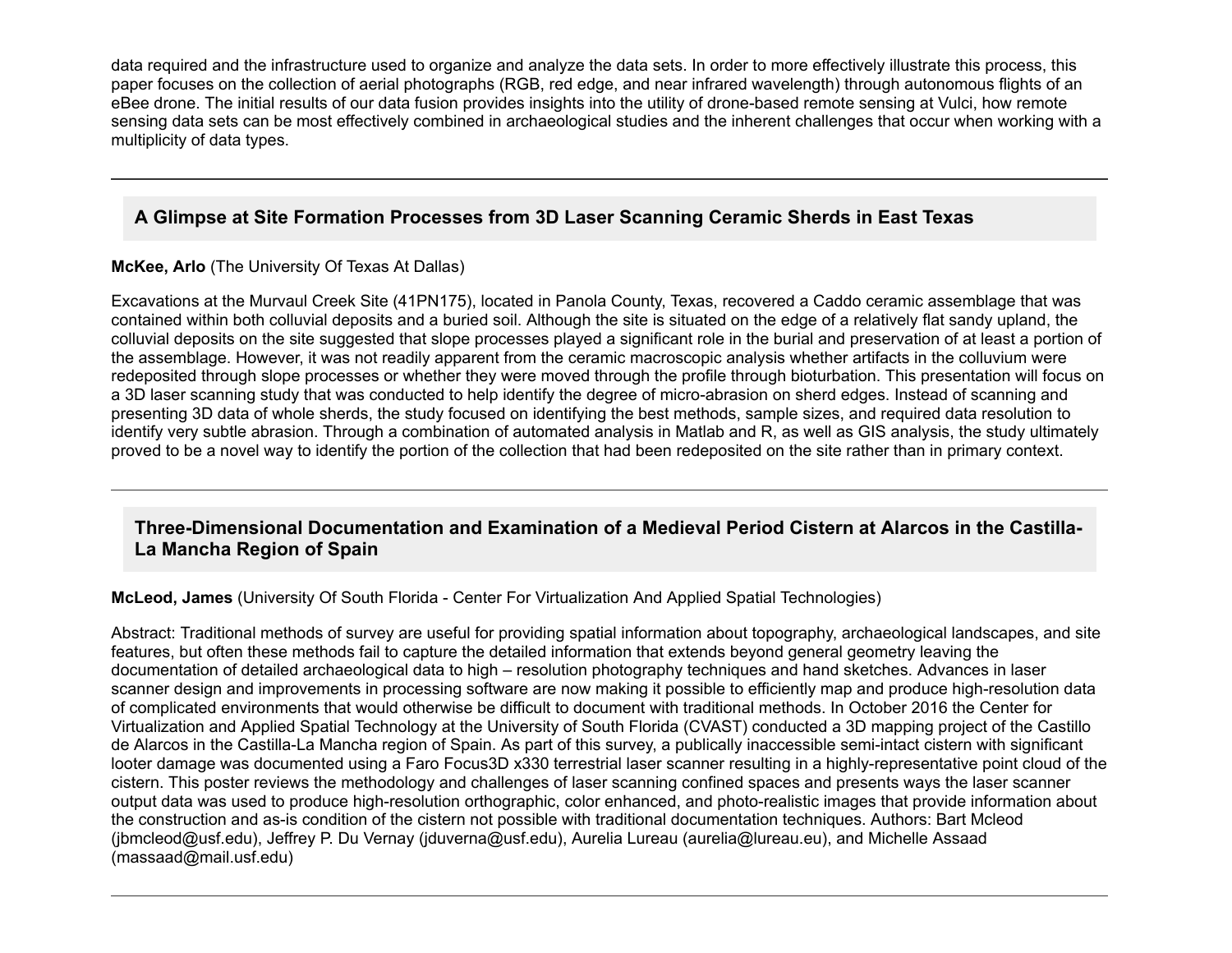## **Augmenting Art History: AR in the Survey Classroom**

**McMichael, A.L.** (Michigan State University) **Jon Frey** (Michigan State University) **Tommy Truong** (Michigan State University) **Eric Martin** (Michigan State University)

In spite of recent advances in digital technology, the typical university-level art history lecture remains rooted in a PowerPoint-based pedagogical model that recalls the era of the lantern-slide. While it is possible to point to a strong sense of tradition in the profession, this lack of innovation also signals practical limitations. Thus, even though the number of freely accessible virtual models and environments continues to increase, many academic programs cannot afford the necessary hardware to utilize them. Likewise, the use of equipment like virtual reality (VR) headsets often prohibits the type of group interactions that are essential to learning in the classroom. In this paper, we report on our ongoing effort to utilize augmented reality (AR) technology to teach students about ancient material culture in a survey course. Using Unity 3D software to create a mobile app for smart devices, we present virtual objects in a classroom setting that strikes a balance between the needs of an instructor to direct the lesson and a student to engage in independent exploration. We ask students to critically engage with media in the context of historical research to increase both visual and digital literacy. The resulting classroom experience more closely matches the learning experiences that are found in museum study programs.

## **Geophysical Survey of Mississippian Mound Sites on the Upper Cumberland Plateau, Tennessee**

**Menzer, Jeremy** (Environmental Dynamics PhD Program, University Of Arkansas, Fayetteville) **Jay Franklin** (Department Of Sociology And Anthropology, East Tennessee State University)

This project includes survey of two Mississippian mounds (Pile and West) on the Upper Cumberland Plateau of Tennessee. Surveys include magnetometry, ground penetrating radar, electromagnetic induction, low altitude aerial and terrestrial photogrammetry and excavations of associated features. Geophysical data provided the locations of multiple archaeological features across both sites and excavations have confirmed these at Pile Mound. This project provides a unique opportunity to research Mississippian mounds in an upland environment where mound sites have rarely been investigated in the Southeast. Additionally, mound centers are unknown in this region of the Upper Cumberland. Other mound sites in the area have long since been inundated by Dale Hollow Reservoir. This means Pile and West mounds represent perhaps our only opportunity to investigate Mississippian mound centers in this region and their relationship to others farther afield (e.g. Norris Basin and Southeastern Kentucky). Due in part to this, knowledge of the Mississippian occupation in the Upper Cumberland Plateau of Tennessee is severely lacking.

## **From Air to Model A Workflow for Automated UAV Surveying, Data Transmission and Rapid Cloud Distributed Photogrammetry Processing**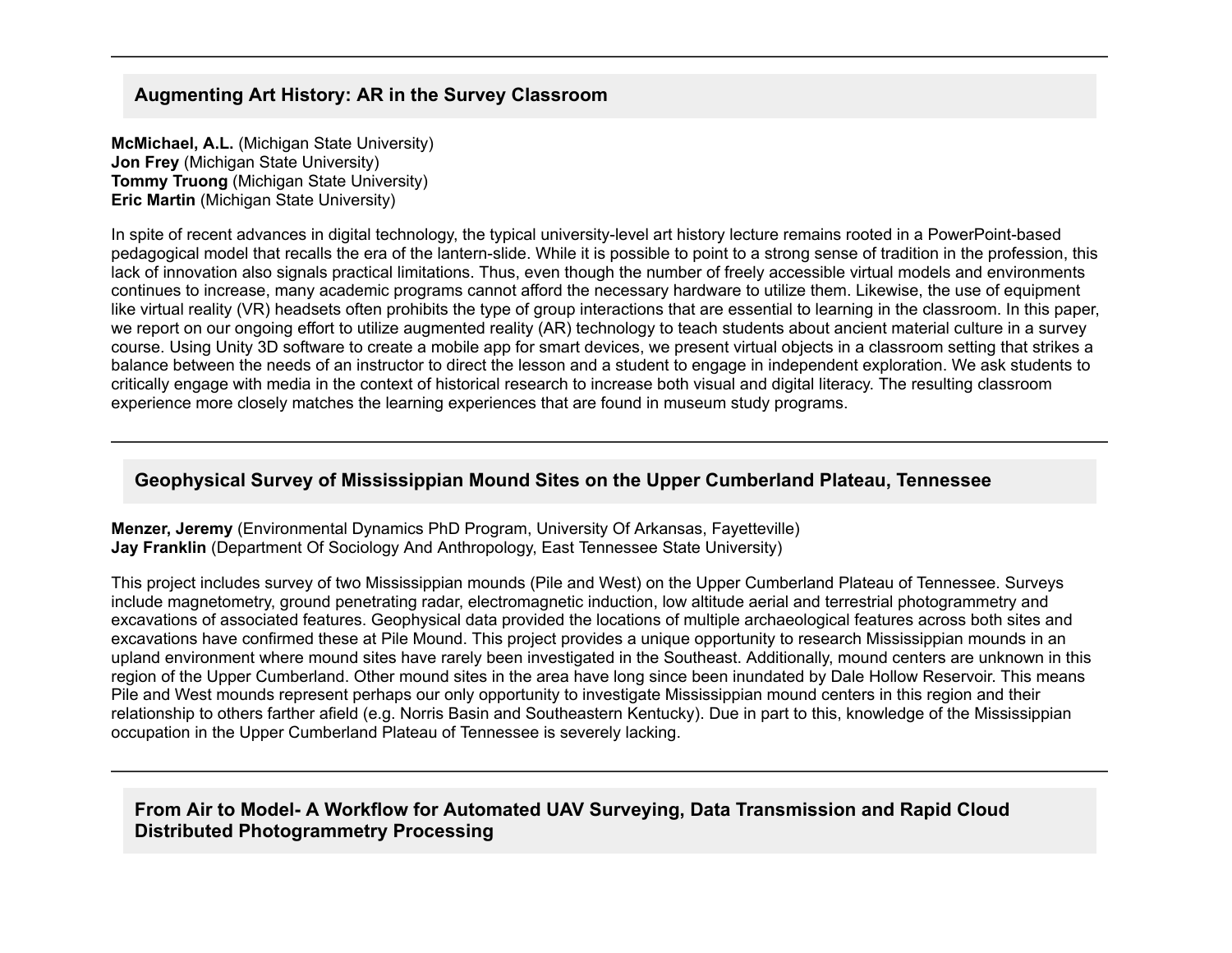**Meyer, Dominique** (Undergraduate Physics Student At The University Of California, San Diego; Researcher At CHEI, UCSD) **Eric Lo** (CHEI, UCSD) **Thomas Wypych** (CHEI, UCSD) **Dominique Rissolo** (CHEI, UCSD) **Falko Kuester** (CHEI, UCSD)

Although UAVs have demonstrated their effectiveness in collecting aerial imagery to document archaeological sites, current workflows to acquire, process, and archive data consist of disjoint stages requiring significant human intervention. The challenge is that comprehensive and complete data acquisition has to be ensured when perishable data is being collected. As such, the ability to rapidly create and validate a digital surrogate for a cultural heritage site is indispensable. We present an integrated data-driven workflow consisting of automated data acquisition (including takeoff, flight path generation and landing), realtime transmission, and processing, culminating in a rapid preview of orthomosaics and 3D models. For data acquisition, a compute module is paired with a machine vision camera to acquire image data, complemented with inertial measurements and location data from an IMU and RTK GPS which collects data while the UAV autonomously flies over a select environment. An LTE modem in turn communicates with a custom LTE base station for the transmission of data which is either processed locally, or redistributed to a networked compute cluster. The synchronized capture of imagery and pose metadata allows for the accurate generation of orthorectified image mosaics in realtime, as well as more efficiently deriving 3D point cloud data in the field. By streamlining the process from capture to model preview, actionable analysis can be performed on site to inform decision making on at risk archaeological sites.

### **Evaluating Photogrammetric Reconstructions of Faunal and Lithic Artifacts Compared to Traditional Microscopic Observation, Structured Light Imaging, Laser Scanning, Magnetic Resonance Imaging and Computerized Tomography Scanning**

**Meyer, Dominique** (Undergraduate Physics Student At The University Of California, San Diego; Researcher At CHEI, UCSD) **Danielle Mercure** (UC Denver) **Eric Lo** (CHEI, UCSD) **Jamie Hodgkins** (UC Denver) **Dominique Rissolo** (CHEI, UCSD) **Falko Kuester** (CHEI, UCSD)

Photogrammetry techniques and in particular structure from motion extraction have emerged as popular and powerful tools for artifact and site recording. While photogrammetry has proven successful at deriving geometry from a set of images, its effectiveness must be evaluated in terms of resolution, geometric accuracy, and completeness. This study evaluates the diagnostic value of digital artifacts versus the original, physical artifacts. When considering the effectiveness of photogrammetry, we compare the surface geometries, volume geometries, and the surface texture to measurements obtained through other techniques. We provide a test setup which evaluates the effectiveness of readily available 3D reconstruction methods to digitize and analyze faunal and lithic artifacts. Being able to identify surface features such as cut and percussion marks in fauna or flake scars in lithics, is invaluable in taphonomy and lithic analysis, supporting the need of good digital models for analysis. While some technologies excel in surface-level acquisition, others such as MRI and CT scanning provide subsurface and volumetric information. The photogrammetry acquisitions are done in two ways: a handheld reconstruction using a mirrorless camera with a macro lens; and an integrated, automated computer vision camera scanning system, with intelligent focus-stacking and lighting control. The quantitative comparison validates the performance of the photogrammetry, and a qualitative evaluation compared to traditional microscopic observation is done by qualified zoo-archaeologists. The overall goal of this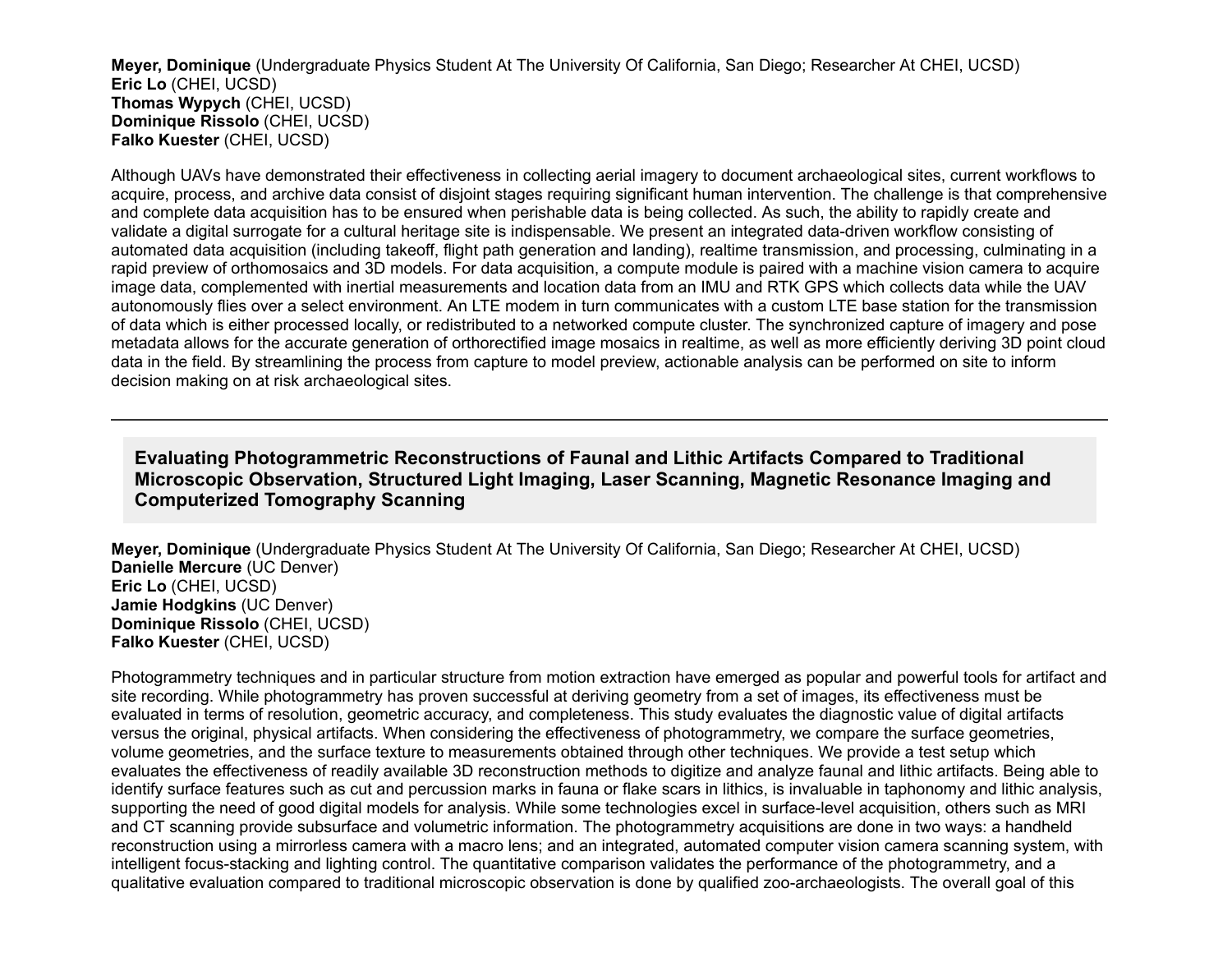study is to assess the diagnostic value of a purely photogrammetric approach for field and laboratory usage in comparison to other imaging technologies.

### **Comparing Measured Frequency Responses of the Third Tower of San Marino to Simulation Derived Frequency Responses from a Photogrammetry and LIDAR Acquired 3D Model**

**Meyer, Dominique** (Undergraduate Physics Student At The University Of California, San Diego; Researcher At CHEI, UCSD) **Gianmarco Guerra** (Università Degli Studi Della Repubblica Di San Marino) **Eric Lo** (CHEI, UCSD) **Michael Hess** (CHEI, UCSD) **Davide Forcellini** (Università Degli Studi Della Repubblica Di San Marino) **Falko Kuester** (CHEI, UCSD)

Ancient cultural heritage sites frequently contain structures exposed to erosion, aging, natural disasters and human conflict, which together with the lack in construction knowledge result in an unknown structural integrity that has to be evaluated for the preservation of the structure and to protect the surroundings. The ridge of Mount Titano and the San Marino Historic Centre town was included in UNESCO world heritage list in 2008, his historical center contains three towers built between the 13th and 14th century, all of which have gone through renovations and have unknown structural resistance to earthquakes and other external processes. High resolution aerial and ground based photogrammetry, together with LIDAR scanning have enabled us to generate a millimeter accuracy 3D surrogate as the basis for numerical simulation.We evaluated a way to numerically approximate the frequency response from finite element 3D models of varying resolution and geometric accuracy. Comparing the numerical simulation results to physical measurements of the physical response allows us to evaluate the extent to which geometric details in 3D model are required for a good structural evaluation of the structure.

#### **Saving the Nubian Temples: The Study of the History through Digital Tools**

#### **Mezzano, Michela** (Politecnico Di Torino) **Noemi Mafrici** (Politecnico Di Torino)

The proposed presentation focuses on the use of digital tools, 3D modelling and Virtual Reality, starting from a historical research on the UNESCO rescue campaign of the Nubia temples in the 1960s. At that time, the Egyptian government promoted the "pharaonic" project for the construction of the Lake Nasser, dammed by the impressive Aswan High Dam. The effects of this work would have destroyed several temples and consequently the historical memory of this area between Egypt and Sudan. The rescue campaign was a unique work both for the coordination between the States involved and for the technology used for the storage of archaeological sites. However, even if the UNESCO international campaign to safeguard the Nubian region has succeeded in preserve a large number of temples, the landscape suffered an irreversible transformation. The purpose of this project is to study the territory and the history through the analysis and the digitalization of traditional historical sources through digital technologies as 3D modelling and Virtual Reality with the aim of promoting, enhancing and communicating the historical and cultural values of this World Heritage Site. The research is conducted by a team composed by members from Politecnico di Torino and from UCLA University of California Los Angeles.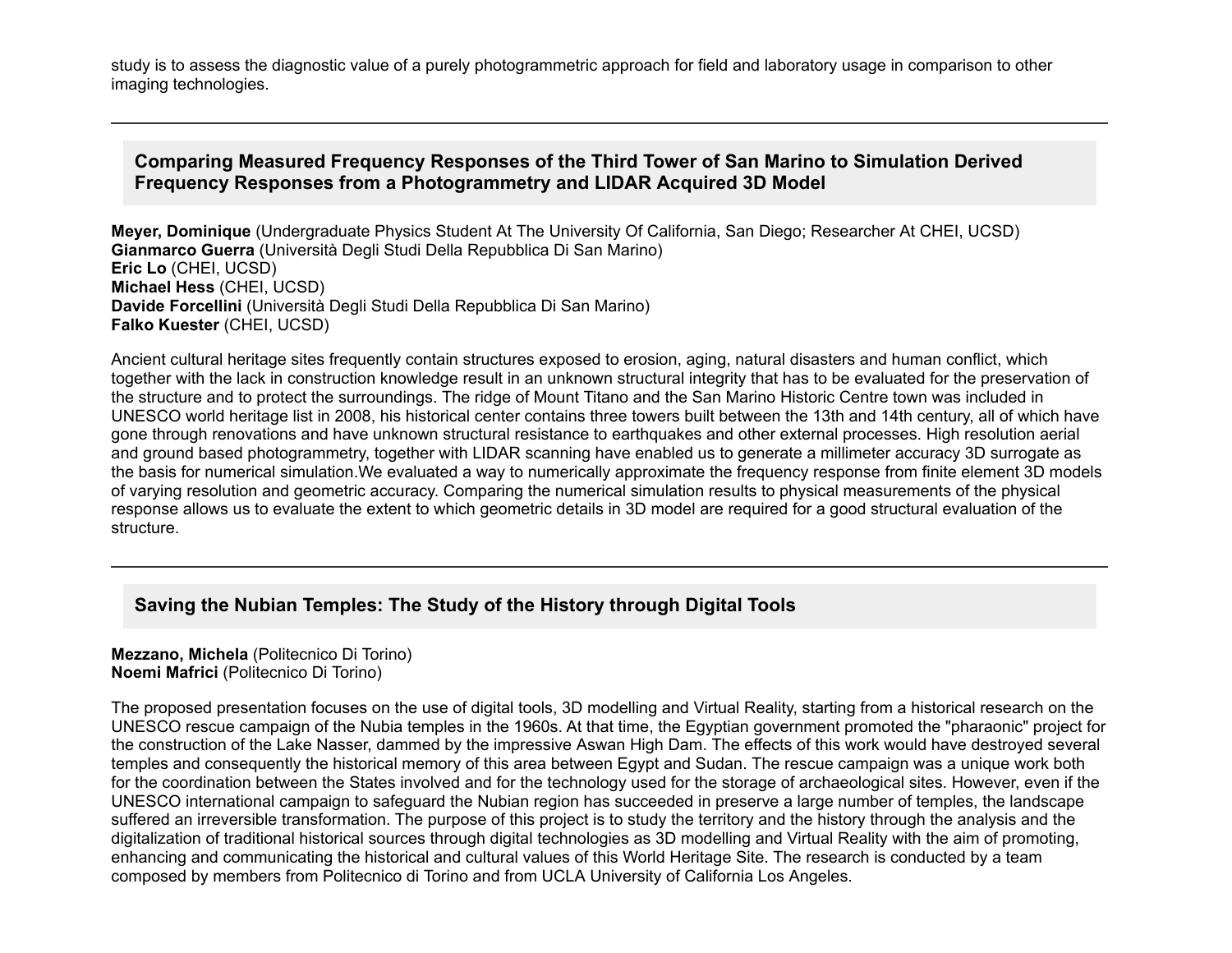### **Landscape and Economics: A GIS Location Analysis of Middle Age Water Mills from Banat Region (Romania)**

#### **Micle, Dorel** (West University Of Timisoara, Romania)

Banat Region is a historical province located in south-western Romania. The region soundings were drain by several rivers, playing an important role from economically point of view. Due to the high flow rate of those rivers many water mills were built during the middle age period. The historical maps, satellite images and aerial photographs analysis allow us to identify the location of old water mills even if some of them are missing today. In this order, we carried out a series of GIS analyses. Diachronic analysis of the landscape shows some massive man-made interventions in few areas of Banat (during the 18th, 19th, and 20th centuries), changing the rivers flow direction, the flow rate and the depths of the water beds. This proves that the economics of medieval villages have been completely different comparing to modern times. So, the water mills along certain rivers were exploited by remote human communities, fact which brings new insights on people mobility, inter-community relationships, merchandise circulation or craft specialisation. In this study we try to demonstrate that the presence of water mills along certain rivers indicate an extraordinary landscape adaptation and some powerful skills in the large domain of resources management. In conclusion, the medieval communities of Banat region practiced some different economic activities which can be explained through geomorphological and historical context. Finally, this study will bring up a series of spatial analyses used to fulfill our purposes. In this order, we will use some raster reclassifications (slope, exposition, hydrology) to determine the cost analyses and also the rivers dynamics (rate, flooding susceptibility) and others. All of these will pop up some interesting aspects regarding the relation between the millstone and settlements nearby.

#### **The Potential of Structural Analysis in Archaeological Simulation and Interpretation: A Case Study of Medieval Winchester Cathedral Close**

#### **Miles, James** (Archaeovision)

Following my 2012 session on structural analysis, and my subsequent 2014 paper on the potential of the method within archaeology, the paper presented in Atlanta will highlight the work completed within my PhD research at Winchester Cathedral, which focuses on using structural analysis as a validation tool within interpretations of standing and ruined remains. The understanding of the past, based on limited information, cannot be representative and decisions have to be made interpreting the data available. In order to create threedimensional models of the past within virtual archaeology and analyse them correctly, the adaptation of newer technologies is needed. Focus, however, must be maintained to emphasise the modelling of physical structures, thus staying faithful to the original intentions of virtual archaeology Investigations as to whether reconstructed buildings can withstand the gravitational loads form the foundation of an additional layer of validation of the models produced. This layered approach allows for greater scrutiny and scientific rigour, creating a tool that is able to review the models produced. Using structural analysis, through the examination of a model's physical properties, allows for not only a critique of its form, but through wider structural tools, possible functions can be clarified and questioned with a greater certainty than is currently available. The introduction of structural analysis as a validation tool has been completed through the research conducted at Winchester Cathedral, and its integration within the modelling process will be discussed.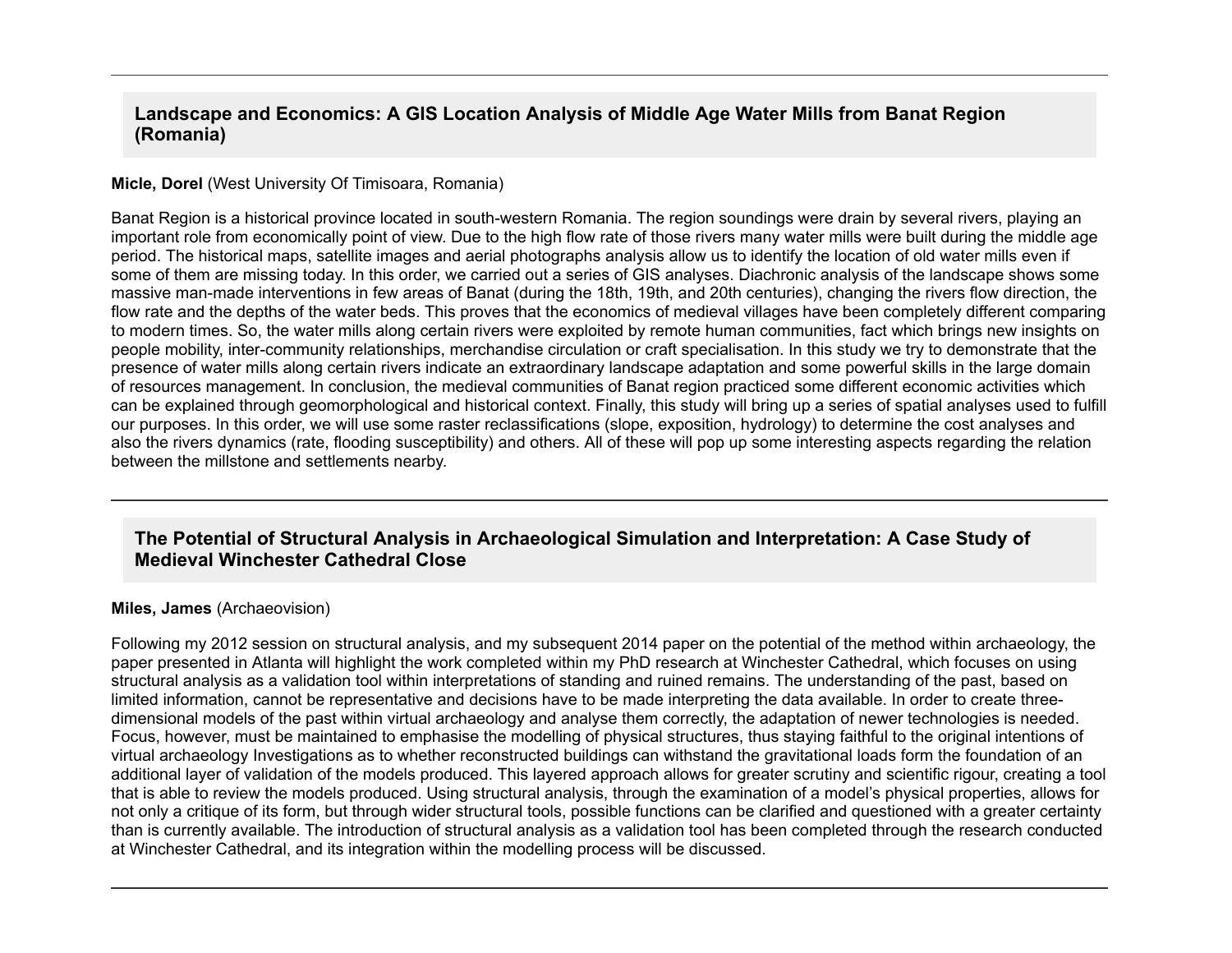## **Old or New? Human Impact and the Mapping of Ancient Nea Paphos**

**Miszk, Łukasz** (Jagiellonian University In Kraków) **Martina Seifert** (Hamburg University) **Nikola Babucic** (Hamburg University) **Ewdoksia PapuciWładyka** (Jagiellonian University In Kraków)

The mapping of the Archaeological Park in Nea Paphos, one of the most important ancient urban centers of the eastern Mediterranean, is currently under development. Geophysical prospections, remote sensing methods, geological investigations and confirming excavations, conducted by an international team of experts, allow a thorough analysis of the area. This research is carried out under difficult topographical and infrastructural conditions. A dense vegetation in a nature reserve as well as several natural and artificial obstacles on the entire site, limit mobile prospecting devices. First geomagnetic test measurements were conducted in 2015 by a team from both universities on an area restricted to the agora and its immediate surroundings and provided successful results, later confirmed by trial pits. In 2016 surveying was continued in the northern part of the Park on a larger scale. The obtained promising results comply with the former road network and urban layout. Still the generated data revealed various issues. A main problem will be to generate an extensive plan of modern disturbances to distinguish them from the ancient structures in order to avoid interpretational errors. The lecture is going to show how these studies allow a preliminary outlining of the main architectural structures in the urban layout and how they will affect our future surveys.

# **Urban sprawl vs. Archaeological Site: A View from Paphos.**

**Miszk, Łukasz** (Jagiellonian University In Kraków) **Wojciech Ostrowski** (Warsaw University Of Technology) **Weronika Winiarska** (Jagiellonian University In Kraków)

Recent rapid development of the urban sprawl is considered as the most dangerous factor for the cultural heritage protection of the ancient archaeological sites. This is notably the case for Paphos – one of the most important touristic center on Cyprus, which is located directly on the ruins of its ancient predecessor. In spite of the fact that since the 80s 75 percent of the ancient city has been isolated from the infrastructure activity, the rest of it is still being degraded by the urban development. The aim of this paper is to present both the workflow and the data which give the possibility to look into recent past of this kind of archaeological sites. Critical study of the data which are available for free (satellite images) as well as commercial data (archival aerial images, satellite images) for the research area was complemented by the proposition of workflow which gives a possibility of full utilization of the information. The available image data were evaluated as a source of data for two purposes: planning archaeological excavation and management of the cultural heritage. Consistent GIS for the whole research area provide an easy way of integrating the past view of site with other data, like geophysical prospection or documentation for the recent excavation as well as outer data, such as city zoning maps.

#### **Today's Surveys and Tomorrow's Inversions: GPR Attribute Analysis**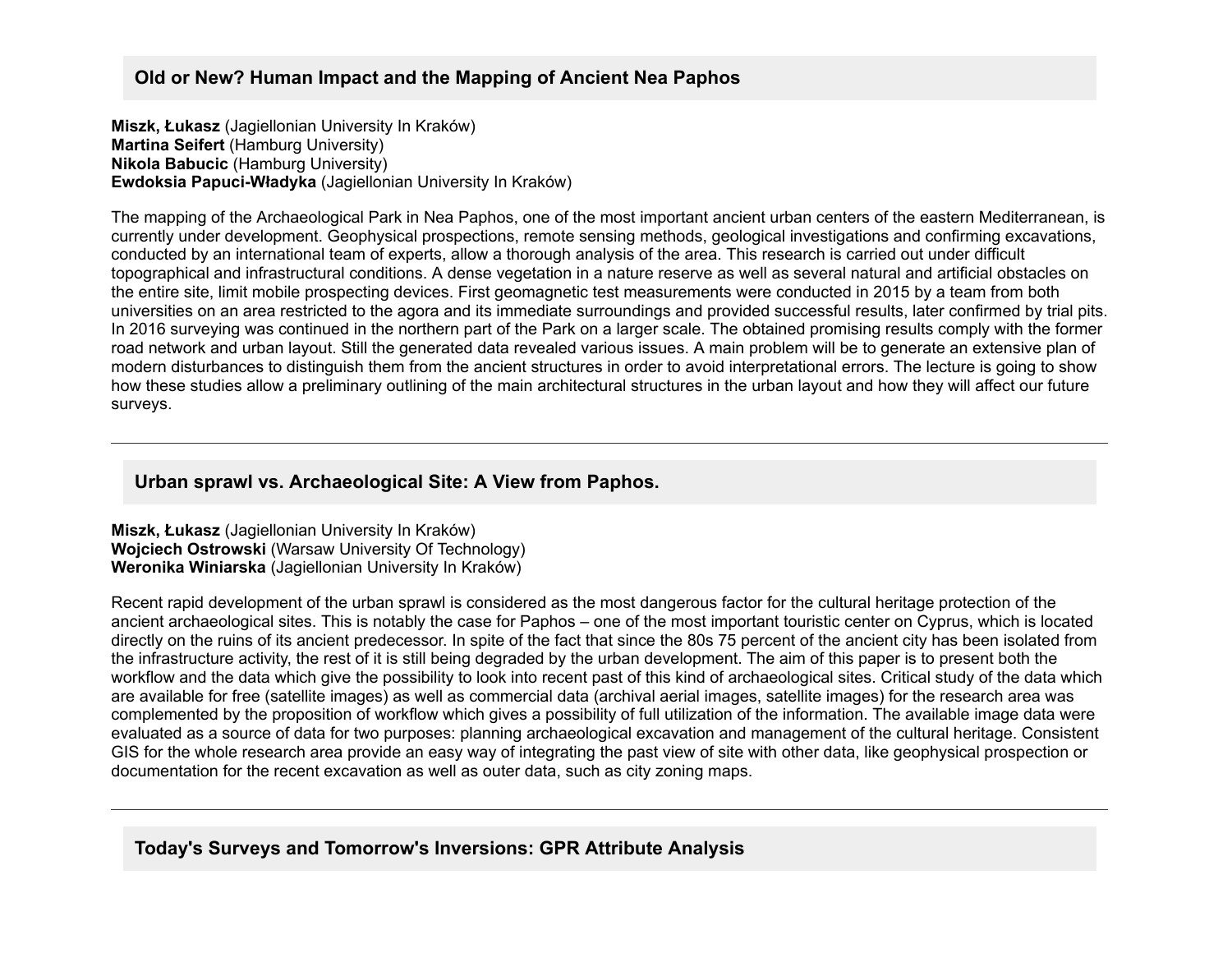#### **Morris, Isabel** (Heritage Structures Lab Department Of Civil And Environmental Engineering Princeton University)

Ironically, two fields primarily concerned with the conservation of valuable cultural heritage sites (archaeology and materials science) are inherently destructive. Ground Penetrating Radar (GPR), a promising, non-invasive tool, has yet to reach its full potential. The information contained in a set of GPR data is usually enhanced by applying a variety of standard post-processing techniques and filters. One of these techniques, attribute analysis, is an effective and relatively simple set of methods that can reveal additional information from a survey without engaging in physical excavation or the technical complexities of waveform inversion. Here I present the results of GPR attribute analysis that attempts to distinguish between buried concrete samples with known and variable mechanical properties. The main aims and outcomes of this work are twofold: (1) to explore material specific signatures of different concrete mixes in GPR data, probing empirical relationships between the electromagnetic properties of the material and the mechanical properties; and (2) to validate the capacity of waveform inversion to identify variations in materials. This work is immediately applicable in both the practical quotidian analysis of GPR data and in proving that broader research in GPR waveform inversion can be used to identify mechanical properties.

#### **Creating a Database of Roman Temples**

#### **Muccigrosso, John** (Drew University)

I will present an on-going project to develop a database of Roman temples (where "Roman" means "in Rome" and "in the Roman empire") that contains geographical and other data about these structures. While many such temples are included in existing databases, like Pleiades, others are not, and typically these other databases are more general purpose and so do not contain the detailed kinds of relevant information one might like to have (such as architectural style). As with other architectural forms, many questions about temples revolve around their geographical setting and orientation, so mapping the temples is an important part of our work. The project grows out of my research interests in Roman temples and their location in the city of Rome, as well as my teaching needs. I am employed at a small liberal-arts college (SLAC) and teaching is not the only aspect of my work environment that has consequences for this project. Indeed the project first took shape last spring in the context of an universitywide effort to promote DH and to explore at how a SLAC could expand into this area. An undergraduate student has worked with me on the project over the summer as part of a Mellon Foundation-funded DH "Institute" that included several other faculty-led projects. The poster will therefore also address some of the challenges that arise from being at a SLAC (lack of research funding, graduate students, and technical-support staff).

#### **Challenges and Insights from the Photogrammetric Capture of a Large-Scale Diego Rivera Fresco**

#### **Mudge, Mark** (Cultural Heritage Imaging) **Carla Schroer** (Cultural Heritage Imaging)

This paper will share our experience capturing the fine surface details of a 6.7 by 22.5 meters (~ 151 square meters) 1940 fresco by Diego Rivera. The project had multiple motivations: to produce benchmark historic documentation of the current state of the mural; provide details of the mural's surface for conservation and restoration planning; promote awareness and research of the mural iconography and the brushwork of the artist. Several aspects of the project will be highlighted including: the determination and achievement of the resolution and precision requirements; the metadata strategy for the imaging data; and considerations for viable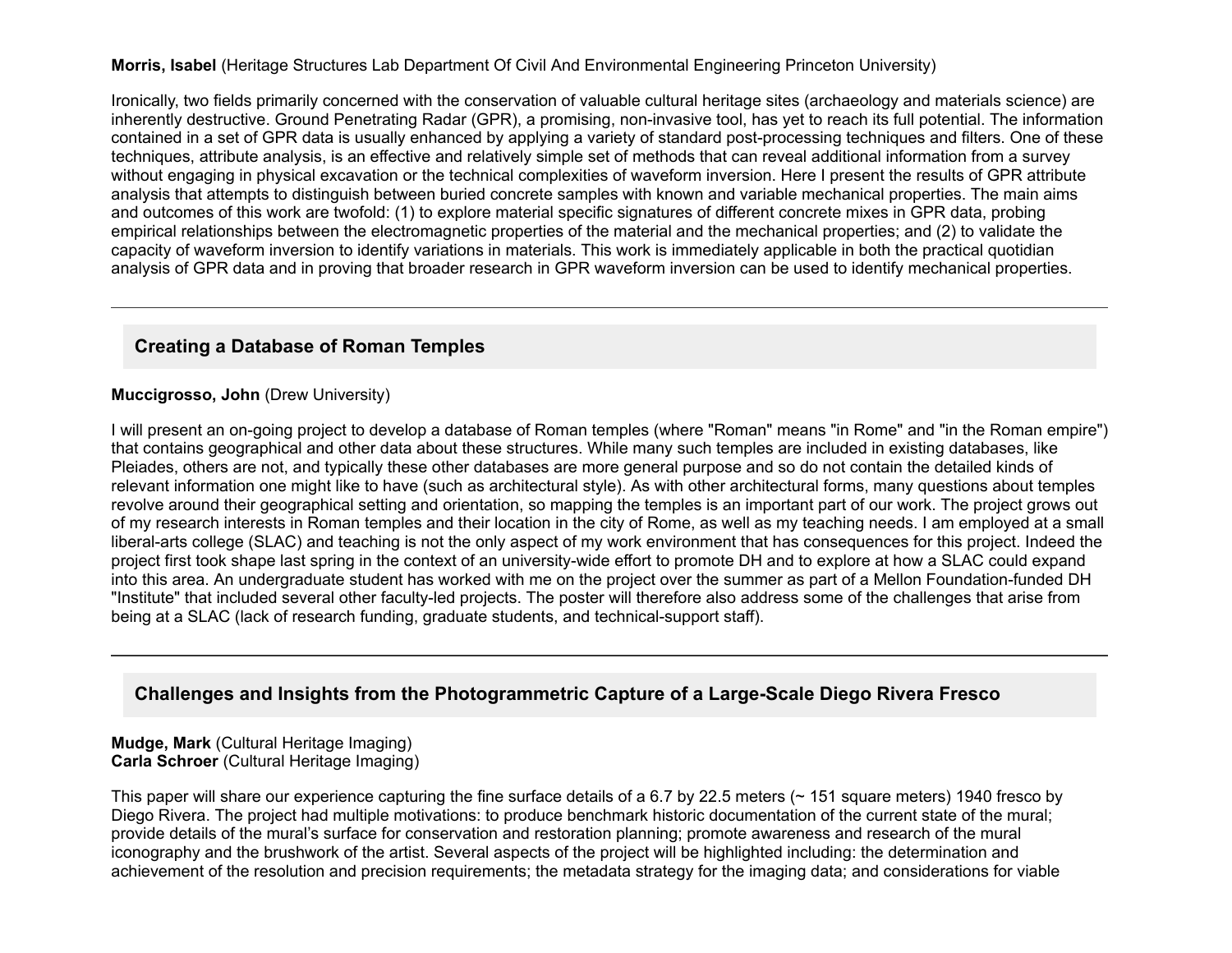outputs for the web and other distribution channels. Because the fresco surface is so subtle, a high-resolution (submillimeter) capture was required. Approximately1500 overlapping 50MP images were collected following a rulebased, data acquisition error minimization and software independent capture methodology. Another key goal of the work was to acquire appropriate metadata about the imaging project to aide in data reuse and scholarship. We employed a novel metadata acquisition approach using newly developed software tools that produce CIDOC Conceptual Reference Model (CRM) mapped Linked Open Data (LOD) describing the capture context and data validity. The tools use a natural language interface to collect relevant information about the subject, people, project, and equipment. The user needs no CRM or LOD experience to produce this rich metadata result.

# **Computational Photography, Scientific Imaging, and the Preservation of 3D Digital Representations**

#### **Mudge, Mark** (Cultural Heritage Imaging)

This 5-minute paper is proposed for the topic Sustainability, Preservation, and Forward Migration. The paper will discuss the advantages of image-based systems for sustainability and long-term preservation of 3D models. When a photographer follows a scientific rule-based methodology, and captures a well-executed sequence of images for use with computational photography technologies such as Reflectance Transformation Imaging (RTI) or photogrammetry, these images can be used to create 3D models with quantifiable measurement precision for use by others both now and in the future. The rigor of scientific imaging requires a record of the means and circumstances surrounding the photographic capture event and any subsequent processing. This record is the equivalent of a scientist's "lab notebook." Our current work to develop advanced metadata collection software records this context metadata in a "Digital Lab Notebook" (DLN). These image sets along with their associated DLN permit qualitative evaluation of a 3D representation built from these images and the information's informed reuse. The captured photographic sequences and the DLN metadata contain all the information needed to regenerate advanced 2D and 3D digital representations, such as 3D models with texture, and a scientific account of their measurement precision at any time. As this 3D information can be reconstituted as needed, computational photography also has an advantage for the long-term preservation of 3D information. Archiving images and metadata is a well-understood practice.

# **Diffusion Networks and the Transmission of Dynastic Rituals in Classic Maya Society**

**Munson, Jessica** (Lycoming College) **Viviana Amati** (University Of Konstanz) **Habiba Habiba** (University Of Konstanz) **Jonathan Scholnick** (University Of California Davis) **Matthew Looper** (California State University, Chico) **Yuriy Polyukhovych** (Maya Hieroglyphic Database Project) **Martha Macri** (University Of California Davis)

The simple dyadic structure of a network is the basis for studying a wide variety of entities and their relationships. Here, we investigate whether network ties facilitated the flow of information in past complex societies. Inscriptions on Classic Maya monuments offer a unique dataset to evaluate the degree to which sociopolitical network ties were conduits for the diffusion of specialized ritual knowledge between ancient Maya cities. Given that some of the largest Maya sites shared a significant proportion of inscribed ritual practices, we apply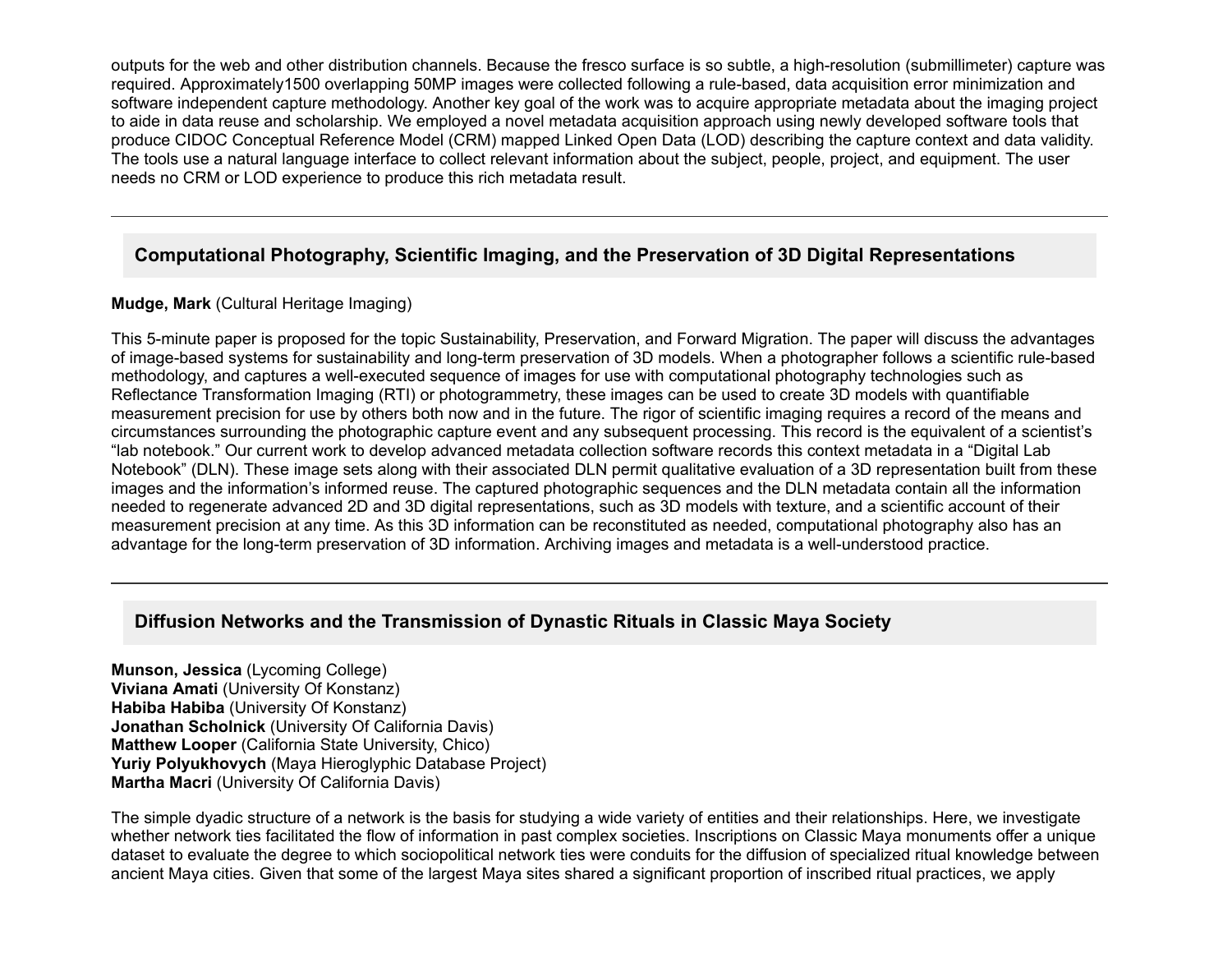network diffusion models to test whether specific sites were more or less likely to adopt a ritual based on their network position and geographical location. Although these hieroglyphic texts provide detailed historical records about the specific rituals performed by Maya rulers, as well as when, where, and with whom they battled and reigned over, several challenges are posed by this analysis. Due to the preservation of the monuments, the data are affected by missing information, which might bias the model estimates. Furthermore, several assumptions about the rate at which rituals are adopted need to be formulated. Deviations from these assumptions might seriously affect inferences from the data. After discussing probabilistic methods to reduce the impact of missing data, we investigate the robustness of network diffusion models comparing parametric and non-parametric approaches.

### **Practical Applications of Underwater Laser Scanning in Maritime Archaeology Compared to Micro-Bathymetry Sonar and Photogrammetry**

**Murray, Michael** (University Of Southampton And Biscayne National Park)

Advances in multi-beam sonar have produced high density (and in the case of photogrammetry) textured, photo-realistic results of various underwater archaeological sites by rapidly capturing information in areas that are difficult or otherwise inaccessible to diving. In recent years, these technologies have been accompanied by underwater scanning, a method, which offers a step change in resolution, and consequently, significant interpretative potential. However, each method has inherently different sources of uncertainty across various conditions where effectively gauging their performance remains elusive. This paper proposes a new methodology through the results of case studies for verifying accuracy through an easily deployable 3D scale and quantifies these technological differences while considering their implications of use within archaeology. Future work, including the potential use of ROVs for deep water applications will also be discussed.

#### **Digital Workflow for Structural Analysis of Discontinuous Media**

**Napolitano, Rebecca** (Princeton University) **Tim Michiels** (Princeton) **Branko Glisic** (Princeton University)

Heritage structures are an integral and tangible part of cultural legacy. Holistic analysis of these buildings can lead to a better understanding of their meaning, construction, and the people who built them, as well as indicate how they can be best preserved, monitored, or enhanced. An important part of holistic analysis is the availability of a fast and accurate means of evaluating structural integrity. Furthermore, it is imperative that analytical models accurately reflect the current conditions onsite including cracks, defects, and other types of damage. We have developed a digital workflow which facilitates the fast generation of an analytical model, from either a two-dimensional photograph or three-dimensional model obtained by photogrammetry. Furthermore, we use a distinct element model to simulate structural response to a variety of scenarios, including gravity, lateral, and seismic loading. Important properties of distinct element models are the assumption of a discontinuous medium as well as the use of an explicit timestep. These numerical properties allow for jointed structures to be properly simulated, as is true for masonry, where the stones are mechanically much stronger than the mortar joints. Allowing for modifications on the fly, our digital workflow enables us to quickly compare the structural analysis results with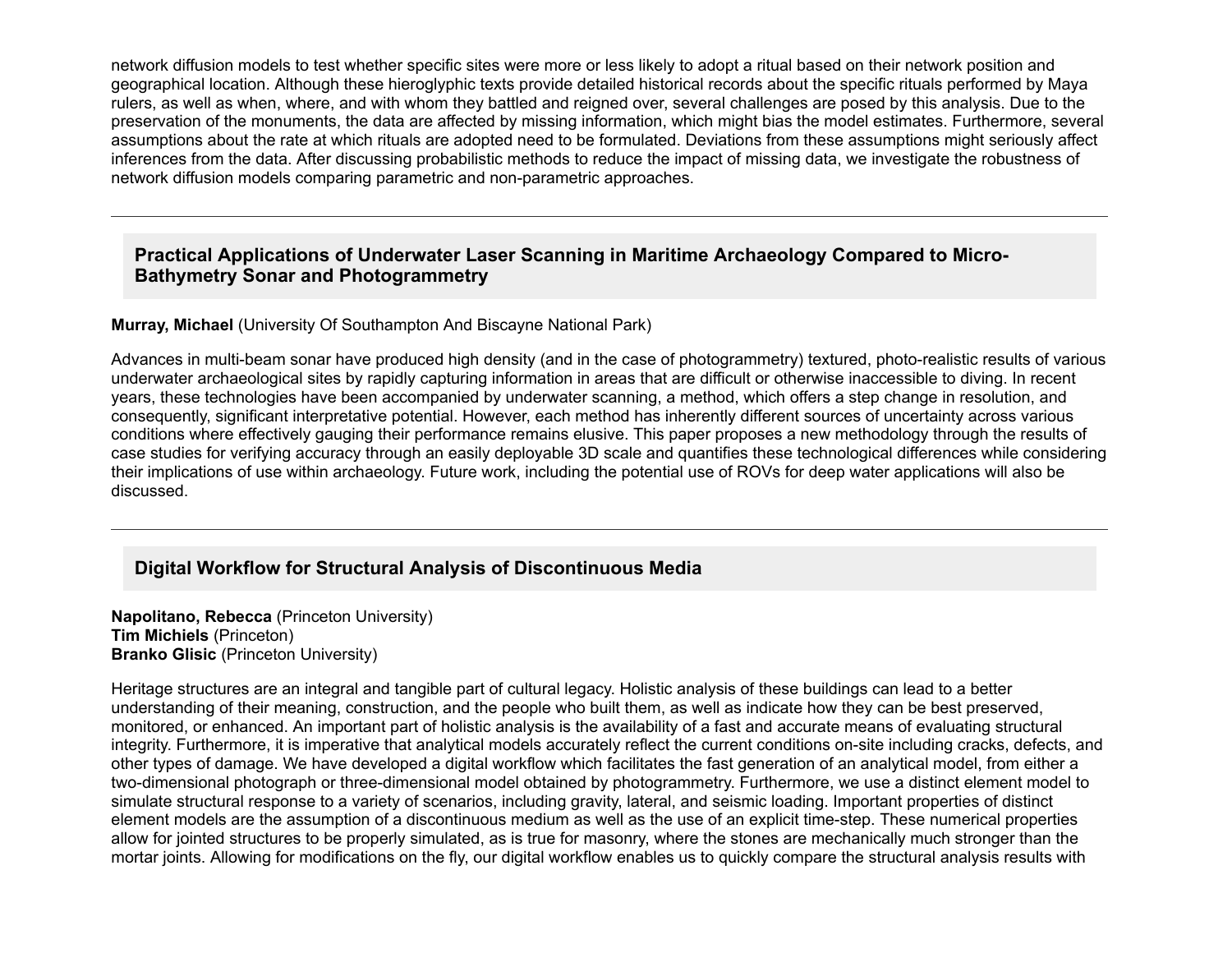and without hypothetical structural features, including cracks, supports, or other missing elements, leading to a deeper understanding of heritage structures.

# **A Geographically Based Ripley's Function to Assess Settlement Patterning**

**Negre, Joan** (Quantitative Archaeology Laboratory Autonomous University Of Barcelona)

In the statistical analysis of spatial point patterns, it is assumed the correlation between the elements of a spatial distribution is a function of the Euclidean distance between them. This framework has been vastly used in Spatial Analysis to describe settlement processes, taking into account a homogenous and undifferentiated surface, without movement constraints, easy to generalise. Our approach assumes instead some kind of spatial heterogeneity, this is a topographical dependence of settlement patterns, because it is not as difficult to travel between two points when they are in a flat and firm area as when the path must pass through a very hilly mountainous area. A methodological R-coded approach is proposed in order to implement a spatial homogeneity descriptor, based on a geographical modification of the standard Ripley's K-function, allowing the researchers to describe the degree of spatial overdispersion in a more reliable way. Social processes tend to act over settlement patterns and consequently, the transformations shown by these can be formally analysed as a result of a series of historical and political decisions. They are, therefore, precise indicators of social change. A remarkable theoretical model of rural settlement was made by John C. Hudson at the end of the sixties in these terms. We use it in a case study from the northeast Iberian Peninsula regarding its medieval settlement expansion process, comparing the results of both traditional and modified Ripley's K function.

## **Turning the Ship without Rocking the Boat: Establishing Archaeological GIS within an Undergraduate Experience**

**Newhard, James** (College Of Charleston)

The use of GIS and other informatic tools is no longer a novelty but a necessity for the proper collection, management, analysis, and communication of our work; yet these skills are often disparately found within the curricula of US institutions and rarely required for the pursuit of a degree in archaeology or its cognate disciplines. This presentation will discuss the implementation of archaeological GIS within an undergraduate institution to discuss broader factors within higher education that perhaps underlie the fragmented manner by which this disciplinary need is often met and directions for successful resolution.

## **Whose (Maritime) Archaeology is It Anyway?**

**Ni Chiobhain Enqvist, Delia** (Linnaeus University Bohusläns Museum)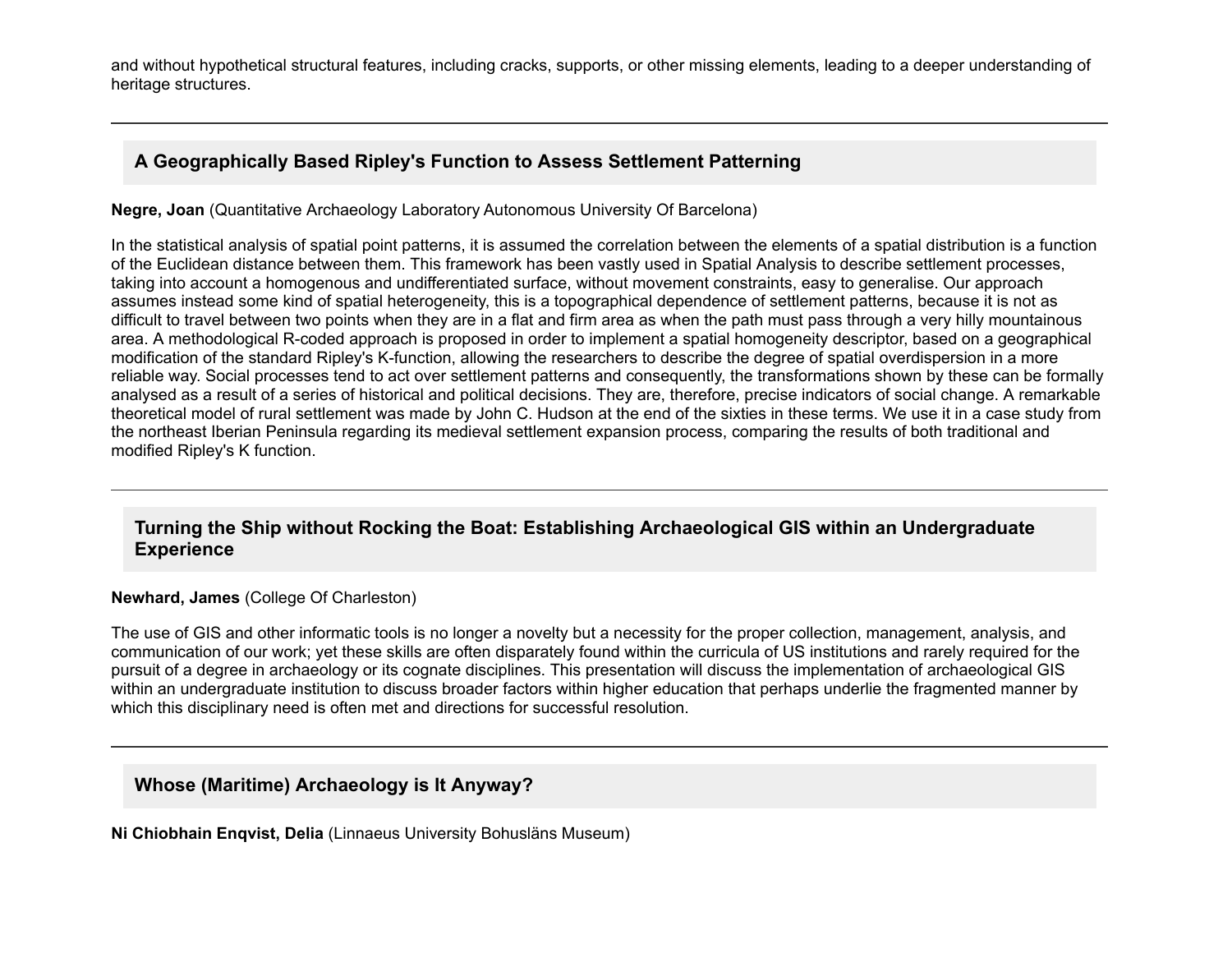Access to cultural heritage is both recommended by and is the basis of many conventions on cultural heritage. In the case of submerged cultural heritage the 2001 UNESCO Convention on the Protection of Protection of the Underwater Cultural Heritage highlights the importance of access, while also recommending in situ preservation, setting the tone for the discipline of maritime archaeology's current dominant practice. The current challenge for development-led archaeology to present archaeological results in such a way that they are of relevance and benefit to society is thus amplified when this type of heritage is located in an environment accessible only by the expert few. Those who create visual narratives are heavily influenced by both personal and discipline-wide biases and research agendas, culminating in an unbalanced and excluding picture of the past delivered to society. The adoption of digital documentation techniques by archaeologists working underwater has resulted in many older methodologies simply turning digital, circumnavigating any critical analysis of the methodologies themselves, what precisely they are communicating and to whom the information is to be conveyed. This is resulting in a failure to realise the full potential of the multiple ways that this particular kind of heritage can be experienced and narrated, as well as the full potential of these technologies for visualisation purposes.

#### **Cultural heritage landscape vulnerability using analytical hierarchy process and geographic information systems. An approach to historical maps**

**Nicu, Ionut Cristi** (Interdisciplinary Research Department Field Science, "Alexandru Ioan Cuza University Of Iasi")

The paper presents a method for determining the vulnerability of the landscape that can be applied to cultural heritage sites assessment, based on spatial data gathered from historical maps over a time span of 118 years (1894-2012) and integrated into GIS. Analytic Hierarchy Process (AHP) is employed in order to prioritise the natural and anthropogenic elements extracted from historical maps and orthophotos in order to produce the vulnerability maps and being able to assess and mitigate the effects on cultural heritage sites. In this case, the consistency ratio (CR) has a value of 0.06, which means that the pairwise comparison matrix has an acceptable consistency. The final vulnerability maps for Valea Oii catchment, North-eastern Romania, divided into four vulnerability classes (low, medium, high, and very high), will highlight the most vulnerable areas in terms of natural and anthropogenic elements and will be a powerful tool in the future development plans for the area.

#### **Good Photogrammetry, Good Data, Good Science**

**Noble, Tommy** (TN Photogrammetry LLC) **Neffra Matthews** (United States Department Of The Interior, Bureau Of Land Management)

Traditional photogrammetry has been greatly enhanced by the development and proliferation of automatic image matching or Structure from Motion (SfM) algorithms and techniques. Along with huge advances in compute speed and graphics processing power, it is quite easy to produce visually stunning 3D output from nothing but a few images. In some cases nothing more than visualization or virtual interaction with a 3D representation of a subject may be all that is desired. However, if the resulting 3D model is intended to support good science there is a need for understanding, modeling, and minimizing the sources of error in the photogrammetric process. With very little additional time or cost, image data can be both visually stunning and scientifically accurate, reliable and statistically supportable. Presented will be techniques and procedures for image capture, analysis and camera calibration refinement to meet accurate data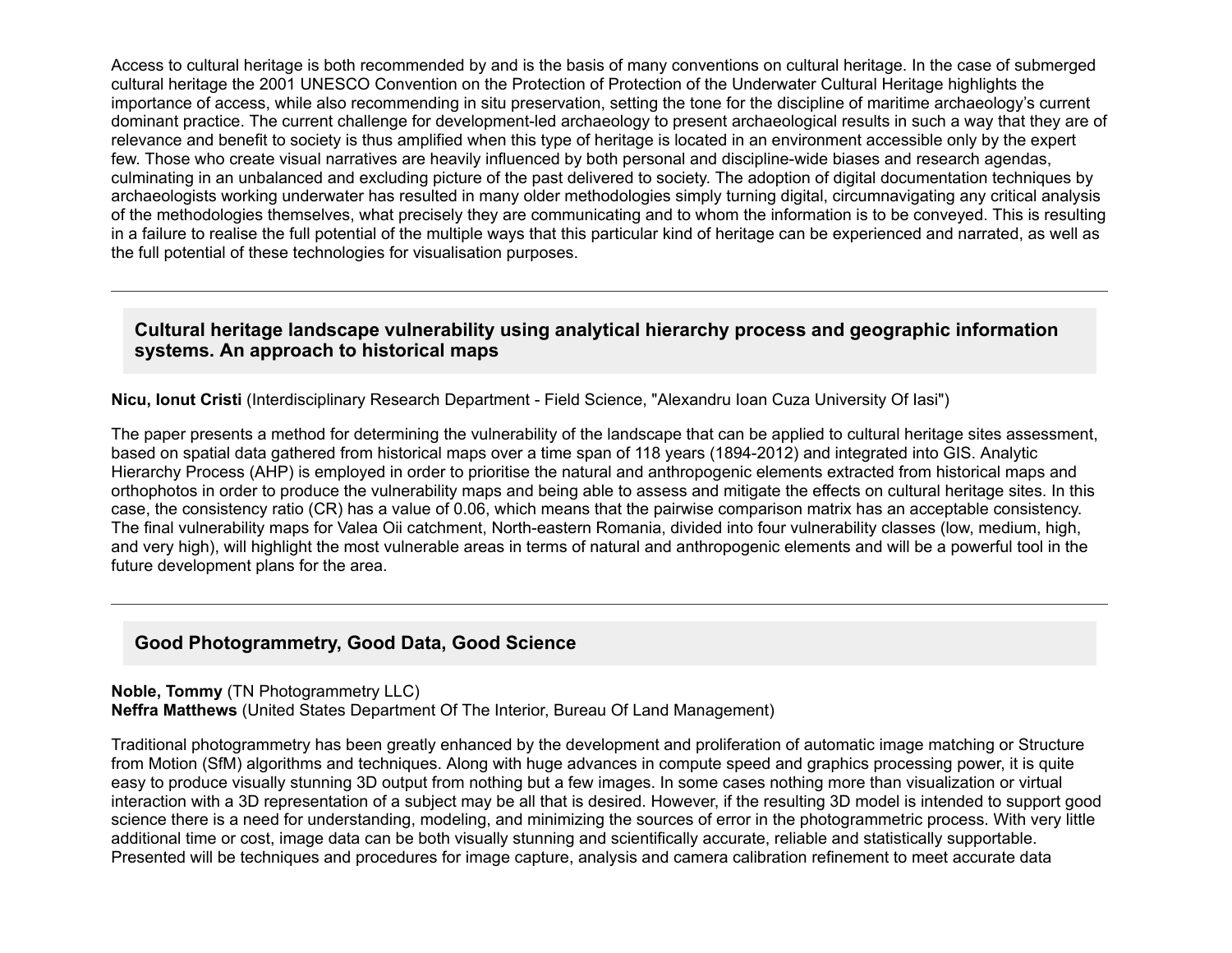requirement needs. In addition, some discussion and examples of error that can and does exist in photogrammetry projects - created without proper image capture, lens calibration, and error minimization - will be included.

#### **How We Measure Shape**

**Opitz, Rachel** (Center For Virtualization And Applied Spatial Technologies And Department Of Anthropology, University Of South Florida)

The study of use wear on ceramics has primarily been carried out on the basis of visual assessment. Through ongoing work in the "CALCRome Project" we are exploring the use of 3D scans of vessels to support a more quantitative approach to measuring and characterizing different types of wear. In trying to tell apart, quantitatively and robustly, wear from production, use and deposition, we are having to think quite hard about the shapes that characterize each type of wear. New morphological descriptors and metrics are needed to characterize each type of wear. Shape similarity metrics that work well for irregular shapes and are pose invariant are also needed. In short, in order to make good use of 3D digital models of ceramics in use wear analysis, we have to improve the way we measure and characterize shapes. This paper lays out the challenges for characterizing shape and our projects approach to the problem.

# **Publishers and Archives as Fieldwork Collaborators**

**Opitz, Rachel** (Center For Virtualization And Applied Spatial Technologies, University Of South Florida)

The ultimate goal of a research excavation, beyond the excitement of discovery during the dig, and the intellectual accomplishments of analysis and study, is the publication and dissemination of the results and the creation of an archive. This session challenges us to consider, "how to effectively integrate digital technologies in day-to-day fieldwork practice, and which infrastructures we should develop to favour the 'digital turn' in archaeological recording on site". This paper discusses how planning for digital publication and archiving is affecting our daily field recording strategies at the Gabii Project, and looks at some of the infrastructure and approaches that can help us to better link these stages of the process. I argue that explicitly planning and preparing for narrative publication, data publication and archiving as part of the fieldwork process encourages the 'digital turn', in particular because it tightens the links between recording in the field and the published interpretation and record. At the same time, challenges are posed, in particular by the requirement for early and flexible collaboration with potential archives and publishers, and by the need to adapt to multiple platforms to study, store and disseminate complex digital data generated by many excavations today.

# **Enhancing Collaboration between Digital Assyriology Projects Through Open Access Practices**

**Pagé-Perron, Émilie** (University Of Toronto) **Terhi Nurmikko-Fuller** (Australian National University) **Vanessa Juloux** (Ecole Pratique Des Hautes Etudes Paris Sciences Et Lettres (PSL) Research University)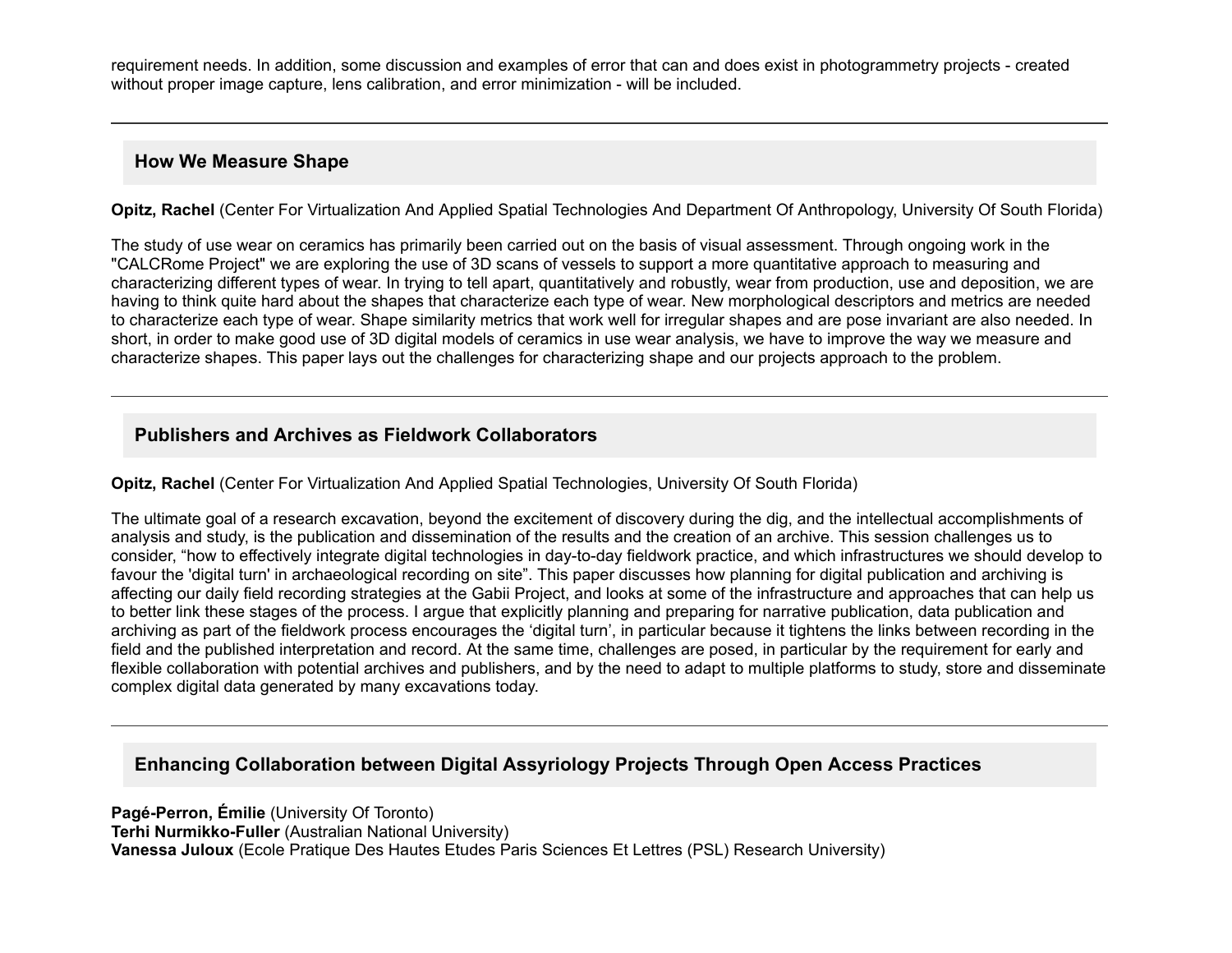Assyriology is a small discipline[1] and digital corpus analysis is a niche domain within it. Many independent online projects have emerged (e.g. CDLI, OCHE, ORACC, ArchiBab), resulting in a fragmented cluster of resources containing rarely connected but complementary data, published according to different standards. Collaborations are often restricted to models that do not foster Open Access (OA). In this paper, we argue the need for greater dissemination of agreed upon standards, increased interoperability, and further linking between resources. Proposed solutions include shared standards for encoding data and adherence to Linked Open Data[2] to bridge complementary assyriological corpora with each other, and other relevant information published online, without extensive restructuring or duplication of labour. Information becomes more readily discoverable and available for use by researchers in new ways (statistical analysis, comparative evaluations). It will also prepare data for future machine-based inferencing. This paper will also foster discussion on defining new ways of collaborating toward this goal. [1] The International Association of Assyriology members' list has around 500 members http://iaassyriology.org/members-list/ [2] https://www.w3.org/standards/semanticweb/data

# **An Inclusive Archaeology: Being Able in Archaeology**

#### **Pageau, Hanna** (University At Albany)

An often underrepresented, group even amongst underrepresented groups, are those suffering from (usually) invisible illnesses. This is a particularly harsh thing to talk about in academia, even more so amongst the field sciences, given that the significant boundaries set in place by the environment it creates that often push those with any negative notions of health back out the door as soon as they step inside. The idea that to be a field scientist you have to be strong and healthy is a damaging one that contributes to silence from those affected on a daily basis, and perpetuates the idea that science is for the able. Digital Archaeology is not only a boon for those who are financially unable to make it out to the field – but Digital Archaeology and digitalization of collections in particular, opens up the doors for inclusivity at a new level for those who are more physically unable – whether permanently or temporarily – to continue work within the field of archaeology. This paper will discuss the need for this level of inclusivity and call for a shift in thinking of the idea of what being able means, in order to counter the common elitist field science narrative that digital archaeology is 'fluff' and not 'real' archaeology.

# **How Can We Trace Translocated Boulders with Petroglyphs at the Riverbank?**

**Pakhunov, Alexander** (Institute Of Archaeology Russian Academy Of Sciences) **Ekaterina Devlet** (Institute Of Archaeology Russian Academy Of Sciences) **Alexander Popov** ()

Boulders with carvings evidently seem to be stable, immovable and that is true in almost all cases. But there are some exceptions – one may be found at Amur riverbank (Russian Far East). At Sikachi-Alyan rock art site boulders at the riverbank are often shifted by icedrift, they also may be influences by a strong flooding, so, petroglyphs may appear and disappear. Sikachi-Alyan is an important site in the UNESCO Tentative List, local rock art tradition is dated back as far as to 14,000BP and survived till medieval period. In order to trace the current positions of translocated stones, and to provide new methods for the monitoring of the site we make detailed photogrammetric models of the major locations using a NikonD800 camera with 20mm lens at a 4meter pole. In order to estimate the sensitivity of the method we experimented with the intentional shifting of one stone without petroglyphs, and tracing its position before and after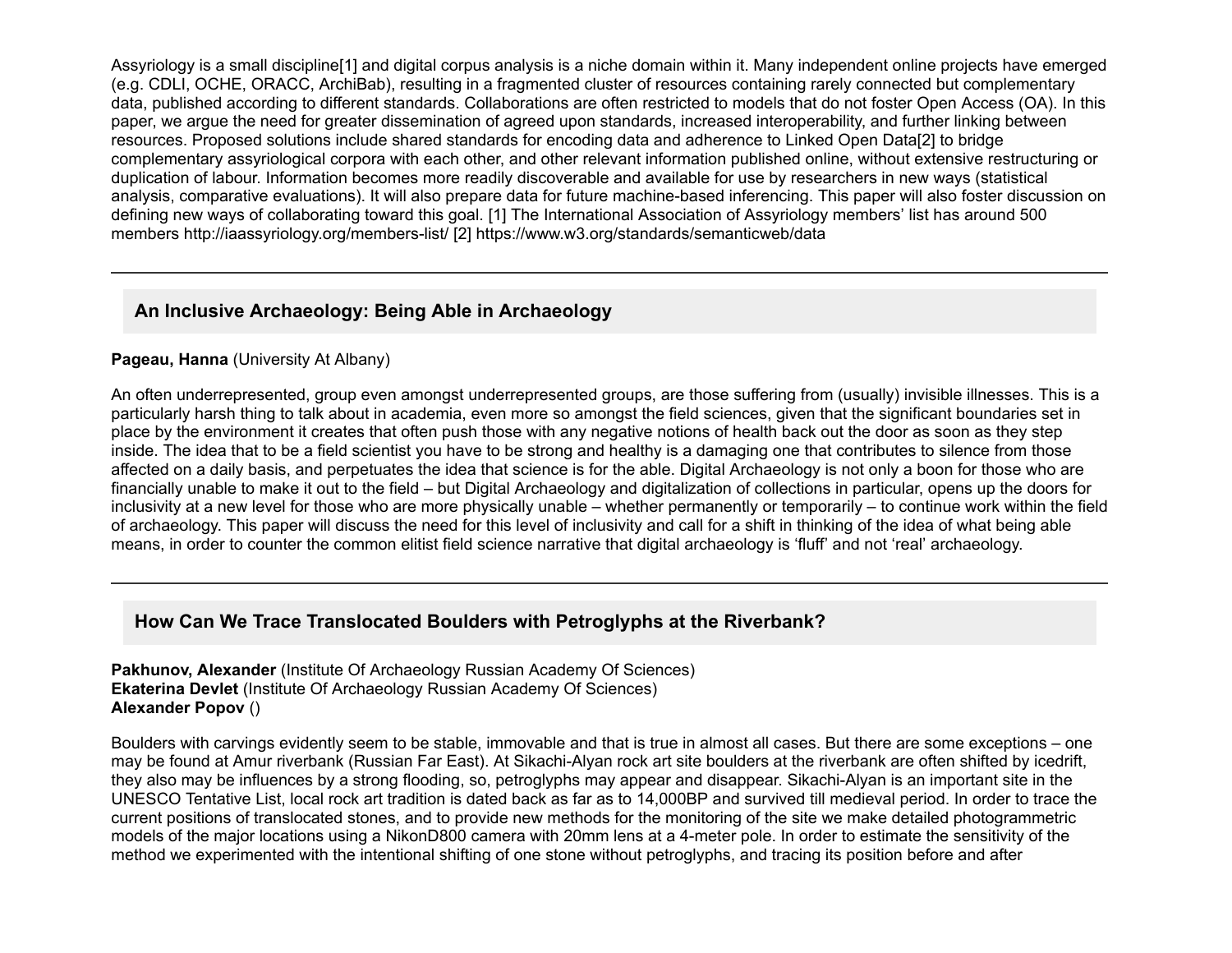translocation. The comparison of two points clouds in CloudCompare software allowed to detect the shifted stone and also a number of small ones (

#### **Campus Archaeology and 3D Modeling: An Archaeological Collection of Historic Artifacts from the University of NebraskaLincoln**

**Pattee, Aaron** (Heidelberg University And University Of Nebraska-Lincoln) **Effie Athanassopoulos** (University Of Nebraska-Lincoln) **Kami Ahrens** (University Of Nebraska-Lincoln) **Cole Juckette** (University Of Nebraska-Lincoln)

This presentation explores the application of 3D modeling procedures for laser-scanning and photogrammetric recording methods. The combination of both methods allows for precise recordings of artifacts and generations of high resolution models. The case study is site 25LC86—a cistern once located under the student union at the University of Nebraska-Lincoln. The artifacts are representative of a late nineteenth and early twentieth century Lincoln residential area, before it became part of the university campus. The archaeological collection is diverse and in excellent condition, including a large number of glass bottles (many of them medicinal); metal artifacts such as nails, padlocks, and eating utensils; faunal remains; personal items, such as pocket watches and fragments of pipes; and a wide variety of ceramics, including utilitarian pottery from the former Lincoln Pottery Works factory, whitewares, stoneware, and porcelain. Many of the objects required an unconventional modeling procedure due to shiny/reflective surfaces in which the camera was rotated around the objects. This procedure yielded high resolution models with minimal glare and textures rivaling 2D photographs. The collection is instrumental in understanding domestic life on the Great Plains at the turn of the century. This knowledge will be disseminated through an online project hosted on the interface Scalar integrating research, 2D images, digitized primary resources, and the 3D models. The assemblage offers a unique insight into the social structure of Lincoln at the end of the nineteenth century and provides an opportunity to explore the methods for presenting historical/archaeological knowledge in a digital format.

#### **Analyzing the Medieval Landscape of the Pfalz—Castles in the Area of Kaiserslautern**

#### **Pattee, Aaron** (Heidelberg University)

This study explores the integration of various methods including photogrammetry, laserscanning, GIS, and textual analysis creating a more holistic and anthropological understanding of the medieval landscape of the Pfalz in the area of Kaiserslautern, Germany. The case study is composed of several ruined castles, surrounding the former royal palace (Königspfalz) in Kaiserslautern, which served as key components to a larger network of fortresses built throughout the Pfalz from 1050-1300 A.D. The project is divided into a visual component and textual component. The objectives of the visual component are to merge the measuring strength of terrestrial laserscanning with the high resolution textures of photogrammetry—both necessary for architectural analyses. Access to high resolution models of the structures without being physically present at the sites is a significant advantage for both researching the architecture of the structures and for their digital preservation. The merged models will be geo-referenced in GIS and a variety of GIS functions will be performed in order to postulate the reasoning for the placement of the castles and their designs in relation to their environment. The textual component of the project consists of historical documents including letters, archaeological excavation reports, maps,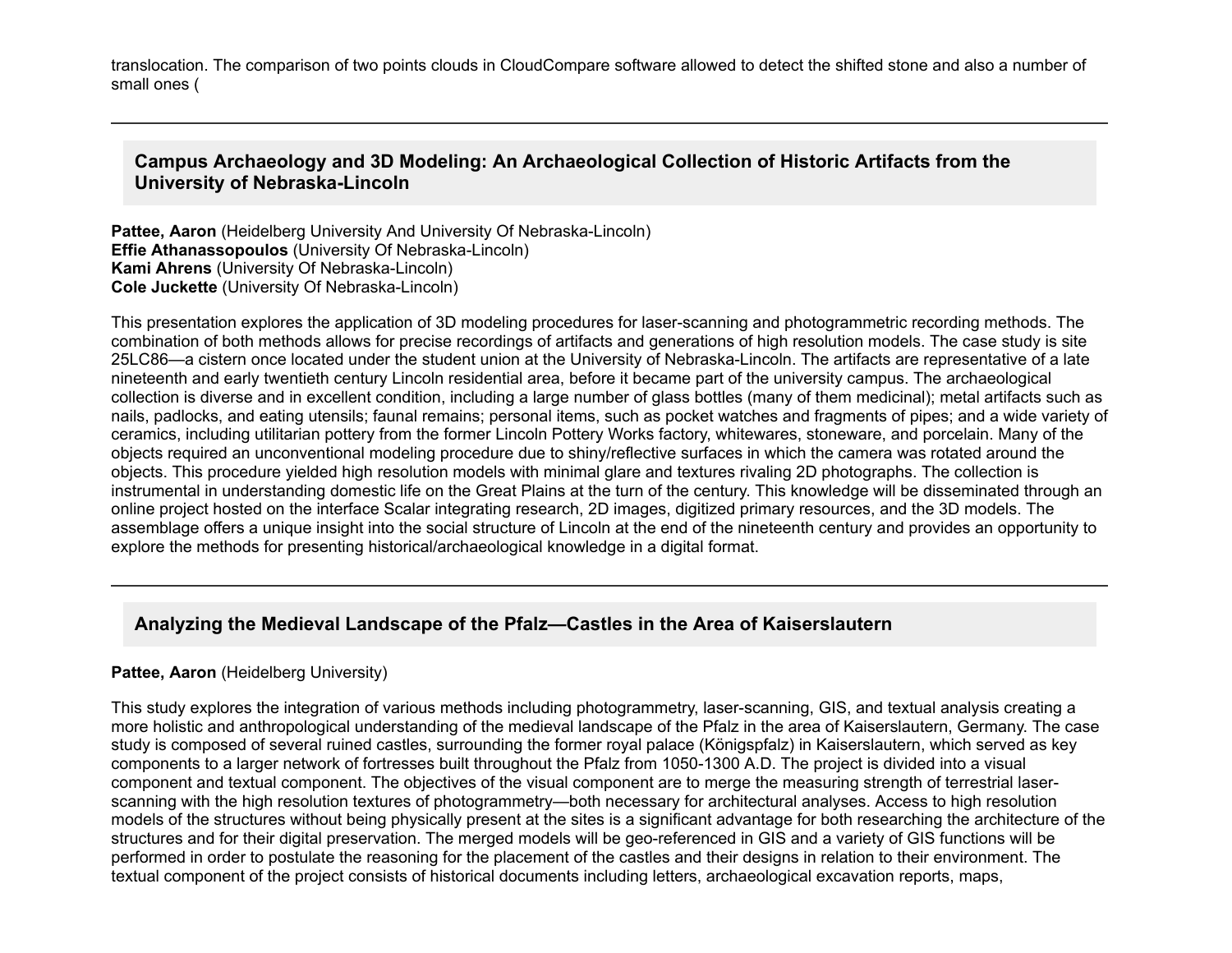drawings/etchings, and histories of the castles from which information will be derived and incorporated into GIS. The documents provide the means to contextualize the project within the framework of the medieval culture. Creating a digital landscape in GIS, integrating 3D models and historical documents, will preserve these sites and allow for new interpretations of the area's past.

## **History Erased and History Recovered: (Re)Creating the Rohwer Japanese Interment Camp**

**Payne, Angie** (Center For Advanced Spatial Technologies) **Vance Green** () **Fred Limp** ()

The Rohwer Reconstructed project is an interactive historic visualization that allows visitors to virtually explore and experience the Japanese American internment at Rohwer Arkansas as it was during WWII. The site today is a farm field – the site has been literally erased. The project's objective is to show the details of daily life in an immersive walkthrough of a single block within the camp. Throughout this project, we have encountered numerous challenges some of which are common visualization considerations and others that are specific to handling culturally sensitive content associated with Rohwer. For example, a primary consideration of this project has been striking a balance between making the space "look lived" while respecting the level of maintenance and craftsmanship that the internees exhibited in caring for their homes and gardens. In this paper, we will discuss how we are achieving that balance by receiving critical feedback from internees that actually lived at the camp. With input from previous internees, we have also had to reevaluate the underlying story or content that is presented in the visualization. Whose story is it? And how effectively is that story told throughout the visualization? Finally, we will also discuss important user interface considerations that include designing for multiple skill levels and how different tour options affect the end-user experience.

# **Bootstrap Methods for Assessing Variability in Archaeological Networks**

#### **Peeples, Matthew** (Arizona State University)

**John Roberts** (University Of Wisconsin, Milwaukee; Department Of Sociology)

A long-standing criticism of traditional graph-theoretic measures in network analysis is the lack of assessment of sampling variability or uncertainty more generally. For instance, the classic measures of network actors' centrality do not include confidence intervals for calculated node or graph level scores. Even if one is not interested in, say, testing for a "statistically significant" difference between two actors' centrality scores, some assessment of sampling variability would be helpful in making substantive interpretations. This concern is particularly relevant for the most common types of archaeological data that have been used to generate formal networks. In particular, archaeological networks based on co-occurrence or similarity created from artifact frequency data are subject to a number of potential sources of variation due to sampling error, missing data, and the vagaries of artifact classification schemes among others. Resampling (bootstrap) methods are a natural approach to this problem; in these methods, measures can be calculated in a large number of "replications" resampled from the observed data, and sampling variability in observed measure assessed by its variability across replications. In this paper, we build and test a set of formal tools for evaluating uncertainty in archaeological network datasets based on this resampling approach using examples from a large regional dataset from the U.S. Southwest.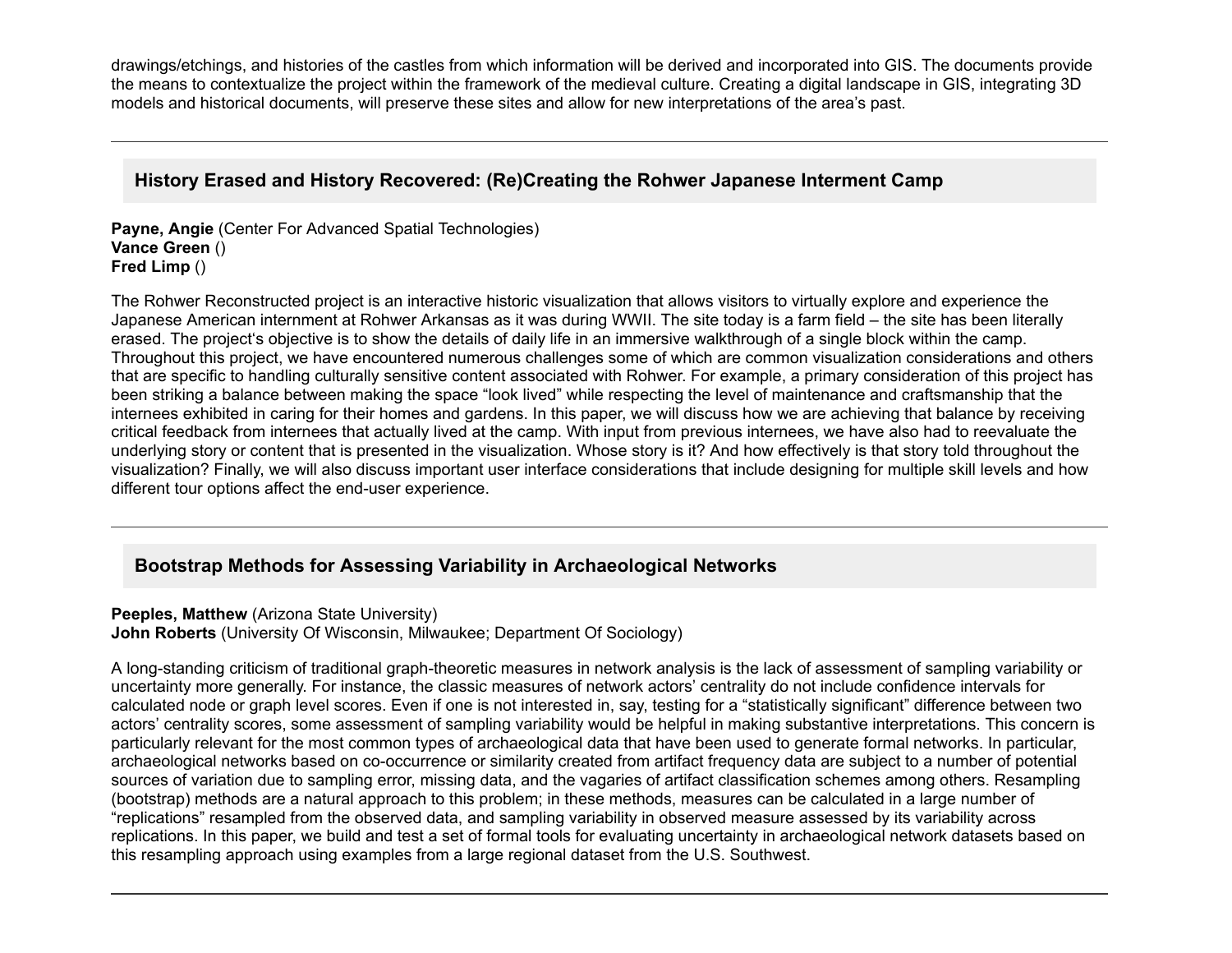## **The Use of GIS to Understand the Circulation of Metal in the Prehistoric Alps.**

**Perucchetti, Laura** (University Of Oxford) **Peter Bray** (University Of Oxford) **Mark Pollard** (University Of Oxford)

Most scientific metallurgical projects on prehistoric artefacts focus on the provenance of the material, such as simplistic matches between mines and finished objects. This paper outlines new GIS-based approaches that instead explore metal technology and circulation in the Circum-Alpine Region in the Copper Age and Early Bronze Age (c. 3600-1600 BC). Through this time span many cultures followed one other, on both sides of the Alps. This paper aims to explore how these societies interacted with metal, their production processes and how circulation patterns changed over time. We feel that this attempt to see how metallurgy operated in the social context of a dramatic, mountainous landscape is a more interesting approach than applying old models of scientific provenance. We created a database with information on metal artefacts that captured as wide a range of data, blending the archaeological (typology, deposition context) and scientific (chemical analysis). These data have been analysed with a number of geostatistical approaches, including cost surfaces and Anselin Local Moran's I. Other bespoke tools were developed to interpret the distribution of metal compositions through ubiquity analysis. The results indicate that increased metal production at the transition between the Copper Age and the Early Bronze Age does not imply socio-cultural changes, such as the establishment of centralised production and distribution. Instead, in both periods, metal moved through short-distance exchange between proximal communities, with recycling and mixing of material. Topographical features can be statistically demonstrated to be less influential than cultural choices on this flow of metal.

# **Using Inscribed Stone Surfaces To Examine Low Cost 3D imaging**

**Peters, Caradoc** (University Of Plymouth, Truro College)

Inscribed stones located throughout South Western Britain will be used to examine low cost 3D imaging solutions. The presentation builds upon research outlined in Developing a low cost 3D imaging solution for inscribed stone surface analysis comparing results generated from a mobile or cell phone and DSLR camera. The fundamentals of photogrammetry will be considered in the examples used. That is, in order to show why metric accuracy is important when dealing with artifacts where subjective interpretation can be a problem. The following are also considered; interior and exterior orientation; how scale is added to a scene and what the information generated is ultimately being used for.

## Accessing the Inaccessible: Detailed 'Off-Site' Archaeological Survey using Satellite Imagery and GIS at **the Hatnub Travertine Quarries, Egypt**

#### **Pethen, Hannah (University Of Liverpool.)**

Complete sites and anthropogenic damage, as well as hollow-roads, radial trails and long-distance routes have previously been traced using remote-sensing, but the investigation of an entire landscape requires detailed survey of much smaller features than these. This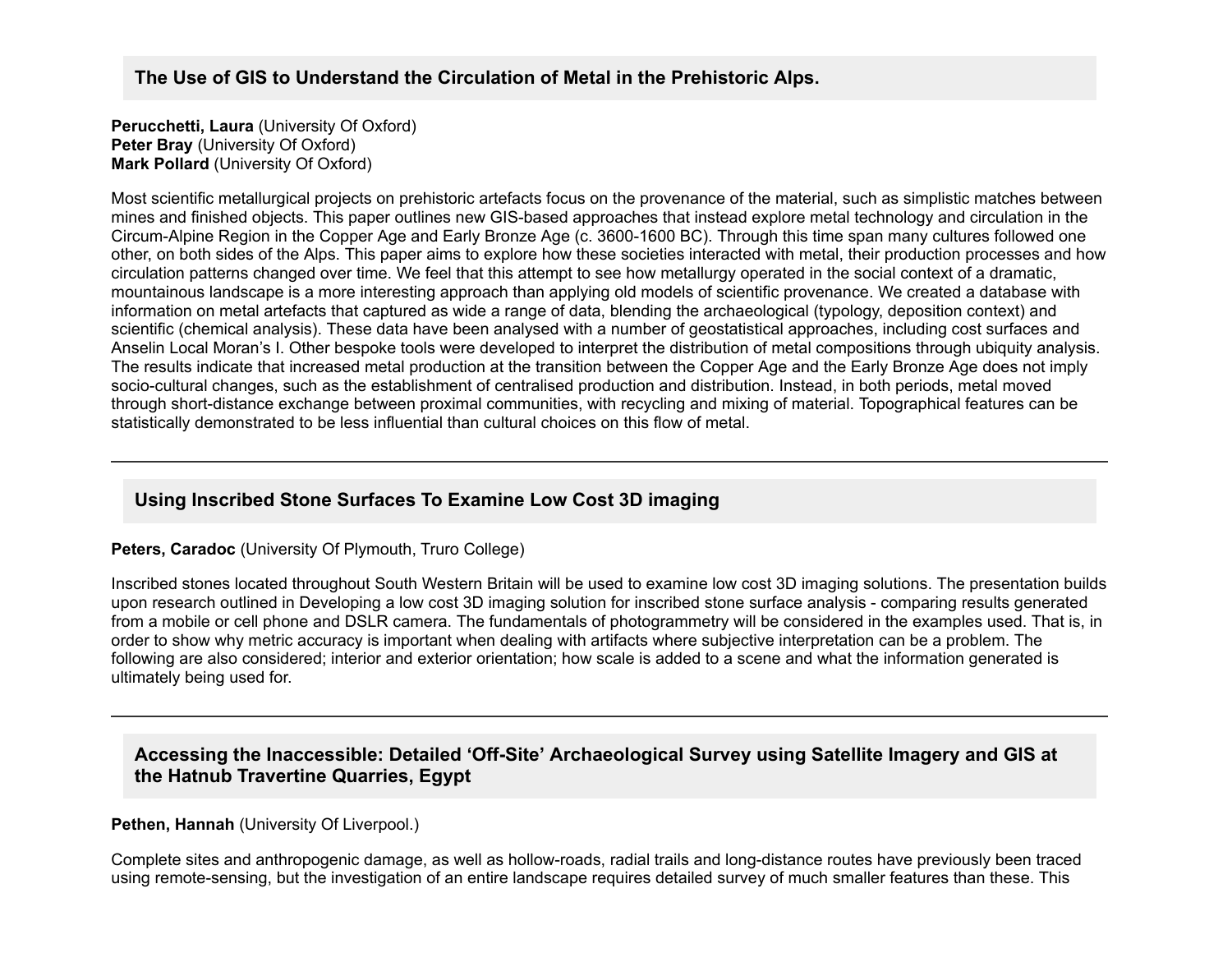paper describes the successful 'off-site' archaeological survey of features across the Hatnub desert quarrying region, including particularly small huts and shelters. High (0.4m) resolution pan-sharpened satellite imagery was used to create a detailed vector plan of a 100km square pilot area in ArcGIS 10.4 Geographic Information System software. As with a project recording roads from remotely sensed imagery at Deir el-Bersha, spectral content and filtering was found to be of less importance in feature detection, but enhancement techniques such as histogram stretching were effective in obscured areas. The high proportion of archaeological features recorded in the 'off-site' survey that were also present in field-survey data demonstrated that the process was generally accurate, except for features that had been badly damaged in recent years. The resulting digital plans provide a permanent record of an imperilled landscape at a level of detail that has not previously been attempted using 'off-site' survey. This method offers improved access to inaccessible areas, will ensure fieldwork is targeted at important remains and can be combined with mobile recording techniques that modify 'off-site' survey data during 'on-site' fieldwork.

# **Determining Spatial Relationships between Domestic Sites and Cemeteries of the Central Peloponnese**

#### **Pihokker, Matthew** (Joukowsky Institute For Archaeology And The Ancient World, Brown University)

The Late Bronze Age in mainland Greece is often characterized by mass migration and population movement stemming from the collapse of regional Mycenaean urban centers and their consolidated systems of organization. Decentralization of power spurred an increase in the prevalence of rural domestic sites and cemeteries as people moved away from cities and settled in remote areas. This wellestablished dynamic is documented in many regions of the mountainous central Peloponnese, long understood to be a natural refuge. Yet, archaeological material indicates a number of distinct burial centers throughout the territory with little or no evidence for nearby domestic sites as one would expect. This paper will address the seemingly disparity for certain burial centers in the central Peloponnese that lack evidence for established or emergent domestic sites during the Late Helladic III period, and seeks to offer answers as to their probable locations and relationship to the landscape. Larger trends in Mycenaean burial practice will also be explored. Survey and remotely-sensed data, as well as GIS-based analyses will be considered, specifically Normalized Difference Vegetation Index (NDVI) analysis.

# **Augmented Reality (AR) and Digital Photogrammetry as a Way of Preserving and Popularization of Archeological Collections**

#### **Pikov, Nikita** (Siberian Federal University)

Exponential growth in IT provides new ways to digitize and present archeological research and has influenced the popularization and preservation of cultural heritage. Digital photogrammetry is an optimal method to digitize archeological objects that does not require any special equipment and provides accuracy, objectivity, and a high level of data performance. Augmented Reality (AR) allows a user to study ancient materials through an ability to examine the objects from any angle. Since 2014, we have been developing projects aimed at preserving and popularizing archeological collections using digital photogrammetry and AR. In 2015, we developed a PC app representing a collection of Okunev culture petroglyphs from the State Hermitage Museum. It included 3D visualized petroglyphs, animation, and audio. Since 2016, we have been working on a project including a printed dictionary of archeological terms and an AR mobile app for iOS and Android. We have developed a "Virtual Archaeology" mobile app as supporting information for the "Ancient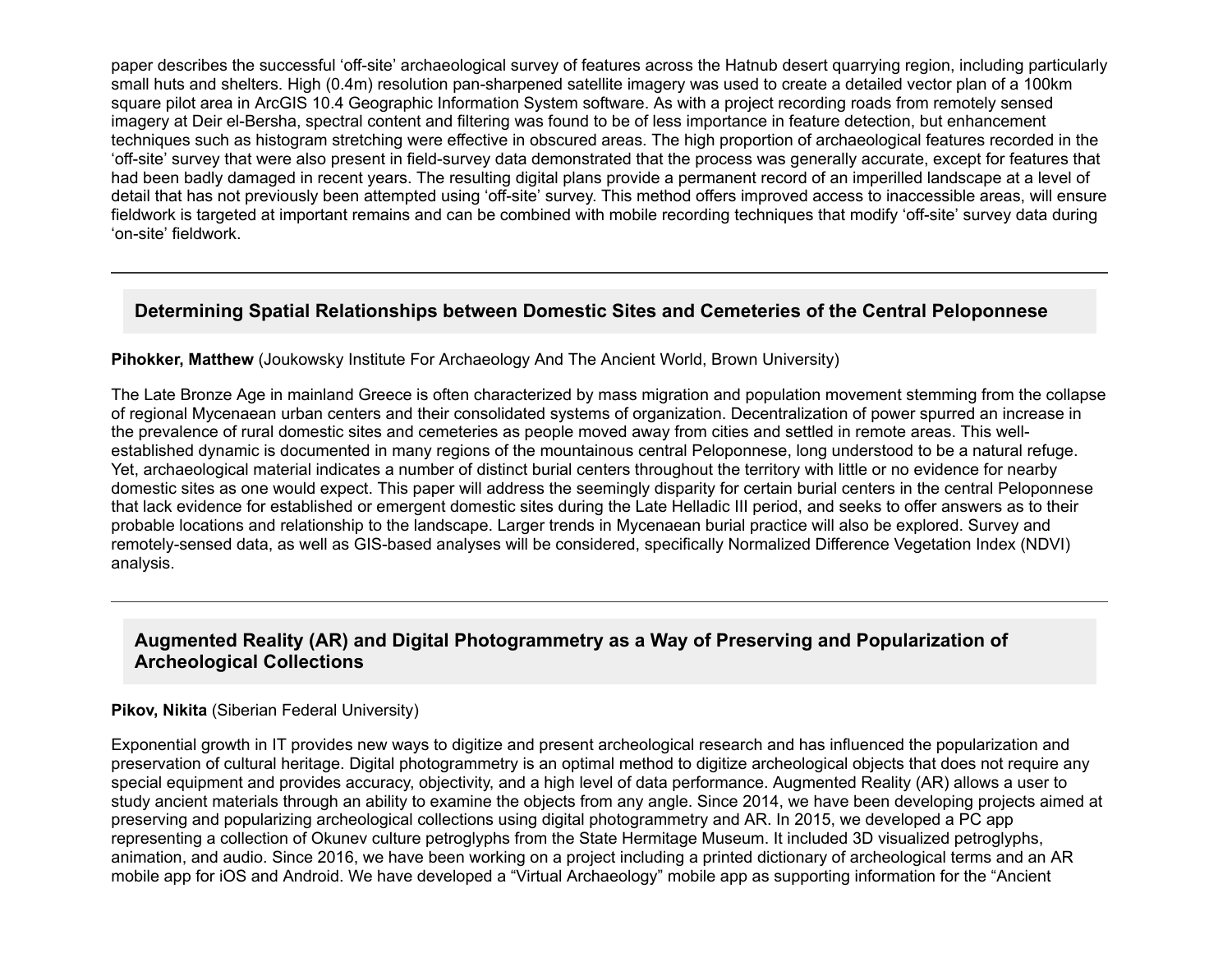Cultures of Mongolia, Baikalian Siberia and Northern Area of China" conference. The app is on the App Store and Google Play in a reduced functionality mode. Photogrammetric digitization and AR visualization are practical for archaeological collections. Students can benefit from AR using 3d models as supplemental materials to course books, so a student can refer to an archaeological artifact with his/her mobile device. However, using AR in mobile devices restricts textures' resolution and variety and requires optimization of 3d objects. These aspects along with lighting used during photogrammetric digitization may lead to certain distortion of images.

#### **Graphic Analysis of Historic Documents, Architectural Survey, Applied Geophysics in Support of Archaeological Investigation: The Urban Wall of Cagliari (Sardinia, Italy)**

**Pirinu, Andrea** (DICAAR, Faculty Of Engineering And Architecture, University Of Cagliari)

This paper shows the results of a multidisciplinary investigation applied to the historical city of Cagliari, where relevant portions of both the medieval and the modern defensive lines are presently hidden below the street level and / or incorporated within the existing buildings. In fact, the study area is among those which have suffered major transformations between the Middle Ages and the Modern age, and maintains important traces of military architecture. The research has included a first phase dedicated to the study of historical maps that represent the fortress of Cagliari as it was in the past. A second phase has concerned an additional step with the reliefs of the existing structures. The architectural and archaeological methods have been integrated by means of geophysical surveys with electromagnetic and seismic methods; the combined use of GPR (ground penetrating radar) and seismic tomography proved to be a useful tool for the understanding of the complex building systems characterizing the study area. The results deriving from the above integrated approach lead to a single multidimensional model structured in a G.I.S. project.

# **3D Digital Modelling and Digital Urban History: A Methodology for Studying the Processes of Transformation of Nubian Temples and Landscape in the Site of Lake Nasser.**

**Piumatti, Paolo** (Politecnico Di Torino) **Rosa Tamborrino** (Politecnico Di Torino)

3D digital models are powerful tools for the study and comprehension of historical sites and buildings. 3D virtual reality is a common practice for investigating the state of a building; in addition to such state description, 3D models can be used for a process description, which is fundamental in order to investigate how an historical building or site was conceived, used, modified, ruined, reconstructed, in other words the physical and cultural phenomena underlying its life. This paper illustrates the first results and the issues about the use of 3D digital models to study the transformations of the sites along the river Nile now submerged by the waters of the Lake Nasser. The research is conducted by a team from Politecnico di Torino and from the Department of Near Eastern Languages and Cultures of UCLA University of California Los Angeles. In this research 3D models are used as a tool to digitally collect, organize and visualize data starting from heterogeneous historical documents. In particular 3D models are conceived and used to study the transformations of the landscape, urban settlements and temples before and after the construction of the Big Assuan Dam. The first results show that the discrepancy between the homogeneity of data required to build the 3D model and the non-homogeneity of historical documents is at the same time the weakness and the strength of the method, since it forces researchers to explore new hypothesis and students to understand and manage the reliability of historical data.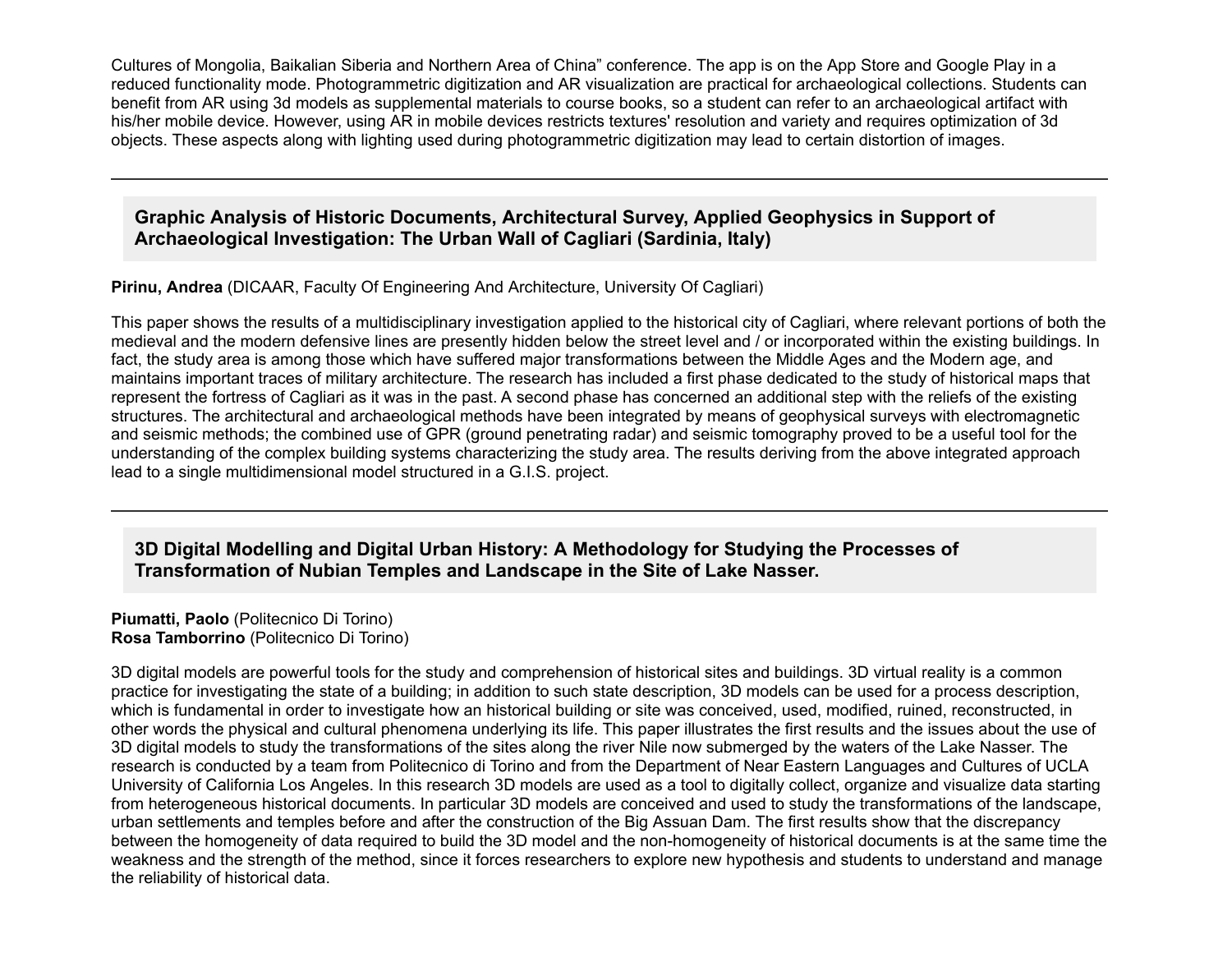**The Microcosm of Tiberius's Cave in Sperlonga: Analysis, Investigation and Digital Reconstruction of the Ancient "Sculpture's Theatre"**

#### **Porfiri, Francesca** ("Sapienza", University Of Rome) **Carlo Bianchini** ("Sapienza", University Of Rome)

The Tiberius's Cave is an example of rare merging between landscape and architecture, set in Sperlonga, a unique reality where architectural and environmental values coexist. The emperor Tiberius's villa, built in the first century A.D., was composed by several buildings laid out on terracing towards the sea and by a wide natural cave with a fish pond in front of it, that hosted inside a caenatio, extending its morphology under the cave through a round pool. The Tiberius's Cave showed inside a flowing succession of scenography settings, thanks to the presence of many sculpture's group, dedicated to Ulysses's myth – that's why the cave was so called "the sculpture's theatre" – but especially with the help of sea colour mosaic decorations, or marble fragments along the surfaces of the cave. Nowadays sculptures and decoration's fragments are preserved in Sperlonga's Museum. This study aims to approach a digital 3Dreconstruction of the ancient "sculpture's theatre" with its original elements and decorations by using a previously executed accurate analysis and a combination of different architectural survey techniques. It is possible to obtain a 3D model in which the surfaces are portrayed in high definition, with greater morphological accuracy including their material and chromatic appearance, by integrating the textured mesh model of sculptures and decorations (provided by photomodelling) with the points cloud of the cave (from 3D laser scanning). The goal is to bring back its perceptive power through the computer graphic technology to promote an appropriate preservation of archaeological heritage.

#### **A Comparative Analysis of Châtelperronian and Protoaurignacian Blade Core Technology Using Data Derived from 3D Models**

**Porter, Samantha** (University Of Minnesota, Twin Cities) **Morgan Roussel** (Leiden University) **Marie Soressi** (Leiden University)

This study uses data extracted from 3D models to compare the Châtelperronian and Protoaurignacian stone tool industries, which are at the center of the debate surrounding the nature and extent of interactions between Neanderthals and anatomically modern humans (AMHs) approximately 40,000 years ago. Our data are derived from 3D scans of 149 blade cores associated with one Protoaurignacian and two Châtelperronian assemblages from two archaeological sites (Roc-de-Combe and Les Cottés). We will use these data to test hypotheses about technological similarities and differences between these two entities by making statistical comparisons of artifact attributes, which are either difficult or impossible to quantify using traditional methods. We will examine the utility of different approaches including the digital measurement of edge angles, and the characterization of artifact shape using elliptical fourier analysis. We will interpret our results within the framework of previous qualitative observations made about these technologies, as well as the larger research question of if and how Neanderthals and AMHs may have exchanged technological knowledge. This presentation will also touch on larger issues including the use of close-range photogrammetry for morphological analyses of artifacts, the pros and cons of using 3Dderived data compared to traditional methods, and the quality of data required to conduct a study of this kind.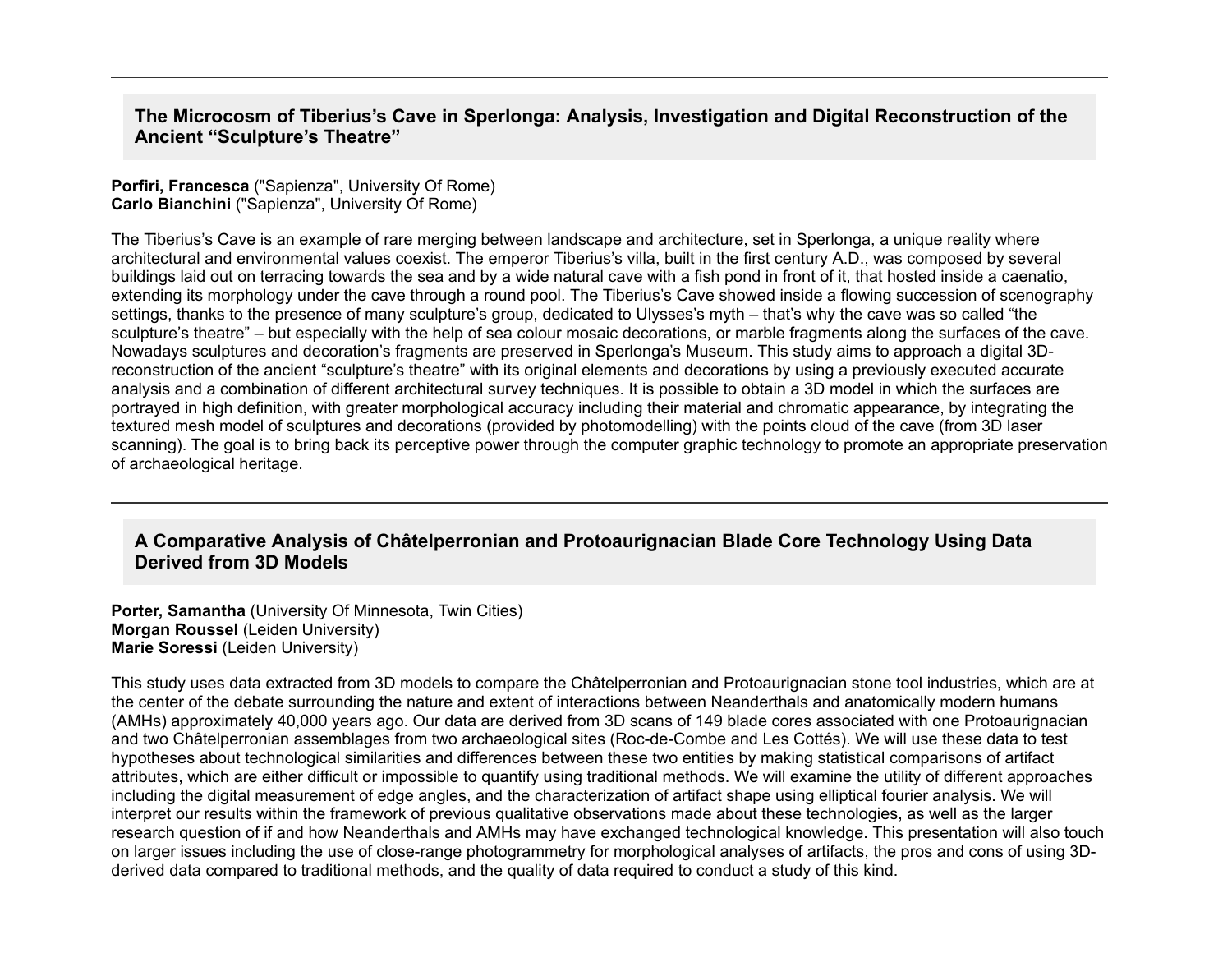## A Tale of Two Projects: The Role of Web-GIS in Collaborative Research

**Pouncett, John** (School Of Archaeology, University Of Oxford) **Chris Green** (School Of Archaeology, University Of Oxford) **Chris Gosden** (School Of Archaeology, University Of Oxford) **Mark Pollard** (School Of Archaeology, University Of Oxford)

This paper compares the contrasting roles that Web-GIS plays in two ERC funded projects based at the University of Oxford – Flow of Ancient Metals across Eurasia (FLAME) which has just begun and English Landscapes and Identities (EngLaID) which is currently drawing to a close. Both projects: 1) seek to integrate and synthesise large quantities of data from a wide variety of sources; 2) operate at a broad range of spatial and temporal scales; 3) bring together a diverse group of specialists with differing areas of research and skill sets; 4) utilise datasets that have access constraints and cannot be published in full. All of these elements present challenges, not least finding a common platform that will enable sharing of data and tools both internally within the core project teams and externally with project partners and the wider community. Problems encountered include reporting restrictions on spatial precision and interpretations of fair academic use, solved using spatial bins and traffic-light encoding respectively. Both projects have addressed these challenges using Web-GIS, but have done so in different ways. The strengths and weaknesses of the approaches adopted by the two projects will be discussed critically with a view to best practice for similar projects in the future.

### **Comparing Network Models for the Evolution of Terrestrial Connections in Central Italy (950─500 BC ca)**

**Prignano, Luce** (Universitat De Barcelona) **Sergi Lozano** (IPHES (Institut Català De Paleocologia I Evoluciò Social)) **Ignacio Morer** (Universitat De Barcelona) **Francesca Fulminante** (Università "Roma Tre")

The period between the Late Bronze Age and the Archaic Age is a time of change and development in the Italian Peninsula, which led to the creation of regional ethnic and political groups and to the formation of the first city-states. In this study, we focused on the Tyrrhenian regions of Latium vetus and Southern Etruria, by analyzing the evolution of the network of terrestrial routes as they have been hypothesized by scholars from archaeological evidences. Our goal was twofold: 1) To explore the mechanisms that shaped the overall structure of these past communication infrastructures; 2) To figure out whether they changed or stayed the same throughout the considered time framework. To this end, we designed network models corresponding to three competing hypotheses about the dominant mechanism underlying the creation of new connections. Then, in order to compare the synthetic networks generated by those models with the corresponding empirical systems, we considered several global topological measures. In particular, we focused on features that are not sensitive to missing links and, therefore, are appropriate to data-sets with a certain degree of incompleteness. This comparative analysis led to different outcomes for each of the two regions. In the case of Southern Etruria, the model simulating a simple form of cooperation was able to accurately reproduce all the relevant features of the network for the whole period under study. On the contrary, for Latium vetus, each model could reproduce only some of the features at some of the ages. However, if we add a "rich get richer" bias to the cooperative model, its performance improves significantly. These results suggest that coordinated decision-making was the main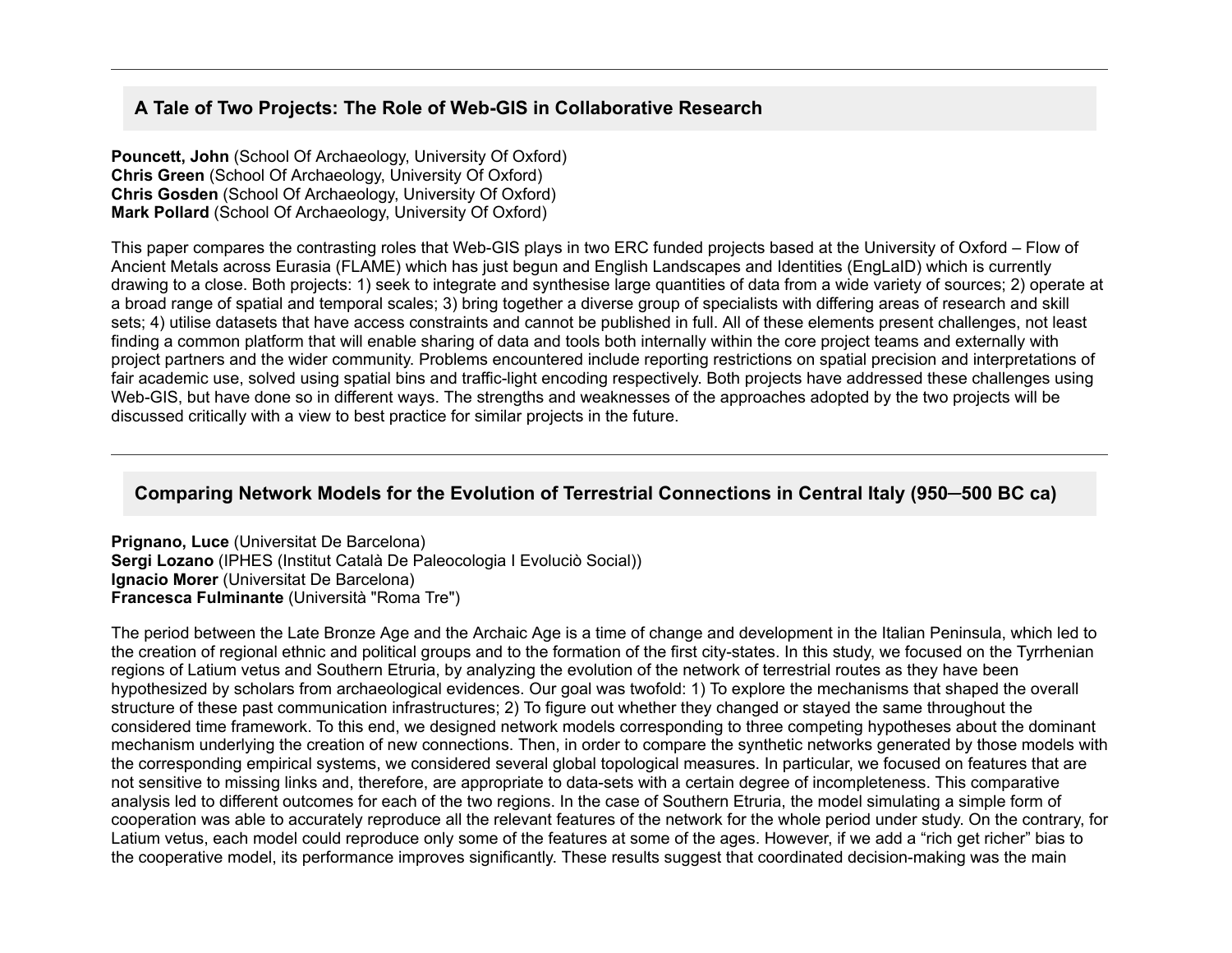mechanism for both regions. In the case of Southern Etruria the polities could be regarded as peers, while unbalanced power characterized the context in Latium vetus.

### **Digital Philology in the Ras Shamra Tablet Inventory Project: Text Curation through Computational Intelligence**

**Prosser, Miller** (OCHRE Data Service Oriental Institute University Of Chicago)

The Ras Shamra Tablet Inventory (http://ods.uchicago.edu/rsti/) is a research project at the Oriental Institute of the University of Chicago. Co-directed by Miller Prosser and Dennis Pardee, a primary goal of the project is to create reliable digital editions of the texts in the Ras Shamra-Ugarit corpus. Using OCHRE (the Online Cultural and Historical Research Environment), we are currently in the process of importing and curating data with the help of various workflow wizards. The data ingestion process accepts a standard text transliteration from a Microsoft Word or other common document format—and uses intelligent functions to atomize the linear transcription into individual signs or letters. As part of this process, the database validates these signs and letters against an internal sign list that includes all possible readings of all possible signs in the Ugaritic and Sumero-Akkadian writing systems. Once the text is added to the database, analytical wizards guide the user through the tasks of finding words in project dictionaries, parsing words for grammar, and identifying people and places in the texts. The importation and curation steps both employ intelligent processes developed specifically for the task of knowledge representation of philological data. The outcome is textual data that is highly granular, well-organized, and ready to be shared online or used in various types of analyses.

#### **Processes of Urban Development Among the Ancient Maya of Uxbenká and Ix Kuku'il, Southern Belize**

**Prufer, Keith** (Department Of Anthropology, University Of New Mexico) **Amy Thompson** (Department Of Anthropology, University Of New Mexico)

This paper examines low-density urbanism through the use of LiDAR derived data and excavated materials at two Classic Period (AD 300-800) Maya communities, Uxbenká and Ix Kuku'il, located in the southern foothills of the Maya Mountains, Toledo District, Belize. While the settlement typologies based on architectural forms and volumetric analyses suggest general similarities in these settlement systems, geospatial and statistical analyses indicate differences in the distributions of households across the landscapes of Uxbenká and Ix Kuku'il. Using high-precision radiocarbon dates and ceramic sequences from household contexts of varying social status across the sites, the gradual growth and development of Uxbenká and Ix Kuku'il are compared to understand the expression of low-density urbanism in contemporary communities. We utilize a human behavioral ecology (HBE) theoretical framework to consider the social and ecological factors that influenced human decision-making dynamics in regards to settlement location and how these changed over time with shifting political atmospheres. This paper explores how and why lowdensity urban communities manifest in seemingly similar yet different ways through comparison of urban development in southern Belize.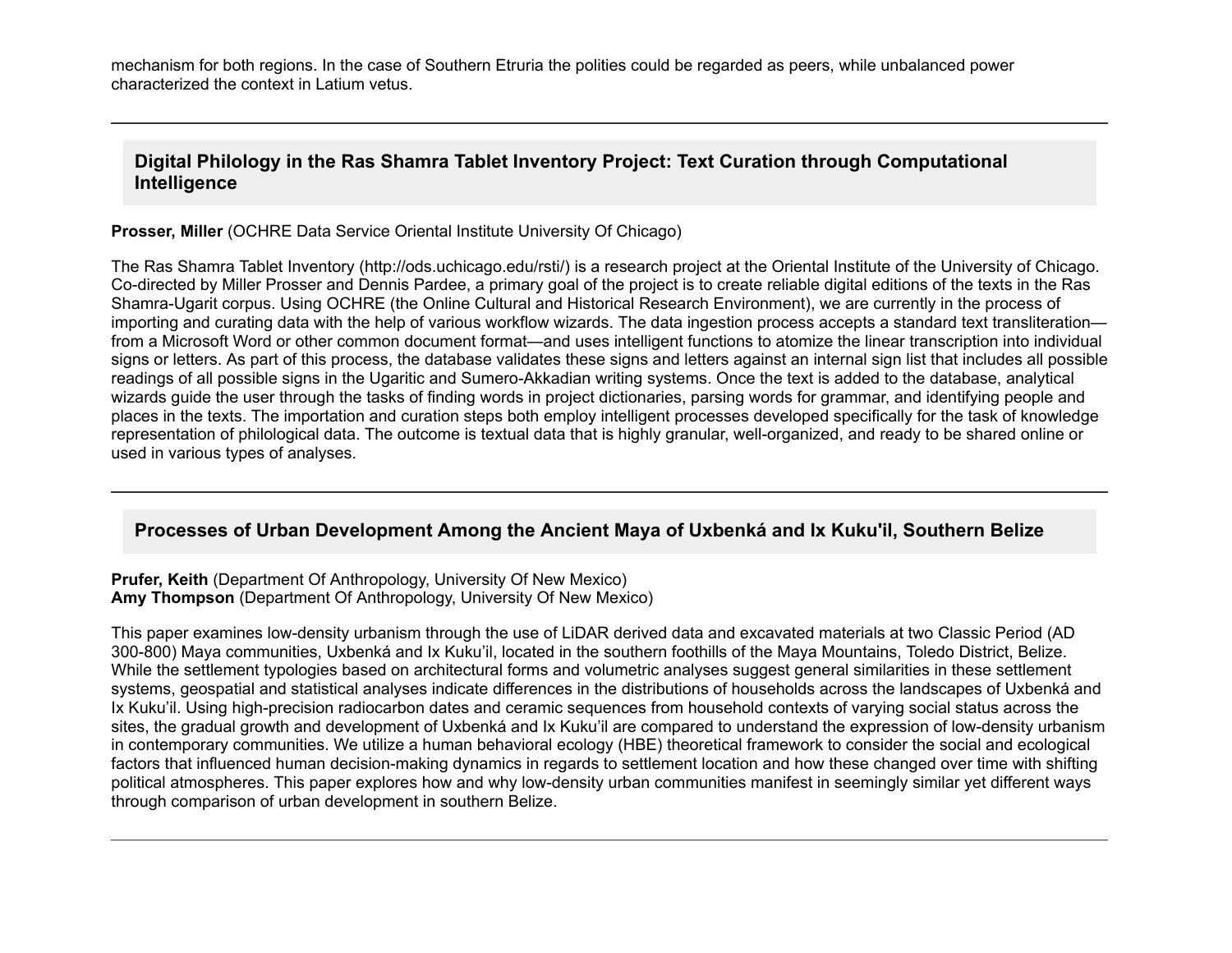### Acoustics of the South Theatre at Hadrian's Villa: A Preliminary Study using I-Simpa

#### **Puglisi, Julia** (Indiana University, Bloomington)

Today, the acoustics of the South Theatre at Hadrian's Villa in Italy are lost under stratified layers of debris and cannot be tested in situ. The field of acoustics and 3D modeling permits a richer understanding of ancient theatre construction by "reviving" these once functional structures in the virtual realm. By utilising a three-dimensional sound propagation software called I-Simpa, we were able to test the accuracy of the theatre's architectural plans proposed by the 19th-century architect Hermann Winnefeld. We used I-Simpa to simulate the aural experience of the South Theatre, to test varying levels of intelligibility throughout the cavea, and to disprove Winnefeld's claim of an "imperial box" at the top of the cavea.

#### **In Search of Common Ground: Time, Tradition, and Temporal Reconciliation in PeriodO2**

**Rabinowitz, Adam** (The University Of Texas At Austin) **Ryan Shaw** (The University Of North Carolina, Chapel Hill) **Patrick Golden** (The University Of North Carolina, Chapel Hill) **Elijah Fleming** (The University Of Texas At Austin) **Lorraine Haricombe** (The University Of Texas At Austin)

PeriodO is a Linked Data gazetteer of authoritative spatiotemporal definitions of archaeological, historical, art-historical, literary and geological periods. Unlike thesauri that treat periods as abstract entities, PeriodO is intended to document specific instances of usage where a scholar or project has defined spatial and temporal boundaries for a particular period concept; model those instances in such a way that their boundaries are clearly expressed for both human and machine readers; and give each definition a globally-unique persistent identifier. This approach captures usage across a range of traditions, disciplines, places, and times, providing a way for data managers to transparently define the usage of period terms in their own datasets. In the first phase of the project, we collected more than 2700 period definitions and created a browser-based client for viewing and input. The goal of PeriodO 2 is to put the gazetteer to use among a broader group of humanities-focused partners. In this phase, we will develop reconciliation tools that allow data managers to match their terms to PeriodO definitions, and improve the client's visualization options to enhance gazetteer usability. At the end of this phase, we will explore the use of the gazetteer for probabilistic temporal text-parsing.

#### **Landscape Archaeology and Artificial Intelligence: The Neural Hypersurface of the Mesopotamian Urban Revolution**

#### **Ramazzotti, Marco** (La Sapienza)

Today, there is unceasing talk of Computer Semiotics as a discipline aiming at establishing the function of the logical operators of programming on the basis of structured and complex semantic units, but the semiotic analysis is also one of the main trends in Computer Science. In particular, the Computer Science is interested in constructing nodes or cells composing many of the artificial models of the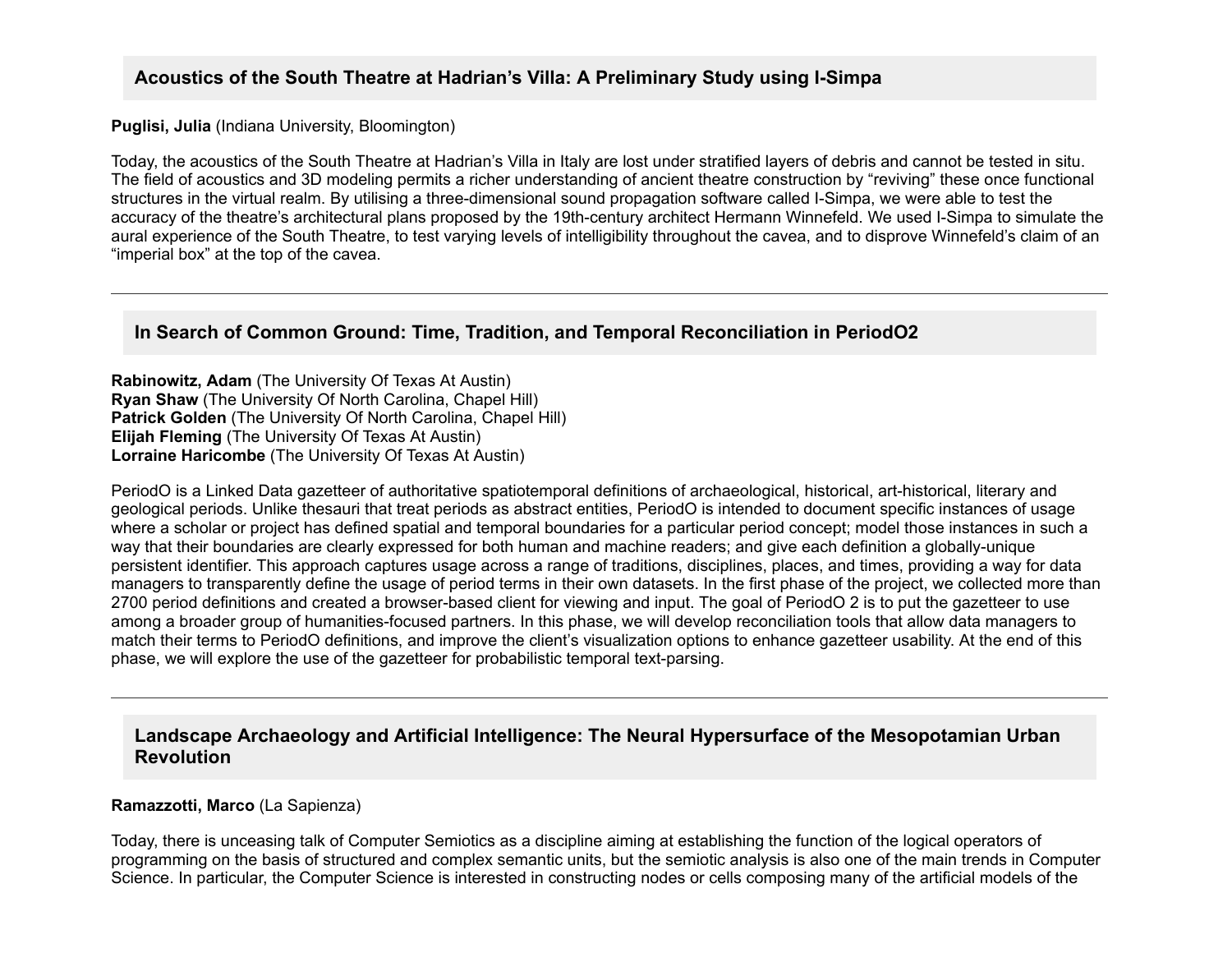Artificial Adaptive Systems' class. Given these basic coordinates, it seems clear that simulating the behavior of the high variability of the cultural factors in networks thus conceived equals tracking down, selecting and recreating a wide variety of functions associating variables, inferences controlling their semantic structure, and causes producing their transformation. The paper will thus mainly focus on the development of a neural computational method for the multifactorial analysis of the the archaeological records collected from the area surveyed between Uruk and Eridu (Lower Mesopotamia). The records have been coded in three macro-classes of variables. The ndimensional matrix simulated through the AAS can be considered a synthetic formalization of the most ancient southern Mesopotamian settlement system, between the end of the Fifth and the end of the third millennium BC. In this specific approach, the application of Artificial Intelligence models to the Mesopotamian Urban Revolution landscape recreates a possible world of other associations of meaning from the body of lacking sources and dispersed information, exhibits the nuances and complex interrelations and, furthermore, helps the researcher to codify other - unforeseen - interrelations.

## **Extraction of Linear Structures from LIDAR Images Using a Machine Learning Approach**

**Ramel, Jean-Yves** (Laboratoire Informatique De Tours, Université François Rabelais De Tours) **Clément Laplaige** (UMR 7324 CITERES LAT, Université François Rabelais De Tours) **Xavier Rodier** (UMR 7324 CITERES – LAT, Université François Rabelais De Tours, CNRS) **Shuo Bai** (Laboratoire Informatique De Tours, Université François Rabelais De Tours)

LiDAR technology makes it possible to generate highly accurate elevation models from the ground whatever the nature of the plant cover. Lidar elevation models have multiplied during the past decade, delivering an unprecedented amount of original archaeological finds in the forest. These features correspond to habitat, agricultural or funeral structures before the existence of forest cover but also archaeological micro-structures directly linked to past forest economy. The SOLIDAR program is dedicated to the diachronic study of land use in a geographic area of 270 km<sup>2</sup> around Blois and Chambord (Loir-et-Cher, France). In this program we study, among others, the linear shapes that reveal landscapes prior to forest. Recently, the rapid supply of large-scale LiDAR data by the National Geographic Institute is now giving us lot of data at very high resolution on surfaces of several thousand km². Manual digitizing of these remains is a timeconsuming activity and does not guarantee an exhaustive recognition of features. In the context of this project, after trying to use classical image processing techniques, we propose to reflect on elements to be integrated in Machine Learning approaches for a better and a more flexible extraction and characterization of archeological structures discovered in the LiDAR datasets. This communication will be the occasion to present: the identified characteristics/discriminant features of searched objects in this study the architecture of the proposed machine learning framework the results of the first tests how the data will be processed in the near future.

# **Optimizing Long Run Energy Harvesting Strategies in Central Asian Nomadic Pastoralists**

**Reynolds, Adam** (Emory University) **Paul Hooper** (Emory University) **Stefani Crabtree** (Pennsylvania State University) **Julia Clark** (American Center For Mongolian Studies)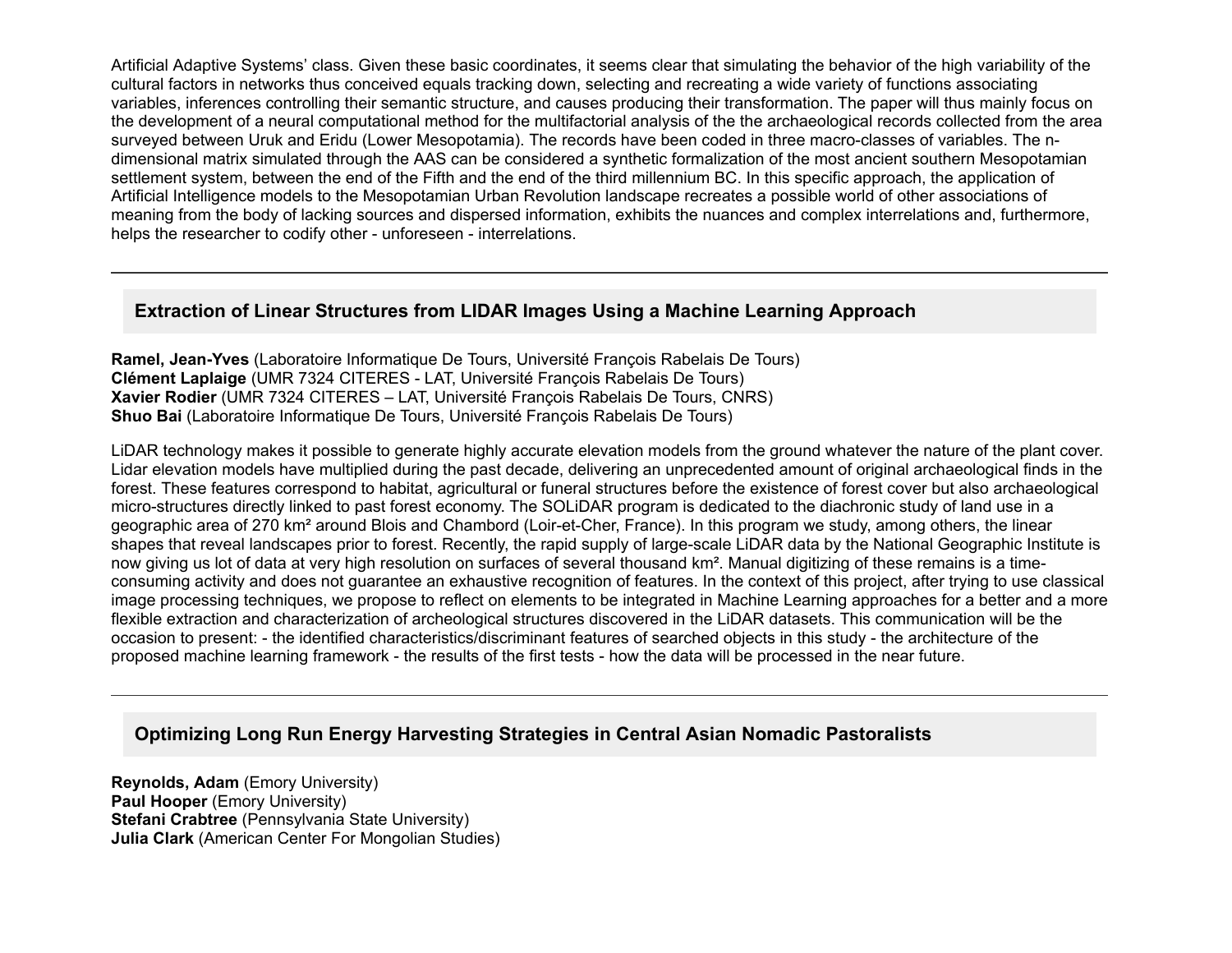Optimality models derived from behavioral ecology have been applied with remarkable success toward understanding the behavior of human foragers, including diet breadth, work effort, mobility, and technological investment. Despite the historical importance and modern day resilience of pastoralism – economic production based on domestic animal herds – few models rooted in evolutionary theory have been developed to understand the constraints and decision problems inherent to pastoralist subsistence strategies. To address this lacuna, we present a new behavioral ecological model and operationalize it with recent ethno-archaeological data, aiming to derive new insight into adaptation by central Asian nomad societies. This evolutionary model characterizes optimal strategies for maximizing long run benefits of herds by balancing tradeoffs affecting rates of animal breeding, slaughter, and market sales at the level of residential groups. We test predictions from the model using data collected through ethno-archaeological fieldwork with nomadic pastoralists in Mongolia and southern Siberia. We emphasize the role of economic and life history tradeoffs to explain variation in energy harvesting strategies between residential groups. The model offers a new perspective on pastoral adaptation and can contribute a behavioral basis for understanding broader social and political transitions observed in the archaeological record.

#### **Challenges of Peer-Review: Where Does 3D Archaeological Scholarship Fall under the Umbrella of Digital Humanities Scholarship?**

#### **Richards-Rissetto, Heather** (University Of Lincoln-Nebraska)

Peer-review of digital scholarship is an on-going struggle. Most scholars transform their digital projects to more traditional formats such as monographs, articles, or book chapters. This transformation is necessary because there is a lack of infrastructure, standards, and/or best practices to peerreview digital scholarship in its native format. Within archaeology, such challenges are growing exponentially as 3D technologies become integral to our toolkits—not only as acquisition and visualization tools but importantly as tools for data analysis and the formulation of scholarly interpretations. The process of 3D modeling is research, but we struggle with how to publish our 3D scholarship on dynamic, interactive platforms that simultaneously allow us to link associated archaeological data. Critical to 3D modeling is paradata, that is, the interpretative decisions we make in the process of modeling alongside our data sources. While many scholars support digital scholarship, they are wary of the absence of peer-review. A positive move, many organizations are now including digital scholarship in tenure and promotion guidelines; however, scholars are still in the dark as to how to actualize proposed guidelines. In this "flash" paper, I situate the challenges that face peer-review of 3D scholarship under the larger umbrella of peer-review challenges for the broader digital humanities to lay a foundation for further round table discussion.

#### **Digital Archaeology and Digital Inequalities: A View from a Sociology Department**

**Richardson, Lorna-Jane** (Department Of Sociology Umeå University Sweden)

Huggett (2015: 89) has called for "a form of introspective or more selfaware Digital Archaeology, one which consciously seeks to understand the underlying processes and behaviours that sit behind the tools, technologies, and methodologies applied". To answer this call, this paper will discuss classic as well as modern sociological theories, which can be brought to bear on the interactions and social dimensions of the use of digital media by both professional archaeologists and the non-professional, and attempt to lend digital archaeology some of this critical and social introspection in relationship to diversity and inequality in digital practice.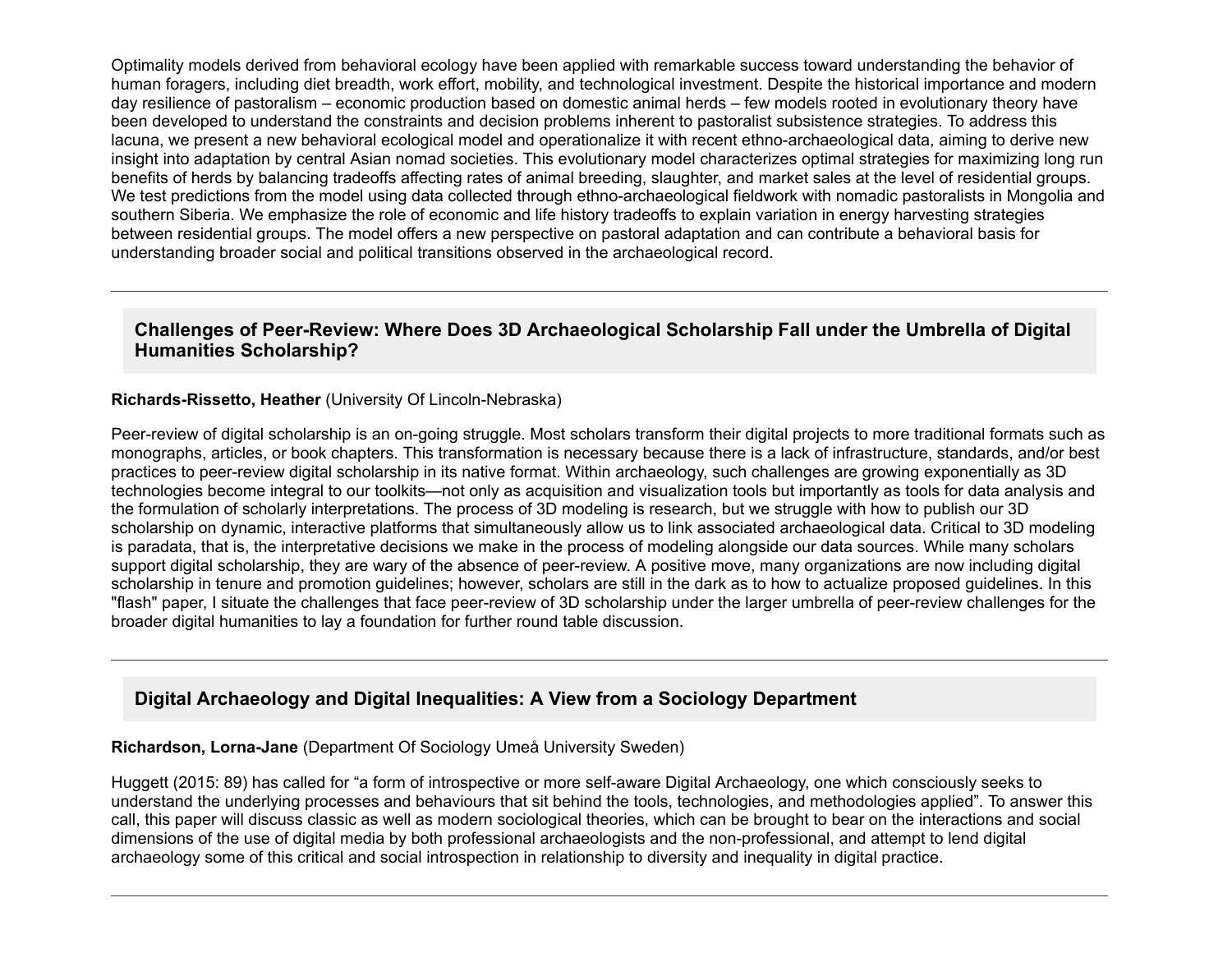## **Quantitative Analysis Based on 3D data Examples**

#### **Rieke-Zapp, Dirk** (AICON 3D Systems)

In recent years a lot of attention has been given towards the methodology of 3D data acquisition and basic scanning applications. Today, the knowledge about the basic technology is readily available and most institutions have access to 3D data acquisition tools. This contribution will provide several examples on how to make best use of available digitization tools for quantitative comparison of cultural heritage artefacts. Examples include a study Attic productions of pouring vases, a comparison of different casts located in museums as well a predictive scanning application for matchmaking of 3D scan data to catalogue objects including shape prediction.

#### **Experiments in Modelling Environmental Impact: A Case Study of Post-Contact Piaroa (Wothuha) Land Use Patterns**

#### **Riris, Phil** (Institute Of Archaeology, UCL)

Shifting cultivation in tropical forests is one of the primary means by which many indigenous groups support their population. Importantly in many South American contexts, the historical, as opposed to pre-historic, roots of documented shifting cultivation strategies have begun to come to light. Studies of Amerindian land use in the present have tended to focus on a relatively narrow range of characteristics under varying conditions: yields of specific crops, sustainability, and the role played by indigenes in regional biodiversity. Although the mechanics of swidden farming practices in the present are well-documented by anthropologists and conservationists, the local and regional impacts of these systems over the long term have nonetheless received comparatively little attention. In order to explore one of many potential historical frameworks, this case study presents an agent-based simulation of Piaroa (Wothuha) household swidden activity. The aim is to understand the potential range of changes effected in the four centuries since European contact using simple behavioural rules gleaned from extensive ethnographic data on Piaroa settlement patterns in the Upper Orinoco. The simulation explores the extent to which households that seasonally manage swidden plots effect structural changes to the vegetation within a landscape, and evaluates their scale and consequences. The implications of the modelling experiments are framed with reference to current debates on the historicity of shifting agriculture in lowland South America.

# **"Twitter is Actually Stupid" @fart**

#### **Riris, Phil** (Institute Of Archaeology, UCL)

I propose that social media use at conferences does not contribute significantly to the experience or outcome, and in fact, might detract from them. As an investment by organisers, it's a waste; as a practice by participants, it's a distraction; and finally, it has little demonstrable long-term impact.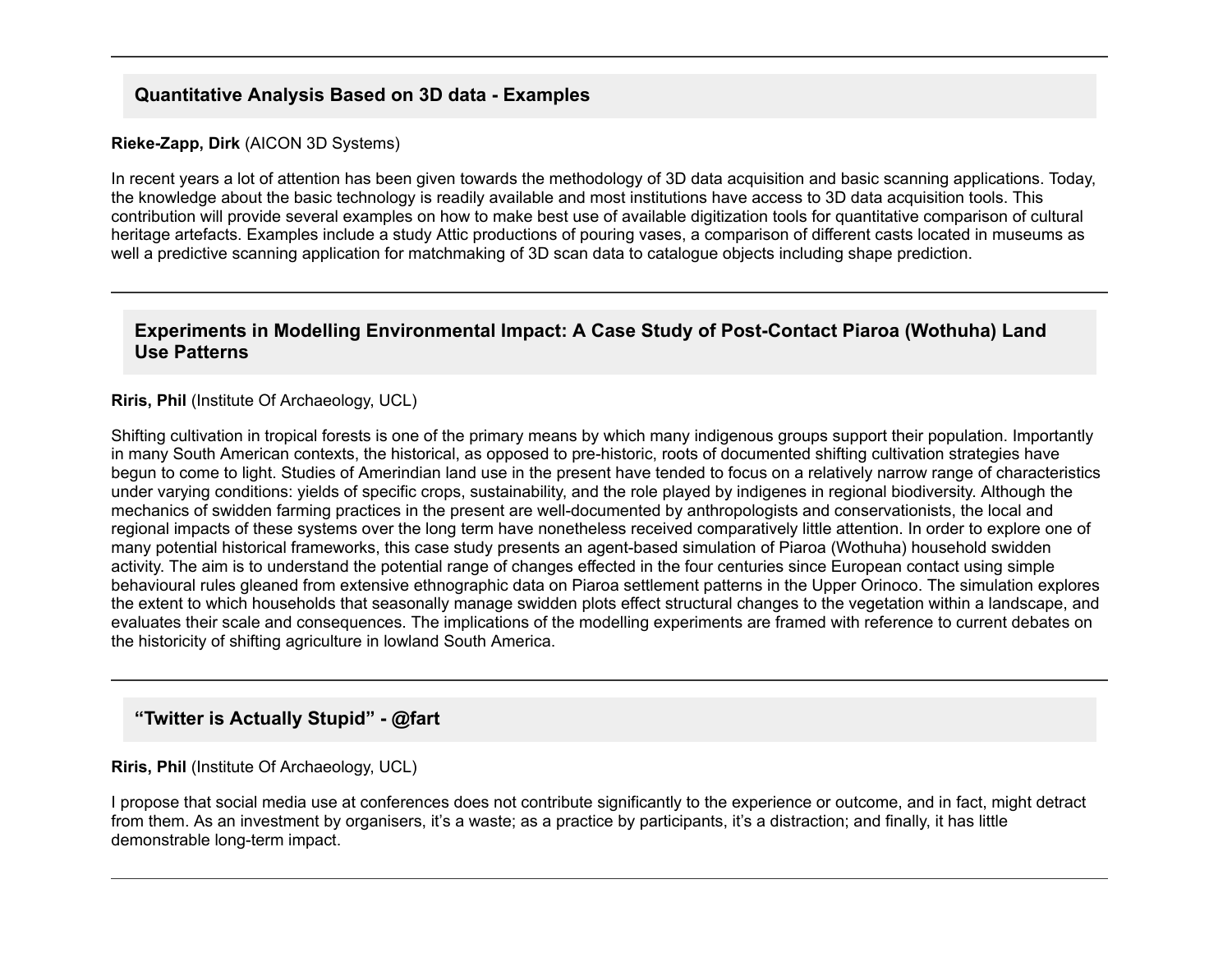**Riris, Phil** (Institute Of Archaeology, UCL)

## **Preliminary Structural Assessment of a Unique Maya Building Platform at Oxkintok, Yucatan**

**Rissolo, Dominique** (University Of California, San Diego) **Michael Hess** (University Of California, San Diego) **Jose Huchim Herrera** (Instituto Nacional De Antropologia E Historia, Mexico) **Eric Lo** (University Of California, San Diego) **Vid Petrovic** (University Of California, San Diego) **Dominique Meyer** (University Of California, San Diego) **Falko Kuester** (University Of California, San Diego) **Fabio Amador** (National Geographic Society)

The Labyrinth of Oxkintok, also known at Satunsat, is one of the most enigmatic ancient structures in the northern Maya lowlands. Inside this otherwise unremarkable terraced building platform is a series of interconnected vaulted passageways that span three levels. In addition to functioning as an observatory, Satunsat has also been interpreted as a symbolic or "architectural" cave. Of particular interest is the remarkable ability of the irregular, corbelled vaults and relatively narrow spine walls to distribute and bear the overlying mass of the structure. The earlier slab style of Satunsat's masonry vaults differs significantly from the veneer and concreted core technique characteristic of later Puuc vaulted architecture. Also noteworthy is the relationship between the plaza, the structure's masonry components, and its bedrock foundation. Recent 3D documentation enables researchers to better examine the complex morphology of Satunsat while making possible a more accurate structural health assessment.

# **The Modeling of Urban Spatial Dynamics in Long Time Spans**

**Rivals, Cécile** (Docteur Associé, Laboratoire TRACES UMR 5608, Équipe Terrae, Université Toulouse 2 Jean Jaurès, France)

Medieval and modern tax sources are usually used to study landscapes, but historians and archaeologists also know their limits regarding the reconstruction of ancient plots. Compoix and terriers, which are fiscal documents without maps, describe precisely the landscape. They can be considering as cadastre's ancestors. These lists of properties, sorted by owners or locality, appeared in south of France during the second part of middle Ages. To study the plots dynamics in long time spans with these documents, it is necessary to divert of classical representations. That's why the contiguity of plots is considered as links of a network. Thus, it is possible to use the topological attributes of the documents for modelling landscape with the help of graph theory. This approach leads us to understand the evolution of urban or rural landscape and of the society which created it. The CAA 2017 could be an opportunity to present the treatment of spatial information contained in fiscal sources of a small medieval town in south of France.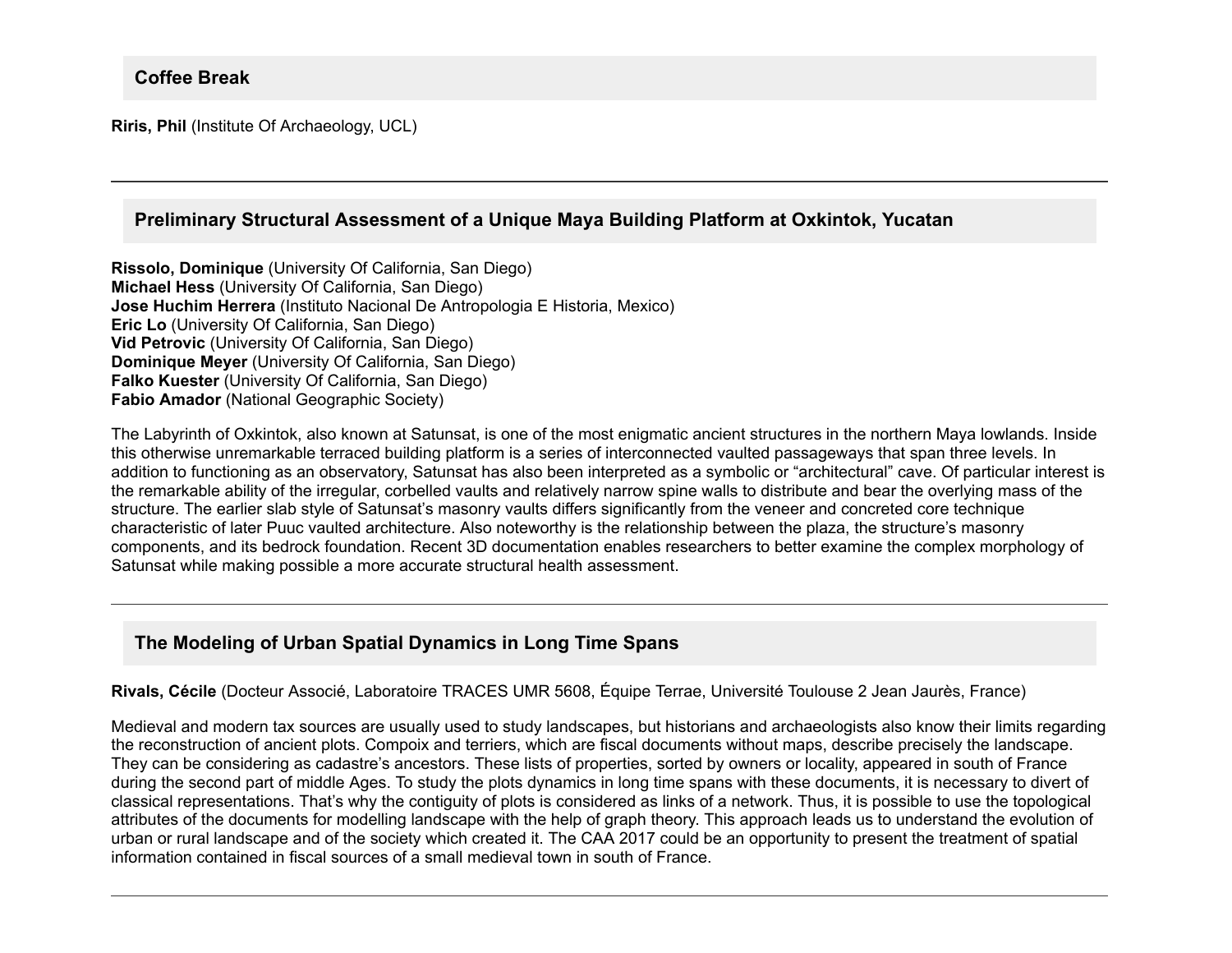## **F\*ck Public Archaeology**

#### **RocksMacqueen, Doug** (Landward Research Ltd., Archaeology Scotland)

We are not very reflective when it comes to community engagement and this paper will attempt to do just that. (Title altered from talk given by Jaime Almansa-Sánchez on the importance of Public Archaeology)

## **The Last of the Publishers**

#### **Rocks-Macqueen, Doug** (Landward Research Ltd., Archaeology Scotland) **Tom Levy** (Center For Cyber-Archaeology And Sustainability, University Of California San Diego)

The changes to the publishing landscape have been breadth taking. When I presented work on openaccessarchaeology.org at the CAA in Southampton it was a struggle for people to understand the concept or to separate out peer review from Open Access. 'I can't publish Open Access, I need to have my work peer reviewed', was a common statement among archaeologists only a few years ago. Great strides have been made but has publishing changed or been improved because of it? With Open Source Software such as Open Journal Systems we should see more people publishing— instead there are far fewer publishers than there was a decade ago. Open Access promises to be cheaper but all indications are that publishing costs continue to outstrip inflation. This paper looks at the political component involved in publishing. It will ask the question— even if we could greatly improve publishing through new methods, like linked data, or publishing formats would it make a difference?

# **Is Equality Enough?**

#### **Rocks-Macqueen, Doug (Landward Research Ltd.)**

In many countries there are now as many women as there are men in professional archaeology, in some countries more (see http://www.discovering-archaeologists.eu/). This phenomenon has raised questions about if women are getting paid the same as their male counterparts. This paper will examine the countries where data is available on gender pay in archaeology (UK, USA, Norway, etc.) and demonstrate that, at least in those countries, there is no pay gap. However, it will also demonstrate that while women get paid the same as men there is still gender inequalities when it comes to distribution of high paying jobs. It will show that while women are paid the same for the same positions they are heavily underrepresented in higher paying roles e.g. academic positions in the UK. The paper will show that even if roles are filled with an equal number of men and women that, without sweeping changes, it will still be decades before the profession actually finds a balance. Which raises the question, how willing are we to radically alter how we conduct professional archaeology? Are we willing to institute reverse discrimination or are we content to wait three more decades to achieve equality?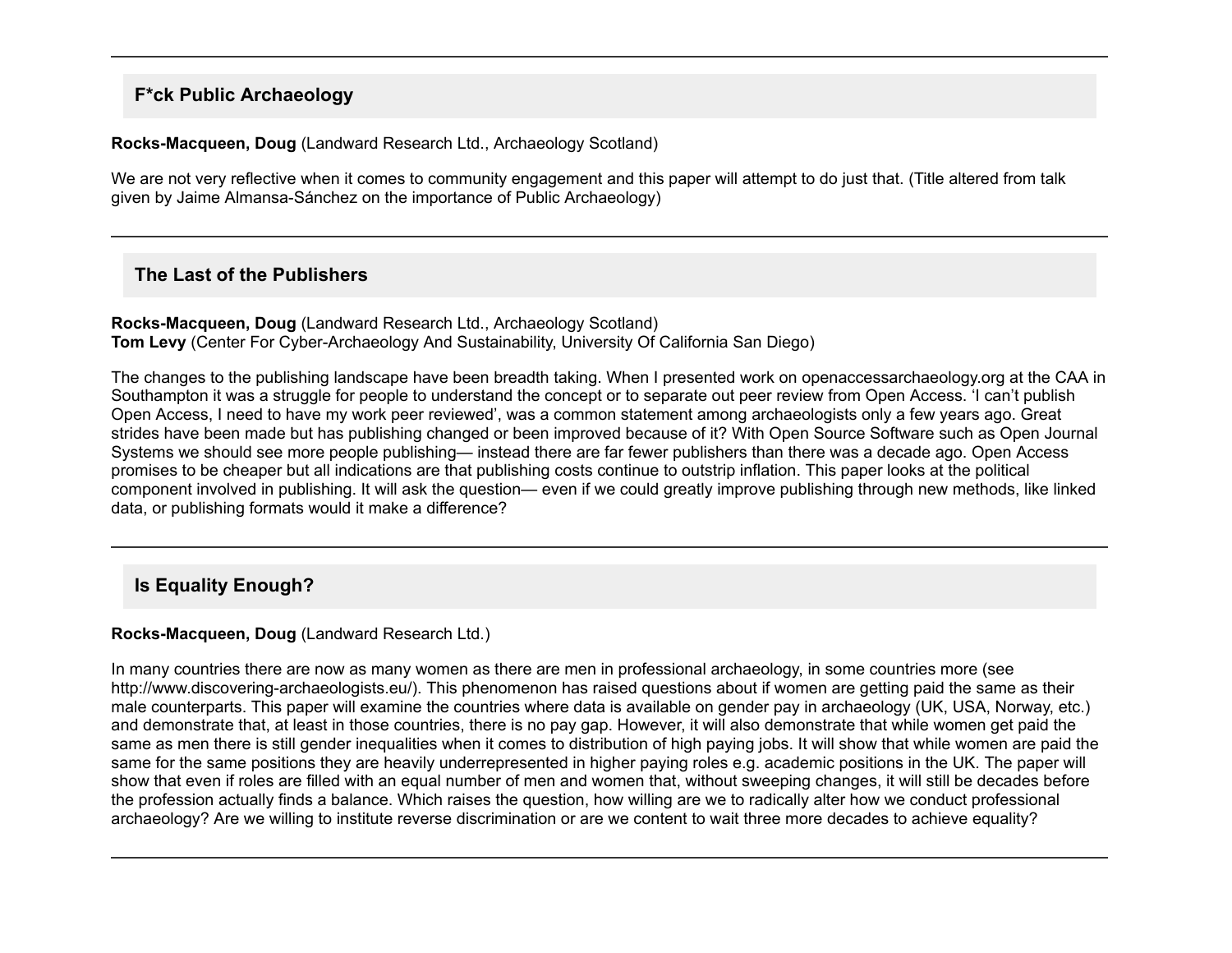#### **Rocks-Macqueen, Doug (Landward Research Ltd.)**

This paper provides a position paper to kick start some discussion at the workshop-A reoccurring narrative in archaeological simulation is that it keeps going through the 'hype' cycle. First it was the initial interest in the 1970s followed by the doldrums of the 1980s. Simulation was reignited in the 1990s with more powerful computing only to fade. In the last few years there have been a flurry of papers leading some to suspect a renaissance is upon us. However, as will be demonstrated briefly in this position paper, archaeology has grown so much that even a significant increase in publications means that simulation is further behind now than in the 1970s. Raising the question what does establishing simulation in the mainstream of archaeological practice look like and how far do we have to go to get there?

### **How to Combine Archaeological Archives, Linked Open Data and Academic Publication, a French Experience**

#### Rodier, Xavier (CITERES, CNRS/University François-Rabelais Of Tours) **Olivier Marlet** (CITERES, CNRS/University François-Rabelais Of Tours)

The principles of academic publication are largely accepted by the archaeological community but the new terms offered by digital publishing allow to reconsider the issue. The developing movement of open publishing s opens new prospects associated with the issue of data sharing. Its apprehension is different and less unanimous depending on diverse practices in each country. In France, the issue of archaeological publication is an old debate that, despite successive observations, is not really tracking changes. The open data is far from common. However, the group MASA, the French consortium on archaeological archives of the Very Large research infrastructure for digital humanities (TGIR Huma-Num) has been working for four years to disseminate better practices on interoperability of archaeological information systems and data sharing. It relies on long term work and aims to contribute to put on line some archaeological data in the Linked Open Data. One purpose is to change the relationship between the necessary publication of primary data and synthetic papers. Of course, this is not new but the challenge is to break with the descriptive model which links raw data and monographic papers. The major challenge is certainly the opportunity to combine data and synthetic paper to ensure the administration of proof and highlight the interpretation and reasoning. Experiments based on such a proposal ensure the robustness of this scientific approach in order to make possible to renew the experience from the primary data recorded during excavation.

## **Hominin Dispersal, Environmental Change and the Evolution of Behavioural Plasticity**

**Romanowska, Iza** (Institute For Complex Systems Simulation Centre For The Archaeology Of Human Origins University Of Southampton)

The Variability Selection Hypothesis argues that rapid environmental fluctuations during the last 6 million years produced strong selection pressure on adapting to change rather than any particular set of environmental conditions. This promoted behavioural plasticity and the evolution of organisms which can be described as 'versatilists', such as early hominins. Here we present a computational model testing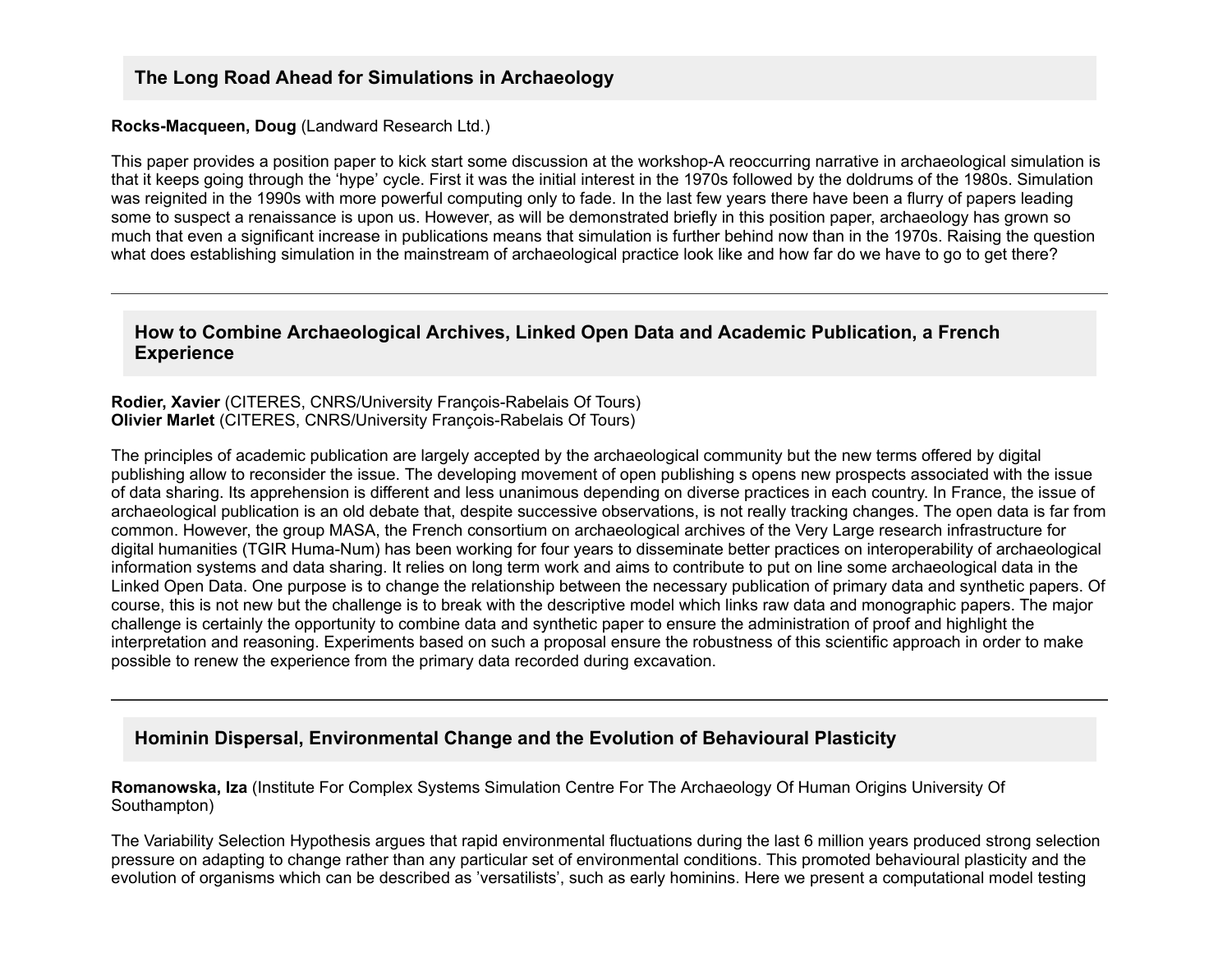the impact of rapid climatic fluctuations on the process of dispersal. A heterogenous population consisting of organisms with different adaptation patterns (specialists, generalists, versatilists) is modelled following simple demographic and genetic principles. The composition (proportion of individuals with each type of adaptation) is then recorded at different points during the dispersal, for example before and after an environmental barrier. The results shed light on the possible mechanisms behind the 'Out of Africa' dispersals especially the spatial structuring of the dispersal wave or the role of the initial conditions. Finally, the study raises doubts over a number of widely accepted assumptions and conceptual models.

## **Everything Wrong with Archaeological Models**

**Romanowska, Iza** (Institute For Complex Systems Simulation Centre For The Archaeology Of Human Origins University Of Southampton)

Few remarks on how we construct models in archaeology, what do we expect from them and why we do not seem to be keen on learning from other disciplines. My rant should not exceed 5 minutes.

## **Geometry as Matrix of Construction of Roman Stone Bridges. The Augustus Bridge in Narni.**

**Rossi, Maria Laura** (Sapienza University Of Rome; Department Of History, Representation And Restoration Of Architecture) **Carlo Inglese** (Sapienza University Of Rome; Department Of History, Representation And Restoration Of Architecture) **Antonio Pizzo** (Instituto De Arqueología-CSIC) **Leonardo Paris** (Sapienza University Of Rome; Department Of History, Representation And Restoration Of Architecture)

The roman stone bridges, the remains of which are scattered anywhere in romanized territories, are a concrete testimony of the technical level achieved by Romans in the fine art of construction. Many of these, especially if for infrastructure, have considerable size. They have been realized in different orographic conditions and with local materials often by different mechanical properties. The arc is the most used structural element. There are interesting geometric implications in the subdivision of the blocks and in the respective stone cutting project; this is an aspect that precedes of many centuries the birth of stereotomy. Realization of blocks also has implications in the organization of the construction site and in the management of operations related to the specialization of workforce. Studying the Augustus Bridge in Narni, of which a digital survey was recently done, we have obtained several representative models of the above mentioned problems. It still retains an integral span and pieces of spans; the collapsed central span measured 30 m in diameter, one of the largest in Europe; one span presents a different technique by rings, that poses interesting questions of dating. Processing 3D models, between the current state and the original one, regards also an application of parametric modeling, as transformation of basic geometric elements that, starting from a simple block of stone, have become then the structural blocks of the arc.

**Do All Roads Really Lead to Rome? Modelling Mobility in the Ager Veientanus and the Sangro Valley, Italy**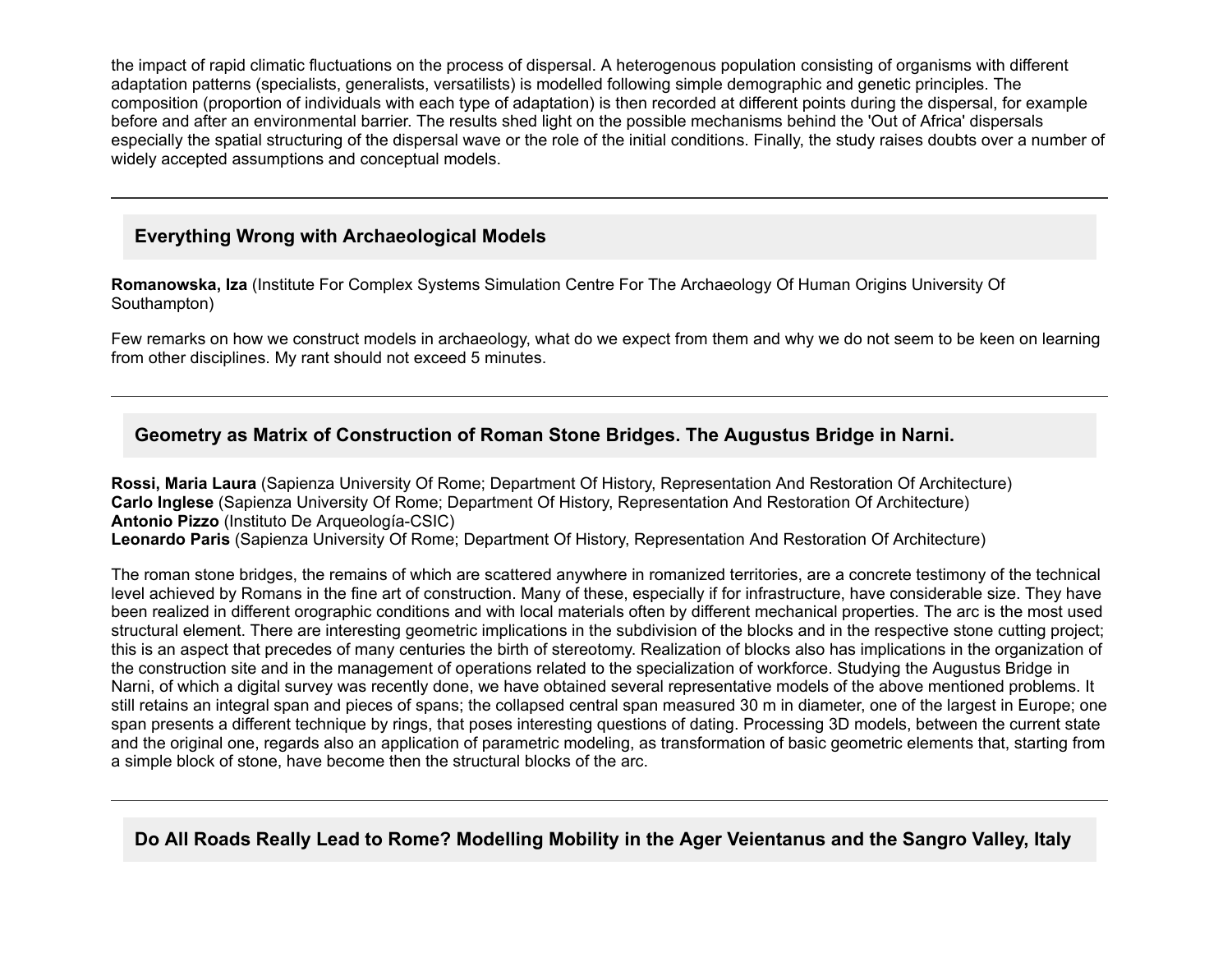#### **Rothenberg, Miriam** (Brown University)

Least-cost path analysis has long been lauded for its broad applicability in modelling routes of movement through various landscapes and for its ability to incorporate both static data and experiential parameters. Building on Bell, Wilson, and Wickham's (2002) method for creating road networks by summing least-cost paths, this paper demonstrates how ancient road systems changed through time in two Italian valleys—the Ager Veientanus (Tiber) and the Sangro. Road systems have here been iteratively modelled for several historical periods using regional field survey data and satellite-derived elevation models. The resulting weighted path networks are compared with one another to demonstrate the persistence of highly-trafficked routes across multiple periods. The proximity of these modeled systems to the recorded locations of Etruscan and Roman roads is also evaluated in order to ascertain the relationship between the generated paths and the material evidence of ancient roads. These diachronic models demonstrate how road systems and settlement patterns are mutually constituted, and how both are shaped by natural topography and social relationships. Specifically, in the Ager Veientanus, changes in network shape reveal how the region transitioned from a landscape of competing Etruscan city-states to a highly productive Roman hinterland. The use of summative cost path analysis on such large datasets exposes some of the technique's limitations, including edge effects, algorithmic constraints, and prohibitive processing times. Yet the overall success of the study nevertheless demonstrates the potential of such an approach to answer questions of intersite mobility and diachronic route change.

## **What is Open Data in an Archaeological Context?**

**Roued-Cunliffe, Henriette (University Of Copenhagen) Peter Jensen** (Aarhus University)

This paper will examine the concept of open data and data sharing in an archaeological context. The Open Knowledge Foundation [1] states that: "Open means anyone can freely access, use, modify, and share for any purpose (subject, at most, to requirements that preserve provenance and openness),". In a cultural context the OpenGLAM initiative has worked on principles that are championed by OpenGLAM [2] institutions [3], including how they should engage with the public about the reuse of their open data. As we can see the focus is very much on openness for all and for all purposes and for archaeological data we must remember to ask: Who is it open for? What is it open for? And how open is open. In order to discuss this I have formulated five questions that can be used to assess how open an archaeological dataset is: Is the material published online, with metadata so that it can be searched and found? Is the material published with an open license or in the public domain and is this clearly communicated in conjunction with the material? Does the creator actively encourage reuse of the material and provide support for anyone who wishes to reuse it, free of charge? Is the material available in an open machine readable format, that anyone can export/download? Is the material available through a well-described web service or API (Application Programming Interface), that anyone has access to? [1] http://opendefinition.org [2] http://openglam.org/principles/ [3] GLAM: Galleries, Libraries, Archives and Museums

## **Cultural Heritage Data Synthesis for Architectural History Field Methods**

**Rourk, Will** (University Of Virginia Library) **Andrew Johnston** (University Of Virginia, Architectural History) **Lauren Massari** (Institute For Advanced Technology In The Humanities (IATH), University Of Virginia)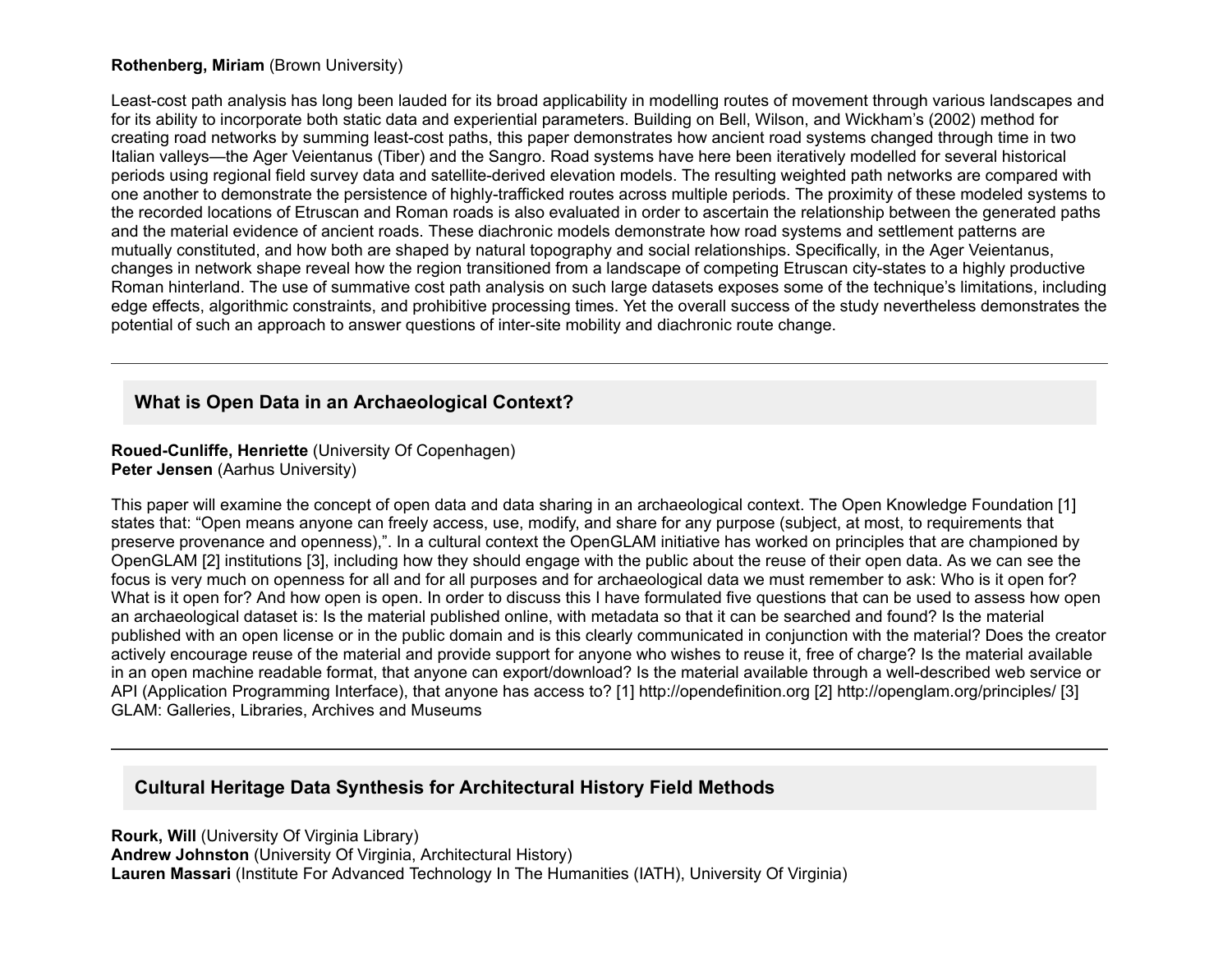**Shayne Brandon** (Institute For Advanced Technology In The Humanities (IATH), University Of Virginia) **Arin Bennett** (University Of Virginia Library) **Jama Coartney** (University Of Virginia Library) **Worthy Martin** (Director, Institute For Advanced Technology In The Humanities (IATH))

Documentation methods of historic sites have traditionally involved manual processes of measuring and recording with tape measure, pencil and paper. Metrological technologies such as laser scanning, photogrammetry and ground penetrating radar (GPR) are revolutionizing field documentation by providing tools that collect high resolution measured data at the scales of both artifact and architecture with millimeter range accuracy. Students at the University of Virginia are being taught skills in applying these technologies as a part of their curriculum in Architectural History Field Methods classes. Specialists from within the University of Virginia Library aligned with UVA's Institute for Advanced Technology in the Humanities (IATH) are embedded within these classes to help students laser scan artifacts and architectural sites, collect high altitude photographs and photogrammetric data using quad-copters and capture data from GPR. Students process the data using industry grade software to help them make scholarly use of cultural heritage data. Interactive modes of digital analysis and representation are developed using this data and presented via a Drupal-driven website embedded with web-3d digital models, interactive GIS maps, video and panoramic photography. The pedagogical goal is the interlinked process of the collection, analysis, interpretation, and representation of data for the purpose of assessing the interrelationships of data collection and historical interpretation.

## **Combined Method of 3D Model of Archaeological Objects Optimization for a Mobile App.**

#### **Rudov, Ivan** (Siberian Federal University)

Digitalization of an archaeological object aims to accurately represent its topology and texture. Photogrammetric digitalization of small models with a volume up to 20 cm3 is only of acceptable quality if the number of polys is 300k or more and resolution of diffuse textures is more than 8k. Objects having such characteristics occupy minimum 30Mb of disc space and have some restrictions on use. In fact, such models can be used for static but not real-time visualization in mobile app since they require much computational resources. That is why we examined methods of both automatic and manual optimization and then came up with a combined method. Initially hipoly models exported from Agisoft Photoscan (file format is \*.fbx, 8 bit \*.png texture) were automatically optimized with MeshLab through a quadric edge collapse decimation algorithm that reduced the number of polys by 80-95% so we got draft lowpoly models. They were processed with 3Ds Max to refine topology on basis of hipoly versions of models with graphite modeling tools. Then albedo, normal and ambient occlusion maps were baked in HandPlaneBaker in order to add the topology features lost while optimization. The textures were then combined in Quixel Suite and the process of optimization had been completed. As a result, we got the realistic models with approximately 4.5k polys and 2k texture resolution.

### **The Integration of Multiple 3D Documentation Methodologies in the Modeling and Analysis of an American Civil War Submarine.**

**Scafuri, Michael** (Clemson University)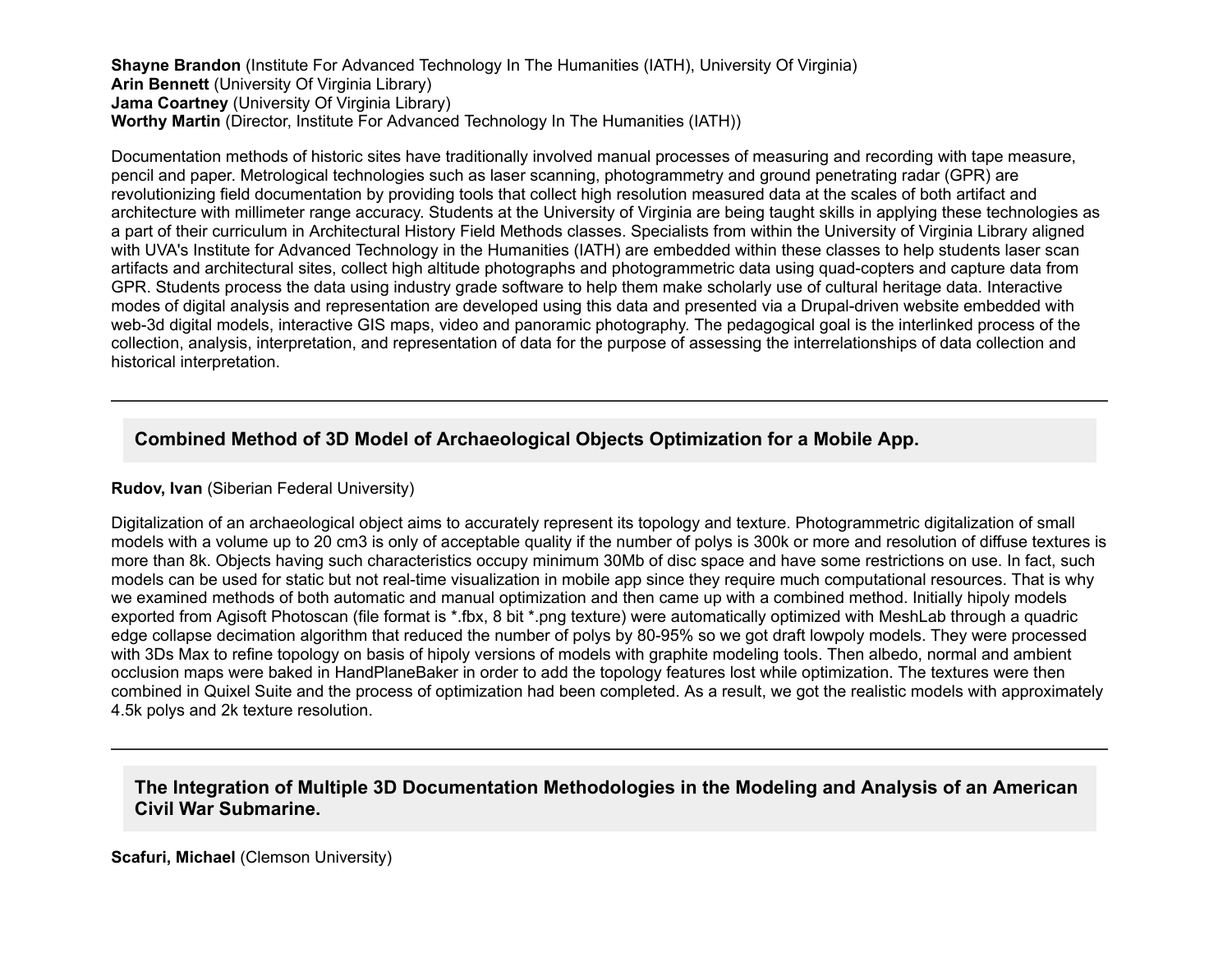The H.L. Hunley submarine is currently undergoing conservation treatment and archaeological analysis at the Warren Lasch Conservation Center in Charleston, South Carolina. Throughout the conservation process, the archaeological team has employed a number of 3D documentation methodologies to collect data from the H.L. Hunley and its artifact assemblage. Much of this documentation was conducted using a structured-light system in order to record accurate geometry and high-resolution surface details. However, the limitations of this system in terms of large-volume data capture and operational distances led the WLCC to begin complimenting this data collection strategy with both laser scanning and photogrammetry. This paper will discuss some of challenges of data acquisition on the H.L. Hunley and the necessary use of multiple 3D documentation strategies. Overcoming the problems inherent in the confined and restricted nature of the submarine, and capturing data from wet iron artifacts, required a multifaceted approach. The author will discuss the implementation of different data acquisition methodologies and where these methodologies were or were not useful in terms of collecting specific data necessary for the projects research goals. The author will also address the integration and post-processing of data from multiple sources and the development of an overall site plan as an analytical and visualization tool. The results of these varied data collection techniques will be compared, with some comments about the viability of each technique and their applicability in addressing our larger research questions.

## **Analyzing Reasons for Different Datings of Periods using the ChronOntology Time Gazetteer**

**Schmidle, Wolfgang** (German Archaeological Institute, Berlin) **Sebastian Cuy** (German Archaeological Institute, Berlin) **Nathalie Kallas** (FU Berlin, German Archaeological Institute, Berlin) **Florian Thiery** (University Of Applied Sciences Mainz) **Jan Wieners** (Uni Köln)

In the ChronOntology project we are developing a web-based time gazetteer (http://chronontology.dainst.org/) that strictly distinguishes between the definition of a temporal concept or cultural period and any dating information about it. The data model is based on CIDOC CRM and Doerr et al. (2006), Thesauri of Historical Periods (http://www.ics.forth.gr/isl/publications/paperlink/CIDOCpaper1\_Doerr.pdf) and extends it to cope with large amounts of data from different sources. In this talk we analyze the reasons that may lead to different datings, such as different meanings or definitions of the same term and arbitrary choices of events to mark the beginning or end of a period, and on the other hand we analyze the relationships between these meanings, definitions and marker events. We describe some concrete use cases, for example the meanings of the term Augustan with different spatial and temporal extents and the periods of the Aegean Bronze Age. The system currently has a focus on archaeology but will be user-driven and can be applied to the whole Digital Humanities, for example as a repository for named entities from the primary literature.

## **Digital Lab Notebook Creation for Computational Photography**

**Schroer, Carla** (Cultural Heritage Imaging) **Mark Mudge** (Cultural Heritage Imaging)

Scientific digital documentation of cultural heritage and natural subjects can be a powerful tool supporting e-science and citizen scholarship. For centuries, the scientific method has required the recording of empirical data collection contexts and subsequent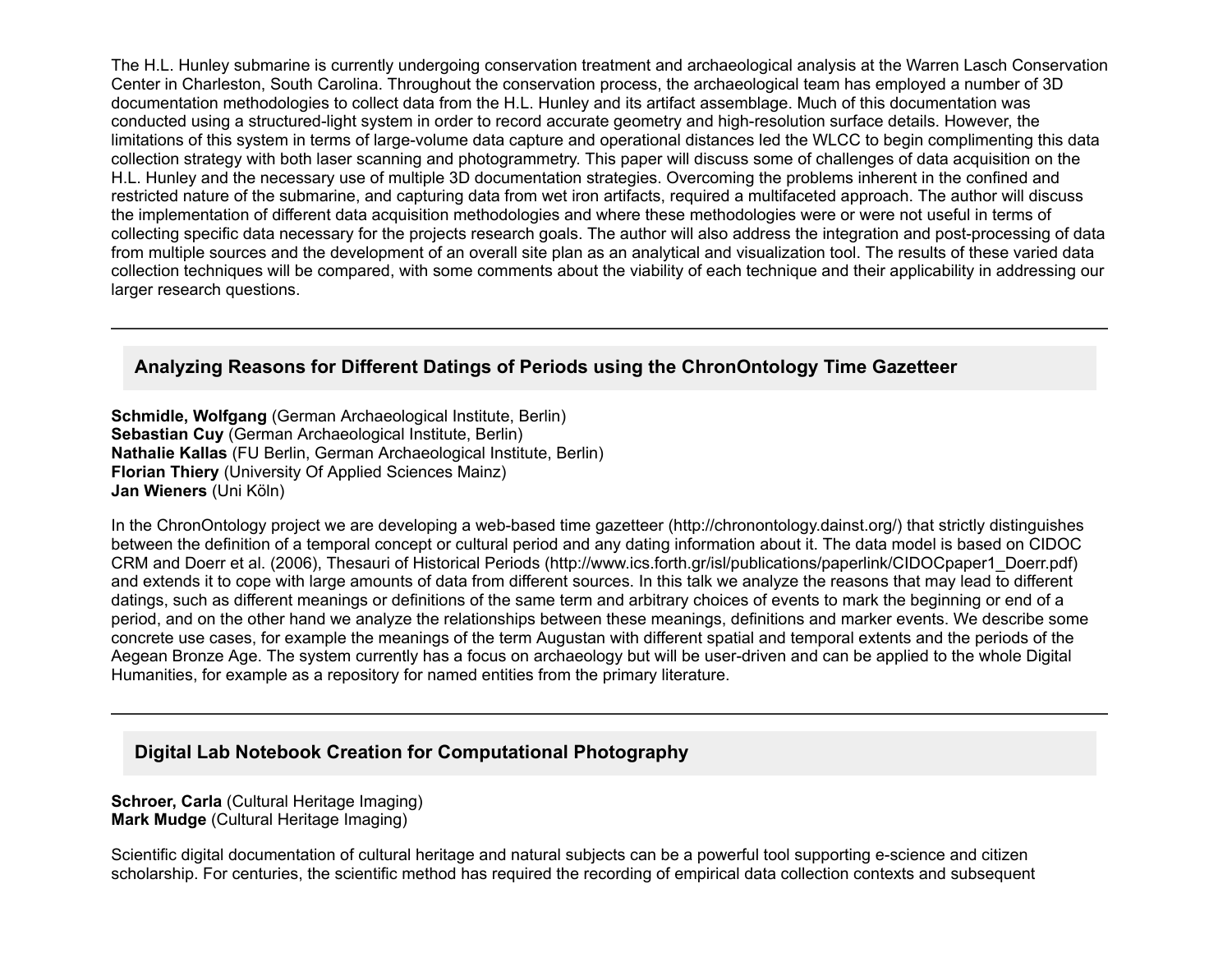processing in a lab notebook, which provides informational transparency and enables informed reuse. This talk will introduce two new, metadata and knowledge management software tools for scientific digital documentation of cultural heritage. This methodology is designed for digital representations that are built with computational photography technologies. They are called Digital Lab Notebook:Capture Context (DLN:CC) and Digital Lab Notebook: Inspector (DLN:Inspector). These applications are user-friendly and, nearly automatically, record the contexts in which the original photographic sets of empirical data were acquired. The software then inspects these photographic datasets to identify any potential problems before their subsequent advanced processing. Here's how it works. First, the DLN:CC uses pre-organized templates of user entered data to automatically map information about the project, people, imaging subject, location, and equipment to the CIDOC/CRM ontology. Users determine the amount of included information. Next the captured photosets are validated by DLN:Inspector which produces a user-friendly report of potential errors and problems. The metadata information in the DLN is then published as both XML, and Research Description Framework (RDF) Linked Open Data files. These open source DLN tools enable future evaluation of digital surrogate reliability, and improve prospects for long-term archiving.

## **Interpreting Shell Middens through Physics Simulation**

#### **Schubert, Lutz** (University Of Ulm) **Keith Jeffery** ()

The characteristic shell heaps of middens in e.g. the Orkneys follow continuous shapes and immediately invoke associations with natural shaping processes. Middens are generally considered garbage heaps – a byproduct of the eating habits. However, burials and finds in such middens, as well as embedded structures hint at more complexity and potential intentionality by the occupants. We describe a means to simulate the deposition behavior of Mesolithic people in shell middens to identify how likely a purely incidental layout is or whether the local conditions would lead to a different shape of the deposits. Such a simulation would normally try to reproduce the deposition behavior (casting away food remnants) from likely sitting arrangements given wind conditions at the time. However, since these types of environments are open world chaotic systems, reproduction leading to the same shape is near impossible and trying to reproduce all potential layouts and compare them against the actual finds would require infinite time and resources. We instead promote a different approach which investigates the likelihood of the layout given conditions that would indicate purely incidental accumulation. To this end we try to derive whether trajectories exist from the given layout to the likely sitting arrangement under the wind conditions at the time. The paper will demonstrate how such models can be used to argue over incidental and intentional accumulations. The results link to our work presented at CAA2016.

## Landscape Scale Geophysical Survey of the Singer-Hieronymus Site Complex in Scott County, Kentucky: **Determining the Development of Village Infrastructure Using Non-Invasive Techniques**

#### **Sea, Claiborne** (East Tennessee State University) **Eileen Ernenwein** (East Tennessee State University)

From A.D. 1000 1750, a people known as the Fort Ancient inhabited parts of Kentucky, Ohio, southeastern Indiana, and western West Virginia. Around A.D. 1400, a cultural transformation (the "Madisonville Horizon") occurs and features a culture sphere wide adoption of a new pottery style and dramatic reorganizations of some villages. While this new pottery style and associated technology was uniformly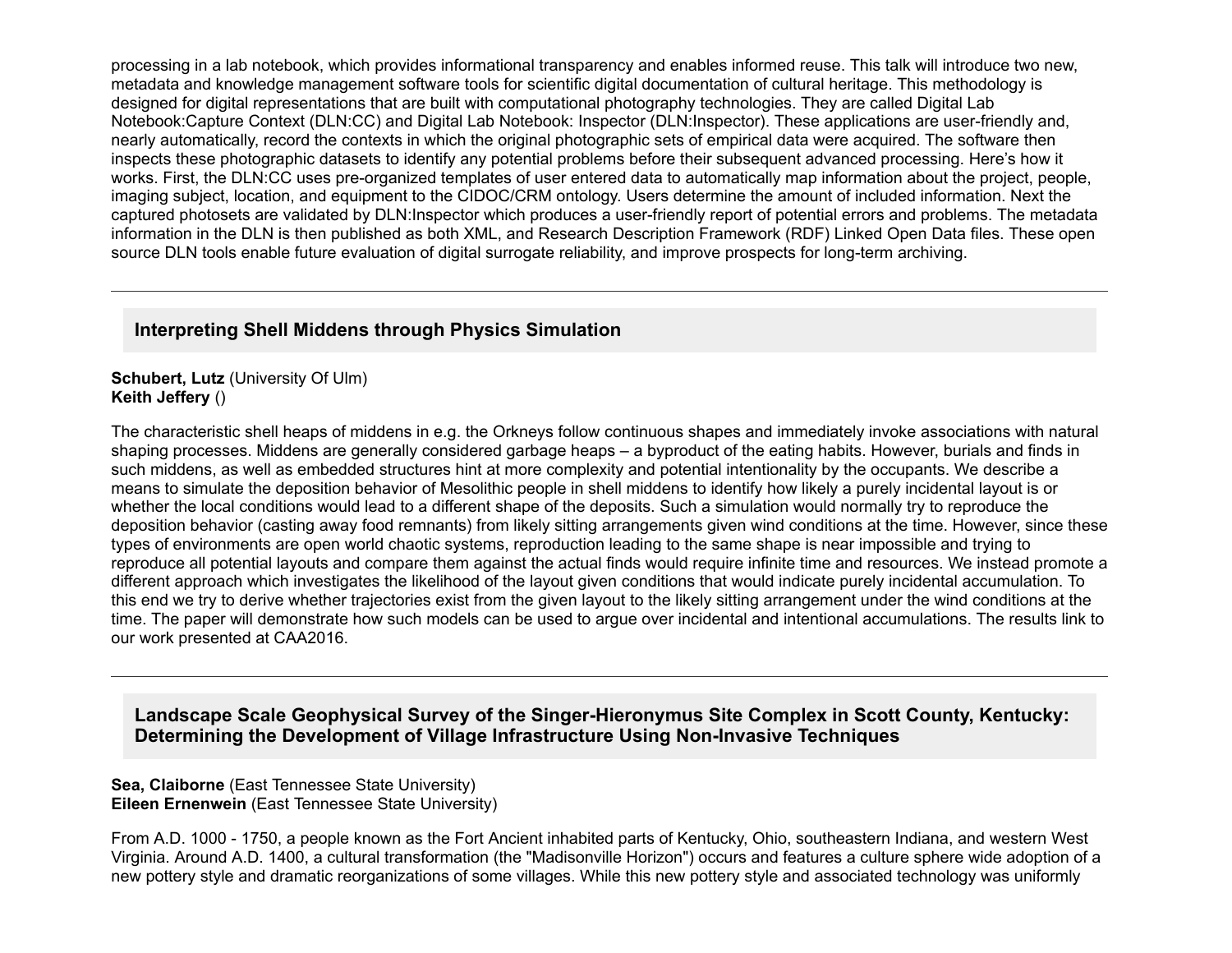adopted, village reorganization only occurred in the west. Before the Madisonville Horizon, villages were primarily organized in a circular or elliptical arrangement and consisted of small single-family structures that fronted a central plaza and mortuary zones that were placed either directly in front of or directly behind residential areas. Afterwards, villages in the west expanded and became more intensively occupied, featuring clusters of large multi-family houses with archaeologically unidentifiable activity areas and detached cemeteries. Villages in the east, however, maintained the traditional village layout. The current project uses groundpenetrating radar, magnetometry, and electromagnetic induction to delineate villages at the Singer-Hieronymus Site Complex. This site contains four adjacent villages that bracket the Madisonville Horizon, providing a unique opportunity to document how village infrastructure and the ideology associated with it changed over time at a single location.

### Training with Free and Open-Source Photogrammetric Softwares: One of the Answers to Rectify the **Situation?**

#### **Seguin, Maxime** (Inrap)

The French National Institute for Preventive Archaeological Research (Inrap) gathers about two thousand archaeologists. The institute is present throughout the french territory with more than forty research centers. It is the major player in preventive archaeology with more than two thousand field operations realised each year. It has to deal with two main goals : the detection and study of archaeological sites threatened by infrastructural works, and the diffusion of the research results within the scientific community and the general public. As eslsewhere in the archaeological community, production of 3D models with low cost image-based commercial solution is the very latest thing. The software Agisoft Photoscan has led archaeologists to believe that they can produce accurate models without any photogrammetric notions. In fact, they often produce a visually pleasing meshed model without any information about quality assurance. In this context, the institute began considering the need of training sessions to stop the anarchic pratice of pseudo photogrammetric recording. Since then, it has launched a programme to train archaeologists in the best practices and to promote the use of MicMac software. It is a software suite, developed by the French National Institute of Cartography (IGN), dedicated to scientific purpose and is distributed under a free and open-source license. In the short term, the institute hope to move towards a better practice of photogrammetric surveys and a spread of the MicMac professional software suite.

## New Methodologies for Knowledge and Valorization: The Digital Survey Made by Remote-Controlled **Mobile Platform: The Case Study of the Roman Casinum City**

**Senatore, Luca** (University Of Cassino E Del Lazio Meridionale) **Michela Cigola** (University Of Cassino E Del Lazio Meridionale) **Arturo Gallozzi** (University Of Cassino E Del Lazio Meridionale)

The use of digital survey technology and representation techniques for the documentation of archaeological sites or historic buildings, has grown significantly in recent years. The contribution focuses on digital survey tools able to return point clouds, applied to remotecontrolled mobile platforms. Through a wireless control system, the mobile platforms equipped with XYZ or RGB data acquisition sensors are able to overcome some physical limits up to now not solvable by making use of traditional instruments. The gat for the logistical reasons, rather hazard inherent in the quality of the structures could be exceeded using this kind of tools. All this in order to complete the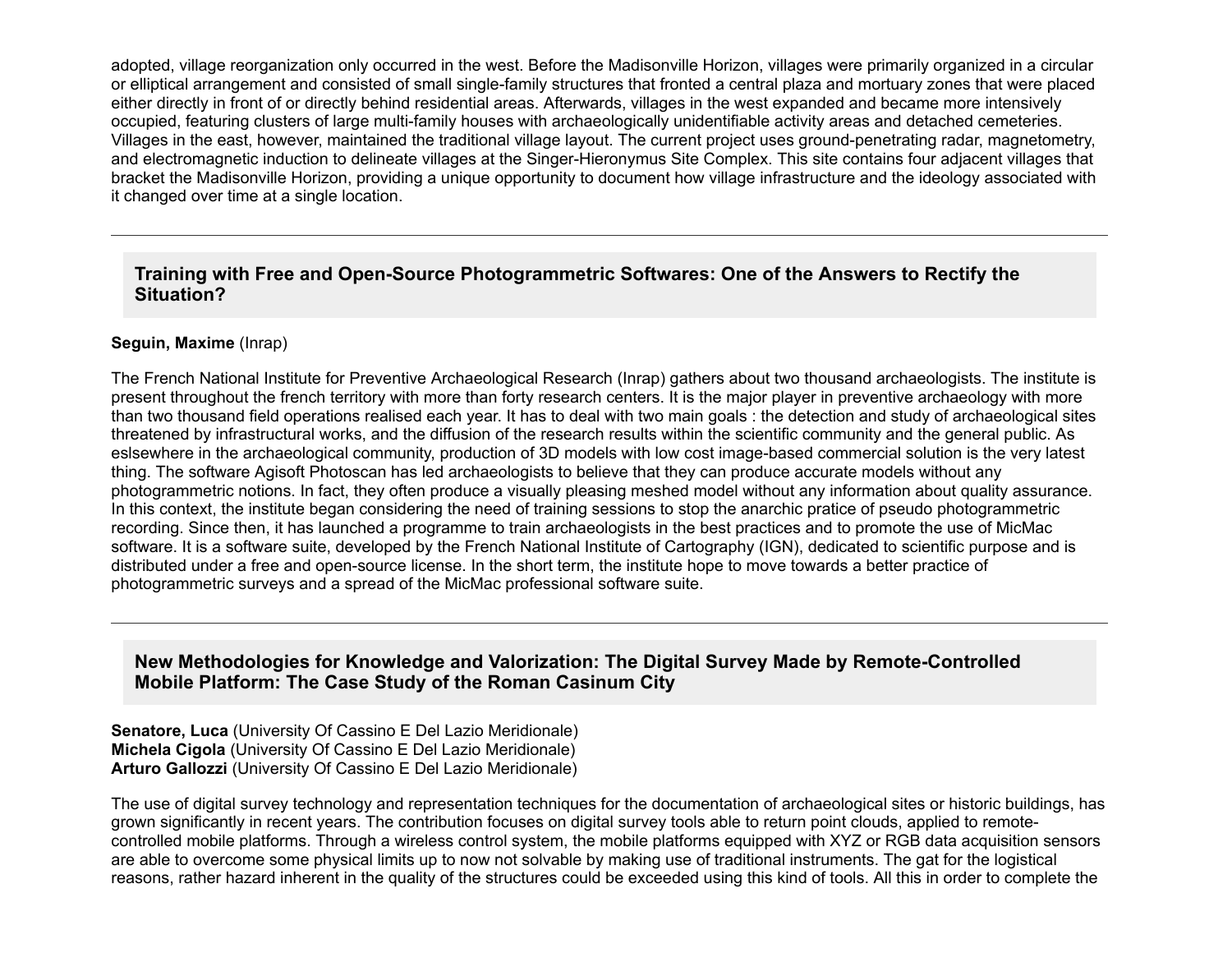gaps in the traditional survey and increase the level of knowledge of architectural and archaeological artifacts. This research has been made by the Laboratory of the University of Cassino DART, with the aim of making light on the current level of technology and the ever more with a consistent perspective to realize itself a prototype able to survey, artifacts Architectural making use of noncontact technologies. Through a series of examples and direct field trials made on the Casinum Archaeological area, will define the state of art of this subject that it connects indissolubly knowledge and experimental technology.

## **Introduction / Roundtable**

**Seymour, Brian** (Michael Baker Engineering)

As limits on physical archive and curation spaces become greater and greater, it seems that digital archiving, in-situ preservation, and non-invasive investigations are likely to become more and more "the norm" for archaeological research. As such, questions regarding the modern-day archaeologist's use of digital technologies, and regulatory agency willingness to accept digital material will be explored in this panel lead discussion. The organizers envision a brief (ca. 5 min) introduction to the issue at hand (ie. the lag between the academic acceptance and use of digital technologies as a tool for archaeological investigation, research, and reporting, etc., and its acceptance by professional and governmental/regulatory institutions as the same). This introduction will be followed by another brief (510 min) exposition of the various actions that regulatory and professional consulting agencies HAVE taken to try and employ these various digital technologies in their respective tool-kits. These examples will mostly come from the US and Canada, where the panel leaders have had the most experience. Once the discussion opens to the floor, we look to hear from other conference participants about the practices and regulations in place in the myriad countries represented at CAA. Having gone through the various examples, the discussion will open to questions like whether or not we should be pushing regulators to start including more digital data-sets, models, and the like as part of the permitting process, and if so, what is the best way to start making those efforts. Ca. 1 hour total

## **Sites, Landscapes, and LiDAR in the Maya Lowlands: Leveraging High Resolution Regional LiDAR for Improved Predictive Models.**

**Shaffer, Derek** (The Pennsylvania State University) **Timothy Murtha** (The Pennsylvania State University) **Charles Golden** (Brandeis University) **Bruce Cook** (NASA) **Elijah Hermitt** (The Pennsylvania State University)

Despite advancements in the methods and theory of landscape and settlement patterns in many archaeological regions, including the lowland Maya region of Mexico and Central America, archaeology remains focused on site-centered inquiries and sampling strategies. Even the sampling strategies used with LiDAR and other modern remotesensing technologies are commonly defined in relation to monumental sites, belying the full interpretive potential of these technologies, and presenting a challenge to the development of truly regional understandings of land use and landscape. In this paper we examine the potential to move beyond sites to a more completely landscape focused research paradigm using a combination of predictive modeling and a regionally extensive sample of LiDAR originally collected to better measure above-ground carbon stocks in southern Mexico. First, by relying on macro-scale site location and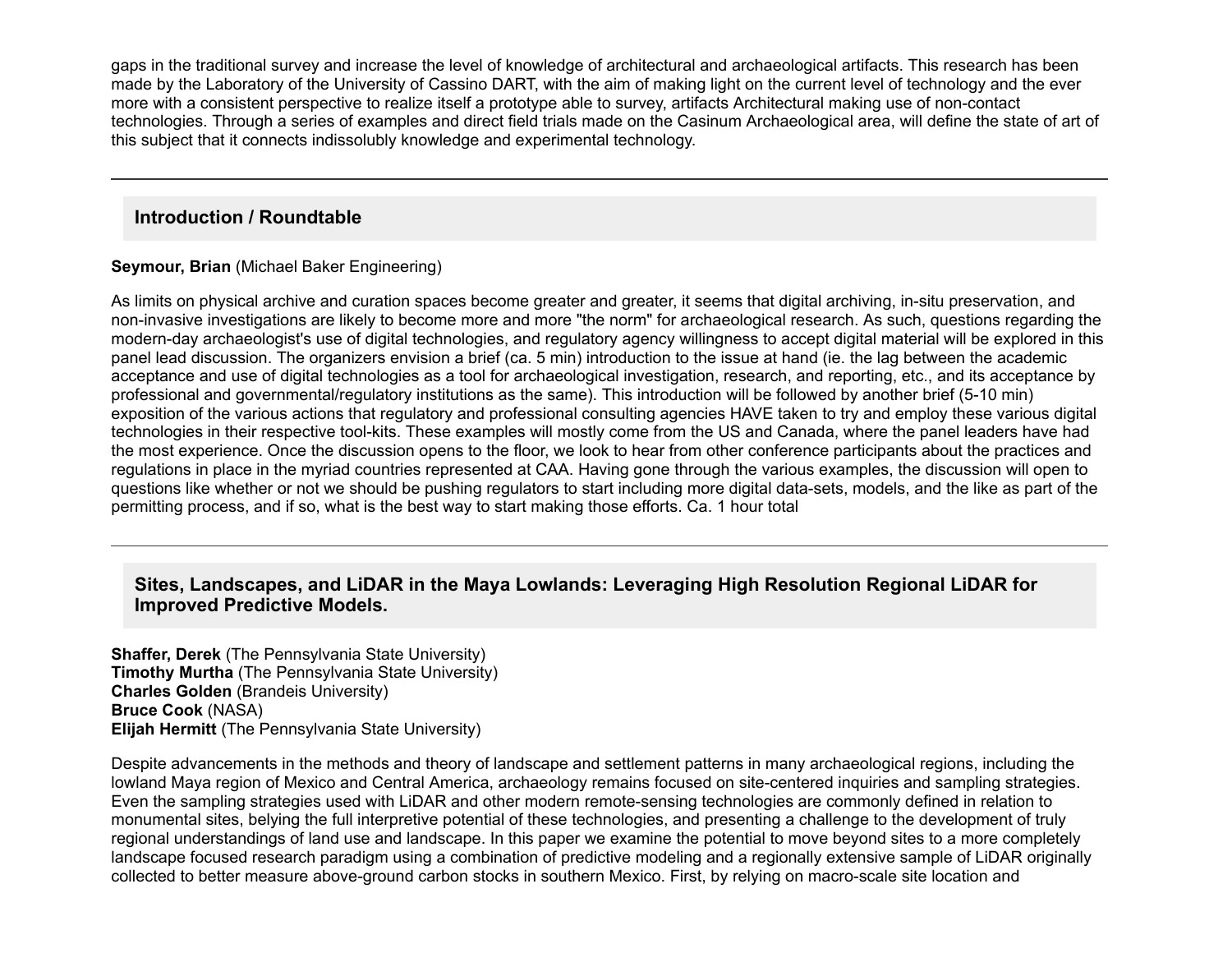environmental data, we describe and discuss the results of a maximum entropy model for site location probability in the lowlands. We then investigate a sample of 610 LiDAR images using the GLiHT system of NASA's Goddard Space Flight Center of low probability areas. Employing both the maximum entropy model and these new data we will evaluate how macro-regional archaeological site location and environmental data can be best used in the lowlands for predictive modeling, and also explore how such approaches can better inform landscape archaeology in regions like the Maya lowlands, where a tradition of site focused archaeology remains dominant.

## **Testing the 'Small-Site' Approach with Multivariate Spatial Statistical and Archaeological Network Analysis**

#### **Sharp, Kayeleigh** (Southern Illinois University, Carbondale)

Recent research at the Songoy-Cojal site complex in the mid-Zaña Valley, north coast Peru, has offered an intriguing glimpse of quotidian life in small-scale urban contexts. Although regional settlement pattern survey and the analysis of large-scale monumental centers have long been the primary means of archaeological investigation and cultural assessment in Peru, the complementary investigation of smallerscale quotidian spaces allows us to test the fundamental premise that individuals (or groups) carry out quotidian practices in patterned ways, as practice theory suggests. Such are the foundations of A.L. Kroeber's 1963 'small-site method', which posits that smaller-scale sites can be used as touchstones for understanding materials observed at large-scale centers. While fundamentally sound, the original approach was limited by inadequacy of computational tools to effectively study differing relationships between materials and behaviors observed in and/or absent from archaeological settings of differing scale. In addition, relationships between phenomena observed in large-scale urban centers which may be inconsistent with those observed in small-scale urban settings has never been properly tested. Combining multivariate spatial statistical and archaeological network analysis to segregate out similarities and differences observed in well studied small-scale (Songoy-Cojal) and large-scale (Pampa Grande) urban contexts, this paper tests the adequacy of the small-site approach for elucidating patterns that characterize first-millennium urban lifeways in the Lambayeque-Zaña intervalley zone and within in the broader Lambayeque region despite data that are missing, imprecise and vague.

## Accessing Archaeology: Creating an Open-Access Heritage Database for the Endangered Archaeology in **the Middle East & North Africa (EAMENA) Project**

#### **Sheldrick, Nichole** (University Of Oxford)

The EAMENA Project has developed a database to record sites and track damage and threats to the archaeological heritage of the MENA region. Our primary sources include satellite imagery available through free platforms such as Google Earth, aerial photography, survey reports, and collaborations with projects working on the ground. Our goal is to create a useful open-access resource for a wide network of partners across the MENA region to support the protection and management of the region's rich heritage, to be launched in 2017. Throughout development, however, we have been faced with many important questions surrounding how best to record and present these data, and in particular, the ethics and implications of making our database open-access, which is a requirement of our funding. Who decides, and how, what information should or should not be public, particularly when that data comes from open-access sources in the first place? How do we manage differing and sometimes conflicting expectations of partners in various countries regarding the use and dissemination of archaeological data? What steps are we taking to ensure that our database respects heritage policies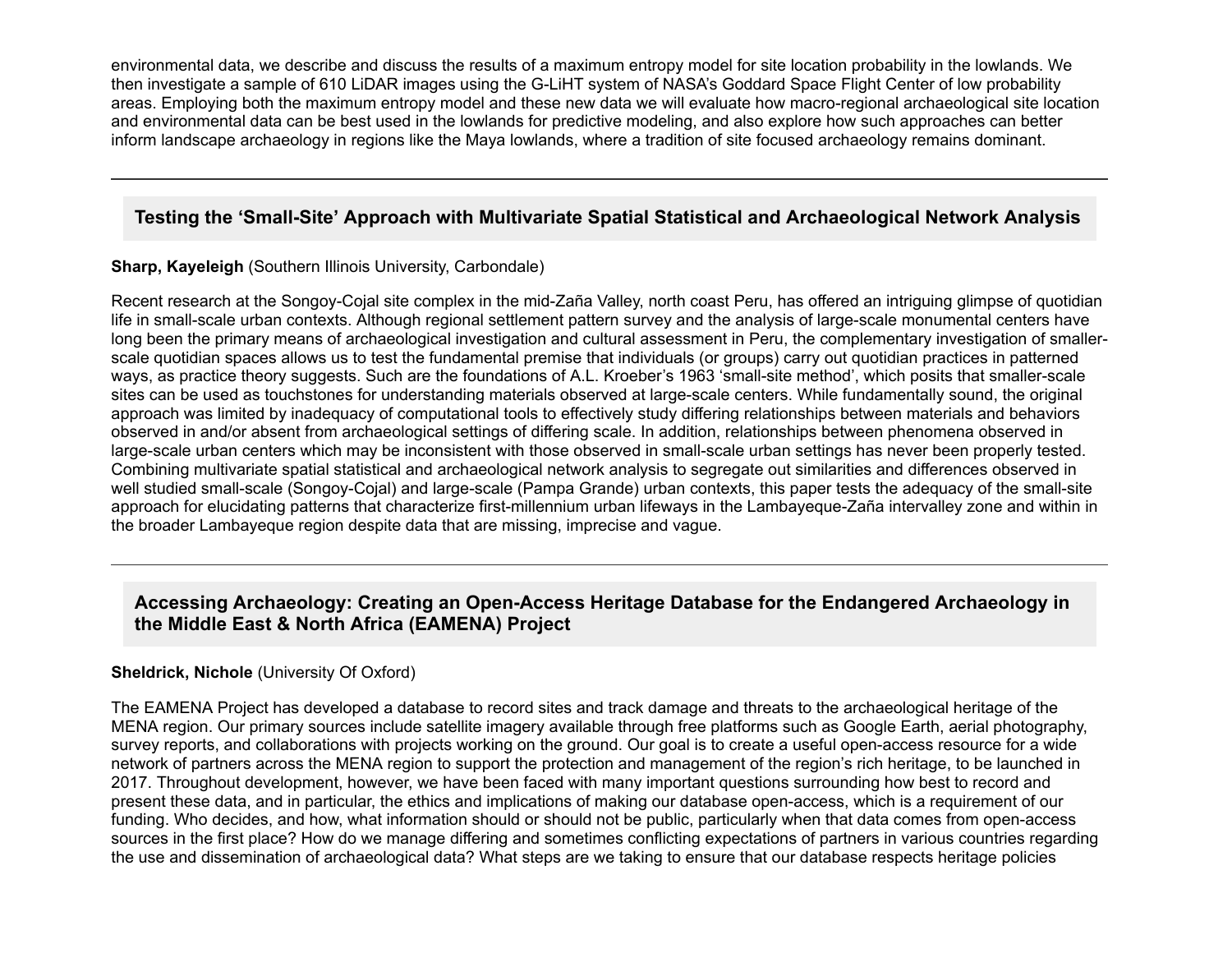across several different countries? In this paper, I will discuss the EAMENA Project's approach to these issues and the challenges of creating a practical and accessible database for users across the MENA region and beyond.

## **High-Throughput Computing for Large-Scale Digitization**

#### **Sherman, William** (Indiana University)

A collaboration between high-performance computing practitioners with digital humanities researchers is expanding the use of HPC (high performance computing) systems typically oriented toward the physical sciences for use within archeology and other non-traditional computing fields. Efforts to digitize hundreds of artifacts from within a single museum, each of which requires hundreds of photographs to produce a quality model. Using the technique of high-throughput computing on large HPC ("big-iron") servers allows digitization to be parallelized on a macro-scale on the artifacts as well as a micro-scale on the structure-from-motion (SfM) algorithms. Our method takes advantage of a trusted commercial software package with built-in scripting capabilities for a semi-automated process with limited but focused human intervention.

# **The Effect of Gridiron Street Pattern on the Urban Growth of Adriatic and Ionian Coastal Cities 1800-2010**

#### **Shpuza, Ermal** (Department Of Architecture Kennesaw State University)

The study addresses the evolution of Adriatic and Ionian coastal cities during the last two centuries. The region manifests the ambivalent role of the sea channel as divider and unifier over the centuries. Urban expansion according to gridiron street pattern was a defining urban planning event that followed the spread of Napoleonic influence in Italy, and the de-Ottomanization of cities in Greece. The application of gridiron streets in the 19th century underlies the strongest bifurcation in urban evolution patterns in the region: while it occurred in almost all Italian and Greek cities, it was not adopted elsewhere in the region. The study inquires the effect of gridiron street patterns on the displacement of the urban center and the extent to which the original set of inter-city roads maintains its role as the foreground network during growth. The study is supported by an extensive research of historical maps and aerial photographs from more than twenty archives. Street networks in seventy cities and towns in the littoral region are studied according space syntax representations of three growth stages: 19th century, WW2, and present. Cities are analyzed according to axial maps where the longest and the fewest segments that cover streets and open public space are represented as graph nodes, and intersections between them as graph links. The study combines the heuristic examination of the transition of urban center and change of foreground network over time with the statistical analysis of subsamples of cities with and without gridiron patterns.

## **That Was Not OK. Now What?**

**Simon, Katie** (Center For Advanced Spatial Technologies, University Of Arkansas)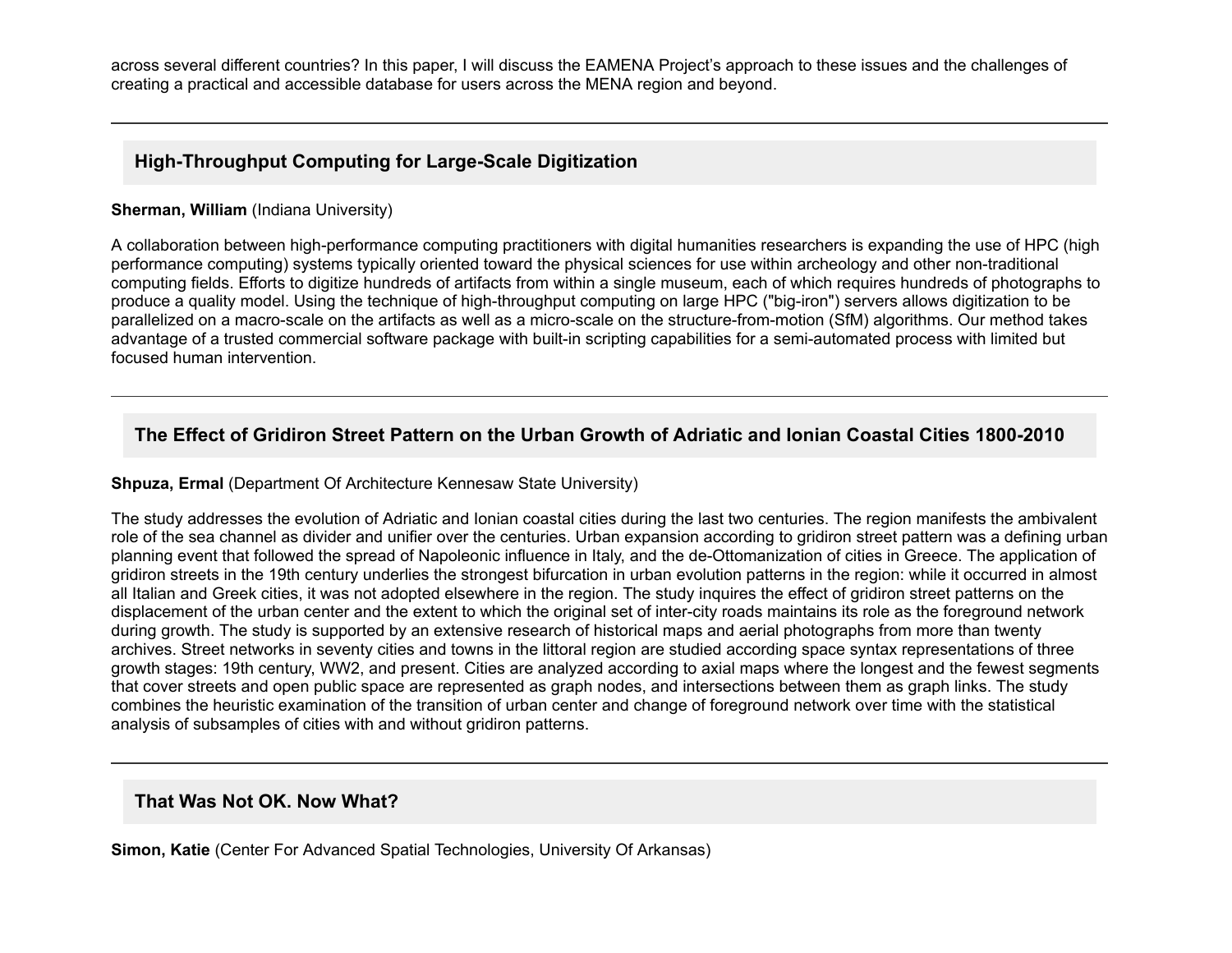From our first field schools to directing our first projects, as women in these fields we have a number of challenging experiences that men do not have and/or may unintentionally be blind to. Many are common experiences for women in general and many are specific to the nature of using a range of tools that are traditionally considered to belong within the male domain. From minor annoyances to assault the severity level of these experiences are commonly classified as minor non-issues while significant violations frequently go unreported due to the potential consequences of speaking out. Rather than risk being identified as complainers or weak we quietly compartmentalize and move on because above all else we have work to do. Our ability to do this has become part the pride we take in our strength and ability to successfully navigate endlessly challenging environments in the office and in the field. By following this comfortable path are we validating and reproducing professional environments that are harmful to us, our female colleagues, or future generations of female researchers? This position paper explores our power to identify these occurrences as "not ok" and the opportunity to take simple actions to counteract institutionalized sexism. It also explores alternative paths that may enable constructive identification and elimination of these unfortunate obstructions while promoting our full potential and professional productivity.

**Introduction**

**Simon, Katie** ()

## **Seafaring with Mental Sign Posts: Connecting Materials with Canoe Routes in the Archaic Age Northern Lesser Antilles**

**Slayton, Emma** (Leiden University, NWO Island Networks Project) **Jan Athenstädt** (University Of Konstanz, ERC NEXUS 1492) **Corinne Hofman** (University Of Leiden, NWO Island Networks And ERC NEXUS 1492) **Jan Hildenbrand** (University Of Konstanz)

Modeling voyages between Archaic Age (2000 BC – 400 BC) sites in the Northern Lesser Antilles can help to inform the existence of seasonal rhythms. These seasonal rhythms were integral to several aspects associated with journeys, not only in terms of underlying environmental factors that pushed the canoes along but also in terms of terrestrial resources that flourished at different times of year. For example, evidence of exploitation of bird populations on Saba from February to July may have some relationship to the placement of pathways to and from the island during these months. Similarly, the availability and production of specific materials could help pinpoint the location of sites. For example, places associated with lithic procurement and canoe construction can be considered as background knowledge to layout and sustain the placement of pathways. Working with experimental archaeology can also help to define social factors that may have dictated certain limitations on voyages, affecting the possible reach and territory expanse of these communities. Finally, when balanced with ethnohistorical accounts of canoe usage, the functionality of these vessels can be judged against a framework of modeled routes. These models, much like a sign post or road marker, can help to define the trajectories of these seasonal connections as they are modeled using an isochrone least-cost pathway method.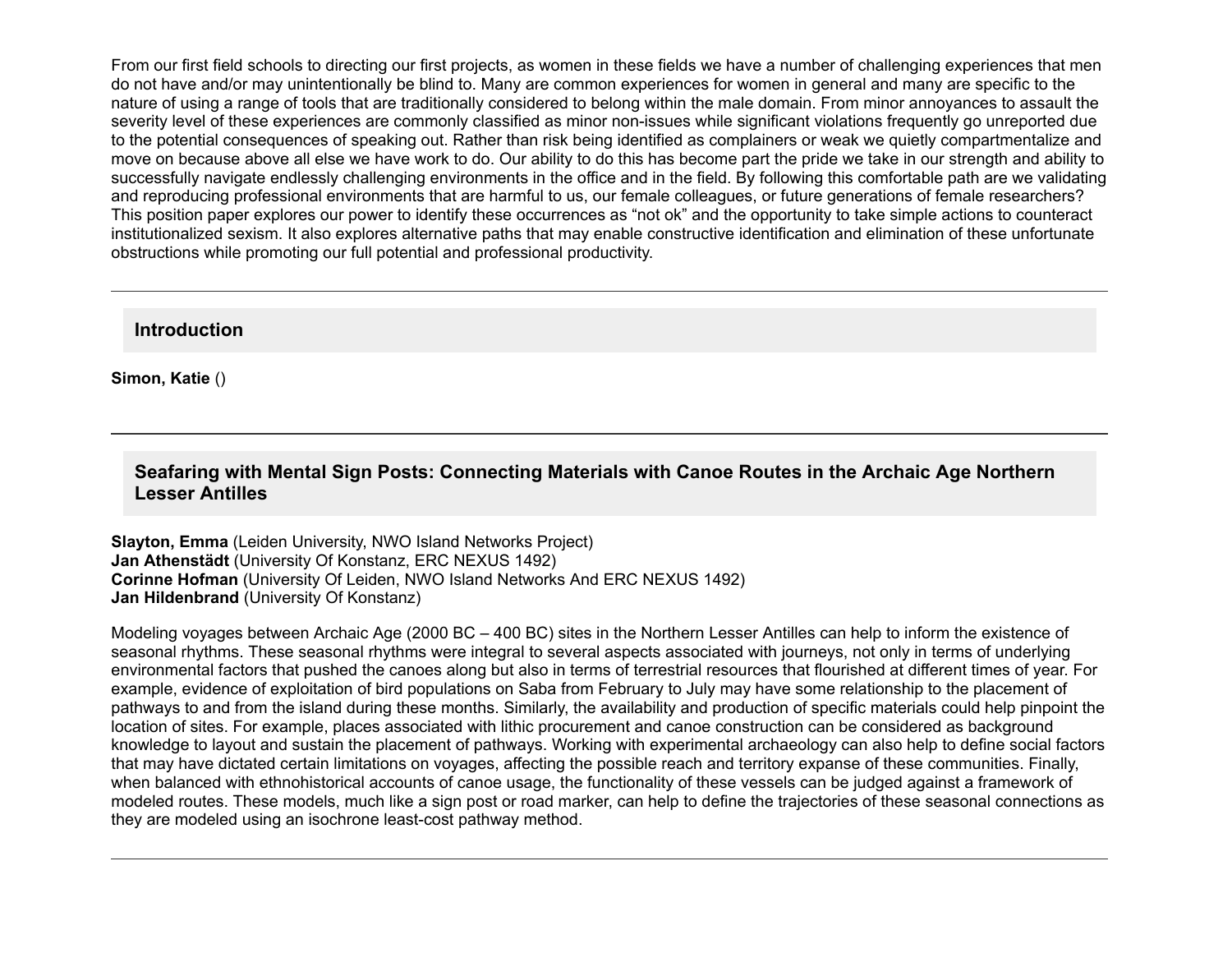### **Locations in Experience: Visibility, Seafaring, and the Placement of Pembrokeshire's Iron Age Coastal Promontory Forts**

#### **Smith, Karl** (University Of Oxford)

This project assesses the visual prominence of Iron Age promontory forts in Pembrokeshire by developing a novel methodology that builds on recent theoretical and methodological developments, including 3D GIS tools, visual affordances, and the integration of visibility and movement modelling into more comprehensive approaches. For a set of observer points derived from a least-cost path representing a boat's progress along the Pembrokeshire coast, this analysis (1) generates a projective array for each point, (2) intersects rays with 3D features representing targets and a terrain surface, and (3) generates diachronic visibility profiles based on the number of unobstructed rays from each observer to each target. This methodology determines a feature's extent in an observer's field of view more precisely than previous approaches, which have described that extent in terms of minimum/maximum angles defined by observer and target. This precision is useful in analysing sites that do not appear as rectangular shapes – such as Pembrokeshire's promontory forts. Lack of excavation, scarce material culture, and erosion at these sites makes it difficult to substantiate claims about these sites' duration, whether they were integrated into sea-trade, or even whether they constitute settlements. The results of this analysis address this uncertainty by critiquing interpretative narratives in which Pembrokeshire has been included, and evaluating site typologies within the region.

## **3D Scanning and Printing Ancient Greek Vases: From Deep Storage to Rapid Prototyping**

**Smith, Tyler** (University Of Virginia) **Greg Lewis** (University Of Virginia) **Allison Mueller** (University Of Virginia; Rivanna Archaeological Services LLC)

Ancient Greek figure-decorated pottery (also known as "vases") was produced in great quantities during the 6th-4th centuries BCE. In antiquity some of these objects were used for the consumption of wine or in religious rituals, while others were dedicated to divinities at sanctuaries or buried with the dead. Many of these fragile ceramic vessels are now housed in museums where they are displayed and stored, and access to them is limited to curators and specialists. Using the collection at the University of Virginia, an interdisciplinary team of archaeologists, engineers, and \_a cultural heritage data and media specialist have applied 3D replication technologies to a sample of Greek vases of various scales and forms. The implications of scanning and printing ancient Greek vases include the preservation of ancient materials, the sharing of data for pedagogical and research purposes, and the creative interpretation of their function in ancient life. This poster presents the stages involved in the 3D process, the hardware and software required, and some supplemental uses such as rendering and projection mapping.

### **SnowVision 1.0: Toward the automatic matching of stamped pottery sherds to carved wooden paddle designs**

**Smith, Karen** (University Of South Carolina) **Jun Zhou** (University Of South Carolina)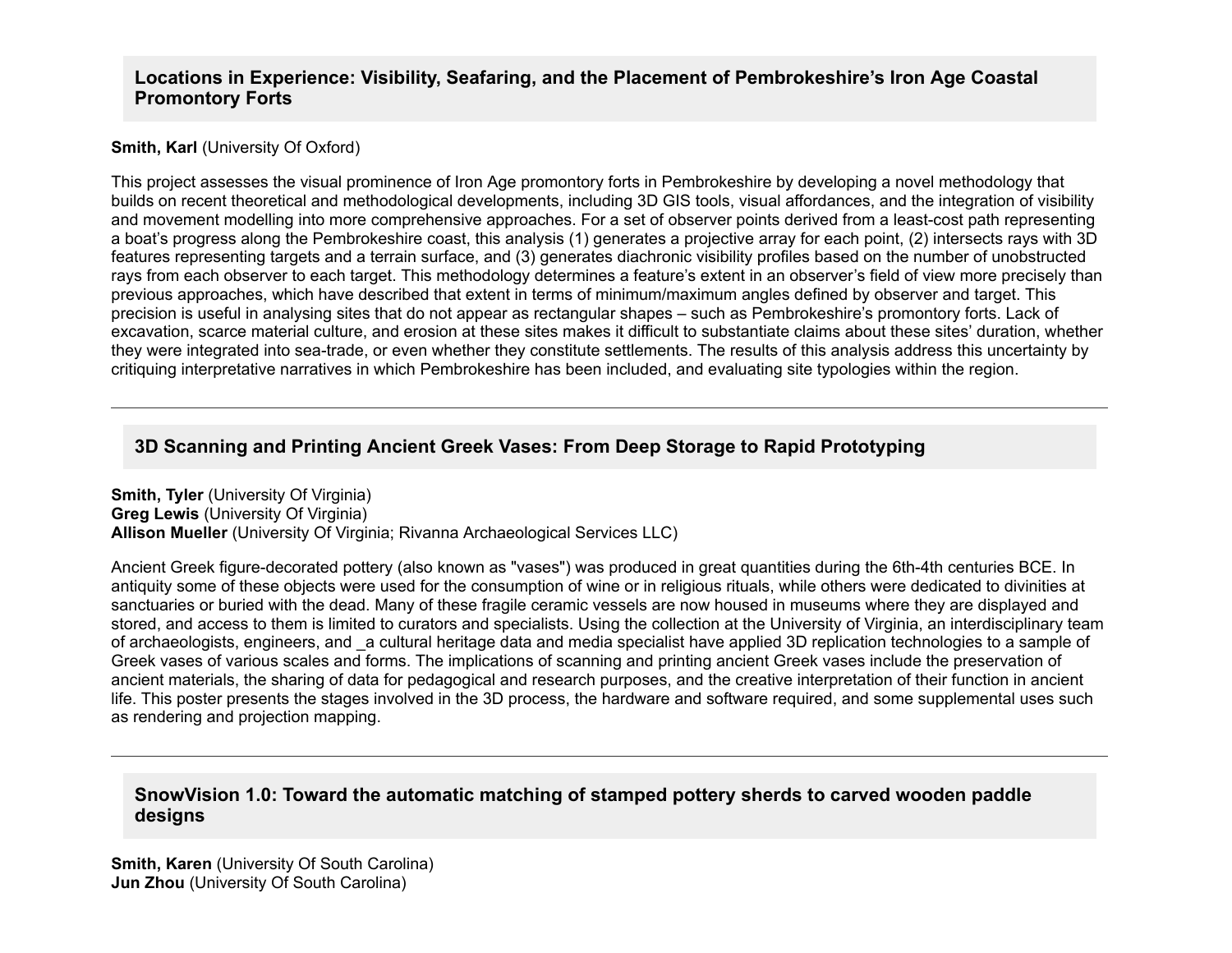#### **Haoshou Yu** (University Of South Carolina) **Song Wang** (University Of South Carolina) **Colin Wilder** (University Of South Carolina)

Native peoples of the North American Southeast engaged in a carved wooden paddle craft that lasted over two thousand years, from at least 500 BC into the 19th century. Although precolonial wooden paddles have not survived, curvilinear designs etched on them persist as composite impressions on exterior surfaces of pottery vessel fragments. Hundreds of thousands of such stamped sherds have been recovered from the archaeological record, making it possible to reconstruct nearly whole paddle designs from fragmentary remains. To date, the laborious tasks of design reconstruction and sherd-to-design matching have been done manually by a handful of specialists. Traditional computer vision approaches to automatic curve extraction and partial-to-global curve matching are complicated in our case by incomplete and overlapping curve patterns on sherd surfaces. A new approach is needed. Our poster presents collaborative research between computer vision scientists, archaeologists, and digital humanities scholars to automate key aspects of the study of wooden paddle designs extracted from pottery sherd impressions. We present results of a new partial-to-global curve matching algorithm that exceeds the accuracy of traditional Chamfer matching when implemented on our samples. We discuss the interplay of accuracy, efficiency, and affordability, as our ultimate goal is to place this technology into the hands of archaeologists and curators for use on collections they steward.

## The Center for Cyber-Archaeology and Sustainability (CCAS): Pedagogy and Student Engagement in At-**Risk World Heritage Initiatives**

**Smitheram, Craig** (Department Of Anthropology, University Of California, San Diego. Center For Cyber-Archaeology And Sustainability, Qualcomm Institute, University Of California, San Diego) **George Pavilidis** (University Of California, San Diego) Thomas Levy (Department Of Anthropology, University Of California, San Diego. Center For Cyber-Archaeology And Sustainability, Qualcomm Institute, University Of California, San Diego)

As part of the University of California (UC) Office of the President's Research Catalyst Award, the Center for Cyber-Archaeology and Sustainability (CCAS) at UC San Diego has undertaken research programs and public outreach projects worldwide concerning at-risk cultural heritage and the digital humanities. At the CCAS, a volunteer group consisting of undergraduates and members of the public has been formed through which active-learning, peer instruction and community involvement are fundamental to the learning experience and project goals. This paper will address pedagogic methods used in various digital tools and applications of cyber-archaeology data creation and analysis. In addition, a discussion of preliminary results, the dissemination of knowledge for research and public consumption, and experiences of members of the volunteering group will be shared to promote new paths forward in understanding and engagement in multi-scalar cultural heritage initiatives.

## **Enhancing Archaeological Material Provenance Studies by Manipulating Isoscapes**

**Sonnemann, Till** (University Of Bamberg) **Jason Laffoon** (Leiden University)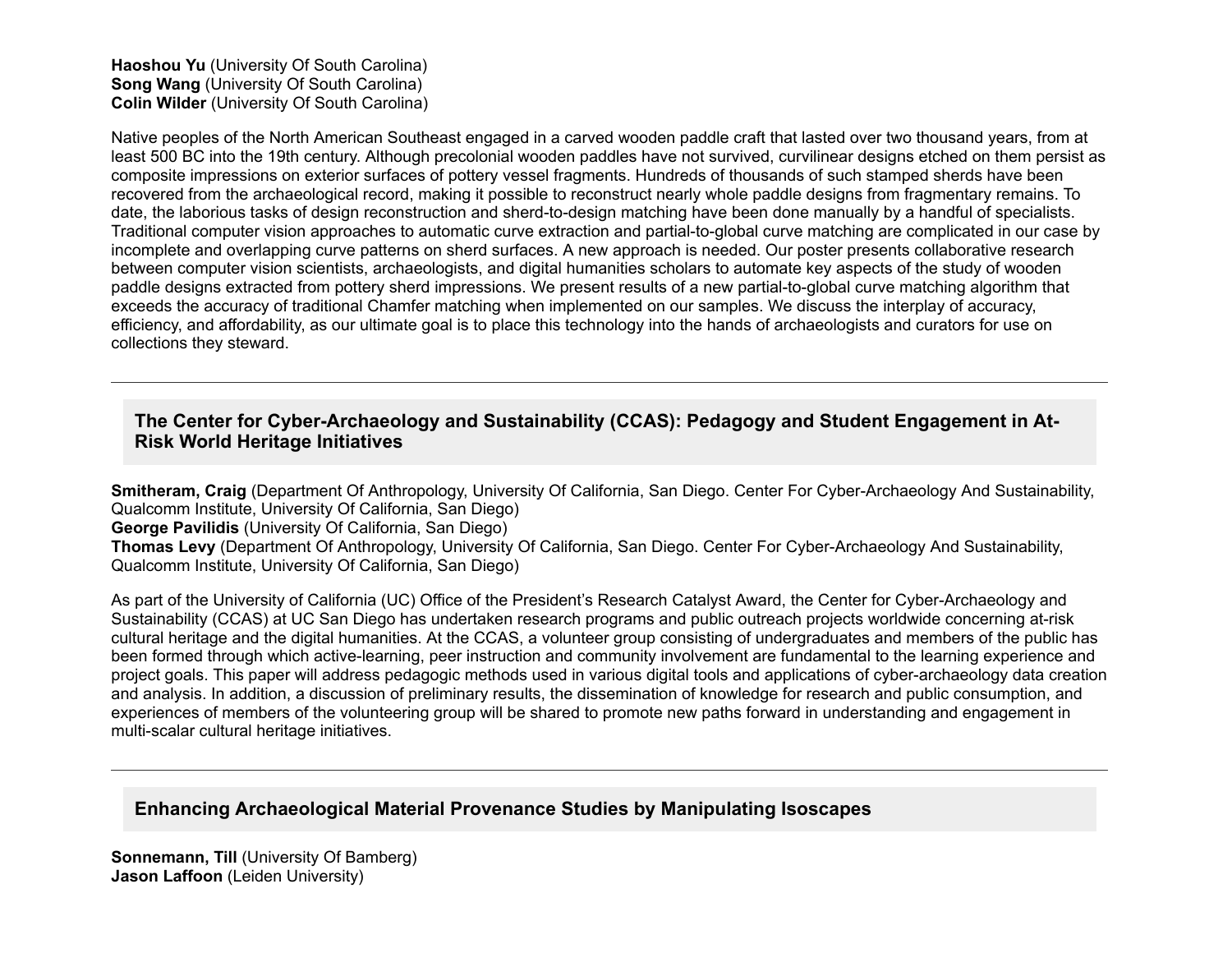#### **Termeh Shafie** (University Of Konstanz)

The availability of worldwide isotope variation data offers a new possibility to spatially display the likely origin of archaeological finds. Isoscapes, developed from these data sets, differ for each element, being dependent on particular attributes such as geology, distance from water, altitude and latitude, to name a few. The variation provides a particular opportunity, to narrow down the origin of potentially non-local material by correlating the distribution of (initially two) different isotopes. Originally applied in ecology to understand bird migration by sampling feathers, two approaches were tried to develop and test more standardized and quantitative approaches in archaeology. An exclusionary approach uses a defined range of fixed isotopic variation per location, removing any area in which one of the isotope measurements are not within the error range; and a probabilistic assignment approach, using univariate and bivariate probability density functions, to present likelihoods of provenance. First tests were conducted from results of 87Sr/86Sr and δ18O samples retrieved from modern and archaeological enamel, the hard mineralized tooth surface. The tests show both its potential and limitations. The dual-, and in future studies multi-isotope, approach in combination with continuously improving isoscape maps offer a possibility to better geo provenance archaeological samples.

## **Solutions in Photogrammetric Selectivity: Optimizing High Fidelity Meshes from Casual Photography-The Trajan's Forum Project Examples**

**Spring, Adam** (Department Of Archaeology University Of Plymouth Truro College College Road Truro TR1 3XX)

The Dig@Lab at Duke University uses the example of a decorative sphinx, which was once part of Trajan's Forum in Rome, in order to demonstrate how 3D imaging and modeling is both an art form and science. In terms of big data, the case study considers what the heritage practitioner or academic now faces when creating digital content or using computer based tools. We consider how the digital production process is shaped by the application presented, and why it is important to develop a workflow based around the conditions in place. Photo in ReCap was chosen over PhotoScan because of the speed and resolution at which it could generate a high resolution 3D mesh. Overall, the 3D imaging workflow outlined in this presentation was determined by the type of 3D imaging employed, how scale was added to the scene generated, establishing meshes were geared toward 3D printing and digital sculpting, and scene reconstruction based on features within the environment photographed. These directly affected which software's or services we could use to inform the digital sculpting of the sphinx.

## **Bronze Age Tell or Not? Research Methods for Revealing the Internal Habitation Pattern of Alios - "Valea Alioşu" Site, Timiş County, Romania**

#### **Stavilă, Andrei** (West University Of Timişoara)

Almost unknown in the scientific literature, Alioș "Valea Alioșu" site proved to be, after some field surveys, one of the most representative Middle Bronze Age site from northern Banat region of Romania. The main issue is related to the habitation type of the site. Is this representing a tell, a tell-like, or simply a short-term habitation? To answer this question we tried to recreate the internal pattern of the habitation by collecting information about the spatial layout of the archaeological features and general reconstruction of the site stratigraphy. Also, another purpose was to individualize some particular archaeological features as dwellings or the fortification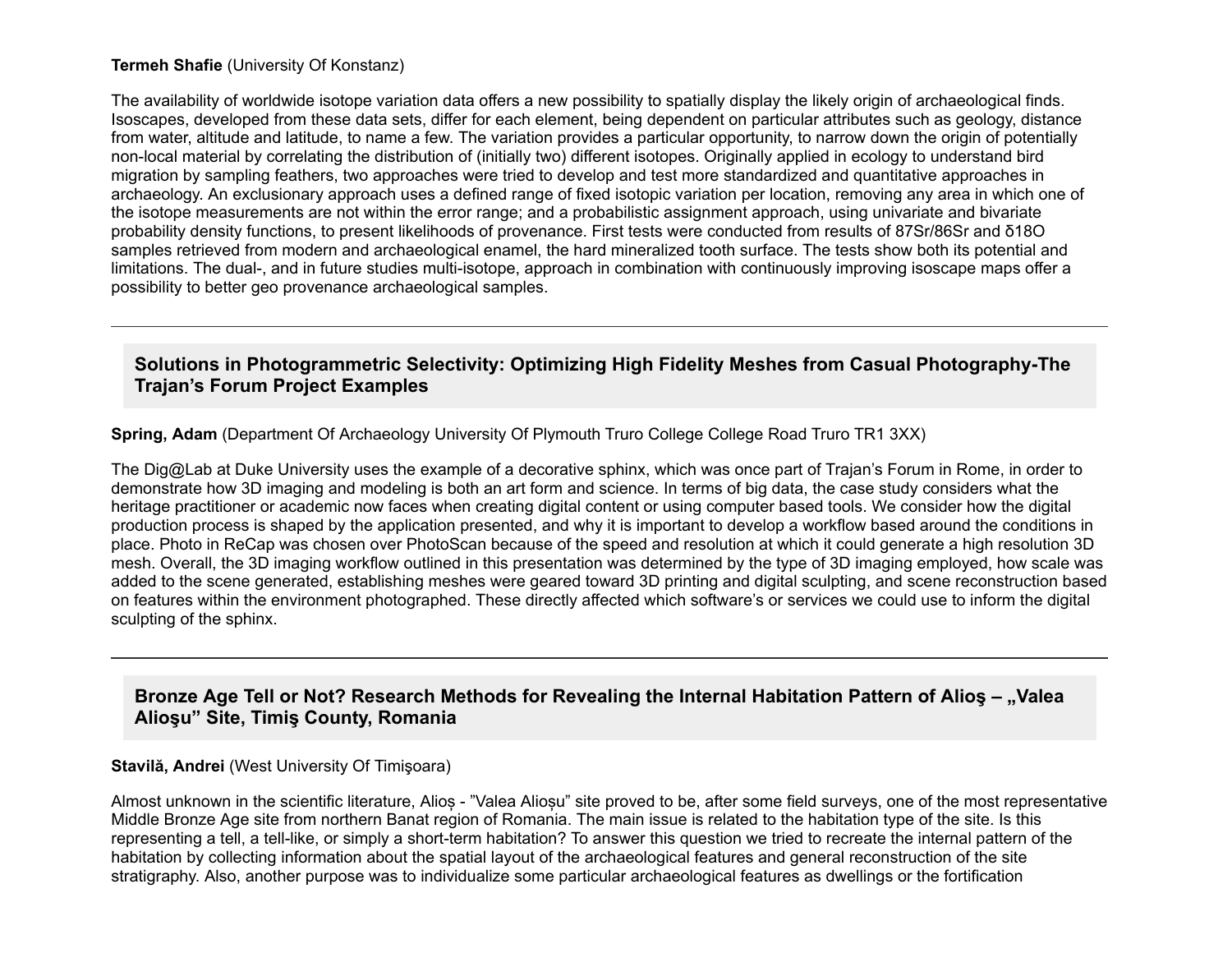ramparts/ditches using electrical resistivity tomography. Some additional methods were used to complete the results. Thereby, a series of magnetic prospection, drillings, field surveys and topographical work were carried out. This work was about mapping the above ground and underground patterns inside the archaeological site of "Valea Aliosu".

## Ground-Penetrating Radar in Chaco Canyon, New Mexico: 40 Years of Mapping Chaco's Buried Past

**Sturm, Jennie** (University Of New Mexico And TAG Research By Sturm, Inc.)

The first documented application of ground-penetrating radar (GPR) in American archaeology was in Chaco Canyon, New Mexico in 1976. At the time these surveys were largely experimental, but represented pioneering efforts to apply GPR to archaeological sites in a research-driven way. 40 years later, advancements in computer power, data collection strategies, and processing methods have made GPR an indispensable method for mapping Chaco's buried landscapes. However, making sure these GPR data can be used to interpret past behavior has required persistence, both in how the method is applied and how the data are processed. This presentation will highlight the history of GPR use in the canyon, and the developments in data collection and integration with other geospatial methods that have allowed more robust interpretations of cultural activity in the canyon.

## **Women in Business in the CAA fields**

**Sturm, Jennie** (University Of New Mexico And TAG Research By Sturm, Inc.)

Many of us are aware of the statistics reflecting the number of businesses owned and led by women in the U.S. The percentage of small businesses owned by women hovers somewhere around 30%, though "ownership" does not always translate into leadership positions. Despite substantial progress over the past several years, there are still challenges women face when trying to start a business or move into a business leadership position. In the CAA fields, such challenges may include mentorship, access to resources, or the problem of "being taken seriously." Addressing these challenges begins by acknowledging them. This position paper will explore some of these issues while emphasizing the qualities that make women effective business leaders in the CAA fields. Such qualities, such as conviction and inclusiveness, are particularly beneficial for the CAA fields, where technical work often necessitates a collaborative and creative approach. Therefore, encouraging women to enter into business in the CAA fields goes far beyond simply trying to achieve equality or gender balance. Rather, women are in a unique position to offer innovative leadership solutions in ways that can create jobs, generate creative products and strategies, and offer mentorship within the CAA disciplines that benefit everyone.

## **Learning Through Objects: 3D Digital Imaging, 3D Printing and Haptic Technology for Public Outreach in Archaeology**

**Tanasi, Davide** (University Of South Florida)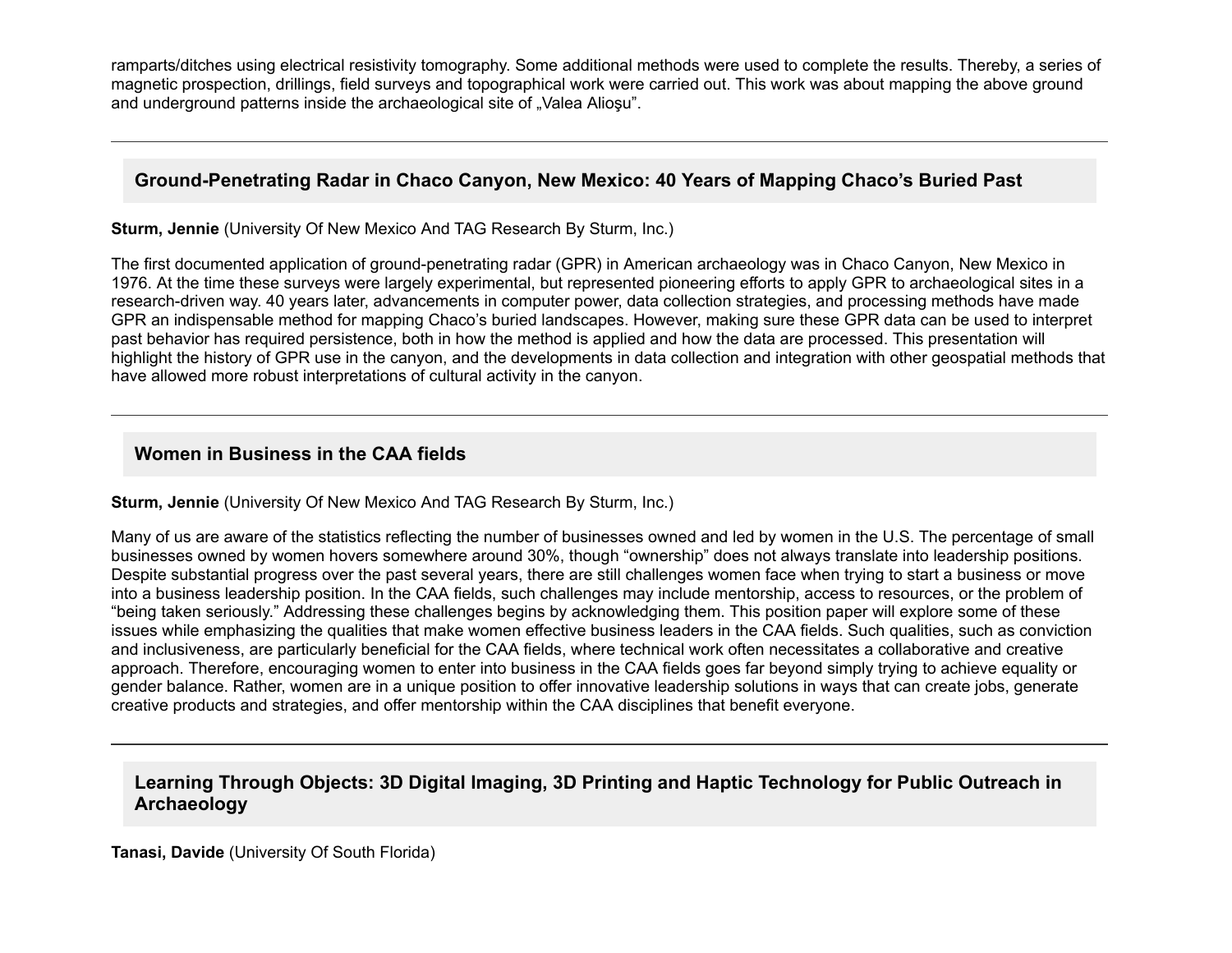Archaeological museums are often perceived as repositories of relics, entrusted to preserve ancient material culture in perpetuity but at the same time committed to making it accessible. The fear of deterioration often denies access or imposes limits on the interactions between visitors and artefacts. This contribution will present the results of three projects about archaeological heritage which has limited access and is not properly shared and communicated with the public: The Karam Collection of the University of South Florida, the Maltese prehistoric collection at the Museum of Siracusa (Sicily) and the Kouros of Leontinoi, scattered between two Sicilian museums. 164 objects were 3D scanned and the digital models were shared with the public using Sketchfab and the augmented reality app Augment. It is clear that digital renderings cannot replace real objects. Though they lack an existence in the real world, they make up for it by being available for experimentation and manipulation. In order to overcome the obvious limitations on tactile interaction with digital media, an alternative system was used, employing realistic 3D printed copies and haptic devices to afford the participation of members of the public with visual impairments.

## **An Approach to Digital Data Collection for Cultural Resource Management**

#### **Tankersley, William** (New South Associates, Inc.)

New South Associates, Inc. of Stone Mountain, Georgia set a goal in the new millennium to migrate to digital data collection in the documentation of cultural resources. To this end, field data collection methods transitioned from conventional notebook and pencil to electronic handheld devices capable of generating tabular data organized in a customizable database. Not only can these mobile databases organize observations and attributes into forms tailored for individual project requirements, but the Android handhelds can record imagery, sound, geographic location, as well as other information a notebook and pencil can not.This poster presents the applications and hardware employed to digitally document cultural resources. It summarizes the flexibility of the database platform and the process of integrating field data into our existing geospatial framework. Also provided are the cost-benefits and drawbacks to the workflow currently in use on New South projects, as well as examples of digital documentation of buildings, sites, structures, and objects encountered in the field.When field observations and resource attributes are recorded digitally at the onset a whole host of opportunities arise that analog documentation cannot match. From real-time project monitoring to the dissemination of results through social media and other Internet outlets, New South Associate's approach to digital documentation is based in flexibility with an eye to fiscal viability.

## **Integrating Accurate Interactive Acoustics, Music and Soundscapes into Interactive 3D Models of Archaeological Sites and Landscapes**

#### **Till, Rupert** (University Of Huddersfield)

This paper discusses issues raised during the creation of 3D models of three different World Heritage Sites, for the European Union funded European Music Archaeology Project exhibition Archaeomusica. For this exhibition an audio-visual installation called the Interactive Soundgate was created. Digital models of the landscape and architecture of archaeological sites were built in Unreal Engine 4 computer game engine, and a soundscape that was as authentic as possible was integrated into the interactive model, sound changing as one virtually navigates the space. Stonehenge was modelled using data from English Heritage, in four phases of its development, each phase presented in daylight, evening and at night. The Hellenistic Paphos Theatre in Cyprus was modelled with 3D data from the Cyprus Institute. Five caves that are part of the Cave of Altamira and Paleolithic Cave Art of Northern Spain World Heritage Site were modelled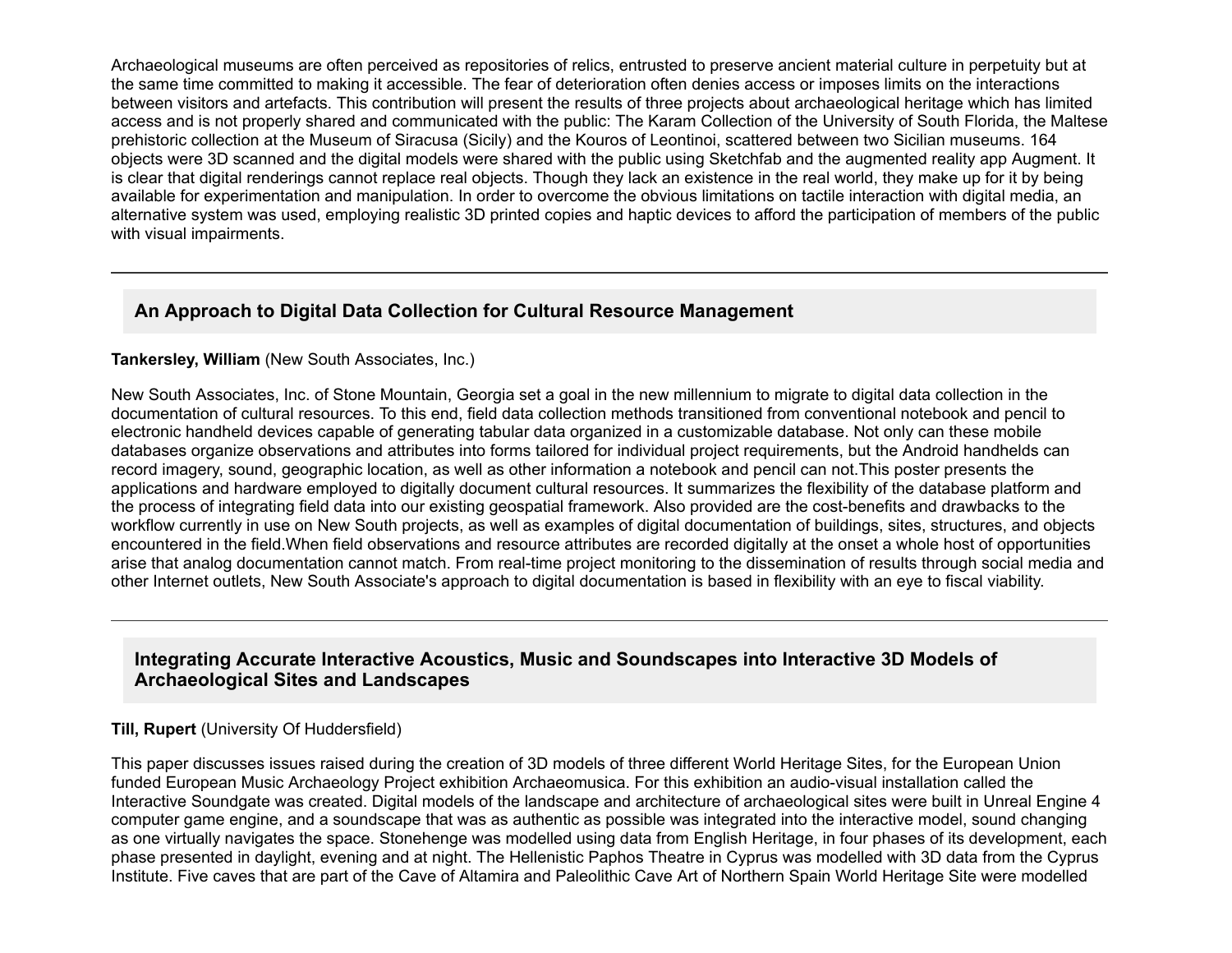using photogrammetric data from the Songs of the Caves research project. The paper describes and illustrates the construction of the acoustic ecology of these sites, creating an environmental soundscape, sourcing recordings of music instruments appropriate to the context, and processing soundscapes through digitally modelled convolution reverberation using impulse responses that accurately reproduce the acoustics of the space.

## **Improving Data Quality by Rules – A Numismatic example**

**Tolle, Karsten** (University Of Frankfurt) **David Wigg-Wolf** (Römisch-Germanische Kommission)

The archaeological data we deal with in our database solution Antike Fundmünzen Europa (AFE), which records finds of ancient coins, is entered by humans. Based on the Linked Open Data approach, we link our data to Nomima.org concepts and to resources such as Online Coins of the Roman Empire (OCRE), a digital type corpus based on Roman Imperial Coinage (RIC). Since for each single coin we record information such denomination, material, etc., this information should be identical for coins of the same type. Unfortunately, this is not always the case, in most cases due to human error. Based on rules we implemented in a rules system called Drools, we could use this redundant information to detect possible errors within AFE, and even correct errors in Nomimsa.org. The Drools approach has the weakness that we needed to transform the data into an internal data model. In a second step we therefore developed our rules within the Linked Open Data world as SWRL rules. These now can be applied to all datasets uploaded to Nomisma.org. We believe that such ways of improving the data quality of individual databases like AFE, but also across different data sources and up to higher levels such as OCRE and Nomisma.org, is mandatory in order to increase trust in them, especially when the data is exchanged within a network. Similarly for uncertain information, rules can help indicate impossible entries based on other certain information.

## Automating detection of landscape patterning: a similarity-based approach

#### **Traviglia, Arianna** (University Ca' Foscari Of Venice)

Landscape patterns that are the product of composite historical landscape engineering, such as land divisions and field systems, are particularly suited to be automatically identified on remote sensing imagery using methods for computer-aided identification. A variety of approaches in Pattern recognition, such as similarity-based methods, provide the opportunity to implement new routines able to reveal possible anthropogenic landscape components based on recognition of recurring patterns and regularities in aerial, satellite and Lidar datasets. Shortcomings and deficiencies of former methods based on simple automated pattern matching are thus circumvented, enabling operators to identify landscape patterns designed by a range of environmental or man-made elements. This paper will expand on the implementation of this approach over the landscape surrounding the Roman city of Aquileia (Italy), shaped by an extensive centuriation, the Roman system of land subdivision into large regular plots allotted to colonists, starting from the end of the 2nd century BC. Under the umbrella of the VEIL Project, the method is utilised to automate procedures of similarly-oriented linear feature detection in the remote sensing imagery and to supplant object detection procedures based on individual examination and interpretation.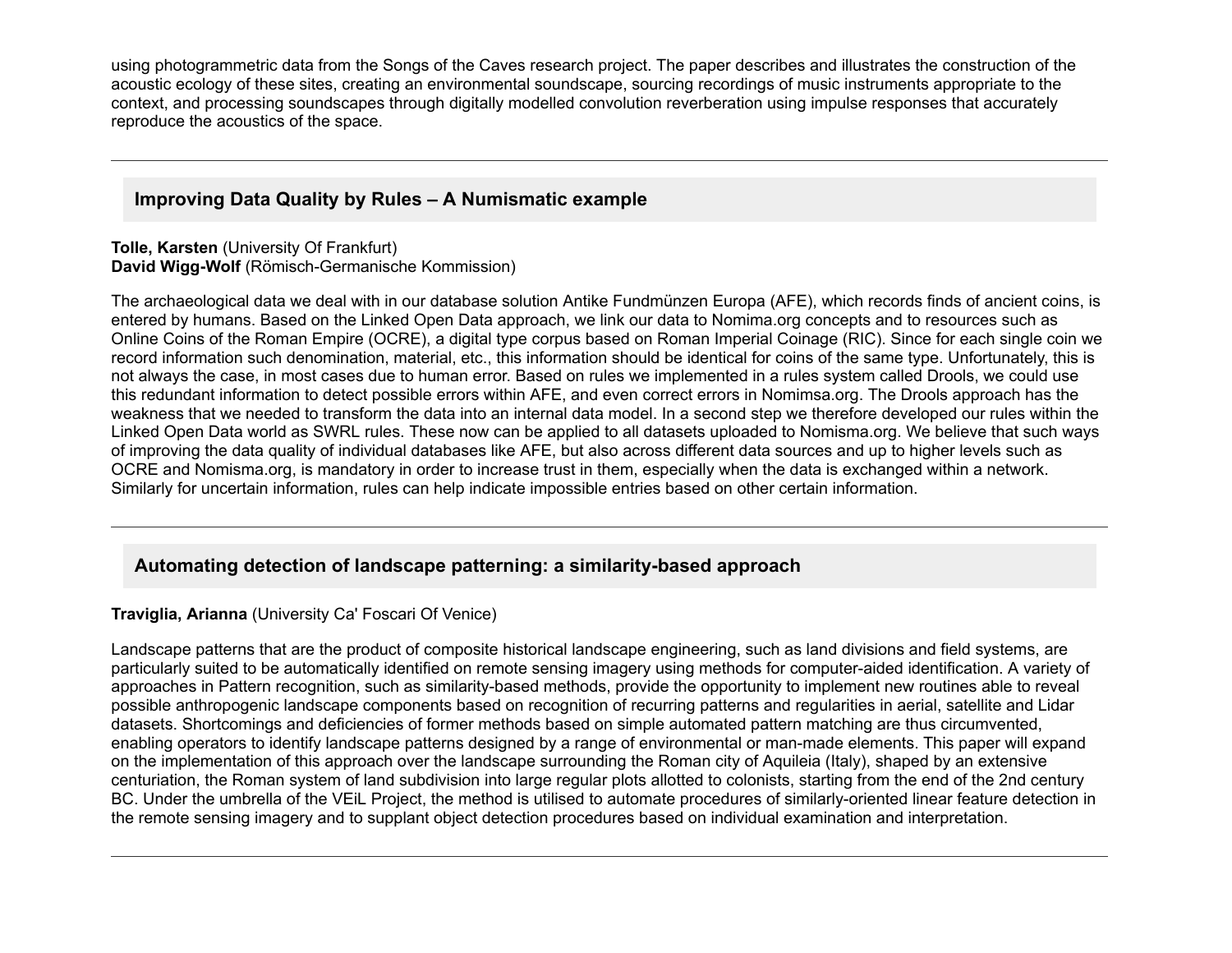#### **Triplett, Edward** (Duke University) **Emma Buckingham** (University Of North Carolina)

While undoubtedly useful, 3D visualizations have the ability to create an unintentional break between pre and post-digital excavation periods at sites that were dug over many decades. Moreover, earlier excavations (such as those in the 1950s) were so much larger than projects today, with multiple trenches running simultaneously, that the volume of material produced naturally led to a "quantify and store" method that adds even more distance between the excavated materials and their interpretation. In this paper, our group will describe a method for using photogrammetry to digitally recontextualize large collections of pottery excavated over the last sixty years at the archaic settlement at Morgantina in Sicily. The method we devised is relatively simple. First, we used an available tabletop in our storage facility to act as a common surface for strewing pottery that had previously been divided into context-specific containers on shelves. Then we shot between thirty and fifty photographs around the tabletop and processed the artefacts into a 3D model with Agisoft Photoscan. In the final stage, we layered the tabletops spatially in 3D and added a visual reference to the location, shape and size of the trench where the objects were found. To make the 3D strata easier to analyze in their native 3D form, we built a prototype using the Sketchfab WebGL viewer. In addition to process, we will also describe the consequences of this method for analysis with specific reference to the implications of layering object-scale and site-scale 3D data in a single system.

## **Complexity of Mesolithic Settlements in Northeastern Bulgaria**

**Tsonev, Tsoni** (National Institute Of Archaeology And Museum - Bulgarian Academy Of Sciences)

The present study explores the Mesolithic settlement pattern in the Dikilitash (Raised Stones) area of northeastern Bulgaria. On small sandy areas there are overlapping concentrations of Mesolithic flint artefacts. The stone columns on these areas are geological formations which are empty inside and part of them are able to produce sound by the passing wind or when hit with stone. My analysis of this phenomenon is based on considering the nature of sacred space where knowledge has a discrete nature: inner mental predicates and outer cognitive artefacts that in the process of knowledge formation, the first take the form of cognitive states and the second may be situated both in concrete and abstract space. I examine them as constitutive elements of the process of language formation that provide the deterministic part of this emergent social dynamic. Illustrative of the possibilities of this approach is the similarity between the Mesolithic settlement pattern and the areas of intensive sales of corn in Atlanta, Indiana, USA. I explain the similarity of these emerging patterns on the qualities of pattern formation: the power of the farming symbolic and the local interaction of farming and foraging symbolic. The complex spatial characteristics of this formal deterministic expression turn the sites of the so-called 'Sandy Mesolithic' in Europe from marginal to central places that played a key role in introduction of sedentism and farming.

## **Display matters? Enhanced Visualization for Unique Aspects of Norwegian Stone Age Site Distribution**

**Uleberg, Espen** (Museum Of Cultural History, University Of Oslo) **Mieko Matsumoto** (Museum Of Cultural History, University Of Oslo)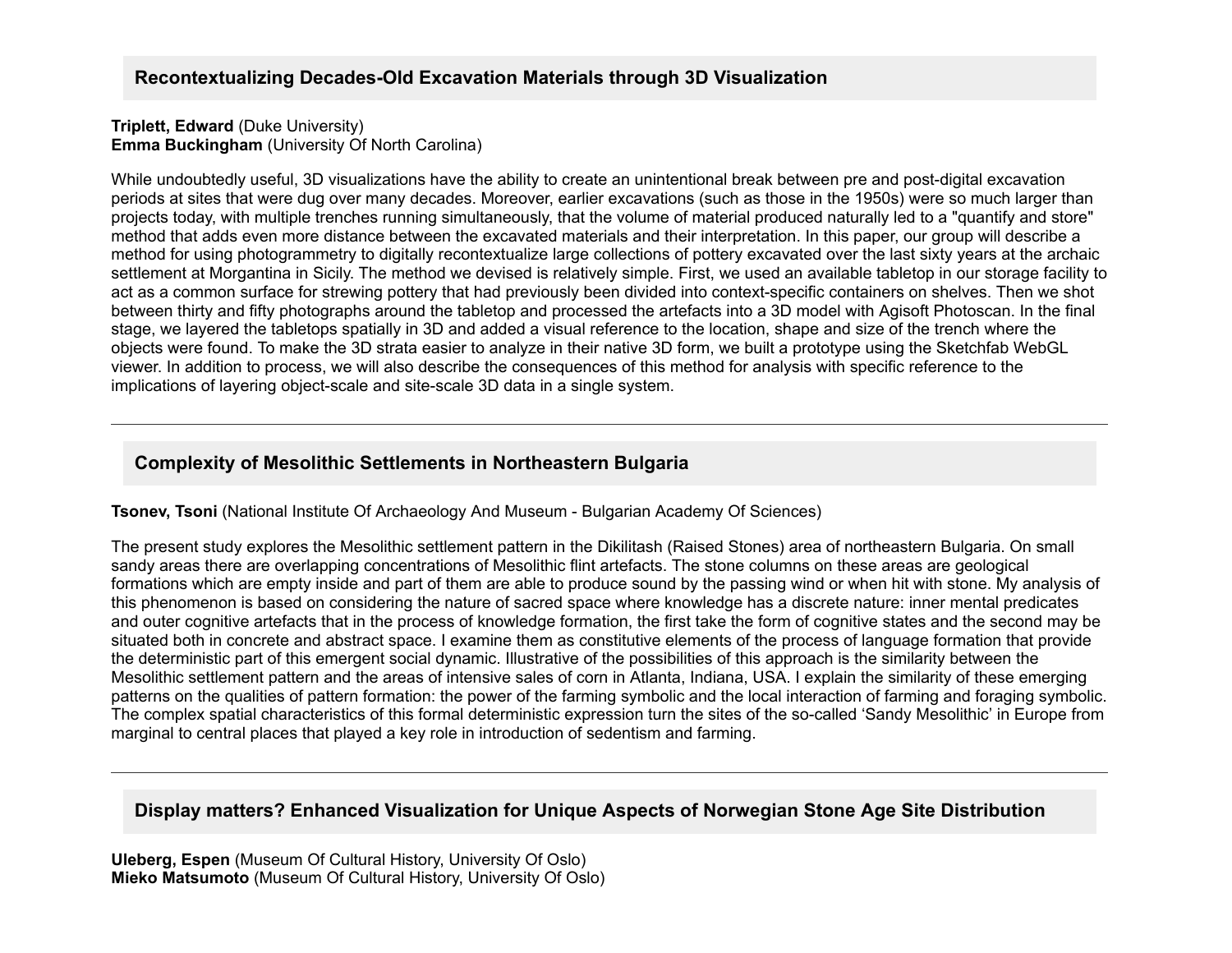This paper explores effective ways of visualization of Stone Age site distribution in South-Eastern Norway for researchers and the general public, using the Norwegian University Museum database. Our project Dynamic Distributions has over the last years utilised the metadata from the database to show the distribution patters of single finds from diverse landscape types with valleys and agricultural areas. The analyses have targeted both the coastal area where the landscape are affected by the landrise after the last Ice Age and the high mountain where the tree limit has consequential impact on the vertical distribution of both single finds and occupational sites. The geotagged artefacts are annotated with different precision levels ranging from site over cadastral unit to municipality and county. The precision levels are decisive when choosing objects to include in analyses with landscape types to answer archaeological research questions. The present paper applies the concept of system attractors to larger archaeological sites and activity areas, weighing the single dot on the distribution map against the find volume. Contents, volumes, and contexts of lithic material are studied to display a more holistic view on the Stone Age landscape use. The artefacts were originally distributed in time and space, so the visualization includes an ordering in time/space entities to reveal patterns inherent in the distribution.

## **3D Digital Models and Bioarchaeology: Challenges and Proposals for Practice**

#### **Ulguim, Priscilla** (Teesside University)

3D digital technology is increasingly accessible and being rapidly integrated into archaeological excavation and postexcavation workflows. This includes the digitisation, analysis, archiving and sharing of funerary features and human remains, presenting significant opportunities and challenges for bioarchaeologists. The ability to present complex data in 3D and share information about individuals in the past has great potential for research and outreach. This enables analysis, digital data integration, remote or even crowdsourced interpretation, and engaging learning possibilities. However, challenges are associated with creating and curating digital data: reusability, contextualisation, licencing and long term storage, and specifically for human remains: ethical considerations consent and use models. Using case studies of in-situ funerary context 3D recording, and data on sharing 3D bioarchaeology via online platforms such as SketchFab, this paper compares manifestations of challenges and opportunities and ways in which they are addressed. This emphasises the continued development of infrastructure to support advances in technology and exponential growth in applications, including proposals for best practices on 3D GIS integration, bioarchaeology metadata and paradata storage, supporting interactivity and ethical considerations for sharing. Although the visual interactivity of 3D digital models means they are often discussed individually, the paper takes a broader perspective of creation and curation of different types of digital bioarchaeological data, proposing a flexible framework to approach this issue.

## **Arpilleras and Ayni: Roleplaying Reciprocity**

#### **Underberg-Goode, Natalie** (University Of Central Florida)

The project is based on the work of Peruvian arpillera (appliqué) artist Flora Zárate, whose three dimensional "story cloths" narrate cultural stories both of people from her native Peru and of immigrants in the United States. Although not created in the ancient past, these works illustrate very old and persistent themes found in Quechua-language (the language of the Incas) mythology and folktales such as the concept of ayni, or reciprocity, expressed in such activities as cooperative labor. In addition to identifying key themes in Andean mythology, we consider how elements of mythic thinking and Andean worldview that figure in Quechua folktales--such as the presence of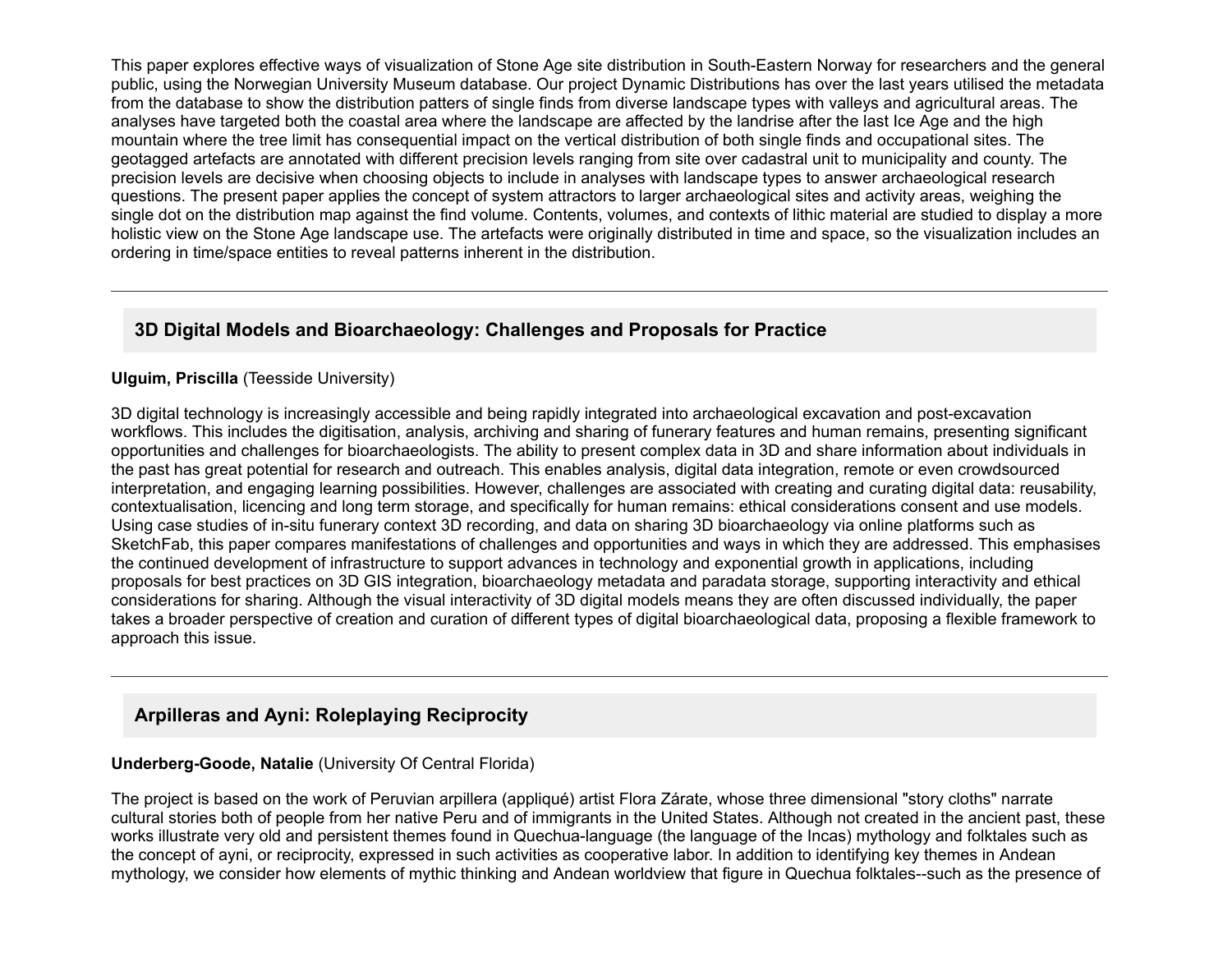religious syncretism, the relation between time and space in Andean thought, and the conception of gender complementarity and dependence--could be integrated into the design of the interactive experience based on exploration of an arpillera reimagined as board game prototype. Throughout the game, the main character will have to make choices that relate to Andean culture, including understanding and demonstrating the importance of reciprocity or, "today for me, tomorrow for you." We will present a paper prototype using materials including paper, blocks, dice, and index cards, identifying the presence of these recurring Andean cultural themes in the arpilleras, addressing how the design is intended to present characters whose roles relate to corresponding knowledge and tasks, and how objects are linked to culturally-relevant potential uses. Participants will be invited to play through the prototype, giving feedback and making design suggestions.

## **Frontier Networks: Cultural Transmission and Multiple Relations at the Intersection of Mississippian and Oneota Worlds**

#### **Upton, Andrew** (Michigan State University And The Graduate School University Of Cincinnati)

Archaeologists have long recognized the potential of technological characterizations of material culture for assessing interactions, relational social ties, and cultural origins. In this presentation, I demonstrate the application of a multiple relations, or multiplex, network approach for the analysis of networks derived from technological attribute data that connected frontier communities of Mississippian and Oneota ceramic artisans in the Late Prehistoric central Illinois River valley (1200-1450 AD). Relational data is obtained from technological characterizations of pottery through the application of a quantitative cultural transmission model focused on differentiating between variation in artifact attributes mainly affected by engineering constraints ("functional") from those affected mainly by social constraints ("stylistic signaling" or social information bearing). Networks are constructed from each assemblage-based type-attribute mainly affected by social constraints. Indicators for influences and overlaps between these type-attribute networks are calculated prior to and post-dating the circa 1300 AD Oneota in-migration to demonstrate the restructuring of indigenous Mississippian networks. Because these different networks connect the same set of nodes (settlements), they are integrated into a single multiplex network. The multiplexity of this aggregate layer is argued to provide both a more robust identification of relational interaction and is a means to overcome the often substantial amounts of missing data inherent in technological characterizations of archaeological materials.

## **Virtual Reality as a Tool for Spatial Analysis at Cerro Maya, Belize (Cerros)**

**Vadala, Jeffrey** (University Of Florida) **Brian Denham** (California State University Sonoma)

This presentation discusses a virtual reality spatial analysis of the architectural landscape at the ancient Maya site of Cerro Maya, Belize (formerly known as Cerros). Virtual reality can be used as an applied technological approach because it has the potential to represent complex spatial archaeological data in highly critical, affective, and accessible ways. We demonstrate the potential of our approach by discussing the evolution of the architectural landscape at Cerro Maya. More specifically, our analysis focuses on the changing social and functional capacities of the monumental architecture that developed in relation to emerging hierarchal social orders. The social capacities of the ancient architecture are measured using Erving Goffman's spatial concepts of "copresence" and "front/back space" and Pierre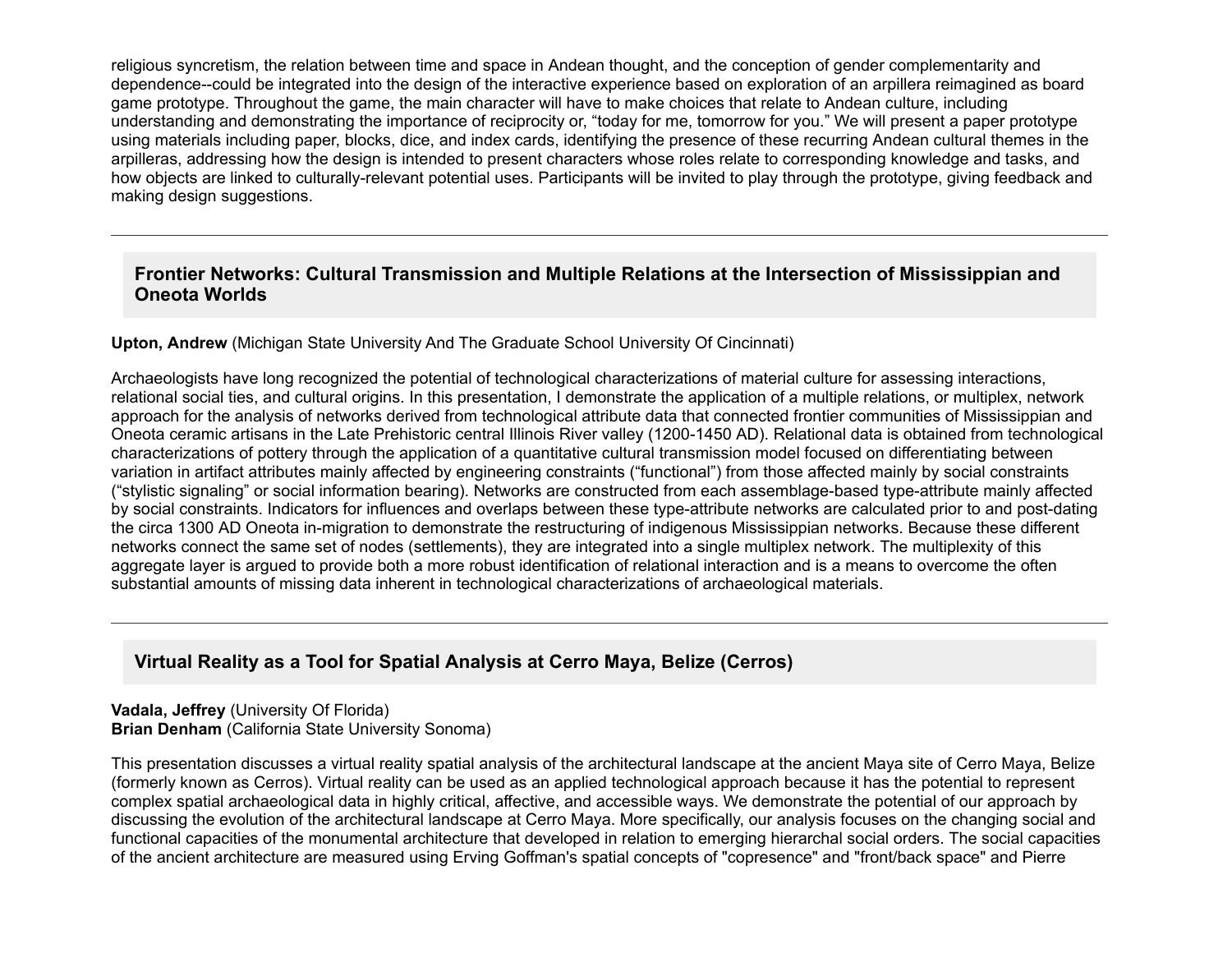Bourdieu's sociological concept of the "social field." We found that our virtual reality approach provides interpretive insights into ancient Maya ritual, heritage, astronomy, and social structure.

## The Dynamics of Brazilian Rock Art Landscape: An Agent-based Modelling Approach to Theories

**Van Havre, Grégoire** (Department Of Archaeology, Federal University Of Piauí, Brazil.)

Historically, Brazilian rock art has been studied from a variety of theoretical perspectives. The first attempts endeavored to synthesize the diversity of sites and the graphical manifestations, which involved a certain amount of environmental determinism. As a consequence, the supposed marginality of most areas of Central and Northeast Brazil restricted the research to site descriptions. At the same time, the concept of tradition was introduced in the 1960 to link cultural proximity and stylistic similarity. This research proposes an agent-based model may be able to verify the possible effects of theoretical perspectives on the landscape. This model uses a number of hunters moving randomly and a set of shelters where they can make new paintings according to simple rules. Three different mechanisms can be modified: exogenous force (by nature, some shelters are fit for painting and not others), endogenous (by culture, some shelters are preferred and not others) and cumulative (shelters with paintings are more attractive). The results can then be compared to the archaeological context and used breach the distance between the environmental determinist model and the tradition model of interpretation to give a more nuanced understanding of the cultural and environmental forces that created these sites. In conclusion, this model allows us to analyze effective mechanisms behind theoretical formula.

# **Networks as a Theoretical Framework for Rock Art Studies in Northeast Brazil**

**Van Havre, Grégoire** (Archaeology Department, Federal University Of Piauí, Brazil.)

Rock art in northeast Brazil is generally associated with the famous Serra da Capivara National Park, in the state of Piauí. Since the 1980s, the park has attracted much of the attention and energy of the Brazilian archaeological community. While it certainly remains one of the largest and most beautiful examples of rock paintings sites in the Americas, two other regions in the neighbouring states are particularly interesting: the Seridó (Paraíba) and the Chapada Diamantina (Bahia). Research developed in these regions in the last decade has showed the close relationship between these three areas. Despite up to a thousand kilometers distances between the areas, the same figurative styles are recurrent, and a series of scenes indicate an important cultural and material proximity. With the identification of these interactions for what they are, cultural contacts, and not just a stylistic similarity, the intermediary zones located between these three hubs mostly empty of archaeological evidence, this area must receive a renewed attention. We propose to study how, by crossing the results of network analysis with geographical information systems, we can look for new lines to orientate archaeological research and prospection in the region.

# **Digitizing Ancient Sculpture at the Michael C. Carlos Museum, Emory University**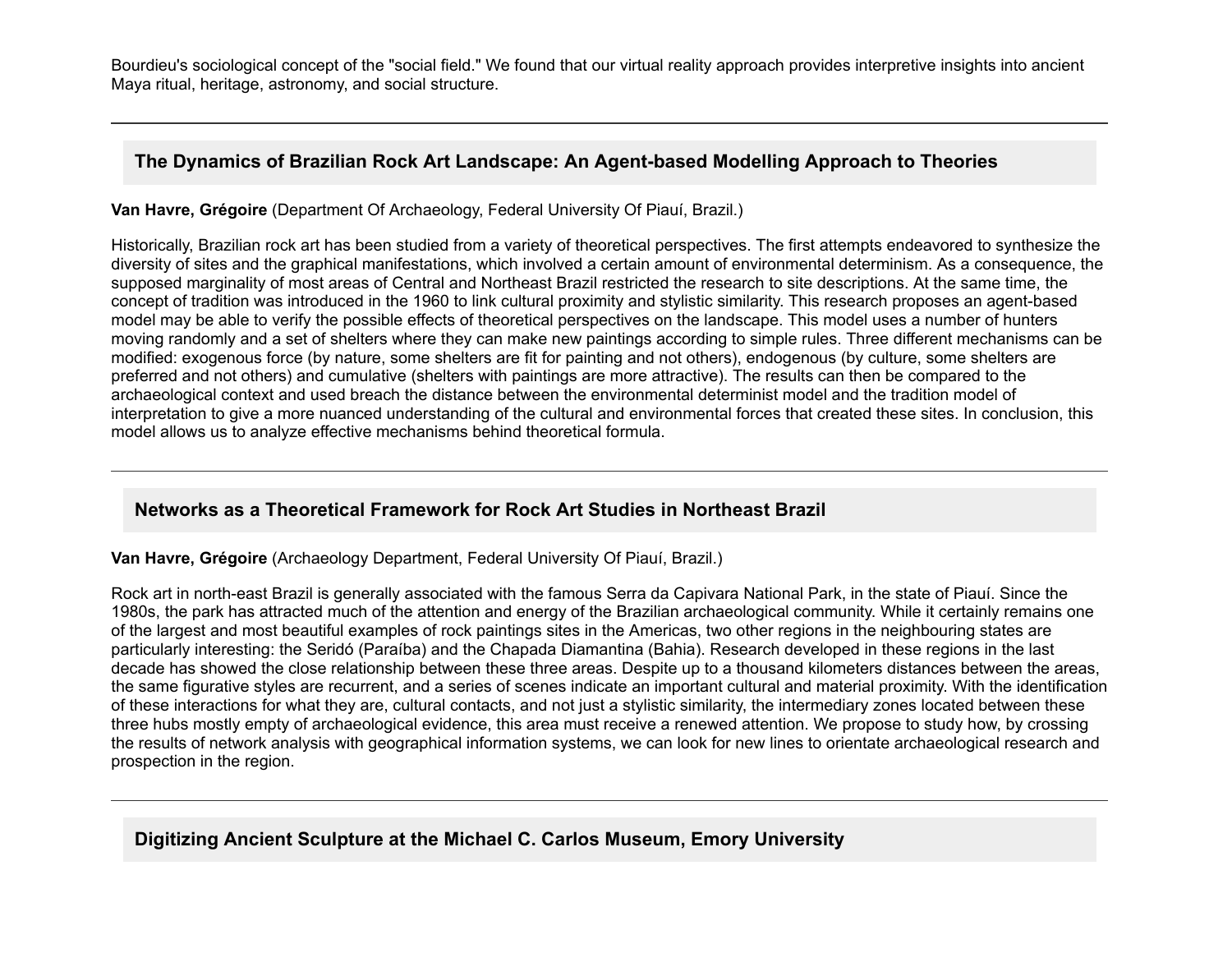#### **Varner, Eric** (Emory University)

This paper will present the project to digitize African, Egyptian, Nubian, Greek and Roman sculpture in the Michael C. Carlos Museum of Emory University. The project will provide free access to the collection of ancient sculpture. The Carlos Museum has already made over 1,000 high resolution images of objects in the museum available online. The project, in close collaboration with the Virtual World Heritage Laboratory of Indiana University, will create 3D digital models of important works of sculpture in the Carlos collections using photogrammetry and make them freely available online with appropriate metadata and scholarly interpretation. Graduate students in Emory's Art History Department, as well as in History and other disciplines will also be able to propose 3D reconstructions of sculptures, including reuniting an over life-sized head of the emperor Tiberius with his long lost body. In this paper, we will discuss the goals and methods of the project as well as present some of the early results.

### A Quantitative Approach Using 3D Models for a Typo-Technological and Manufacturing Study of Terracotta **Statuettes: The Case Study of the Ayia Irini (Cyprus) Small Figurines**

**Vassallo, Valentina** (The Cyprus Institute/Lund University) **Nicolò Dell'Unto** (Lund University) **Sorin Hermon** (The Cyprus Institute)

The Ayia Irini terracotta figurines are part of a collection found by a Swedish excavation in a sanctuary in the north of Cyprus at the beginning of the 20th century. It consists of a large number of statues different in size and in form: human figures, animals, chariots and minotaurs. Coroplastic study and in general archaeological descriptions are traditionally based on qualitative assessment of morphologies or on the use of linear basic measurement in order to differentiate the archaeological artefacts morphologically, typologically and stylistically. The doctoral research aims at enhancing traditional studies and at exploring the range of variation that occurs in figurines form and size through the use of 3D models, potentially contributing to statuettes manufacturing taxonomy. Specifically, the study is applied on a set of the Ayia Irini human figures, grouped according to similar forms. The methodological approach for their documentation includes the use and integration of 3D scanning and image based 3D modelling. The resulting 3D models and their constituting parts are then metrically compared to quantify and statistically analyse the objects. This will allow to evaluate the morphological similarity and dissimilarity between the sampled items, enhancing the understanding of manufacturing techniques and procedures in an artisan environment. The paper will also discuss the technologies used for 3D data capture, their integration, the issues encountered, the use of further techniques for a complete study of the material (e.g. non-invasive chemical analysis) and the metadata structure supporting the data information.

#### **PreHispanic agricultural technologies and water control systems in northwestern Venezuela**

#### **Velandria, Yoly** (Instituto Venezolano De Investigaciones Cientificas (IVIC))

This study explores the evolution of pre-Hispanic landscapes in arid and semi-arid lands in northwestern Venezuela, focusing on agricultural technologies and water control systems, related to agave production and consumption. Few studies have analyzed the formation of pre-Hispanic agricultural practices and water management strategies in the arid inland of the Caribbean and Northern South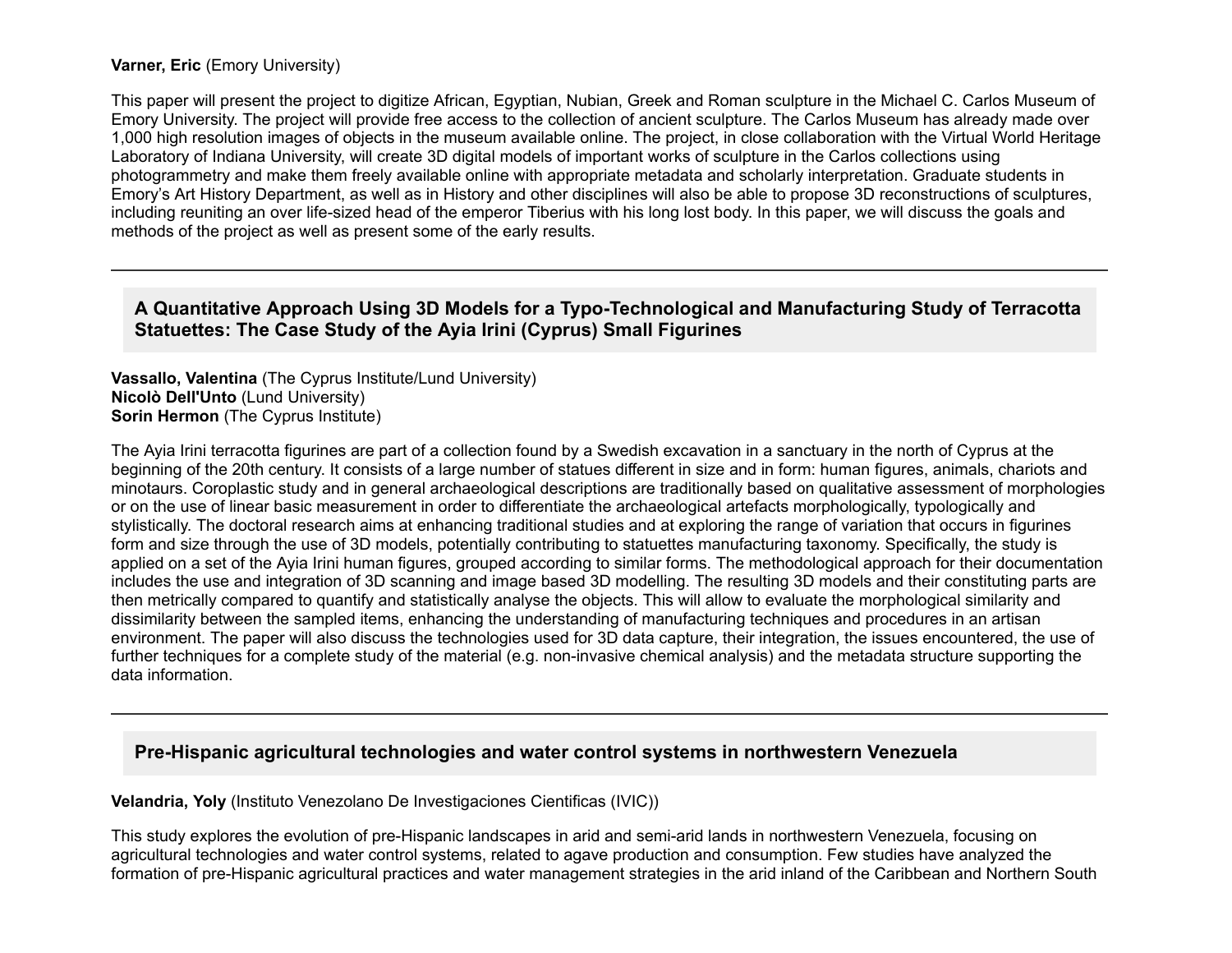America. Our study was conducted in the semi-arid region of Sicarigua-Los Arangues in Lara state, Venezuela. Previous scattered studies in this region have explored the emergence of complex societies, mainly linked to the intensive production of corn, and the presence of terraces, rockpiles, and mounds. However, no regional study has examined the role of agave cultivation systems in shaping the arid landscapes of this area, and its possible connections with the development of political and social formations. This study examines the archaeological built environment of the region of Sicarigua-Los Arangues using GIS technologies, digital elevation models (DEM) and remote sensing. The analysis identified pre-Hispanic agricultural areas, inquiring the flow of water across the region, and analyzing other landscape features and archaeological structures associated to these practices.

## To Boldly Go Where No One Has Gone Before: Integrating Socio-cultural, Environmental and Temporal **Factors in Site Location Analysis and Predictive Modelling**

**Verhagen, Philip** (VU University Amsterdam, Faculty Of Humanities) **Antonin Nüsslein** (École Pratique Des Hautes Études, Paris) **Laure Nuninger** (Chrono-Environnement UMR 6249, Besançon)

Over the years, predictive modelling has been characterized as being environmentally deterministic, atemporal, or even as a way of 'effectively dehumanising the past'. During the past ten years, however, spatial analysis of settlement patterns has progressed substantially, paying much more attention to the role of socio-cultural factors and the analysis of settlement pattern dynamics. In this paper, we will present an approach to site location analysis and predictive modelling that can be characterized as essentially data driven, yet is very much theoretically informed, and which has focused primarily on facilitating comparisons between various chrono-cultural contexts. Our experiments, that have been carried out since 2010, have mainly used data from the Roman period in various regions of France, but the general ideas and workflow can easily be transferred to other settings. However, when it comes to including both sociocultural and temporal factors, we are still very much dependent on the characteristics of the archaeological data sets at our disposal, and the interpretations derived thereof. We will demonstrate this with a case study carried out in the northeast of France, where several new ideas were tested to understand the role of settlement hierarchy and its influence on the subsequent development and structuring of settlement patterns.

## **Education, Training, and Outreach: A Call to Arms**

**Verhagen, Philip** (CLUE+ Research Institute For Culture, History And Heritage Faculty Of Humanities VU University Amsterdam)

We would like to set a grand challenge to the profession in parallel to asking what does archaeology do? We want to identify the key professional skills that we expect a recent graduate/new career professional to have. Where these are digital, we want to establish to the level of learning objectives, what are the educational outcome requirements and what training should be offered alongside them. In parallel to this, the desirable outcomes in education in the broader sense of outreach may be addressed with target audiences, classes and types of outcome. The actual audience composition and outcomes are likely to be different by geography but we suspect that there are sufficient generalities to allow pairing of broad audience classes to web presence strategies and architectures/structures.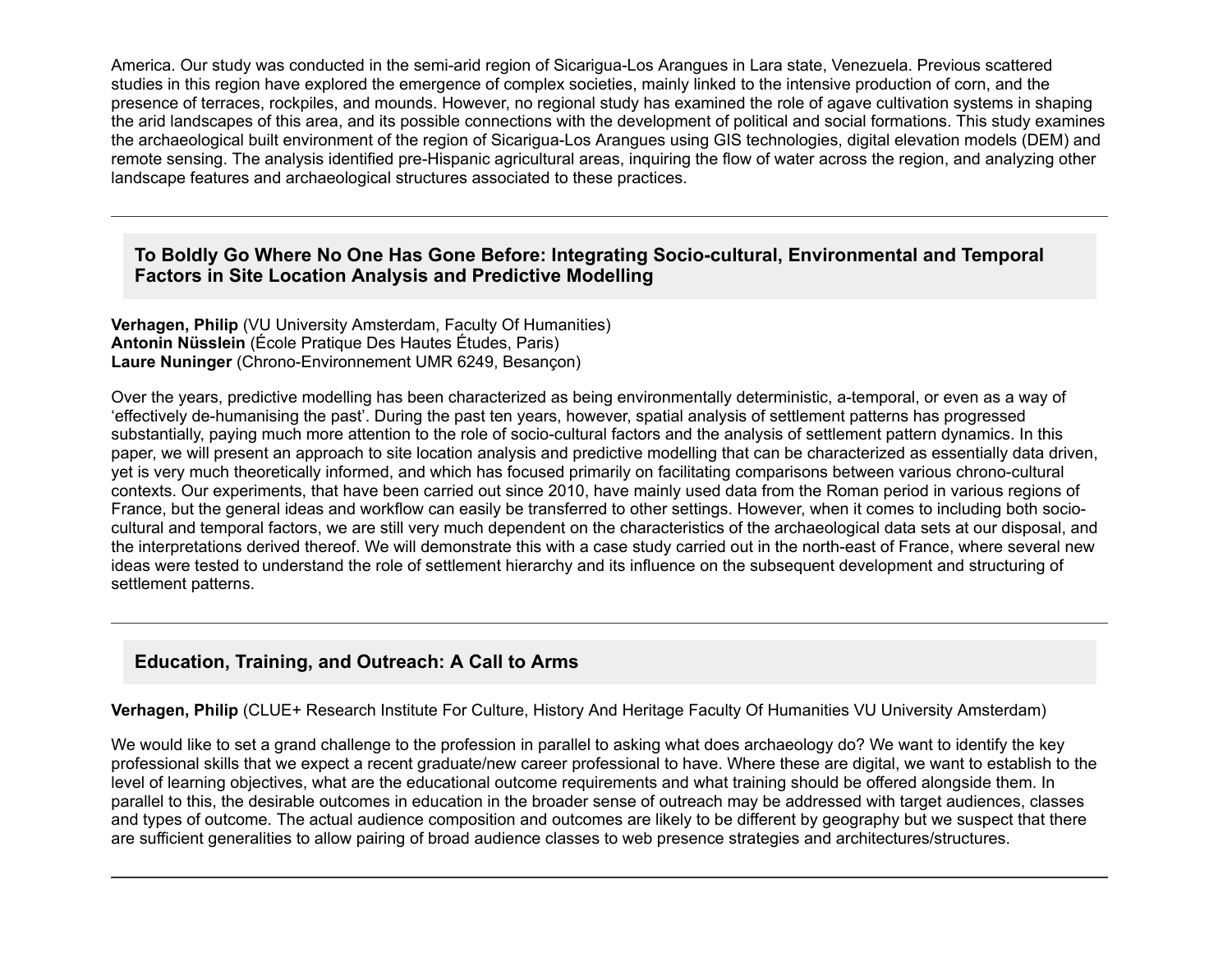### **Making Virtual Reality Real: What Can We Learn by Bringing Together Virtual Reality and Visual Attention Analysis?**

#### **Vurpillot, Damien** (Chrono-Environnement Laboratory (UMR 6249) University Of Bourgogne Franche-Comté)

The potential of virtual reality has been anticipated for decades, but the experience – it seems – has never quite lived up to the hype. However, over the past two years, immersive technologies – notably headsets – have begun to open new possibilities for truly immersive reconstructions of past landscapes. Taking advantage of these improvements in immersive technologies, we investigate the possibility that a careful analysis of visual attention and patterns of movement in virtual environments can provide essential new information and lead toward a better understanding of symbolic space. This paper presents the example of an experiment in visual perception in the reconstructed landscape of a Gallo-Roman sanctuary in Eastern France. The aim of the experiment was to study the spatial composition of this landscape and how it was originally intended to be seen and perceived, through the application of low level visual attention metrics to views of the realistically reconstructed landscape, as seen by a user moving through it. Participant behavior was recorded during a series of interactive scenarios. This experiment serves as a starting point for a discussion of methodological developments that can improve the use of virtual reality as a real research tool. Successes and challenges of the experiment are outlined and possible improvements to the method and new research directions are suggested.

## **Exploring Massive Point Clouds: How to Make the Most Out of Available Digital Material**

#### **Vurpillot, Damien** (Chrono-Environnement Laboratory (UMR 6249) University Of Bourgogne Franche-Comté)

Whether it is airborne laser scanning, terrestrial laser scanning, structured-light 3D scanning or photogrammetry, high density survey technologies produce point clouds as a basic digital output. In recent years, the industry has seen a tenfold increase in point cloud density: datasets with hundreds of millions or even billions of points are not rare. These new products require a change in practice. We have a reached a point where the basic digital material, the point cloud, should not be regarded as an intermediate product, used solely for the purpose of producing what is still seen as the real finished product: a DTM, mesh, orthophoto, etc. Rather, these point clouds are so massive that they have become a viable visualization medium by themselves, both for cultural heritage projects and remote sensing analyses. In this poster, we present innovative tools for the exploration of massive point clouds. We will be focusing on the open source point cloud webgl viewer Potree and a new tech demo from nvidia's Applied Engineering Department to render massive point cloud visualizations in virtual reality.

## **Increasing Academic Approaches to CAA**

#### **Wallrodt, John** (University Of Cincinnati)

There are many vectors for creating cross-sectional analyses of the members of the archaeological community. Gendered participation in archaeology is one, gendered participation in the archaeological sciences is another, but this panel is concerned about gendered participation in the CAA in particular, that is, the intersection of computer science specifically to archaeology. This paper will look at the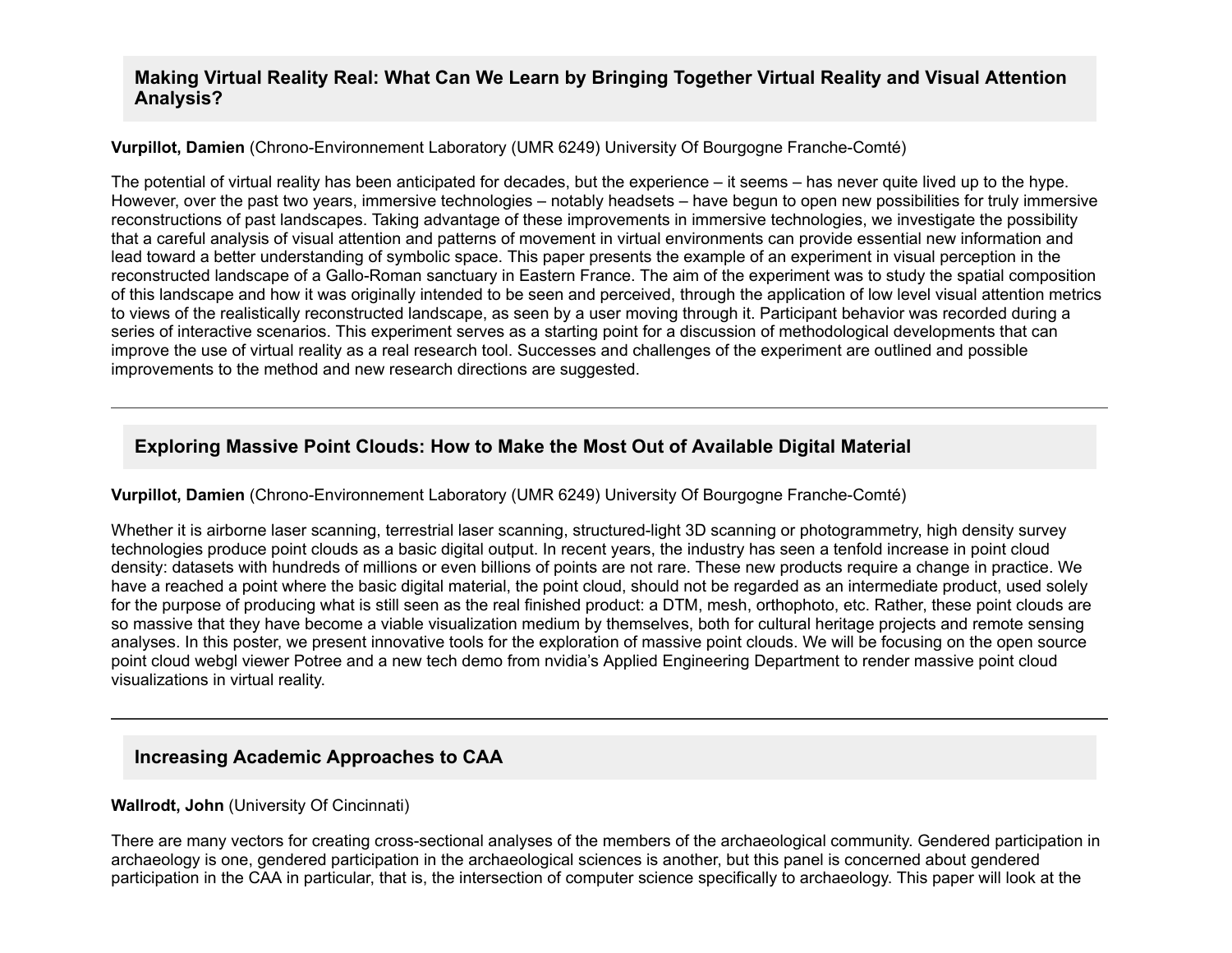trends in academic departments which contribute the majority of archaeologists, and the declining numbers of females in the computer sciences. It will also offer suggestions for increasing the participation of females in the CAA by marketing the organization to students and scholars with an interest in archaeological science who can learn from, and contribute to, the fields that forms the core of the CAA organization (computational analysis, statistical analysis, etc.) without necessarily an absolute focus on the academic construct of Computer Sciences.

### **The Aura as Metadata, The Aura of Metadata**

**Walthew, Jessica** (Bard Graduate Center/American Museum Of Natural History)

We will focus on the conceptualization of digital models in cultural heritage, examining issues of "aura" and how both digitization and 3D documentation raise problems for the preservation and interpretation of artifacts in museum collections and archaeological sites. Standardizing metadata for 3D models continues to be a huge challenge for practitioners in CH fields. Interoperability is perhaps the greater challenge for the future of open access data. Beyond the technological, there are philosophical issues that need to be addressed. This work comes out of our experience in the fields of heritage conservation (Jessica Walthew) and computer graphics (Will Field). We would require 10 minutes to present.

## **Building Scholars and Communities of Practice in Digital Heritage and Archaeology**

**Watrall, Ethan** (Department Of Anthropology MATRIX: The Center For Digital Humanities & Social Sciences Michigan State University)

As digital methods have become more ubiquitous in archaeology, the challenge of teaching those methods has become important. Beyond the question of how and what we teach, however, there is an equally important challenge - how do we build communities of practice populated by scholars who are connected through a shared perspective on both the methods and the thoughtful application of those methods. It is within this context that this paper will explore an approach developed at Michigan State University that speaks to both teaching (and learning) digital methods and the development of communities of practice in which those methods are relevant. The approach itself is informed by the activities in three separate venues: The Cultural Heritage Informatics Graduate Fellowship Program, the MSU Department of Anthropology Digital Heritage Fieldschool, and the National Endowment for the Humanities funded Institute for Digital Archaeology Method & Practice. Ultimately, the goal of this talk is not just to discuss the Michigan State University approach, but to suggest a series of best practices for building capacity and community among students and scholars in digital heritage and archaeology that could be adapted and adopted in a wide variety of institutional, professional, or scholarly settings.

# **MATRIX: The Center for Digital Humanities & Social Sciences**

**Watrall, Ethan** (Department Of Anthropology MATRIX: The Center For Digital Humanities & Social Sciences Michigan State University)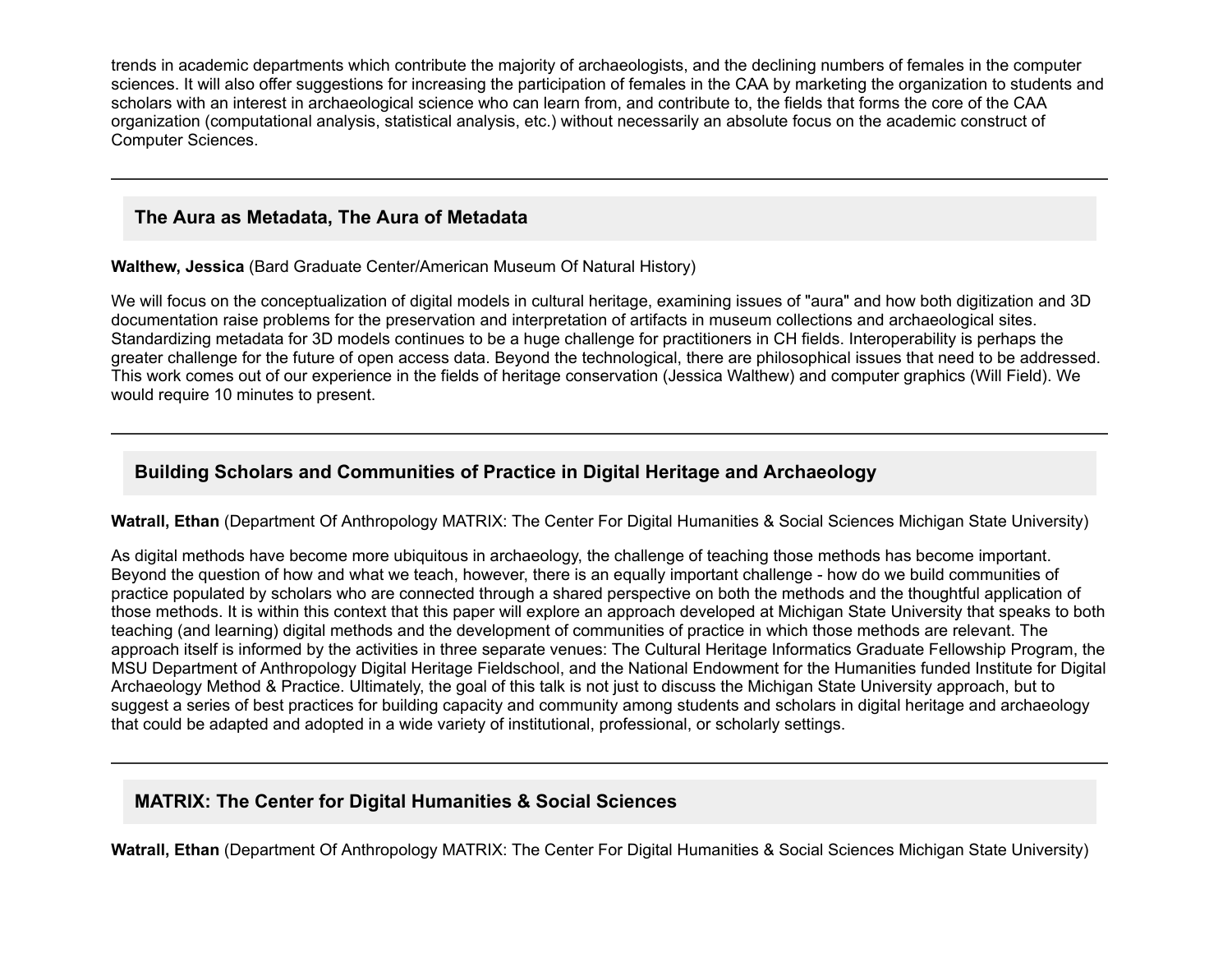Founded in 1995 at Michigan State University, MATRIX: The Center for Digital Humanities and Social Sciences is one of the oldest research centers in North America focusing on the application of digital tools and methods to cultural heritage materials, questions, and challenges. While MATRIX's work is incredibly diverse, the center is particularly well known for cultural heritage software development, building large scale digital libraries that preserve and provide access to endangered heritage materials, and initiatives that serve to build capacity in digital heritage methods among scholars, professionals, communities, and institutions. In addition, MATRIX has long been deeply commitment to working with African collaborators (both individual and institutional) on digital project that relate to African heritage, history, and culture. This paper will focus on the history, structure, administration, organization, workflow, and current trajectory of MATRIX. Special emphasis will be placed on exploring the critical strategic decisions made over MATRIX's more than 20 year history that allowed it to evolve into a mature, stable research center that is widely considered to be a leader in the domain of digital heritage and culture.

## **Mbira: A Platform to Build, Serve, and Manage Mobile Heritage Experiences**

**Watrall, Ethan** (Department Of Anthropology MATRIX: The Center For Digital Humanities & Social Sciences Michigan State University)

The spaces we inhabit and interact with on a daily basis are made up of layers of cultural activity that are, quite literally, built up over time. While museum exhibits, archaeological narratives, and public archaeology programs communicate this heritage, they do not generally allow for interactive, place-based, and individually driven exploration by the public. In recent years, mobile and augmented reality applications have offered both platforms and models for mobile heritage experiences that partially address these issue. Unfortunately, the bar for developing mobile heritage applications is getting increasingly more difficult to reach for many heritage institutions and projects. Quite simply, building robust mobile applications is too technically complicated and specialized for many in the heritage community. It is within this context that this paper will introduce and explore mbira. Currently being developed at Michigan State University, mbira is an open source platform that empowers cultural heritage institutions, archaeological projects, and heritage landscapes to create, serve, manage, and sustain engaging mobile heritage experiences. Special attention will be paid to the design metaphor of "space and place as museum" that is woven into the fabric of mbira. In addition the paper will explore mbira's features that support multivocality and public discourse.

## **Military Markets in Moesia Inferior: Using Location Analysis and Comparative Modelling to Identify Market Places on Rome's Lower Danubian Frontier**

#### **Weaverdyck, Eli** (University Of Michigan)

Comparative modeling of settlement-centered landscapes allows for the investigation of processes that are hugely consequential but leave little trace in the archaeological record. This project analyzes rural settlement patterns in the Lower Danubian Plain in order to investigate agricultural intensification and marketing in antiquity. Landscape archaeology and the theory of affordances undergird this inductive analysis of the relationships between settlements and their surroundings. Data collected from published and semipublished archaeological investigations in northern Bulgaria are employed to compare the productive potential of the areas surrounding settlements to randomly distributed areas of the same size in order to find evidence for intensive cultivation. Meanwhile, comparative, multivariate logistic regression analysis provides insights into rural marketing systems: first, the accessibility of marketing opportunites—"market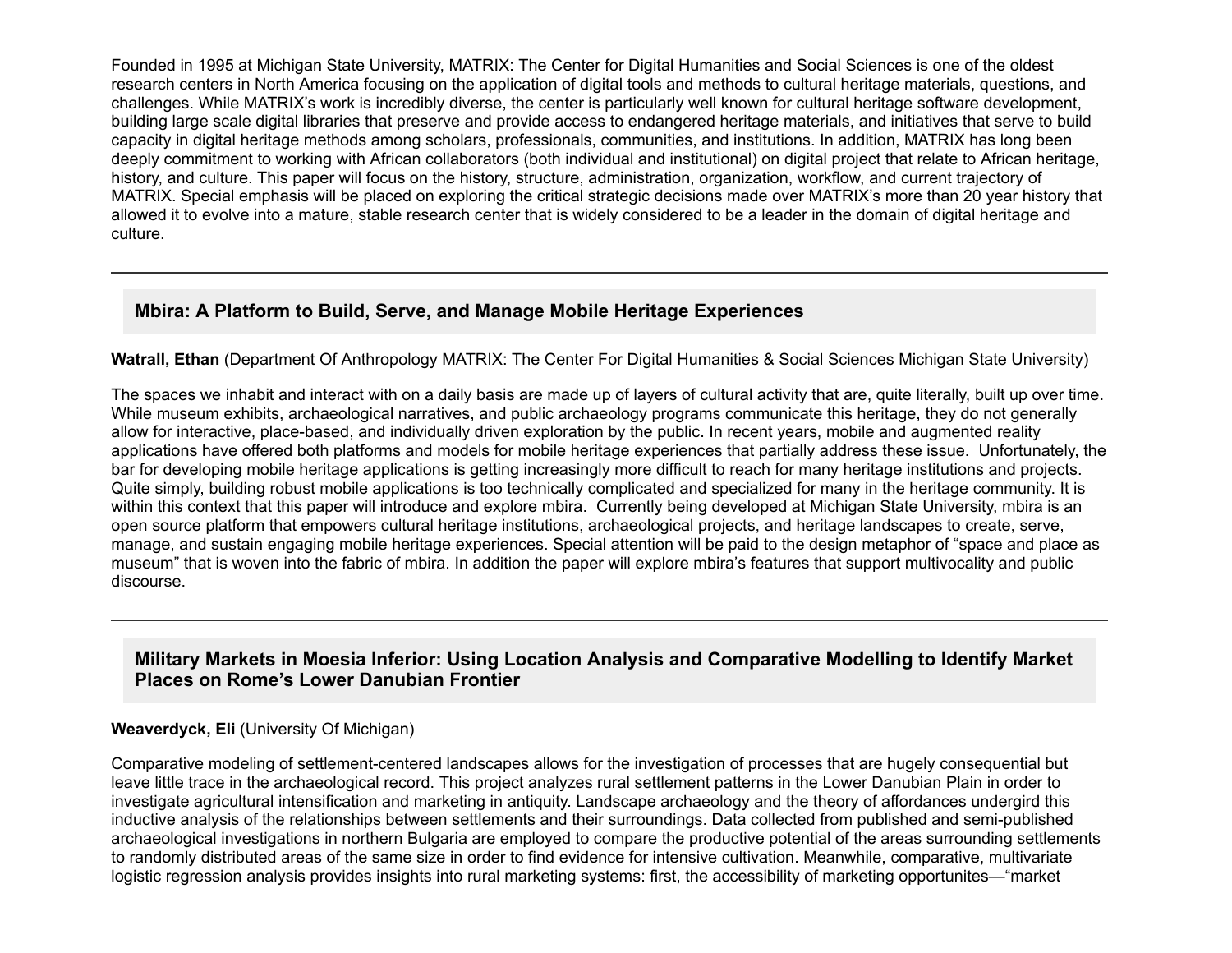potential"—from any given location is calculated using different hypothesized marketing systems; then a series of logistic regression models is created using environmental variables and one market potential variable. By comparing the goodness of fit of these models to one that excludes market potential altogether it is possible to determine whether marketing opportunities influenced rural settlement and, if they did, which places served as markets. In this way, computational modeling of settlement patterns reveals ancient people's relationships to the land and to each other.

## **Bringing out the Best: Mentoring Women in Digital Archaeology**

#### **Wendrich, Willeke** (UCLA, Cotsen Institute Of Archaeology)

In spite of several feminist waves the position of women, and the subconscious consideration of women as top candidates in academia still lags demonstrably behind. In archaeology the majority of students, in programs and in field schools is female, but this is not reflected in academic positions. One solution to enhance diversity in CAA is through the stimulation of mentoring relationships. Mentoring, when done right, provides direction and a support structure, but most importantly it gives women a chance to speak freely and get candid advice.

## **3DVR Caveats and Accomplishments Introduction**

#### **Wendrich, Willeke** (UCLA, Cotsen Institute Of Archaeology)

3D virtual environments are persuasive and convey strong messages. Unless a critical approach is taken to what the models present, what they are based on and who they represent, the virtual environments can inadvertently express prejudices that result in racist or sexist messages. At best they will result in naive representations of history. The theoretical approach taken in archaeology needs to be fully employed in virtually representing information based on archaeological data. The accountability of the creators of 3DVR models includes giving access to the full range of data underlying the virtual environment as well as a justification for all decisions that were taken along the way. Many of the reconstructions that are not supported by actual information reflect a high degree of speculation. Adding "atmospheric" details such as dramatic clouds, bright sunlight, wavy grass, birds in the air and shady paths may create impressions that are actually false representations of the experiential part of a virtual environment (such as flowerbeds near slave barracks, which may give the impression that "life was not so bad").

## **On the Dynamics of Interactive Exploration over Animation as Methods of Experiential Simulation in the Sanctuary of the Great Gods on Samothrace**

**Wescoat, Bonna** (Emory University) **Arya Basu** (Emory University)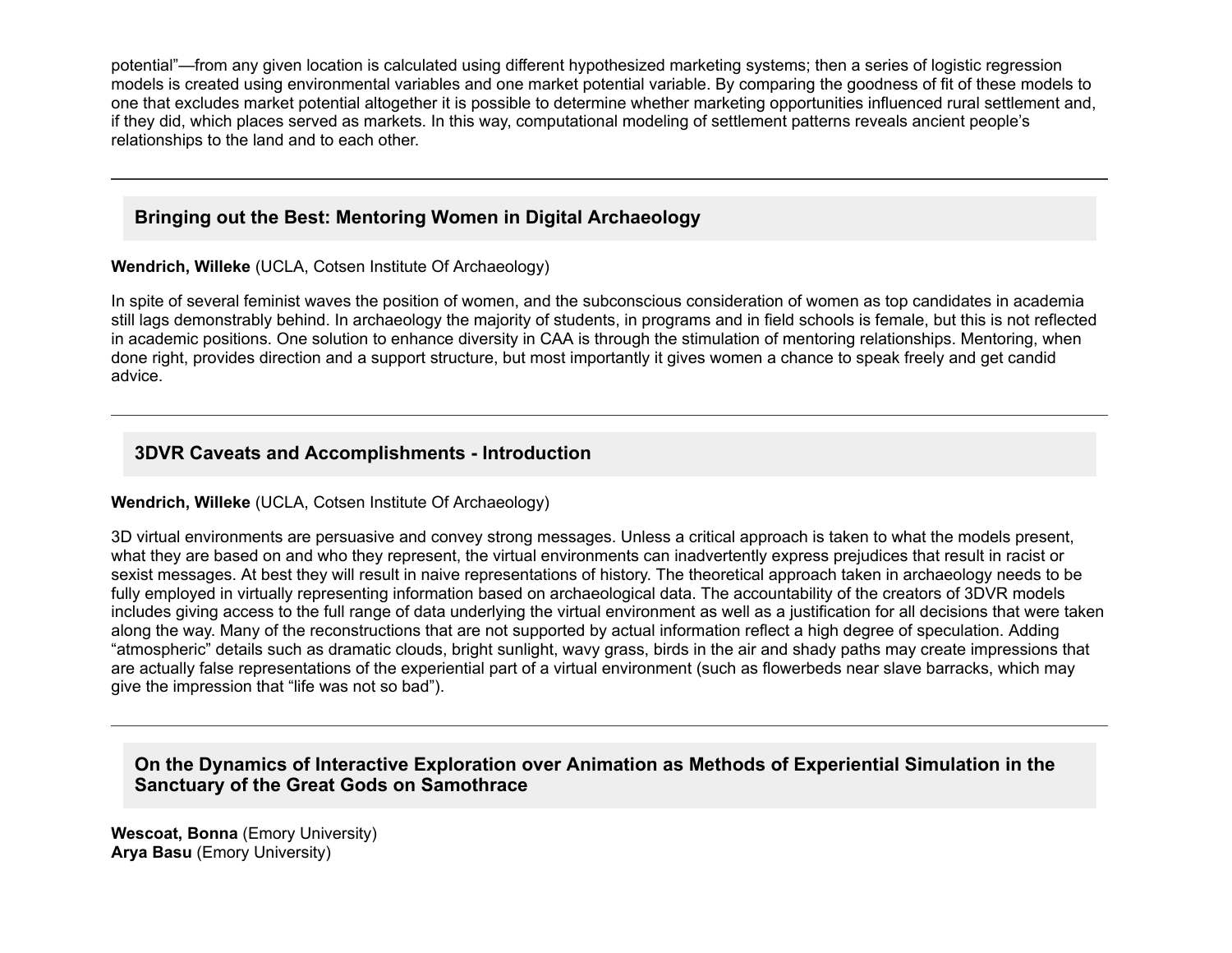The Greek island of Samothrace was famed in antiquity for its mystery cult of the Great Gods, whose secret rites promised protection at sea and the opportunity for moral improvement. The rites remain secret and the complex archaeological record raises more questions than it answers regarding the experience of initiation. 3D modeling and computer graphics, however, allow us to explore another aspect of the site, the physical environment and the bodily actions and perceptions of pilgrims moving through it, and to communicate how the nexus of terrain, buildings, and movement heightened the experience of initiation. For the first three generations of our digital model, we worked in a static (quasi-dynamic) environment (first Lightwave, then 3dsMax) from which we produced animations. We privileged texture, detail, lighting, and control of the pilgrim's passage over interactive real-time exploration. We have now also moved the virtual landscape into a game engine platform, Unity3D, for its greater flexibility as a diagnostic tool using realtime interactivity and for its potential to enhance public scholarship and cross-platform publication. In this paper we assess our experience with both approaches, offering a cost/benefit analysis from the perspective of expertise, time, expense, complexity, research value, educational benefits, and broader dissemination.

### **Blurring the Lines Between Prediction and Interpretation: Some Thoughts on the Contributions of Energetics, Mobility, and 3D Models to Settlement Theory.**

#### **Whitley, Thomas** (Sonoma State University)

Recently, archaeologists (myself included) have had this tendency to begin papers or session abstracts with an introduction that extolls a 'new' technology or approach that is changing, or has the potential to change, the way we do archaeology. Given the way that computers 'evolve' on an almost daily basis, we can forever be extolling 'new' techniques until the robotic cows (to be introduced by Google no doubt) come home. Yet, we never actually get any closer to the people in the past, and I would venture to say that new technology, in practice, does very little to alter the nature of archaeological theory. Computational modeling is, at its heart, an experimental process; not a theoretical framework. This does not mean that it should be devoid of, or make no contribution to, theory however. Here I will address some of the experimental processes that I have employed in the GIS modeling of human energetics, examinations of mobility, and creating 3D photorealistic models to find a balance between predicting settlement locations and interpreting human behavior. These objectives are often surprisingly at odds with each other and they frequently say much more about what our motivations are today, rather than how people lived in the past. Examples will be used from efforts to model the past, and future, effects of climate change on three continents.

## **Seeking Context: Archaeological Practices Surrounding the Reuse of Spatial Information**

#### **Whitmore, Deidre** (UCLA)

The reuse of spatial information is essential to archaeological research. Sixteen semistructured interviews were conducted with archaeologists from the Cotsen Institute of Archaeology at UCLA to identify and document current reuse practices associated with spatial data. The participants described seeking spatial information from a variety of resources throughout the life-cycle of their research projects. Publications and grey literature were identified as key resources although extracting spatial information was often time consuming. These resources were frequently accessed through interactions with colleagues and government institutions holding end-of-season reports and collected materials. The participants faced challenges while attempting to process data for reuse including issues surrounding the level of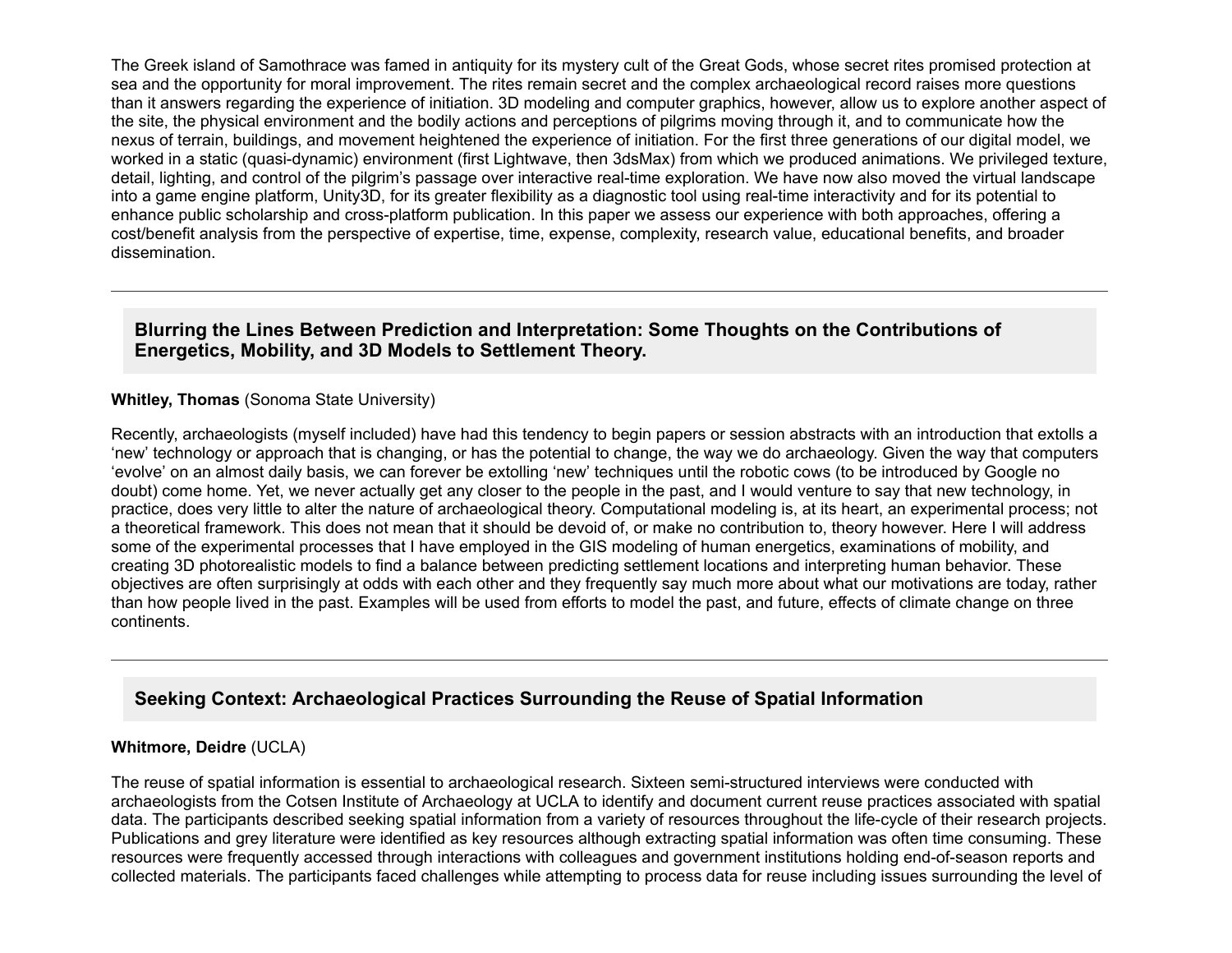granularity and concerns for accuracy, lack of documentation, and missing links between different datasets. This study illustrates the need to incorporate data management and information science skill sets into archaeological training.

### **Open Science, e-Science and Geospatial Data Management to Support Research in Archaeology**

**Willmes, Christian** (Institute Of Geography, University Of Cologne) **Daniel Becker** (Institute Of Geography, University Of Cologne) **Yasa Yener** (Institute Of Geography, University Of Cologne) **Olaf Bubenzer** (Institute Of Geography, University Of Cologne) **Georg Bareth** (Institute Of Geography, University Of Cologne)

In this presentation we will present the Open Science approach on which the infrastructure design of the CRC806-Database (crc806db.uni-koeln.de) was founded and implemented. The system is built completely on the basis of open source software and implements the principles of open science (including open data, open access and open standards) as far as possible. A community peerreview process for the PaleoMaps data published through the CRC806-Database is in development, first results of this research will be presented and discussed during the talk. The talk will address current developments and new features of the infrastructure. An example for a new notable feature of the presented CRC806-Database is the Research Sites application, which organizes and relates research sites of concern to the CRC 806 (www.sfb806.de) to data and publication resources that are published through the platform. Due to the facilitation of open standards, integration with other data infrastructures, that also implement these standards, is possible. We will also talk about ongoing data integration and exchange projects with the ROCEEH ROAD database and with the NESPOS database. Additionally, we show some example applications of the database, as the basis for qualitative and quantitative applications like Agent Based Modeling, based on the PaleoMaps paleoenvironmental GIS data collection, that was presented last year at CAA Oslo.

## **Seismic Response of Geologic and Heritage Structures: Geometry Acquisition, Numerical Modeling, and Probabilistic Interpretation**

**Wittich, Christine** (Department Of Civil Engineering University Of Nebraska-Lincoln) **Tara Hutchinson** (Department Of Structural Engineering University Of California, San Diego)

The seismic response of cultural heritage and archaeological structures is of particular interest with respect to both preservation efforts and historical context. However, traditional structural analysis methods may not be ideal given the potential for complex geometries, atypical boundary conditions, and uncertainties in earthquake characteristics. These issues may be further exacerbated by the sensitive nature of these structures and the subsequent need for non-contact and non-destructive studies. Combinations of terrestrial light detection and ranging scanning (LiDAR) as well as structure-from-motion (SfM) techniques can be used in an effort to maximize accuracy and minimize occlusion for particularly complex structures. This high-accuracy and high-resolution geometry can then be utilized to predict the response of the structure to seismic excitation through finite element analysis for restrained, or attached, systems as well as through robust contact modeling for systems of unattached components. In this work, the geometric data acquisition, processing, and subsequent seismic response analysis of two representative systems is presented, including 1) restrained statue-pedestal systems in a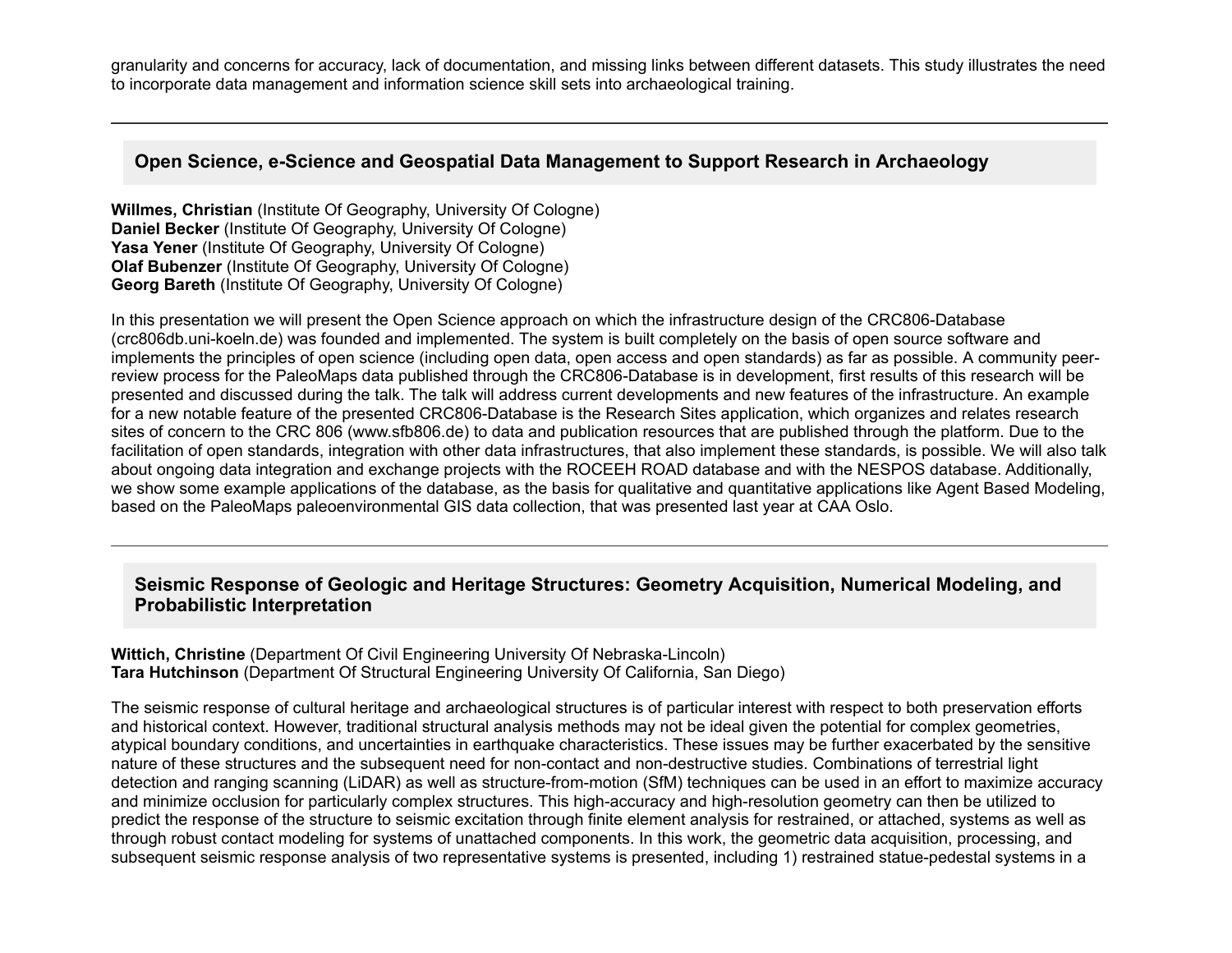museum, and 2) systems of unattached rocks in the field. The resultant response data for these systems is then interpreted in a probabilistic framework in an effort to account for uncertainties in earthquake excitation and modeling parameters.

## **Photogrammetric Feature Documentation and Cave Modelling**

#### **Wolter, Thomas** (University Of Cologne CRC 806)

During the 2014 and 2015 CRC806/B1 archaeological field campaigns in Albania was a rash of caves in the space of a karstic system in the Dibrës region investigated. Within this system particular focus on 3D-documentation necessity was set on Keputa cave. There are 19 feature situations with a particular quality of large concentrations, fireplaces, charcoal remains at the wall and traces of animal activity. The priority object of our work inside the cave was to establish an as precise as possible copy of the whole cave ground. The setting for this plan was covering 1500m<sup>2</sup> of cave floor with overlapping ground spots and with strategic focus on feature concentrations. Almost 8000 photos in 47 sets were collected and processed with Agisoft Photoscan and afterwards linked to each other. From archaeological perspective all finds on the surface were single measured and collected for contextual information. A second focus is now on publication and the possibility to present the 3D-model and the contextual data of archaeological research. One of the most important points within this workflow is data management and reproducibility. Now we have to evaluate if our accomplishments answer our own research questions. Furthermore if the connection of underlying single measurement data within the 3D model and additional scans of single finds will be an valuable support for future research. As we understand this is also a matter of cultural heritage conservation.

## **Lidar Damage Evaluation of Historic Temple after the 2015 Gorkha Earthquake**

**Wood, Richard** (University Of Nebraska, Lincoln Department Of Civil Engineering Structures Group) **M. Ebrahim Mohammadi** (University Of Nebraska, Lincoln Department Of Civil Engineering)

Damage evaluation of a historic structures following an extreme event introduces many challenges in comparison to a contemporary, engineered structures. Structural engineers typically create finite element models (FEM) of the structure of interest in which numerous model parameters require calibration to simulate the response and confirm damage mechanisms. This information may include structural plan details (geometry), material characteristics (strength and stiffness parameters), as well as observed damage patterns (cracks, spalling, etc.). Lidar scans contain the ability to rapidly capture dimensionally accurate point clouds of the structure or facility of interest. Within these point clouds, information can be extracted to guide the geometry as well as the objectively determined damage patterns. Localization and quantification of damage can serve to update the FEM with high level of certainty within forensic investigations as well as estimate the remaining capacity or safety of the structure. In this work, a case study will be demonstrated on the Nyatapola Temple, the largest five-story temple in Nepal that sustained significant damage after the 2015 Gorkha Earthquake.

## **One Size does not Fit All: Reflections on Online Research Infrastructures**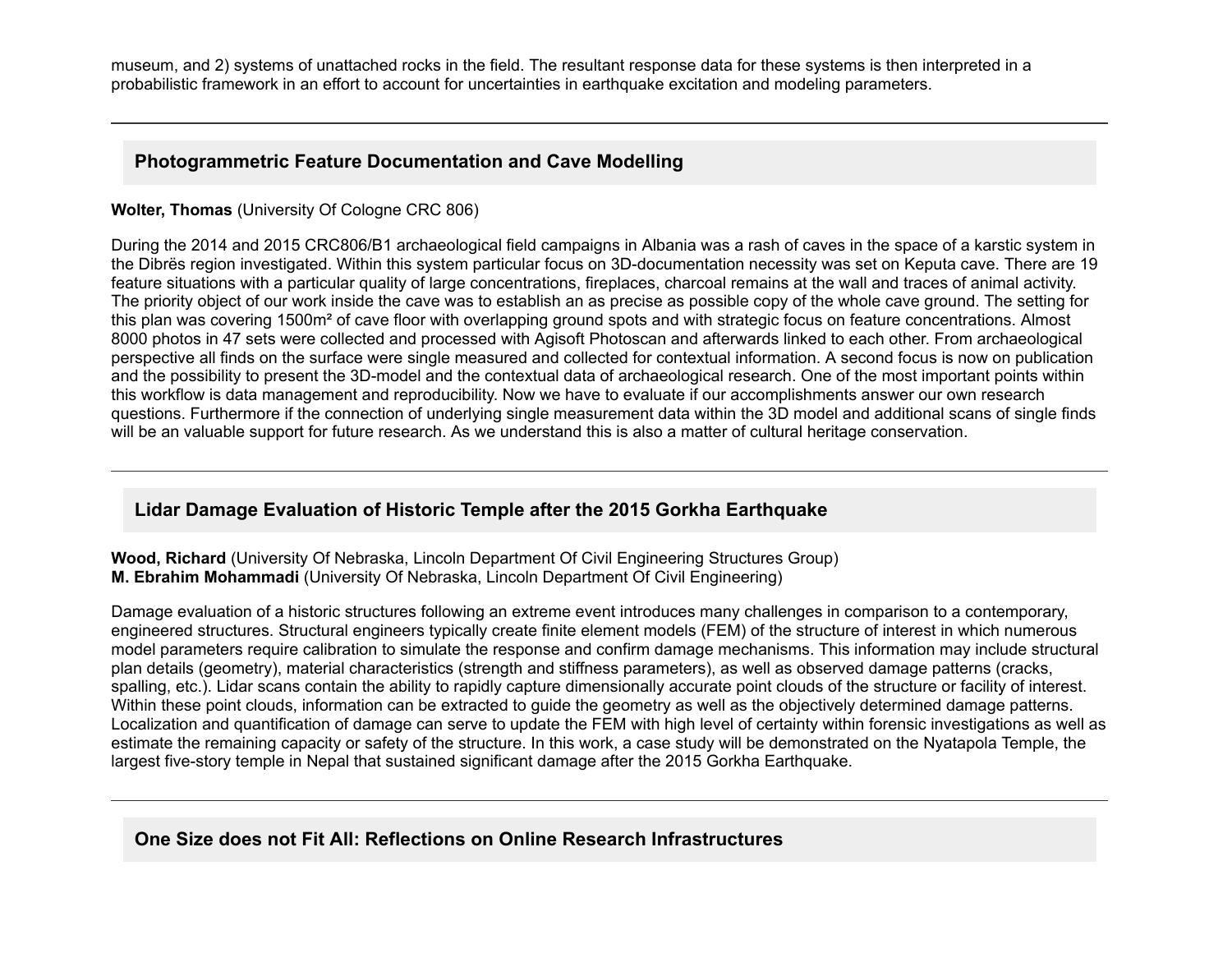#### **Wright, Holly** (Archaeology Data Service University Of York)

The Archaeology Data Service (ADS) is a data archive working at a national level in the UK, to ensure archaeologists have access to high quality and dependable digital resources, including openly licensed legacy data for re-use. ADS also acts as a metadata aggregator for archaeological data held by larger heritage agencies, and smaller, regional organisations. It holds an extensive library of Unpublished Fieldwork Reports representing work ranging from large commercial field units to individual contractors. ADS also participates in international aggregation infrastructure projects like Europeana and ARIADNE, which allow users to access resources held in many countries from a single interface. All of these situations reflect the fact that making data available for re-use in a sustainable way is often more dependent upon building complex relationships and active collaborations, rather than technical solutions. This paper will reflect on issues surrounding creating collaborative online research infrastructures for archaeological data, including lessons learned, challenges and opportunities, and thoughts for the future from the perspective of the ADS, a data archive now in its 20th year.

## **Archaeological Automatic Interpretation and Documentation of cEramics (ArchAIDE)**

**Wright, Holly** (Archaeology Data Service University Of York) **Gabriele Gattiglia** (University Of Pisa) **Michael Remmy** (University Of Cologne)

The newly launched ArchAIDE project will support the classification and interpretation work of archaeologists with innovative, computerbased tools, and provide users with features for the semi-automatic description and matching of potsherds digitised from existing ceramic catalogues. Pottery classification is of fundamental importance for understanding and dating archaeological sites, and for understanding production, trade flows and social interactions, but requires complex skills and is a time consuming activity. ArchAIDE seeks to revolutionise the habits, behaviours and expectations of archaeologists, and meet real user needs by reducing time and costs associated with pottery classification. ArchAIDE will develop an automatic-as-possible procedure to transform paper catalogues into digital descriptions, and create a digital comparative collection for search and retrieval. A tool will then be developed for mobile devices, to support archaeologists in recognising and classifying potsherds during excavation and post-excavation analysis. This will include an easyto-use interface and efficient algorithms for characterisation, search and retrieval of visual/geometrical correspondences. This automated procedure will allow the creation of a potsherd's identity card by transforming the data collected into a formatted electronic document, printed or screen-based, and a web-based real-time data visualisation. These tools will then be tested and assessed in the field, paving the way for future exploitation. ArchAIDE is coordinated by the University of Pisa, Italy, and funded by the European Commission.

## **A Study of the Cultural Development and Landscape Distribution of the Majiayao Culture in Gansu and Qinghai Provinces in China**

#### **Yang, Yunyun** (Uppsala University)

This poster explores the development of Majiayao culture and the distribution of sites in the landscape. The study focuses on two aspects. One is about correlations between Majiayao cultural sites and geographic elements in the cultural development process, such as elevation, slope, aspect and water distance. For this a geodatabase of Majiayao sites were created to be included in the GIS, something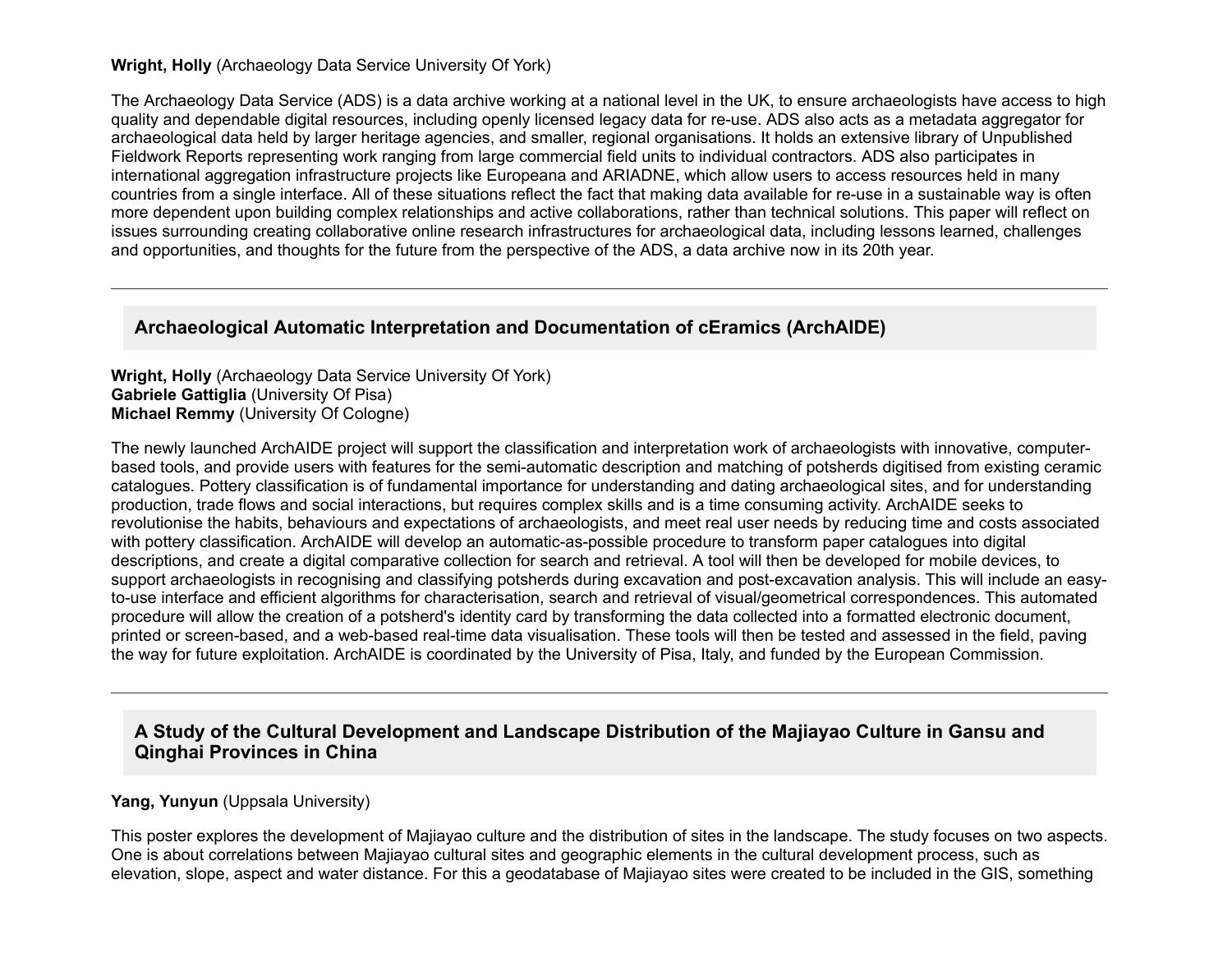previously fairly untested in Chinese archaeology. Another part is about calculating estimates of where to find potential Majiayao sites. The main research method is based on spatial analysis in GIS, with quantitative analyses of different geographic elements in order to establish a predictive model, which indicates where it is most likely to find Majiayao cultural sites. From a perspective of environmental factor, Majiayao sites are mainly distributed at elevations from 1500 to 2000 meters above sea level, with slope mostly between 0° to 10°, aspect concentrating to the south, south-east, south-west and the east, and water distance within 5000 meters with emphasis on areas within 2000 meters from river banks. What's more, through establishing the predictive model of Majiayao cultural sites, it indicates the area where it would be most likely to find related sites. Initial verifactions of the predictive model suggest that is reliable. Hence it will be significant and important in guiding investigations or excavations of archaeological sites in the future, and that these methods needs to be explored and incorporated in Chinese archaeological research and cultural heritage management.

## **Adapting to the Problem at Hand: Image Registration and Object Detection for Automatic WW2 Aerial Photograph Processing**

**Zambanini, Sebastian** (Computer Vision Lab, TU Wien) **Simon Brenner** (Computer Vision Lab, TU Wien) **Robert Sablatnig** (Computer Vision Lab, TU Wien)

This paper addresses the problem of automatically analyzing aerial photos taken during World War II air strikes. The goal of this work is to locate unexploded ordnances (UXOs) for risk assessments, enabled by the registration of the historical air photos to modern-day satellite images and the detection of military objects (e.g. bomb craters or trenches). The work is part of the DeVisOR project which aims at supporting the tedious task of creating UXO surveys in a semi-automatic manner by means of powerful image analysis methods and interactive visualization techniques. In this talk, we give an update on the project progress focusing on the problems of automatic georeferencing by historical-modern image registration as well as military object localization by the analysis of sliding windows on the image data. For image registration, we propose a regularization of keypoint matching by combining global and local estimations. To this end, a hybrid voting mechanism for transformation parameters is presented where local correspondences as well as global image similarities are used to identify the transformation parameters with the highest support from the data. As both voting schemes are optimized for our problem, this methodology provides a statistically profound basis to identify the final correct correspondences. For object detection, we present and discuss results achieved by convolutional neural nets trained on image samples of military objects.

## **Building a Heritage Management Platform for Endangered Archaeology in the Middle East and North Africa**

**Zerbini, Andrea** (Endangered Archaeology In The Middle East And North Africa, University Of Oxford)

This paper addresses the role of web-based heritage management platforms as tools for the analysis of archaeological sites and their changing condition through time. The Endangered Archaeology in the Middle East and North Africa (EAMENA) project has adapted the opensource Arches 3 platform for recording more than 100,000 cultural heritage sites in the MENA region. Most of this dataset has been collected by analysing satellite imagery and aerial photographs. Data has been structured in accordance with the CIDOC CRM to achieve integration with other cultural heritage mapping projects. Moreover, a data sharing protocol has been established to incorporate preexisting and newly-acquired field data onto this platform. The international scope of the EAMENA project, which covers more than 20